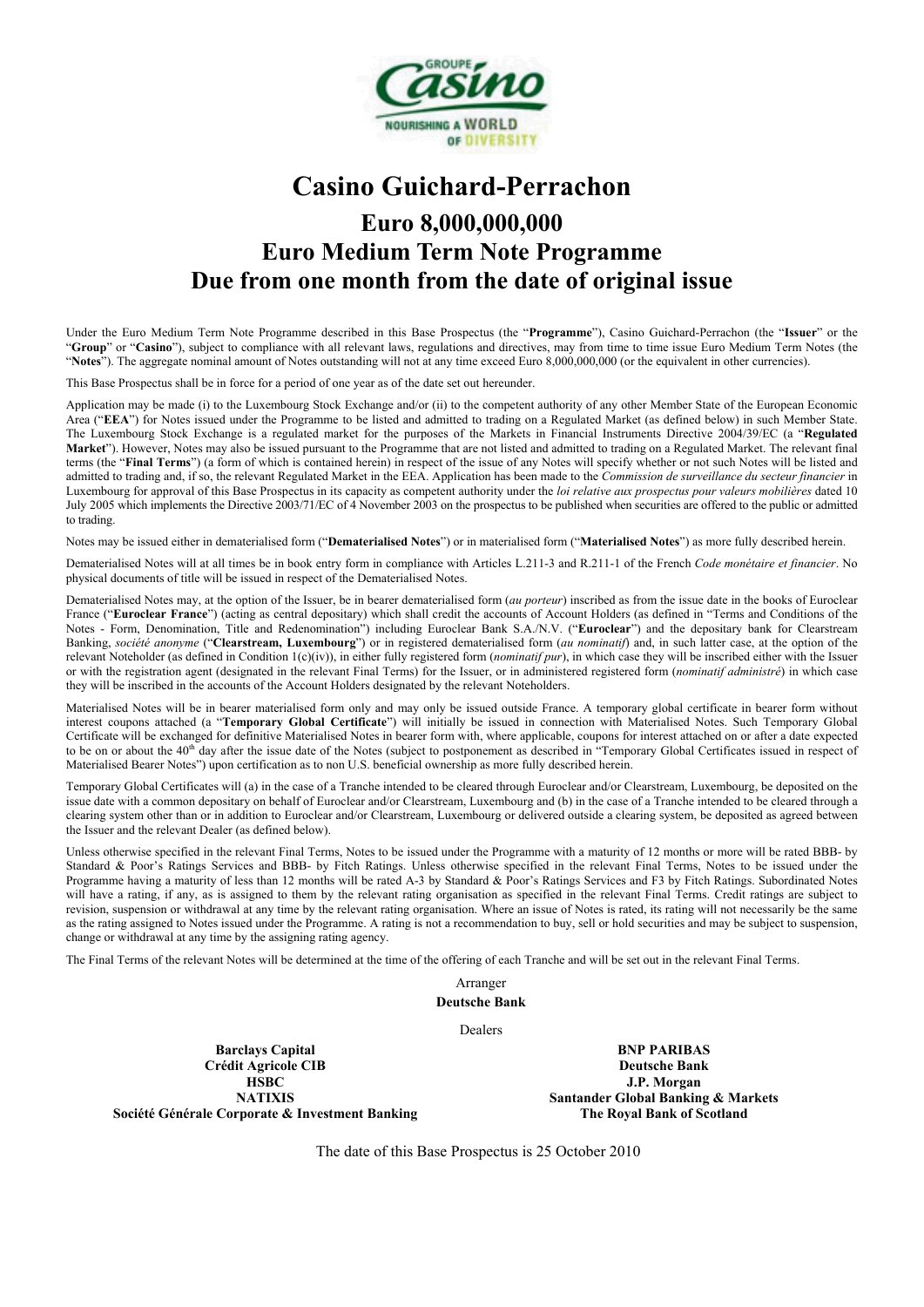**This Base Prospectus (together with any supplements to this Base Prospectus published from time to time (each a "Supplement" and together the "Supplements") comprises a base prospectus for the purposes of Article 5.4 of Directive 2003/71/EC (the "Prospectus Directive") in respect of, and for the purpose of giving information with regard to, the Issuer and its respective consolidated subsidiaries and affiliates as a whole (together with the Issuer, the "Group", "Group Casino" or "Casino Group") which is necessary to enable investors to make an informed assessment of the assets and liabilities, financial position, profit and losses and prospects of the Issuer.**

**No person has been authorised to give any information or to make any representation other than those contained in this Base Prospectus in connection with the issue or sale of the Notes and, if given or made, such information or representation must not be relied upon as having been authorised by the Issuer or any of the Dealers or the Arranger (each as defined in "Summary"). Neither the delivery of this Base Prospectus nor any sale made in connection herewith shall, under any circumstances, create any implication that there has been no change in the affairs of the Issuer or the Group since the date hereof or the date upon which this Base Prospectus has been most recently amended or supplemented or that there has been no adverse change in the financial position of the Issuer or the Group since the date hereof or the date upon which this Base Prospectus has been most recently amended or supplemented or that any other information supplied in connection with the Programme is correct as of any time subsequent to the date on which it is supplied or, if different, the date indicated in the document containing the same.**

**The distribution of this Base Prospectus and the offering or sale of the Notes in certain jurisdictions may be restricted by law. Persons into whose possession this Base Prospectus comes are required by the Issuer, the Dealers and the Arranger to inform themselves about and to observe any such restriction. The Notes have not been and will not be registered under the United States Securities Act of 1933, as amended (the "Securities Act") or with any securities regulatory authority of any state or other jurisdiction of the United States and include Materialised Notes in bearer form that are subject to U.S. tax law requirements. Subject to certain exceptions, Notes may not be offered, sold or delivered within the United States or to U.S. persons. For a description of certain restrictions on offers and sales of Notes and on distribution of this Base Prospectus, see "Subscription and Sale".**

**This Base Prospectus does not constitute an offer of, or an invitation by or on behalf of the Issuer or the Dealers or the Arranger to subscribe for, or purchase, any Notes.**

**The Arranger and the Dealers have not separately verified the information contained in this Base Prospectus. None of the Dealers or the Arranger makes any representation, express or implied, or accepts any responsibility, with respect to the accuracy or completeness of any of the information in this Base Prospectus. Neither this Base Prospectus nor any other financial statements are intended to provide the basis of any credit or other evaluation and should not be considered as a recommendation by any of the Issuer, the Arranger or the Dealers that any recipient of this Base Prospectus or any other financial statements should purchase the Notes. Each potential purchaser of Notes should determine for itself the relevance of the information contained in this Base Prospectus and its purchase of Notes should be based upon such investigation as it deems necessary. None of the Dealers or the Arranger undertakes to review the financial condition or affairs of the Issuer or the Group during the life of the arrangements contemplated by this Base Prospectus nor to advise any investor or potential investor in the Notes of any information coming to the attention of any of the Dealers or the Arranger.**

**In connection with the issue of any Tranche (as defined in "Summary"), one of the Dealers may act as a stabilising manager(s) (the "Stabilising Manager(s)"). The identity of the Stabilising Manager will be disclosed in the relevant Final Terms.** 

**The Stabilising Manager(s) (or persons acting on behalf of any Stabilising Manager(s)) in the applicable Final Terms may over-allot Notes or effect transactions with a view to supporting the market price of the Notes at a**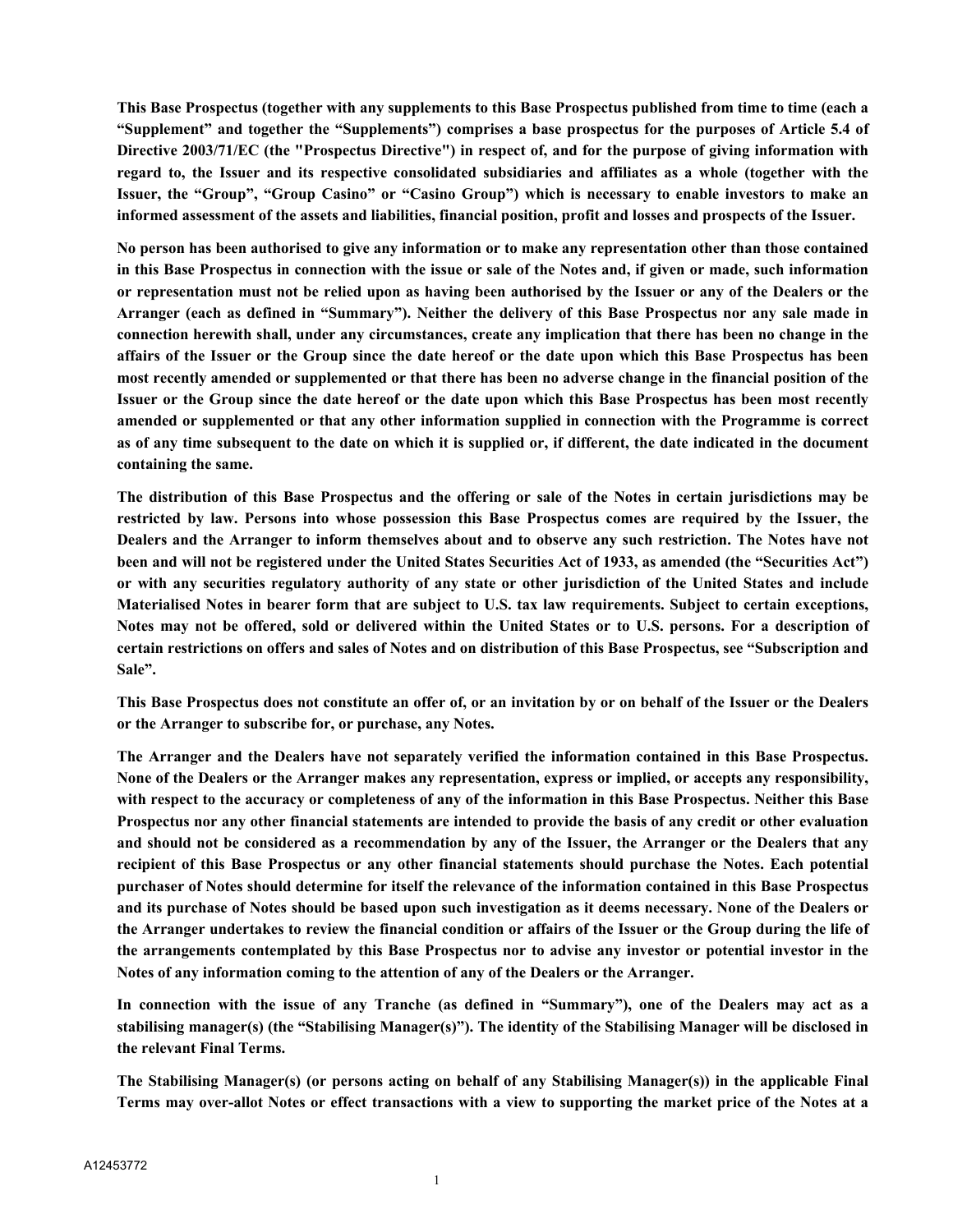**level higher than that which might otherwise prevail. However, there is no assurance that the Stabilising Agent will undertake stabilisation action. Any stabilisation action may begin on or after the date on which adequate public disclosure of the final terms of the offer of the relevant Tranche of Notes is made and, if begun, may be ended at any time, but it must end no later than the earlier of 30 days after the issue date of the relevant Tranche of Notes and 60 days after the date of the allotment of the relevant Tranche of Notes. Any stabilisation action or over-allotment shall be conducted by the relevant Stabilising Manager(s) (or person(s) acting on behalf of any Stabilising Manager(s)) in accordance with applicable laws and rules.**

**In this Base Prospectus, unless otherwise specified or the context otherwise requires, references to "**€**", "Euro", "EUR" or "euro" are to the single currency of the participating member states of the European Union which was introduced on 1 January 1999, references to "£", "pounds sterling", "GBP" and "Sterling" are to the lawful currency of the United Kingdom, references to "\$", "USD" and "U.S. Dollars" are to the lawful currency of the United States of America, references to "¥", "JPY", "Japanese yen" and "Yen" are to the lawful currency of Japan, references to "PLN" or "Polish zloty" are to the lawful currency of the Republic of Poland and references to "Swiss francs" or "CHF" are to the lawful currency of the Helvetic Confederation.**

**In this Base Prospectus, any discrepancies in any table between totals and the sums of the amounts listed in such table are due to rounding.**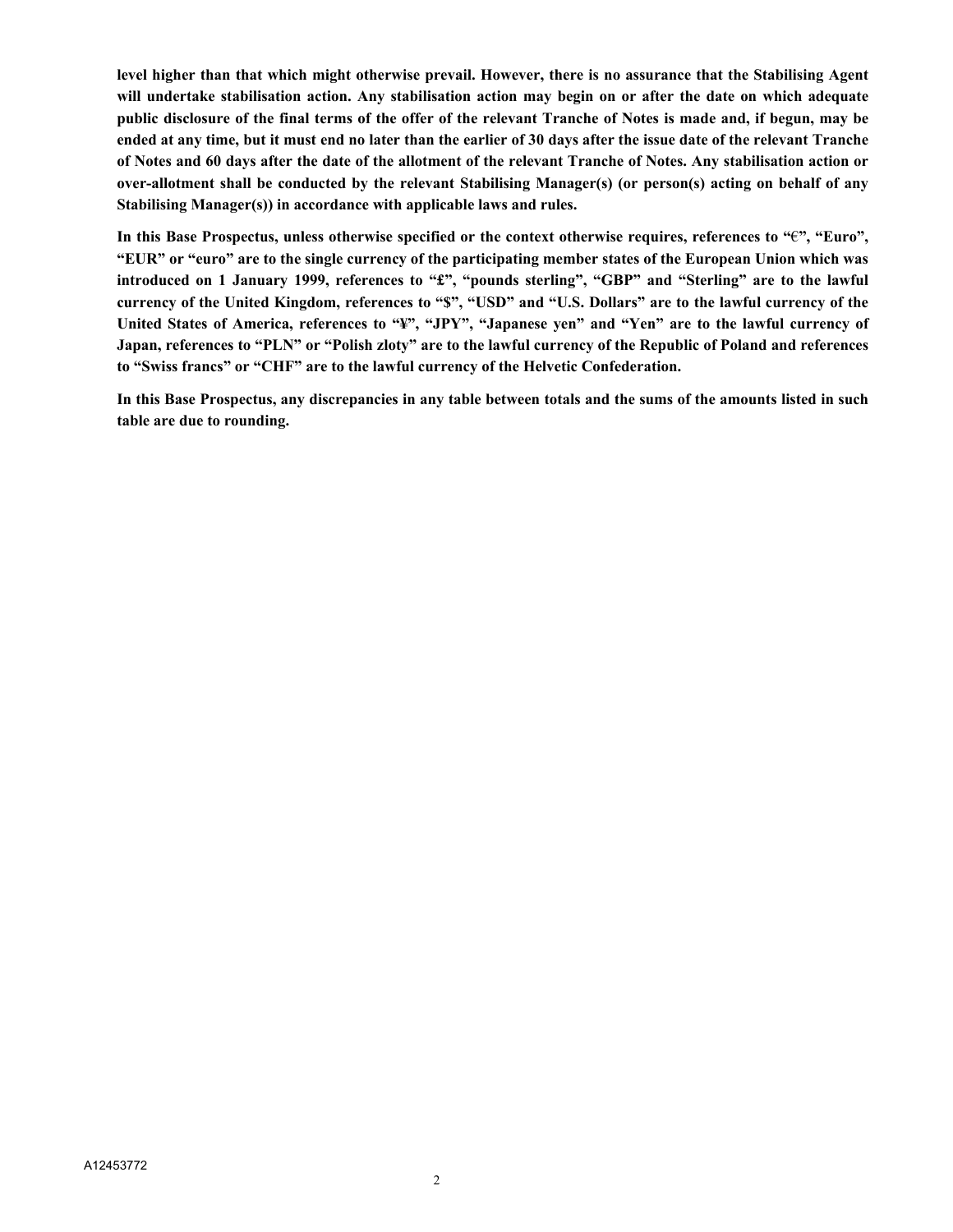## **DOCUMENTS INCORPORATED BY REFERENCE**

This Base Prospectus should be read and construed in conjunction with the following documents all of which are incorporated by reference in the Base Prospectus and which the Issuer has filed with the *Commission de Surveillance du Secteur Financier*:

- (1) the Annual Report for the year ended 31 December 2008 (the "**2008 Annual Report**") except for the third paragraph of the section "Statement by the person responsible for the Registration Document" and for the other information incorporated by reference on page 261;
- (2) the Registration Documentfor the year ended 31 December 2009 (the "**2009 Annual Report**") except for the third paragraph of the section "Statement by the person responsible for the Registration Document" on page 252 and for the other information incorporated by reference on page 253; and
- (3) the Interim Report for the period from 1 January 2010 to 30 June 2010 (the "**Interim Report First Half 2010**").

The 2007 Registration Document which is incorporated by reference in the 2008 Annual Report and in the 2009 Annual Report is not incorporated in this Base Prospectus.

The 2006 Registration Document of the Issuer which is incorporated by reference in the 2008 Annual Report is not incorporated in this Base Prospectus.

Such documents shall be deemed to be incorporated in, and form part of this Base Prospectus, save that any statement contained in a document which is deemed to be incorporated by reference herein shall be deemed to be modified or superseded for the purpose of this Base Prospectus to the extent that a statement contained herein modifies or supersedes such earlier statement (whether expressly, by implication or otherwise). Any statement so modified or superseded shall not be deemed, except as so modified or superseded, to constitute a part of this Base Prospectus.

This Base Prospectus and copies of documents incorporated by reference in this Base Prospectus will be published on, and may be obtained from (i) the website of the Issuer (www.groupe-casino.fr), and (ii) the website of the Luxembourg Stock Exchange (www.bourse.lu).

For the purposes of the Prospectus Directive, information can be found in such documents incorporated by reference of this Base Prospectus in accordance with the following cross-reference table:

| Information Incorporated by Reference                                   | Reference                                 |
|-------------------------------------------------------------------------|-------------------------------------------|
| 31 December 2008 Financial Statements                                   |                                           |
| Subsequent Events - Recent Events                                       | Page 32 of the 2008 Annual Report         |
| Statutory Auditors' report on the consolidated<br>financial statements  | Pages 58 and 59 of the 2008 Annual Report |
| Consolidated Statement of Income                                        | Pages 60 and 61 of the 2008 Annual Report |
| <b>Consolidated Balance Sheet - Assets</b>                              | Page 62 of the 2008 Annual Report         |
| Consolidated Balance Sheet –<br>Stockholders'<br>Equity and Liabilities | Page 63 of the 2008 Annual Report         |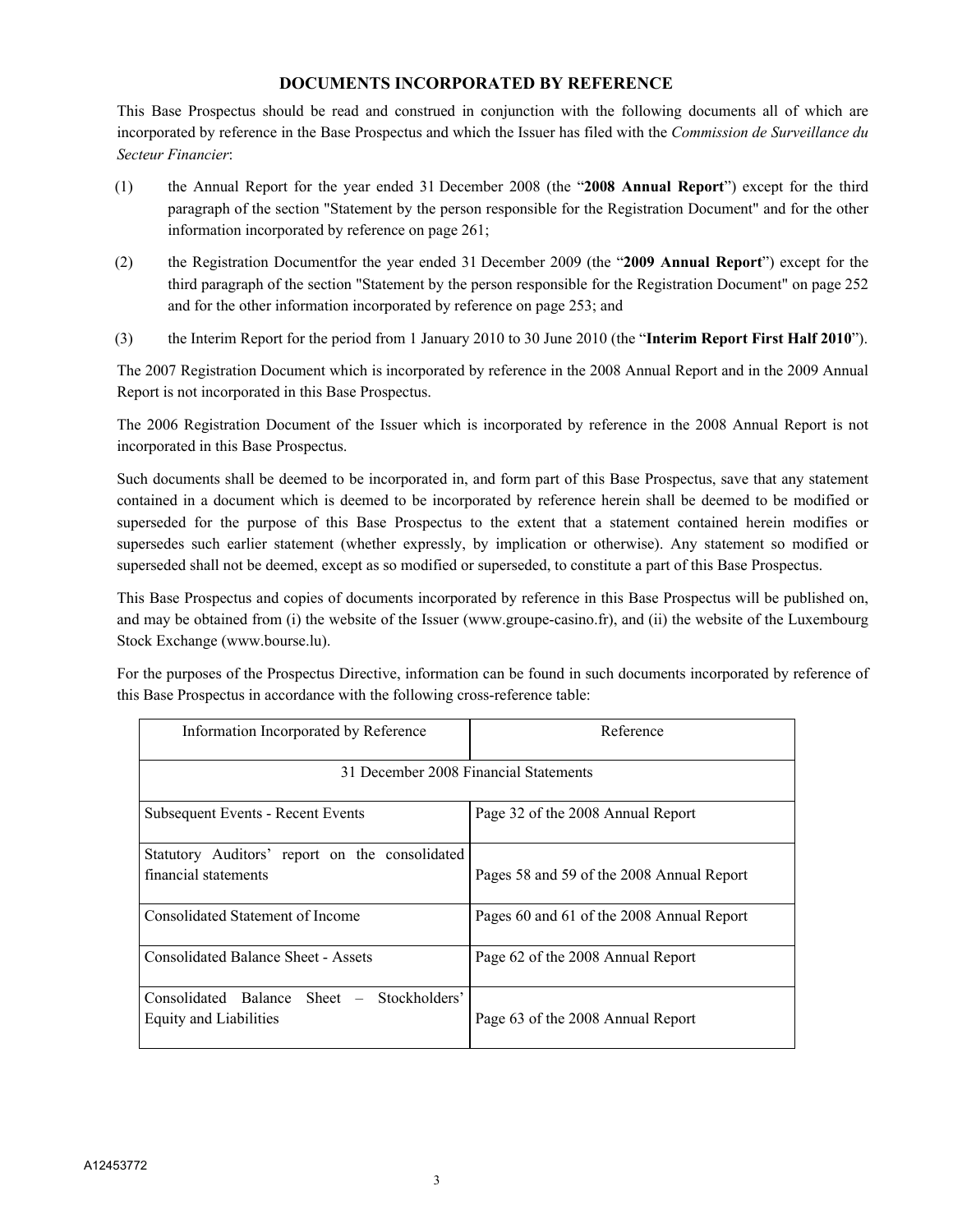| <b>Consolidated Statement of Cash Flows</b>                                 | Pages 64 and 65 of the 2008 Annual Report  |
|-----------------------------------------------------------------------------|--------------------------------------------|
| Consolidated Statement of Stockholders' Equity                              | Page 66 of the 2008 Annual Report          |
| Notes to the Consolidated Financial Statements                              | Pages 68 to 140 of the 2008 Annual Report  |
| Board of Directors Report                                                   | Pages 224 to 248 of the 2008 Annual Report |
| Business Address and Functions of Board of<br>Directors' Members            | Pages 176 to 190 of the 2008 Annual Report |
|                                                                             |                                            |
| Corporate Governance                                                        | Pages 176 to 222 of the 2008 Annual Report |
| Conflict of Interest                                                        | Page 195 of the 2008 Annual Report         |
| 31 December 2009 Financial Statements                                       |                                            |
| Subsequent Events - Recent Events                                           | Page 36 of the 2009 Annual Report          |
| Statutory Auditors' report on the consolidated                              |                                            |
| financial statements                                                        | Page 64 of the 2009 Annual Report          |
| <b>Consolidated Statement of Income</b>                                     | Pages 65 and 66 of the 2009Annual Report   |
| <b>Consolidated Balance Sheet - Assets</b>                                  | Page 68 of the 2009 Annual Report          |
| Consolidated Balance Sheet - Stockholders'<br><b>Equity and Liabilities</b> | Page 69 of the 2009 Annual Report          |
|                                                                             |                                            |
| Consolidated Statement of Cash Flows                                        | Pages 70 and 71 of the 2009 Annual Report  |
| Consolidated Statement of Stockholders' Equity                              | Pages 72 and 73 of the 2009 Annual Report  |
| Notes to the Consolidated Financial Statements                              | Pages 74 to 146 of the 2009 Annual Report  |
| Board of Directors Report                                                   | Pages 226 to 228 of the 2009 Annual Report |
| Business Address and Functions of Board of                                  |                                            |
| Directors' Members                                                          | Pages 180 to 194 of the 2009 Annual Report |
| Corporate Governance                                                        | Pages 179 to 224 of the 2009 Annual Report |
| Conflict of Interest                                                        | Page 199 of the 2009 Annual Report         |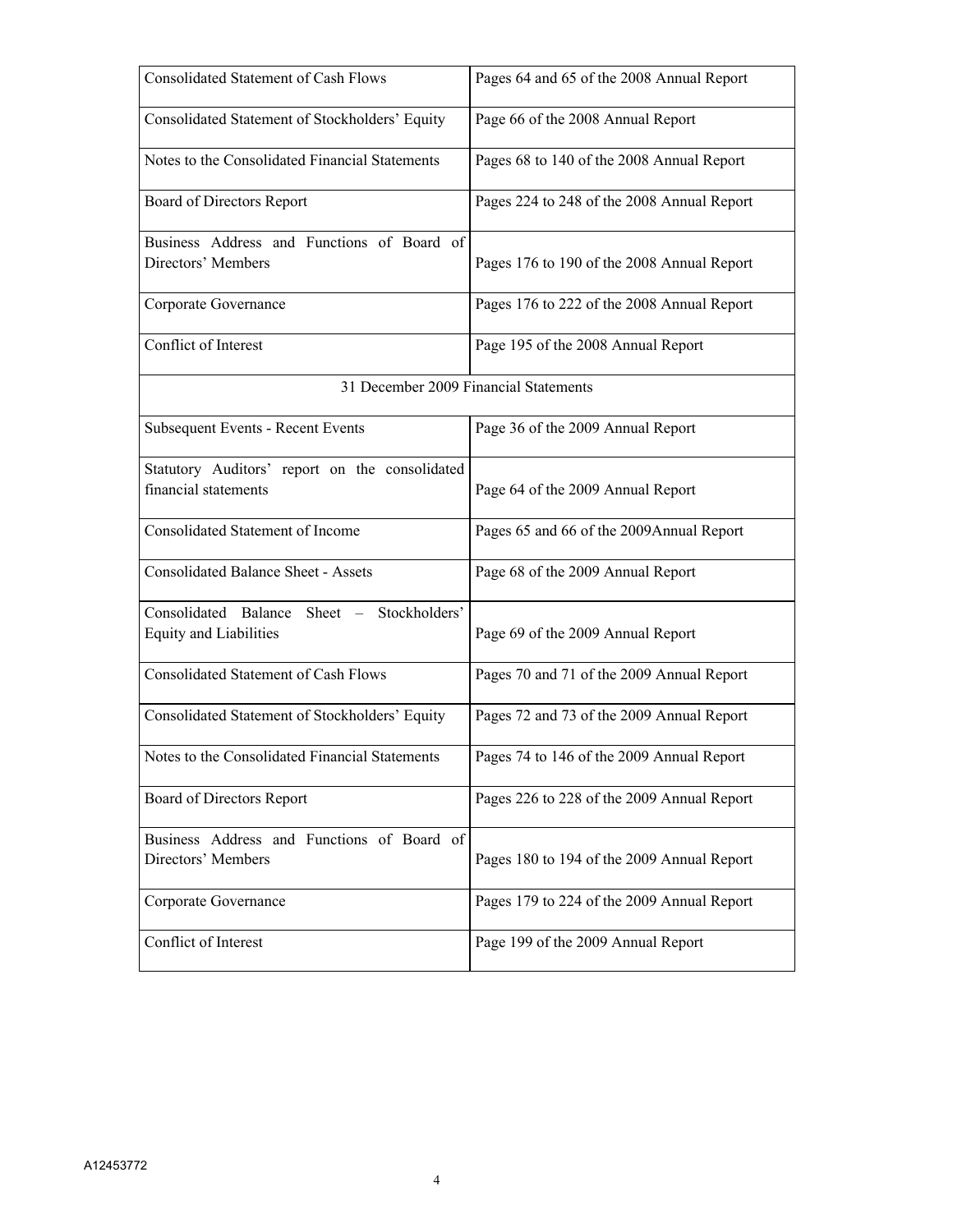| Interim Report First-Half 2010                                                          |                |
|-----------------------------------------------------------------------------------------|----------------|
| <b>Financial Highlights</b>                                                             | Page 2         |
| Significant events of the period                                                        | Page 3         |
| <b>Business Review</b>                                                                  | Pages 4 to 13  |
| Interim Consolidated Financial Statements                                               | Pages 14 to 34 |
| Statements by the Person Responsible for the Page 35<br>Interim Period                  |                |
| Statutory Auditors'Report on the 2010 interim   Pages 36 to 37<br>financial information |                |

The information incorporated by reference in this Base Prospectus but not listed into the cross-reference table above is given for information purposes only.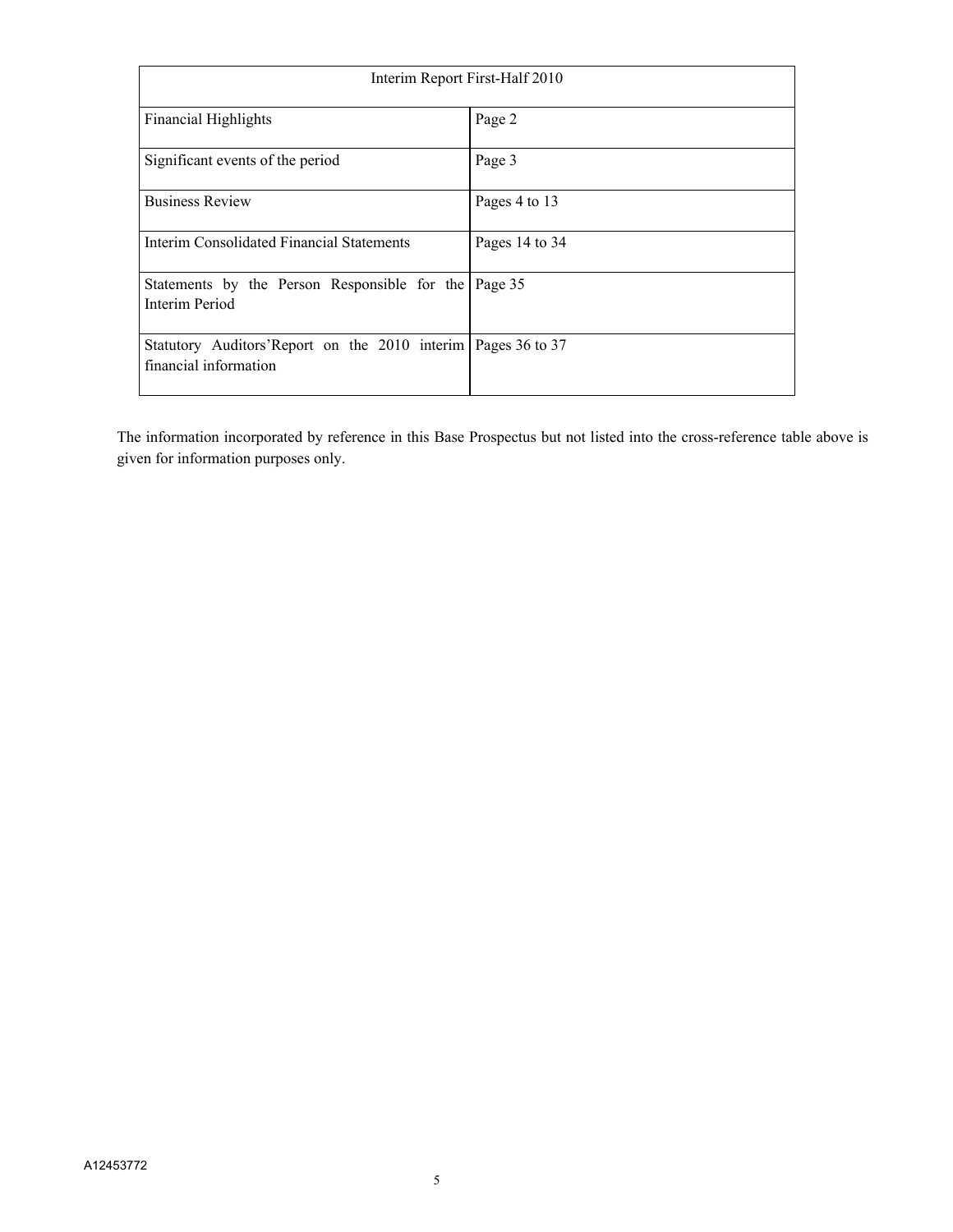## **SUPPLEMENT TO THE BASE PROSPECTUS**

If at any time the Issuer shall be required to prepare a supplement to this Base Prospectus pursuant to the provisions of Article 16 of the Prospectus Directive 2003/71/EC, the Issuer will prepare and make available an appropriate supplement to this Base Prospectus or a restated Base Prospectus, which in respect of any subsequent issue of Notes to be listed and admitted to trading on the Luxembourg Stock Exchange or on a Regulated Market of a Member State of the European Economic Area, shall constitute a supplement to the Base Prospectus for the purpose of the relevant provisions of the Prospectus Directive 2003/71/EC.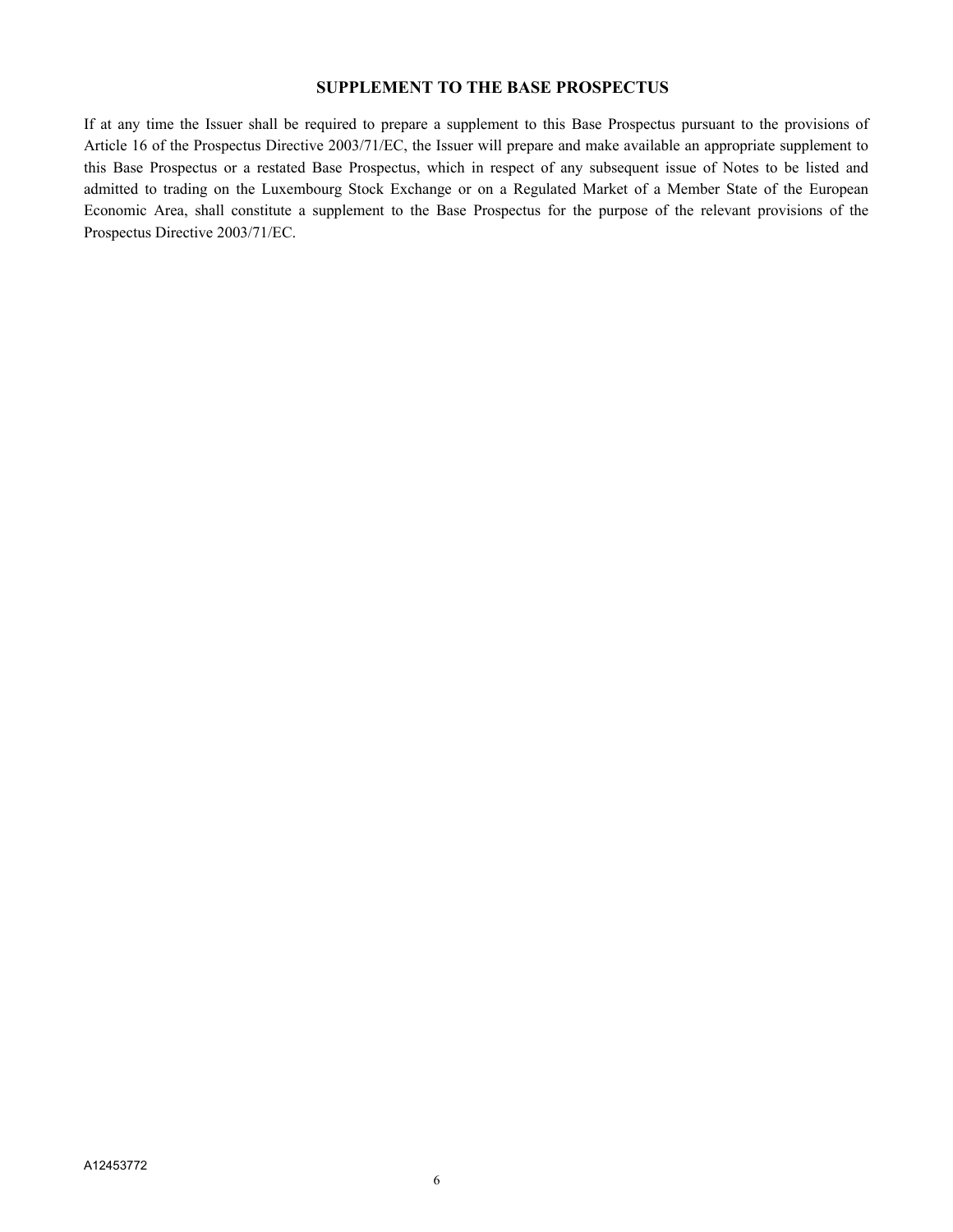## **TABLE OF CONTENTS**

| TEMPORARY GLOBAL CERTIFICATES ISSUED IN RESPECT OF MATERIALISED BEARER NOTES69                                                                                                                                                                        |  |
|-------------------------------------------------------------------------------------------------------------------------------------------------------------------------------------------------------------------------------------------------------|--|
|                                                                                                                                                                                                                                                       |  |
|                                                                                                                                                                                                                                                       |  |
|                                                                                                                                                                                                                                                       |  |
|                                                                                                                                                                                                                                                       |  |
|                                                                                                                                                                                                                                                       |  |
| FORM OF FINAL TERMS 1 FORM OF FINAL TERMS FOR USE IN CONNECTION WITH ISSUES OF NOTES<br>WITH A DENOMINATION OF LESS THAN €50,000 TO BE LISTED AND ADMITTED TO TRADING ON A<br>REGULATED MARKET OR REGULATED MARKETS IN THE EUROPEAN ECONOMIC AREA 106 |  |
| FORM OF FINAL TERMS 2 FORM OF FINAL TERMS FOR USE IN CONNECTION WITH ISSUES OF NOTES<br>WITH A DENOMINATION OF AT LEAST €50,000 TO BE LISTED AND ADMITTED TO TRADING ON A                                                                             |  |
|                                                                                                                                                                                                                                                       |  |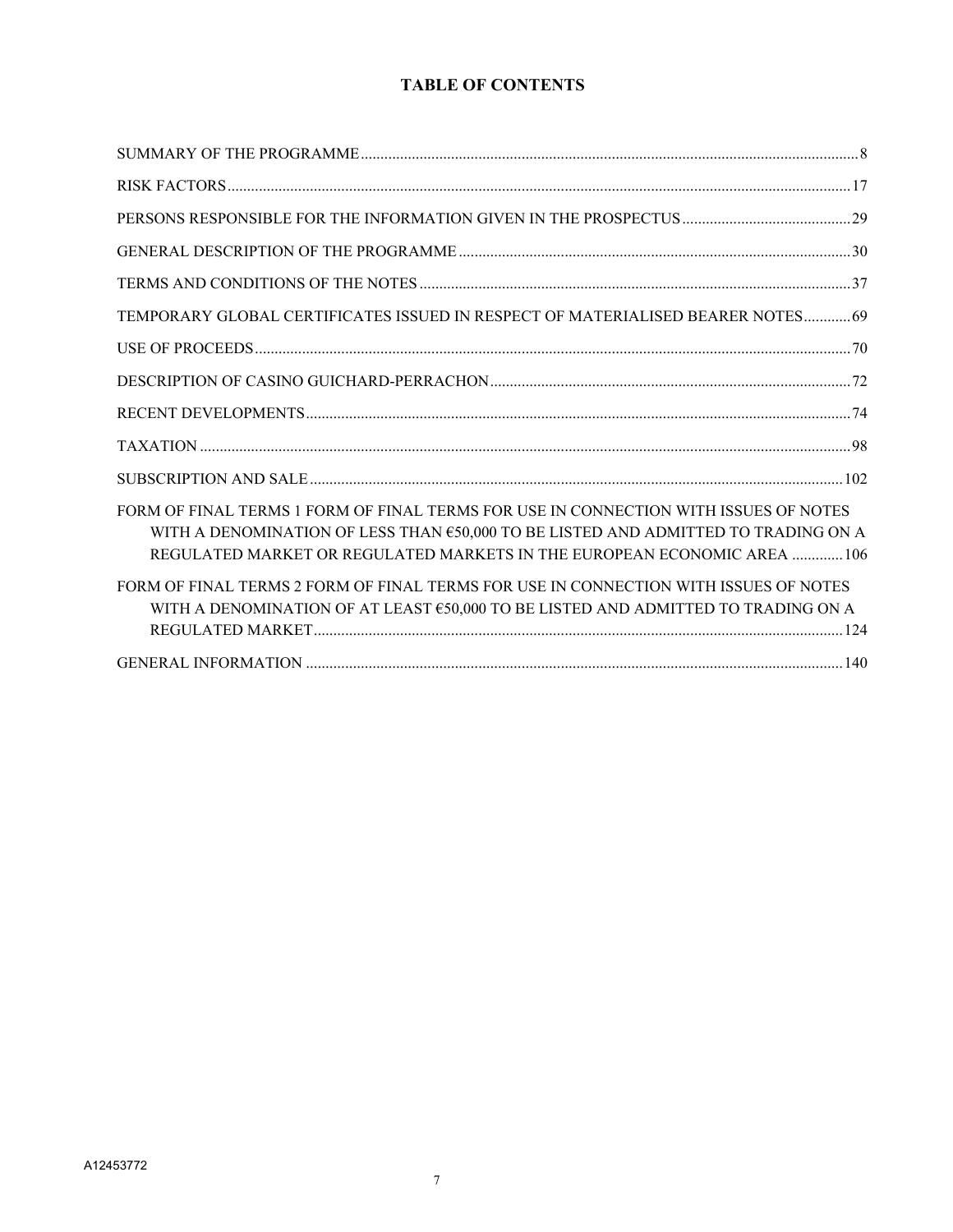## **SUMMARY OF THE PROGRAMME**

*This summary is a general description of the Programme and must be read as an introduction to this Base Prospectus, and any decision to invest in the Notes should be based on a consideration of the Base Prospectus as a whole. Following the implementation of the relevant provisions of Directive 2003/71/EC (the "Prospectus Directive") in each Member State of the European Economic Area, no civil liability will attach to the Persons Responsible for the Information given in the Base Prospectus in any such Member State solely on the basis of the summary, including any translation thereof, unless it is misleading, inaccurate or inconsistent when read together with the other parts of this Base Prospectus. Where a claim relating to the information contained in the Base Prospectus is brought before a court in a Member State of the European Economic Area, the plaintiff may, under the national legislation of the Member State where the claim is brought, be required to bear the costs of translating the Base Prospectus before the legal proceedings are initiated.*

| <b>Issuer:</b>                                                | Casino Guichard-Perrachon                                                                                                                                                                                                                                                           |
|---------------------------------------------------------------|-------------------------------------------------------------------------------------------------------------------------------------------------------------------------------------------------------------------------------------------------------------------------------------|
| Arranger:                                                     | Deutsche Bank AG, Paris Branch                                                                                                                                                                                                                                                      |
| Dealers:                                                      | Banco Santander, S.A.<br><b>Barclays Bank PLC</b><br><b>BNP PARIBAS</b><br>Crédit Agricole Corporate and Investment Bank<br>Deutsche Bank AG, London Branch<br>HSBC Bank plc<br>J.P. Morgan Securities Ltd.<br><b>Natixis</b><br>Société Générale<br>The Royal Bank of Scotalnd plc |
| <b>Programme Limit:</b>                                       | Up to Euro $8,000,000,000$ (or the equivalent in other currencies at the date of issue)<br>aggregate nominal amount of Notes outstanding at any one time.                                                                                                                           |
| Fiscal Agent and Principal<br><b>Paying Agent:</b>            | Deutsche Bank AG, London Branch                                                                                                                                                                                                                                                     |
| <b>Paying Agents:</b>                                         | Deutsche Bank AG, Paris Branch (as Paris Paying Agent) and Deutsche Bank,<br>Luxembourg S.A. (as Luxembourg Paying Agent)                                                                                                                                                           |
| <b>Luxembourg Listing Agent:</b>                              | Deutsche Bank Luxembourg S.A.                                                                                                                                                                                                                                                       |
| <b>Method of Issue:</b>                                       | The Notes will be issued on a syndicated or non-syndicated basis.                                                                                                                                                                                                                   |
| <b>Maturities:</b>                                            | Subject to compliance with all relevant laws, regulations and directives, any<br>maturity from one month from the date of original issue.                                                                                                                                           |
| <b>Currencies:</b>                                            | Euro, U.S. Dollar, Japanese yen, Swiss franc, Polish zloty, Sterling and any other<br>currency specified in the relevant Final Terms.                                                                                                                                               |
| <b>Financial terms of the Notes</b><br>(price, amount, etc.): | The financial terms and conditions of the Notes of each Series of Notes will be set<br>out in the applicable Final Terms.                                                                                                                                                           |

#### **I. Notes to be issued under the Programme**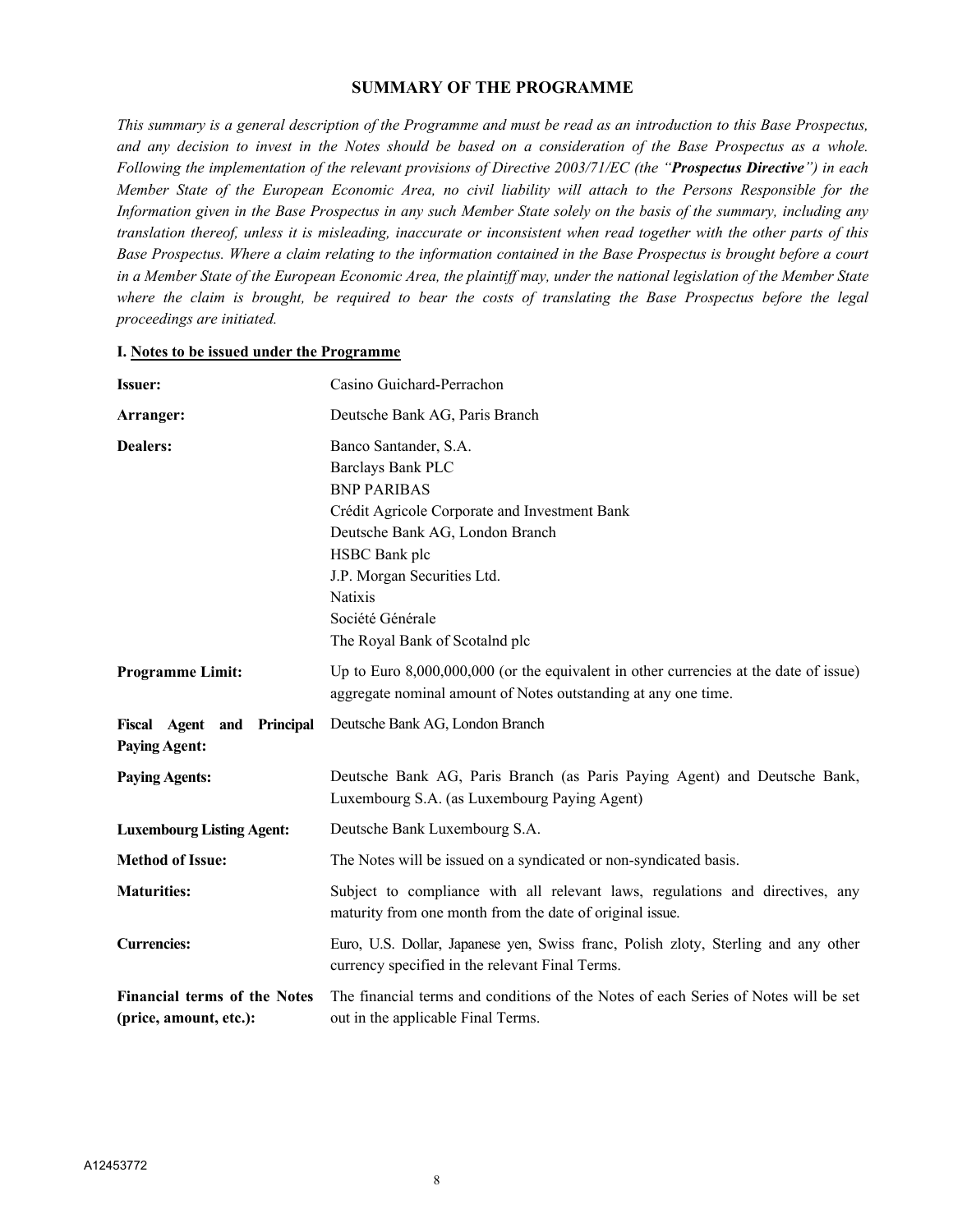| Denomination(s):                                      | Minimum denomination of each Note: $\epsilon$ 1,000 (or the equivalent amount in any other<br>currency at the issue date).                                                                                                                                                                                                                                                                                                                                                                                                                                                                                                                                                                                                                                                                                                                                                                                                                                                                                                                                                                                                                                                                                                                                                                                                                                                           |
|-------------------------------------------------------|--------------------------------------------------------------------------------------------------------------------------------------------------------------------------------------------------------------------------------------------------------------------------------------------------------------------------------------------------------------------------------------------------------------------------------------------------------------------------------------------------------------------------------------------------------------------------------------------------------------------------------------------------------------------------------------------------------------------------------------------------------------------------------------------------------------------------------------------------------------------------------------------------------------------------------------------------------------------------------------------------------------------------------------------------------------------------------------------------------------------------------------------------------------------------------------------------------------------------------------------------------------------------------------------------------------------------------------------------------------------------------------|
|                                                       | Dematerialised Notes will be issued in one denomination only.                                                                                                                                                                                                                                                                                                                                                                                                                                                                                                                                                                                                                                                                                                                                                                                                                                                                                                                                                                                                                                                                                                                                                                                                                                                                                                                        |
| <b>Status of Notes:</b>                               | Unsubordinated, Subordinated or Deeply Subordinated Notes.                                                                                                                                                                                                                                                                                                                                                                                                                                                                                                                                                                                                                                                                                                                                                                                                                                                                                                                                                                                                                                                                                                                                                                                                                                                                                                                           |
| <b>Form of Notes:</b>                                 | Dematerialised Notes or Materialised Notes.                                                                                                                                                                                                                                                                                                                                                                                                                                                                                                                                                                                                                                                                                                                                                                                                                                                                                                                                                                                                                                                                                                                                                                                                                                                                                                                                          |
|                                                       | Dematerialised Notes may be issued in bearer dematerialised form <i>(au porteur)</i> or in<br>registered dematerialised form (au nominatif).                                                                                                                                                                                                                                                                                                                                                                                                                                                                                                                                                                                                                                                                                                                                                                                                                                                                                                                                                                                                                                                                                                                                                                                                                                         |
|                                                       | Materialised Notes will be in bearer form only.                                                                                                                                                                                                                                                                                                                                                                                                                                                                                                                                                                                                                                                                                                                                                                                                                                                                                                                                                                                                                                                                                                                                                                                                                                                                                                                                      |
| <b>Negative Pledge:</b>                               | There will be a negative pledge in respect of Unsubordinated Notes.                                                                                                                                                                                                                                                                                                                                                                                                                                                                                                                                                                                                                                                                                                                                                                                                                                                                                                                                                                                                                                                                                                                                                                                                                                                                                                                  |
| <b>Event of Default:</b><br>(including cross default) | There will be events of default and a cross-default in respect of Unsubordinated<br>Notes; Subordinated Notes and Deeply Subordinated Notes will be repayable in the<br>event of the liquidation of the Issuer only.                                                                                                                                                                                                                                                                                                                                                                                                                                                                                                                                                                                                                                                                                                                                                                                                                                                                                                                                                                                                                                                                                                                                                                 |
| <b>Redemption:</b>                                    | The Final Terms will specify the conditions under which the Notes may be<br>redeemed prior to maturity at the option of the Noteholder or the Issuer.                                                                                                                                                                                                                                                                                                                                                                                                                                                                                                                                                                                                                                                                                                                                                                                                                                                                                                                                                                                                                                                                                                                                                                                                                                |
| <b>Taxation Redemption:</b>                           | The Notes will be subject to redemption at the option of the Issuer for taxation<br>reasons.                                                                                                                                                                                                                                                                                                                                                                                                                                                                                                                                                                                                                                                                                                                                                                                                                                                                                                                                                                                                                                                                                                                                                                                                                                                                                         |
| <b>Taxation:</b>                                      | 1. All payments of principal and interest by or on behalf of the Issuer in respect of<br>the Notes shall be made free and clear of, and without withholding or deduction for,<br>any taxes, duties, assessments or governmental charges of whatever nature imposed,<br>levied, collected, withheld or assessed by or within France or any authority therein<br>or thereof having power to tax, unless such withholding or deduction is required by<br>law.                                                                                                                                                                                                                                                                                                                                                                                                                                                                                                                                                                                                                                                                                                                                                                                                                                                                                                                           |
|                                                       | 2. Notes issued on or after 1 March 2010 (except Notes that are issued on or after<br>1 March 2010 and which are to be assimilated (assimilées) and form a single series<br>with Notes issued before 1 March 2010 having the benefit of Article 131 quater of<br>the French Code Général des Impôts) fall under the new French withholding tax<br>regime pursuant to the French loi de finances rectificative pour 2009 no. 3<br>$(n°2009-1674$ dated 30 December 2009), applicable as from 1 March 2010 (the<br>"Law"). Payments of interest and other revenues made by the Issuer on such Notes<br>will not be subject to the withholding tax set out under Article 125 A III of the<br>French Code Général des Impôts unless such payments are made outside France in a<br>non-cooperative State or territory (Etat ou territoire non coopératif) within the<br>meaning of Article 238-0 A of the French Code général des impôts (a "Non-<br>Cooperative State"). If such payments under the Notes are made in a Non-<br>Cooperative State, a 50% withholding tax will be applicable (subject to certain<br>exceptions described below and the more favourable provisions of any applicable<br>double tax treaty) by virtue of Article 125 A III of the French Code Général des<br>Impôts.<br>Furthermore, interest and other revenues on such Notes will no longer be deductible |
|                                                       | from the Issuer's taxable income, as from the fiscal years starting on or after<br>1 January 2011, if they are paid or accrued to persons domiciled or established in a<br>Non-Cooperative State or paid in such a Non-Cooperative State. Under certain<br>conditions, any such non-deductible interest and other revenues may be<br>recharacterised as constructive dividends pursuant to Article 109 of the French Code<br>Général des Impôts, in which case such non-deductible interest and other revenues                                                                                                                                                                                                                                                                                                                                                                                                                                                                                                                                                                                                                                                                                                                                                                                                                                                                       |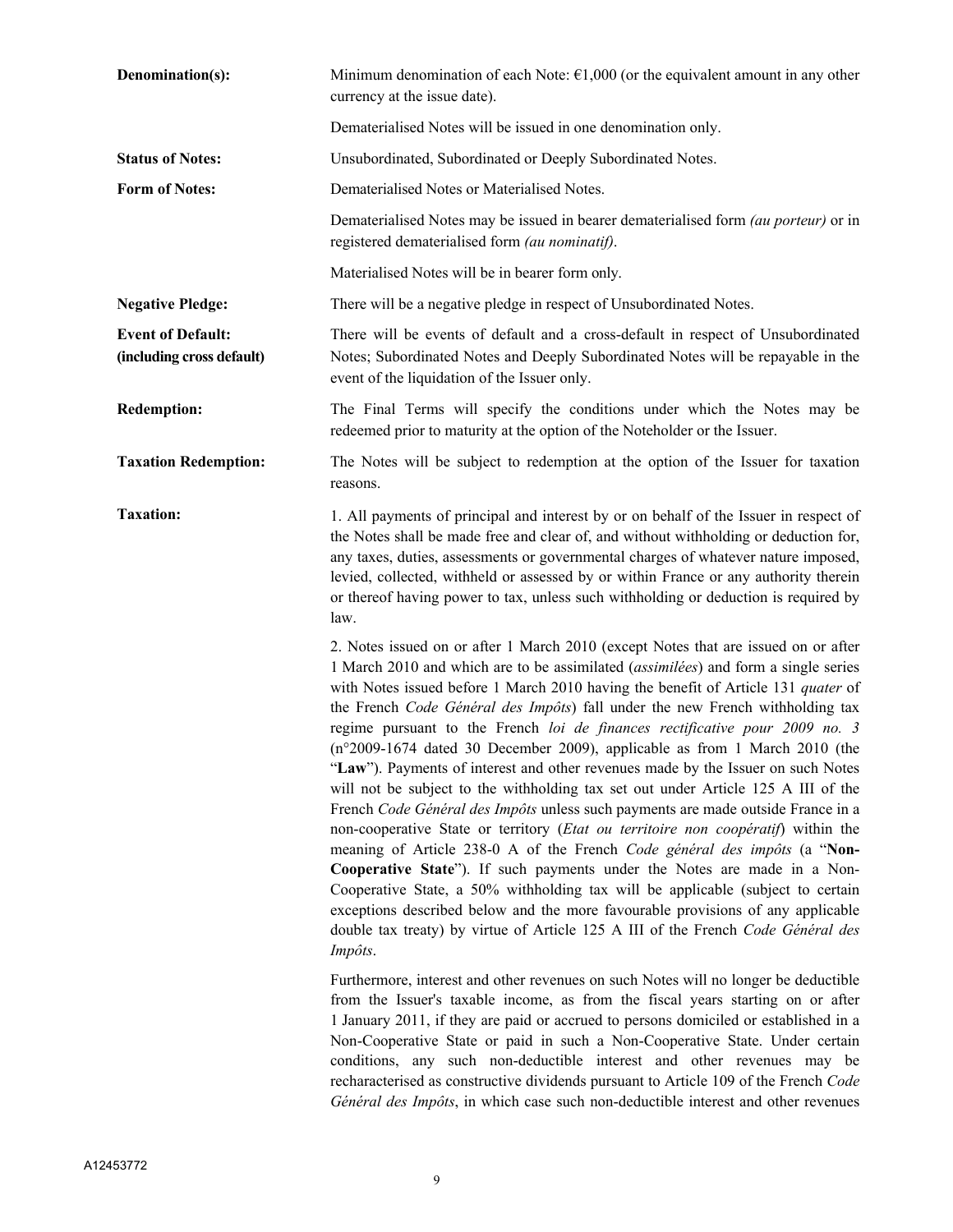may be subject to the withholding tax set out under Article 119 *bis* of the French *Code Général des Impôts*, at a rate of 25% or 50%.

Notwithstanding the foregoing, the Law provides that neither the 50% withholding tax nor the non-deductibility will apply in respect of a particular issue of Notes if the Issuer can prove that the principal purpose and effect of such issue of Notes was not that of allowing the payments of interest or other revenues to be made in a Non-Cooperative State (the "**Exception**"). Pursuant to the ruling (*rescrit*) 2010/11 (FP and FE) of the *Direction générale des impôts* dated 22 February 2010, an issue of Notes will benefit from the Exception without the Issuer having to provide any proof of the purpose and effect of such issue of Notes, if such Notes are:

(i) offered by means of a public offer within the meaning of Article L.411-1 of the French *Code monétaire et financier* or pursuant to an equivalent offer in a State other than a Non-cooperative State. For this purpose, an "equivalent offer" means any offer requiring the registration or submission of an offer document by or with a foreign securities market authority; or

(ii) admitted to trading on a regulated market or on a French or foreign multilateral securities trading system provided that such market or system is not located in a Non-Cooperative State, and the operation of such market is carried out by a market operator or an investment services provider, or by such other similar foreign entity, provided further that such market operator, investment services provider or entity is not located in a Non-Cooperative State; or

(iii) admitted, at the time of their issue, to the clearing operations of a central depositary or of a securities clearing and delivery and payments systems operator within the meaning of Article L.561-2 of the French *Code monétaire et financier*, or of one or more similar foreign depositaries or operators provided that such depositary or operator is not located in a Non-Cooperative State.

3. Interest and other revenues on Notes issued (or deemed issued) outside France as provided under Article 131 quater of the French *Code Général des Impôts*, prior to 1 March 2010 (or Notes that are issued after 1 March 2010 and which are to be assimilated (*assimilées*) and form a single series with such Notes) will continue to be exempt from the withholding tax set out under Article 125 A III of the French *Code Général des Impôts*.

In addition, interest and other revenues paid by the Issuer on Notes issued before 1 March 2010 (or Notes issued after 1 March 2010 and which are to be assimilated (*assimilées*) and form a single series with such Notes) will not be subject to the withholding tax set out in Article 119 bis of the French *Code Général des Impôts* solely on account of their being paid in a Non-Cooperative State or accrued or paid to persons established or domiciled in a Non-Cooperative State.

**Central Depositary:** Euroclear France in respect of Dematerialised Notes.

**Clearing Systems:** Clearstream, Luxembourg and Euroclear.

**Listing and Admission to Trading:** The Luxembourg Stock Exchange or as otherwise specified in the relevant Final Terms. As specified in the relevant Final Terms, a Series of Notes may or may not be listed and admitted to trading.

**Offer to the public:** Unless the Final Terms so specify, the Notes shall not be offered to the public in Luxembourg and/or in any Member State of the European Economic Area.

**Method of Publication of the** The Base Prospectus and the Final Terms relating to Notes listed and admitted to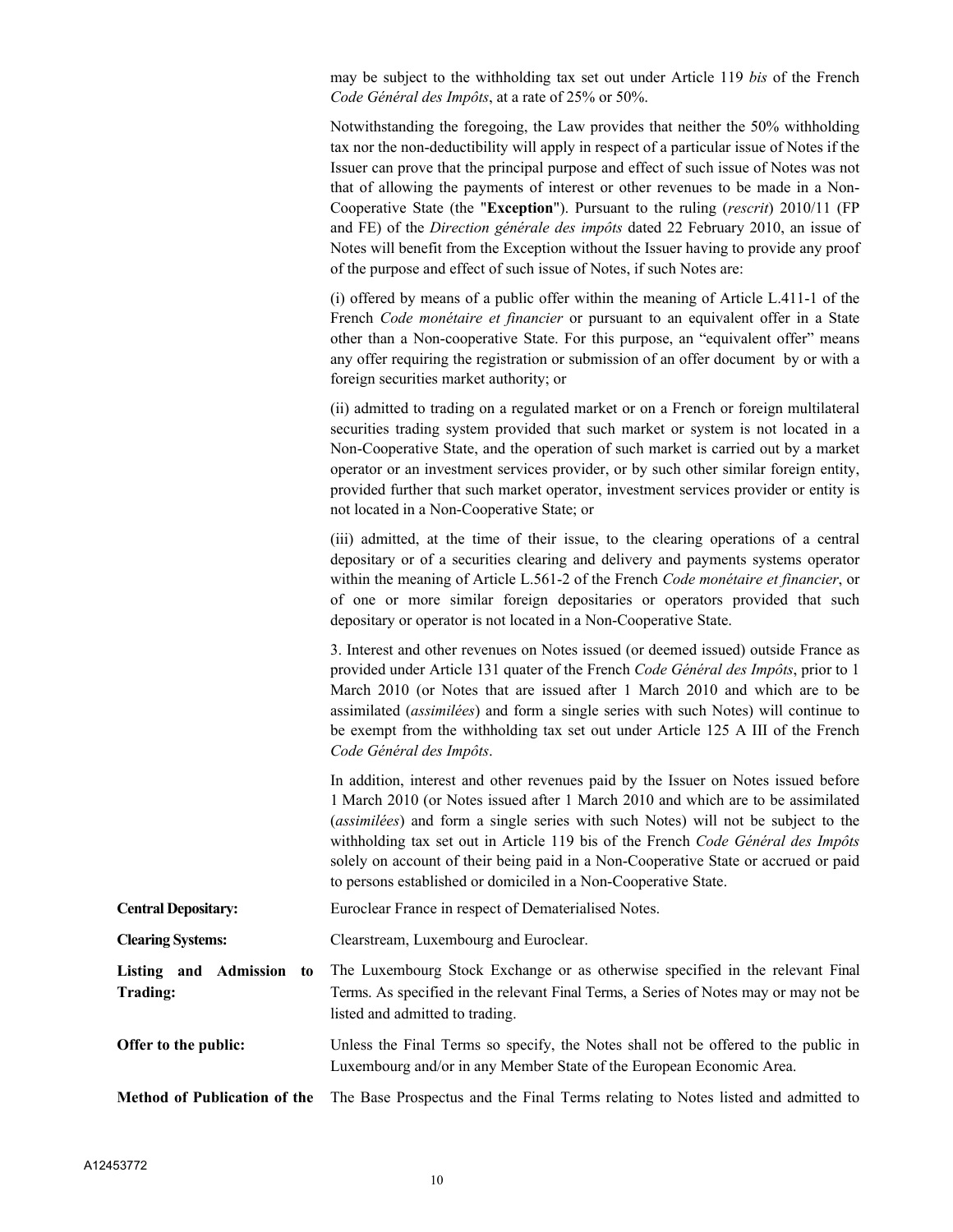| Base Prospectus and Final    | trading on any Regulated Market will always be published on the websites of (a) the                                                                                                                                                                                                                                               |
|------------------------------|-----------------------------------------------------------------------------------------------------------------------------------------------------------------------------------------------------------------------------------------------------------------------------------------------------------------------------------|
| Terms:                       | Luxembourg Stock Exchange and (b) the Issuer (www.groupe-casino.fr). In<br>addition, if the Notes are listed and admitted to trading on a Regulated Market other<br>than the Luxembourg Stock Exchange, the relevant Final Terms will provide<br>whether additional methods of publication are required and what they consist of. |
| <b>Rating:</b>               | Notes issued under the Programme may be rated or unrated.                                                                                                                                                                                                                                                                         |
| <b>Selling Restrictions:</b> | The offer and sale of Notes will be subject to selling restrictions in various<br>jurisdictions, in particular, those of the United States of America, those of Japan,<br>those of France and the United Kingdom. Further restrictions that may apply to a<br>Series of Notes will be specified in the applicable Final Terms.    |
| <b>Governing Law:</b>        | French law.                                                                                                                                                                                                                                                                                                                       |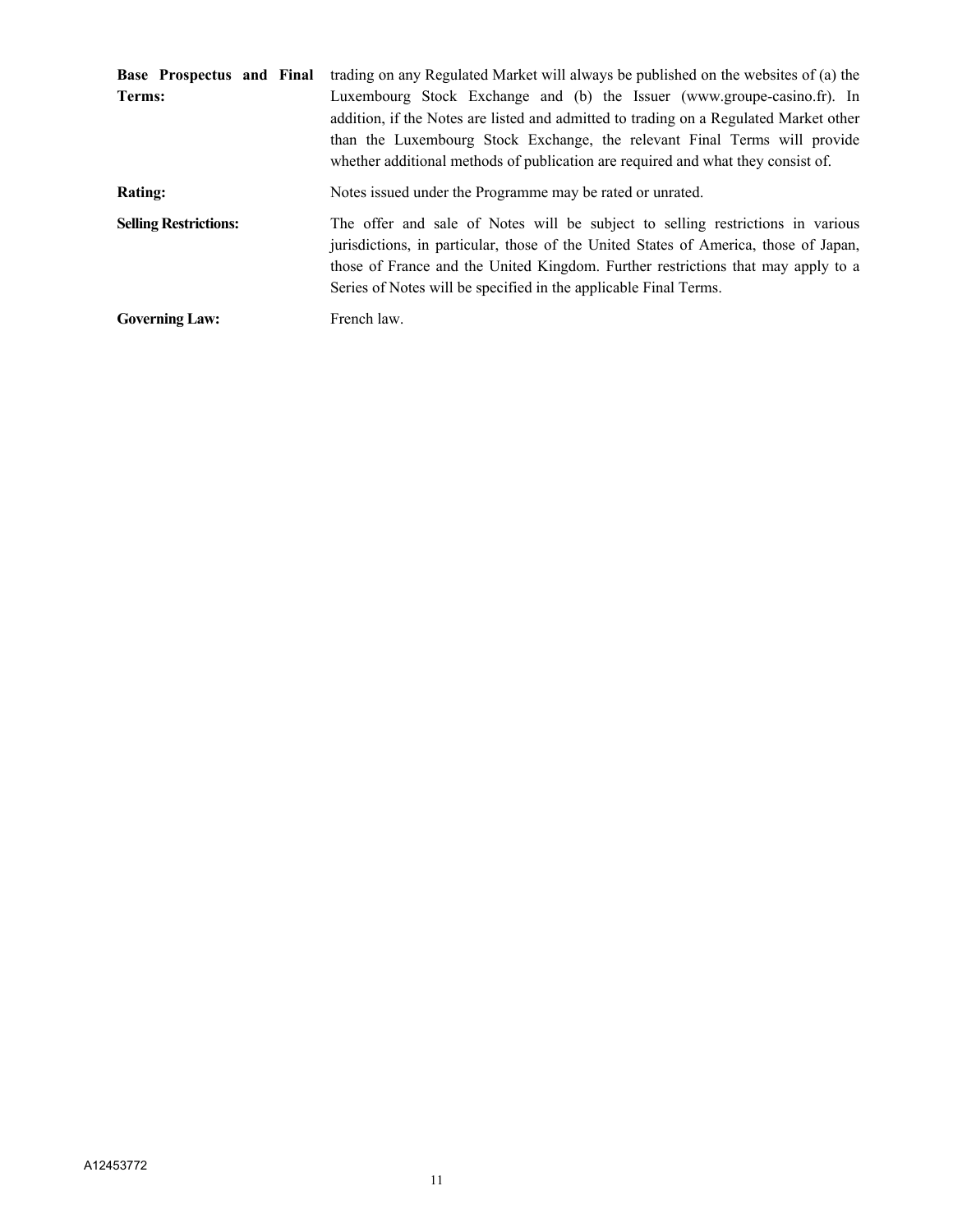## **II. Key information about the Issuer**

## **A. Key information about the Issuer**

## **1. HISTORY AND DEVELOPMENT OF THE ISSUER**

Casino Guichard-Perrachon ("**Casino**"), a French *société anonyme*, is registered with the *Registre du Commerce et des Sociétés* of Saint-Etienne under number B 554 501 171. Its registered office is located at 1, Esplanade de France, 42000 Saint-Etienne, France. It acts solely as the holding company of the Group. The phone number of Casino Guichard Perrachon's switchboard is +33 4 77 45 31 31.

Casino was incorporated on 3 August 1898 following the signing of the by-laws on 1 July 1898. Its term, which was extended by extraordinary resolution of the shareholders at the General Meeting, of 31 October 1941, will expire on 31 July 2040 unless the Issuer is wound up before this date or its term is further extended. It is governed by the provisions of the French *Code de commerce*.

The Casino banner dates back to 1898, when Geoffroy Guichard created Société des Magasins du Casino and opened the first store in Veauche in central France. Just three years later, in 1901, the first Casino brand products were launched, thus pioneering the private-label concept.

The Group expanded rapidly until the eve of the Second World War, opening more than 500 stores in ten years. It initially focused on the Saint-Etienne and Clermont-Ferrand regions and during the 1930s expanded its reach down to the Côte d'Azur. In 1939, the Issuer managed nine wahehouses and almost 2,500 retail stores.

In the 1950s, Casino embarked on a policy of diversifying its formats and its business activities. The first self-service store opened in 1948, the first Casino supermarket in 1960, the first Casino Cafétéria in 1967 and the first Géant hypermarket in 1970. Acquisition of L'Épargne in 1970 extended the Group's operations to southwestern France.

At the end of the 1970s, Casino broke into the international markets, launching a chain of cafeterias in the United States and then acquiring 90 "cash & carry" stores under the Smart & Final banner in 1984.

The mid-1980s marked a turning point in the Group's expansion policy. It adopted a redeployment strategy aimed at achieving critical mass to improve its resilience in an increasingly competitive retail industry.

This strategy consisted first and foremost of expanding its operations in France and refocusing on its core business as a retailer. Between 1985 and 1996, it acquired control of two retail companies in eastern and southern France, Cédis and La Ruche Méridionale. It signed partnership agreements with the Corse Distrib' Group and with Coopérateurs de Normandie-Picardie. In 1992, it took over Rallye's retail business comprising hypermarkets, supermarkets and cafeterias.

The Issuer also launched a programme to refurbish its hypermarkets and modernise its convenience store network, with the aim of repositioning both its corporate image and the image of its banners.

Casino created Spar France in 1996 and acquired a stake in Monoprix-Prisunic in 1997. It also took a majority stake in the Franprix and Leader Price banners in 1997, making it the leading retailer in Paris.

As a result of these developments, on the eve of the new millennium Casino had become one of France's leading retail groups.

Building on its strong domestic position, the Group then decided to strengthen its international presence and embarked on an active international expansion policy. From 1998 to 2002, it acquired a large number of retail companies in South America (Libertad in Argentina, Disco in Uruguay, Exito in Colombia and GPA in Brazil), Asia (Big C in Thailand, Vindémia in Vietnam), the Netherlands (Laurus, now Super de Boer) and the Indian Ocean region (Vindémia in Reunion, Madagascar, Mayotte and Mauritius).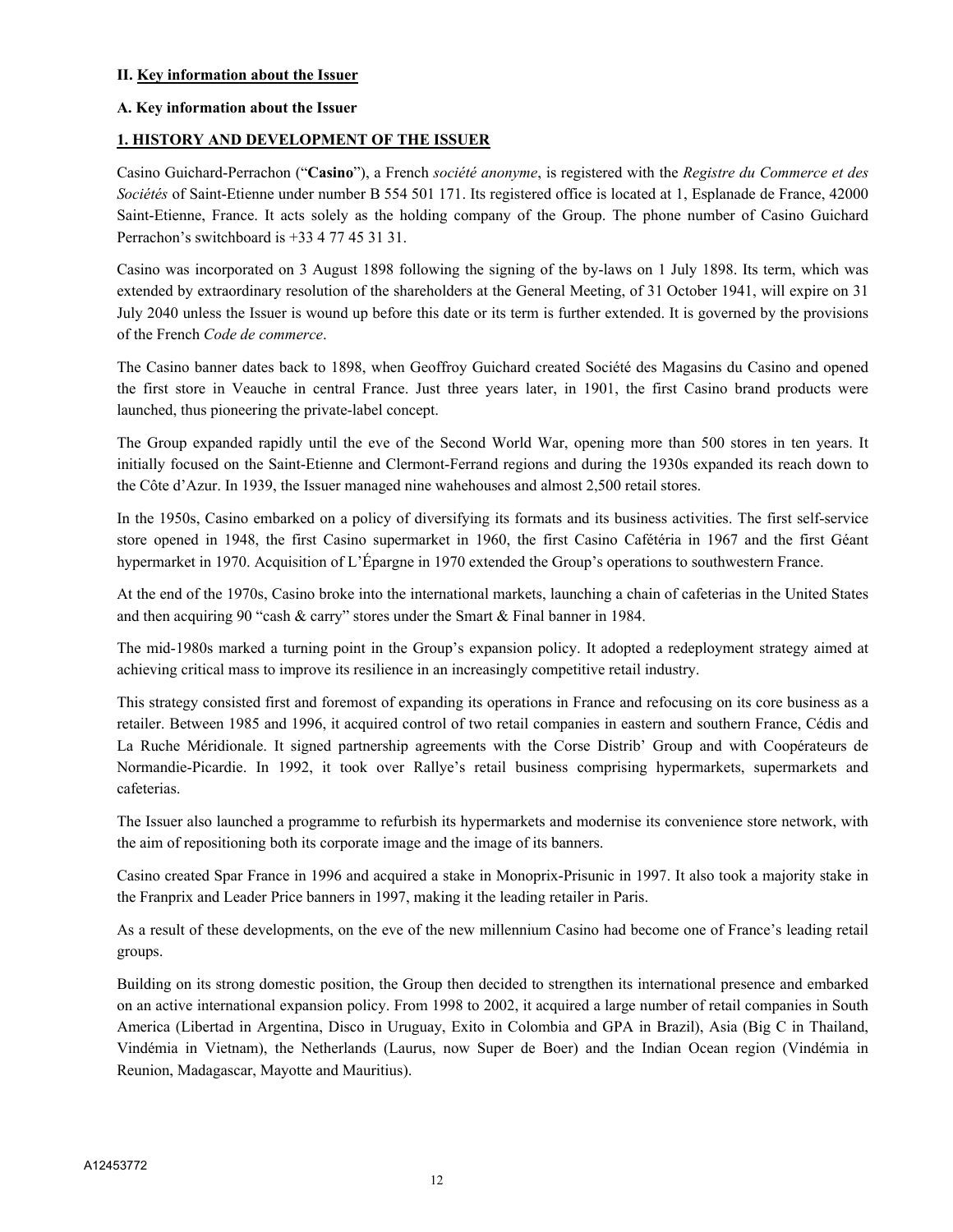It also moved into Poland and Taiwan, opening its first Polish hypermarket in Warsaw in 1996 followed by a Leader Price store in 2000, and its first hypermarket in Taiwan in 1998.

Since 2000, Casino has strengthened its presence in France in the most buoyant retail formats and expanded in its most promising international markets.

In France, Casino has adapted its business mix to meet changing market trends, first by strengthening its position in convenience and discount formats through major acquisitions. In 2000, it acquired a stake in online retailer Cdiscount and raised its interest in Monoprix to 50%. In 2003, Casino and Galeries Lafayette renewed their partnership in Monoprix. At the end of 2008, the strategic agreement between the two partners was extended until 2012.

In 2004, the Group increased its interest in Franprix Holding to 95% and in Leader Price Holding to 75%. Since 2009, it has owned 100% of both companies.

Secondly, Casino also began to develop other businesses connected with retailing, such as financial services and property. In 2001, it joined forces with Cofinoga to create Banque du Groupe Casino. In 2005, the Group's shopping centre properties were spun off into a new subsidiary, Mercialys, which was floated on the stock exchange.

In the international markets, Casino began to refocus its business on two core regions, South America and Southeast Asia, to capitalise on their strong growth potential. From 2005 to 2007, the Group acquired joint control of the GPA Group in Brazil, and became majority shareholder of Exito in Colombia and Vindémia in the Indian Ocean region. In 2006, Casino sold its Polish retailing businesses and its 50% interest in the Taiwanese subsidiary Far Eastern Géant, followed by its interest in Smart & Final in the USA in 2007. In 2009, Casino sold its 57% interest in Dutch retailer Super de Boer.

## **2. IDENTITY OF DIRECTORS, SENIOR MANAGEMENT, ADVISERS AND AUDITORS**

Board of Directors at 3 March 2010:

Jean-Charles Naouri (Chairman and Chief Executive Officer), Didier Carlier (representing Euris), Jean-Dominique Comolli, Abilio Dos Santos Diniz, Henri Giscard d'Estaing, Jean-Marie Grisard (representing Matignon-Diderot), Philippe Houzé, Marc Ladreit de Lacharrière, Didier Lévêque (representing Omnium de Commerce et de Participations), Gilles Pinoncély, Gérald de Roquemaurel, David de Rothschild, Frédéric Saint-Geours, Catherine Soubie (representing Finatis), Rose-Marie Van Lerberghe.

Group Executive Committee:

Jean-Charles Naouri (Chairman and Chief Executive Officer), Hervé Daudin (Merchandise and Supply Chain Director, Chairman of the Board of Directors of Cdiscount), Yves Desjacques (Human Resources Director), Jean-Michel Duhamel (Chairman of Asinco and Franprix-Leader Price), Jacques Ehrmann (Real Estate and Expansion Director), Antoine Giscard d'Estaing (Chief Financial Officer), Thierry Levantal (Group Legal Counsel), André Lucas (Managing Director, Hypermarkets and Casino Supermarkets), Arnaud Strasser (Corporate Development and Holdings Director).

Audit Committee:

Frédéric Saint-Geours, Jean-Dominique Comolli, Gérald de Roquemaurel, Gilles Pinoncély.

Statutory Auditors:

Prior 29 April 2010: Ernst & Young Audit, Didier Kling & Associés.

Since 29 April 2010: Ernst & Young et Autres, Deloitte & Associés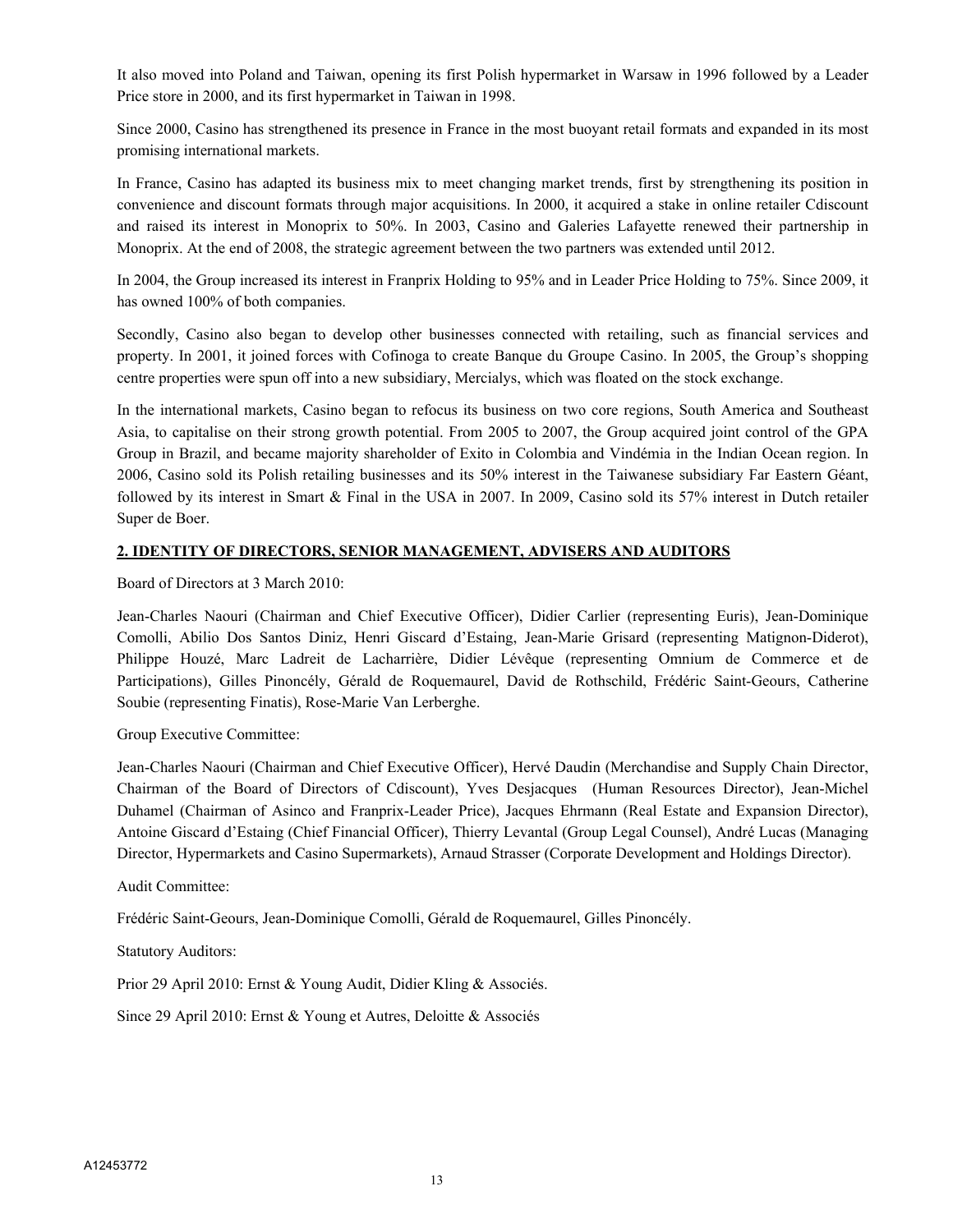#### **B. Key information concerning selected financial data of the Issuer as at 31 December 2009**

## **1. OFFER STATISTICS AND EXPECTED TIMETABLE**

In accordance with the relevant documentation (Base Prospectus and Final Terms) and all relevant laws, the Issuer may from time to time issue Euro Medium Term Notes. The aggregate nominal amount of Notes outstanding will not at any time exceed Euro 8,000,000,000, or the equivalent in other currencies. Notes may be issued as Dematerialised Notes or as Materialised Notes. In principle and unless otherwise specified in the relevant Final Terms, Notes to be issued under the Programme with a maturity of 12 months or more will be rated BBB- by Standard & Poor's Ratings Services and BBB- by Fitch Ratings. Unless otherwise specified in the relevant Final Terms, Notes to be issued under the Programme having a maturity of less than 12 months will be rated A-3 by Standard & Poor's Ratings Services and F3 by Fitch Ratings. The Final Terms in respect of the issue of any Notes will specify whether or not such Notes will be listed and, if so, the relevant stock exchange.

The consolidated financial statements as of 31 December 2009 have been audited and certified on 10 March 2010.

## **2. KEY INFORMATION CONCERNING SELECTED FINANCIAL DATA; CAPITALISATION; REASONS FOR THE OFFER AND USE OF PROCEEDS; RISK FACTORS**

On 31 December 2009, the Issuer's capital stock consisted of 110,360,987 fully paid-up shares with a nominal value of €1.53. According to the consolidated financial statements as of 31 December 2009 the Issuer's consolidated stockholders' equity before appropriation of net income is  $\epsilon$ 7,916 million.

The net proceeds of the issue of the Notes will be used for the Issuer's general corporate purposes unless otherwise specified in the relevant Final Terms.

The main risk factor identified by the Issuer relates to market, operational and legal risks. Market risks, such as liquidity risk, interest rate risk, currency risk, credit and counterpart risk and equities risks, are managed by the Finance Department of the Issuer which has the necessary tools and reporting obligations in order to fulfil the task. Operational risks, such as risks related to suppliers, sales method, trademarks and banners, are alleviated by the existence of the Issuer's French logistics network, managed by its Easydis subsidiary. Legal risks, such as compliance risk, tax and customs risk, claims and litigation, are alleviated by the obligation to comply with numerous specific regulations and audit requirements.

## **3. INFORMATION CONCERNING THE ISSUER; HISTORY AND DEVELOPMENT OF THE ISSUER; BUSINESS OVERVIEW**

Founded in 1898, the Issuer is one of France's leading food retailers. As at 31 December 2009, it operated a total of 10,984 stores in various retail formats.

In France, which accounts for 66% of both revenue and trading profit, Casino operates 117 hypermarkets<sup>1</sup>, 761 supermarkets<sup>2</sup>, 559 discount stores, 7,540 convenience stores and 277 cafeterias. In the international markets, which account for just over one third of revenue and trading profit, Casino operates in nine countries: Brazil, Colombia, Thailand, Argentina, Uruguay, Venezuela, Vietnam, Madagascar and Mauritius. 91% of international consolidated revenue comes from South America and Asia, the Issuer's two core international regions. Casino holds leadership positions in both regions, where it operates a total of 1,570 stores including 290 hypermarkets.

In 2009, consolidated revenue totalled €27 billion, a decrease of 1.2% on 2008, while net earnings were up 8.6% to €543 million.

<sup>1</sup> Excluding International Affiliates

<sup>2</sup> Excluding International Affiliates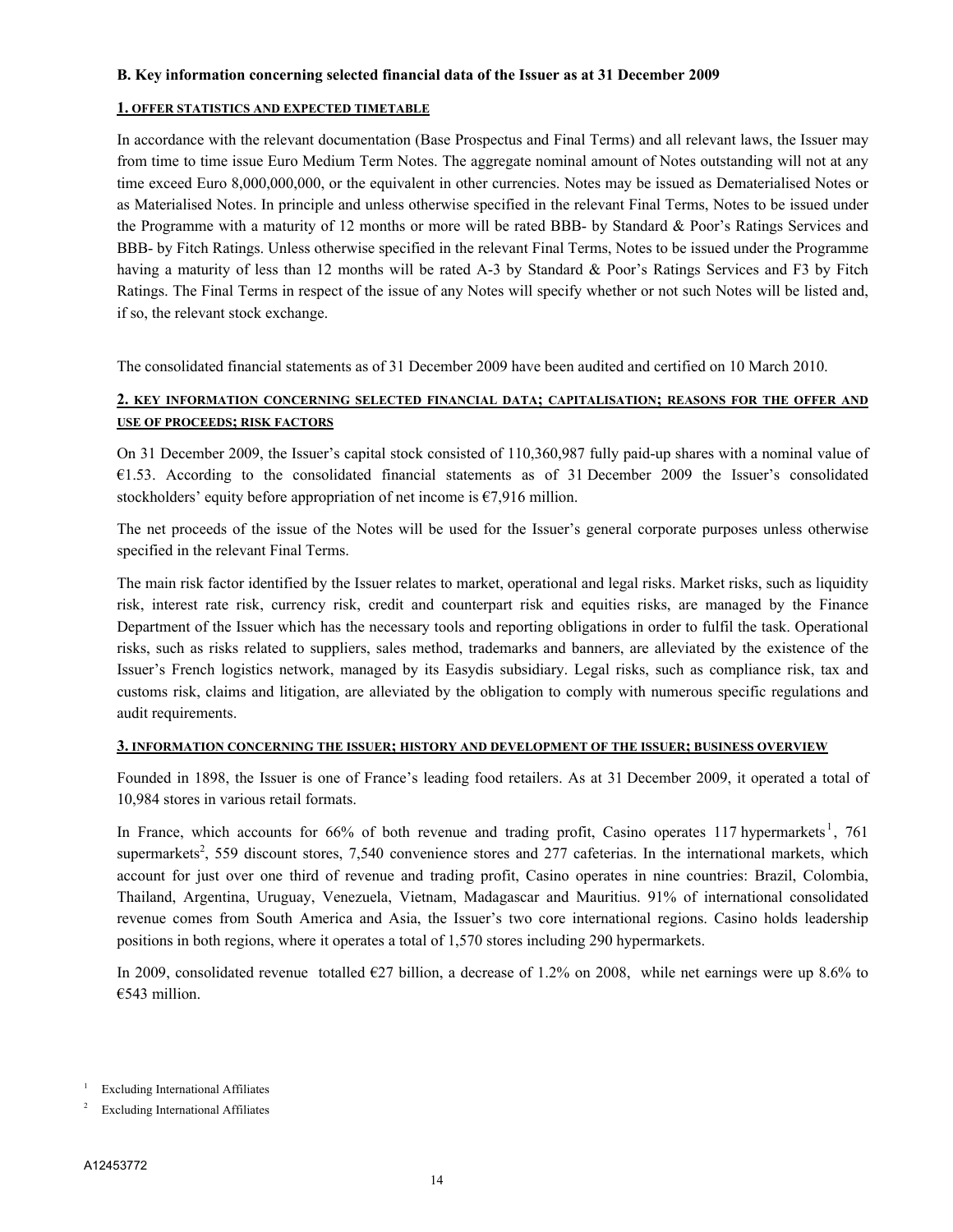## **4. OPERATING AND FINANCIAL REVIEW AND PROSPECTS; RESEARCH AND DEVELOPMENT, PATENTS AND LICENCES; TRENDS**

Consolidated net sales for 2009 totalled  $\epsilon$ 26,757 million and consolidated trading profit totalled  $\epsilon$ 1,209 million.

## **5. DIRECTORS, SENIOR MANAGEMENT AND EMPLOYEES**

The members of the Board of Directors and Group Executive Committee have been listed in point A.2 above. Led by the Chairman and Chief Executive Officer, the Executive Committee is responsible for the day-to-day management of the Group's operations. It implements the strategic guidelines set out by the Board of Directors and the Chief Executive Officer. It helps to shape strategy, coordinates and shares initiatives, tracks cross-functional projects, ensures the alignment of action plans deployed by the subsidiaries and operating divisions and, in this capacity, sets priorities when necessary. It monitors the Group's results and financial position and draws up the Group's overall business plans. The Committee meets fortnightly.

The Group has 163,208 employees worldwide as of 31 December 2009, (including 75,938 in France) who are interested in the Group activities through the Casino employee mutual fund which owns 2.7% of the shares.

#### **6. MAJOR SHAREHOLDERS AND RELATED-PARTY TRANSACTIONS**

A detailed table of the Shareholders sets out the principal shareholders of the Issuer and the percentage of their capital stock and their corresponding voting rights as at 28 February 2010 in the enclosed annual report. The voting rights of the major shareholders are the following: Rallye Group (60.9%), Public (32.3%), CNP Group (2.3%), Casino employee mutual fund (2.7%) and Galeries Lafayette (1.8%).

## **7. FINANCIAL INFORMATION; CONSOLIDATED STATEMENT AND OTHER FINANCIAL INFORMATION; SIGNIFICANT CHANGES**

The consolidated financial statements of the Issuer as of 31 December 2009 have been audited by Ernst & Young Audit and Didier Kling & Associés on 10 March 2010.

The statutory auditor's report indicates that such consolidated financial statements present fairly, in all material respects, the financial position of the Issuer as of 31 December 2009 and the results of the Issuer's operations included in the consolidation for the year then ended, in accordance with International Financial Reporting Standards as adopted by the European Union .

Furthermore, the auditors have also reviewed, in accordance with International Financial Reporting Standards , the information relating to the Group contained in the Management Report. They had nothing to report with respect to the fairness of such information and its consistency with the consolidated financial statement.

## **8. ADDITIONAL INFORMATION CONCERNING SHARE CAPITAL, MEMORANDUM AND ARTICLES OF ASSOCIATION AND DOCUMENTS ON DISPLAY**

The Issuer is a French *société anonyme* and it acts solely as the holding company of the Group. It was incorporated on 1 July 1898 and, following the decision of an Extraordinary General Meeting held on 31 October 1941, its term will expire, unless extended, on 31 July 2040.

The object of the Issuer is detailed in article 3 of the *statuts* of the Issuer. In general terms, the Issuer may create and operate, either directly or indirectly, any and all types of stores for the sale to the public of any and all goods and products, including but not limited to food stuffs. The Issuer may provide any and all services to the customers of such stores and produce any and all goods and merchandise used in the operation thereof. It may sell wholesale any and all goods and merchandise for its own account or for the account of third parties, notably on a commission basis, and provide any and all services to such third parties. More generally, the Issuer is entitled to conduct any and all commercial, industrial, real estate, securities or financial transactions related to or which may facilitate the fulfilment of the foregoing purposes. The Issuer may, both in France and abroad, create, acquire, use under licence or grant licences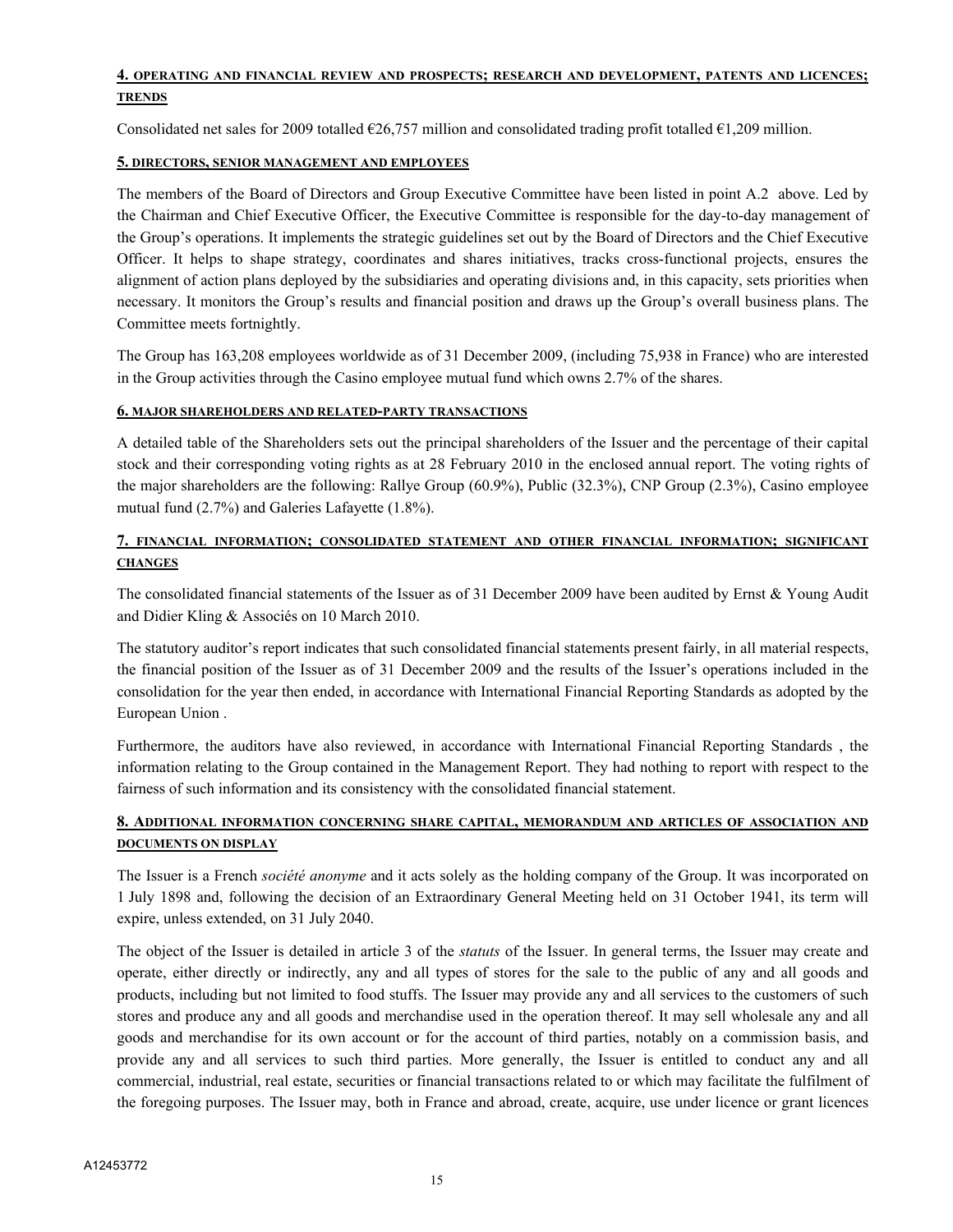to use any and all trademarks, designs, models, patents and manufacturing processes related to the foregoing objects. It may acquire any and all holdings and other interests in any French or foreign company or business regardless of its purpose. It may operate in all countries, directly or indirectly, either alone or with any and all other persons or companies within a partnership, joint venture, consortium or other corporate entity, and carry out any and all transactions which fall within the scope of its corporate purpose.

A list of documents, including the *statuts* and financial information will be available for inspection at the office of the Fiscal Agent or each of the Paying Agents. Some documents can also be found on the website of the Issuer or of the Luxembourg Stock Exchange.

## **III. Risk factors**

## **A. Risk factors relating to the Issuer**

There are certain factors that may affect the Issuer's ability to fulfil their obligations under Notes issued under the Programme.

## **Key information concerning risk factors of the Issuer**

The risks relating to the Issuer include the following: market risks, such as liquidity risk, interest rate risk, currency risk, credit and counterparty risk and equities risk; operational risks, such as supplier risk, risks associated with sales methods, risks related to trademarks and banners, information systems risk, geographical risk, risk related to nonrenewal of leases, product liability risk and industrial and environmental risks; and legal risks, such as compliance risk, tax and customs risks, claims and litigation.

## **B. Risk factors relating to the Notes**

In addition, there are certain factors that are specific to the Notes to be issued by the Issuer under the Programme.

An investment in the Notes involves certain risks which are material for the purpose of assessing the market risks associated with Notes issued under the Programme. While all of these risk factors are contingencies which may or may not occur, potential investors should be aware that the risks involved with investing in the Notes may lead to a volatility and/or decrease in the market value of the relevant Tranche of Notes whereby the market value falls short of the expectations (financial or otherwise) of an investor upon making an investment in such Notes.

However, each prospective investor of Notes must determine, based on its own independent review and such professional advice as it deems appropriate under the circumstances, that its acquisition of the Notes is fully consistent with its financial needs, objectives and condition, complies and is fully consistent with all investment policies, guidelines and restrictions applicable to it and is a fit, proper and suitable investment for it, notwithstanding the clear and substantial risks inherent in investing in or holding the Notes.

*These risk factors are more detailed in the section "Risk Factors" of this Base Prospectus.*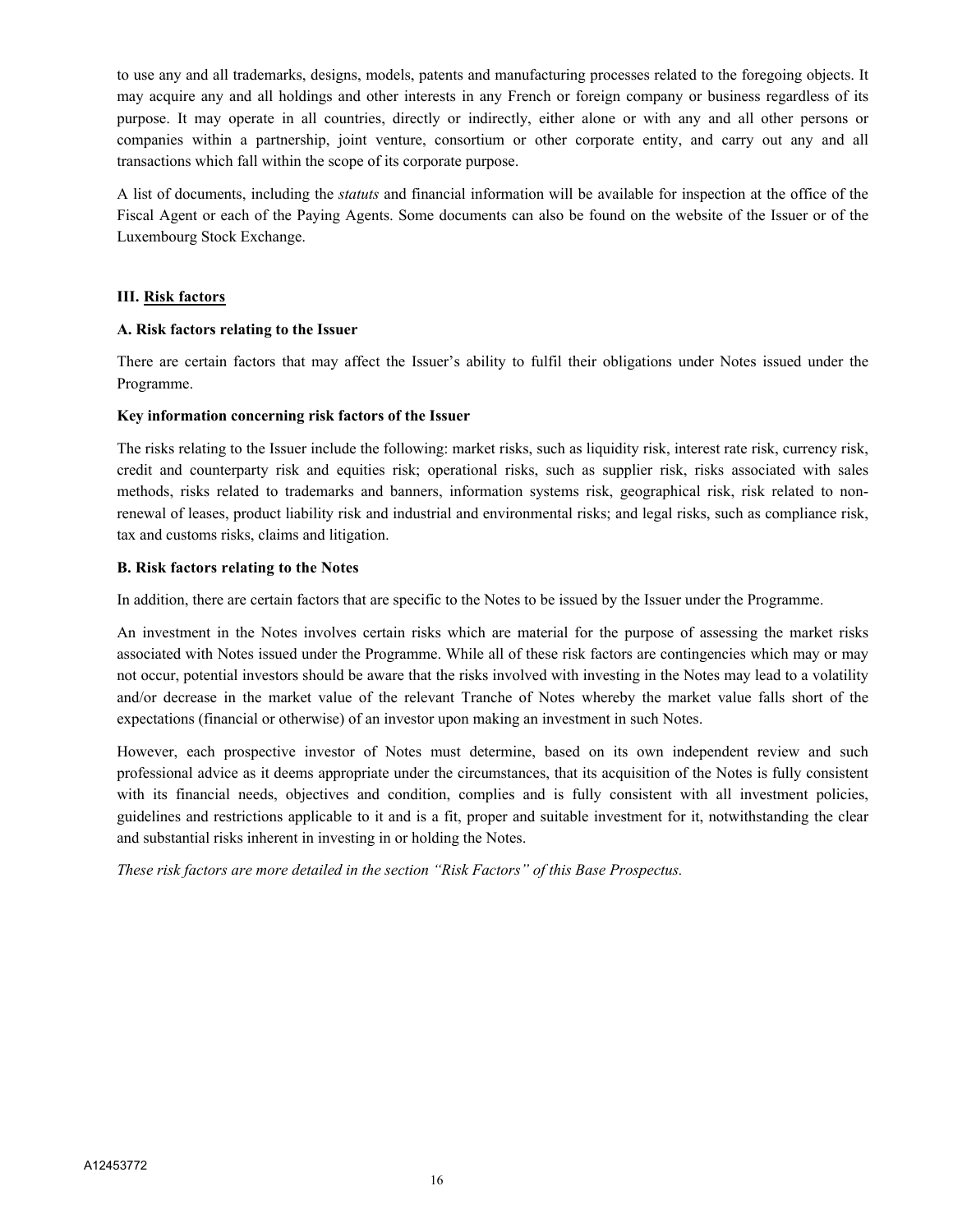## **RISK FACTORS**

## **RISK FACTORS RELATING TO THE ISSUER**

*The Issuer believes that the following factors may affect its ability to fulfil its obligations under Notes issued under the Programme*.

*In addition, factors which are material for the purpose of assessing the market risks associated with Notes issued under the Programme are also described below.*

*The Issuer believes that the factors described below represent the principal risks inherent in investing in Notes issued under the Programme, but the inability of the Issuer to pay interest, principal or other amounts on or in connection with any Notes may occur for other reasons and the Issuer does not represent that the statements below regarding the risks of holding any Notes are exhaustive. The risks described below are not the only risks the Issuer faces. Additional risks and uncertainties not currently known to the Issuer or that it currently believes to be immaterial could also have a material impact on its business operations. Prospective investors should also read the detailed information set out elsewhere in this Base Prospectus and reach their own views prior to making any investment decision. In particular, investors should make their own assessment as to the risks associated with the Notes prior to investing in Notes issued under the Programme.*

Financial risks are managed centrally by Group Casino through an internal organisation allowing Group Casino to ensure that the financial risks taken by it are reasonable and under proper control. In addition, the finance department of Group Casino is active in the derivative market for hedging purposes. The foreign investment risk of the Casino Group is reduced through the diversification policy of the Group that is located in nine countries with no major economic difficulties and through the carrying out of different activities through a large number of stores.

The insurance coverage policy of the Casino Group is centrally determined for each type of activity and country and is adequate to protect the Casino Group in the event of damages arising out of any activity.

Risk management is an integral part of the day-to-day operational and strategic management of the business and is organised at several levels:

- Due to their widely differing characteristics, some risks are managed at Group level (financial risks, insurance), while others (such as operational risks) are managed on a decentralised basis. Operating units have a considerable amount of latitude to determine and implement action plans to identify, prevent and deal with the main risks.
- The Group has an Internal Audit and Internal Control Department. Internal Audit is responsible for identifying and preventing risks, errors and irregularities in the management of the Group's business, and for making appropriate recommendations. Internal Control is responsible for standardising local information and procedures to bring them into line with Group practices.
- The Risk Management Committee has now taken on the responsibilities previously exercised by the Risk Prevention Department. The Risk Management Committee comprises experts in various areas from the Group as well as outside consultants. It is responsible on a general level for overseeing safety and crisis issues within the Casino Group, and more specifically for seeking out and identifying, across the entire organisation, any practices, situations or behaviours that could potentially lead to liability claims against Group companies and their management, under civil, commercial or criminal law, and for proposing any corrective measures.
- The Audit Committee, which is responsible for analysing the accounts and ensuring that appropriate accounting methods are applied, also expresses an opinion on the Internal Audit plan and the appropriateness of the methods applied. The Audit Committee is required to look into any fact or event that comes to its attention and which could expose the Group to a significant risk. It checks that all Group entities have structured and adequately-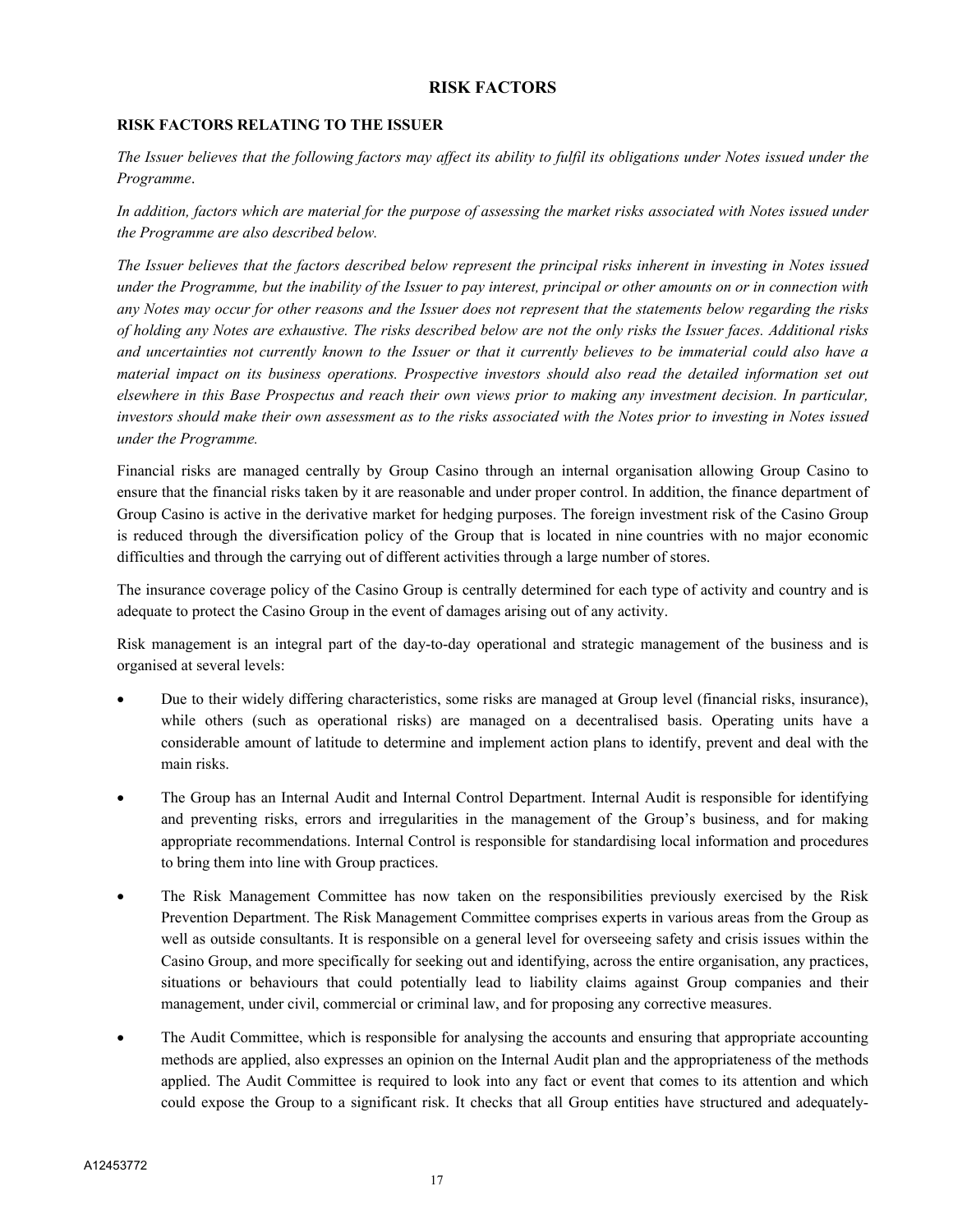resourced internal audit, accounting and legal departments. It also assesses the effectiveness of the Group Internal Audit function and the quality and appropriateness of the methods and procedures followed. The Audit Committee is informed of the Internal Auditors' findings and the recommendations made, as well as the action taken by Management.

## **MARKET RISKS**

The Group has set up an organisation structure to manage liquidity, currency and interest rate risks on a centralised basis. The Financial Management and Insurance Department, which reports to the Chief Financial Officer, is responsible for managing these risks and has the necessary expertise and tools, particularly in terms of information systems, to fulfil this task. The Financial Management and Insurance Department operates on the main financial markets according to guidelines that guarantee the highest levels of efficiency and security. Its organisation and procedures are subject to regular reviews by Group Internal Audit. A management reporting system has been set up, allowing Group management to sign off on the policies followed, which are based on strategies approved in advance by management.

## **Interest rate risk**

Detailed information about interest rate risk is provided in note 30.4 to the consolidated financial statements of the 2009 Annual Report. The Casino Group uses various financial instruments to manage interest rate risk, particularly swaps and interest rate options. These instruments are used solely for hedging purposes. Details of hedging positions are provided in note 30.4 to the consolidated financial statements of the 2009 Annual Report.

## **Currency risk**

Information about currency risk is provided in note 30.4 to the consolidated financial statements of the 2009 Annual Report. The Casino Group uses various financial instruments to manage currency risks, particularly swaps and forward purchases and sales of foreign currencies. These instruments are used solely for hedging purposes.

#### **Equity risk**

Pursuant to the share buyback programme authorised by the shareholders (see section "Share capital and share ownership" in the 2009 Annual Report), the Issuer is exposed to a risk related to the value of the treasury shares it holds. The Group's portfolio of marketable securities (see note 23 to the consolidated financial statements of the 2009 Annual Report) consists primarily of money market mutual funds. The Group's exposure to risks on this portfolio is low.

#### **Commodity risk**

Given the nature of its business, the Issuer is not exposed to any material commodity risk.

## **Liquidity risk**

The breakdown of long-term debt and confirmed lines of credit by maturity and currency is provided in notes 29.1.1 and 30.3 to the consolidated financial statements, together with additional information concerning debt covenants which, if breached, would trigger early repayment obligations. The Group's liquidity position appears to be very satisfactory. Upcoming repayments of short-term financial liabilities are comfortably covered by cash, cash equivalents and undrawn confirmed bank lines. The Group's cash and cash equivalents present no liquidity or value risk. Its loan and bond agreements include the customary covenants and default clauses, including *pari passu*, negative pledge and crossdefault clauses. None of its financing contracts contain a rating trigger. Public bond issues on Euro market and shortterm confirmed bank lines (up to one year) do not contain any financial covenants. Confirmed medium-term bank lines and some private placements (US private placement notes, 2009 private placement notes and indexed bonds) contain financial covenants which, if breached, could trigger accelerated repayment. In the event of a change of control of the Issuer (within the meaning of article L.233-3 of the French Commercial Code), most loan agreements include an option for the lenders, at the discretion of each, to request immediate repayment of all sums due and, where applicable, the cancellation of any credit commitments entered into with the Issuer.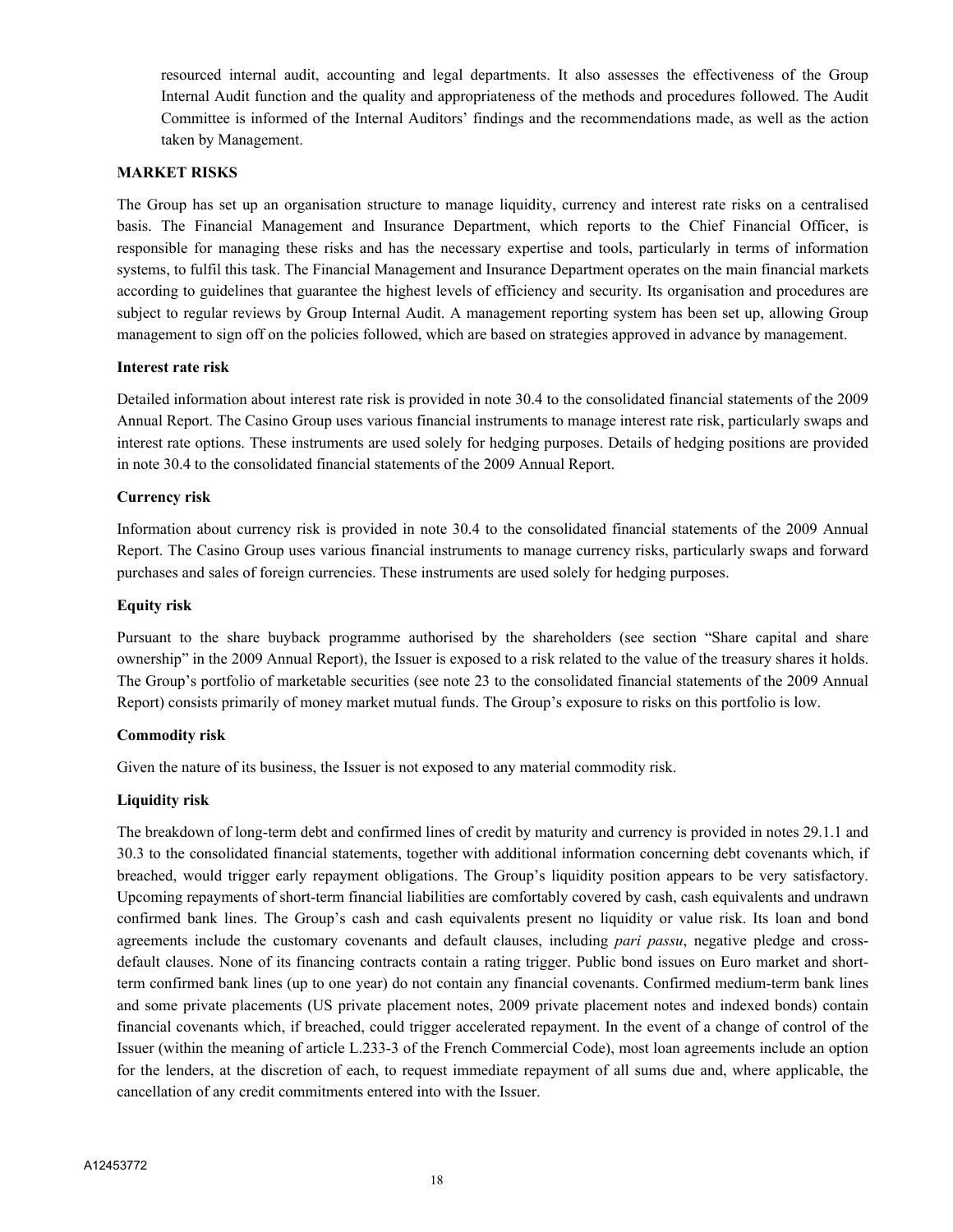#### **Credit and counterparty risk**

The Group is exposed to customer credit risks through its consumer finance subsidiary, Banque du Groupe Casino. These risks are measured by a specialist service provider using credit scoring techniques. Further information on credit risk is provided in note 30.2 to the consolidated financial statements. Most of the Group's supermarkets and convenience stores are operated by affiliates or franchisees. The credit risk relating to these affiliates and franchisees is assessed by the Group on a case by case basis and taken into account in its credit management policy, mainly by taking collateral or guarantees.

## **OPERATIONAL RISKS**

#### **Supplier risk**

The Group is not dependent on any specific supply, manufacturing or sales contracts. Casino deals with almost 31,500 suppliers and is not dependent on any one of these companies. The Group has its own logistics network in France (approximately 1,000,000 sq.m. spread among 21 sites as of early 2010) managed by its Easydis subsidiary. The network spans the entire country, ensuring that the various retail outlets receive regular deliveries.

#### **Risks associated with sales methods**

The Group's banners in France have affiliate and franchise networks. These represented almost 61.37% of sales outlets as of 31 December 2009, corresponding mainly to supermarket networks (including Leader Price) and convenience store networks. The Issuer cannot guarantee that all its affiliates and franchisees will maintain their relationship with the Group's banners over the long term.

#### **Risks related to trademarks and banners**

The Group owns substantially all of its trademarks and is not dependent on any specific patents or licences, except for the Spar trademark which is licensed to the Group for the French market. Furthermore, although the Group has a preventive policy of protecting all its trademarks, it does not believe that an infringement would have a material impact on the Group's operations or results.

#### **Information systems risk**

The Group is increasingly dependent on shared information systems for the production of costed data used as the basis for operating decisions. Security features are built into systems at the design phase and procedures are in place to constantly monitor the security risks of the systems. However, an information system's failure would not have any material and prolonged impact on the Issuer's operations or results.

#### **Geographical risk**

Part of the Group's business is exposed to risks and uncertainties arising from trading in countries that could experience or have recently experienced periods of economic or political instability ( South America, Asia). Recent events in Venezuela are described in notes 2.2 and 37 to the consolidated financial statements. In 2009, international operations accounted for 34% of consolidated revenue and trading profit.

#### **Risks related to non-renewal of leases**

Casino has standard commercial leases on its supermarket and convenience store premises but cannot guarantee that they will be renewed on expiry. The owners could have other plans for the premises on expiry of the lease, which could prompt them not to renew the Issuer's lease despite the high amount of compensation for eviction they would have to pay. In this case, it is not certain that the companies operating the stores could find satisfactory alternative premises on sufficiently attractive terms.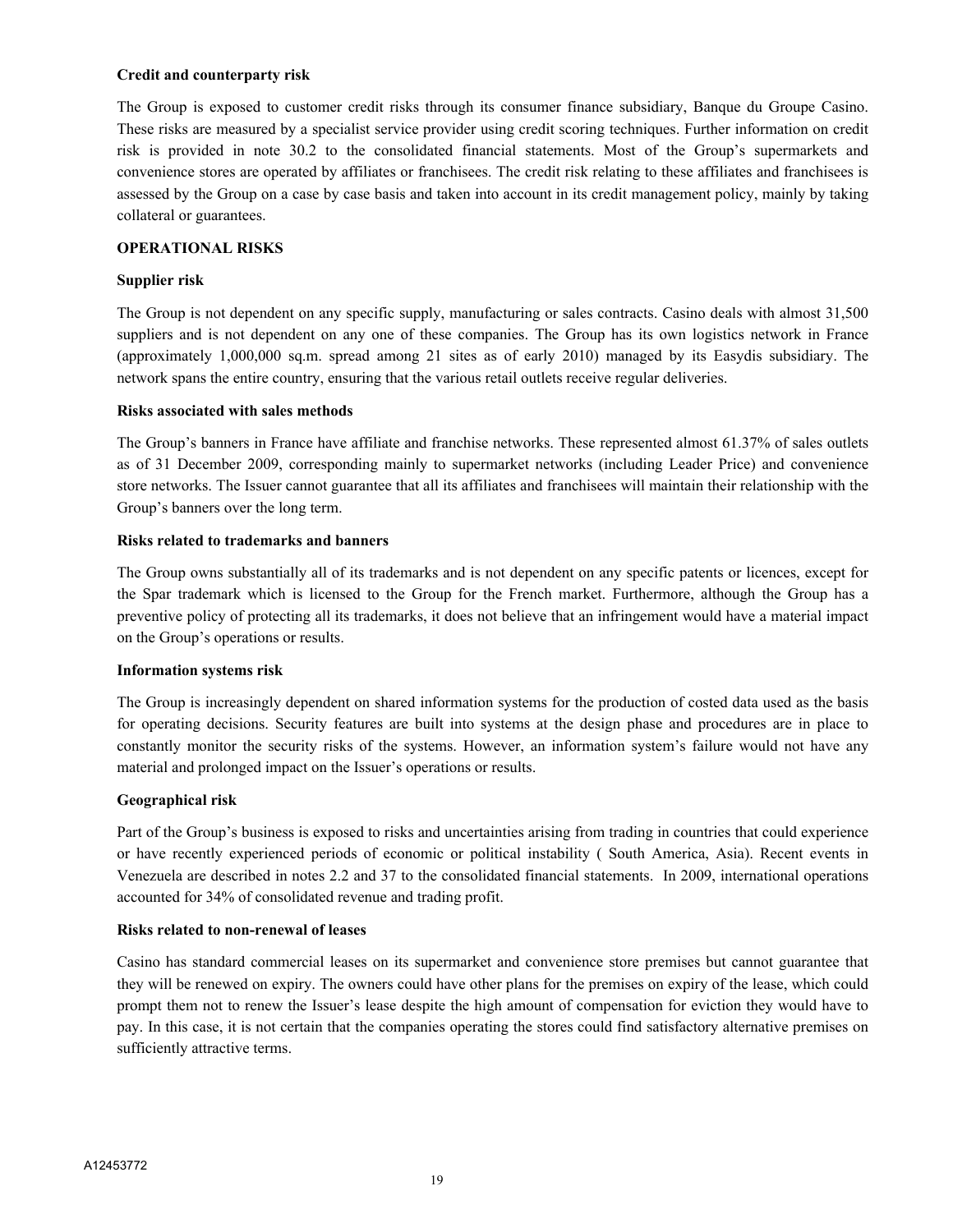#### **Product liability risk**

The Group sells products under its own brand and can therefore be considered as a producer/manufacturer. It could accordingly be held liable in the event of bodily harm or damage to property caused by the Group's products (food, appliances, petrol, etc.).

## **Industrial and environmental risks**

The majority of Group Casino stores and warehouses are located in urban areas and the risk of land pollution or damage to the ecosystem is negligible.

Specific precautions are taken with respect to service stations, PCB-insulated transformers and air-conditioning refrigeration towers. A top-priority compliance programme has been introduced, including the following measures:

- All single-jacketed underground tanks are systematically being replaced with double-jacketed tanks to minimise the risk of soil and water table pollution.
- All of Group Casino's newer store premises comply with the latest regulatory standards concerning the recovery and treatment of rain water on service station forecourts and in supermarket car parks. All service stations operated by the Group's hypermarkets in France are equipped with hydrocarbon separators.

## **LEGAL RISKS**

## **Compliance risk**

The Group is mainly subject to regulations governing the management of facilities open to the public and listed facilities. Certain Group businesses are governed by specific regulations, in particular Casino Vacances (travel agency), Banque du Groupe Casino (banking and consumer finance), Sudéco (real estate agency), Floréal and Casino Carburants (service stations) and Mercialys (REIT). In addition, administrative consents are required in France and certain other countries to open new stores and extend existing stores.

#### **Tax and customs risks**

The Group is subject to periodic tax and customs audits in France and the various other countries where it has operations. Provision is made for all accepted reassessments. Contested reassessments are provided for on a case-bycase basis, according to estimates taking into account the risk of an unfavourable outcome.

## **Claims and litigation**

In the normal course of its business, the Group is involved in various legal or administrative claims and litigation and is subject to audits by regulatory authorities. Provisions are taken to cover these proceedings when the Group has a legal, contractual or constructive obligation towards a third party at the year-end, if it is probable that an outflow of resources embodying economic benefits will be required to settle the obligation, and the amount of the obligation can be reliably estimated. Information on claims and litigation is provided in notes 27 and 34.1 to the consolidated financial statements.

On 2 June 2008, the presiding judge of the Paris Commercial Court appointed a temporary administrator to run Geimex, the owner of the rights to the Leader Price brand in the international markets (outside mainland France and the French overseas departments and territories). Geimex is 50%-owned by Casino and 50% by the Baud family. Further information on the disputes with the Baud family is provided in note 35 to the consolidated financial statements of the 2009 Annual Report.

## **INSURANCE - RISK COVERAGE**

#### **General policy**

As in previous years, the main objective of the Group's insurance policy is to protect its assets, customers and employees.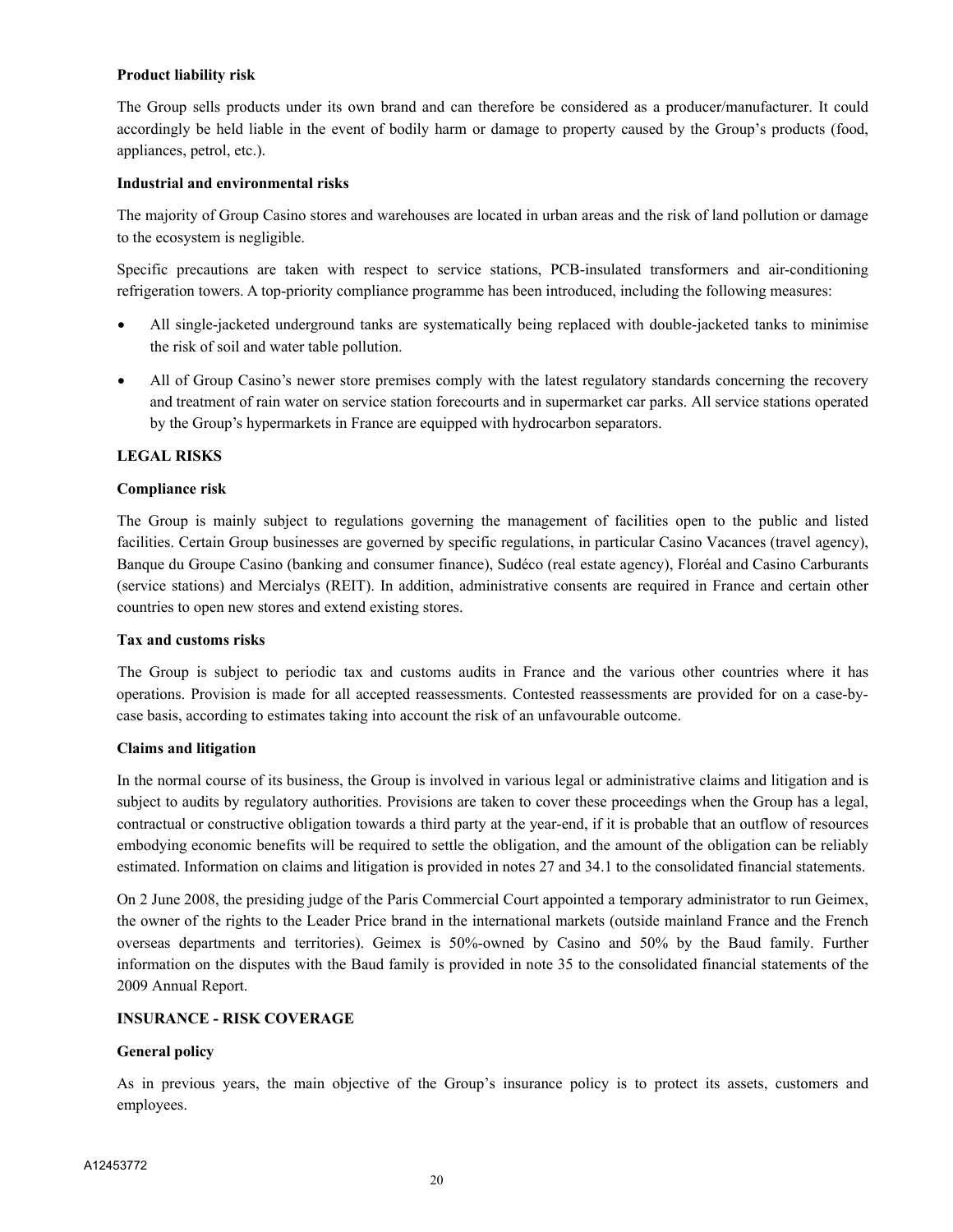The Insurance Department, which reports to Group Finance, is responsible for:

- Managing a centralised insurance programme covering all French operations (including Mercialys, a listed subsidiary).
- Identifying and quantifying insurable risks.

• Recommending and monitoring prevention measures tailored to its various operating facilities, particularly in light of regulations applying to facilities open to the public.

• Implementing and monitoring insurance policies and/or self-insurance.

In addition to the contribution from operating divisions and subsidiaries, the Group continues to use the services of brokers specialising in major risks and takes out insurance cover with first-class insurance companies specialising in industrial risk.

The Insurance Department oversees the local insurance programmes taken out by foreign subsidiaries under the Issuer's management where they cannot be covered by the Group's global master policies.

#### **Assessment of insurance cover requirements and related costs**

#### Self-insurance and insurance budget

To maintain stable insurance costs whilst controlling risks, the Group continued to self-insure a large proportion of its high-frequency claims in 2009, mainly but not exclusively for property damage and liability. As well as the application of low traditional deductibles, self-insurance also includes deductibles per claim capped by underwriting year. These capped deductibles mainly concern property damage and business interruption risk and are pooled at Group level by all subsidiaries insured under the Group's global insurance programme. To further optimise its costs, the Group also has additional self-insurance through its Luxembourg-based captive reinsurance company, Casino Re. Casino Re is consolidated by the Group and is managed locally in compliance with existing legislation. A stop loss policy is taken out to protect the captive reinsurer's interests by capping its commitment and transferring the financial cost to the insurance market above a certain level of claims. More generally, deductibles are managed by insurance brokers and overseen (depending on the type and amount of claim) by the Group as well as the insurers under their contractual policy obligations.

The Group's total annual insurance budget (premiums and deductibles) for 2009, excluding group death and disability plans, totalled an estimated €51 million, representing less than 0.20% of 2009 consolidated net revenue.

#### Summary of insurance cover

The insurance cover described below summarises the main policies valid during 2009. It cannot in any way be considered as permanent. It may be changed at any time in accordance with developments in business operations and with the Group's choices to take account of insurance market capacity, available cover and rates.

The insurance management policy described above applies to all insurable risks, although property damage, business interruption and civil liability represent the Group's main risks.

#### Property damage and business interruption

This policy is designed to protect the Group's assets.It is a 'named exclusion' policy (i.e. it covers all losses except those explicitly excluded) based on cover available in the insurance market. Traditional insured risks include but are not limited to fire, explosion, natural disasters, subsidence, etc. The maximum sum insured is  $E220$  million per claim for major claims (fire and explosion), including direct damage and business interruption. There are certain sub-limits for named risks, including natural events, subsidence and theft. The current policy was taken out on 1 January 2009 and is due for renewal on 1 July 2010. Thanks to the Group's effective self-insurance programme in 2009, the premium rates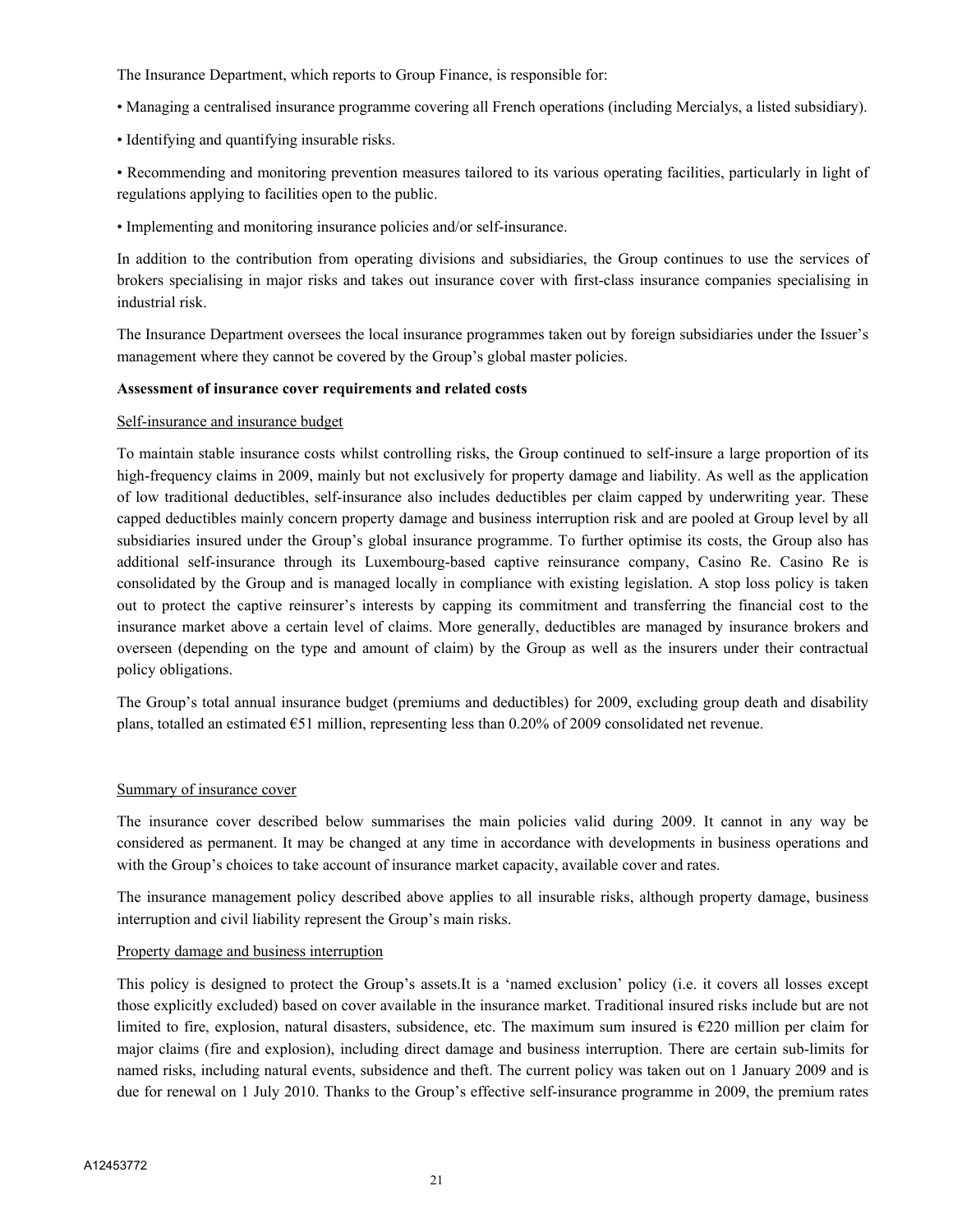negotiated with insurers when the policy was renewed on 1 July 2009 were not affected by the riots and social unrest that caused major damage to the Jumbo hypermarket and shopping mall in Antananarivo in Madagascar in January 2009. Similarly, no claims had occurred by the 2009 year-end which could have an effect on the forthcoming renewal, either in terms of overall cost (premiums and deductibles) or the cover itself...

## Liability

Liability insurance covers the Group for all losses that might be incurred due to bodily injury, damage to property or consequential loss suffered by third parties caused by the Group's products sold or delivered, technical facilities and equipment, buildings, store operations and services rendered.

The current policy is also a 'named exclusion' policy with a sub-limit of  $\epsilon$ 76 million for product withdrawal costs and for employer's liability for occupational accidents and illness. Most of the Group's premises are classified as facilities open to the public. Insurance of the related risks requires careful management given the involvement of third parties.

## Other insurance required by law

In light of the Group's business activities, it also has the following insurance cover:

- motor insurance;
- damages to works (pre-financing of claims under the ten-year warranty);
- construction insurance (ten-year warranty); and
- specific liability insurance (building owners' association or property manager, travel agency, bank).

## Other insurance

The Group has also taken out various other policies given the risks involved, including:

- a worldwide transportation and import policy to cover domestic and international transportation of goods; and
- a comprehensive contractor liability insurance to cover damage to buildings under construction, redevelopment, extension or refurbishment.

## **Risk prevention and crisis management**

The Group's risk prevention policy, particularly with regard to property damage, which has been in place for several years now, is based on:

- Regular audits of high value facilities by the insurers' technical departments, mainly covering hypermarkets, shopping centres and logistics centres.
- Joint monitoring by the technical departments of both the Group and its insurers, with audit and prevention reports for each facility.
- Additional advice, prevention or protection services by facility according to need and priorities (e.g. sprinklers, safety installations, etc.).
- Monitoring and updating damage risk mapping, including exposure to natural or other events both in France and abroad.

Lastly, the Group takes a preventive approach to product risk upstream of the sales outlets, both for private label and branded goods.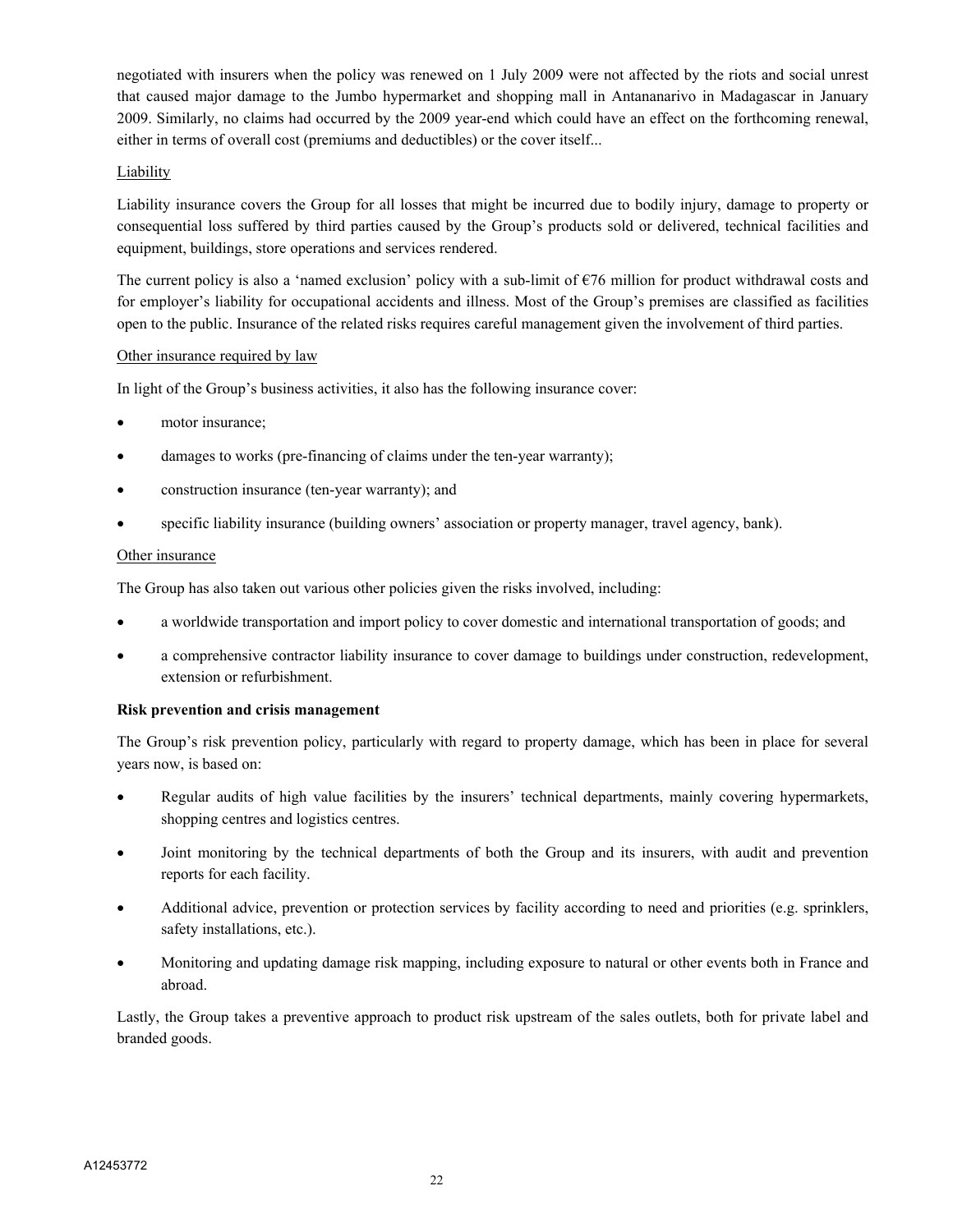It also takes measures to ensure that in the event of a crisis it has the technical and advisory resources to act swiftly in the case of serious damage to one of its facilities with the aim of an ongoing operation and resumption of customer service as quickly as possible.

## **RISK FACTORS RELATING TO THE NOTES**

*The following paragraphs describe some risk factors that are material to the Notes to be offered and/or listed and admitted to trading in order to assess the market risk associated with these Notes. They do not describe all the risks of an investment in the Notes. Prospective investors should consult their own financial and legal advisers about risks associated with investment in a particular Series of Notes and the suitability of investing in the Notes in light of their particular circumstances*. *These risk factors may be completed in the Final Terms of the relevant Notes for a particular issue of Notes.*

## **1. General Risks Relating to the Notes**

## **1.1 Independent Review and Advice**

Each prospective investor of Notes must determine, based on its own independent review and such professional advice as it deems appropriate under the circumstances, that its acquisition of the Notes is fully consistent with its financial needs, objectives and condition, complies and is fully consistent with all investment policies, guidelines and restrictions applicable to it and is a fit, proper and suitable investment for it, notwithstanding the clear and substantial risks inherent in investing in or holding the Notes.

A prospective investor may not rely on the Issuer or the Dealer(s) or any of their respective affiliates in connection with its determination as to the legality of its acquisition of the Notes or as to the other matters referred to above.

## **1.2 Modification, waivers and substitution**

The conditions of the Notes contain provisions for calling General Meetings of Noteholders to consider matters affecting their interests generally. These provisions permit defined majorities to bind all Noteholders including Noteholders who did not attend and vote at the relevant General Meeting and Noteholders who voted in a manner contrary to the majority.

## **1.3 No active Secondary/Trading Market for the Notes**

Notes issued under the Programme will be new securities which may not be widely distributed and for which there may be no active trading market (unless in the case of any particular Tranche, such Tranche is to be consolidated with and form a single series with a Tranche of Notes which is already issued). If the Notes are traded after their initial issuance, they may trade at a discount to their initial offering price, depending upon prevailing interest rates, the market for similar securities, general economic conditions and the financial condition of the Issuer. Although in relation to Notes to be listed and admitted to trading on the Luxembourg Stock Exchange and/or any other Regulated Market in the European Economic Area, the Final Terms of the Notes will be filed with the *Commission de surveillance du secteur financier* in Luxembourg and/or with the competent authority of the Regulated Market of the European Economic Area where the Notes will be listed and admitted to trading, there is no assurance that such filings will be accepted, that any particular Tranche of Notes will be so listed and admitted or that an active trading market will develop. Accordingly, there is no assurance as to the development or liquidity of any trading market for any particular Tranche of Notes.

## **1.4 Provision of Information**

None of the Issuer, the Dealer(s) or any of their respective affiliates makes any representation as to an index. Any of such persons may have acquired, or during the term of the Notes may acquire, non-public information with respect to an index that is or may be material in the context of index-linked Notes. The issue of index-linked Notes will not create any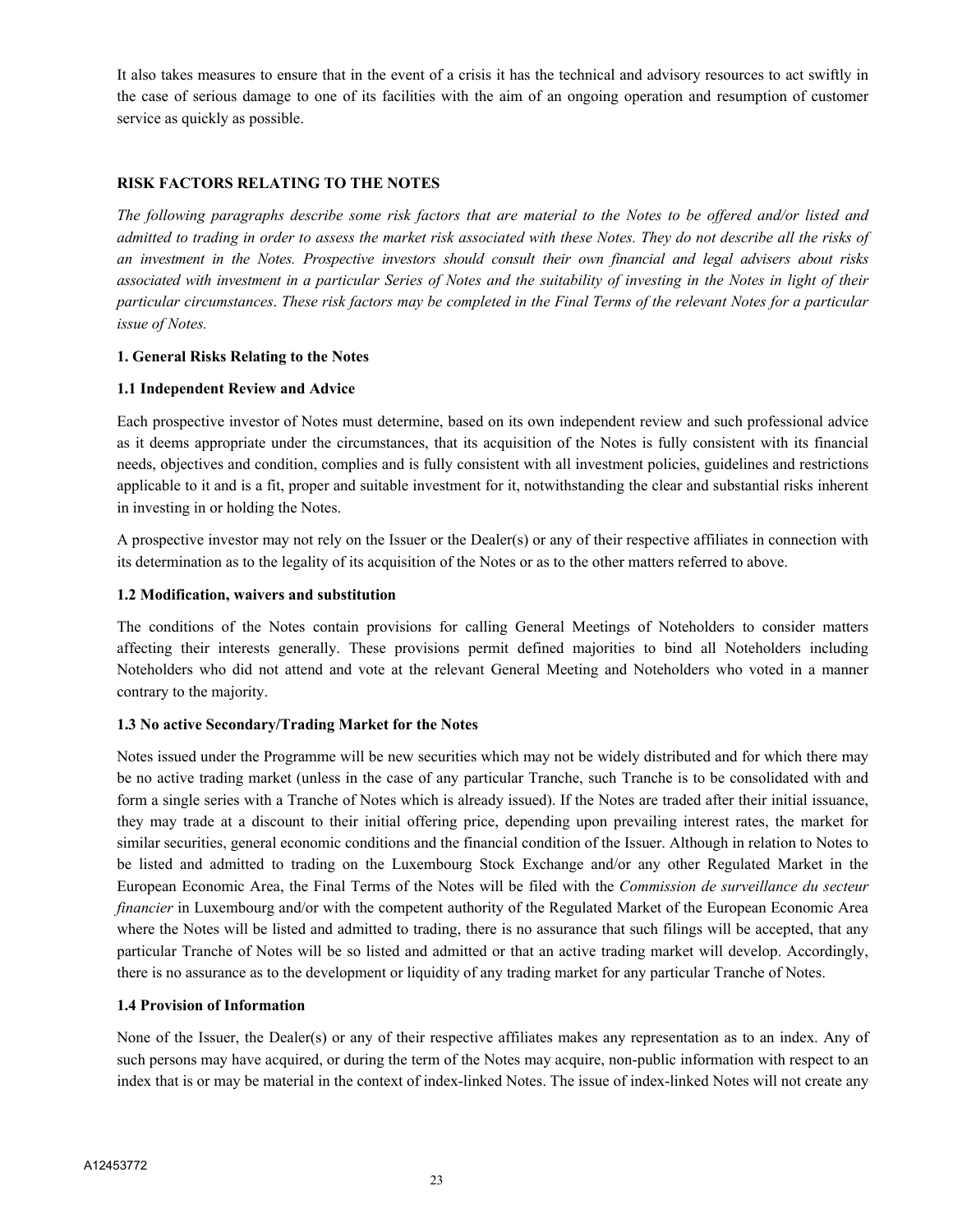obligation on the part of any such persons to disclose to the Noteholders or any other party such information (whether or not confidential).

## **1.5 Potential Conflicts of Interest**

Each of the Issuer, the Dealer(s) or their respective affiliates may deal with and engage generally in any kind of commercial or investment banking or other business with any issuer of the securities taken up in an index, their respective affiliates or any guarantor or any other person or entities having obligations relating to any issuer of the securities taken up in an index or their respective affiliates or any guarantor in the same manner as if any index-linked Notes issued under the Programme did not exist, regardless of whether any such action might have an adverse effect on an issuer of the securities taken up in the index, any of their respective affiliates or any guarantor.

Each of the Issuer and the Dealer(s) may from time to time be engaged in transactions involving an index or related derivatives which may affect the market price, liquidity or value of the Notes and which could be deemed to be adverse to the interests of the Noteholders.

Potential conflicts of interest may arise between the calculation agent, if any, for a Tranche of Notes and the Noteholders, including with respect to certain discretionary determinations and judgements that such calculation agent may make pursuant to the Terms and Conditions that may influence the amount receivable upon redemption of the Notes.

## **1.6 Exchange Rates**

Prospective investors of the Notes should be aware that an investment in the Notes may involve exchange rate risks. The reference assets or the Notes may be denominated in a currency other than the currency of the purchaser's home jurisdiction; and/or the reference assets or the Notes may be denominated in a currency other than the currency in which a purchaser wishes to receive funds. Exchange rates between currencies are determined by factors of supply and demand in the international currency markets which are influenced by macro economic factors, speculation and central bank and government intervention (including the imposition of currency controls and restrictions). Fluctuations in exchange rates may affect the value of the Notes or the reference assets.

## **1.7 Legality of Purchase**

Neither the Issuer, the Dealer(s) nor any of their respective affiliates has or assumes responsibility for the lawfulness of the acquisition of the Notes by a prospective investor of the Notes, whether under the laws of the jurisdiction of its incorporation or the jurisdiction in which it operates (if different), or for compliance by that prospective investor with any law, regulation or regulatory policy applicable to it.

## **1.8 Credit ratings may not reflect all risks**

One or more independent credit rating agencies may assign credit ratings to the Notes. The ratings may not reflect the potential impact of all risks related to structure, market, additional factors discussed above, and other factors that may affect the value of the Notes. A credit rating is not a recommendation to buy, sell or hold securities and may be revised or withdrawn by the rating agency at any time.

## **1.9 Taxation**

Potential purchasers and sellers of the Notes should be aware that they may be required to pay taxes or other documentary charges or duties in accordance with the laws and practices of the country where the Notes are transferred or other jurisdictions. In some jurisdictions, no official statements of the tax authorities or court decisions may be available for innovative financial instruments such as the Notes. Potential investors are advised not to rely upon the tax summary contained in this Base Prospectus and/or in the Final Terms but to ask for their own tax adviser's advice on their individual taxation with respect to the acquisition, holding, sale and redemption of the Notes. Only these advisors are in a position to duly consider the specific situation of the potential investor. This investment consideration has to be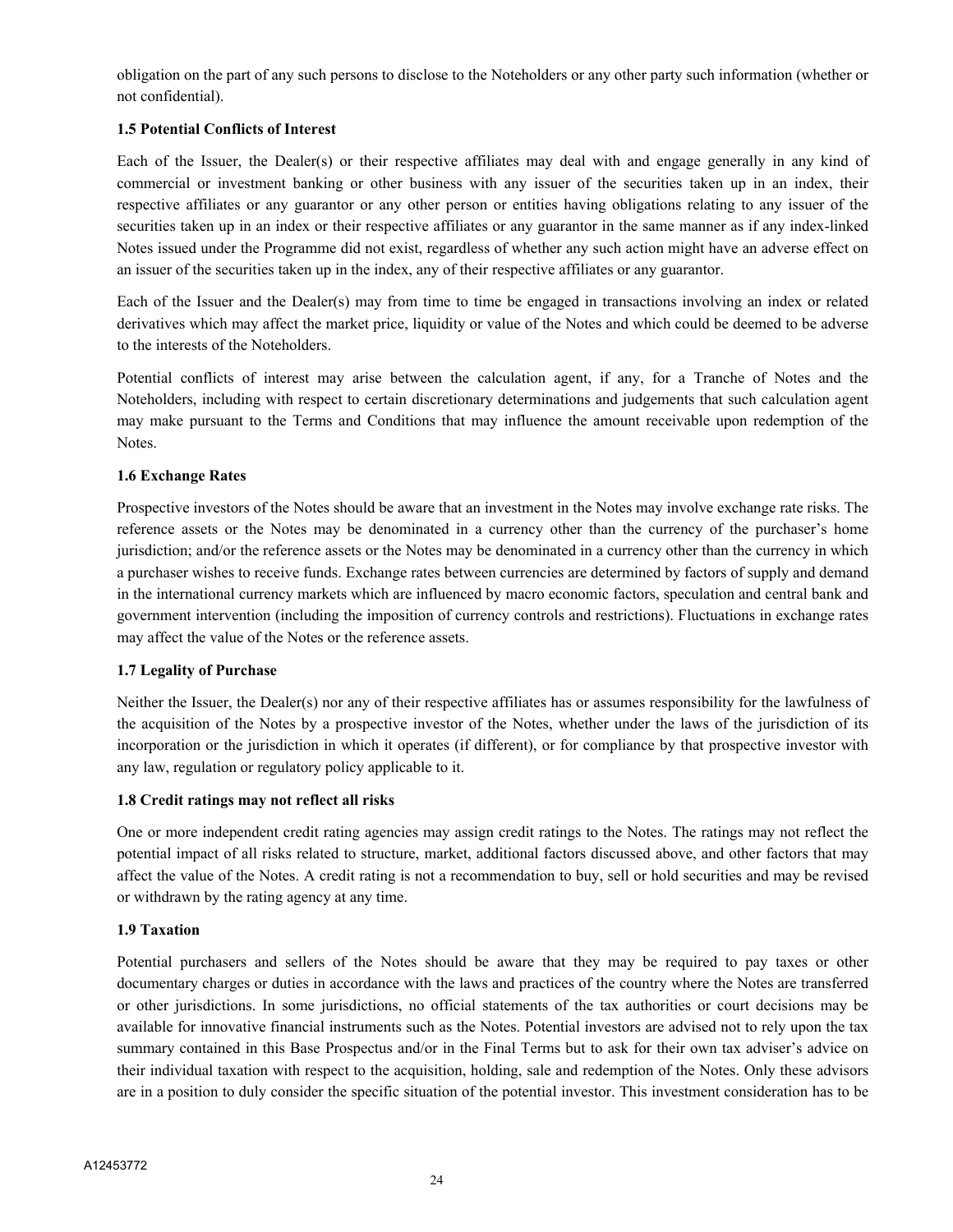read in connection with the taxation sections of this Base Prospectus and the additional tax sections, if any, contained in the relevant Final Terms.

## **1.10 EU Savings Directive**

On 3 June 2003, the European Council of Economics and Finance Ministers adopted a directive 2003/48/EC regarding the taxation of savings income in the form of interest payments (the "**Directive**"). The Directive requires Member States, subject to a number of conditions being met, to provide to the tax authorities of other Member States details of payments of interest and other similar income made by a paying agent located within its jurisdiction to, or for the benefit of, an individual resident in that other Member State, except that, for a transitional period, Luxembourg and Austria will instead withhold an amount on interest payments unless the relevant beneficial owner of such payment elects otherwise. *See "Taxation - EU Taxation"*.

If, following implementation of the Directive, a payment were to be made or collected through a Member State which has opted for a withholding system and an amount of, or in respect of, tax were to be withheld from that payment, neither the Issuer nor any Paying Agent nor any other person would be obliged to pay additional amounts with respect to any Note as a result of the imposition of such withholding tax. If a withholding tax is imposed on payments made by a Paying Agent, the Issuer will be required to maintain a Paying Agent in a Member State that will not be obliged to withhold or deduct tax pursuant to the Directive.

On 13 November 2008 the European Commission published a detailed proposal for amendments to the Savings Directive, which included a number of suggested changes. The European Parliament approved an amended version of this proposal on 24 April 2009. If any of these proposed changes are made in relation to the Savings Directive they may amend or broaden the scope of the requirements described above.

## **1.11 Market Value of the Notes**

The market value of the Notes will be affected by the creditworthiness of the Issuer and a number of additional factors, including the value of the reference assets or an index, including, but not limited to, the volatility of the reference assets or an index, or the dividend on the securities taken up in the index, market interest and yield rates and the time remaining to the maturity date.

The value of the Notes, the reference assets or the index depends on a number of interrelated factors, including economic, financial and political events in France or elsewhere, including factors affecting capital markets generally and the stock exchanges on which the Notes, the reference assets, the securities taken up in the index, or the index are traded. The price at which a Noteholder will be able to sell the Notes prior to maturity may be at a discount, which could be substantial, from the issue price or the purchase price paid by such purchaser. The historical market prices of the reference assets or an index should not be taken as an indication of the reference assets' or an index's future performance during the term of any Note.

## **1.12 Change of Law**

The Terms and Conditions of the Notes are based on French law in effect as at the date of this Base Prospectus. No assurance can be given as to the impact of any possible judicial decision or change in French law or the official application or interpretation of French law after the date of this Base Prospectus.

## **1.13 French Insolvency Law**

Under French insolvency law as amended by ordinance n°2008-1345 dated 18 December 2008 which came into force on 15 February 2009, holders of debt securities are automatically grouped into a single assembly of holders (the "**Assembly**") in order to defend their common interests if a preservation (*procédure de sauvegarde*) or a judicial reorganisation procedure (*procédure de redressement judiciaire*) is opened in France with respect to the Issuer.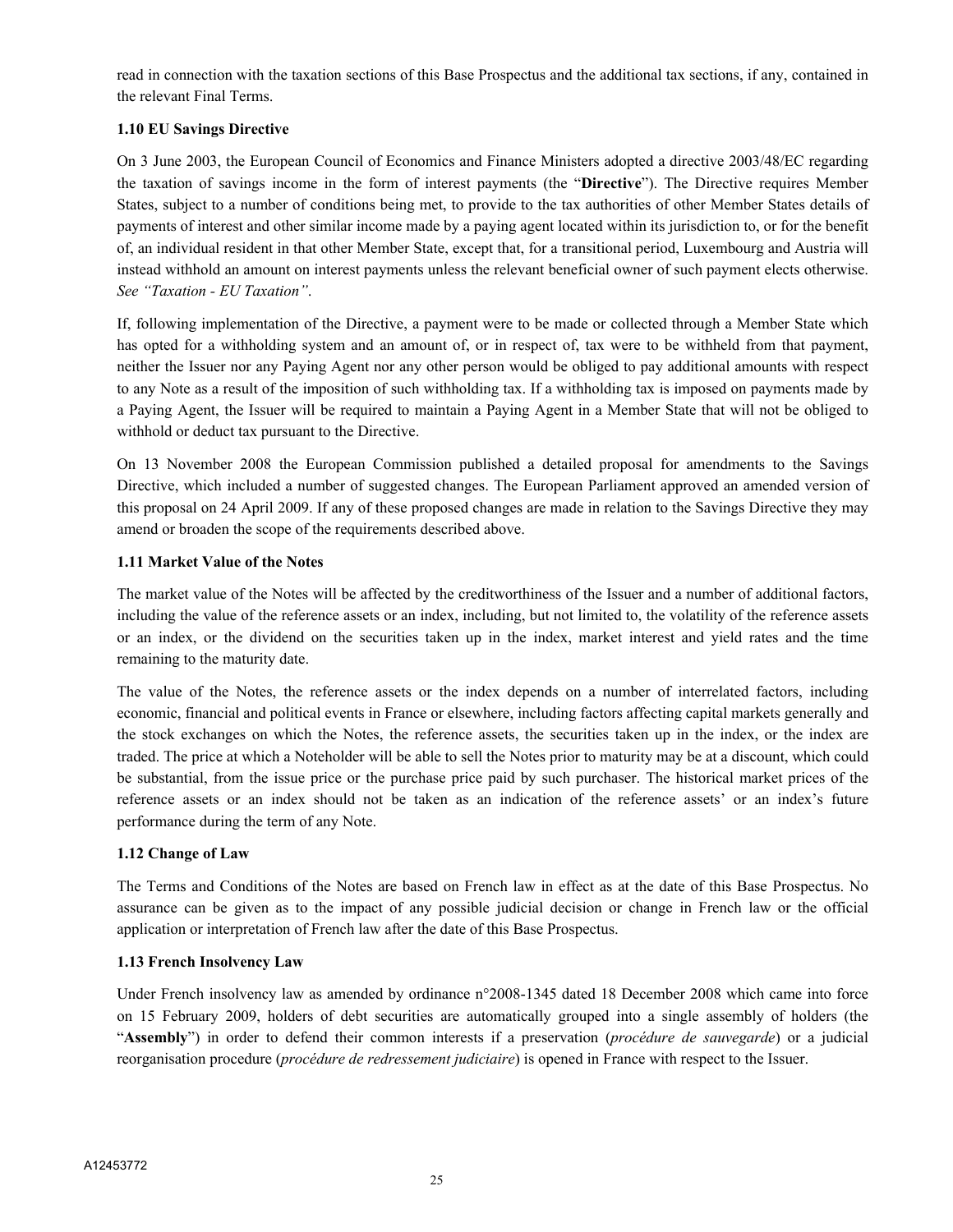The Assembly comprises holders of all debt securities issued by the Issuer (including the Notes), whether or not under a debt issuance programme (EMTN) and regardless of their governing law.

The Assembly deliberates on the proposed safeguard (*projet de plan de sauvegarde*) or judicial reorganisation plan (*projet de plan de redressement*) applicable to the Issuer and may further agree to:

- increase the liabilities (*charges*) of holders of debt securities (including the Noteholders) by rescheduling due payments and/or partially or totally writing off receivables in the form of debt securities;
- establish an unequal treatment between holders of debt securities (including the Noteholders) as appropriate under the circumstances; and/or
- decide to convert debt securities (including the Notes) into securities that give or may give right to share capital.

Decisions of the Assembly will be taken by a two-third majority (calculated as a proportion of the debt securities held by the holders attending such Assembly or represented thereat). No quorum is required to convoke the Assembly.

For the avoidance of doubt, the provisions relating to the Representation of the Noteholders described in this Base Prospectus will not be applicable to the extent they are not in compliance with compulsory insolvency law provisions that apply in these circumstances.

## **2. Risks related to the structure of a particular issue of Notes**

The Programme allows for different types of Notes to be issued. Accordingly, each Tranche of Notes may carry varying risks for potential investors depending on the specific features of such Notes such as, *inter alia,* the provisions for computation of periodic interest payments, if any, redemption and issue price.

## **2.1 Notes subject to optional redemption by the Issuer**

Unless in the case of any particular Tranche of Notes the relevant Final Terms specifies otherwise, in the event that the Issuer would be obliged to increase the amounts payable in respect of any Notes due to any withholding or deduction for or on account of, any present or future taxes, duties, assessments or governmental charges of whatever nature imposed, levied, collected, withheld or assessed by the country of domicile (or residence for tax purposes) by the Issuer, or on behalf of France, or any political subdivision thereof or any authority therein or thereof having power to tax, the Issuer may redeem all outstanding Notes in accordance with the Terms and Conditions.

In addition, if in the case of any particular Tranche of Notes the relevant Final Terms specifies that the Notes are redeemable at the Issuer's option in certain other circumstances the Issuer may choose to redeem the Notes at times when prevailing interest rates may be relatively low. During a period when the Issuer may elect, or has elected, to redeem Notes, such Notes may feature a market value not substantially above the price at which they can be redeemed. In such circumstances an investor may not be able to reinvest the redemption proceeds in a comparable security at an effective interest rate as high as that of the relevant Notes.

## **2.2 Fixed Rate Notes**

Investment in Notes which bear interest at a fixed rate involves the risk that subsequent changes in market interest rates may adversely affect the value of the relevant Tranche of Notes.

## **2.3 Floating Rate Notes**

Investment in Notes which bear interest at a floating rate comprise (i) a reference rate and (ii) a margin to be added or subtracted, as the case may be, from such base rate. Typically, the relevant margin will not change throughout the life of the Notes but there will be a periodic adjustment (as specified in the relevant Final Terms) of the reference rate (e.g., every three months or six months) which itself will change in accordance with general market conditions. Accordingly, the market value of floating rate Notes may be volatile if changes, particularly short term changes, to market interest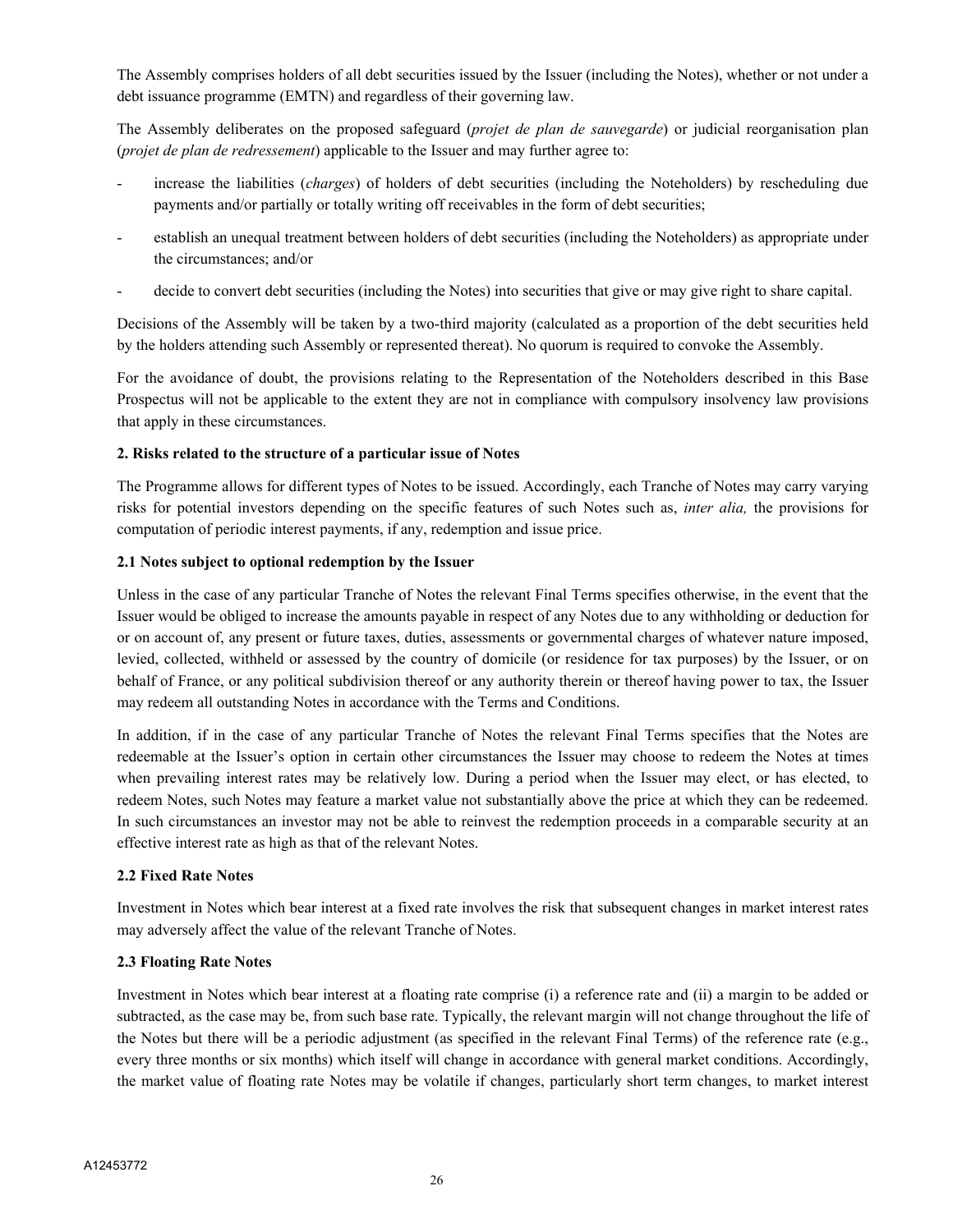rates evidenced by the relevant reference rate can only be reflected in the interest rate of these Notes upon the next periodic adjustment of the relevant reference rate.

## **2.4 Inverse Floating Rate Notes**

Investment in Notes which bear interest at an inverse floating rate comprise (i) a fixed base rate minus (ii) a reference rate. The market value of such Notes typically is more volatile than the market value of floating rate Notes based on the same reference rate (and with otherwise comparable terms). Inverse floating rate Notes are more volatile because an increase in the reference rate not only decreases the interest rate of the Notes, but may also reflect an increase in prevailing interest rates, which further adversely affects the market value of these Notes.

## **2.5 Fixed to Floating Rate Notes**

Fixed to floating rate Notes may bear interest at a rate that the Issuer may elect to convert from a fixed rate to a floating rate, or from a floating rate to a fixed rate. The Issuer's ability to convert the interest rate will affect the secondary market and the market value of the Notes since the Issuer may be expected to convert the rate when it is likely to produce a lower overall cost of borrowing. If the Issuer converts from a fixed rate to a floating rate, the spread on the fixed to floating Rate Notes may be less favourable than then prevailing spreads on comparable floating rate Notes tied to the same reference rate. In addition, the new floating rate at any time may be lower than the rates on other Notes. If the Issuer converts from a floating rate to a fixed rate, the fixed rate may be lower than then prevailing rates on its Notes.

## **2.6 Notes issued at a substantial discount or premium**

The market values of securities issued at a substantial discount or premium from their principal amount tend to fluctuate more in relation to general changes in interest rates than do prices for conventional interest-bearing securities. Generally, the longer the remaining term of the securities, the greater the price volatility as compared to conventional interest-bearing securities with comparable maturities.

## **2.7 Index-Linked Notes**

Index-linked Notes are debt securities which do not provide for predetermined redemption amounts and/or interest payments but amounts due in respect of principal and/or interest will be dependent upon the performance of an index, which itself may contain substantial credit, interest rate or other risks. The amount of principal and/or interest, if any, payable by the Issuer might be substantially less than the issue price or, as the case may be, the purchase price invested by the Noteholder and may even be zero in which case the Noteholder may lose his entire investment.

Index-linked Notes are not in any way sponsored, endorsed, sold or promoted by the index sponsor or the respective licensor of the index and such index sponsor or licensor makes no warranty or representation whatsoever, express or implied, either as to the results to be obtained from the use of the index and/or the figure at which the index stands at any particular time. Each index is determined, composed and calculated by its respective index sponsor or licensor, without regard to the Issuer or the Notes. None of the index sponsors or licensors is responsible for or has participated in the determination of the timing of, prices at, or quantities of the Notes to be issued or in determination or calculation of the equation by which the Notes settle into cash. None of the index sponsors or licensors has any obligation or liability in connection with the administration, marketing or trading of the Notes. The index sponsor or licensor of an index has no responsibility for any calculation agency adjustment made for the index.

## **2.8 Partly-paid Notes**

The Issuer may issue Notes where the issue price is payable in more than one instalment. Failure to pay any subsequent instalment could result in an investor losing all of his investment.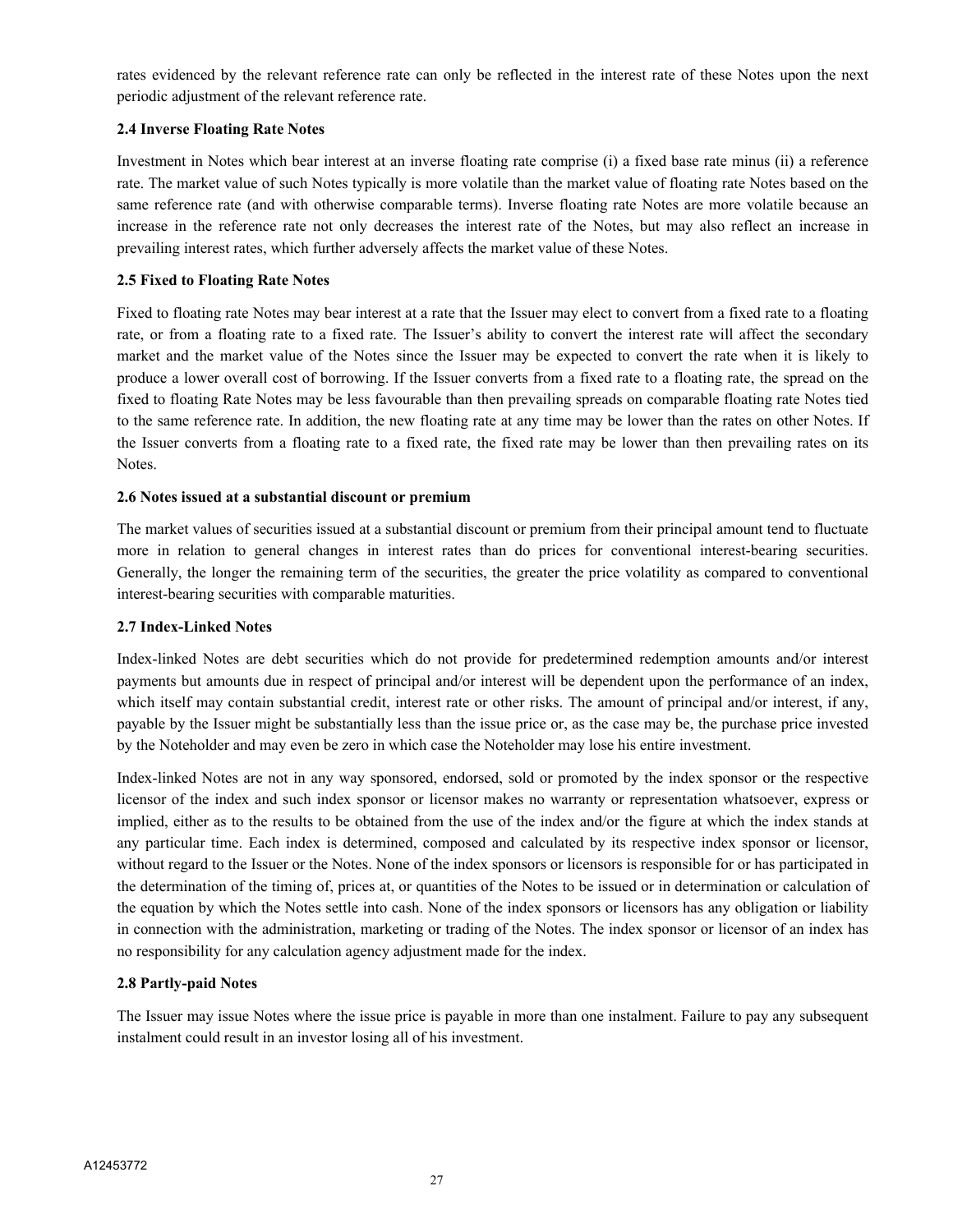#### **2.9 Variable rate Notes with a multiplier or other leverage factor**

Notes with variable interest rates can be volatile investments. If they are structured to include multipliers or other leverage factors, or caps or floors, or any combination of those features, their market values may be even more volatile than those for securities that do not include those features.

## **2.10 Structured Notes**

An investment in Notes, the premium and/or the interest on or principal of which is determined by reference to one or more values of currencies, commodities, interest rates or other indices or formulae, either directly or indirectly, may entail significant risks not associated with similar investments in a conventional debt security, including the risks that the resulting interest rate will be less than that payable on a conventional debt security at the same time and/or that an investor may lose the value of its entire investment or part of it, as the case may be. Neither the current nor the historical value of the relevant currencies, commodities, interest rates or other indices or formulae should be taken as an indication of future performance of such currencies, commodities, interest rates or other indices or formulae during the term of any Note.

## **2.11 Subordinated Notes**

In the event of any insolvency or liquidation of the Issuer, holders of Subordinated Notes would receive payments on any outstanding Subordinated Notes only after senior Noteholders and other senior creditors have been repaid in full, if and to the extent that there is still cash available for those payments. Thus, holders of Subordinated Notes generally face a higher performance risk than holders of senior Notes.

## **2.12 Exercise of Change of Control Put Option in respect of certain Notes may affect the liquidity of the Notes of the same Series in respect of which such option is not exercised**

Depending on the number of Notes of the same Series in respect of which the Change of Control Put Option provided in the relevant Final Terms is exercised, any trading market in respect of those Notes in respect of which such option is not exercised may become illiquid. In addition, investors may only be able to reinvest the moneys they receive upon such early redemption in securities with a lower yield than the redeemed Notes.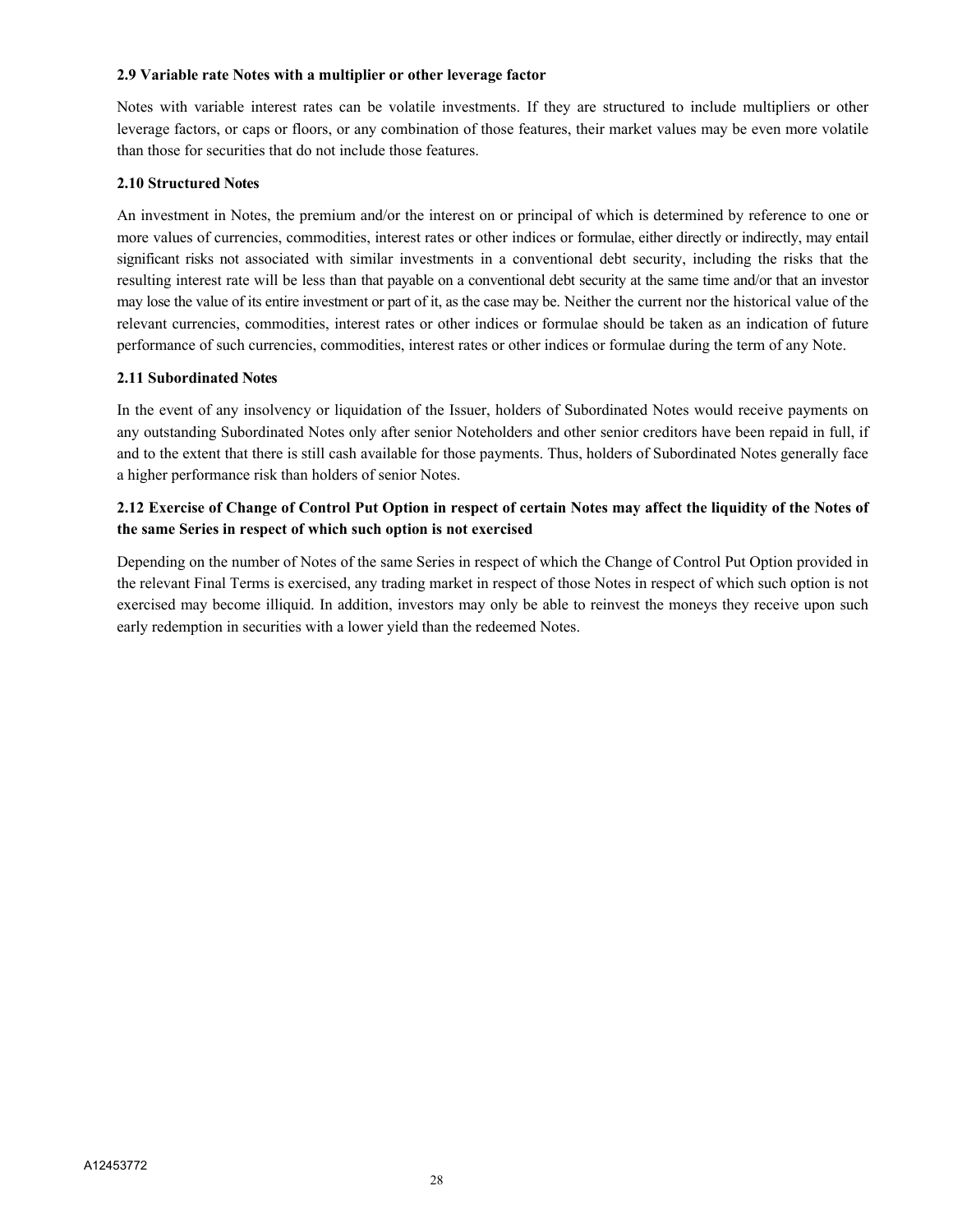## **PERSONS RESPONSIBLE FOR THE INFORMATION GIVEN IN THE PROSPECTUS**

To the best knowledge of the Issuer (having taken all reasonable care to ensure that such is the case), the information contained in this Base Prospectus is in accordance with the facts and contains no omission likely to affect its import. The Issuer accepts responsibility accordingly.

> Casino Guichard-Perrachon 1, Esplanade de France 42000 Saint-Etienne France

Duly represented by: Antoine Giscard d'Estaing *Directeur Financier*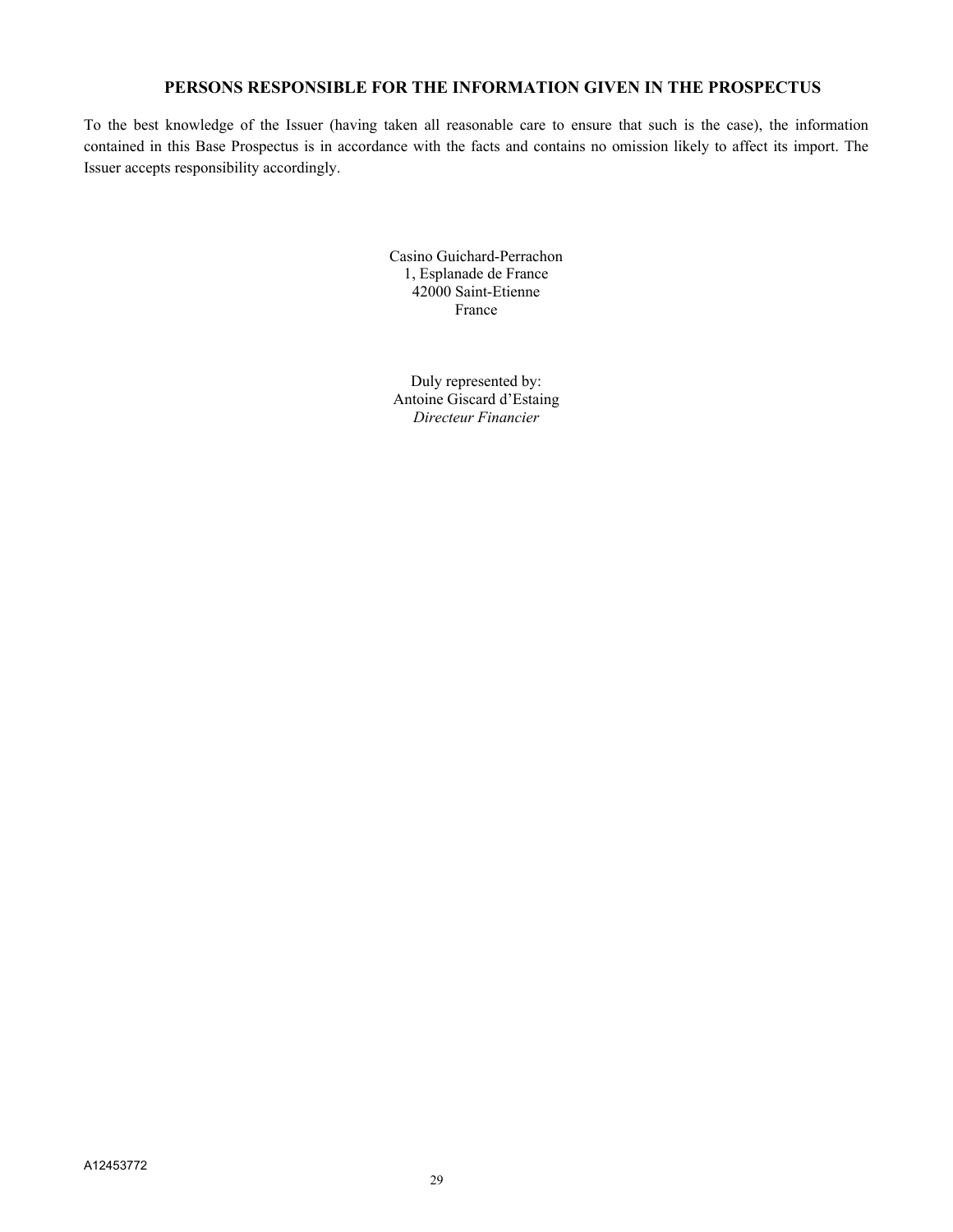## **GENERAL DESCRIPTION OF THE PROGRAMME**

*The following general description is qualified in its entirety by the remainder of this Base Prospectus.*

| <b>Issuer:</b>                                     | Casino Guichard-Perrachon                                                                                                                                                                                                                                                                                                                                                                                                                                                                                                                                                                                   |
|----------------------------------------------------|-------------------------------------------------------------------------------------------------------------------------------------------------------------------------------------------------------------------------------------------------------------------------------------------------------------------------------------------------------------------------------------------------------------------------------------------------------------------------------------------------------------------------------------------------------------------------------------------------------------|
| <b>Description:</b>                                | Euro Medium Term Note Programme for the continuous offer of Notes (the<br>"Programme")                                                                                                                                                                                                                                                                                                                                                                                                                                                                                                                      |
| Arranger:                                          | Deutsche Bank AG, Paris Branch                                                                                                                                                                                                                                                                                                                                                                                                                                                                                                                                                                              |
| <b>Dealers:</b>                                    | Banco Santander, S.A.<br><b>Barclays Bank PLC</b><br><b>BNP PARIBAS</b><br>Crédit Agricole Corporate and Investment Bank<br>Deutsche Bank AG, London Branch<br>HSBC Bank plc<br>J.P. Morgan Securities Ltd.<br>Natixis<br>Société Générale<br>The Royal Bank of Scotland plc                                                                                                                                                                                                                                                                                                                                |
|                                                    | The Issuer may from time to time terminate the appointment of any dealer under<br>the Programme or appoint additional dealers either in respect of one or more<br>Tranches or in respect of the whole Programme. References in this Base<br>Prospectus to "Permanent Dealers" are to the persons listed above as Dealers<br>and to such additional persons that are appointed as dealers in respect of the<br>whole Programme (and whose appointment has not been terminated) and to<br>"Dealers" are to all Permanent Dealers and all persons appointed as a dealer in<br>respect of one or more Tranches. |
|                                                    | At the date of this Base Prospectus, only credit institutions and investment firms<br>incorporated in a member state of the European Union ("EU") and which are<br>authorised by the relevant authority of such member home state to lead-manage<br>bond issues in such member state may, in the case of Notes to be listed on<br>Euronext Paris, act (a) as Dealers with respect to non-syndicated issues of Notes<br>denominated in euro and (b) as lead manager of issues of Notes denominated in<br>euro issued on a syndicated basis.                                                                  |
| <b>Programme Limit:</b>                            | Up to Euro $8,000,000,000$ (or the equivalent in other currencies at the date of<br>issue) aggregate nominal amount of Notes outstanding at any one time.                                                                                                                                                                                                                                                                                                                                                                                                                                                   |
| <b>Fiscal Agent and Principal Paying</b><br>Agent: | Deutsche Bank AG, London Branch                                                                                                                                                                                                                                                                                                                                                                                                                                                                                                                                                                             |
| <b>Paying Agents:</b>                              | Deutsche Bank AG, Paris Branch (as Paris Paying Agent) and Deutsche Bank<br>Luxembourg S.A. (as Luxembourg Paying Agent).                                                                                                                                                                                                                                                                                                                                                                                                                                                                                   |
| <b>Method of Issue:</b>                            | The Notes will be issued on a syndicated or non-syndicated basis. The Notes<br>will be issued in series (each a "Series") having one or more issue dates and on<br>terms otherwise identical (or identical other than in respect of the first payment<br>of interest), the Notes of each Series being intended to be interchangeable with<br>all other Notes of that Series. Each Series may be issued in tranches (each a<br>"Tranche") on the same or different issue dates. The specific terms of each<br>Tranche (which will be supplemented, where necessary, with supplemental                        |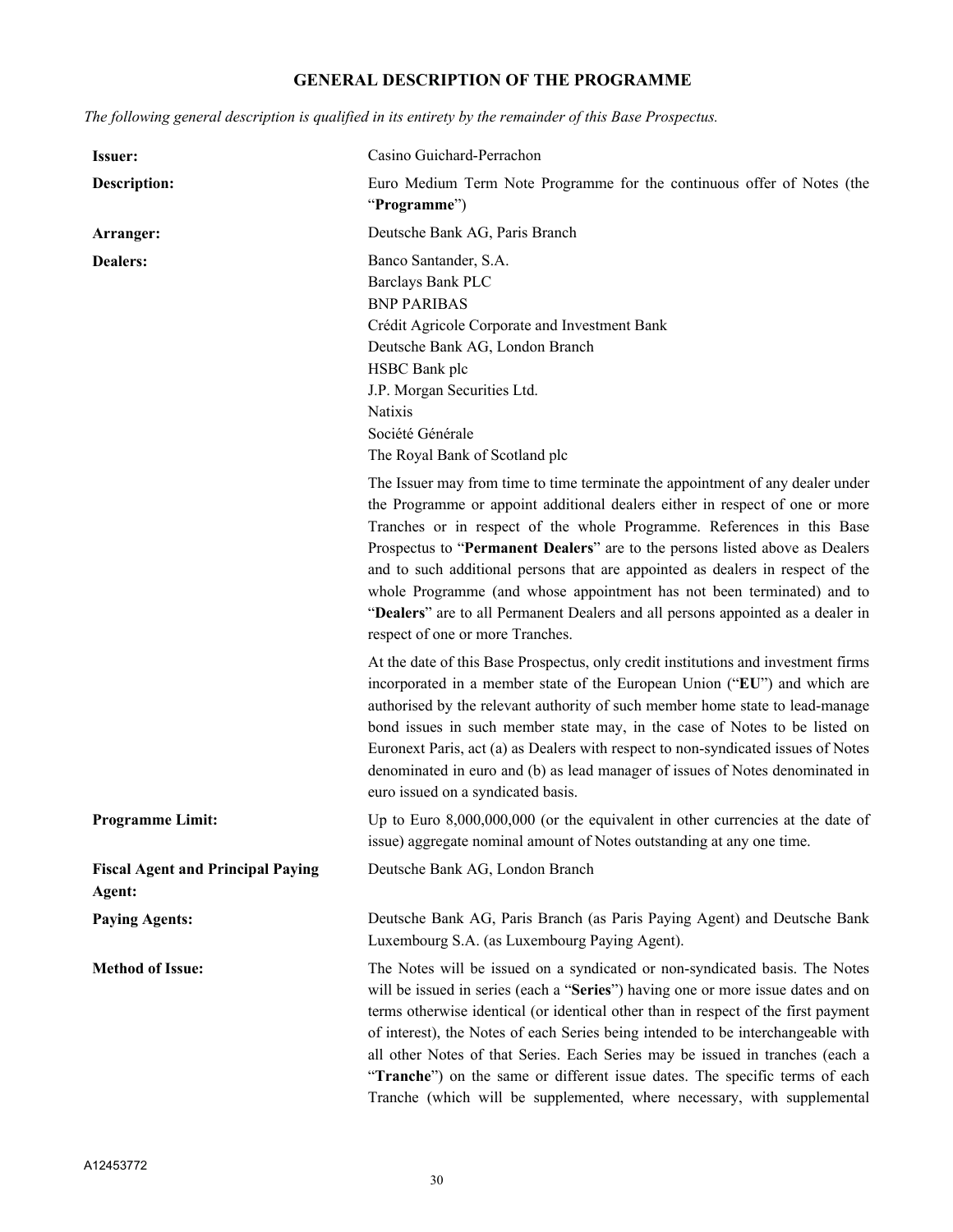|                                            | terms and conditions and, save in respect of the issue date, issue price, first<br>payment of interest and nominal amount of the Tranche, will be identical to the<br>terms of other Tranches of the same Series) will be set out in final terms to this<br>Base Prospectus (the "Final Terms").                                                                                                                                                                                                                                                                                                                                                                                                                                                                                                                                                                             |
|--------------------------------------------|------------------------------------------------------------------------------------------------------------------------------------------------------------------------------------------------------------------------------------------------------------------------------------------------------------------------------------------------------------------------------------------------------------------------------------------------------------------------------------------------------------------------------------------------------------------------------------------------------------------------------------------------------------------------------------------------------------------------------------------------------------------------------------------------------------------------------------------------------------------------------|
| <b>Maturities:</b>                         | Subject to compliance with all relevant laws, regulations and directives, any<br>maturity from one month from the date of original issue.                                                                                                                                                                                                                                                                                                                                                                                                                                                                                                                                                                                                                                                                                                                                    |
| <b>Currencies:</b>                         | Subject to compliance with all relevant laws, regulations and directives, Notes<br>may be issued in Euro, U.S. Dollars, Japanese yen, Swiss francs, Polish zloty,<br>Sterling and in any other currency agreed between the Issuer and the relevant<br>Dealers.                                                                                                                                                                                                                                                                                                                                                                                                                                                                                                                                                                                                               |
| Denomination(s):                           | Notes will be in such denominations as may be specified in the relevant Final<br>Terms.<br>The Notes will be issued in such denomination(s) as may be agreed between the<br>Issuer and the relevant Dealer save that the minimum denomination of each<br>Note listed and admitted to trading on a regulated market, or offered to the<br>public, in a Member State of the European Economic Area in circumstances<br>which require the publication of a prospectus under the Prospectus Directive<br>will be $\epsilon$ 1,000 (or, if the Notes are denominated in a currency other than euro,<br>the equivalent amount in such currency at the issue date) or such other higher<br>amount as may be allowed or required from time to time by the relevant central<br>bank (or equivalent body) or any laws or regulations applicable to the relevant<br>Specified Currency. |
|                                            | Notes having a maturity of less than one year will constitute deposits for the<br>purposes of the prohibition on accepting deposits contained in section 19 of the<br>Financial Services and Markets Act 2000 unless they are issued to a limited<br>class of professional investors and have a denomination of at least £100,000 or<br>its equivalent.<br>Dematerialised Notes will be issued in one denomination only.                                                                                                                                                                                                                                                                                                                                                                                                                                                     |
| <b>Status of the Unsubordinated Notes:</b> | Unsubordinated Notes ("Unsubordinated Notes") will constitute direct,<br>unconditional, unsubordinated and (subject to the provisions of Condition 4)<br>unsecured obligations of the Issuer and will rank <i>pari passu</i> among themselves<br>and (save for certain obligations required to be preferred by French law) equally<br>with all other present or future unsecured and unsubordinated obligations of the<br>Issuer, from time to time outstanding.                                                                                                                                                                                                                                                                                                                                                                                                             |
| <b>Status of the Subordinated Notes:</b>   | Subordinated Notes ("Subordinated Notes") will be unsecured subordinated<br>obligations of the Issuer and will rank pari passu without any preference among<br>themselves and pari passu with any other unsecured subordinated obligations of<br>the Issuer with the exception of the <i>prêts participatifs</i> granted to the Issuer as<br>set out in Condition 3(b) - see "Terms and Conditions of Notes - Status".                                                                                                                                                                                                                                                                                                                                                                                                                                                       |
|                                            | If so specified in the relevant Final Terms, the payment of interest in respect of<br>Subordinated Notes without a specified maturity date ("Undated Subordinated<br>Notes") may be deferred in accordance with the provisions of Condition 5(h) -<br>see "Terms and Conditions of Notes - Interest and Other Calculations".                                                                                                                                                                                                                                                                                                                                                                                                                                                                                                                                                 |
| <b>Negative Pledge:</b>                    | There will be a negative pledge in respect of Unsubordinated Notes as set out in<br>Condition 4 - see "Terms and Conditions of the Notes - Negative Pledge".                                                                                                                                                                                                                                                                                                                                                                                                                                                                                                                                                                                                                                                                                                                 |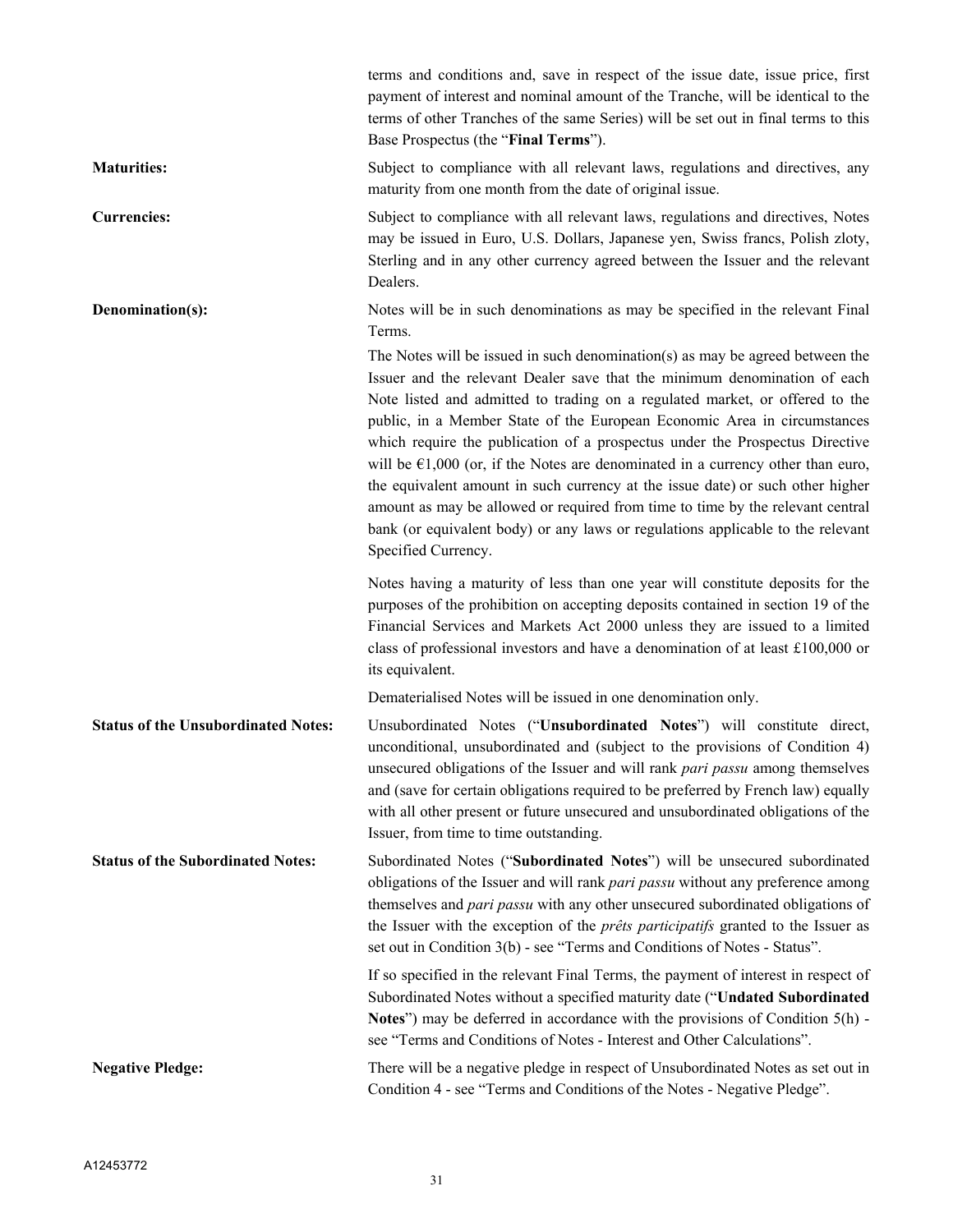| <b>Events of Default</b><br>(including cross default): | There will be events of default and a cross-default in respect of Unsubordinated<br>Notes as set out in Condition $9(a)$ and limited events of default only in respect<br>of Subordinated Notes as set out in Condition 9(b) - see "Terms and Conditions<br>of the Notes - Events of Default".                                                                                                                                                                                                                                                                                                              |
|--------------------------------------------------------|-------------------------------------------------------------------------------------------------------------------------------------------------------------------------------------------------------------------------------------------------------------------------------------------------------------------------------------------------------------------------------------------------------------------------------------------------------------------------------------------------------------------------------------------------------------------------------------------------------------|
| <b>Redemption Amount:</b>                              | The relevant Final Terms will specify the basis for calculating the redemption<br>amounts payable. Unless permitted by then current laws and regulations, Notes<br>(including Notes denominated in Sterling) having a maturity of less than one<br>year from their date of issue and in respect of which the issue proceeds are to be<br>accepted by the Issuer in the United Kingdom or whose issue otherwise<br>constitutes a contravention of section 19 of the Financial Services and Markets<br>Act 2000 must have a minimum redemption amount of £100,000 (or its<br>equivalent in other currencies). |
| <b>Optional Redemption:</b>                            | The Final Terms issued in respect of each issue of Notes will state whether such<br>Notes may be redeemed prior to their stated maturity at the option of the Issuer<br>(either in whole or in part) and/or the Noteholders and if so the terms applicable<br>to such redemption.                                                                                                                                                                                                                                                                                                                           |
|                                                        | If a Change of Control Put Option is specified in the relevant Final Terms,<br>following the occurrence of a Change of Control, the Noteholders will be<br>entitled to request the Issuer to redeem or, at the Issuer's option, procure the<br>purchase of their Notes, as more fully set out in "Terms and Conditions of the<br>Notes - Redemption, Purchase and Options".                                                                                                                                                                                                                                 |
| <b>Redemption by Instalments:</b>                      | The Final Terms issued in respect of each issue of Notes that are redeemable in<br>two or more instalments will set out the dates on which, and the amounts in<br>which, such Notes may be redeemed.                                                                                                                                                                                                                                                                                                                                                                                                        |
| <b>Early Redemption:</b>                               | Except as provided in "Optional Redemption" above, Notes will be redeemable<br>at the option of the Issuer prior to maturity only for tax reasons. See "Terms and<br>Conditions of the Notes - Redemption, Purchase and Options".                                                                                                                                                                                                                                                                                                                                                                           |
| <b>Interest Periods and Interest Rates:</b>            | The length of the interest periods for the Notes and the applicable interest rate<br>or its method of calculation may differ from time to time or be constant for any<br>Series. Notes may have a maximum interest rate, a minimum interest rate, or<br>both. The use of interest accrual periods permits the Notes to bear interest at<br>different rates in the same interest period. All such information will be set out in<br>the relevant Final Terms.                                                                                                                                                |
| <b>Fixed Rate Notes:</b>                               | Fixed interest will be payable in arrear on the date or dates in each year<br>specified in the relevant Final Terms.                                                                                                                                                                                                                                                                                                                                                                                                                                                                                        |
| <b>Floating Rate Notes:</b>                            | Floating Rate Notes will bear interest determined separately for each Series as<br>follows:                                                                                                                                                                                                                                                                                                                                                                                                                                                                                                                 |
|                                                        | on the same basis as the floating rate under a notional interest rate swap<br>(i)<br>transaction in the relevant Specified Currency governed by an agreement<br>incorporating the 2006 ISDA Definitions as published by the International<br>Swaps and Derivatives Association, Inc.; or                                                                                                                                                                                                                                                                                                                    |
|                                                        | by reference to LIBOR, LIBID, LIMEAN or EURIBOR (or such other<br>(ii)<br>benchmark as may be specified in the relevant Final Terms),                                                                                                                                                                                                                                                                                                                                                                                                                                                                       |
|                                                        | in each case as adjusted for any applicable margin.                                                                                                                                                                                                                                                                                                                                                                                                                                                                                                                                                         |
|                                                        | Interest periods will be specified in the relevant Final Terms.                                                                                                                                                                                                                                                                                                                                                                                                                                                                                                                                             |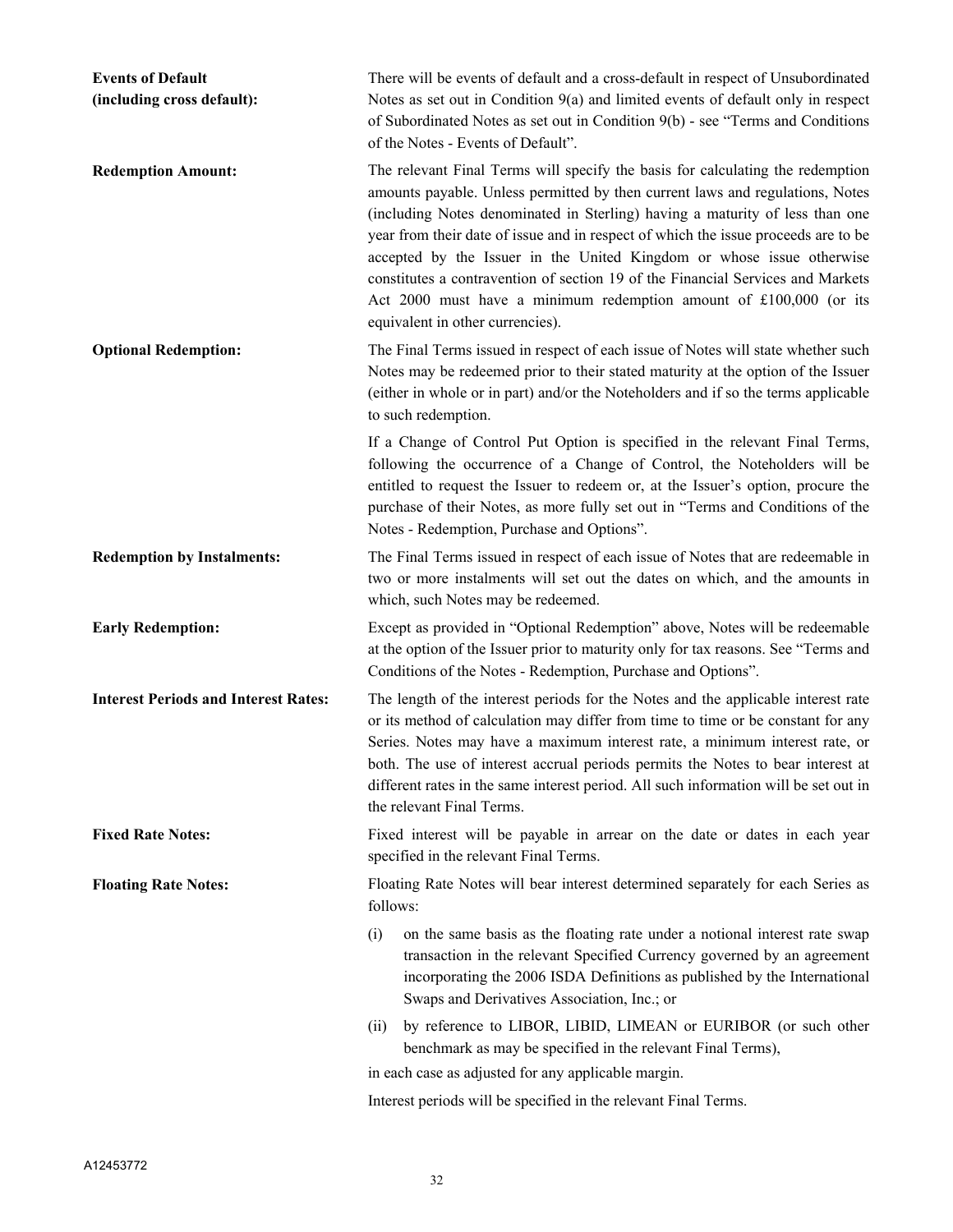| <b>Zero Coupon Notes:</b>   | Zero Coupon Notes may be issued at their nominal amount or at a discount to it<br>and will not bear interest.                                                                                                                                                                                                                                                                                                                                                                               |
|-----------------------------|---------------------------------------------------------------------------------------------------------------------------------------------------------------------------------------------------------------------------------------------------------------------------------------------------------------------------------------------------------------------------------------------------------------------------------------------------------------------------------------------|
| <b>Dual Currency Notes:</b> | Payments (whether in respect of principal or interest and whether at maturity or<br>otherwise) in respect of Dual Currency Notes will be made in such currencies,<br>and based on such rates of exchange, as may be specified in the relevant Final<br>Terms.                                                                                                                                                                                                                               |
| <b>Index Linked Notes:</b>  | Payments of principal in respect of Index Linked Redemption Notes or of<br>interest in respect of Index Linked Interest Notes will be calculated by reference<br>to such index and/or formula as may be specified in the relevant Final Terms.<br>Index Linked Notes will be issued in accordance with the applicable provisions<br>of French law and the Issuer's <i>statuts</i> from time to time.                                                                                        |
| <b>Other Notes:</b>         | Terms applicable to high interest Notes, low interest Notes, step-up Notes, step-<br>down Notes, reverse dual currency Notes, optional dual currency Notes, partly<br>paid Notes and any other type of Notes that the Issuer and any Dealer or Dealers<br>may agree to issue under the Programme will be set out in the relevant Final<br>Terms.                                                                                                                                            |
| <b>Redenomination:</b>      | Notes issued in the currency of any Member State of the EU which will<br>participate in the single currency of the European Economic and Monetary<br>Union may be redenominated into Euro, all as more fully provided in "Terms<br>and Conditions of the Notes - Form, Denomination, Title and Redenomination"<br>below.                                                                                                                                                                    |
| <b>Consolidation:</b>       | Notes of one Series may be consolidated with Notes of another Series as more<br>fully provided in "Terms and Conditions of the Notes - Further Issues and<br>Consolidation".                                                                                                                                                                                                                                                                                                                |
| <b>Form of Notes:</b>       | Notes may be issued in either dematerialised form ("Dematerialised Notes") or<br>in materialised form ("Materialised Notes").                                                                                                                                                                                                                                                                                                                                                               |
|                             | Dematerialised Notes may, at the option of the Issuer, be issued in bearer<br>dematerialised form (au porteur) or in registered dematerialised form (au<br>nominatif) and, in such latter case, at the option of the relevant Noteholder, in<br>either au nominatif pur or au nominatif administré form. No physical<br>documents of title will be issued in respect of Dematerialised Notes. See<br>"Terms and Conditions of the Notes - Form, Denomination, Title and<br>Redenomination". |
|                             | Materialised Notes will be in bearer materialised bearer form only. A<br>Temporary Global Certificate will be issued initially in respect of each Tranche<br>of Materialised Bear Notes. Materialised Notes may only be issued outside<br>France.                                                                                                                                                                                                                                           |
| <b>Governing Law:</b>       | French law.                                                                                                                                                                                                                                                                                                                                                                                                                                                                                 |
| <b>Central Depositary:</b>  | Euroclear France as central depositary in relation to Dematerialised Notes.                                                                                                                                                                                                                                                                                                                                                                                                                 |
| <b>Clearing Systems:</b>    | Clearstream, Luxembourg and Euroclear or any other clearing system that may<br>be agreed between the Issuer, the Fiscal Agent and the relevant Dealer in<br>relation to Materialised Notes.                                                                                                                                                                                                                                                                                                 |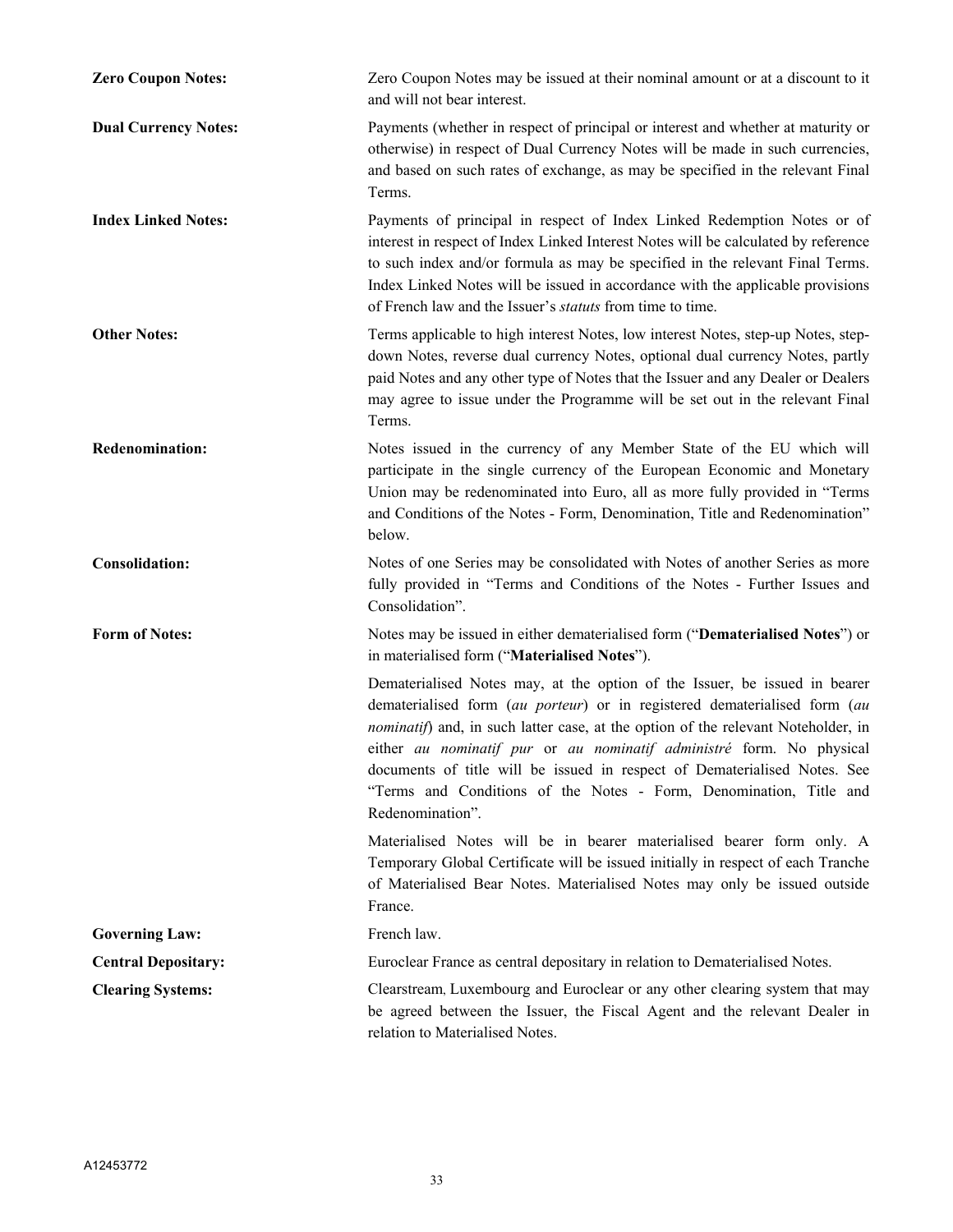| <b>Initial Delivery of Dematerialised</b><br><b>Notes:</b> | One Paris business day before the issue date of each Tranche of Dematerialised<br>Notes, the lettre comptable relating to such Tranche shall be deposited with<br>Euroclear France as central depositary.                                                                                                                                                                                                                                                                                                                                                                                                                                                                                                                                                                                                                                                                                                                                                                                                                                                                                                                                                                                                                                                                                    |
|------------------------------------------------------------|----------------------------------------------------------------------------------------------------------------------------------------------------------------------------------------------------------------------------------------------------------------------------------------------------------------------------------------------------------------------------------------------------------------------------------------------------------------------------------------------------------------------------------------------------------------------------------------------------------------------------------------------------------------------------------------------------------------------------------------------------------------------------------------------------------------------------------------------------------------------------------------------------------------------------------------------------------------------------------------------------------------------------------------------------------------------------------------------------------------------------------------------------------------------------------------------------------------------------------------------------------------------------------------------|
| <b>Initial Delivery of Materialised Notes:</b>             | On or before the issue date for each Tranche of Materialised Bearer Notes, the<br>Temporary Global Certificate issued in respect of such Tranche shall be<br>deposited with a common depositary for Euroclear and Clearstream,<br>Luxembourg or with any other clearing system or may be delivered outside any<br>clearing system provided that the method of such delivery has been agreed in<br>advance by the Issuer, the Fiscal Agent and the relevant Dealer.                                                                                                                                                                                                                                                                                                                                                                                                                                                                                                                                                                                                                                                                                                                                                                                                                           |
| <b>Issue Price:</b>                                        | Notes may be issued at their nominal amount or at a discount or premium to<br>their nominal amount. Partly Paid Notes may be issued, the issue price of which<br>will be payable in two or more instalments.                                                                                                                                                                                                                                                                                                                                                                                                                                                                                                                                                                                                                                                                                                                                                                                                                                                                                                                                                                                                                                                                                 |
| <b>Taxation:</b>                                           | 1. All payments of principal and interest by or on behalf of the Issuer in respect<br>of the Notes shall be made free and clear of, and without withholding or<br>deduction for, any taxes, duties, assessments or governmental charges of<br>whatever nature imposed, levied, collected, withheld or assessed by or within<br>France or any authority therein or thereof having power to tax, unless such<br>with holding or deduction is required by law.                                                                                                                                                                                                                                                                                                                                                                                                                                                                                                                                                                                                                                                                                                                                                                                                                                  |
|                                                            | 2. Notes issued on or after 1 March 2010 (except Notes that are issued on or<br>after 1 March 2010 and which are to be assimilated (assimilées) and form a<br>single series with Notes issued before 1 March 2010 having the benefit of<br>Article 131 quater of the French Code Général des Impôts) fall under the new<br>French withholding tax regime pursuant to the French loi de finances<br>rectificative pour 2009 no. 3 (n°2009-1674 dated 30 December 2009),<br>applicable as from 1 March 2010 (the "Law"). Payments of interest and other<br>revenues made by the Issuer on such Notes will not be subject to the<br>withholding tax set out under Article 125 A III of the French Code Général des<br>Impôts unless such payments are made outside France in a non-cooperative<br>State or territory (Etat ou territoire non coopératif) within the meaning of<br>Article 238-0 A of the French Code général des impôts (a "Non-Cooperative<br>State"). If such payments under the Notes are made in a Non-Cooperative State,<br>a 50% withholding tax will be applicable (subject to certain exceptions<br>described below and the more favourable provisions of any applicable double<br>tax treaty) by virtue of Article 125 A III of the French Code Général des<br>Impôts. |
|                                                            | Furthermore, interest and other revenues on such Notes will no longer be<br>deductible from the Issuer's taxable income, as from the fiscal years starting on<br>or after 1 January 2011, if they are paid or accrued to persons domiciled or<br>established in a Non-Cooperative State or paid in such a Non-Cooperative State.<br>Under certain conditions, any such non-deductible interest and other revenues<br>may be recharacterised as constructive dividends pursuant to Article 109 of the<br>French Code Général des Impôts, in which case such non-deductible interest<br>and other revenues may be subject to the withholding tax set out under<br>Article 119 bis of the French Code Général des Impôts, at a rate of 25% or 50%.                                                                                                                                                                                                                                                                                                                                                                                                                                                                                                                                              |
|                                                            | Notwithstanding the foregoing, the Law provides that neither the 50%<br>withholding tax nor the non-deductibility will apply in respect of a particular                                                                                                                                                                                                                                                                                                                                                                                                                                                                                                                                                                                                                                                                                                                                                                                                                                                                                                                                                                                                                                                                                                                                      |

issue of Notes if the Issuer can prove that the principal purpose and effect of such issue of Notes was not that of allowing the payments of interest or other revenues to be made in a Non-Cooperative State (the "**Exception**"). Pursuant to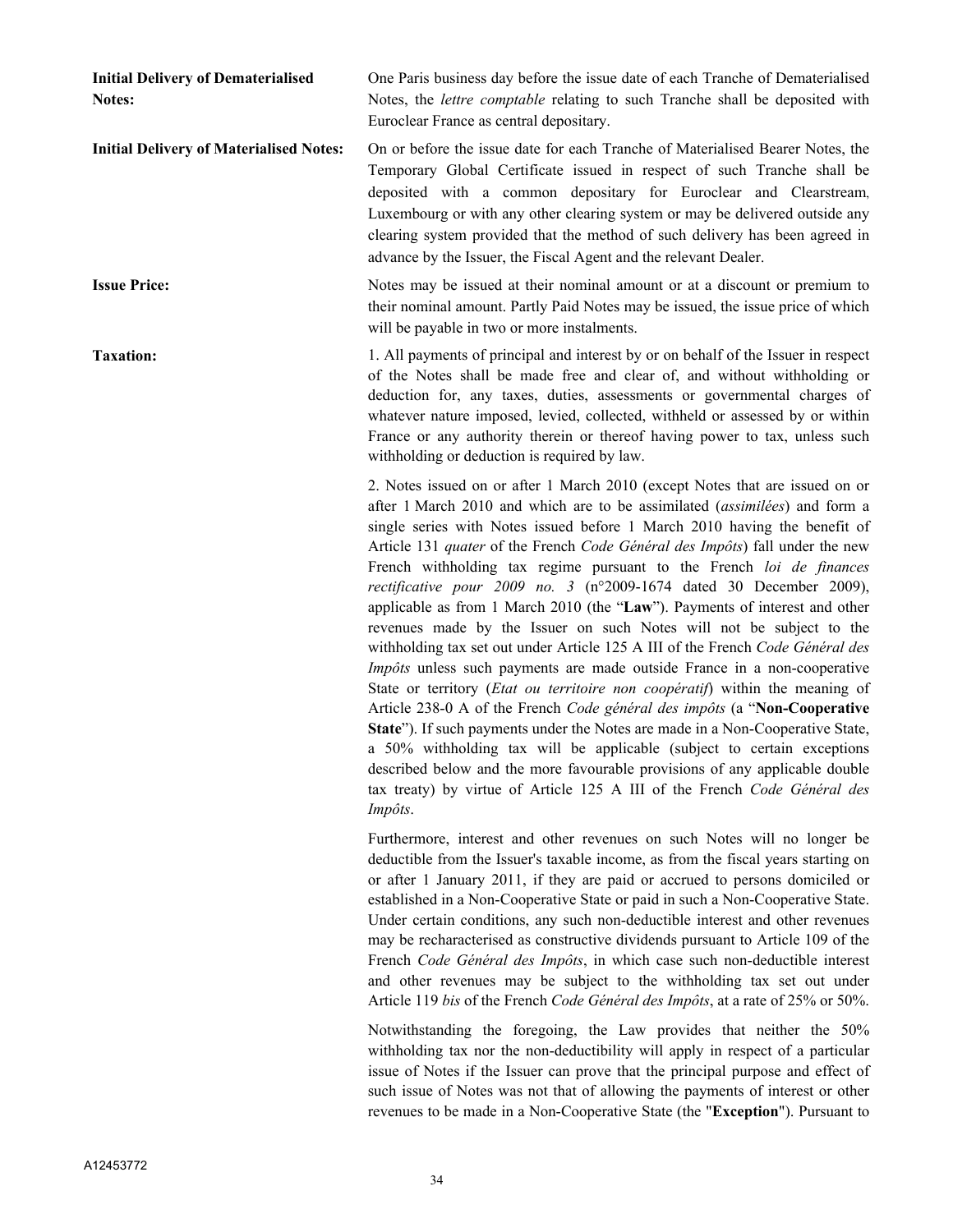the ruling (*rescrit*) 2010/11 (FP and FE) of the *Direction générale des impôts* dated 22 February 2010, an issue of Notes will benefit from the Exception without the Issuer having to provide any proof of the purpose and effect of such issue of Notes, if such Notes are:

(i) offered by means of a public offer within the meaning of Article L.411-1 of the French *Code monétaire et financier* or pursuant to an equivalent offer in a State other than a Non-cooperative State. For this purpose, an "equivalent offer" means any offer requiring the registration or submission of an offer document by or with a foreign securities market authority; or

(ii) admitted to trading on a regulated market or on a French or foreign multilateral securities trading system provided that such market or system is not located in a Non-Cooperative State, and the operation of such market is carried out by a market operator or an investment services provider, or by such other similar foreign entity, provided further that such market operator, investment services provider or entity is not located in a Non-Cooperative State; or

(iii) admitted, at the time of their issue, to the clearing operations of a central depositary or of a securities clearing and delivery and payments systems operator within the meaning of Article L.561-2 of the French *Code monétaire et financier*, or of one or more similar foreign depositaries or operators provided that such depositary or operator is not located in a Non-Cooperative State.

3. Interest and other revenues on Notes issued (or deemed issued) outside France as provided under Article 131 quater of the French *Code Général des Impôts*, prior to 1 March 2010 (or Notes that are issued after 1 March 2010 and which are to be assimilated (*assimilées*) and form a single series with such Notes) will continue to be exempt from the withholding tax set out under Article 125 A III of the French *Code Général des Impôts*.

In addition, interest and other revenues paid by the Issuer on Notes issued before 1 March 2010 (or Notes issued after 1 March 2010 and which are to be assimilated (*assimilées*) and form a single series with such Notes) will not be subject to the withholding tax set out in Article 119 bis of the French *Code Général des Impôts* solely on account of their being paid in a Non-Cooperative State or accrued or paid to persons established or domiciled in a Non-Cooperative State.

**Listing and Admission to Trading:** The Luxembourg Stock Exchange or as otherwise specified in the relevant Final Terms. As specified in the relevant Final Terms, a Series of Notes may or may not be admitted to trading.

**Offer to the public:** Unless the Final Terms so specify, the Notes shall not be offered to the public in Luxembourg and/or in any Member State of the European Economic Area.

> The Final Terms related to Notes listed and admitted to trading on any Regulated Market and/or offered to the public will be published, if relevant, on the website of the Luxembourg Stock Exchange.

**Rating:** Unless otherwise specified in the relevant Final Terms, Notes to be issued under the Programme with a maturity of 12 months or more will be rated BBB- by Standard & Poor's Ratings Services and BBB- by Fitch Ratings. Unless otherwise specified in the relevant Final Terms, Notes to be issued under the Programme having a maturity of less than 12 months will be rated A-3 by Standard & Poor's Ratings Services and F3 by Fitch Ratings. Subordinated Notes will have a rating, if any, as is assigned to them by the relevant rating

**Terms:**

**Method of Publication of the Final**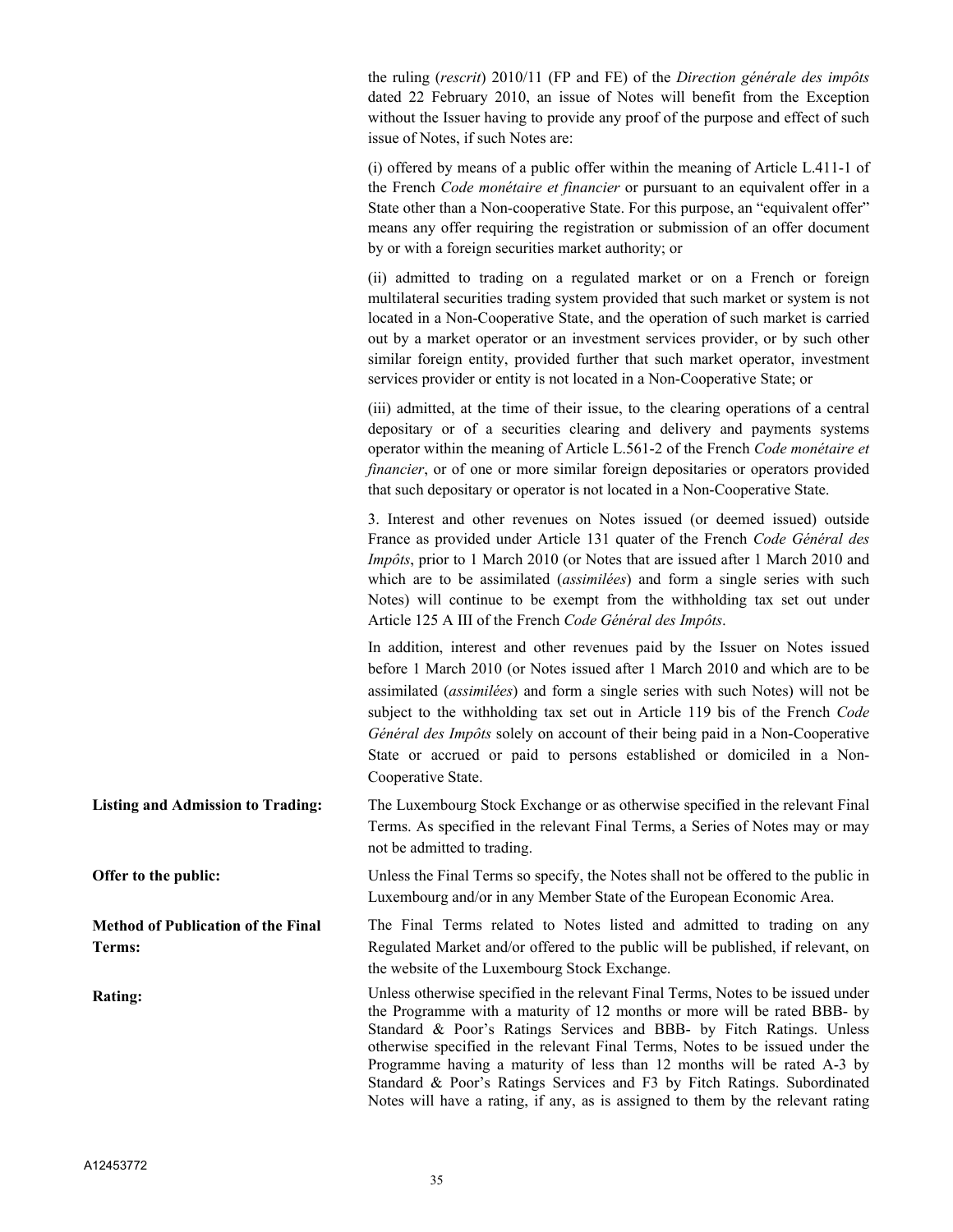organisation as specified in the relevant Final Terms. Credit ratings are subject to revision, suspension or withdrawal at any time by the relevant rating organisation. Where an issue of Notes is rated, its rating will not necessarily be the same as the rating assigned to Notes issued under the Programme. A rating is not a recommendation to buy, sell or hold securities and may be subject to suspension, change or withdrawal at any time by the assigning rating agency.

**Selling Restrictions:** There are restrictions on the sale of Notes and the distribution of offering material in various jurisdictions. See "Subscription and Sale". In connection with the offering and sale of a particular Tranche, additional selling restrictions may be imposed which will be set out in the relevant Final Terms.

> The Issuer is Category 2 for the purposes of Regulation S under the United States Securities Act of 1933, as amended.

> Materialised Notes will be issued in compliance with U.S. Treas. Reg. §1.163- 5(c)(2)(i)(D) (the "**D Rules**") unless (i) the relevant Final Terms states that such Materialised Notes are issued in compliance with U.S. Treas. Reg. §1.163- 5(c)(2)(i)(C) (the "**C Rules**") or (ii) such Materialised Notes are issued other than in compliance with the D Rules or the C Rules but in circumstances in which the Notes will not constitute "registration required obligations" under the United States Tax Equity and Fiscal Responsibility Act of 1982 ("**TEFRA**"), which circumstances will be referred to in the relevant Final Terms as a transaction to which TEFRA is not applicable.

Dematerialised Notes do not require compliance with the TEFRA rules.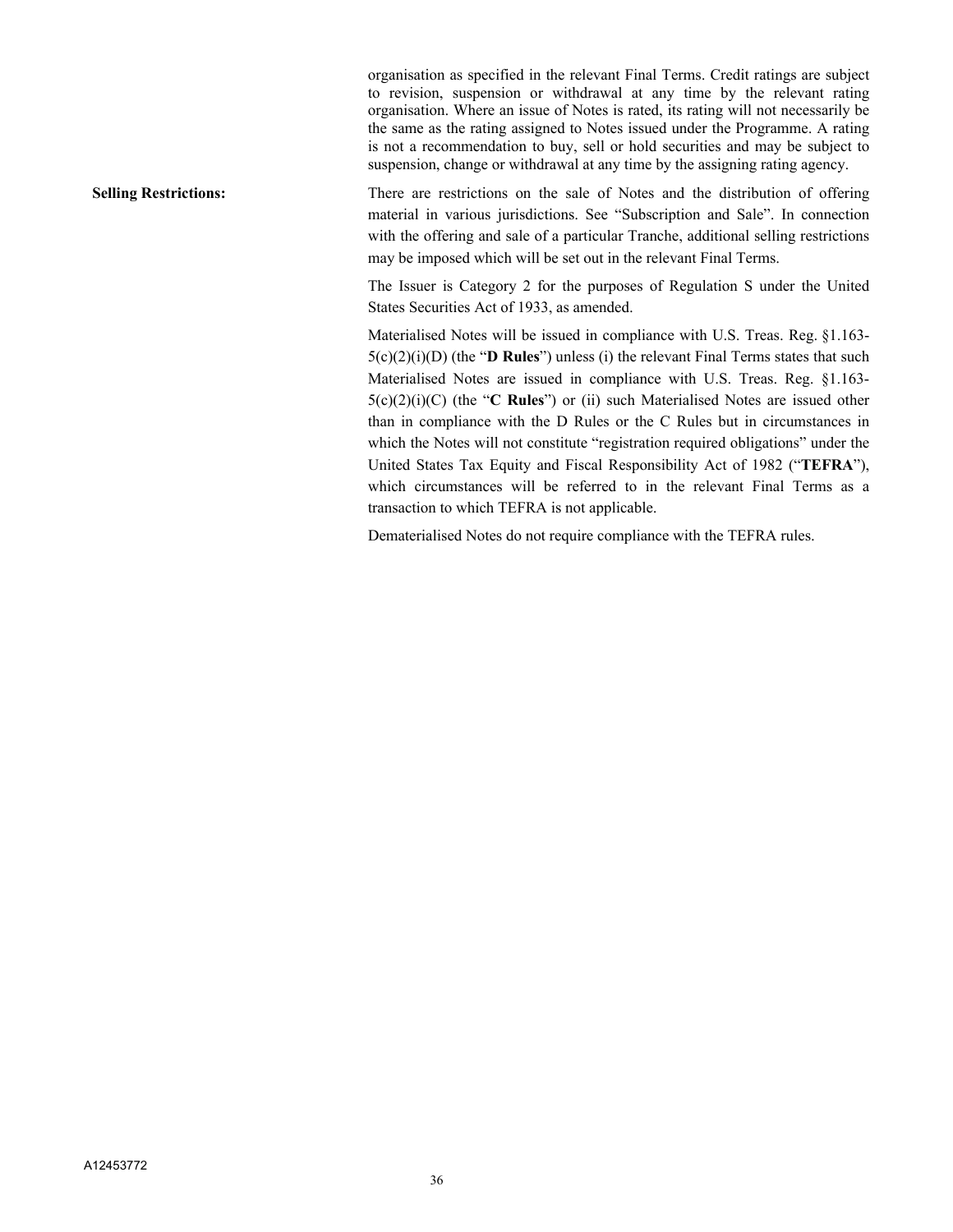## **TERMS AND CONDITIONS OF THE NOTES**

*The following is the text of the terms and conditions that, subject to completion and amendment and as supplemented or varied in accordance with the provisions of the relevant Part A of the Final Terms, shall be applicable to the Notes. In the case of Dematerialised Notes, the text of the terms and conditions will not be endorsed on physical documents of title but will be constituted by the following text as completed, amended or varied by the relevant Part A of the Final Terms. In the case of Materialised Notes, either (i) the full text of these terms and conditions together with the relevant provisions of Part A of the the Final Terms or (ii) these terms and conditions as so completed, amended, supplemented or varied (and subject to simplification by the deletion of non-applicable provisions), shall be endorsed on Definitive Materialised Bearer Notes. All capitalised terms that are not defined in these Conditions will have the meanings given to them in Part A of the relevant Final Terms. References in the Conditions to "Notes" are to the Notes of one Series only, not to all Notes that may be issued under the Programme.*

An amended and restated agency agreement dated 25 October 2010 has been agreed between Casino Guichard-Perrachon (the "**Issuer**" or the "**Group**" or "**Casino**"), Deutsche Bank AG, London Branch as fiscal agent and the other agents named in it (the "**Amended and Restated Agency Agreement**"). The fiscal agent, the paying agents, the redenomination agent, the consolidation agent and the calculation agent(s) for the time being (if any) are referred to below respectively as the "**Fiscal Agent**", the "**Paying Agents**" (which expression shall include the Fiscal Agent), the "**Redenomination Agent**", the "**Consolidation Agent**" and the "**Calculation Agent(s)**".

For the purpose of these Terms and Conditions, "**Regulated Market**" means any regulated market situated in a Member State of the European Economic Area ("**EEA**") as defined in the Directive 2004/39/EC on Markets in Financial Instruments dated 21 April 2004.

References below to "**Conditions**" are, unless the context requires otherwise, to the numbered paragraphs below.

#### **1 Form, Denomination(s), Title, Redenomination and Method of Issue**

- (a) **Form:** Notes may be issued either in dematerialised form ("**Dematerialised Notes**") or in materialised form ("**Materialised Notes**").
	- (i) Title to Dematerialised Notes will be evidenced in accordance with Articles L.211-3 and R.211-1 of the French *Code monétaire et financier* (the "**Code**") by book entries (*inscriptions en compte*). No physical document of title (including *certificats représentatifs* pursuant to Article R.211-7 of the Code) will be issued in respect of the Dematerialised Notes.

Dematerialised Notes are issued, at the option of the Issuer, in either bearer dematerialised form (*au porteur*), which will be inscribed in the books of Euroclear France S.A. ("**Euroclear France**") (acting as central depositary) which shall credit the accounts of Account Holders, or in registered dematerialised form (*au nominatif*) and, in such latter case, at the option of the relevant Noteholder in either administered registered form (*au nominatif administré*) inscribed in the books of an Account Holder or in fully registered form (*au nominatif pur*) inscribed in an account in the books of Euroclear France maintained by the Issuer or the registration agent (designated in the relevant Final Terms) acting on behalf of the Issuer (the "**Registration Agent**").

For the purpose of these Conditions, "**Account Holder**" means any intermediary institution entitled to hold accounts directly or indirectly on behalf of its customers with Euroclear France, and includes Euroclear Bank S.A./N.V. ("**Euroclear**") and the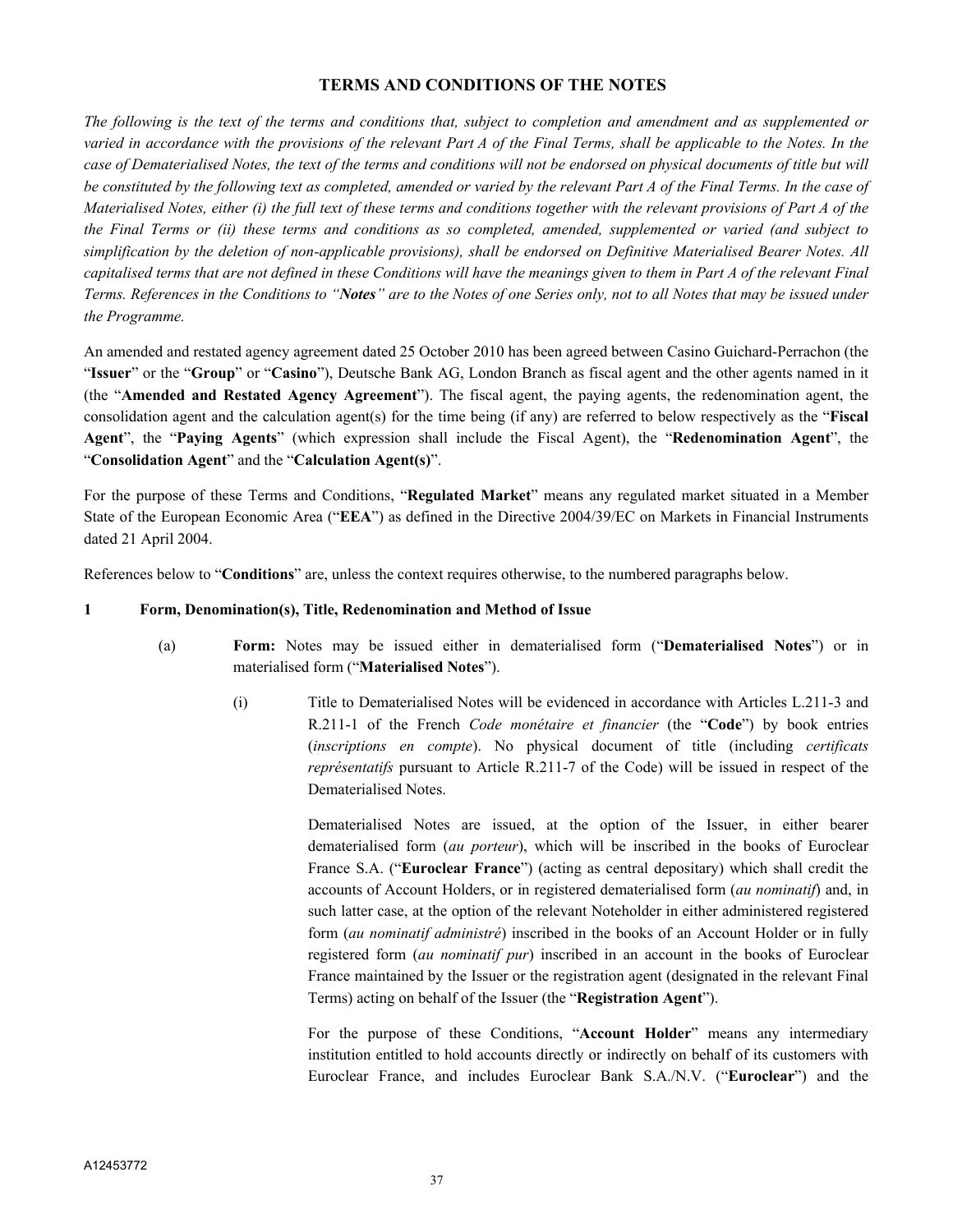depositary bank for Clearstream Banking, *société anonyme* ("**Clearstream, Luxembourg**").

(ii) Materialised Notes are issued in bearer form ("**Materialised Bearer Notes**"). Materialised Bearer Notes are serially numbered and are issued with coupons (the "**Coupons**" and, where appropriate, a talon (the "**Talon**")) attached, save in the case of Zero Coupon Notes in which case references to interest (other than in relation to interest due after the Maturity Date), Coupons and Talons in these Conditions are not applicable. Instalment Notes are issued with one or more receipts (the "**Receipts**") attached.

> *In accordance with Articles L.211-3 and R.211-1 of the Code, securities (such as Notes) which are governed by French law and are in materialised form must be issued outside the French territory.*

(b) **Denomination(s):** Notes shall be issued in the specified denomination(s) as set out in the relevant Final Terms (the "**Specified Denomination(s)**") save that the minimum denomination of each Note listed and admitted to trading on a Regulated Market in a Member State of the European Economic Area ("**EEA**") in circumstances which require the publication of a prospectus under the Prospectus Directive will be  $\epsilon 1,000$  (or, if the Notes are denominated in a currency other than euro, the equivalent amount in such currency at the issue date) or such other higher amount as may be allowed or required from time to time by the relevant central bank (or equivalent body) or any laws or regulations applicable to the relevant Specified Currency. Dematerialised Notes shall be issued in one Specified Denomination only.

## (c) **Title:**

- (i) Title to Dematerialised Notes in bearer dematerialised form (*au porteur*) and in administered registered form (*au nominatif administré*) shall pass upon, and transfer of such Notes may only be effected through, registration of the transfer in the accounts of Account Holders. Title to Dematerialised Notes in fully registered form (*au nominatif pur*) shall pass upon, and transfer of such Notes may only be effected through, registration of the transfer in the accounts of the Issuer or the Registration Agent.
- (ii) Title to Materialised Bearer Notes in definitive form having, where appropriate, Coupons, Receipt(s) and/or a Talon attached thereto on issue ("**Definitive Materialised Bearer Notes**"), shall pass by delivery.
- (iii) Except as ordered by a court of competent jurisdiction or as required by law, the holder (as defined below) of any Note, Receipt, Coupon or Talon shall be deemed to be and may be treated as its absolute owner for all purposes, whether or not it is overdue and regardless of any notice of ownership, or an interest in it, any writing on it or its theft or loss and no person shall be liable for so treating the holder.
- (iv) In these Conditions, "**holder of Notes**", "**holder of any Note**" or "**Noteholder**" means (i) in the case of Dematerialised Notes, the person whose name appears in the account of the relevant Account Holder or the Issuer or the Registration Agent (as the case may be) as being entitled to such Notes and (ii) in the case of Materialised Notes, the bearer of any Definitive Materialised Bearer Note and the Receipts, Coupons, or Talon relating to it, and capitalised terms have the meanings given to them in the relevant Final Terms, the absence of any such meaning indicating that such term is not applicable to the Notes.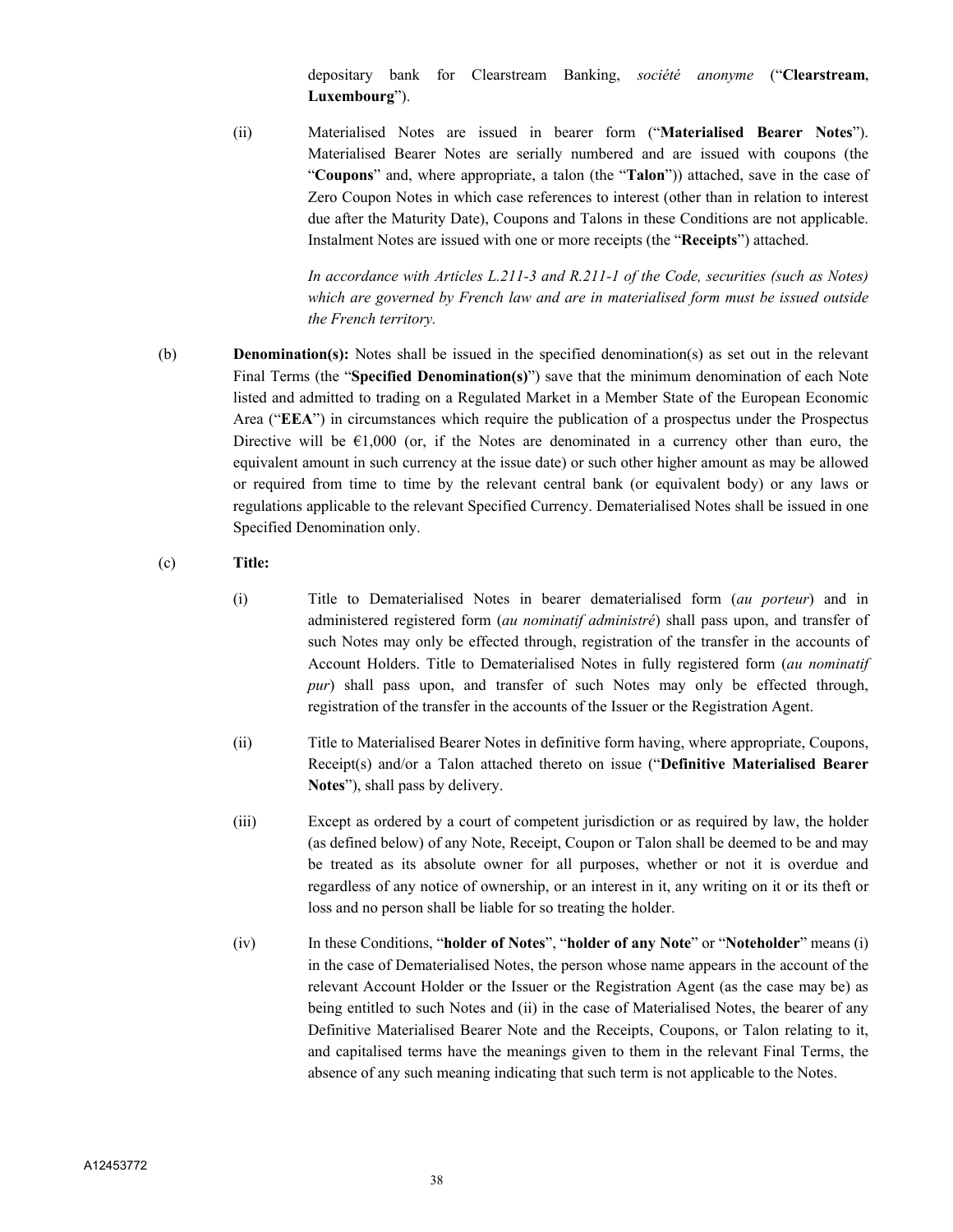#### (d) **Redenomination:**

- (i) The Issuer may (if so specified in the relevant Final Terms), on any Interest Payment Date, without the consent of the holder of any Note, Receipt, Coupon or Talon, by giving at least 30 days' notice in accordance with Condition 15 and on or after the date on which the European Member State in whose national currency the Notes are denominated has become a participating Member State in the single currency of the European Economic and Monetary Union (as provided in the Treaty establishing the European Community (the "**EC**"), as amended from time to time (the "**Treaty**")), or events have occurred which have substantially the same effects (in either case, "**EMU**"), redenominate all, but not some only, of the Notes of any Series (as defined below) into Euro and adjust the aggregate principal amount and the Specified Denomination(s) set out in the relevant Final Terms accordingly, as described below. The date on which such redenomination becomes effective shall be referred to in these Conditions as the "**Redenomination Date**".
- (ii) Unless otherwise specified in the relevant Final Terms, the redenomination of the Notes pursuant to Condition  $1(d)(i)$  shall be made by converting the principal amount of each Note from the relevant national currency into Euro using the fixed relevant national currency Euro conversion rate established by the Council of the European Union pursuant to applicable regulations of the Treaty and rounding the resultant figure to the nearest Euro 0.01 (with Euro 0.005 being rounded upwards). If the Issuer so elects, the figure resulting from conversion of the principal amount of each Note using the fixed relevant national currency Euro conversion rate shall be rounded down to the nearest Euro. The Euro denominations of the Notes so determined shall be notified to Noteholders in accordance with Condition 15. Any balance remaining from the redenomination with a denomination higher than Euro 0.01 shall be paid by way of cash adjustment rounded to the nearest Euro 0.01 (with Euro 0.005 being rounded upwards). Such cash adjustment will be payable in Euro on the Redenomination Date in the manner notified to Noteholders by the Issuer.
- (iii) Upon redenomination of the Notes, any reference in the relevant Final Terms to the relevant national currency shall be construed as a reference to Euro.
- (iv) Unless otherwise specified in the relevant Final Terms, the Issuer may, with the prior approval of the Redenomination Agent and the Consolidation Agent, in connection with any redenomination pursuant to this Condition or any consolidation pursuant to Condition 14, without the consent of the holder of any Note, Receipt, Coupon or Talon, make any changes or additions to these Conditions or Condition 14 (including, without limitation, any change to any applicable business day definition, business day convention, principal financial centre of the country of the Specified Currency, interest accrual basis or benchmark), taking into account market practice in respect of redenominated euromarket debt obligations and which it believes are not prejudicial to the interests of such holders. Any such changes or additions shall, in the absence of manifest error, be binding on the holders of Notes, Receipts, Coupons and Talons and shall be notified to Noteholders in accordance with Condition 15 as soon as practicable thereafter.
- (v) Neither the Issuer nor any Paying Agent shall be liable to the holder of any Note, Receipt, Coupon or Talon or other person for any commissions, costs, losses or expenses in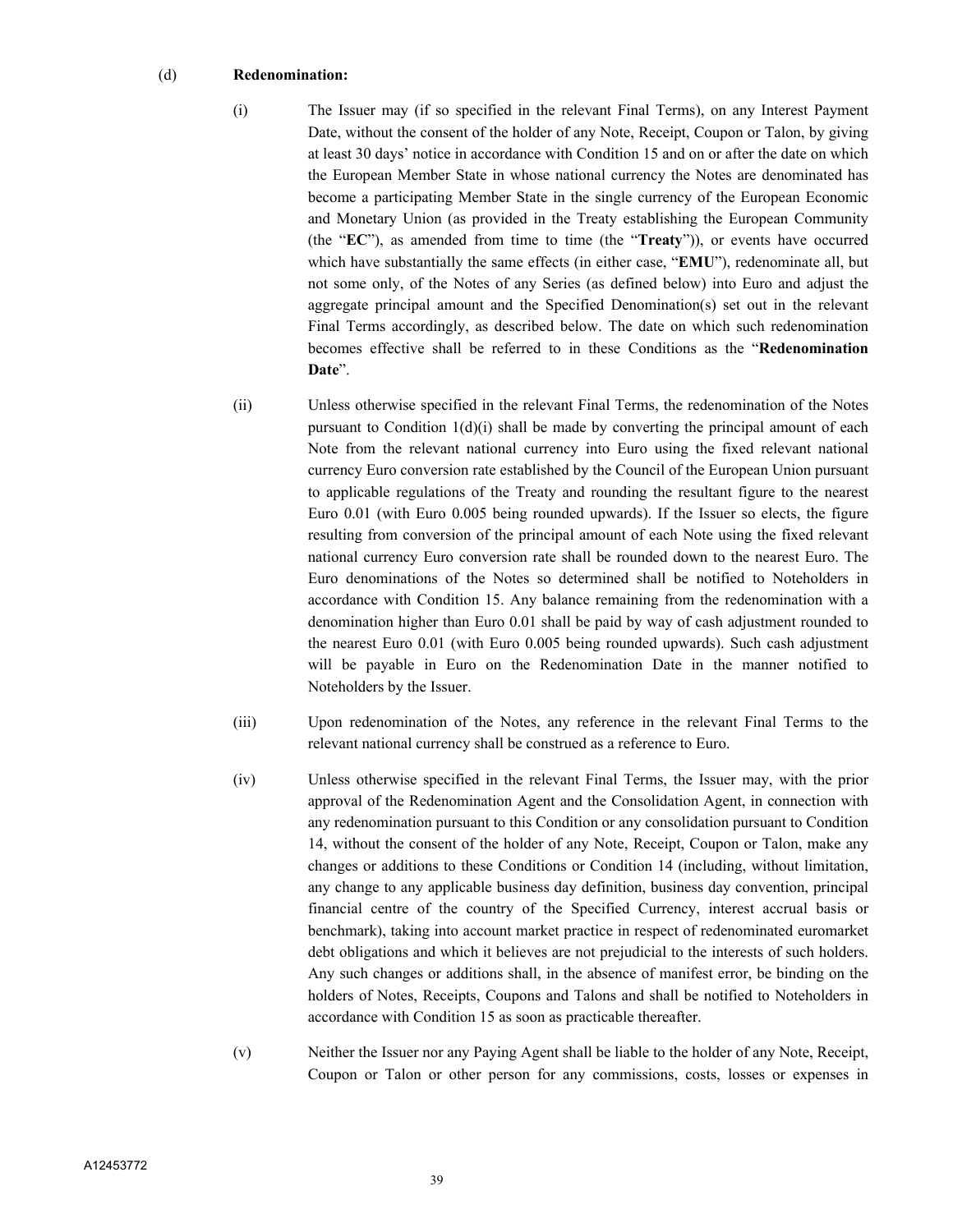relation to or resulting from the credit or transfer of Euro or any currency conversion or rounding effected in connection therewith.

## (e) **Method of Issue**

The Notes will be issued on a syndicated or non-syndicated basis. The Notes will be issued in series (each a "**Series**") having one or more issue dates and on terms otherwise identical (or identical other than in respect of the first payment of interest), the Notes of each Series being intended to be interchangeable with all other Notes of that Series. Each Series may be issued in tranches (each a "**Tranche**") on the same or different issue dates. The specific terms of each Tranche (which will be supplemented, where necessary, with supplemental terms and conditions and, save in respect of the issue date, issue price, first payment of interest and nominal amount of the Tranche, will be identical to the terms of other Tranches of the same Series) will be set out in the relevant Final Terms.

#### **2 Conversion and Exchanges of Notes**

#### (a) **Dematerialised Notes**

- (i) Dematerialised Notes issued in bearer dematerialised form (*au porteur*) may not be converted into Dematerialised Notes in registered dematerialised form, whether in fully registered form (*au nominatif pur*) or in administered registered form (*au nominatif administré*).
- (ii) Dematerialised Notes issued in registered dematerialised form (*au nominatif*) may not be converted into Dematerialised Notes in bearer dematerialised form (*au porteur*).
- (iii) Dematerialised Notes issued in fully registered form (*au nominatif pur*) may, at the option of the Noteholder, be converted into Notes in administered registered form (*au nominatif administré*), and *vice versa*. The exercise of any such option by such Noteholder shall be made in accordance with Article R.211-4 of the Code. Any such conversion shall be effected at the cost of such Noteholder.

#### (b) **Materialised Notes**

Materialised Bearer Notes of one Specified Denomination may not be exchanged for Materialised Bearer Notes of another Specified Denomination.

#### **3 Status**

The obligations of the Issuer under the Notes may be either unsubordinated ("**Unsubordinated Notes**") or subordinated ("**Subordinated Notes**").

#### (a) **Status of Unsubordinated Notes**

The Unsubordinated Notes and, where applicable, any relative Receipts and Coupons are direct, unconditional, unsubordinated and (subject to the provisions of Condition 4) unsecured obligations of the Issuer and rank and will at all times rank *pari passu* and without any preference among themselves and (subject to such exceptions as are from time to time mandatory under French law) equally and rateably with all other present or future unsecured and unsubordinated obligations of the Issuer, from time to time outstanding.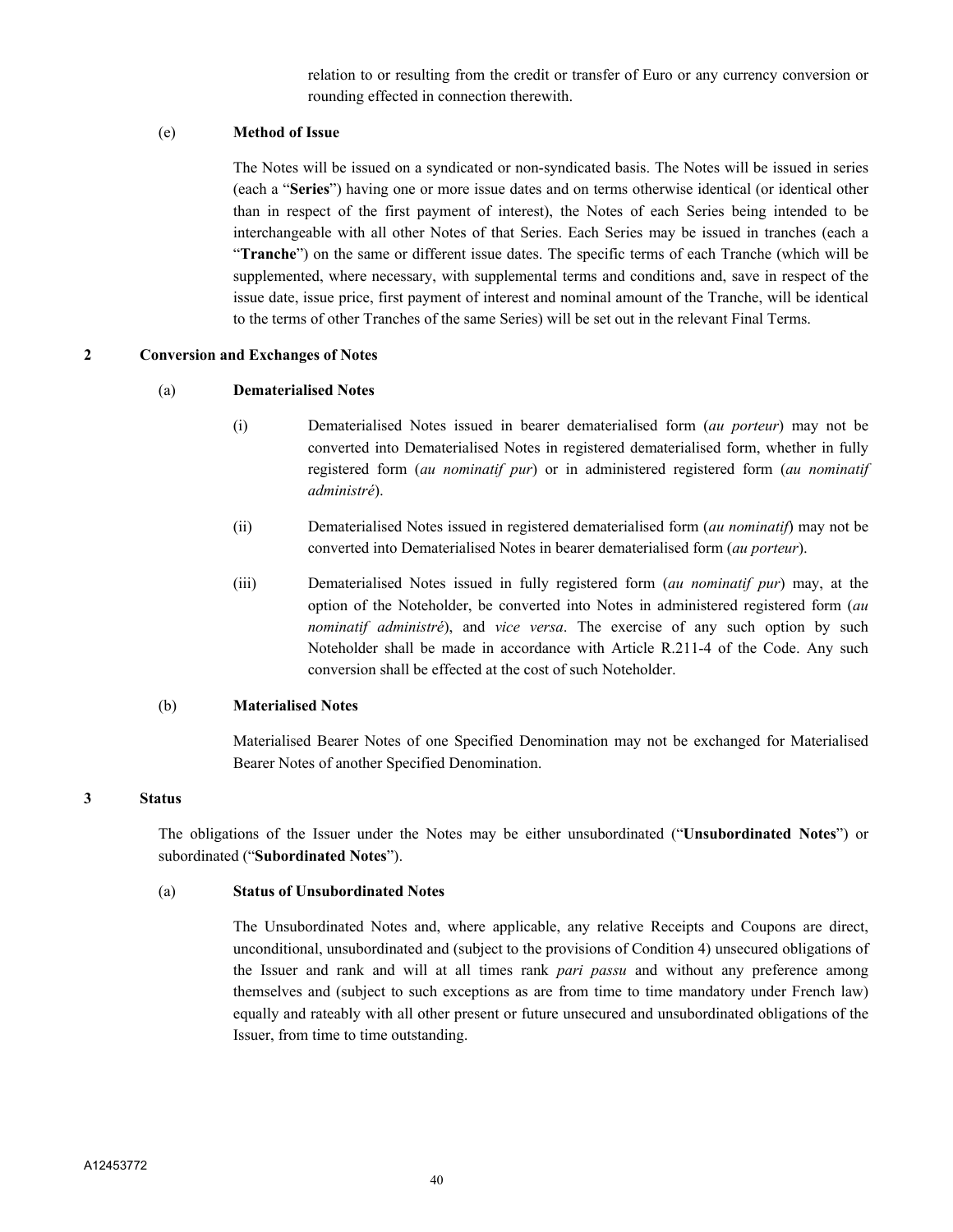#### (b) **Status of Subordinated Notes**

(i) General

Subordinated Notes comprise Ordinary Subordinated Notes, Deeply Subordinated Notes, Dated Subordinated Notes and Undated Subordinated Notes (all as defined below).

(ii) Ordinary Subordinated Notes

The principal and (if the applicable Final Terms so specifies) interest on ordinary subordinated notes ("**Ordinary Subordinated Notes**") constitute direct, unconditional, unsecured and subordinated obligations of the Issuer and rank and will at all times rank *pari passu* and without any preference among themselves and *pari passu* with all other present and future Ordinary Subordinated Notes, but in priority to the *prêts participatifs*  granted to the Issuer and Deeply Subordinated Notes.

(iii) Deeply Subordinated Notes

The principal and (if the applicable Final Terms so specifies) interest on deeply subordinated notes ("**Deeply Subordinated Notes**") constitute direct, unconditional, unsecured and subordinated obligations of the Issuer and rank and will at all times rank *pari passu* and without any preference among themselves and *pari passu* with all other present and future Deeply Subordinated Notes, but subordinate to the *prêts participatifs*  granted to the Issuer and Ordinary Subordinated Notes.

(iv) Dated Subordinated Notes

Subordinated Notes (which terms, for the avoidance of doubt, include both Ordinary Subordinated Notes and Deeply Subordinated Notes) may have a specified maturity date ("**Dated Subordinated Notes**").

(v) Undated Subordinated Notes

Subordinated Notes (which terms, for the avoidance of doubt, include both Ordinary Subordinated Notes and Deeply Subordinated Notes) may not have a specified maturity date ("**Undated Subordinated Notes**").

(vi) Interest relating to Subordinated Notes

Unless otherwise specified in the relevant Final Terms, payments of interest relating to Subordinated Notes constitute obligations which rank equally with the obligations of the Issuer in respect of Unsubordinated Notes issued by the Issuer in accordance with Condition 3(a).

If so specified in the relevant Final Terms, payments of interest relating to Subordinated Notes will be deferred in accordance with the provisions of Condition 5(h).

(vii) Payment of Subordinated Notes in the event of the liquidation of the Issuer

If any judgement is rendered by any competent court declaring the judicial liquidation (*liquidation judiciaire*) of the Issuer or if the Issuer is liquidated for any other reason, the payments of the creditors of the Issuer shall be made in the following order of priority (in each case subject to the payment in full of priority creditors):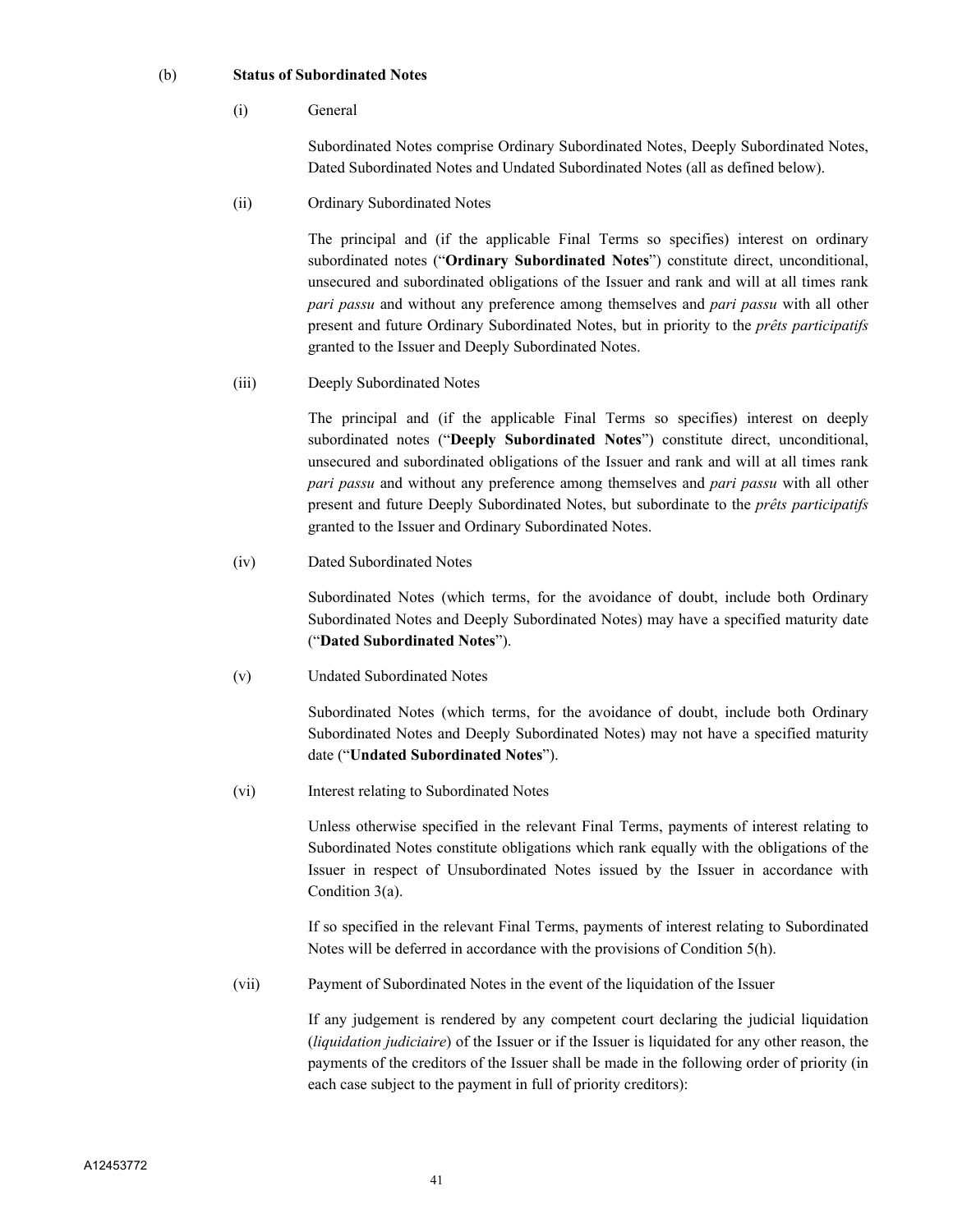- (a) unsubordinated creditors of the Issuer (including holders of Unsubordinated Notes)
- (b) holders of Ordinary Subordinated Notes
- (c) lenders in relation to *prêts participatifs* granted to the Issuer, and
- (d) holders of Deeply Subordinated Notes.

In the event of incomplete payment of unsubordinated creditors the obligations of the Issuer in connection with Ordinary Subordinated Notes shall be terminated (then subsequently the lenders in relation to *prêts participatifs* and holders of Deeply Subordinated Notes). The holders of Subordinated Notes shall take all steps necessary for the orderly accomplishment of any collective proceedings or voluntary liquidation.

The above order of priority which relates to the principal of Subordinated Notes will apply *mutatis mutandis* to interest payments depending on whether they are unsubordinated or subordinated and in the latter case whether they are ordinary subordinated or deeply subordinated.

#### **4 Negative Pledge**

So long as any of the Unsubordinated Notes or, if applicable, any Receipts or Coupons relating to them, remains outstanding (as defined below), the Issuer will not, and will ensure that none of its Principal Subsidiaries (as defined below) will, create or permit to subsist any mortgage, charge, pledge or other security interest upon any of their respective assets or revenues, present or future, to secure any Relevant Indebtedness (as defined below) incurred or guaranteed by any of them (whether before or after the issue of the Unsubordinated Notes) unless the Issuer's obligations under the Unsubordinated Notes, Receipts and Coupons are equally and rateably secured therewith.

For the purposes of this Condition:

(i) "**outstanding**" means, in relation to the Notes of any Series, all the Notes issued other than (a) those that have been redeemed in accordance with the Conditions, (b) those in respect of which the date for redemption has occurred and the redemption moneys (including all interest accrued on such Notes to the date for such redemption and any interest payable after such date) have been duly paid (i) in the case of Dematerialised Notes in bearer form and in administered registered form, to the relevant Account Holders on behalf of the Noteholder as provided in Condition 7(a), (ii) in the case of Dematerialised Notes in fully registered form, to the account of the Noteholder as provided in Condition 7(a) and (iii) in the case of Materialised Notes, to the Fiscal Agent as provided in this Agreement and remain available for payment against presentation and surrender of Bearer Materialised Notes, Receipts and/or Coupons, as the case may be, (c) those which have become void or in respect of which claims have become prescribed, (d) those which have been purchased and cancelled as provided in the Conditions, (e) in the case of Materialised Notes (i) those mutilated or defaced Bearer Materialised Notes that have been surrendered in exchange for replacement Bearer Materialised Notes, (ii) (for the purpose only of determining how many such Bearer Materialised Notes are outstanding and without prejudice to their status for any other purpose) those Bearer Materialised Notes alleged to have been lost, stolen or destroyed and in respect of which replacement Bearer Materialised Notes have been issued and (iii) any Temporary Global Certificate to the extent that it shall have been exchanged for one or more Definitive Materialised Bearer Notes, pursuant to its provisions.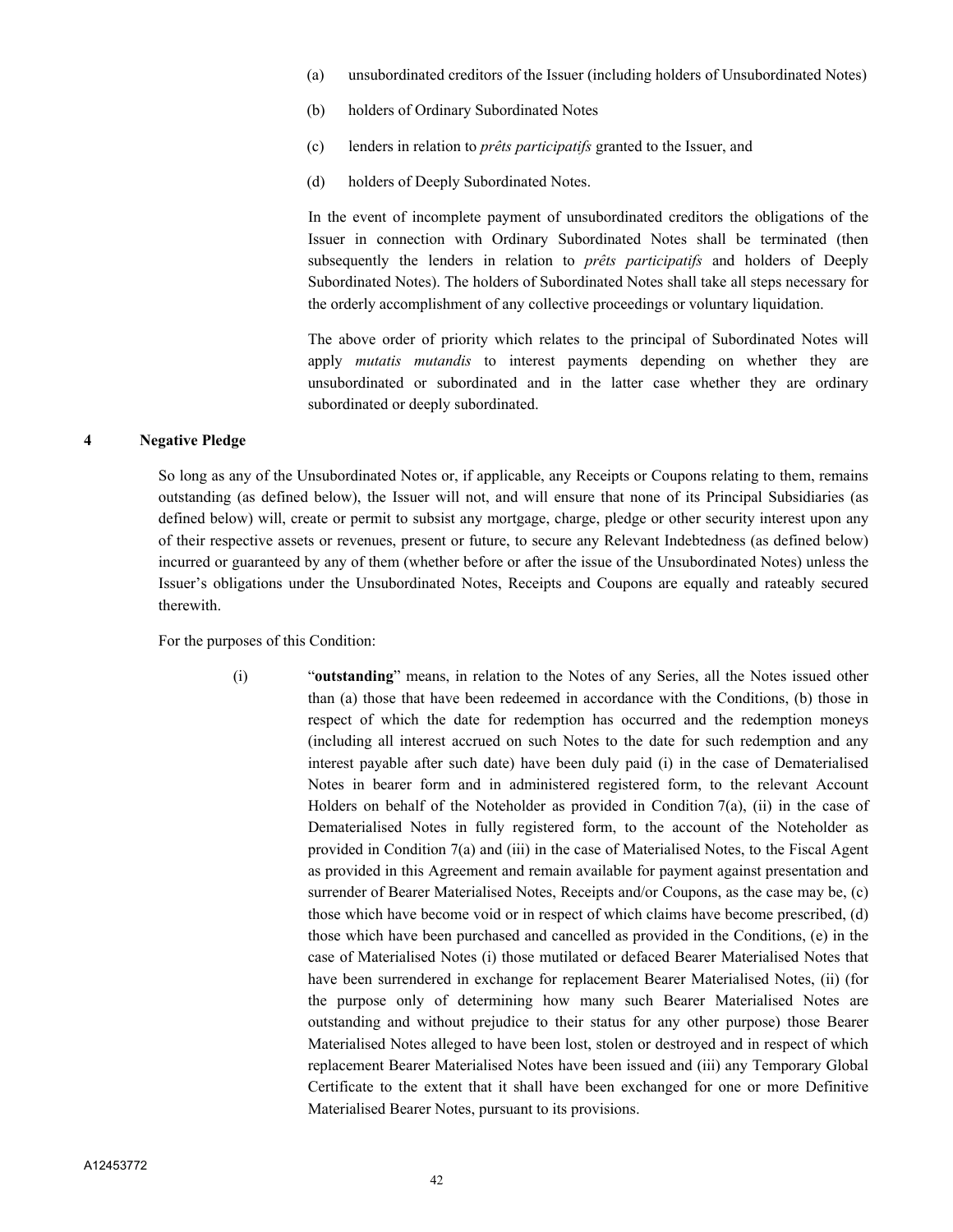- (ii) "**Principal Subsidiary**" means any subsidiary of the Issuer (except for any subsidiary of the Issuer incorporated in Brazil and not consolidated in the financial accounts of the Issuer by way of full consolidation) which at any time accounts for :
	- (a) 10% or more of the consolidated total assets of the Issuer; or
	- (b) 10% or more of the consolidated turnover of the Issuer,

as calculated by reference to the Issuer's latest audited consolidated annual financial statements and the relevant subsidiary's latest annual audited consolidated or (if consolidated accounts are not prepared in relation to such subsidiary) unconsolidated annual audited financial statements.

- (iii) "**Relevant Indebtedness**" means any indebtedness for borrowed money, represented by notes or other securities which are for the time being, or are capable of being, quoted, listed and admitted to trading or ordinarily dealt in on any stock exchange, over-thecounter-market or other securities market.
- (iv) "**Subsidiary**" means, in relation to any person or entity at any time, any other person or entity (whether or not now existing) as defined in Article L.233-1 of the French *Code de commerce* or any other person or entity controlling directly or indirectly such person or entity within the meaning of Article L.233-3 of the French *Code de commerce*.

This Condition 4 shall not apply to Subordinated Notes.

#### **5 Interest and other Calculations**

(a) **Definitions:** In these Conditions, unless the context otherwise requires, the following defined terms shall have the meanings set out below:

#### "**Business Day**" means:

- (i) in the case of Euro, a day on which the Trans European Automated Real Time Gross Settlement Express Transfer (known as TARGET2) or any successor thereto (the "**TARGET System**") is operating (a "**TARGET Business Day**") and/or
- (ii) in the case of a currency other than Euro, a day (other than a Saturday or Sunday) on which commercial banks and foreign exchange markets settle payments in the principal financial centre for that currency and/or
- (iii) in the case of a currency and/or one or more business centre(s) specified in the relevant Final Terms (the "**Business Centre(s)**"), a day (other than a Saturday or a Sunday) on which commercial banks and foreign exchange markets settle payments in such currency in the Business Centre(s) or, if no currency is indicated, generally in each of the Business Centres so specified

"**Day Count Fraction**" means, in respect of the calculation of an amount of interest on any Note for any period of time (from and including the first day of such period to but excluding the last) (whether or not constituting an Interest Period or Interest Accrual Period, the "**Calculation Period**"):

(i) if "**Actual/Actual**" or "**Actual/Actual - ISDA**" is specified in the relevant Final Terms, the actual number of days in the Calculation Period divided by 365 (or, if any portion of that Calculation Period falls in a leap year, the sum of (A) the actual number of days in that portion of the Calculation Period falling in a leap year divided by 366 and (B) the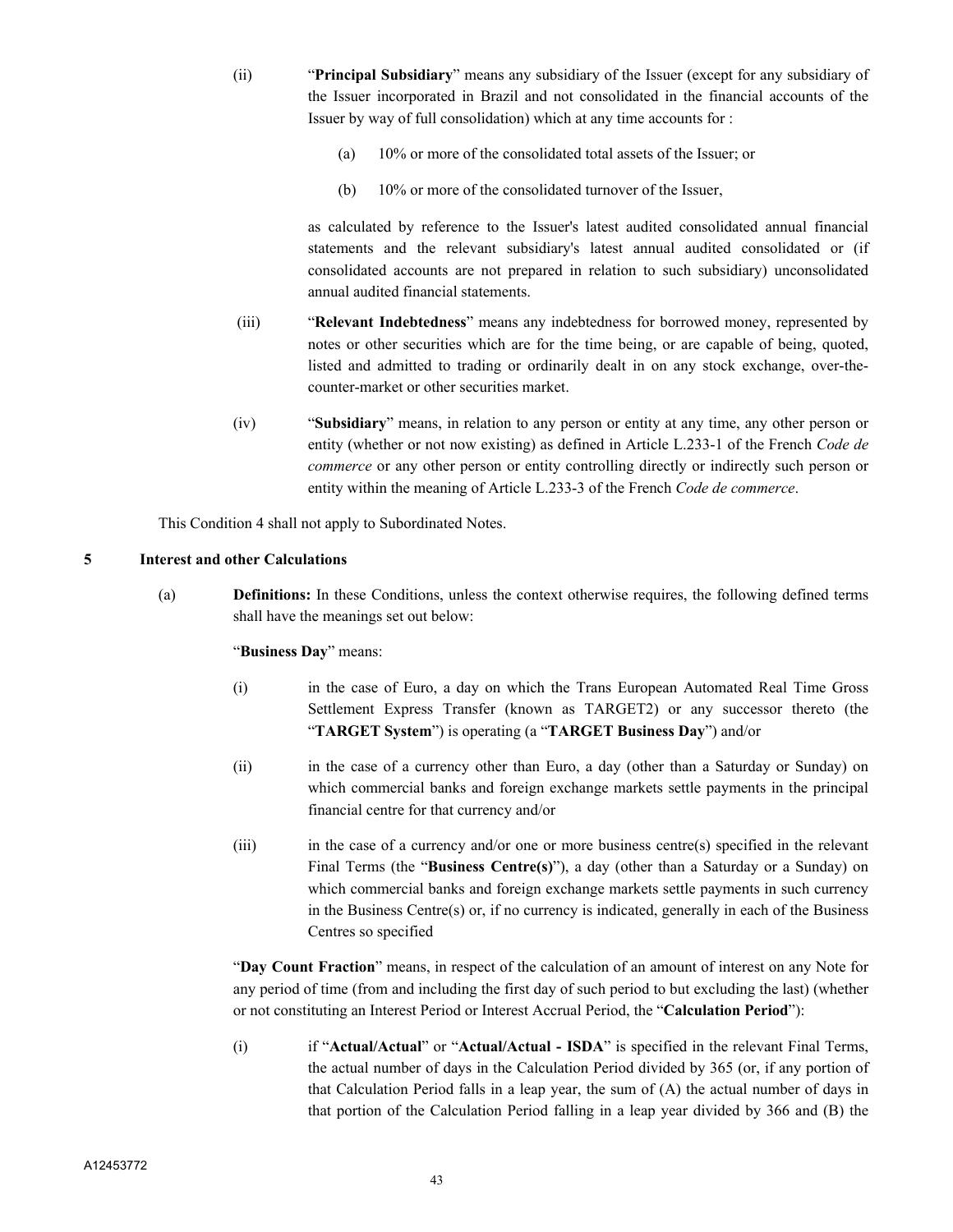actual number of days in that portion of the Calculation Period falling in a non-leap year divided by 365)

- (ii) if "**Actual/Actual ICMA**" is specified in the relevant Final Terms:
	- (A) if the Calculation Period is equal to or shorter than the Determination Period during which it falls, the number of days in the Calculation Period divided by the product of  $(x)$  the number of days in such Determination Period and  $(y)$ the number of Determination Periods normally ending in any year; and
	- (B) if the Calculation Period is longer than one Determination Period, the sum of:

the number of days in such Calculation Period falling in the Determination Period in which it begins divided by the product of (1) the number of days in such Determination Period and (2) the number of Determination Periods normally ending in any year; and

the number of days in such Calculation Period falling in the next Determination Period divided by the product of (1) the number of days in such Determination Period and (2) the number of Determination Periods normally ending in any year

where

"**Determination Period**" means the period from and including a Determination Date in any year to but excluding the next Determination Date; and

"**Determination Date**" means the date specified hereon or, if none is specified, the Interest Payment Date

- (iii) if "**Actual/365 (Fixed)**" is specified in the relevant Final Terms, the actual number of days in the Calculation Period divided by 365
- (iv) if "**Actual/360**" is specified in the relevant Final Terms, the actual number of days in the Calculation Period divided by 360
- (v) if "**30/360**", "**360/360**" or "**Bond Basis**" is specified in the relevant Final Terms, the number of days in the Calculation Period divided by 360, calculated on a formula basis as follows:

Day Count Fraction =  $[360 \times (Y_2 - Y_1)] + [30 \times (M_2 - M_1)] + (D_2 - D_1)$ 360

where:

"Y<sub>1</sub>" is the year, expressed as a number, in which the first day of the Calculation Period falls;

"Y<sub>2</sub>" is the year, expressed as a number, in which the day immediately following the last day included in the Calculation Period falls;

"M<sub>1</sub>" is the calendar month, expressed as a number, in which the first day of the Calculation Period falls;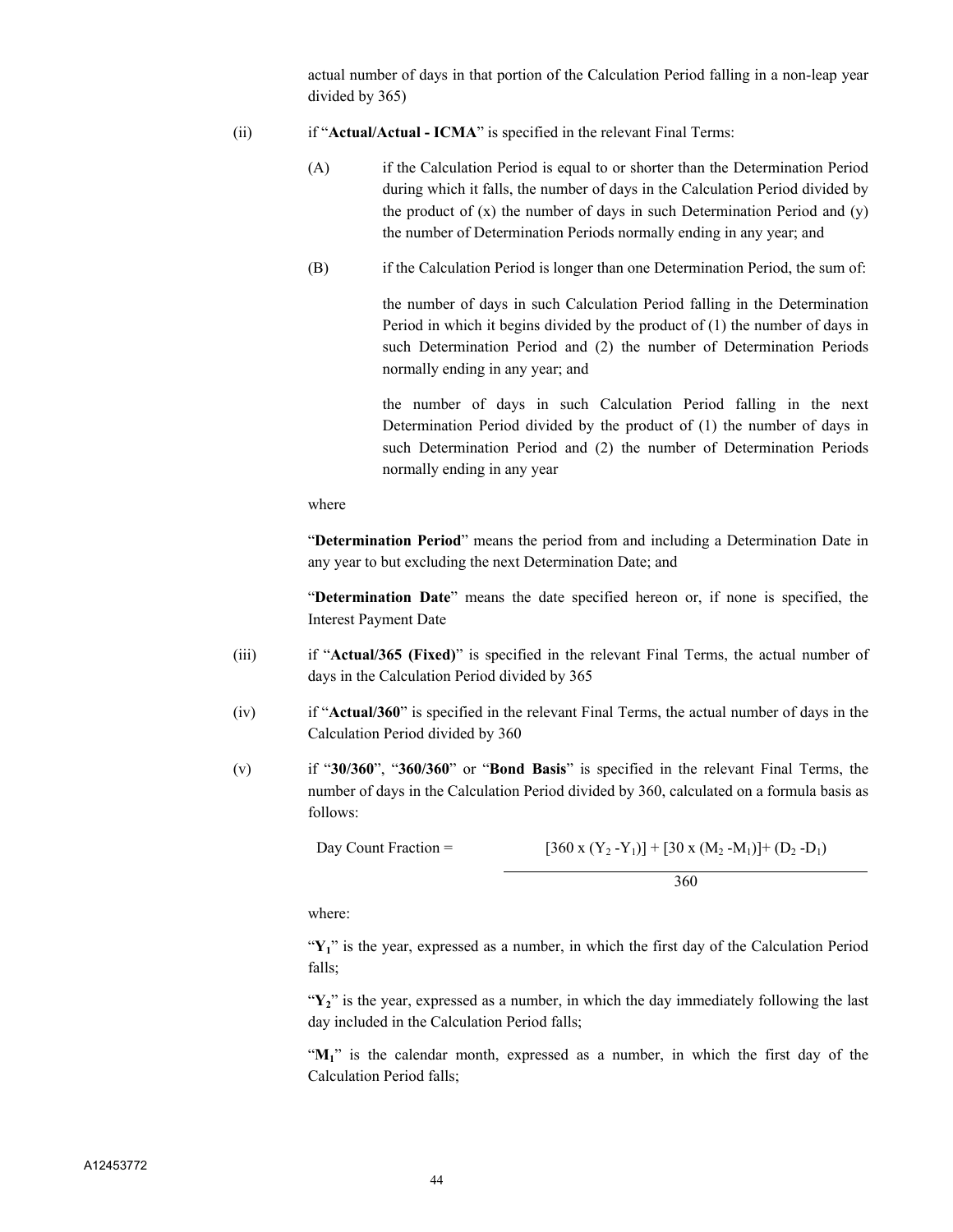"M<sub>2</sub>" is the calendar month, expressed as number, in which the day immediately following the last day included in the Calculation Period falls;

"D<sub>1</sub>" is the first calendar day, expressed as a number, of the Calculation Period, unless such number would be 31, in which case  $D_1$  will be 30; and

"D<sub>2</sub>" is the calendar day, expressed as a number, immediately following the last day included in the Calculation Period, unless such number would be  $31$  and  $D_1$  is greater than 29, in which case  $D_2$  will be 30

(vi) if "**30E/360**" or "**Eurobond Basis**" is specified in the relevant Final Terms, the number of days in the Calculation Period divided by 360, calculated on a formula basis as follows:

Day Count Fraction = 
$$
[360 \times (Y_2 - Y_1)] + [30 \times (M_2 - M_1)] + (D_2 - D_1)
$$

$$
360
$$

where:

"Y<sub>1</sub>" is the year, expressed as a number, in which the first day of the Calculation Period falls;

" $Y_2$ " is the year, expressed as a number, in which the day immediately following the last day included in the Calculation Period falls;

"**M1**" is the calendar month, expressed as a number, in which the first day of the Calculation Period falls;

"M<sub>2</sub>" is the calendar month, expressed as a number, in which the day immediately following the last day included in the Calculation Period falls;

"**D1**" is the first calendar day, expressed as a number, of the Calculation Period, unless such number would be 31, in which case  $D_1$  will be 30; and

"**D2**" is the calendar day, expressed as a number, immediately following the last day included in the Calculation Period, unless such number would be 31, in which case  $D_2$ will be 30

(vii) if "**30E/360 (ISDA)**" is specified hereon, the number of days in the Calculation Period divided by 360, calculated on a formula basis as follows:

Day Count Fraction =  $[360 \times (Y_2 - Y_1)] + [30 \times (M_2 - M_1)] + (D_2 - D_1)$ 

360

where:

"Y<sub>1</sub>" is the year, expressed as a number, in which the first day of the Calculation Period falls;

 $\mathbf{Y}_2$ " is the year, expressed as a number, in which the day immediately following the last day included in the Calculation Period falls;

"**M1**" is the calendar month, expressed as a number, in which the first day of the Calculation Period falls;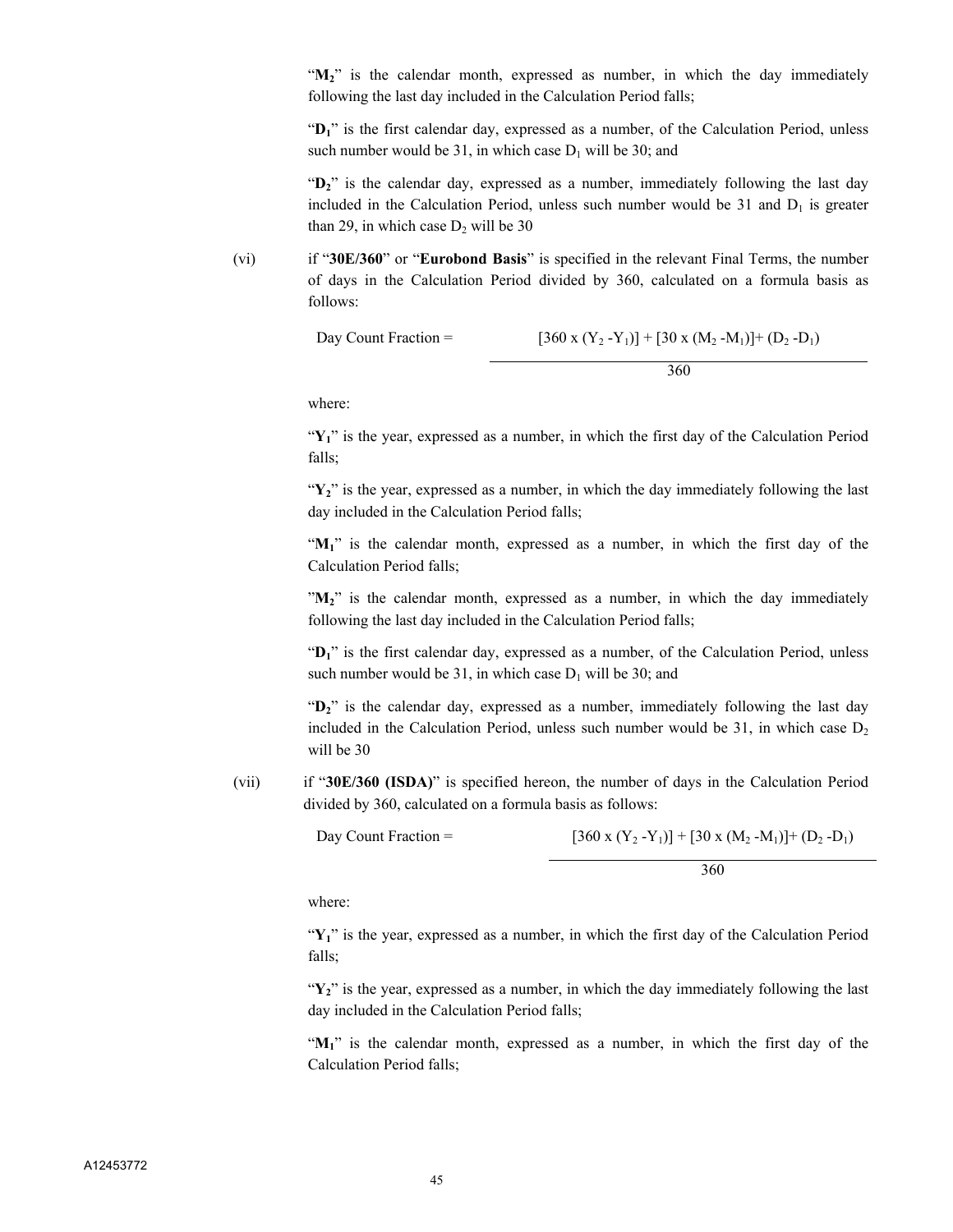" $M_2$ " is the calendar month, expressed as a number, in which the day immediately following the last day included in the Calculation Period falls;

"D<sub>1</sub>" is the first calendar day, expressed as a number, of the Calculation Period, unless (i) that day is the last day of February or (ii) such number would be 31, in which case  $D_1$ will be 30; and

" $D_2$ " is the calendar day, expressed as a number, immediately following the last day included in the Calculation Period, unless (i) that day is the last day of February but not the Maturity Date or (ii) such number would be 31, in which case  $D_2$  will be 30

"**Euro-zone**" means the region comprised of member states of the European Union that adopt the single currency in accordance with the Treaty establishing the EC, as amended

"**Interest Accrual Period**" means the period beginning on (and including) the Interest Commencement Date and ending on (but excluding) the first Interest Period Date and each successive period beginning on (and including) an Interest Period Date and ending on (but excluding) the next succeeding Interest Period Date

"**Interest Amount**" means the amount of interest payable, and in the case of Fixed Rate Notes, means the Fixed Coupon Amount or Broken Amount, as the case may be

"**Interest Commencement Date**" means the Issue Date or such other date as may be specified in the relevant Final Terms

"**Interest Determination Date**" means, with respect to a Rate of Interest and Interest Accrual Period, the date specified as such in the relevant Final Terms or, if none is so specified, (i) the day falling two TARGET Business Days prior to the first day of such Interest Accrual Period if the Specified Currency is Euro or (ii) the first day of such Interest Accrual Period if the Specified Currency is Sterling or (iii) the day falling two Business Days in the city specified in the Final Terms for the Specified Currency prior to the first day of such Interest Accrual Period if the Specified Currency is neither Sterling nor Euro

"**Interest Payment Date**" means the date(s) specified in the relevant Final Terms

"**Interest Period**" means the period beginning on (and including) the Interest Commencement Date and ending on (but excluding) the first Interest Payment Date and each successive period beginning on (and including) an Interest Payment Date and ending on (but excluding) the next succeeding Interest Payment Date

"**Interest Period Date**" means each Interest Payment Date unless otherwise specified in the relevant Final Terms

"**ISDA Definitions**" means the 2006 ISDA Definitions, as published by the International Swaps and Derivatives Association, Inc., unless otherwise specified in the relevant Final Terms

"**Rate of Interest**" means the rate of interest payable from time to time in respect of the Notes and that is either specified or calculated in accordance with the provisions in the relevant Final Terms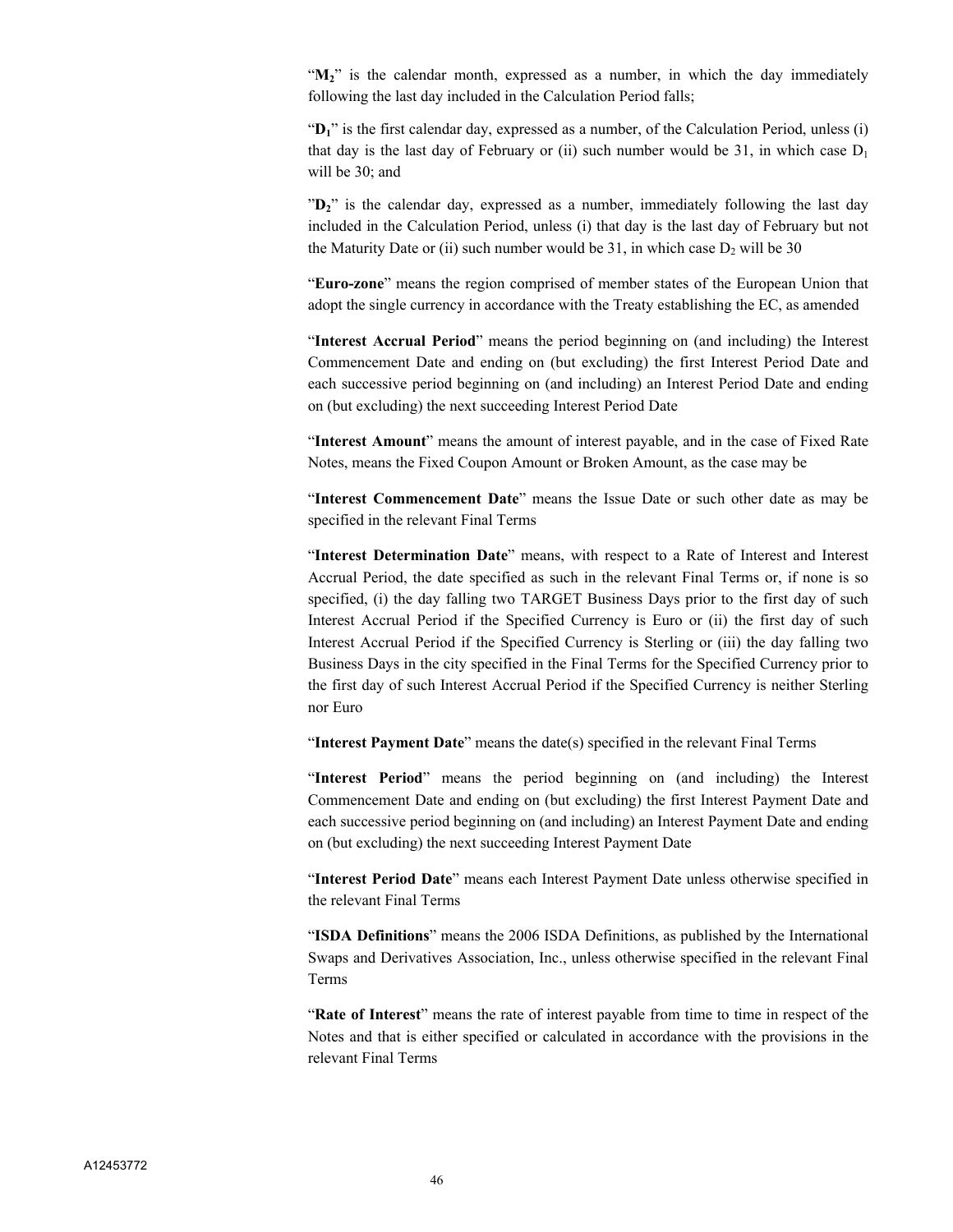"**Reference Banks**" means, in the case of a determination of LIBOR, the principal London office of four major banks in the London inter-bank market and, in the case of a determination of EURIBOR, the principal Euro-zone office of four major banks in the Euro-zone inter-bank market, in each case selected by the Calculation Agent or as specified in the relevant Final Terms

"**Reference Rate**" means the rate specified as such in the relevant Final Terms

"**Relevant Date**" means, in respect of any Note, Receipt or Coupon, the date on which payment in respect of it first became due or (if any amount of the money payable is improperly withheld or refused) the date on which payment in full of the amount outstanding is made or (in the case of Materialised Notes if earlier) the date seven days after that on which notice is duly given to the holders of such Materialised Notes that, upon further presentation of the Materialised Note, Receipt or Coupon being made in accordance with the Conditions, such payment will be made, provided that payment is in fact made upon such presentation

"**Relevant Screen Page**" means such page, section, caption, column or other part of a particular information service as may be specified in the relevant Final Terms

"**Specified Currency**" means the currency specified as such in the relevant Final Terms or, if none is specified, the currency in which the Notes are denominated

(b) **Interest on Fixed Rate Notes:** Each Fixed Rate Note bears interest on its outstanding nominal amount from the Interest Commencement Date at the rate per annum (expressed as a percentage) equal to the Rate of Interest, such interest being payable in arrear on each Interest Payment Date except as otherwise provided in the relevant Final Terms.

> If a Fixed Coupon Amount or a Broken Amount is specified in the relevant Final Terms, the amount of interest payable on each Interest Payment Date will amount to the Fixed Coupon Amount or, if applicable, the Broken Amount so specified and in the case of the Broken Amount will be payable on the particular Interest Payment Date(s) specified in the relevant Final Terms.

## (c) **Interest on Floating Rate Notes and Index Linked Interest Notes:**

- (i) *Interest Payment Dates:* Each Floating Rate Note and Index Linked Interest Note bears interest on its outstanding nominal amount from the Interest Commencement Date at the rate per annum (expressed as a percentage) equal to the Rate of Interest, such interest being payable in arrear (except as otherwise provided in the relevant Final Terms) on each Interest Payment Date. The amount of interest payable shall be determined in accordance with Condition  $5(j)$ . Such Interest Payment Date(s) is/are either shown in the relevant Final Terms as Specified Interest Payment Dates or, if no Specified Interest Payment Date(s) is/are shown in the relevant Final Terms, Interest Payment Date shall mean each date which falls the number of months or other period shown in the relevant Final Terms as the Interest Period after the preceding Interest Payment Date or, in the case of the first Interest Payment Date, after the Interest Commencement Date.
- (ii) *Business Day Convention:* If any date referred to in these Conditions that is specified to be subject to adjustment in accordance with a Business Day Convention would otherwise fall on a day that is not a Business Day, then, if the Business Day Convention specified is (A) the Floating Rate Business Day Convention, such date shall be postponed to the next day that is a Business Day unless it would thereby fall into the next calendar month, in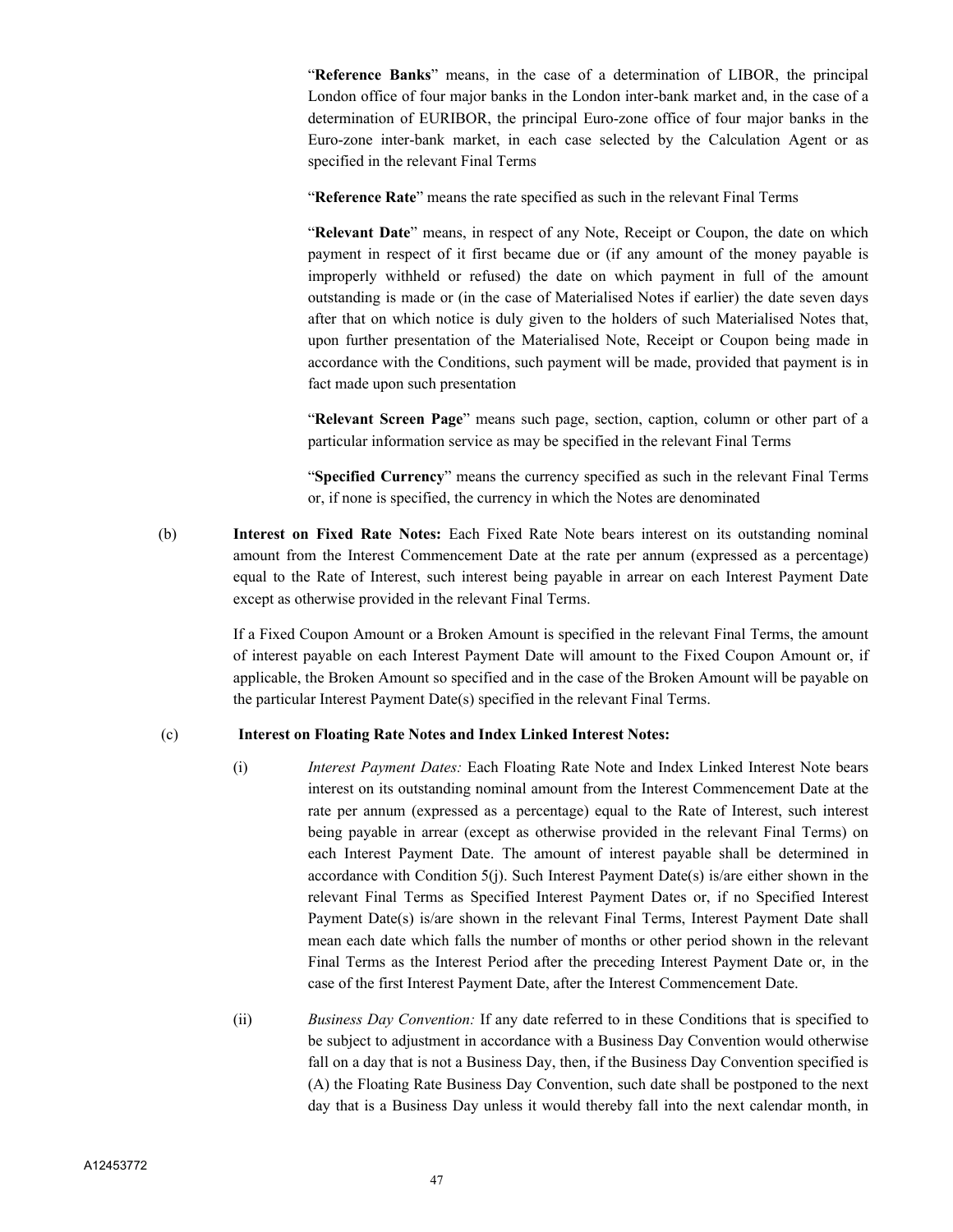which event (x) such date shall be brought forward to the immediately preceding Business Day and (y) each subsequent such date shall be the last Business Day of the month in which such date would have fallen had it not been subject to adjustment, (B) the Following Business Day Convention, such date shall be postponed to the next day that is a Business Day, (C) the Modified Following Business Day Convention, such date shall be postponed to the next day that is a Business Day unless it would thereby fall into the next calendar month, in which event such date shall be brought forward to the immediately preceding Business Day or (D) the Preceding Business Day Convention, such date shall be brought forward to the immediately preceding Business Day.

- (iii) *Rate of Interest for Floating Rate Notes:* The Rate of Interest in respect of Floating Rate Notes for each Interest Accrual Period shall be determined in the manner specified in the relevant Final Terms and, unless otherwise specified in the relevant Final Terms, the provisions below relating to either ISDA Determination or Screen Rate Determination shall apply, depending upon which is specified in the relevant Final Terms.
	- (A) ISDA Determination for Floating Rate Notes

Where ISDA Determination is specified in the relevant Final Terms as the manner in which the Rate of Interest is to be determined, the Rate of Interest for each Interest Accrual Period shall be determined by the Calculation Agent as a rate equal to the relevant ISDA Rate. For the purposes of this subparagraph (A), "**ISDA Rate**" for an Interest Accrual Period means a rate equal to the Floating Rate that would be determined by the Calculation Agent under a Swap Transaction under the terms of an agreement incorporating the ISDA Definitions and under which:

- (a) the Floating Rate Option is as specified in the relevant Final Terms
- (b) the Designated Maturity is a period specified in the relevant Final Terms and
- (c) the relevant Reset Date is the first day of that Interest Accrual Period unless otherwise specified in the relevant Final Terms.

For the purposes of this sub-paragraph (A), "**Floating Rate**", "**Calculation Agent**", "**Floating Rate Option**", "**Designated Maturity**", "**Reset Date**" and "**Swap Transaction**" have the meanings given to those terms in the ISDA Definitions.

- (B) Screen Rate Determination for Floating Rate Notes
	- (a) Where Screen Rate Determination is specified in the relevant Final Terms as the manner in which the Rate of Interest is to be determined, the Rate of Interest for each Interest Accrual Period will, subject as provided below, be either:
		- (i) the offered quotation or
		- (ii) the arithmetic mean of the offered quotations,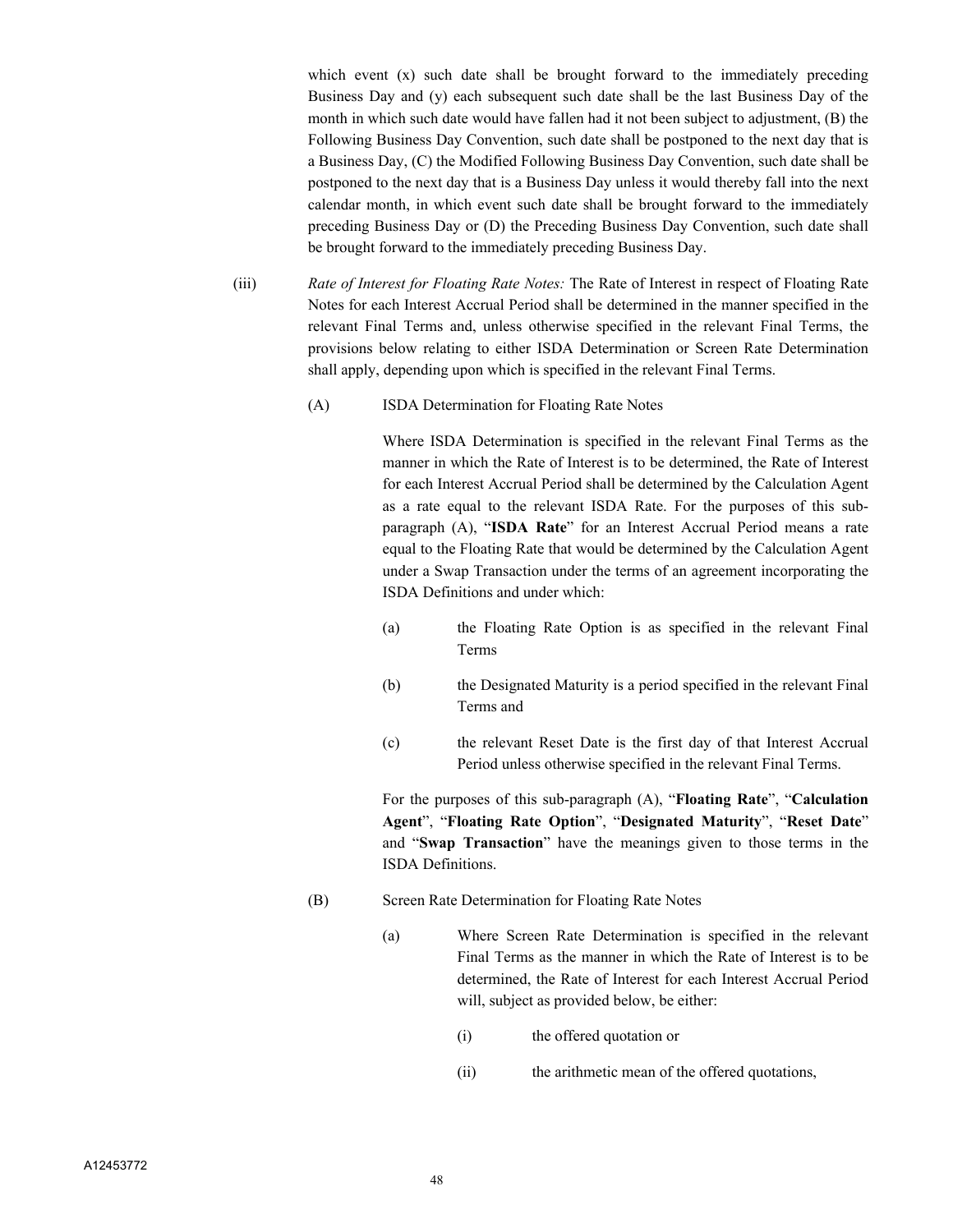(expressed as a percentage rate per annum) for the Reference Rate which appears or appear, as the case may be, on the Relevant Screen Page as at either 11.00 a.m. (London time in the case of LIBOR or Brussels time in the case of EURIBOR) on the Interest Determination Date in question as determined by the Calculation Agent. If five or more of such offered quotations are available on the Relevant Screen Page, the highest (or, if there is more than one such highest quotation, one only of such quotations) and the lowest (or, if there is more than one such lowest quotation, one only of such quotations) shall be disregarded by the Calculation Agent for the purpose of determining the arithmetic mean of such offered quotations.

If the Reference Rate from time to time in respect of Floating Rate Notes is specified in the relevant Final Terms as being other than LIBOR or EURIBOR, the Rate of Interest in respect of such Notes will be determined as provided in the relevant Final Terms.

(b) if the Relevant Screen Page is not available or if sub-paragraph (a)(i) applies and no such offered quotation appears on the Relevant Screen Page or if sub-paragraph (a)(ii) applies and fewer than three such offered quotations appear on the Relevant Screen Page, subject as provided below, the Calculation Agent shall request, if the Reference Rate is LIBOR, the principal London office of each of the Reference Banks or, if the Reference Rate is EURIBOR, the principal Euro-zone office of each of the Reference Banks, to provide the Calculation Agent with its offered quotation (expressed as a percentage rate per annum) for the Reference Rate if the Reference Rate is LIBOR, at approximately 11.00 a.m. (London time), or if the Reference Rate is EURIBOR, at approximately 11.00 a.m. (Brussels time) on the Interest Determination Date in question. If two or more of the Reference Banks provide the Calculation Agent with such offered quotations, the Rate of Interest for such Interest Period shall be the arithmetic mean of such offered quotations as determined by the Calculation Agent; and

(c) if paragraph (b) above applies and the Calculation Agent determines that fewer than two Reference Banks are providing offered quotations, subject as provided below, the Rate of Interest shall be the arithmetic mean of the rates per annum (expressed as a percentage) as communicated to (and at the request of) the Calculation Agent by the Reference Banks or any two or more of them, at which such banks were offered, if the Reference Rate is LIBOR, at approximately 11.00 a.m. (London time) or, if the Reference Rate is EURIBOR, at approximately 11.00 a.m. (Brussels time) on the relevant Interest Determination Date, deposits in the Specified Currency for a period equal to that which would have been used for the Reference Rate by leading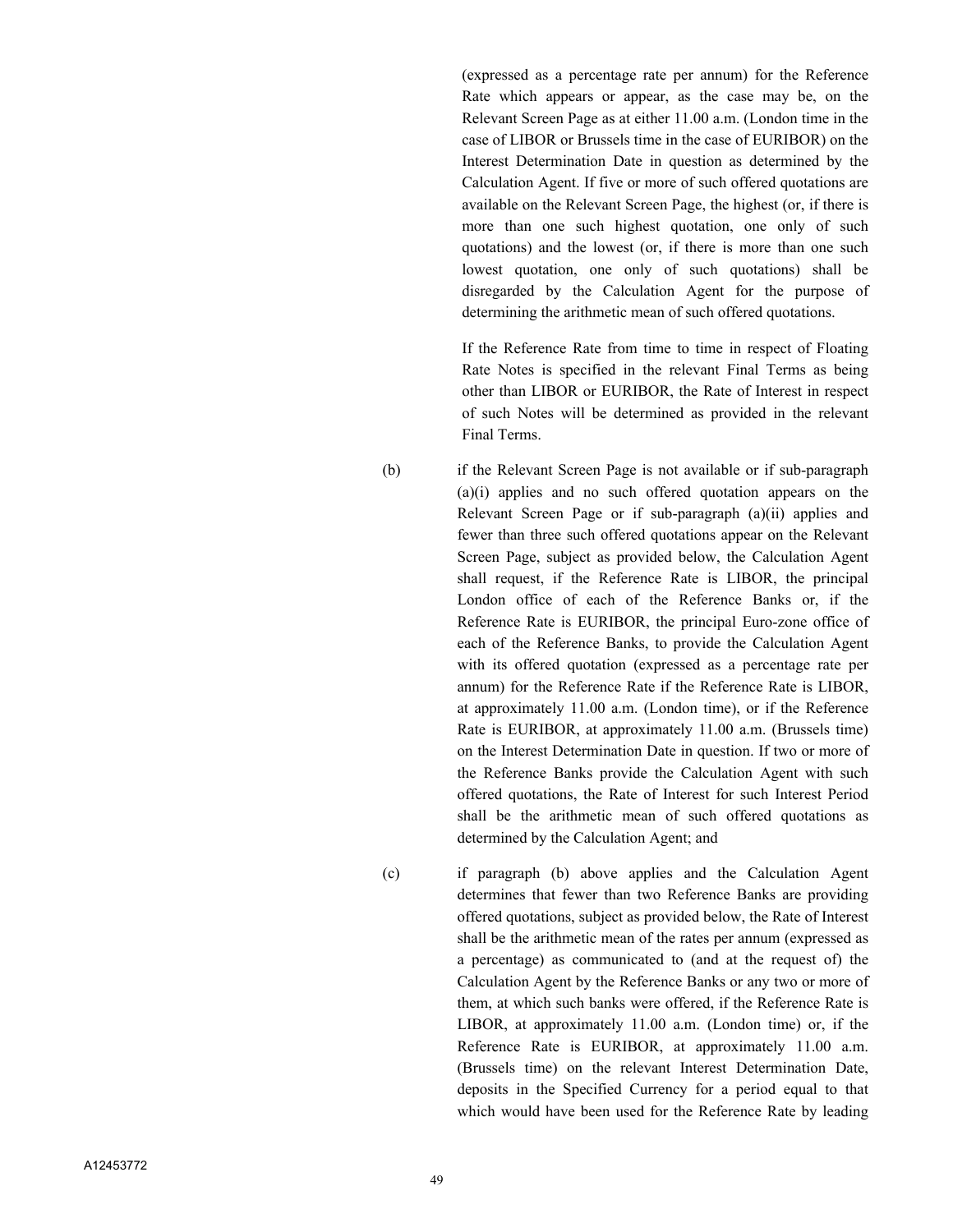banks in, if the Reference Rate is LIBOR, the London inter-bank market or, if the Reference Rate is EURIBOR, the Euro-zone inter-bank market, as the case may be, or, if fewer than two of the Reference Banks provide the Calculation Agent with such offered rates, the offered rate for deposits in the Specified Currency for a period equal to that which would have been used for the Reference Rate, or the arithmetic mean of the offered rates for deposits in the Specified Currency for a period equal to that which would have been used for the Reference Rate, at which, if the Reference Rate is LIBOR, at approximately 11.00 a.m. (London time) or, if the Reference Rate is EURIBOR, at approximately 11.00 a.m. (Brussels time), on the relevant Interest Determination Date, any one or more banks (which bank or banks is or are in the opinion of the Issuer suitable for such purpose) informs the Calculation Agent it is quoting to leading banks in, if the Reference Rate is LIBOR, the London inter-bank market or, if the Reference Rate is EURIBOR, the Euro zone inter-bank market, as the case may be, provided that, if the Rate of Interest cannot be determined in accordance with the foregoing provisions of this paragraph, the Rate of Interest shall be determined as at the last preceding Interest Determination Date (though substituting, where a different Margin or Maximum or Minimum Rate of Interest is to be applied to the relevant Interest Accrual Period from that which applied to the last preceding Interest Accrual Period, the Margin or Maximum or Minimum Rate of Interest relating to the relevant Interest Accrual Period, in place of the Margin or Maximum or Minimum Rate of Interest relating to that last preceding Interest Accrual Period).

- (iv) *Rate of Interest for Index Linked Interest* Notes: The Rate of Interest in respect of Index Linked Interest Notes for each Interest Accrual Period shall be determined in the manner specified in the relevant Final Terms and interest will accrue by reference to an Index or Formula as specified in the relevant Final Terms.
- (d) **Zero Coupon Notes**: Where a Note the Interest Basis of which is specified to be Zero Coupon and is repayable prior to the Maturity Date is not paid when due, the amount due and payable prior to the Maturity Date shall be the Early Redemption Amount of such Note. As from the Maturity Date, the Rate of Interest for any overdue principal of such a Note shall be a rate per annum (expressed as a percentage) equal to the Amortisation Yield (as described in Condition 6(e)(i)).
- (e) **Dual Currency Notes**: In the case of Dual Currency Notes, if the rate or amount of interest falls to be determined by reference to a Rate of Exchange or a method of calculating a Rate of Exchange, the rate or amount of interest payable shall be determined in the manner specified in the relevant Final Terms.
- (f) **Partly Paid Notes**: In the case of Partly Paid Notes (other than Partly Paid Notes which are Zero Coupon Notes), interest will accrue as aforesaid on the paid-up nominal amount of such Notes and otherwise as specified in the relevant Final Terms.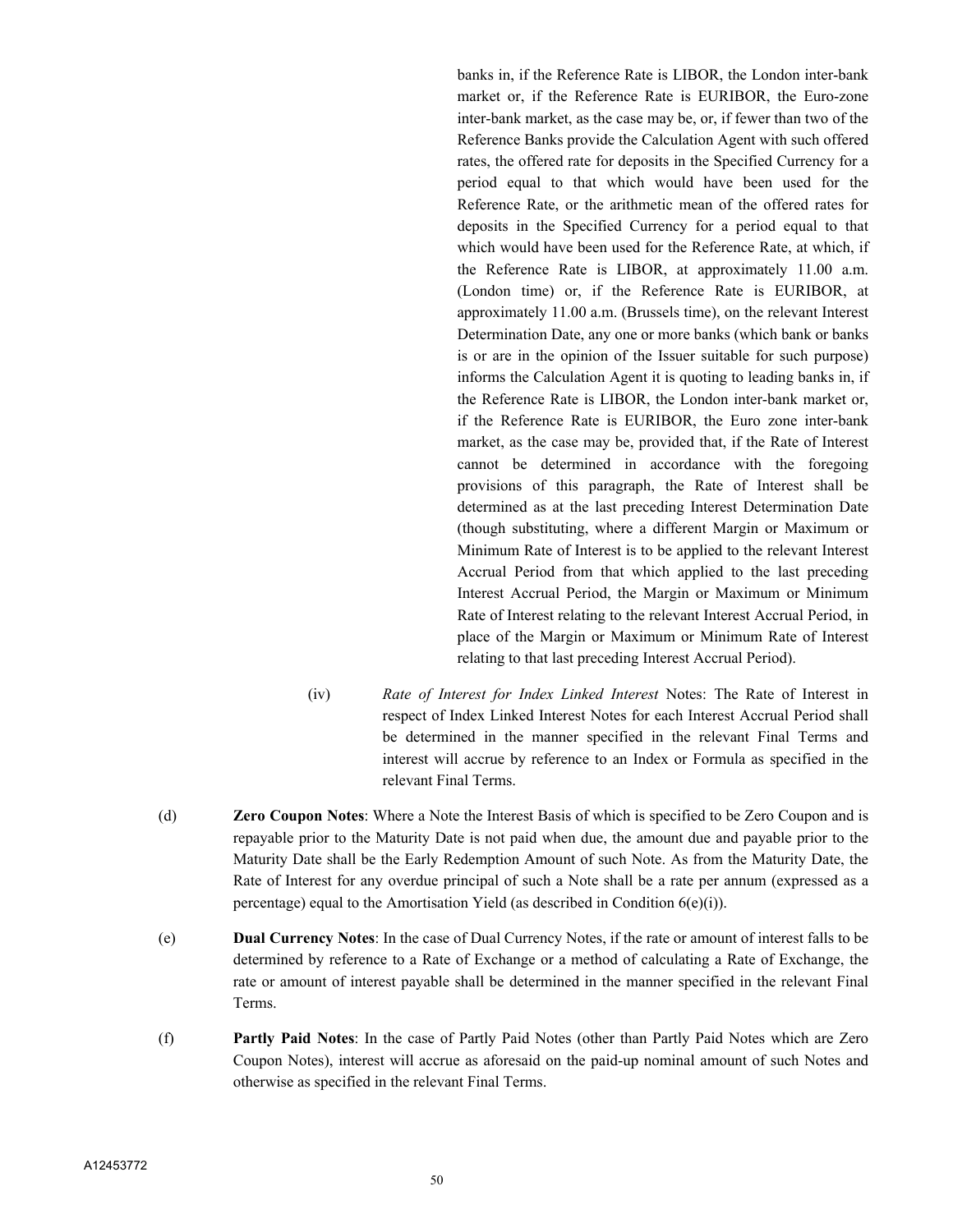- (g) **Accrual of Interest**: Interest shall cease to accrue on each Note on the due date for redemption unless (i) in the case of Dematerialised Notes, on such due date or (ii) in the case of Materialised Notes, upon due presentation, payment is improperly withheld or refused, in which event interest shall continue to accrue (as well after as before judgment) at the Rate of Interest in the manner provided in this Condition 5 to the Relevant Date (as defined in Condition 8).
- (h) **Deferral of interest**: In the case of Undated Subordinated Notes, interest shall be payable on each Compulsory Interest Payment Date (as defined below) in respect of the interest accrued in the Interest Period ending on the day immediately preceding such date. On any Optional Interest Payment Date (as defined below) there may be paid (if the Issuer so elects) the interest accrued in the Interest Period ending on the day immediately preceding such date but the Issuer shall not have any obligation to make such payment. Notice of any Optional Interest Payment Date shall (for so long as the rules applicable to any Stock Exchange so require) be given to the Noteholders in accordance with Condition 15 and to the relevant Stock Exchange. Such notice shall be given at least seven days prior to the relevant Optional Interest Payment Date(s). Any interest not paid on an Optional Interest Payment Date shall, so long as the same remains unpaid, constitute "**Arrears of Interest**" which term shall include interest on such unpaid interest as referred to below. Arrears of Interest may, at the option of the Issuer, be paid in whole or in part at any time upon the expiration of not less than seven days' notice to such effect given to the Noteholders in accordance with Condition 15 but all Arrears of Interest on all Undated Subordinated Notes outstanding shall become due in full on whichever is the earliest of:
	- (i) the Interest Payment Date immediately following the date upon which the *Assemblée Générale* passed a resolution to pay a dividend on the ordinary share capital of the Issuer and
	- (ii) (a) a judgement rendered by any competent court declaring the judicial liquidation (*liquidation judiciaire*) of the Issuer or (b) the liquidation of the Issuer for any other reason.

If notice is given by the Issuer of its intention to pay the whole or part of Arrears of Interest, the Issuer shall be obliged to do so upon the expiration of such notice. When Arrears of Interest are paid in part, each such payment shall be applied in or towards satisfaction of the full amount of the Arrears of Interest accrued in respect of the earliest Interest Period in respect of which Arrears of Interest have accrued and have not been paid in full. Arrears of Interest shall (to the extent permitted by law) bear interest accruing (but only, in accordance with Article 1154 of the French *Code Civil*, after such interest has accrued for a period of one year) and compounding on the basis of the exact number of days which have elapsed at the prevailing rate of interest on the Undated Subordinated Notes in respect of each relevant Interest Period. For these purposes the following expressions have the following meanings:

"**Compulsory Interest Payment Date**" means any Interest Payment Date unless at the *Assemblée Générale* of the shareholders of the Issuer immediately preceding such date which was required to approve the annual accounts of the Issuer for the fiscal year ended prior to such *Assemblée Générale*, no resolution was passed to pay a dividend on the ordinary share capital of the Issuer in respect of such previous fiscal year.

"**Optional Interest Payment Date**" means any Interest Payment Date, as the case may be, other than a Compulsory Interest Payment Date.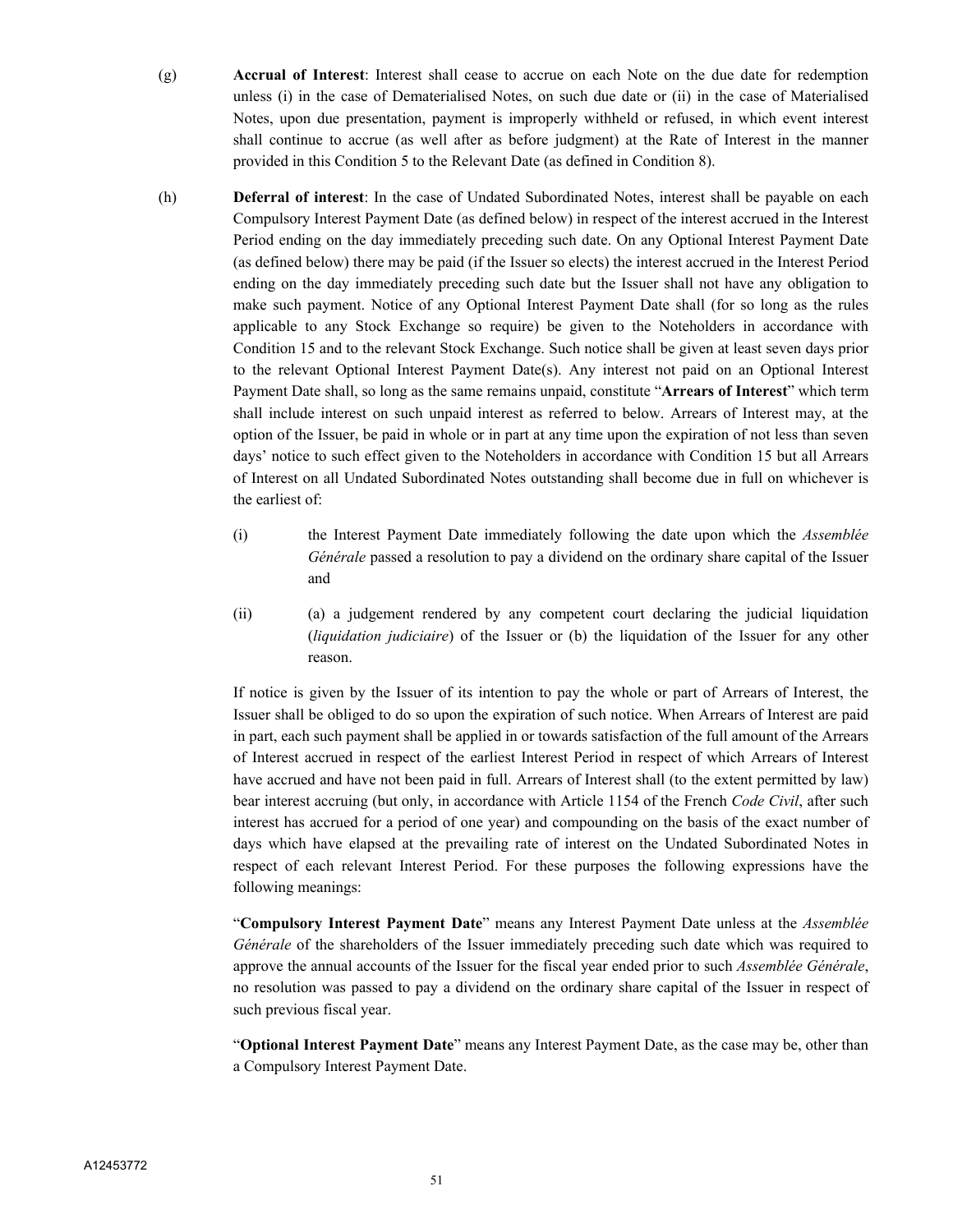## (i) **Margin, Maximum/Minimum Rates of Interest, Instalment Amounts and Redemption Amounts and Rounding:**

- (i) If any Margin is specified in the relevant Final Terms (either (x) generally, or (y) in relation to one or more Interest Accrual Periods), an adjustment shall be made to all Rates of Interest, in the case of  $(x)$ , or the Rates of Interest for the specified Interest Accrual Periods, in the case of (y), calculated in accordance with (c) above by adding (if a positive number) or subtracting the absolute value (if a negative number) of such Margin, subject always to the next paragraph
- (ii) If any Maximum or Minimum Rate of Interest, Instalment Amount or Redemption Amount is specified in the relevant Final Terms, then any Rate of Interest, Instalment Amount or Redemption Amount shall be subject to such maximum or minimum, as the case may be
- (iii) For the purposes of any calculations required pursuant to these Conditions (unless otherwise specified), (x) all percentages resulting from such calculations shall be rounded, if necessary, to the nearest one hundred-thousandth of a percentage point (with halves being rounded up), (y) all figures shall be rounded to seven significant figures (with halves being rounded up) and (z) all currency amounts that fall due and payable shall be rounded to the nearest unit of such currency (with halves being rounded up), save in the case of yen, which shall be rounded down to the nearest yen. For these purposes "unit" means the lowest amount of such currency that is available as legal tender in the country(ies) of such currency.
- (j) **Calculations**: The amount of interest payable in respect of any Note for any period shall be calculated by multiplying the product of the Rate of Interest and the outstanding nominal amount of such Note by the Day Count Fraction, unless an Interest Amount (or a formula for its calculation) is specified in respect of such period, in which case the amount of interest payable in respect of such Note for such period shall equal such Interest Amount (or be calculated in accordance with such formula). Where any Interest Period comprises two or more Interest Accrual Periods, the amount of interest payable in respect of such Interest Period shall be the sum of the amounts of interest payable in respect of each of those Interest Accrual Periods.
- (k) **Determination and Publication of Rates of Interest, Interest Amounts, Final Redemption Amounts, Optional Redemption Amounts, Early Redemption Amounts and Instalment Amounts**: The Calculation Agent shall, as soon as practicable on such date as the Calculation Agent may be required to calculate any rate or amount, obtain any quotation or make any determination or calculation, determine such rate and calculate the Interest Amounts for the relevant Interest Accrual Period, calculate the Final Redemption Amount, Optional Redemption Amount, Early Redemption Amount or Instalment Amount, obtain such quotation or make such determination or calculation, as the case may be, and cause the Rate of Interest and the Interest Amounts for each Interest Accrual Period and the relevant Interest Payment Date and, if required to be calculated, the Final Redemption Amount, Optional Redemption Amount, Early Redemption Amount or any Instalment Amount to be notified to the Fiscal Agent, the Issuer, each of the Paying Agents, the Noteholders, any other Calculation Agent appointed in respect of the Notes that is to make a further calculation upon receipt of such information and, if the Notes are listed and admitted to trading on a Regulated Market and the rules applicable to such Regulated Market so require, such Regulated Market as soon as possible after their determination but in no event later than (i) the commencement of the relevant Interest Period, if determined prior to such time, in the case of notification to such exchange of a Rate of Interest and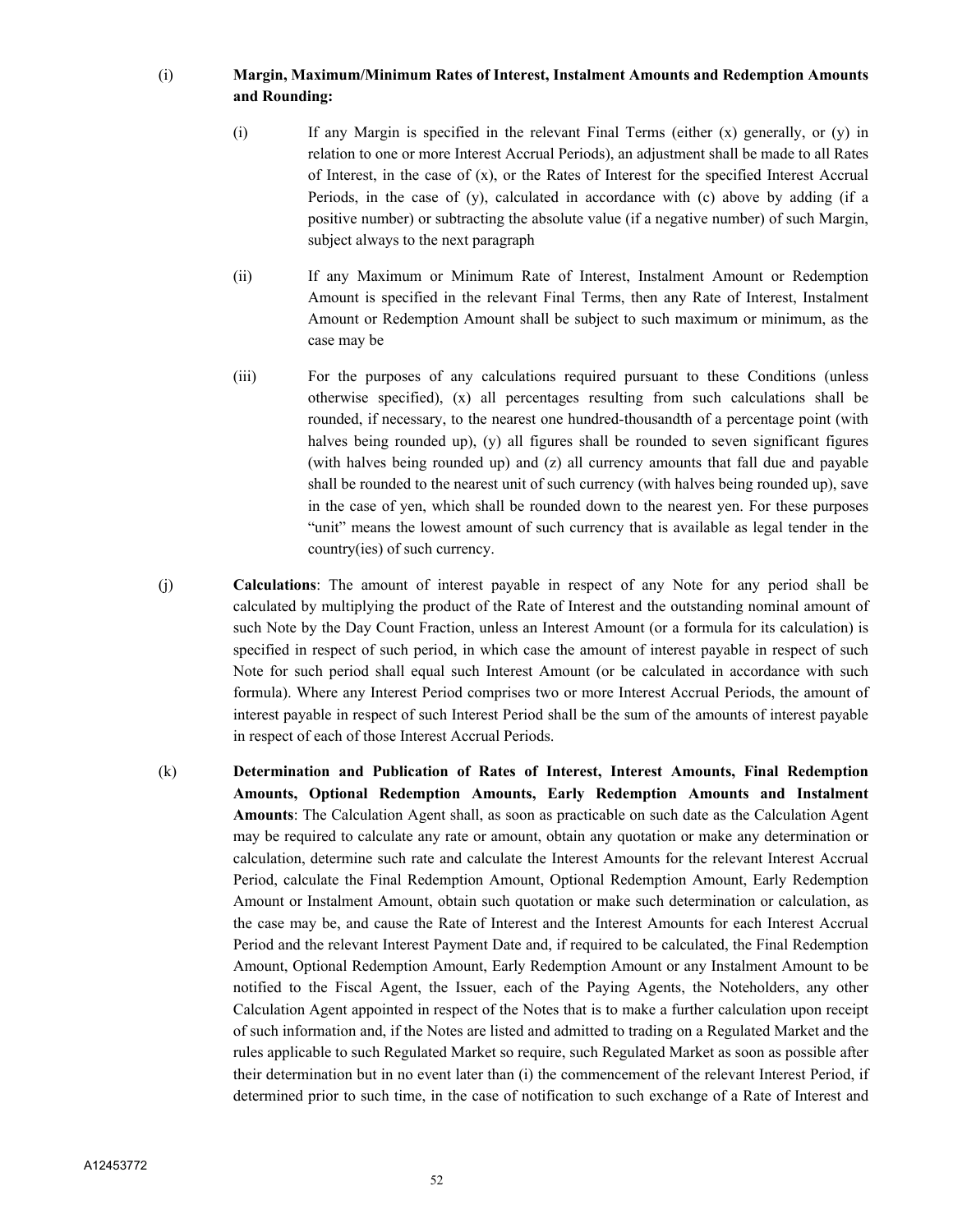Interest Amount, or (ii) in all other cases, the fourth Business Day after such determination. Where any Interest Payment Date or Interest Period Date is subject to adjustment pursuant to Condition 5(c)(ii), the Interest Amounts and the Interest Payment Date so published may subsequently be amended (or appropriate alternative arrangements made by way of adjustment) without notice in the event of an extension or shortening of the Interest Period. The determination of any rate or amount, the obtaining of each quotation and the making of each determination or calculation by the Calculation Agent(s) shall (in the absence of manifest error) be final and binding upon all parties.

(l) **Calculation Agent**: The Issuer shall use its best efforts to procure that there shall at all times one or more Calculation Agents if provision is made for them in the relevant Final Terms and for so long as any Note is outstanding (as defined above in Condition 4). Where more than one Calculation Agent is appointed in respect of the Notes, references in these Conditions to the Calculation Agent shall be construed as each Calculation Agent performing its respective duties under the Conditions. If the Calculation Agent is unable or unwilling to act as such or if the Calculation Agent fails duly to establish the Rate of Interest for an Interest Accrual Period or to calculate any Interest Amount, Instalment Amount, Final Redemption Amount, Early Redemption Amount or Optional Redemption Amount, as the case may be, or to comply with any other requirement, the Issuer shall appoint a leading bank or investment banking firm engaged in the interbank market (or, if appropriate, money, swap or over-the-counter index options market) that is most closely connected with the calculation or determination to be made by the Calculation Agent (acting through its principal London office or any other office actively involved in such market) to act as such in its place. The Calculation Agent may not resign its duties without a successor having been appointed as aforesaid. So long as the Notes are listed on any stock exchange and the rules applicable to that exchange so require, notice of any change of Calculation Agent shall be given in accordance with Condition 15.

## **6 Redemption, Purchase and Options**

- (a) **Final Redemption**: Unless previously redeemed, purchased and cancelled as provided below each Note shall be finally redeemed on the Maturity Date specified in the relevant Final Terms at its Final Redemption Amount (which, unless otherwise provided, is its nominal amount) or, in the case of a Note falling within Condition 6(b) below, its final Instalment Amount.
- (b) **Redemption by Instalments**: Unless previously redeemed, purchased and cancelled as provided in this Condition 6, each Note that provides for Instalment Dates and Instalment Amounts shall be partially redeemed on each Instalment Date at the related Instalment Amount specified in the relevant Final Terms. The outstanding nominal amount of each such Note shall be reduced by the Instalment Amount (or, if such Instalment Amount is calculated by reference to a proportion of the nominal amount of such Note, such proportion) for all purposes with effect from the related Instalment Date, unless payment of the Instalment Amount is improperly withheld or refused (i) in the case of Dematerialised Notes, on the due date for such payment or (ii) in the case of Materialised Notes, on presentation of the related Receipt, in which case, such amount shall remain outstanding until the Relevant Date relating to such Instalment Amount.
- (c) **Redemption at the Option of the Issuer and Partial Redemption**: If a Call Option is specified in the relevant Final Terms, the Issuer may, subject to compliance by the Issuer with all relevant laws, regulations and directives and on giving not less than 15 nor more than 30 days' irrevocable notice in accordance with Condition 15 to the Noteholders (or such other notice period as may be specified in the relevant Final Terms), redeem all or, if so provided, some, of the Notes on any Optional Redemption Date. Any such redemption of Notes shall be at their Optional Redemption Amount together with interest accrued to the date fixed for redemption (including, where applicable, Arrears

53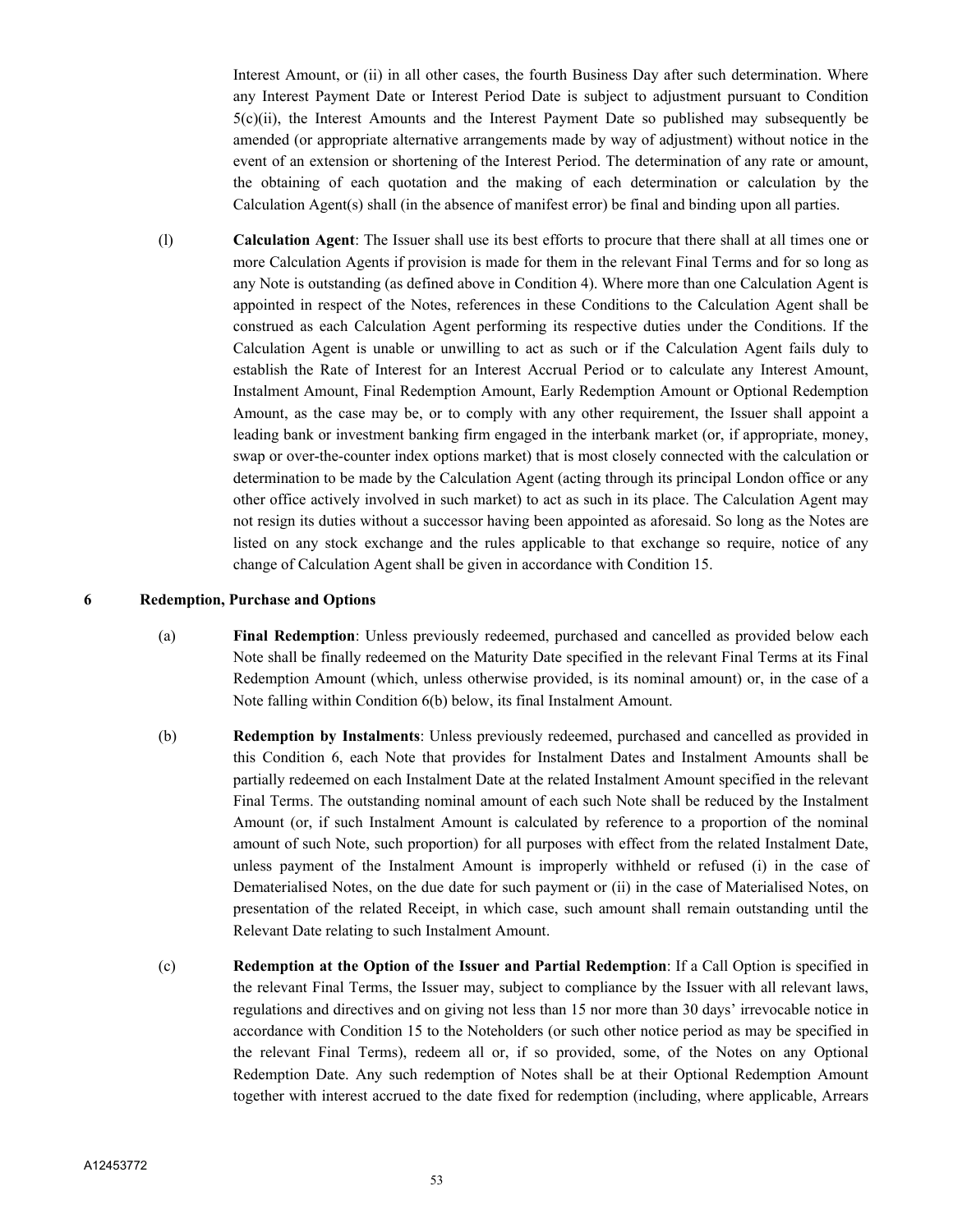of Interest), if any. Any such redemption must relate to Notes of a nominal amount at least equal to the Minimum Redemption Amount to be redeemed as specified in the relevant Final Terms and no greater than the Maximum Redemption Amount to be redeemed specified in the relevant Final Terms.

All Notes in respect of which any such notice is given shall be redeemed on the date specified in such notice in accordance with this Condition.

In the case of a partial redemption the notice to holders of Materialised Notes shall also contain the number of the Definitive Materialised Bearer Notes to be redeemed which shall have been drawn in such place and in such manner as may be fair and reasonable in the circumstances, taking account of prevailing market practices, subject to compliance with any applicable laws and requirements of the Regulated Market on which the Notes are listed and admitted to trading.

In the case of a partial redemption, the redemption may be effected, at the option of the Issuer, either (i) by reducing the nominal amount of all Dematerialised Notes in a Series in proportion to the aggregate nominal amount redeemed or (ii) by redeeming in full some only of such Dematerialised Notes and, in such latter case, the choice between those Dematerialised Notes that will be fully redeemed and those Dematerialised Notes of any Series that will not be redeemed shall be made in accordance with Article R.213-16 of the Code and the provisions of the relevant Final Terms, subject to compliance with any other applicable laws and requirements of the Regulated Market on which the Notes are listed and admitted to trading.

So long as the Notes are listed and admitted to trading on a Regulated Market and the rules of that Stock Exchange so require, the Issuer shall, once in each year in which there has been a partial redemption of the Notes, cause to be published in a leading newspaper of general circulation in the city where the Regulated Market on which such Notes are listed and admitted to trading is located, which in the case of the Luxembourg Stock Exchange is expected to be the *Luxemburger Wort*, a notice specifying the aggregate nominal amount of Notes outstanding and, in the case of Materialised Notes a list of any Definitive Materialised Bearer Notes drawn for redemption but not surrendered.

(d) **Redemption at the Option of Noteholders and Exercise of Noteholders' Options**: If a Put Option is specified in the relevant Final Terms the Issuer shall, at the option of the Noteholder, upon the Noteholder giving not less than 15 nor more than 30 days' notice to the Issuer (or such other notice period as may be specified in the relevant Final Terms) redeem such Note on the Optional Redemption Date(s) at its Optional Redemption Amount together with interest accrued to the date fixed for redemption including, where applicable, any Arrears of Interest.

> To exercise such option or any other Noteholders' option that may be set out in the relevant Final Terms (which must be exercised on an Option Exercise Date) the Noteholder must deposit with any Paying Agent at its specified office during usual business hours a duly completed option exercise notice (the "**Exercise Notice**") in the form obtained during usual business hours from any Paying Agent or the Registration Agent, as the case may be, within the notice period. Such notice shall, in the case of Materialised Bearer Notes, have attached to it such Note (together with all unmatured Receipts and Coupons and unexchanged Talons). In the case of Dematerialised Notes, the Noteholder shall transfer, or cause to be transferred, the Dematerialised Notes to be redeemed to the account of the Paris Paying Agent specified in the Exercise Notice. No option so exercised and, where applicable, no Note so deposited or transferred may be withdrawn without the prior consent of the Issuer.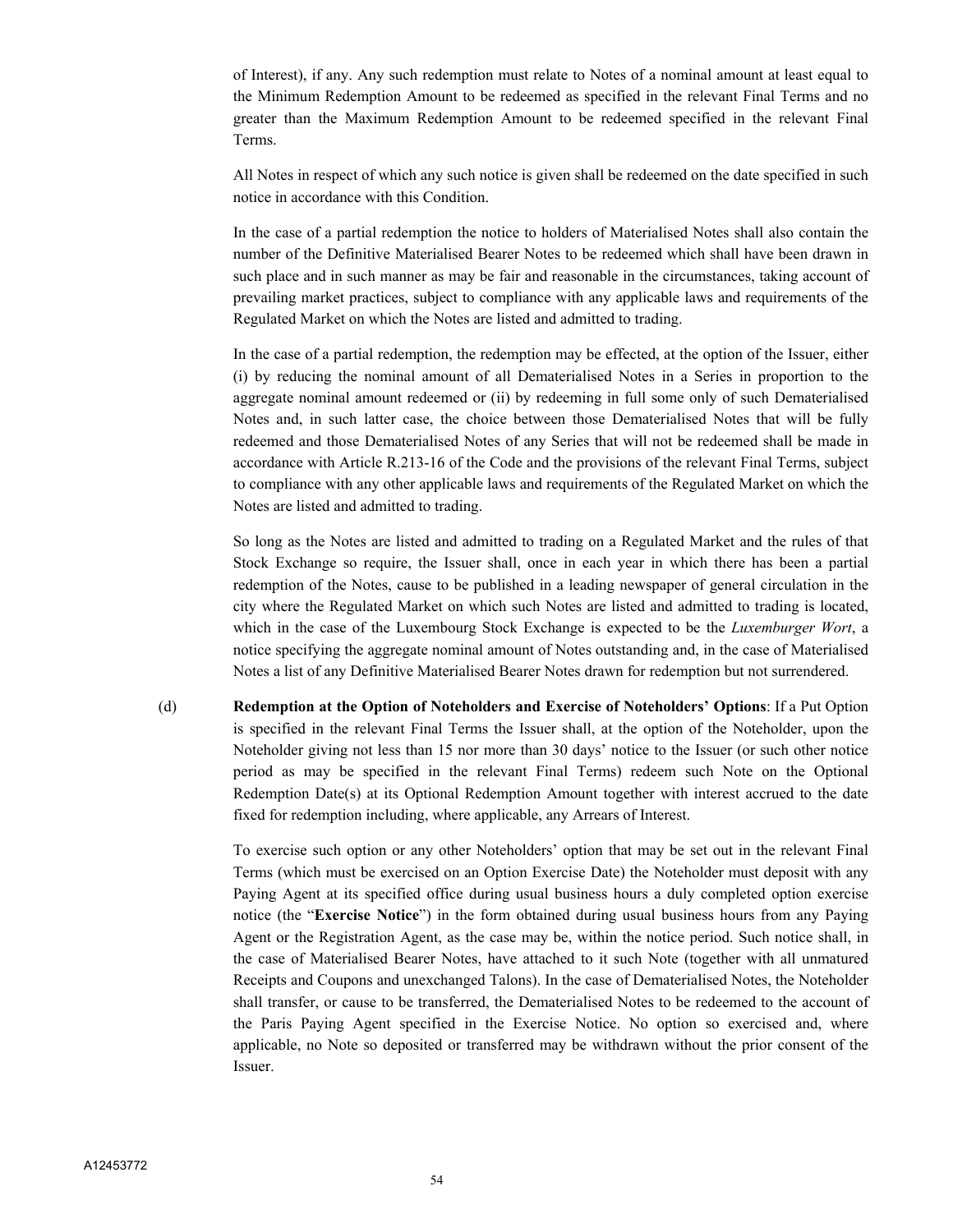## (e) **Early Redemption:**

- (i) Zero Coupon Notes:
	- (A) The Early Redemption Amount payable in respect of any Zero Coupon Note, the amount of which is not linked to an index and/or a formula, upon redemption of such Note pursuant to Condition 6(f) or Condition 6(j) or upon it becoming due and payable as provided in Condition 9 shall be the Amortised Nominal Amount (calculated as provided below) of such Note unless otherwise specified in the relevant Final Terms.
	- (B) Subject to the provisions of sub-paragraph (C) below, the Amortised Nominal Amount of any such Note shall be the scheduled Final Redemption Amount of such Note on the Maturity Date discounted at a rate per annum (expressed as a percentage) equal to the Amortisation Yield (which, if none is shown in the relevant Final Terms, shall be such rate as would produce an Amortised Nominal Amount equal to the issue price of the Notes if they were discounted back to their issue price on the Issue Date) compounded annually.
	- (C) If the Early Redemption Amount payable in respect of any such Note upon its redemption pursuant to Condition 6(f) or Condition 6(j) or upon it becoming due and payable as provided in Condition 9 is not paid when due, the Early Redemption Amount due and payable in respect of such Note shall be the Amortised Nominal Amount of such Note as defined in sub-paragraph (B) above, except that such sub-paragraph shall have effect as though the date on which the Amortised Nominal Amount becomes due and payable were the Relevant Date. The calculation of the Amortised Nominal Amount in accordance with this sub-paragraph shall continue to be made (both before and after judgment) until the Relevant Date, unless the Relevant Date falls on or after the Maturity Date, in which case the amount due and payable shall be the scheduled Final Redemption Amount of such Note on the Maturity Date together with any interest that may accrue in accordance with Condition 5(d).

Where such calculation is to be made for a period of less than one year, it shall be made on the basis of the Day Count Fraction as provided in the relevant Final Terms.

(ii) Other Notes:

The Early Redemption Amount payable in respect of any Note (other than Notes described in (i) above), upon redemption of such Note pursuant to Condition 6(f) or Condition  $6(g)$ , or upon it becoming due and payable as provided in Condition 9 shall be the Final Redemption Amount together with interest accrued to the date fixed for redemption (including, where applicable, any Arrears of Interest) unless otherwise specified in the relevant Final Terms.

#### (f) **Redemption for Taxation Reasons:**

(i) If, by reason of any change in French law, or any change in the official application or interpretation of such law, becoming effective after the Issue Date, the Issuer would on the occasion of the next payment of principal or interest due in respect of the Notes, not be able to make such payment without having to pay additional amounts as specified under Conditions 8(a) and 8(b) below, the Issuer may, at its option, on any Interest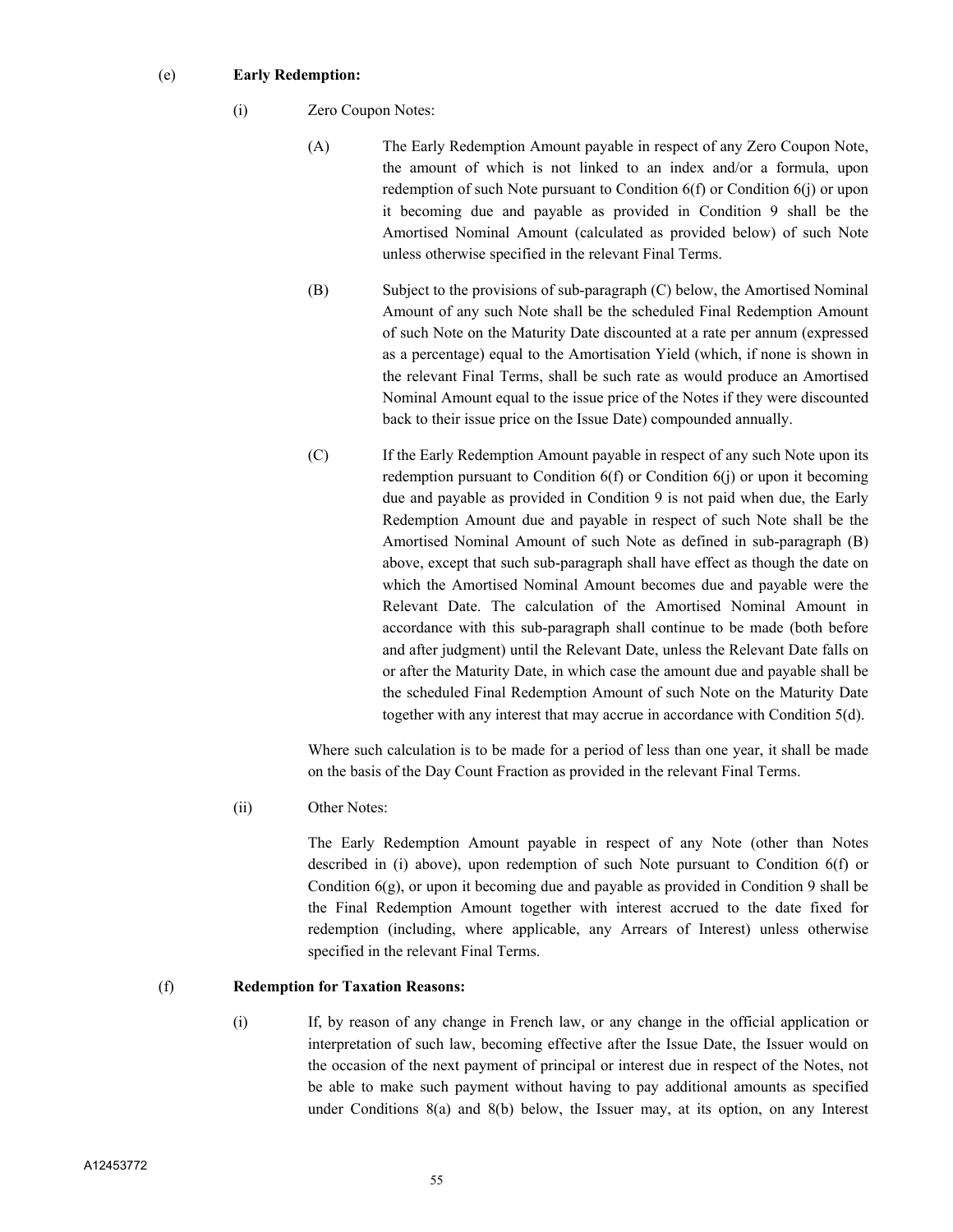Payment Date or, if so specified in the relevant Final Terms, at any time, subject to having given not more than 45 nor less than 30 days' notice to the Noteholders (which notice shall be irrevocable), in accordance with Condition 15, redeem all, but not some only, of the Notes at their Early Redemption Amount together with, unless otherwise specified in the Final Terms, any interest accrued to the date set for redemption (including, where applicable, any Arrears of Interest) provided that the due date for redemption of which notice hereunder may be given shall be no earlier than the latest practicable date on which the Issuer could make payment of principal and interest without withholding for French taxes.

- (ii) If the Issuer would on the next payment of principal or interest in respect of the Notes be prevented by French law from making payment to the Noteholders or, if applicable, Couponholders of the full amounts then due and payable, notwithstanding the undertaking to pay additional amounts contained in Conditions 8(a) and 8(b) below, then the Issuer shall forthwith give notice of such fact to the Fiscal Agent and the Issuer shall upon giving not less than seven days' prior notice to the Noteholders in accordance with Condition 15, redeem all, but not some only, of the Notes then outstanding at their Redemption Amount together with, unless otherwise specified in the Final Terms, any interest accrued to the date set for redemption (including, where applicable, any Arrears of Interest) on (A) the latest practicable Interest Payment Date on which the Issuer could make payment of the full amount then due and payable in respect of the Notes, provided that if such notice would expire after such Interest Payment Date the date for redemption pursuant to such notice of Noteholders shall be the later of (i) the latest practicable date on which the Issuer could make payment of the full amount then due and payable in respect of the Notes and (ii) 14 days after giving notice to the Fiscal Agent as aforesaid or (B) if so specified in the relevant Final Terms, at any time, provided that the due date for redemption of which notice hereunder shall be given shall be the latest practicable date at which the Issuer could make payment of the full amount payable in respect of the Notes, or, if applicable, Receipts or Coupons or, if that date is passed, as soon as practicable thereafter.
- (g) **Partly Paid Notes**: Partly Paid Notes will be redeemed, whether at maturity, early redemption or otherwise, in accordance with the provisions of this Condition and the provisions specified in the relevant Final Terms.
- (h) **Purchases**: The Issuer shall have the right at all times to purchase Notes (provided that, in the case of Materialised Notes, all unmatured Receipts and Coupons and unexchanged Talons relating thereto are attached thereto or surrendered therewith) in the open market or otherwise at any price.
- (i) **Cancellation**: All Notes purchased by or on behalf of the Issuer must (or may, at its sole option, should French law cease to require so) be cancelled, in the case of Dematerialised Notes, by transfer to an account in accordance with the rules and procedures of Euroclear France and, in the case of Materialised Bearer Notes, by surrendering the Temporary Global Certificate and the Definitive Materialised Bearer Notes in question together with all unmatured Receipts and Coupons and all unexchanged Talons to the Fiscal Agent and, in each case, if so transferred or surrendered, shall, together with all Notes redeemed by the Issuer, be cancelled forthwith (together with, in the case of Dematerialised Notes, all rights relating to payment of interest and other amounts relating to such Dematerialised Notes and, in the case of Materialised Notes, all unmatured Receipts and Coupons and unexchanged Talons attached thereto or surrendered therewith). Any Notes so cancelled or,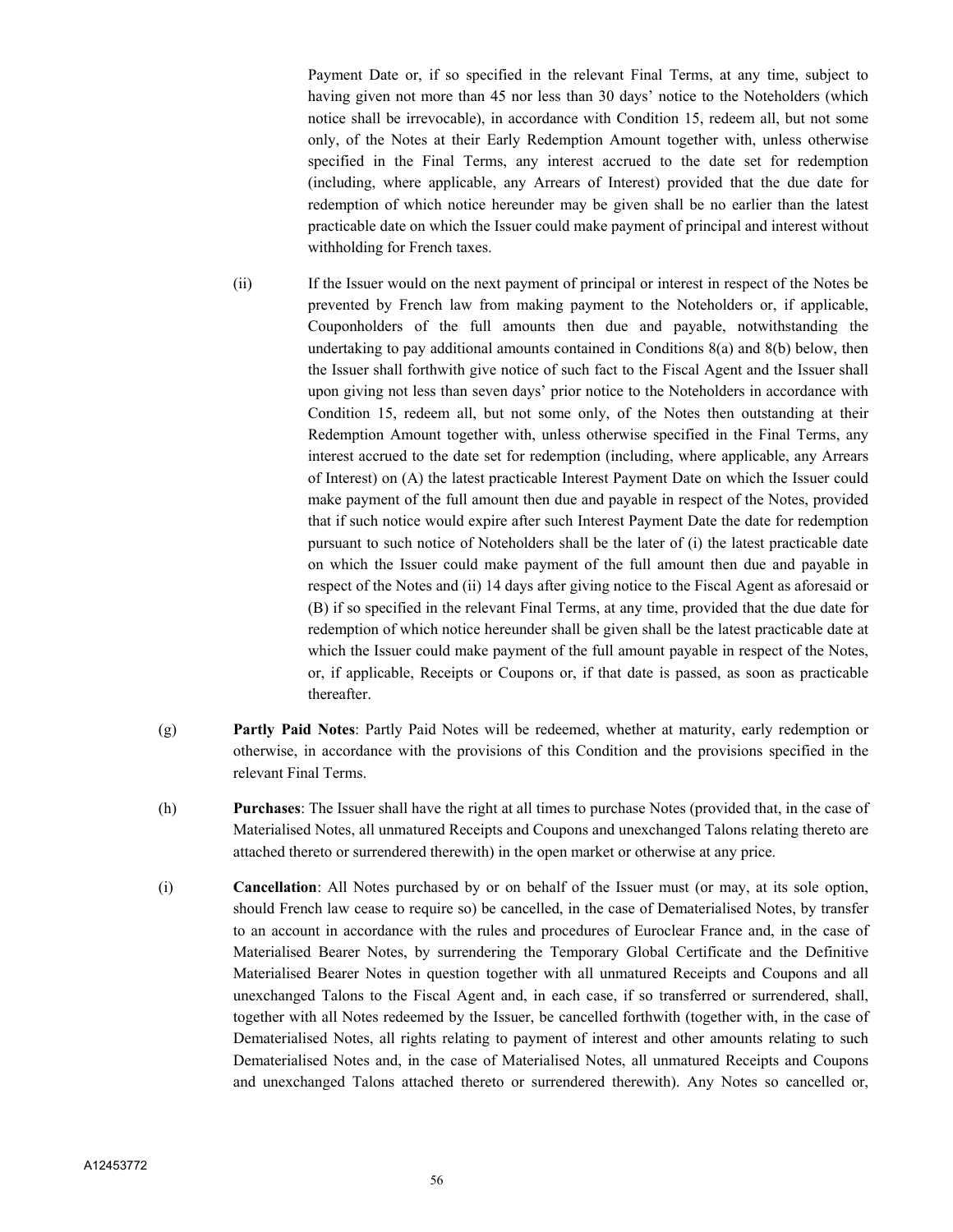where applicable, transferred or surrendered for cancellation may not be re-issued or resold and the obligations of the Issuer in respect of any such Notes shall be discharged.

- (j) **Illegality**: If, by reason of any change in French law, or any change in the official application of such law, becoming effective after the Issue Date, it will become unlawful for the Issuer to perform or comply with one or more of its obligations under the Notes, the Issuer will, subject to having given not more than 45 nor less than 30 days' notice to the Noteholders (which notice shall be irrevocable), in accordance with Condition 15, redeem all, but not some only, of the Notes at their Early Redemption Amount together with any interest accrued to the date set for redemption (including, where applicable, any Arrears of Interest).
- (k) **Redemption at the Option of Noteholders following a Change of Control**: If a Change of Control Put Option is specified in the relevant Final Terms, at any time while any Note remains outstanding, each holder of Notes will have the option (the "**Change of Control Put Option**") to require the Issuer to redeem or, at the Issuer's option, to procure the purchase of these Notes on the Optional Redemption Date (as defined below) at their principal amount together with (or, where purchased, together with an amount equal to) accrued interest to but excluding the Optional Redemption Date if one of the following events takes place (a "**Put Event**"):
	- (i) a Change of Control and, during the Change of Control Period, a Rating Downgrade of the Notes due to this Change of Control, when the Notes are rated by any Rating Agency at the start of the Change of Control Periods; or
	- (ii) a Change of Control, when the Notes are not rated at such time.

A holder of Notes may not exercise his Change of Control Put Option if the Issuer informs the holder of the Notes of its intention to redeem the Notes pursuant to Conditions 6(f) or (j) before the Option Notice is sent to the holder.

A "**Change of Control**" shall be deemed to have occurred at each time that any person or persons acting in concert (other than a Permitted Holding Company (as defined below) acting alone or in concert) come(s) to own or acquire(s) such number of the shares in the capital of the Issuer carrying more than 50 per cent. of the voting rights normally exercisable at a general meeting of the Issuer.

"**Permitted Holding Company**" means each and any company or other legal entity whose share capital (or equivalent) and associated voting rights are controlled (within the meaning of Article L. 233-3 of the French *Code de commerce*) by Rallye S.A. or by any company or other legal entity controlling (within such meaning) the share capital (or equivalent) and associated voting rights of Rallye S.A.

"**Change of Control Period**" means the period commencing on the date that is the earlier of (1) the date of the first public announcement of the relevant Change of Control; and (2) the date of the earliest Potential Change of Control Announcement (if any) and ending on the date which is 180 days after the date of the first public announcement of the relevant Change of Control (the "**Initial Longstop Date**").

"**Rating Agency**" means any of the following: (a) Standard & Poor's Ratings Services, (b) Fitch Ratings or (c) any other credit rating agency of equivalent international standing specified from time to time by the Issuer - and, in each case, their respective successors or affiliates.

A "**Rating Downgrade**" shall be deemed to have occurred in respect of a Change of Control if within the Change of Control Period the rating previously assigned to the Notes by any Rating Agency is  $(x)$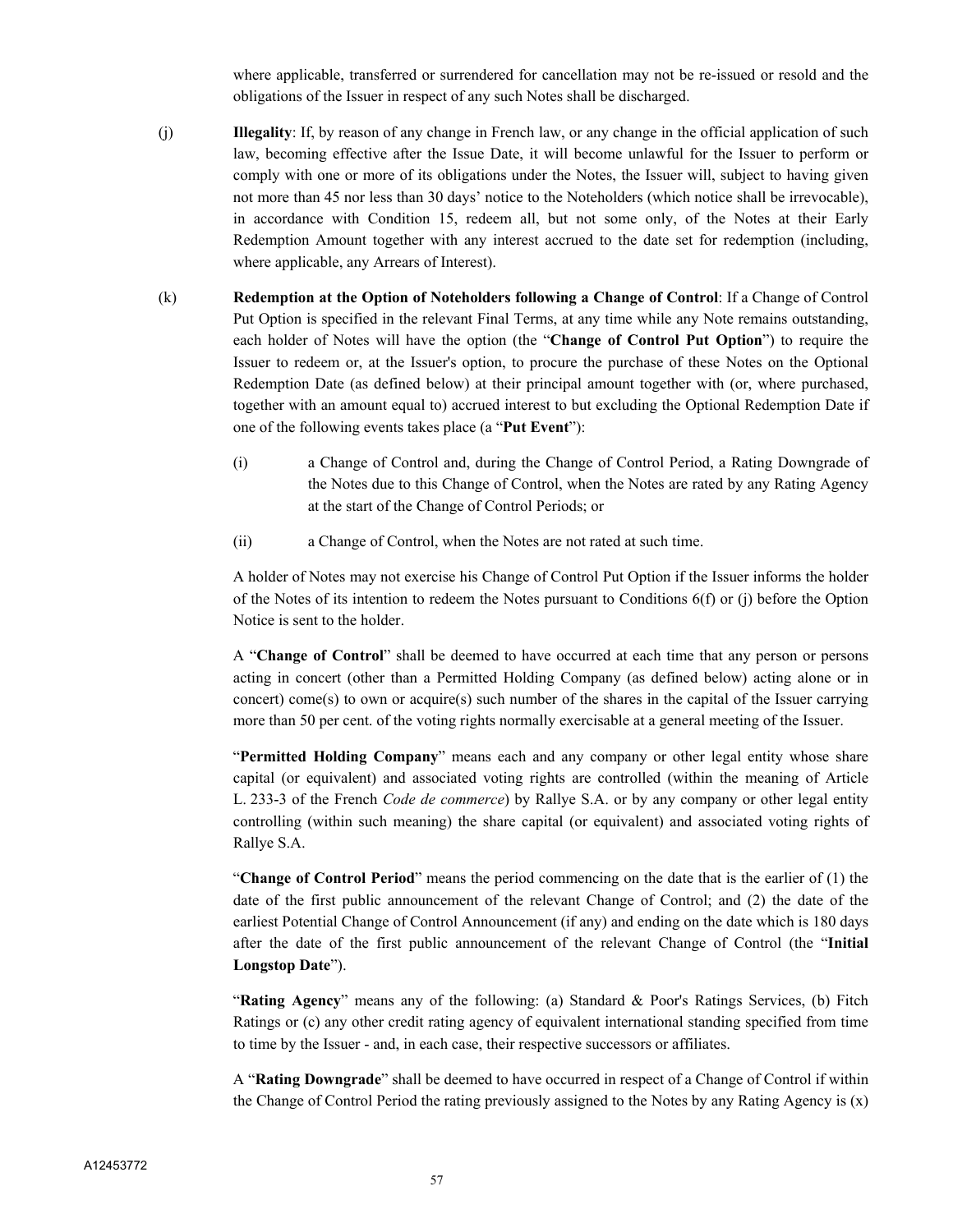withdrawn or (y) changed from an investment grade rating (BBB-, or their respective equivalents for the time being, or better) to a non-investment grade rating (BB+, or their respective equivalents for the time being, or worse) or (z) if the rating previously assigned to the Notes by any Rating Agency was below an investment grade rating (as described above), lowered by at least one full rating notch (for example, from BB+ to BB or their respective equivalents), provided that a Rating Downgrade otherwise arising by virtue of a particular change in rating shall be deemed not to have occurred in respect of a particular Change of Control if the Rating Agency making the change in rating does not publicly announce or publicly confirm that the reduction was the result, in whole or part, of any event or circumstance comprised in or arising as a result of, or in respect of, the applicable Change of **Control.** 

"**Potential Change of Control Announcement**" means any public announcement or public statement by the Issuer, any actual or potential bidder or any advisor thereto relating to any potential Change of Control.

Promptly upon the Issuer becoming aware that a Put Event has occurred, the Issuer shall give notice (a "**Put Event Notice**") to the Noteholders in accordance with Condition 15 specifying the nature of the Put Event and the circumstances giving rise to it and the procedure for exercising the Change of Control Put Option contained in this section.

To exercise the Change of Control Put Option to require redemption or, as the case may be, purchase of a Note under this section, the holder of that Note must transfer or cause to be transferred by its Account Holder its Notes to be so redeemed or purchased to the account of the Fiscal Agent specified in the Put Option Notice for the account of the Issuer within the period (the "**Put Period**") of 45 days after the Put Event Notice is given together with a duly signed and completed notice of exercise in the form (for the time being current) obtainable from the specified office of any Paying Agent (a "**Put Option Notice**") and in which the holder may specify a bank account to which payment is to be made under this section.

The Issuer shall redeem or, at the option of the Issuer, procure the purchase of the Notes in respect of which the Change of Control Put Option has been validly exercised as provided above, and subject to the transfer of such Notes to the account of the Fiscal Agent for the account of the Issuer as described above on the date which is the fifth Business Day following the end of the Put Period (the "**Optional Redemption Date**"). Payment in respect of any Note so transferred will be made in Euro to the holder to the specified Euro-denominated bank account in the Put Option Notice on the Optional Redemption Date via the relevant Account Holders.

The Issuer shall have no responsibility for any costs or loss of whatever kind (including breakage costs) which the Noteholder may incur as a result of or in connection with its exercise, or purported exercise, of, or otherwise in connection with, any Change of Control Put Option - whether upon the occasion of any purchase or redemption arising therefrom or otherwise.

#### **7 Payments and Talons**

(a) **Dematerialised Notes**: Payments of principal and interest (including, for the avoidance of doubt, any Arrears of Interest, where applicable) in respect of Dematerialised Notes shall (in the case of Dematerialised Notes in bearer dematerialised form or administered registered form) be made by transfer to the account denominated in the relevant currency of the relevant Account Holders for the benefit of the Noteholders and, (in the case of Dematerialised Notes in fully registered form), to an account denominated in the relevant currency with a Bank designated by the Noteholders. All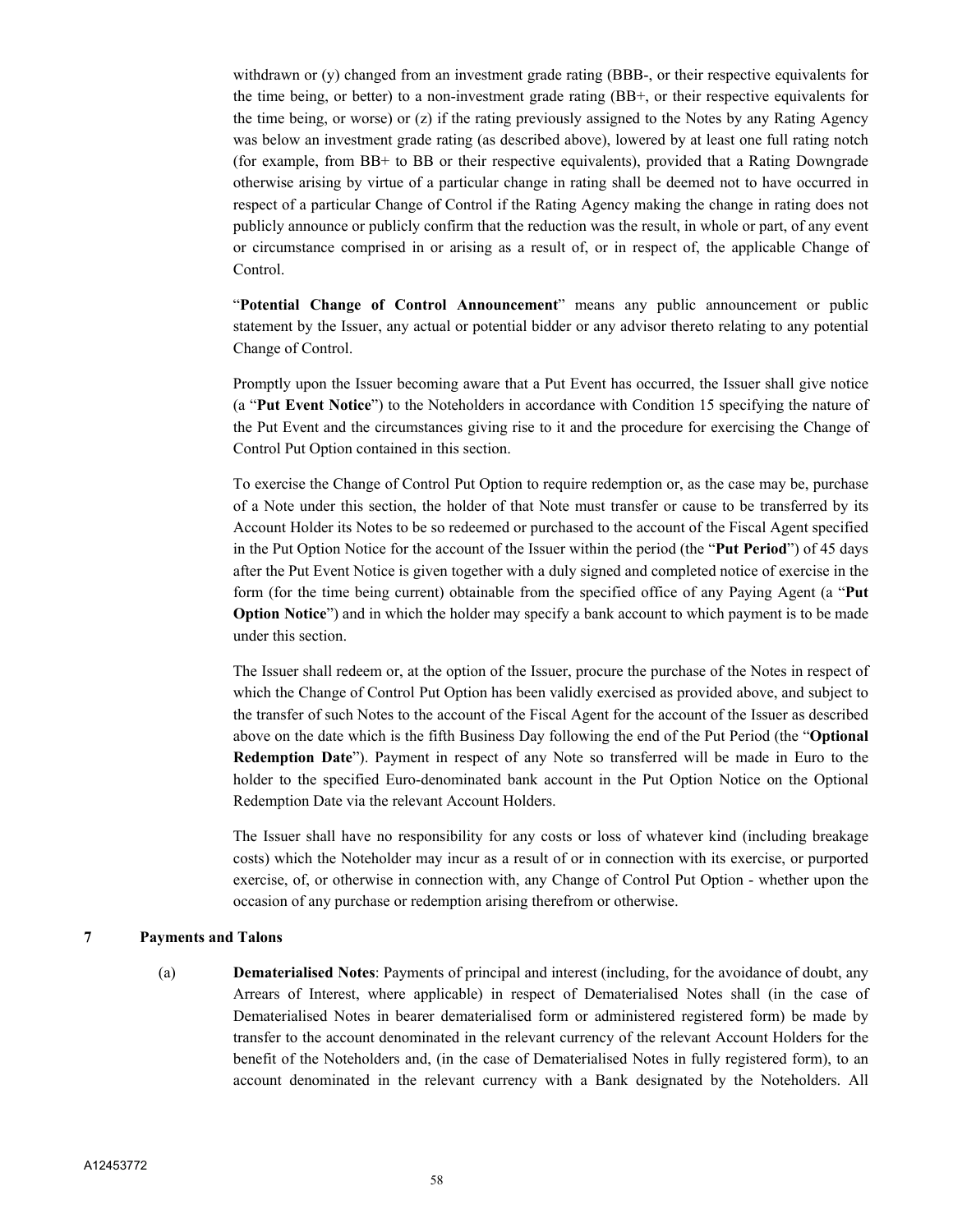payments validly made to such Account Holders will be an effective discharge of the Issuer in respect of such payments.

- (b) **Materialised Bearer Notes**: Payments of principal and interest (including, for the avoidance of doubt, any Arrears of Interest, where applicable) in respect of Materialised Bearer Notes shall, subject as mentioned below, be made against presentation and surrender during usual business hours of the relevant Receipts (in the case of payments of Instalment Amounts other than on the due date for redemption and provided that the Receipt is presented for payment together with its relative Note), Materialised Bearer Notes (in the case of all other payments of principal and, in the case of interest, as specified in Condition  $7(f)(vi)$  or Coupons (in the case of interest, save as specified in Condition  $7(f)(vi)$ , as the case may be, at the specified office of any Paying Agent outside the United States by a cheque payable in the relevant currency drawn on, or, at the option of the Noteholder, by transfer to an account denominated in such currency with, a Bank. "**Bank**" means a bank in the principal financial centre for such currency or, in the case of Euro, in a city in which banks have access to the TARGET System.
- (c) **Payments in the United States**: Notwithstanding the foregoing, if any Materialised Bearer Notes are denominated in U.S. Dollars, payments in respect thereof may be made at the specified office of any Paying Agent in New York City in the same manner as aforesaid if (i) the Issuer shall have appointed Paying Agents with specified offices outside the United States with the reasonable expectation that such Paying Agents would be able to make payment of the amounts on the Notes in the manner provided above when due, (ii) payment in full of such amounts at all such offices is illegal or effectively precluded by exchange controls or other similar restrictions on payment or receipt of such amounts and (iii) such payment is then permitted by United States law, without involving, in the opinion of the Issuer, any adverse tax consequence to the Issuer.
- (d) **Payments Subject to Fiscal Laws**: All payments are subject in all cases to any applicable fiscal or other laws, regulations and directives in the place of payment but without prejudice to the provisions of Condition 8. No commission or expenses shall be charged to the Noteholders or Couponholders in respect of such payments.
- (e) **Appointment of Agents**: The Fiscal Agent, the Paying Agents, the Calculation Agent, the Redenomination Agent and the Consolidation Agent initially appointed by the Issuer and their respective specified offices are listed below. The Fiscal Agent, the Paying Agents, the Redenomination Agent, the Consolidation Agent and the Registration Agent act solely as agents of the Issuer and the Calculation Agent(s) act(s) as independent experts(s) and, in each such case, do not assume any obligation or relationship of agency for any Noteholder or Couponholder. The Issuer reserves the right at any time to vary or terminate the appointment of the Fiscal Agent, any other Paying Agent, the Redenomination Agent, the Consolidation Agent and the Registration Agent or the Calculation Agent(s) and to appoint additional or other Paying Agents, provided that the Issuer shall at all times maintain (i) a Fiscal Agent, (ii) one or more Calculation Agent(s) where the Conditions so require, (iii) a Redenomination Agent and a Consolidation Agent where the Conditions so require, (iv) Paying Agents having specified offices in at least two major European cities (including Paris so long as the Notes are listed and admitted to trading on Euronext Paris and/or Luxembourg so long as the Notes are listed and admitted to trading on the Luxembourg Stock Exchange and, in either case, so long as the rules applicable to the relevant Regulated Market so require) (v) in the case of Dematerialised Notes, in fully registered form, a Registration Agent (vi) such other agents as may be required by any other Regulated Market on which the Notes may be listed and admitted to trading and (vii) in the case of Materialised Notes, a Paying Agent with a specified office in a European Union Member State that will not be obliged to withhold or deduct tax pursuant to European Council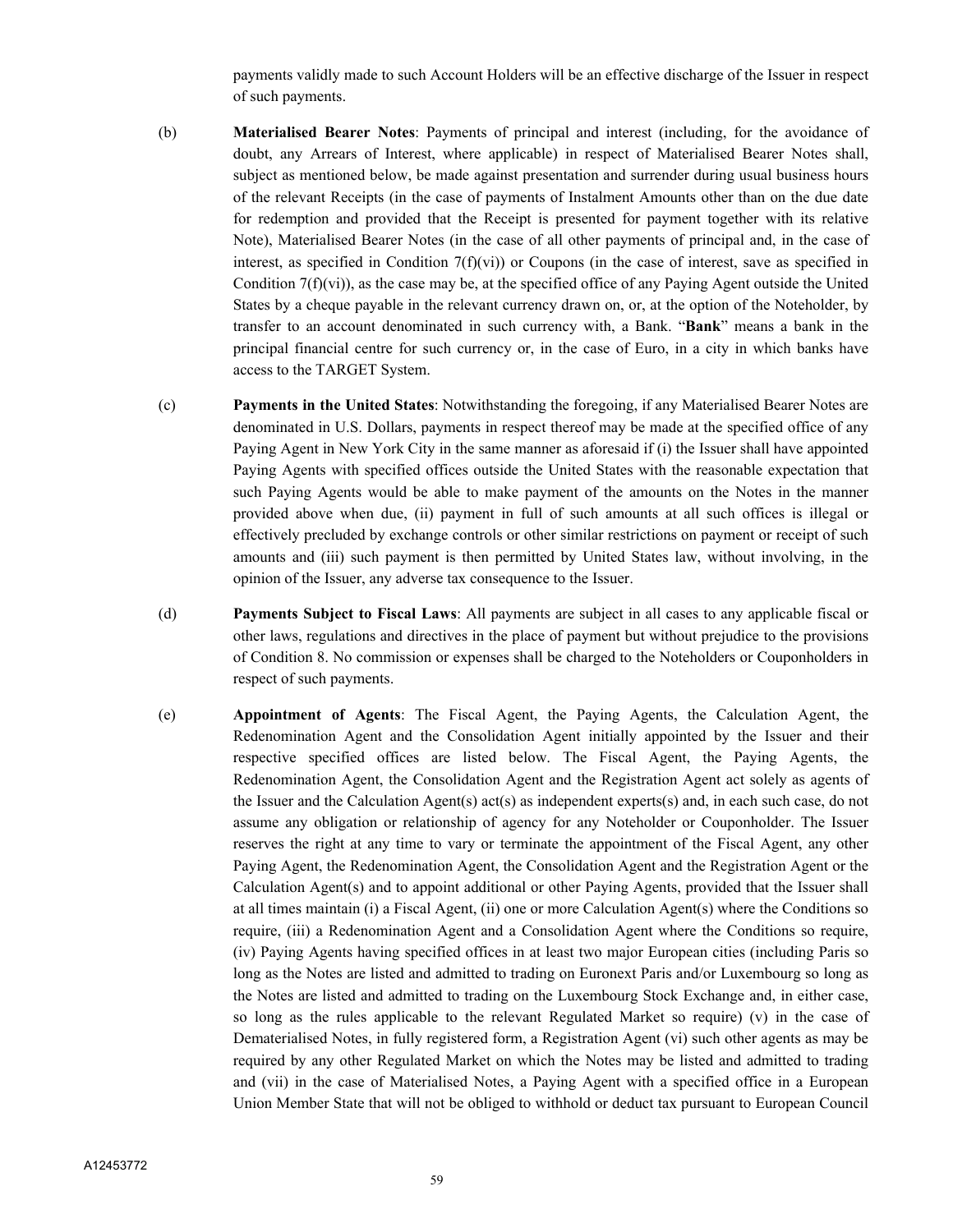Directive 2003/48/EC of 3 June 2003 on the taxation of savings income in the form of interest payments or any other European Union Directive implementing the conclusions of the ECOFIN Council meeting of 26-27 November 2000 on the taxation of savings income, or any law implementing or complying with, or introduced in order to conform to, such Directive.

In addition, the Issuer shall forthwith appoint a Paying Agent in New York City in respect of any Materialised Bearer Notes denominated in U.S. Dollars in the circumstances described in paragraph (c) above.

On a redenomination of the Notes of any Series pursuant to Condition 1(d) with a view to consolidating such Notes with one or more other Series of Notes, in accordance with Condition 14, the Issuer shall ensure that the same entity shall be appointed as both Redenomination Agent and Consolidation Agent in respect of both such Notes and such other Series of Notes to be so consolidated with such Notes.

Notice of any such change or any change of any specified office shall promptly be given to the Noteholders in accordance with Condition 15.

## (f) **Unmatured Coupons and Receipts and unexchanged Talons:**

- (i) Upon the due date for redemption of those Notes, Materialised Bearer Notes which comprise Fixed Rate Notes (other than Dual Currency Notes or Index Linked Notes) should be surrendered for payment together with all unmatured Coupons (if any) relating thereto, failing which an amount equal to the face value of each missing unmatured Coupon (together, where applicable, with the amount of any Arrears of Interest corresponding to such Coupon) (or, in the case of payment not being made in full, that proportion of the amount of such missing unmatured Coupon (together, where applicable, with the amount of any Arrears of Interest corresponding to such Coupon) that the sum of principal so paid bears to the total principal due) shall be deducted from the Final Redemption Amount, Amortised Nominal Amount, Early Redemption Amount or Optional Redemption Amount, as the case may be, due for payment. Any amount so deducted shall be paid in the manner mentioned above against surrender of such missing Coupon within a period of 10 years from the Relevant Date for the payment of such principal (whether or not such Coupon has become void pursuant to Condition 10).
- (ii) Upon the due date for redemption of any Materialised Bearer Note comprising a Floating Rate Note, Dual Currency Note or Index Linked Note, unmatured Coupons relating to such Note (whether or not attached) shall become void and no payment shall be made in respect of them.
- (iii) Upon the due date for redemption of any Materialised Bearer Note, any unexchanged Talon relating to such Note (whether or not attached) shall become void and no Coupon shall be delivered in respect of such Talon.
- (iv) Upon the due date for redemption of any Materialised Bearer Note that is redeemable in instalments, all Receipts relating to such Materialised Bearer Note having an Instalment Date falling on or after such due date (whether or not attached) shall become void and no payment shall be made in respect of them.
- (v) Where any Materialised Bearer Note that provides that the relative unmatured Coupons are to become void upon the due date for redemption of those Notes is presented for redemption without all unmatured Coupons, and where any Bearer Note is presented for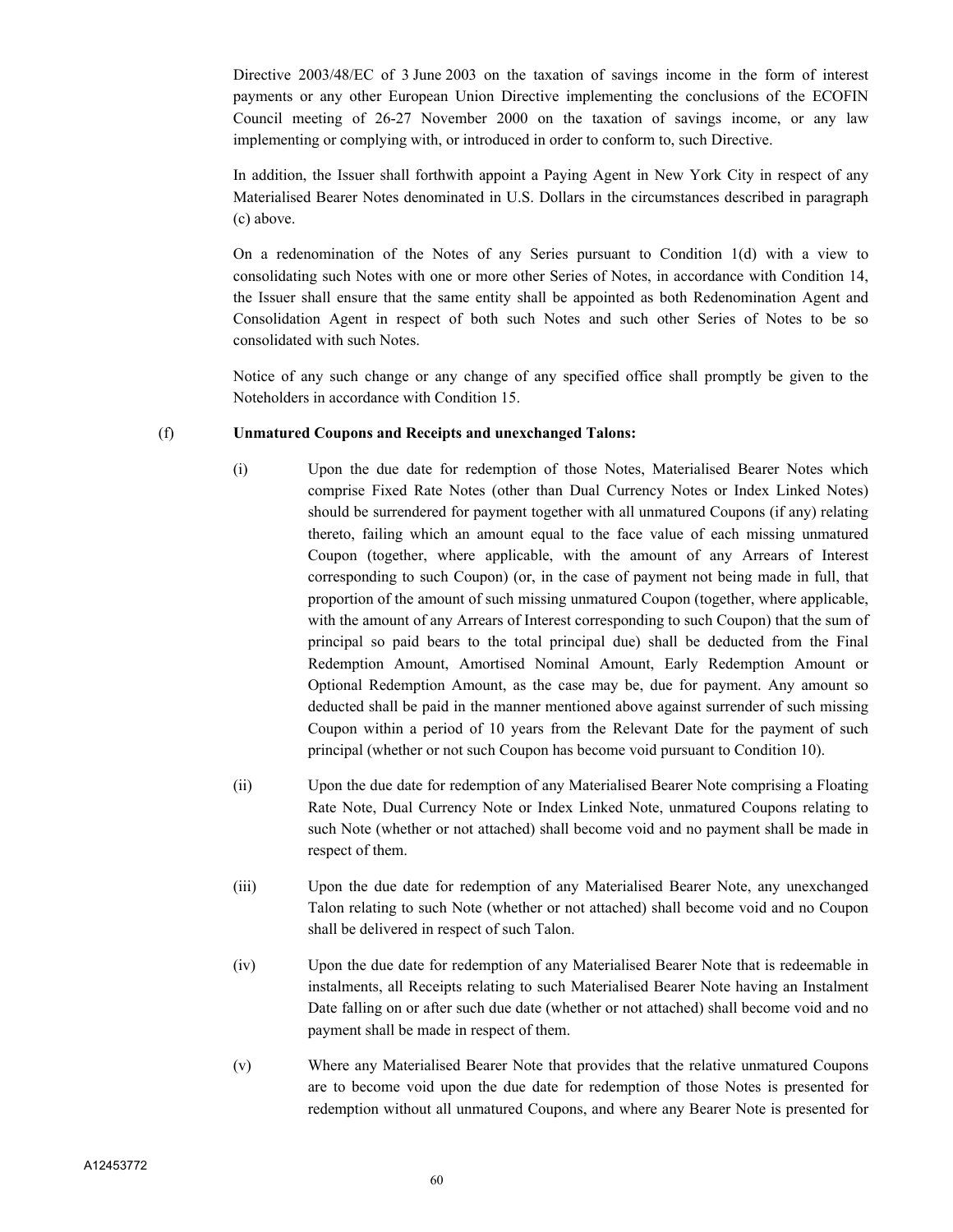redemption without any unexchanged Talon relating to it, redemption shall be made only against the provision of such indemnity as the Issuer may require.

- (vi) If the due date for redemption of any Materialised Bearer Note is not a due date for payment of interest, interest accrued from the preceding due date for payment of interest or the Interest Commencement Date, as the case may be, (including, for the avoidance of doubt, any Arrears of Interest if applicable) shall only be payable against presentation (and surrender if appropriate) of the relevant Definitive Materialised Bearer Note. Interest accrued on a Materialised Bearer Note that only bears interest after its Maturity Date shall be payable on redemption of such Note against presentation of the relevant Materialised Bearer Notes.
- (g) **Talons**: On or after the Interest Payment Date for the final Coupon forming part of a Coupon sheet issued in respect of any Materialised Bearer Note, the Talon forming part of such Coupon sheet may be surrendered at the specified office of the Fiscal Agent in exchange for a further Coupon sheet (and if necessary another Talon for a further Coupon sheet) (but excluding any Coupons that may have become void pursuant to Condition 10).
- (h) **Non-Business Days**: If any date for payment in respect of any Note, Receipt or Coupon is not a business day, the Noteholder shall not be entitled to payment until the next following business day nor to any interest or other sum in respect of such postponed payment. In this paragraph, "**business day**" means a day (other than a Saturday or a Sunday) (A) (i) in the case of Dematerialised Notes, on which Euroclear France is open for business or (ii) in the case of Materialised Notes, on which banks and foreign exchange markets are open for business in the relevant place of presentation, in such jurisdictions as shall be specified as "**Financial Centres**" in the relevant Final Terms and (B) (i) (in the case of a payment in a currency other than Euro), where payment is to be made by transfer to an account maintained with a bank in the relevant currency, on which foreign exchange transactions may be carried on in the relevant currency in the principal financial centre of the country of such currency or (ii) (in the case of a payment in Euro), which is a TARGET Business Day.

## **8 Taxation**

- (a) **Tax exemption for Notes:** All payments of principal, interest and other revenues by or on behalf of the Issuer in respect of the Notes shall be made free and clear of, and without withholding or deduction for, any taxes, duties, assessments or governmental charges of whatever nature imposed, levied, collected, withheld or assessed by or within France or any authority therein or thereof having power to tax, unless such withholding or deduction is required by law..
- (b) **Additional Amounts**: If French law should require that payments of principal or interest in respect of any Note, Receipt or Coupon be subject to deduction or withholding in respect of any taxes or duties whatsoever, the Issuer will, to the fullest extent then permitted by law, pay such additional amounts as shall result in receipt by the Noteholders or, if applicable, the Receiptholders and the Couponholders, as the case may be, of such amounts as would have been received by them had no such withholding or deduction been required, except that no such additional amounts shall be payable with respect to any Note, Receipt or Coupon, as the case may be:
	- (i) **Other connection**: to, or to a third party on behalf of, a Noteholder or, if applicable, a Receiptholder or a Couponholder, as the case may be, who is liable to such taxes, duties, assessments or governmental charges in respect of such Note, Receipt or Coupon by reason of his having some connection with France other than the mere holding of the Note, Receipt or Coupon; or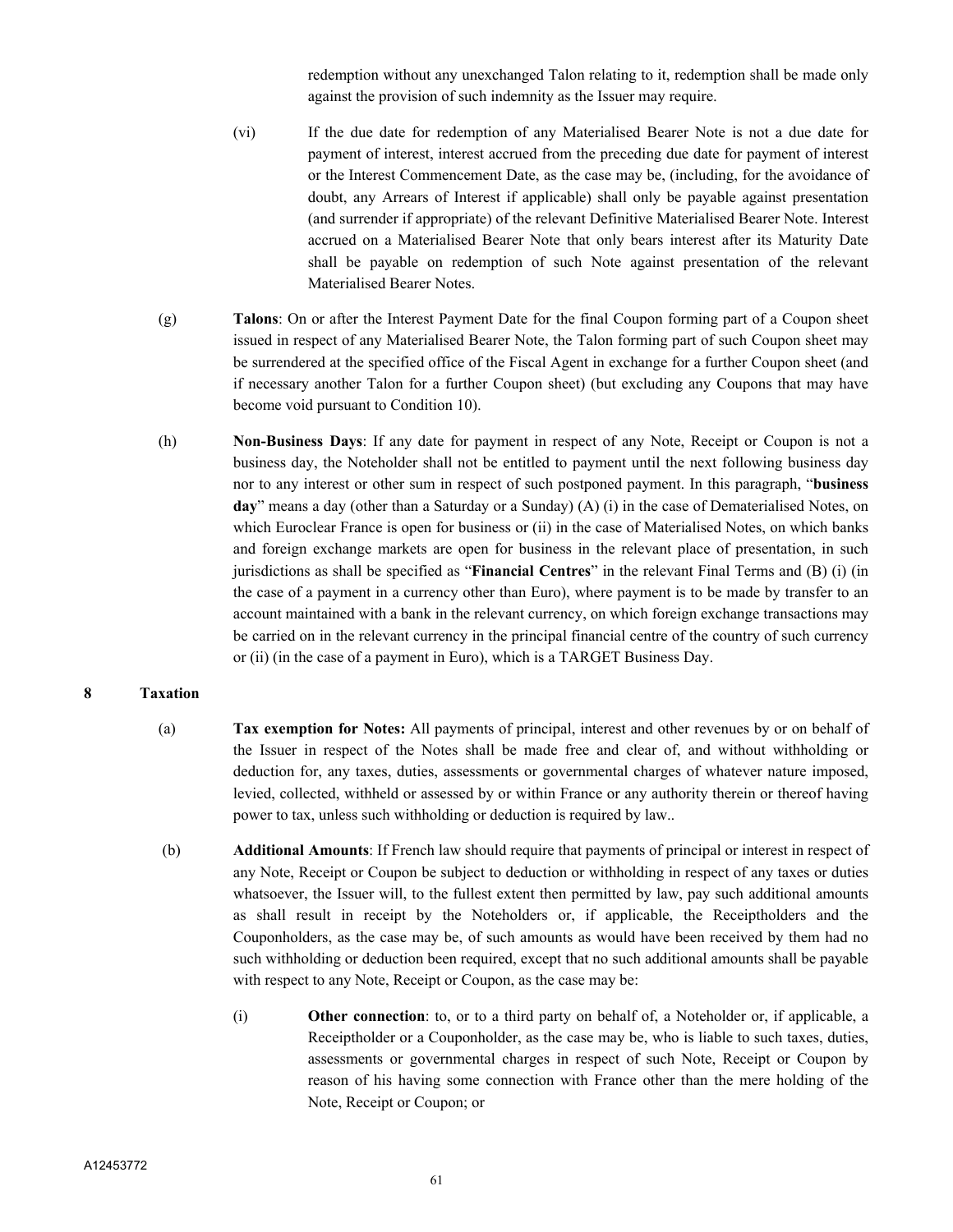- (ii) **Presentation more than 30 days after the Relevant Date**: in the case of Materialised Notes, more than 30 days after the Relevant Date except to the extent that the Noteholder or, if applicable, the Receiptholder or the Couponholder, as the case may be, would have been entitled to such additional amounts on presenting it for payment on the thirtieth such day; or
- (iii) **Payment to individuals**: where such withholding or deduction is imposed on a payment to an individual and is required to be made pursuant to European Council Directive 2003/48/EC or any other Directive implementing the conclusions of the ECOFIN Council Meeting of 26-27 November 2000 on the taxation of savings income, or any law implementing or complying with, or introduced in order to conform to, such Directive; or
- (iv) **Payment by another Paying Agent**: in respect of Definitive Materialised Bearer Notes, presented for payment by or on behalf of a holder of any Note, Receipt or Coupon, as the case may be, who would be able to avoid such withholding or deduction by presenting the relevant Note, Receipt or Coupon to another Paying Agent in a Member State of the EU.

As used in these Conditions, "**Relevant Date**" in respect of any Note, Receipt or Coupon means the date on which payment in respect of it first becomes due (and, for the avoidance of doubt, in the case of Arrears of Interest, references to "becomes due" shall be interpreted in accordance with the provisions of Condition 5(h)) or (if any amount of the money payable is improperly withheld or refused) the date on which payment in full of the amount outstanding is made or, in the case of Materialised Notes (if earlier) the date seven days after that on which notice is duly given to the Noteholders that, upon further presentation of the Note, Receipt or Coupon being made in accordance with the Conditions, such payment will be made, provided that payment is in fact made upon such presentation.

References in these Conditions to (i) "**principal**" shall be deemed to include any premium payable in respect of the Notes, all Instalment Amounts, Final Redemption Amounts, Early Redemption Amounts, Optional Redemption Amounts, Amortised Nominal Amounts and all other amounts in the nature of principal payable pursuant to Condition 6 or any amendment or supplement to it, (ii) "**interest**" shall be deemed to include all Interest Amounts and all other amounts (including, for the avoidance of doubt, all Arrears of Interest) payable pursuant to Condition 5 or any amendment or supplement to it and (iii) "**principal**" and/or "**interest**" shall be deemed to include any additional amounts that may be payable under this Condition.

(c) **Supply of Information:** Each Noteholder shall be responsible for supplying, in a timely manner, any information as may be required in order to comply with the identification and reporting obligations imposed on it by the European Council Directive 2003/48/EC or any other European Directive implementing the conclusions of the ECOFIN Council Meeting dated 26-27 November 2000 on the taxation of savings income or any law implementing or complying with, or introduced in order to conform to such Directive.

## **9 Events of Default**

The Representative (as defined in Condition 11) may, upon written notice to the Fiscal Agent given on behalf of the Noteholders before all defaults shall have been remedied, cause the Notes to become immediately due and payable, whereupon the Notes shall become immediately due and payable at their principal amount, plus accrued interest, without any other formality, if any of the following events (each an "**Event of Default**") shall occur: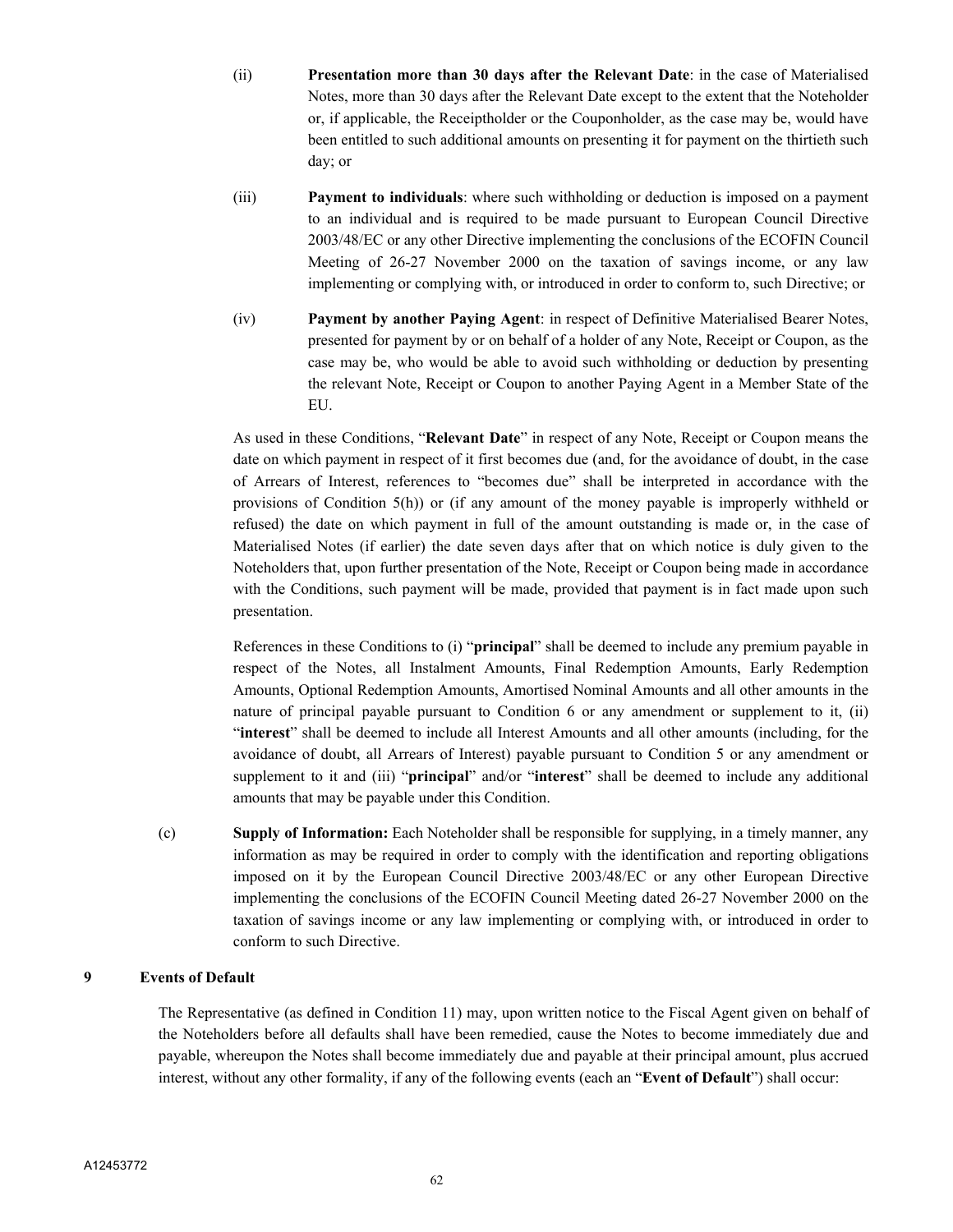#### (a) **Unsubordinated Notes**: In the case of Unsubordinated Notes:

- (i) the Issuer is in default for more than fifteen (15) days for the payment of principal of, or interest on, any Note (including the payment of any additional amounts in accordance with Condition 8), when the same shall become due and payable; or
- (ii) the Issuer is in default in the performance of, or compliance with, any of its other obligations under the Notes and such default has not been cured within thirty (30) days after the receipt by the Fiscal Agent of the written notice of such default by a Noteholder; or
- (iii) if any other present or future indebtedness of the Issuer or any of its Principal Subsidiaries for borrowed money in excess of Euro 40,000,000 (or its equivalent in any other currency) whether individually or in the aggregate shall become due and payable prior to its stated maturity as a result of a default thereunder, or any such indebtdedness shall not be paid when due or, as the case may be, within any applicable grace period (as originally agreed) therefor or any steps shall have been taken to enforce any security in respect of any such indebtedness or any guarantee or indemnity given by the Issuer or any of its Principal Subsidiaries for, or in respect of, any such indebtedness of others shall not be honoured when due and called upon; or
- (iv) if the Issuer applies for the appointment of a *mandataire ad hoc* under French bankruptcy law or enters into a conciliation procedure (*procédure de conciliation*) or a judgment is issued for the judicial liquidation (*liquidation judiciaire*) or for a transfer of the whole of the business (*cession totale de l'entreprise*) of the Issuer or, to the extent permitted by applicable law, if the Issuer is subject to any other insolvency or bankruptcy proceedings or if the Issuer makes any conveyance, assignment or other arrangement for the benefit of its creditors or enters into a composition with its creditors or if the Issuer is wound up or dissolved.
- (b) **Subordinated Notes:** In the case of Subordinated Notes and in accordance with Condition 3(b), if any judgment shall be issued for the judicial liquidation (*liquidation judiciaire*) of the Issuer or if the Issuer is liquidated for any other reason then the Subordinated Notes shall become immediately due and payable, in accordance with Condition 3(b), at their principal amount together with any accrued interest (including, if any, for the avoidance of doubt, the Arrears of Interest as defined in Condition 5(h)) to the date of payment.

# **10 Prescription**

Claims against the Issuer for payment in respect of the Notes, Receipts and Coupons (which for this purpose shall not include Talons) shall be prescribed and become void unless made within five years (in the case of principal or interest) from the appropriate Relevant Date in respect of them.

## **11 Representation of Noteholders**

Except as otherwise provided by the relevant Final Terms, Noteholders will, in respect of all Tranches in any Series, be grouped automatically for the defence of their common interests in a *masse* (in each case, the "**Masse**").

The Masse will be governed by the provisions of the French *Code de commerce* with the exception of Articles L.228-48, L.228-59, R.228-63, R.228-67 and R.228-69 subject to the following provisions: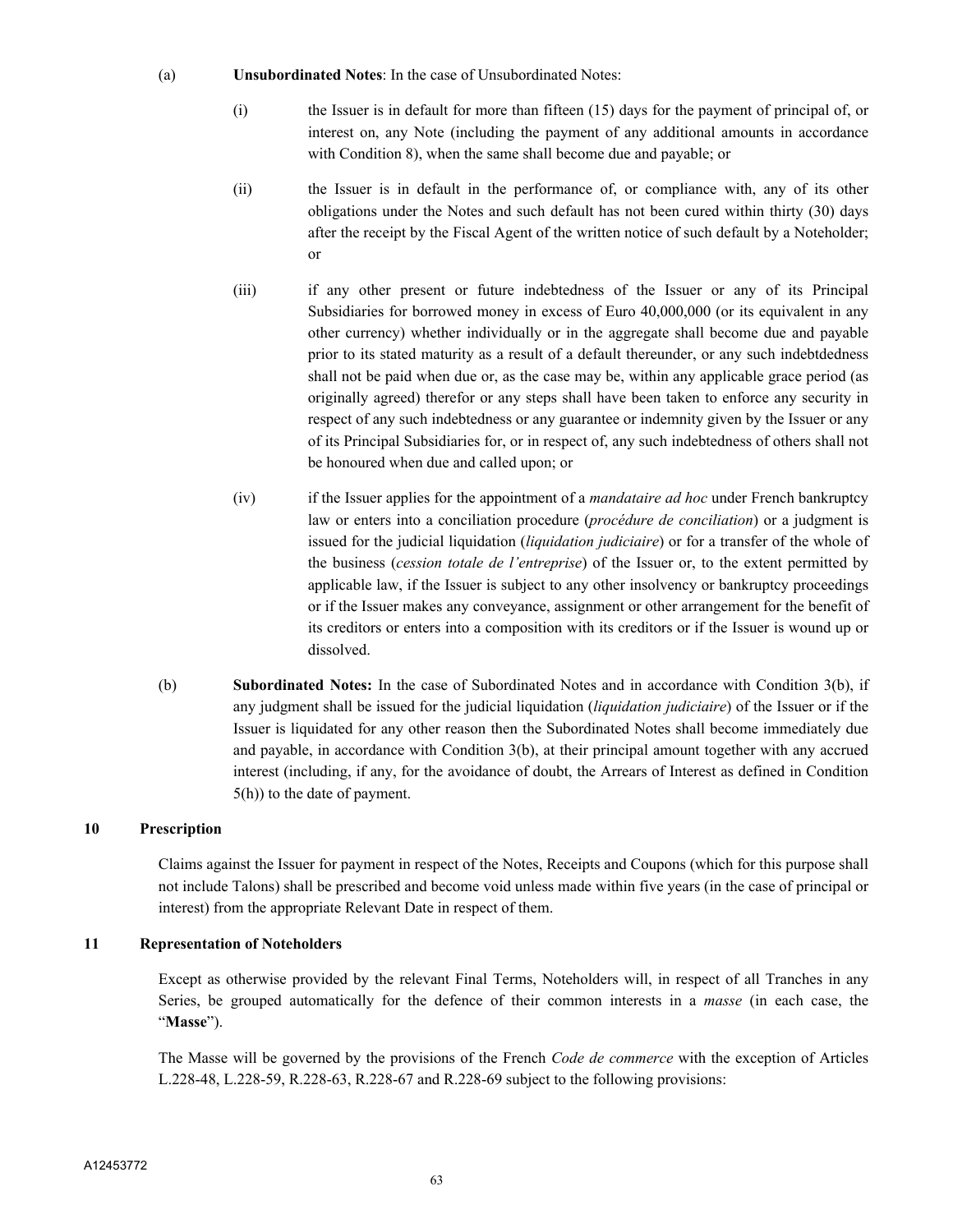#### (a) **Legal Personality**

The Masse will be a separate legal entity and will act in part through a representative (the "**Representative**") and in part through a general meeting of the Noteholders (the "**General Meeting**").

The Masse alone, to the exclusion of all individual Noteholders, shall exercise the common rights, actions and benefits which now or in the future may accrue respectively with respect to the Notes.

## (b) **Representative**

The office of Representative may be conferred on a person of any nationality who agrees to perform such function. However, the following persons may not be chosen as Representatives:

- (i) the Issuer, the members of its Board of Directors (*Conseil d'administration*), its general managers (*directeurs généraux*), its statutory auditors, or its employees as well as their ascendants, descendants and spouse; or
- (ii) companies guaranteeing all or part of the obligations of the Issuer, their respective managers (*gérants*), general managers (*directeurs généraux*), members of their Board of Directors (*Conseil d'administration*), Executive Board (*Directoire*), or Supervisory Board (*Conseil de Surveillance*), their statutory auditors, or employees as well as their ascendants, descendants and spouse; or
- (iii) companies holding 10 per cent. or more of the share capital of the Issuer or companies having 10 per cent. or more of their share capital held by the Issuer; or
- (iv) persons to whom the practice of banker is forbidden or who have been deprived of the right of directing, administering or managing an enterprise in whatever capacity.

The names and addresses of the initial Representative of the Masse and its alternate will be set out in the relevant Final Terms. The Representative appointed in respect of the first Tranche of any Series of Notes will be the Representative of the single Masse of all Tranches in such Series.

The Representative will be entitled to such remuneration in connection with its functions or duties as set out in the relevant Final Terms.

In the event of death, retirement or revocation of appointment of the Representative, such Representative will be replaced by another Representative. In the event of the death, retirement or revocation of appointment of the alternate Representative, an alternate will be elected by the General Meeting.

All interested parties will at all times have the right to obtain the names and addresses of the Representative and the alternate Representative at the head office of the Issuer and the specified offices of any of the Paying Agents.

## (c) **Powers of Representative**

The Representative shall (in the absence of any decision to the contrary of the General Meeting) have the power to take all acts of management necessary in order to defend the common interests of the Noteholders.

All legal proceedings against the Noteholders or initiated by them, must be brought by or against the Representative.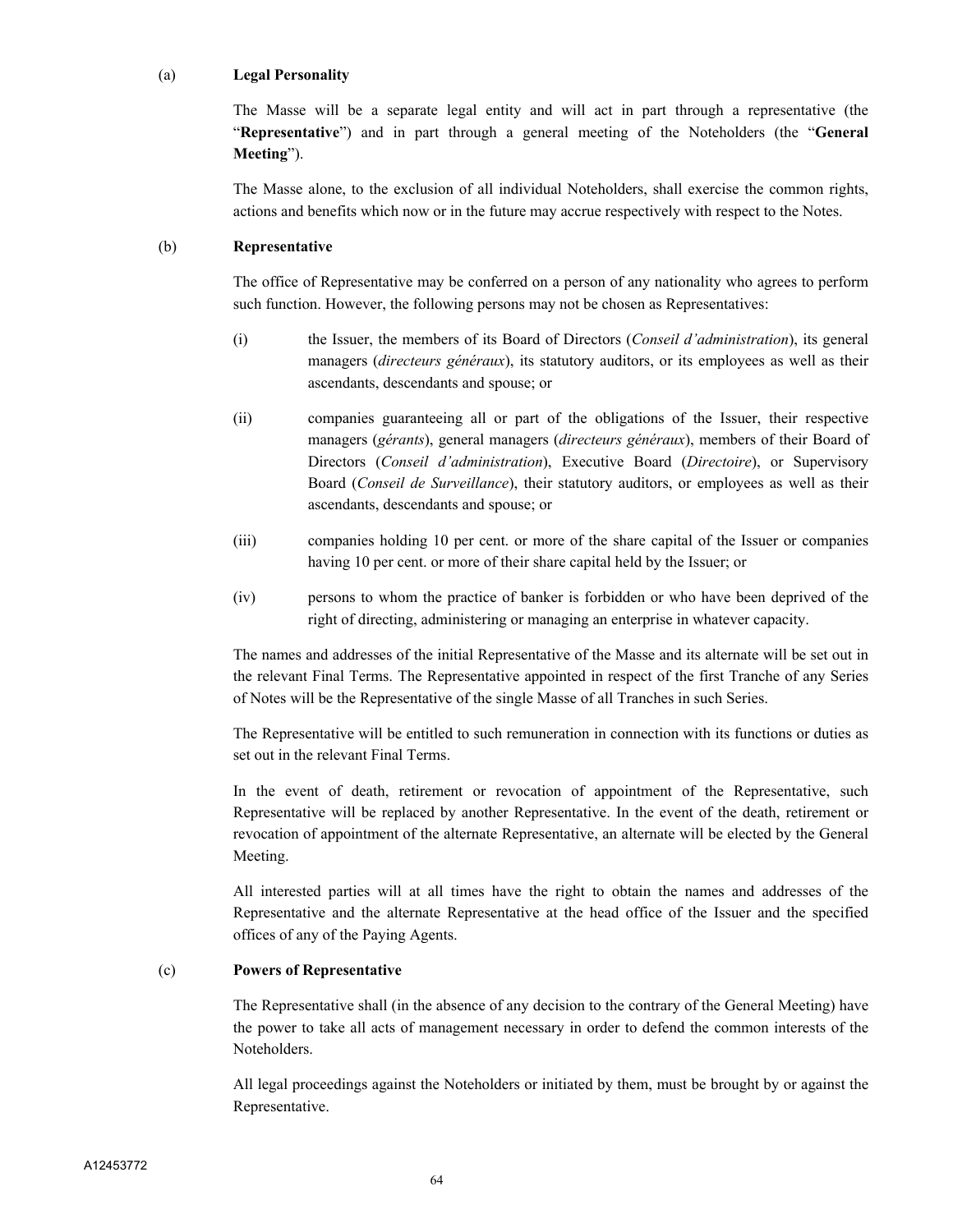The Representative may not be involved in the management of the affairs of the Issuer.

#### (d) **General Meeting**

A General Meeting may be held at any time, on convocation either by the Issuer or by the Representative. One or more Noteholders, holding together at least one-thirtieth of the principal amount of the Notes outstanding, may address to the Issuer and the Representative a demand for convocation of the General Meeting. If such General Meeting has not been convened within two months after such demand, the Noteholders may commission one of their members to petition a competent court in Paris to appoint an agent (*mandataire*) who will call the General Meeting.

Notice of the date, time, place and agenda of any General Meeting will be published as provided under Condition 15.

Each Noteholder has the right to participate in a General Meeting in person, by proxy, correspondence, or, if the *statuts* of the Issuer so specify , videoconference or any other means of telecommunication allowing the identification of the participating Noteholders. Each Note carries the right to one vote or, in the case of Notes issued with more than one Specified Denomination, one vote in respect of each multiple of the lowest Specified Denomination comprised in the principal amount of the Specified Denomination of such Note.

#### (e) **Powers of the General Meetings**

The General Meeting is empowered to deliberate on the dismissal and replacement of the Representative and the alternate Representative and also may act with respect to any other matter that relates to the common rights, actions and benefits which now or in the future may accrue with respect to the Notes, including authorising the Representative to act at law as plaintiff or defendant.

The General Meeting may further deliberate on any proposal relating to the modification of the Conditions including any proposal, whether for arbitration or settlement, relating to rights in controversy or which were the subject of judicial decisions, it being specified, however, that the General Meeting may not increase the liabilities (*charges*) of the Noteholders, nor establish any unequal treatment between the Noteholders, nor decide to convert Notes into shares.

General Meetings may deliberate validly on first convocation only if Noteholders present or represented hold at least a fifth of the principal amount of the Notes then outstanding. On second convocation, no quorum shall be required. Decisions at meetings shall be taken by a two-third majority of votes cast by Noteholders attending such General Meetings or represented thereat.

In accordance with Article R.228-71 of the French *Code de commerce*, the rights of each Noteholder to participate in General Meetings will be evidenced by the entries in the books of the relevant Account Holder of the name of such Noteholder on the third business day in Paris preceding the date set for the meeting of the relevant General Meeting at 0:00, Paris time.

Decisions of General Meetings must be published in accordance with the provisions set forth in Condition 15.

*At the date of this Base Prospectus the* statut*s of the Issuer do not contemplate the right for a Noteholder to participate in a General Meeting by videoconference or any other means of telecommunication allowing the identification of the participating Noteholders*.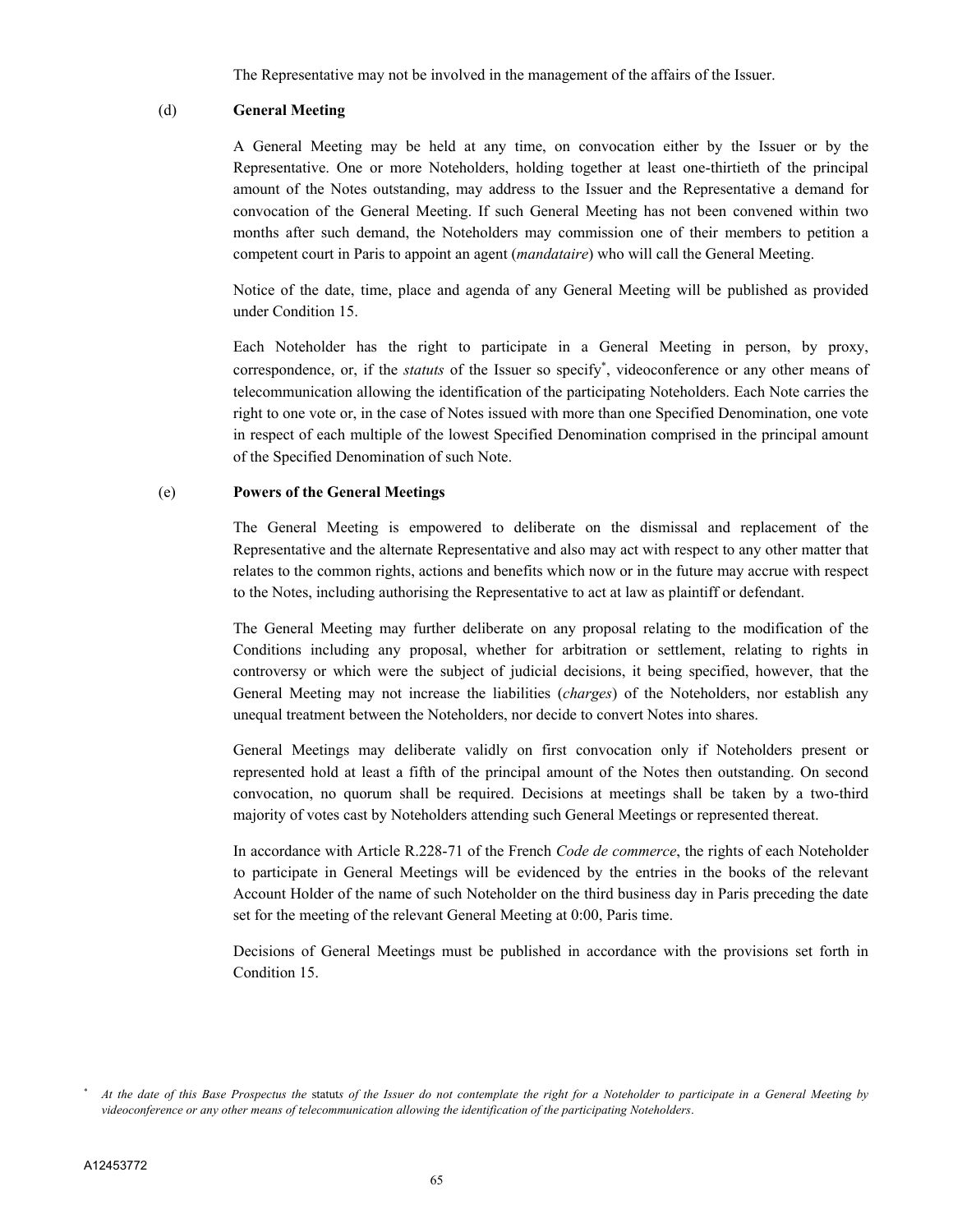#### (f) **Information to Noteholders**

Each Noteholder or Representative thereof will have the right, during the 15-day period preceding the holding of each General Meeting, to consult or make a copy of the text of the resolutions which will be proposed and of the reports which will be presented at the General Meeting, all of which will be available for inspection by the relevant Noteholders at the registered office of the Issuer, at the specified offices of any of the Paying Agents during usual business hours and at any other place specified in the notice of the General Meeting.

## (g) **Expenses**

The Issuer will pay all expenses relating to the operation of the Masse, including expenses relating to the calling and holding of General Meetings and, more generally, all administrative expenses resolved upon by the General Meeting, it being expressly stipulated that no expenses may be imputed against interest payable under the Notes.

## (h) **Single Masse**

The holders of Notes of the same Series, and the holders of Notes of any other Series which have been assimilated with the Notes of such first-mentioned Series in accordance with Condition 14, shall, for the defence of their respective common interests, be grouped in a single Masse. The Representative appointed in respect of the first Tranche of any Series of Notes will be the Representative of the single Masse of all such Series.

## **12 Modifications**

These Conditions may be amended, modified or varied in relation to any Series of Notes by the terms of the relevant Final Terms in relation to such Series.

## **13 Replacement of definitive Notes, Receipts, Coupons and Talons**

If, in the case of any Materialised Bearer Notes, a Definitive Materialised Bearer Note, Receipt, Coupon or Talon is lost, stolen, mutilated, defaced or destroyed, it may be replaced, subject to applicable laws, regulations and regulations of the Regulated Market on which the Notes are listed and admitted to trading, at the specified office of the Fiscal Agent or such other Paying Agent as may from time to time be designated by the Issuer for the purpose and notice of whose designation is given to Noteholders, in each case on payment by the claimant of the fees and costs incurred in connection therewith and on such terms as to evidence, security and indemnity (which may provide, *inter alia*, that if the allegedly lost, stolen or destroyed Definitive Materialised Bearer Note, Receipt, Coupon or Talon is subsequently presented for payment or, as the case may be, for exchange for further Coupons, there shall be paid to the Issuer on demand the amount payable by the Issuer in respect of such Definitive Materialised Bearer Notes, Receipts, Coupons or further Coupons) and otherwise as the Issuer may require. Mutilated or defaced Materialised Bearer Notes, Receipts, Coupons or Talons must be surrendered before replacements will be issued.

## **14 Further Issues and Consolidation**

(a) **Further Issues:** Unless otherwise specified in the relevant Final Terms, the Issuer may from time to time without the consent of the Noteholders, Receiptholders or Couponholders create and issue further notes to be assimilated (*assimilées*) and form a single series with the Notes provided such Notes and the further notes carry rights identical in all respects (or in all respects save for the principal amount thereof and the first payment of interest in the relevant Final Terms) and that the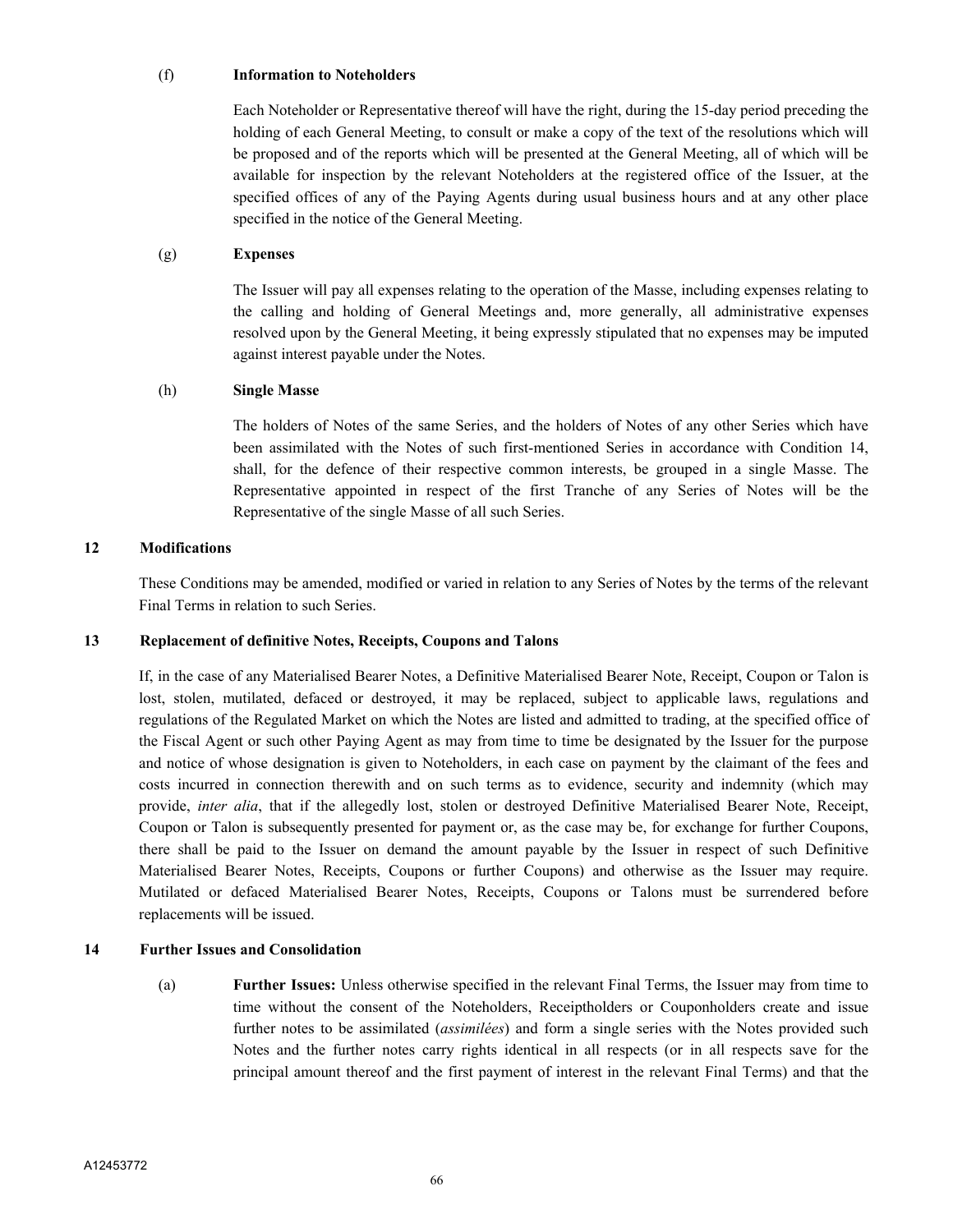terms of such further notes provide for such assimilation and references in these Conditions to "**Notes**" shall be construed accordingly.

(b) **Consolidation:** The Issuer may, with the prior approval of the Redenomination and Consolidation Agents, from time to time on any Interest Payment Date occurring on or after the Redenomination Date on giving not less than 30 days' prior notice to the Noteholders in accordance with Condition 15, without the consent of the Noteholders, Receiptholders or Couponholders, consolidate the Notes of one Series with the Notes of one or more other Series issued by it, whether or not originally issued in one of the European national currencies or in Euro, provided such other Notes have been redenominated in Euro (if not originally denominated in Euro) and which otherwise have, in respect of all periods subsequent to such consolidation, the same terms and conditions as the Notes.

#### **15 Notices**

- (a) Notices to the holders of Dematerialised Notes in registered form (*au nominatif*) shall be valid if either, (i) they are mailed to them at their respective addresses, in which case they will be deemed to have been given on the fourth weekday (being a day other than a Saturday or a Sunday) after the mailing, or, (ii) they are published (a) so long as such Notes are admitted to trading on any Regulated Market and the rules of such Regulated Market so permit, on the website of the Regulated Market where the admission is sought, which in the case of the Luxembourg Stock Exchange is expected to be the website of the Luxembourg Stock Exchange (*www.bourse.lu*) or, (b) at the option of the Issuer, in a leading daily newspaper of general circulation in Europe (which is expected to be the *Financial Times*). Provided that, so long as such Notes are listed and admitted to trading on any Regulated Market, notices shall be valid if published in a daily newspaper with general circulation in the city/ies where the Regulated Market on which such Notes is/are listed and admitted to trading which  $(x)$  in the case of Euronext Paris, is expected to be *La Tribune* or *Les Echos* and (y) in the case of the Luxembourg Stock Exchange, is expected to be the *Luxemburger Wort*.
- (b) Notices to the holders of Materialised Bearer Notes and Dematerialised Notes in bearer form (*au porteur*) shall be valid if published (a) so long as such Notes are admitted to trading on any Regulated Market and the rules of such Regulated Market so permit, on the website of the Regulated Market where the admission is sought, which in the case of the Luxembourg Stock Exchange is expected to be the website of the Luxembourg Stock Exchange (*www.bourse.lu*) or, (b) at the option of the Issuer in a daily leading newspaper of general circulation in Europe (which is expected to be the *Financial Times*) and so long as such Notes are listed and admitted to trading on any Regulated Market, in a leading daily newspaper with general circulation in the city/ies where the Regulated Market on which such Notes is/are listed and admitted to trading which (i) in the case of Euronext Paris, is expected to be *La Tribune* or *Les Echos*, and (ii) in the case of the Luxembourg Stock Exchange, is expected to be the *Luxemburger Wort.*
- (c) If any such publication is not practicable, notice shall be validly given if published in another leading daily English language newspaper with general circulation in Europe. Any such notice shall be deemed to have been given on the date of such publication or, if published more than once or on different dates, on the date of the first publication as provided above. Holders of Coupons shall be deemed for all purposes to have notice of the contents of any notice given to the holders of Materialised Bearer Notes in accordance with this Condition.
- (d) Notices required to be given to the holders of Dematerialised Notes (whether in registered or in bearer form) pursuant to these Conditions may be given by delivery of the relevant notice to Euroclear France, Euroclear, Clearstream, Luxembourg and any other clearing system through which the Notes are for the time being cleared in substitution for the mailing and publication as required by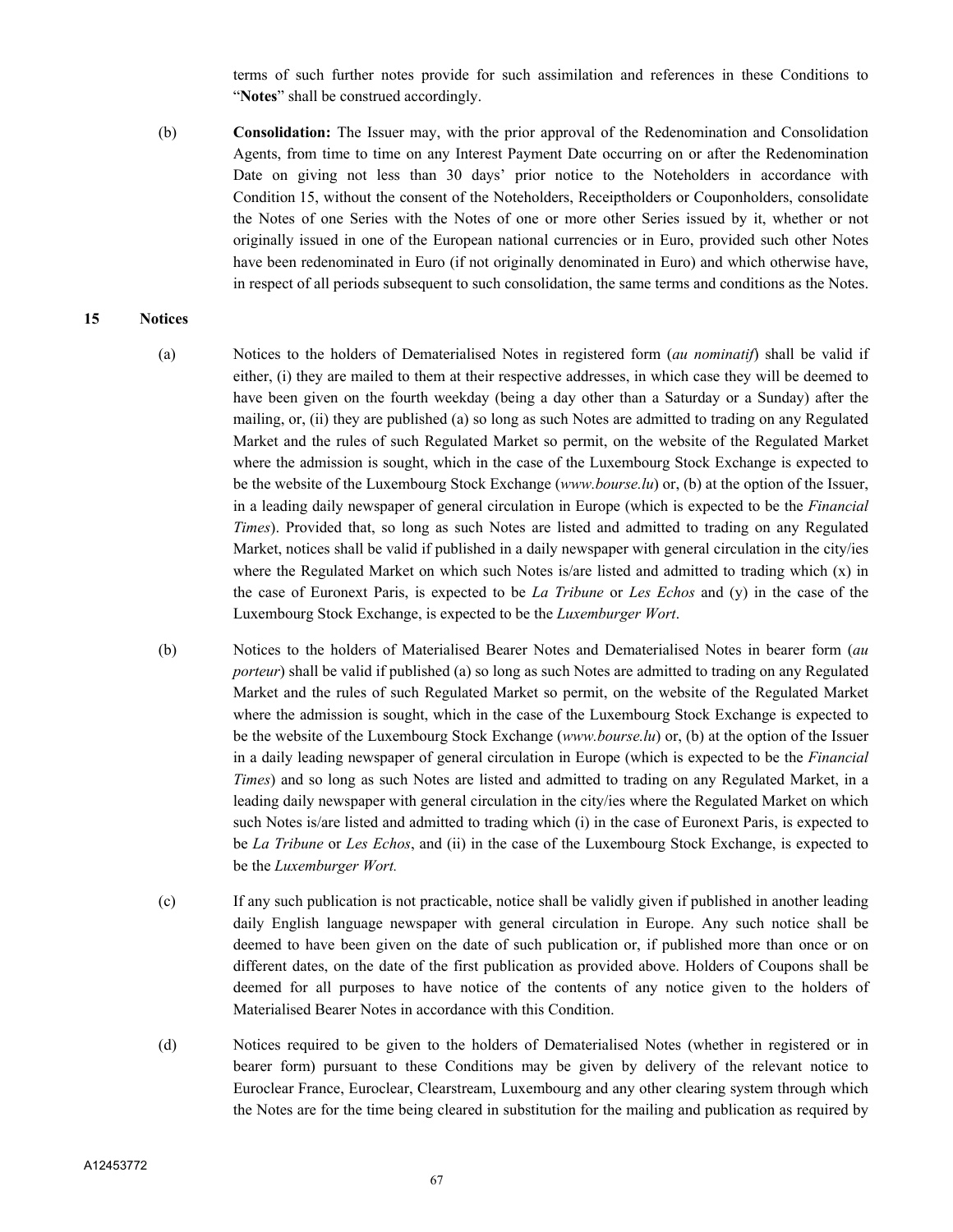Conditions 15 (a), (b) and (c) above; except that (i) so long as such Notes are listed on any stock exchange(s) and the rules applicable to that stock exchange so require, notices shall also be published in a daily newspaper with general circulation in the city/ies where the stock exchange(s) on which such Notes is/are listed and (ii) notices relating to the convocation and decision(s) of the General Meetings pursuant to Condition 10 shall also be published in a leading newspaper of general circulation in Europe.

## **16 Governing Law and Jurisdiction**

- (a) **Governing Law:** The Notes (and, where applicable, the Receipts, the Coupons and the Talons) are governed by, and shall be construed in accordance with, French law.
- (b) **Jurisdiction:** Any claim against the Issuer in connection with any Notes, Receipts, Coupons or Talons may be brought before any competent court in Paris.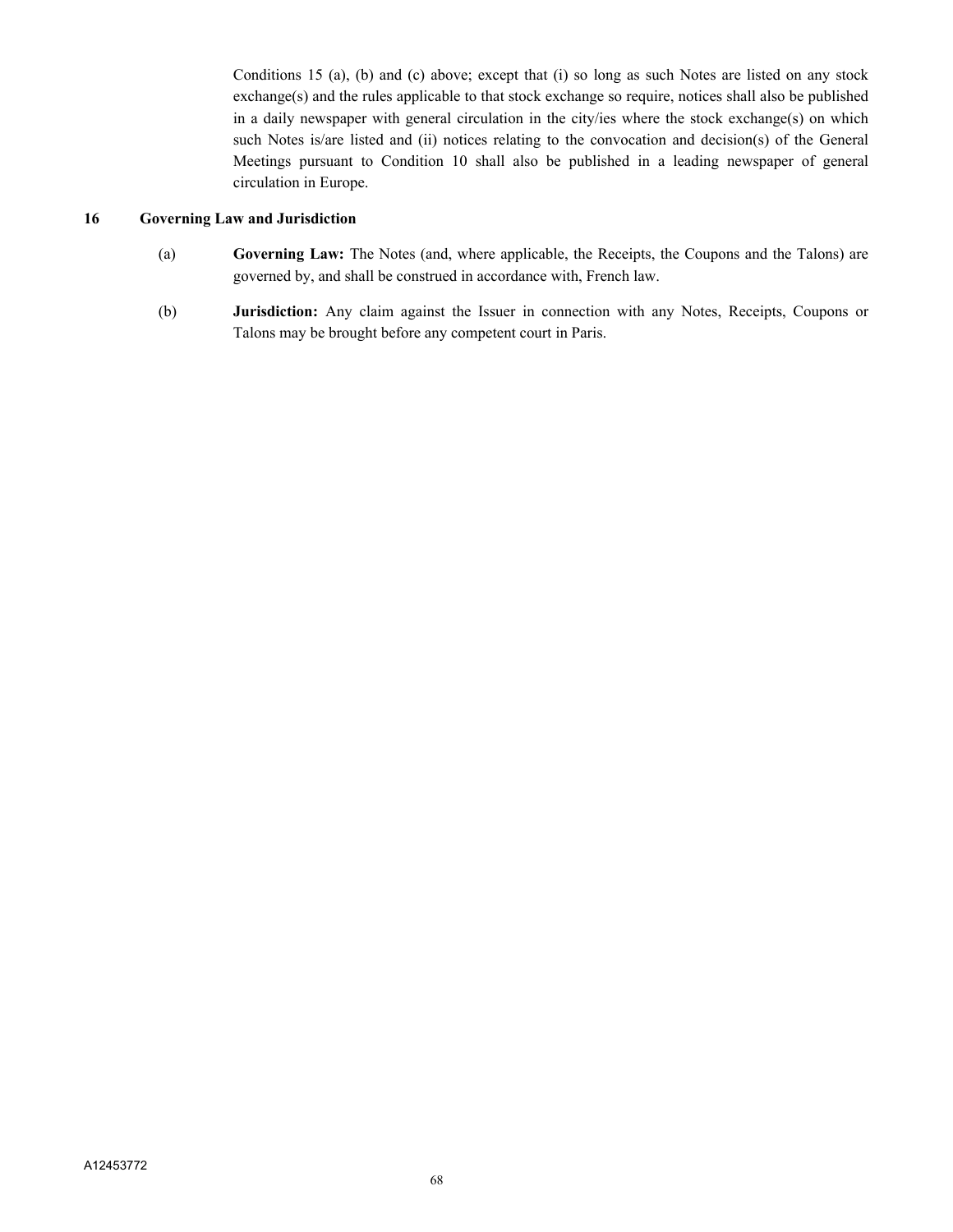# **TEMPORARY GLOBAL CERTIFICATES ISSUED IN RESPECT OF MATERIALISED BEARER NOTES**

## **Temporary Global Certificates**

A Temporary Global Certificate, without interest Coupons, will initially be issued in connection with Materialised Bearer Notes. Upon the initial deposit of such Temporary Global Certificate with a common depositary for Euroclear and Clearstream, Luxembourg (the "**Common Depositary**"), Euroclear or Clearstream, Luxembourg will credit the accounts of each subscriber with a nominal amount of Notes equal to the nominal amount thereof for which it has subscribed and paid.

The Common Depositary may also credit with a nominal amount of Notes the accounts of subscribers with (if indicated in the relevant Final Terms) other clearing systems through direct or indirect accounts with Euroclear and Clearstream, Luxembourg held by such other clearing systems. Conversely, a nominal amount of Notes that is initially deposited with any other clearing system may similarly be credited to the accounts of subscribers with Euroclear, Clearstream, Luxembourg or other clearing systems.

## **Exchange**

Each Temporary Global Certificate issued in respect of Notes will be exchangeable, free of charge to the holder, on or after its Exchange Date (as defined below):

- (i) if the relevant Final Terms indicates that such Temporary Global Certificate is issued in compliance with the C Rules or in a transaction to which TEFRA is not applicable (as to which, see "Summary -Selling Restrictions"), in whole, but not in part, for the Definitive Materialised Bearer Notes and
- (ii) otherwise, in whole but not in part upon certification as to non-U.S. beneficial ownership in (a form of which shall be available at the specified offices of any of the Paying Agents) for Definitive Materialised Bearer Notes.

## **Delivery of Definitive Materialised Bearer Notes**

On or after its Exchange Date, the holder of a Temporary Global Certificate may surrender such Temporary Global Certificate to or to the order of the Fiscal Agent. In exchange for any Temporary Global Certificate, the Issuer will deliver, or procure the delivery of, an equal aggregate nominal amount of duly executed and authenticated Definitive Materialised Bearer Notes. In this Base Prospectus, Definitive Materialised Bearer Notes means, in relation to any Temporary Global Certificate, the Definitive Materialised Bearer Notes for which such Temporary Global Certificate may be exchanged (if appropriate, having attached to them all Coupons and Receipts in respect of interest or Instalment Amounts that have not already been paid on the Temporary Global Certificate and a Talon). Definitive Materialised Bearer Notes will be security printed in accordance with any applicable legal and requirements of the Regulated Market. Forms of such Definitive Bearer Materialised Notes shall be available at the specified offices of any of the Paying Agent(s).

## **Exchange Date**

"**Exchange Date**" means, in relation to a Temporary Global Certificate, the day falling after the expiry of 40 days after its issue date, provided that, in the event any further Materialised Notes are issued prior to such day pursuant to Condition 14(a), the Exchange Date shall be postponed to the day falling after the expiry of 40 days after the issue of such further Materialised Notes.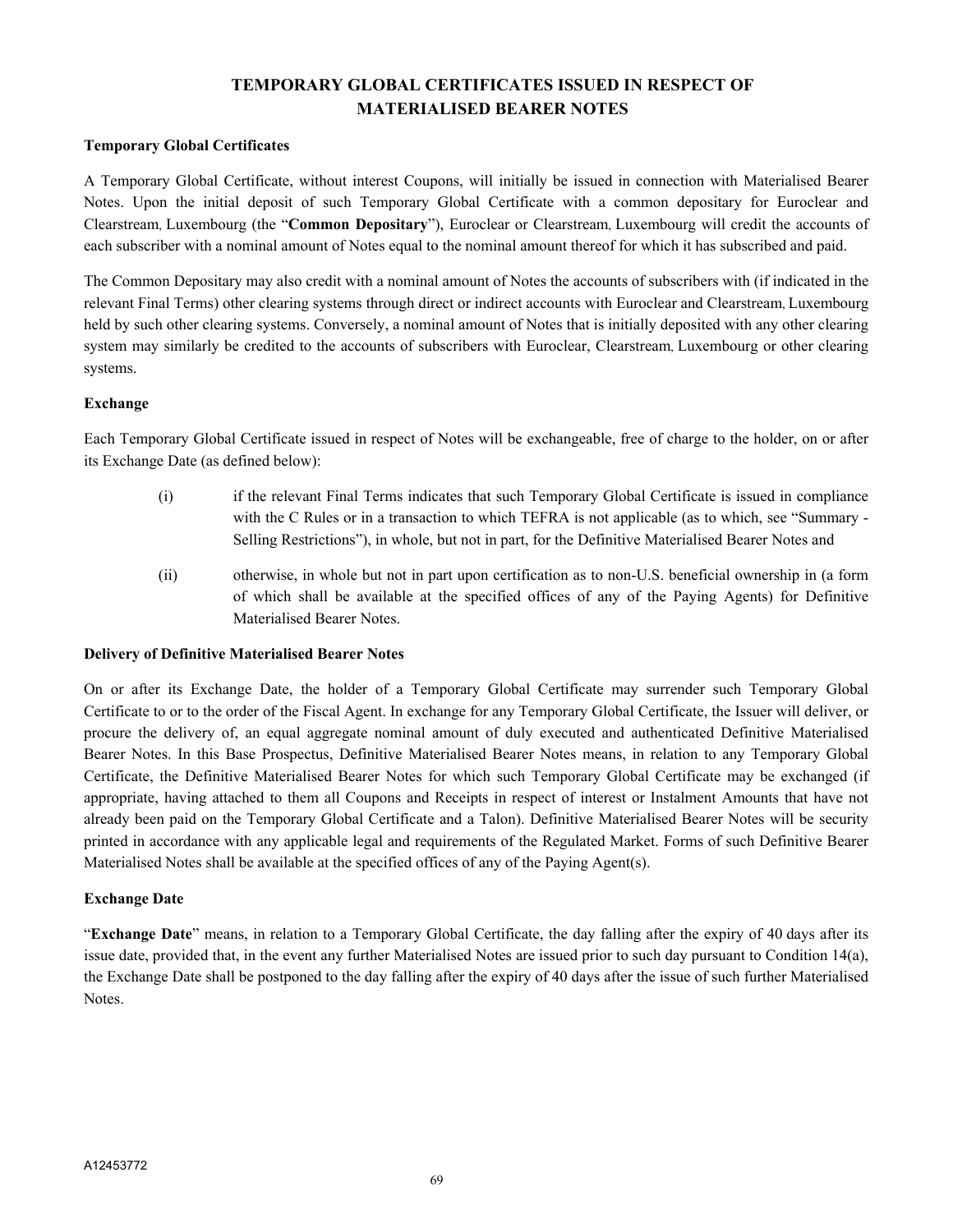# **USE OF PROCEEDS**

The net proceeds of the issue of the Notes will be used for the Issuer's general corporate purposes unless otherwise specified in the relevant Final Terms.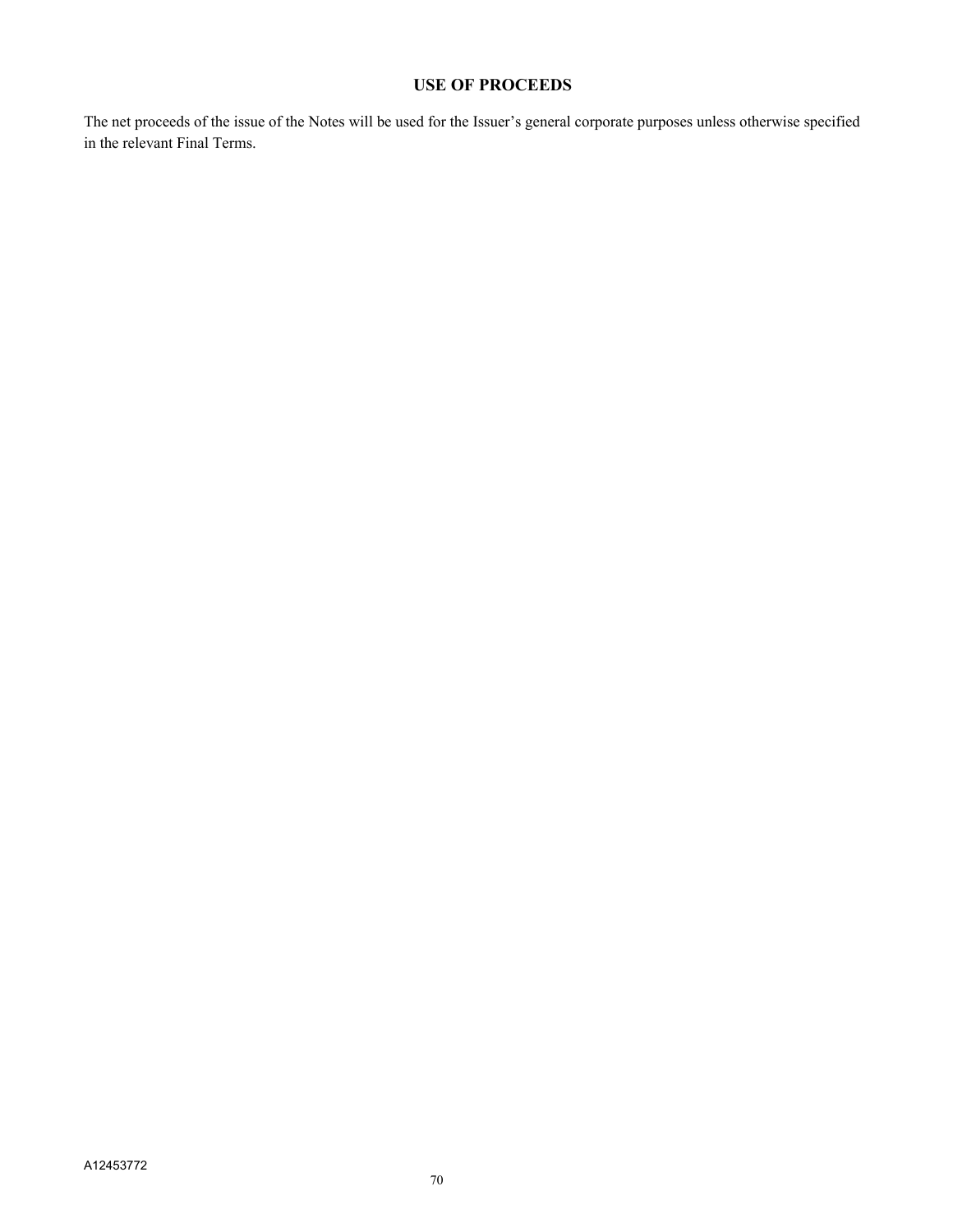# **SELECTED FINANCIAL INFORMATION**

| (consolidated financial data, $M\epsilon$ )                                          | As of<br>31/12/2009 | As of<br>31/12/2008 | As of<br>30/06/2010       |                           |
|--------------------------------------------------------------------------------------|---------------------|---------------------|---------------------------|---------------------------|
| Equity                                                                               | 7,916               | 7,031               | 8,326                     |                           |
| Net debt                                                                             | 4,072               | 4,851               | 5,368                     |                           |
| Total balance sheet                                                                  | 23,157              | 22,351              | 23,432                    |                           |
| (consolidated financial data, $M\epsilon$ )                                          | <b>Year 2009</b>    | <b>Year 2008</b>    | <b>First half</b><br>2010 | <b>First half</b><br>2009 |
| Net sales                                                                            | 26,757              | 27,076              | 13,589                    | 12,688                    |
| EBITDA <sup>1</sup>                                                                  | 1,849               | 1,909               | 868                       | 802                       |
| Trading profit                                                                       | 1,209               | 1,266               | 541                       | 483                       |
| Profit from continuing operations, attributable to equity<br>holders of the parent   | 543                 | 499                 | 222                       | 258                       |
| Profit from discontinued operations, attributable to equity<br>holders of the parent | 48                  | (4)                 | (7)                       | $\mathfrak{Z}$            |
| Total net profit attributable to equity holders of the parent                        | 591                 | 495                 | 214                       | 261                       |
| Underlying profit attributable to equity holders of the<br>parent                    | 534                 | 538                 | 208                       | 188                       |

1 Earnings before interest, taxe, depreciation and amortization.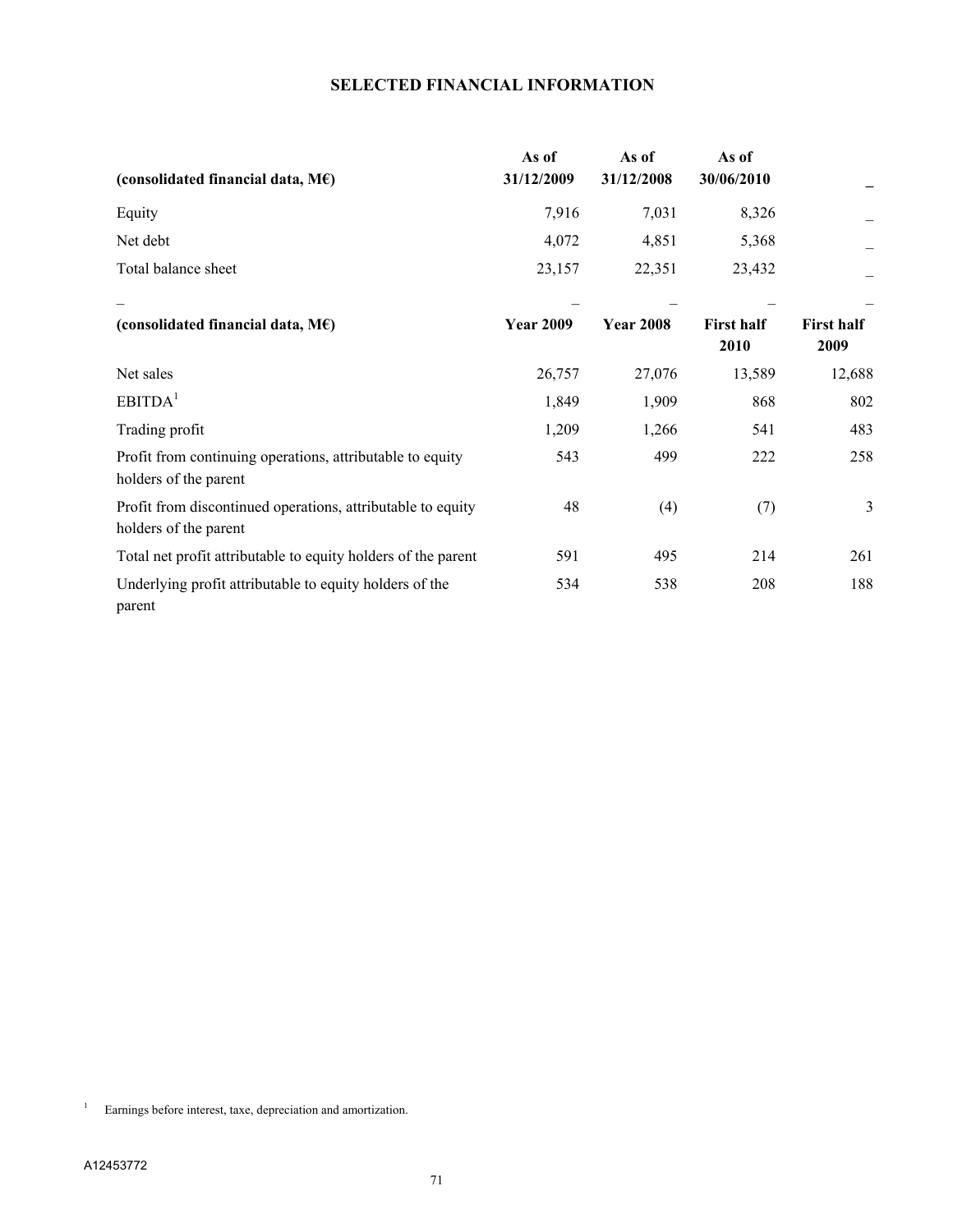## **DESCRIPTION OF CASINO GUICHARD-PERRACHON**

#### **Introduction**

Casino Guichard-Perrachon ("**Casino**"), a French *société anonyme*, is registered with the *Registre du Commerce et des Sociétés* of Saint-Etienne under number B 554 501 171. Its registered office is located at 1, Esplanade de France, 42000 Saint-Etienne, France. It acts solely as the holding company of the Group. The phone number of Casino Guichard Perrachon's switchboard is +33 477 45 31 31.

Casino was incorporated on 3 August 1899 following the signing of the by-laws on 1 July 1898. Its term, which was extended by extraordinary resolution of the shareholders at the General Meeting held on 31 October 1941, will expire on 31 July 2040 unless the Issuer is wound up before this date, or its terms further extended. It is governed by the French *Code de commerce*.

#### **Corporate objects of Casino**

• To create and operate, either directly or indirectly, any and all types of stores for the sale to the public of any and all goods and products, including but not limited to food stuffs.

• To provide any and all services to the customers of such stores and to produce any and all goods and merchandise used in the operation thereof.

• To sell wholesale any or all goods and merchandise for its own account or for account of third parties, notably on a commission basis, and to provide any and all services to such third parties.

• More generally, to conduct any and all commercial, industrial, real estate, securities or financial transactions related to or which may facilitate the fulfilment of the foregoing objects.

The Issuer may, both in France and abroad, create, acquire, use under licence or grant licences to use any and all trademarks, designs, models, patents and manufacturing processes related to the foregoing objects.

It may acquire any and all holdings and other interests in any French or foreign company or business, regardless of its object.

It may operate in all countries, directly or indirectly, either alone or with all and any other persons or companies within a partnership, joint venture, consortium or other corporate entity, and carry out all and any transactions which fall within the scope of its corporate objects.

The description of the corporate objects of the company are described in the article 3 of the *statuts* (by-laws) of the Issuer.

## **Business Overview**

Casino is a multi-format retailer with a strong market position in the French retail sector and significant international operations. The Group's operations now cover ten countries: France, Argentina, Uruguay, Venezuela, Brazil, Colombia, Thailand, Mauritius, Vietnam and Madagascar.

The Casino banner dates back to 1898, when Geoffroy Guichard created Société des Magasins du Casino and opened the first store in Veauche in central France. Just three years later, in 1901, the first Casino brand products were launched, thus pioneering the private-label concept.

The Group expanded rapidly until the eve of the Second World War, opening more than 500 stores in ten years. It initially focused on the Saint-Etienne and Clermont-Ferrand regions and during the 1930s expanded its reach down to the Côte d'Azur. In 1939, the Issuer managed nine warehouses and almost 2,500 retail stores.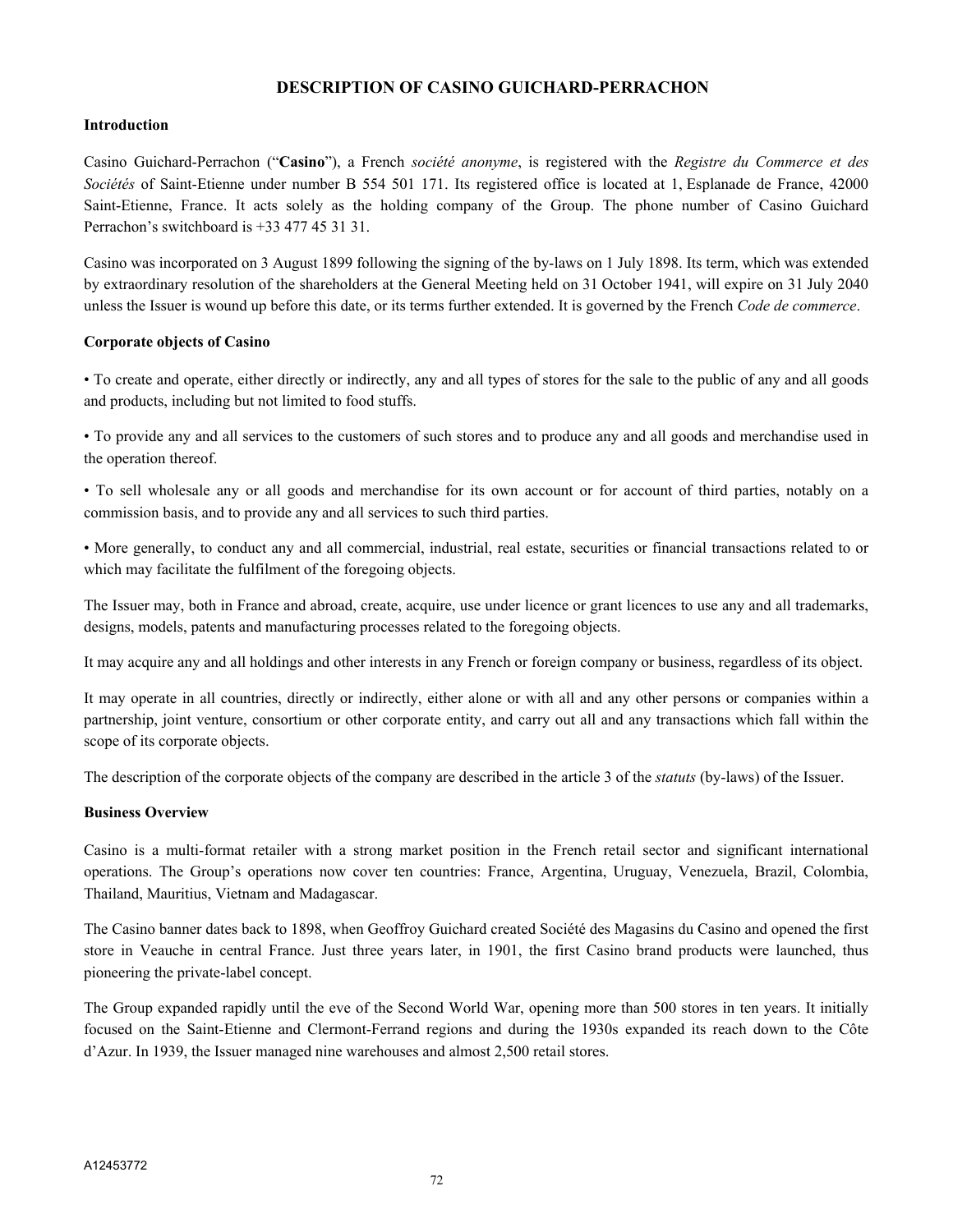In the 1950s, Casino embarked on a policy of diversifying its formats and its business activities. The first self-service store opened in 1948, the first Casino supermarket in 1960, the first Casino Cafétéria in 1967 and the first Géant hypermarket in 1970. Acquisition of L'Épargne in 1970 extended the Group's operations to southwestern France.

At the end of the 1970's, Casino broke into the international markets, launching a chain of cafeterias in the United States and then acquiring 90 "cash & carry" stores under the Smart & Final banner in 1984.

The mid-1980s marked a turning point in the Group's expansion policy. It adopted a redeployment strategy aimed at achieving critical mass to improve its resilience in an increasingly competitive retail industry.

This strategy consisted first and foremost of expanding its operations in France and refocusing on its core business as a retailer. Between 1985 and 1996, it acquired control of two retail companies in eastern and southern France, Cédis and La Ruche Méridionale. It signed partnership agreements with the Corse Distrib' Group and with Coopérateurs de Normandie-Picardie. In 1992, it took over Rallye's retail business comprising hypermarkets, supermarkets and cafeterias.

The Issuer also launched a programme to refurbish its hypermarkets and modernise its convenience store network, with the aim of repositioning both its corporate image and the image of its banners. Casino created Spar France in 1996 and acquired a stake in Monoprix-Prisunic in 1997. It also took a majority stake in the Franprix and Leader Price banners in 1997, making it the leading retailer in Paris. As a result of these developments, on the eve of the new millennium Casino had become one of France's leading retail groups.

Building on its strong domestic position, the Group then decided to strengthen its international presence and embarked on an active international expansion policy. From 1998 to 2002, it acquired a large number of retail companies in South America (Libertad in Argentina, Disco in Uruguay, Exito in Colombia and GPA in Brazil), Asia (Big C in Thailand, Vindémia in Vietnam), the Netherlands (Laurus, now Super de Boer), and the Indian Ocean region (Vindémia in Reunion, Madagascar, Mayotte and Mauritius).

It also moved into Poland and Taiwan, opening its first Polish hypermarket in Warsaw in 1996 followed by a Leader Price store in 2000, and its first hypermarket in Taiwan in 1998. Since 2000, Casino has strengthened its presence in France in the most buoyant retail formats and expanded in its most promising international markets.

In France, Casino has adapted its business mix to meet changing market trends, first by strengthening its position in convenience and discount formats through major acquisitions. In 2000, it acquired a stake in online retailer Cdiscount and raised its interest in Monoprix to 50%. In 2003, Casino and Galeries Lafayette renewed their partnership in Monoprix. At the end of 2008, the strategic agreement between the two partners was extended until 2012.

In 2004, the Group increased its interest in Franprix Holding to 95% and in Leader Price Holding to 75%. Since 2009, it has owned 100% of both companies.

Secondly, Casino also began to develop other businesses connected with retailing, such as financial services and property. In 2001, it joined forces with Cofinoga to create Banque du Groupe Casino. In 2005, the Group's shopping centre properties were spun off into a new subsidiary, Mercialys, which was floated on the stock exchange. In the international markets, Casino began to refocus its business on two core regions, South America and Southeast Asia, to capitalise on their strong growth potential. From 2005 to 2007, the Group acquired joint control of the GPA Group in Brazil, and became majority shareholder of Exito in Colombia and Vindémia in the Indian Ocean region. In 2006, Casino sold its Polish retailing businesses and its 50% interest in the Taiwanese subsidiary Far Eastern Géant, followed by its interest in Smart & Final in the USA in 2007. In 2009, Casino sold its 57% interest in Dutch retailer Super de Boer.

Casino is listed on Euronext Paris and has a market capitalisation of  $66.89$  billion as at 30 June 2010.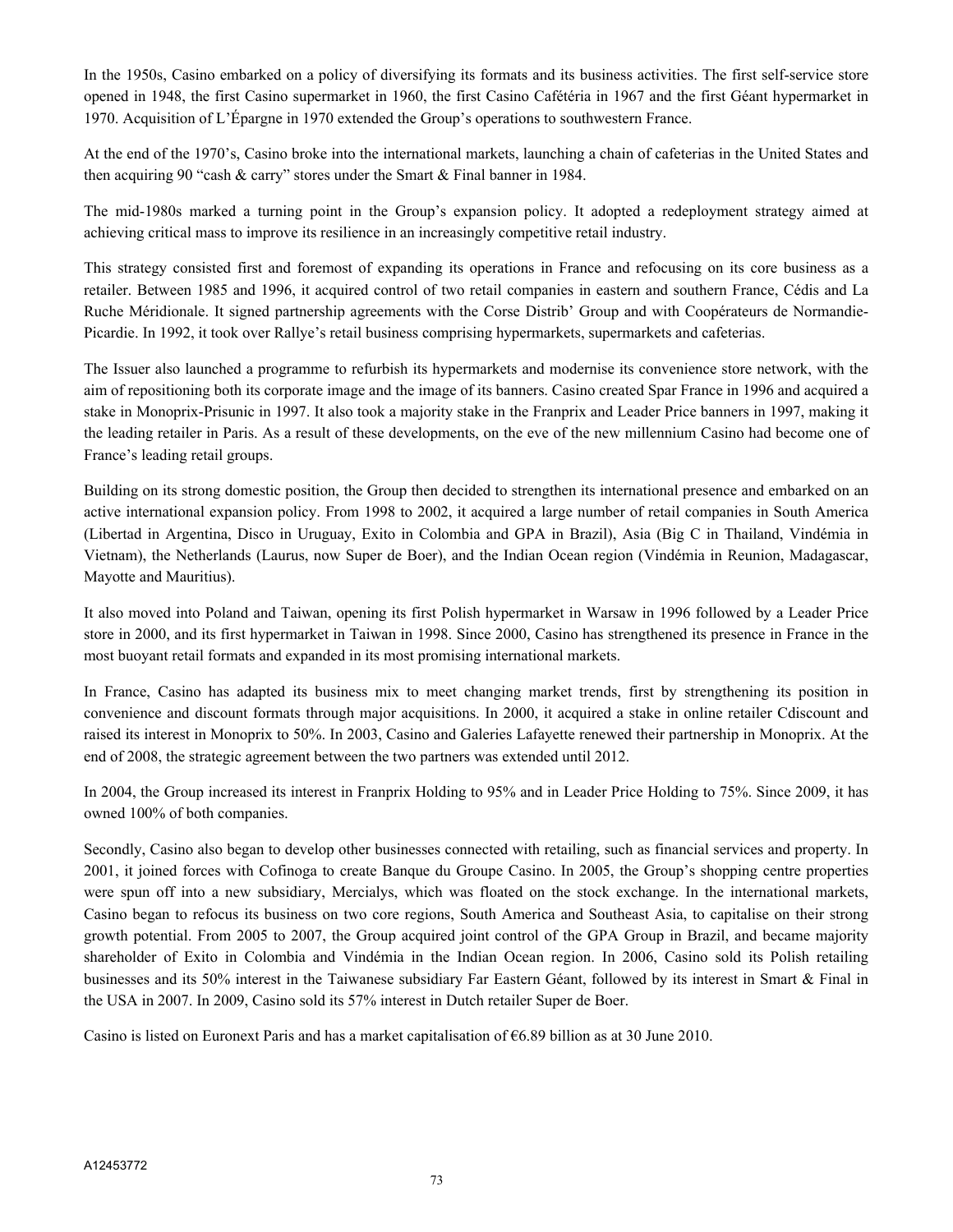# **RECENT DEVELOPMENTS**

#### **PRESS RELAESES**

#### **11 May 2010**

#### **Successful new issue of 8.5-year notes in exchange offer**

After the success of its early February 2010 exchange offer, Casino today completed another offer, launched on 20 April, to exchange its notes due 2011, 2012 and 2013.

In exchange for the tendered notes, Casino issued new notes in an amount of €508 million due November 2018 and paying interest equivalent to the Mid-Swap rate plus a spread of 160 bps. Debt repayments due 2011, 2012 and 2013 were thus reduced by respectively  $\epsilon$ 156 million,  $\epsilon$ 190 million and  $\epsilon$ 127 million.

The two exchange offers completed by Casino since the beginning of the year, representing a total amount of around  $E1.3$ billion, have helped to noticeably improve the Group's debt profile and to increase the average bond debt maturity from 2.9 to 4.4 years.

*The offer was managed by Barclays Bank, BNP Paribas, HSBC, JP Morgan, Santander and Société Générale.*

## **21 June 2010**

#### **Increase in Casino's Stake in GPA following issue of new shares**

On 29 April 2010, the General Meeting of GPA shareholders approved the issue to Casino of 1.1 million new shares of preferred stock at the price of BRL 60.39 per share\*, for a total value of BRL 67 million (€30 million). This issue, which was completed in the beginning of June, raised Casino's stake in GPA from 33.4% to 33.7%.

In line with the press release published on 4th May 2009, this issue was carried out in accordance with the agreement signed in May 2005 with the Abilio Diniz family. Under the terms of this agreement, in late 2006, Casino transferred to GPA the goodwill arising on its successive investments in the company.

Amortisation of this goodwill will generate total tax savings of BRL 517 million ( $\epsilon$ 235 million) for GPA over an estimated six-year period beginning in 2008. In exchange for the transferred goodwill, GPA has agreed to pay 80% of the tax savings back to Casino in the form of new GPA preferred stock.

When the goodwill amortisation period ends, Casino's interest in GPA will stand at around 35%<sup>\*\*</sup>, based on the current share price.

\*Average share price weighted by trading volumes over the 15 trading days before the date of notice of the General Meeting.

\*\*If minority shareholders exercise their pre-emptive subscription rights, GPA will repay part of Casino's share of the tax savings in cash, thereby reducing the increase in Casino's stake in the company.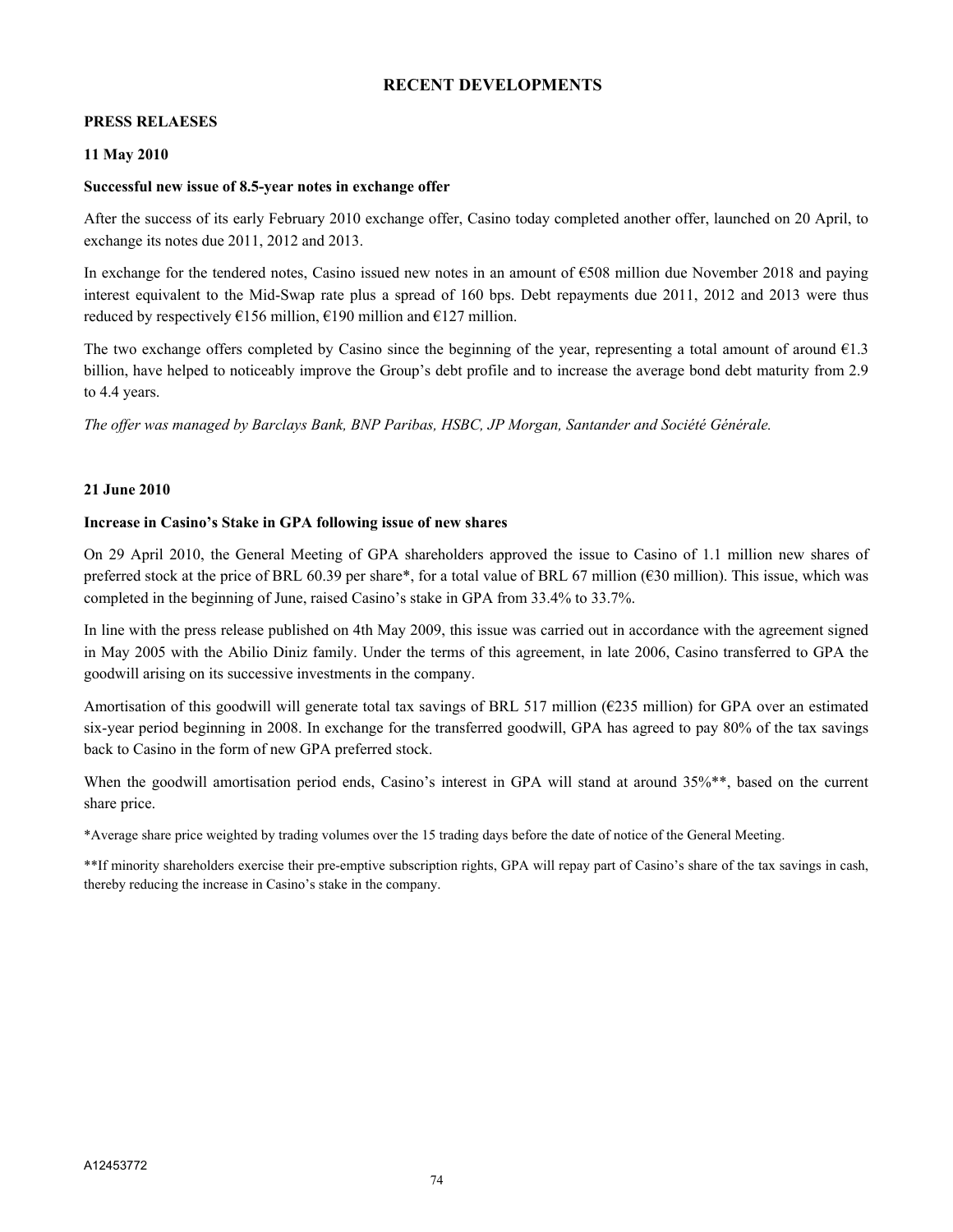#### **2nd July 2010**

# **GPA and Casas Bahia completed the negotiations for their agreement**

GPA announced yesterday the signature of an amendment of its joint-venture agreement with Casas Bahia, the largest retailer of durable goods in Brazil.

With the amendment, GPA and Casas Bahia agree to review certain provisions of the agreement signed between the two groups in December 2009, without changing its general principles. The terms of the amendment are detailed in GPA's press release\* published yesterday.

The parties estimate that the joint-venture will be implemented within a period of up to 120 days.

This strategic partnership will allow GPA to strengthen its leadership in the Brazilian retail sector.

Casino welcomes this agreement which highlights the strategic importance of GPA and the Brazilian market to the Group.

*\*Link to GPA's press release:* 

*http://irgpa.grupopaodeacucar.com.br/grupopaodeacucar/web/arquivos/GPA\_FR\_20100701\_eng.pdf* 

# **27 July 2010**

# **Partnership agreement between Casino and Groupe Crédit Mutuel-CIC**

Casino announced today that it has signed a long-term partnership agreement with Groupe Crédit Mutuel-CIC to develop financial products and services in France through its Banque Casino subsidiary.

Under the terms of the agreement, Groupe Crédit Mutuel-CIC will acquire a 50% stake in Banque Casino, which is currently 60% owned by Casino and 40% by LaSer Cofinoga. Casino has exercised its call option on LaSer Cofinoga's shares, which along with 10% of Casino's current stake, will be sold to Crédit Mutuel. The transaction is expected to be completed over the next 18 months.

This project is subject to approval by regulatory authorities.

Founded in 2001, Banque Casino provides consumer loans and insurance/personal risk products to Géant, Casino Supermarkets and Cdiscount customers. The bank serves nearly one million clients and has approximately €1 billion in loans outstanding.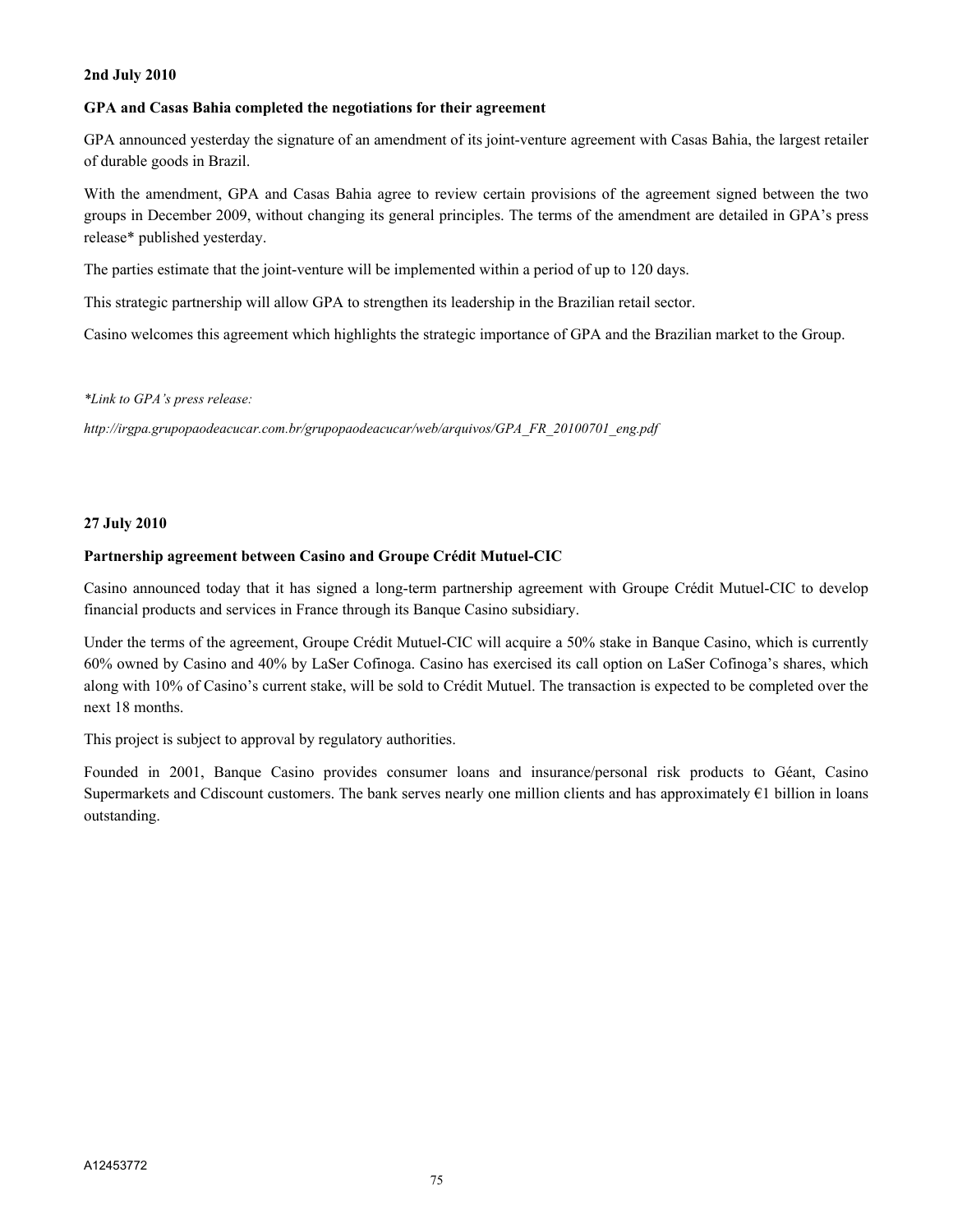# **Second-quarter 2010 sales**

## **First-half 2010 results**

- **Faster growth in the second quarter, with sales up 8.5%, or 2.9% on an organic basis (excluding petrol)**
	- $\checkmark$  Strong sales growth in international markets: up 23.6%
	- $\checkmark$  Fast recovery in Leader Price sales
- **Trading profit up 12.0% in the first half, or 5.7% before reclassification of the CVAE under income tax**
- **Underlying profit attributable to equity holders of the parent up 10.5%**

"*Group sales rose significantly in the first half, lifted by brisk business outside France and the initial impact of Leader Price's sales revitalisation plan. Most of the banners turned in a satisfactory operating performance in a sluggish economic environment in France. Our business units in key countries - Brazil, Thailand, Colombia and Vietnam- achieved remarkable results. The Group's positioning in convenience and discount formats in France and its presence in countries with high growth potential provide a solid base for continued development*" *said Jean-Charles Naouri, Casino's Chairman and Chief Executive Officer*.

The financial statements for the six months ended 30 June 2010 prepared by the Board of Directors on 28 July 2010 have been reviewed by the auditors.

#### **KEY FIGURES**

| Continuing operations <sup>(1)</sup> ( $\epsilon$ m)                             | H1 2009 | H1 2010 | $%$ change | % change<br>(before CVAE<br>reclassification) $^{(2)}$ |
|----------------------------------------------------------------------------------|---------|---------|------------|--------------------------------------------------------|
| Net sales                                                                        | 12,688  | 13,589  | $+7.1%$    |                                                        |
| <b>EBITDA</b>                                                                    | 802     | 868     | $+8.2%$    | $+4.4%$                                                |
| EBITDA margin                                                                    | 6.3%    | 6.4%    | $+7bp$     | $-16bp$                                                |
| Trading profit                                                                   | 483     | 541     | $+12.0\%$  | $+5.7%$                                                |
| Trading margin                                                                   | 3.8%    | $4.0\%$ | $+18 bp$   | $-5 bp$                                                |
| Profit attributable to equity holders of<br>the parent                           | 229     | 173     | $-24.4%$   |                                                        |
| Underlying profit attributable to equity<br>holders of the parent <sup>(3)</sup> | 188     | 208     | $+10.5\%$  |                                                        |
| Net debt (end-June)                                                              | 6,003   | 5,368   | $-10.6\%$  |                                                        |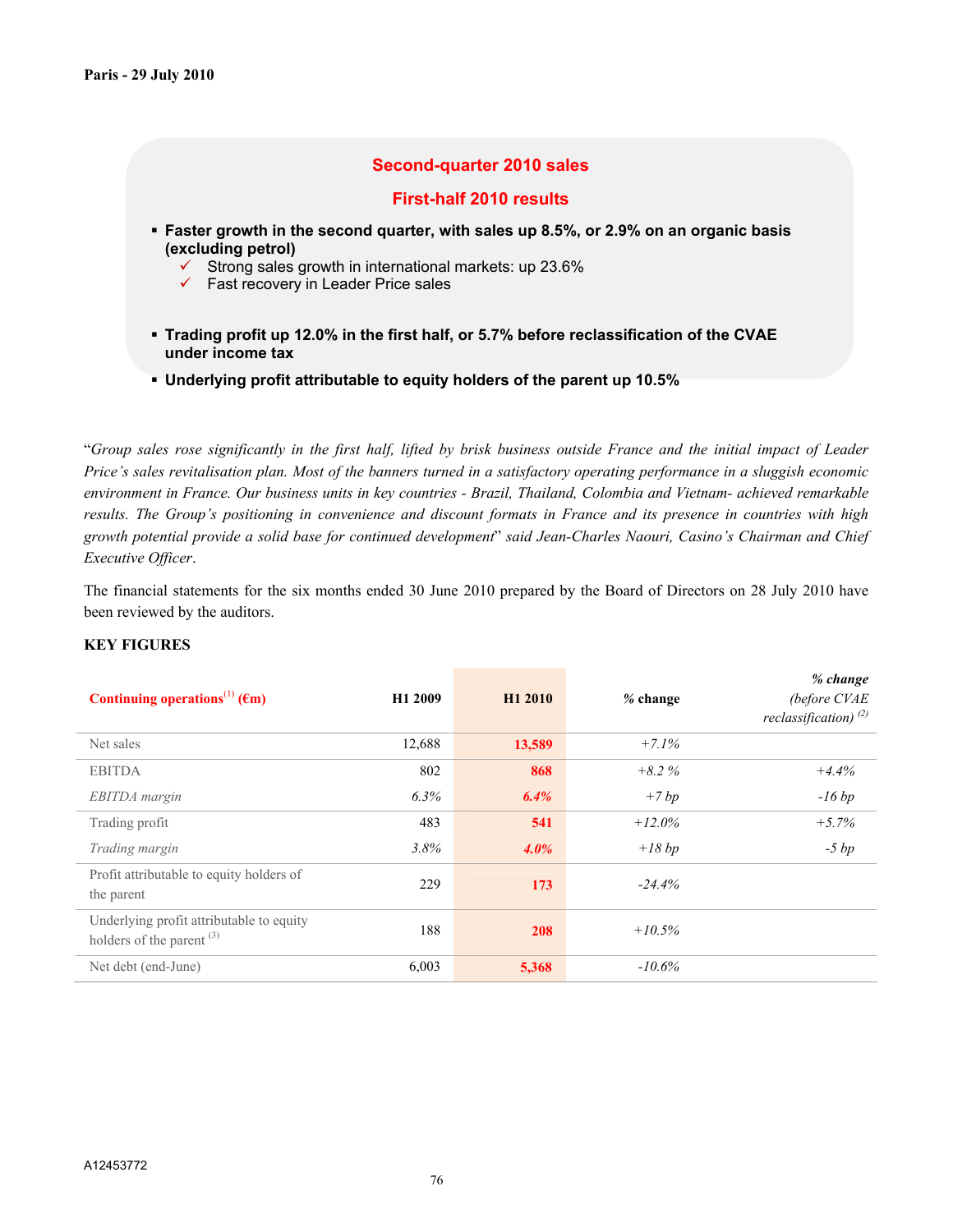- (1) Data for 2009 has been restated to reflect the end-2009 sale of Super de Boer's assets.
- (2) The Group has reviewed the accounting treatment of taxes in France following changes introduced in the French law of 30 December 2009 abolishing the French business tax (taxe professionnelle) as of 2010:
	- Starting with the 2010 financial year, the "Cotisation sur la Valeur Ajoutée", known as CVAE taxes, are presented under "Income tax" in accordance with the Group's position and IAS 12.
	- This reclassification had a positive €31 million impact on EBITDA and trading profit and no impact on net profit.
- (3) Underlying profit corresponds to profit from continuing operations adjusted for the impact of other operating income and expense, non-recurring financial items and non-recurring income tax expense/benefits (see appendices).

 $\overline{\phantom{a}}$ 

#### **SECOND QUARTER SALES UP A VERY STRONG 8.5%**

| <b>Consolidated net sales</b> | Q <sub>2</sub> 2010<br>$\epsilon_{\rm m}$ | H <sub>1</sub> 2010<br>$\epsilon_{\text{m}}$ | % Change QoQ |                        |           | % Change HoH           |
|-------------------------------|-------------------------------------------|----------------------------------------------|--------------|------------------------|-----------|------------------------|
|                               |                                           |                                              | euros        | organic <sup>(1)</sup> | euros     | organic <sup>(1)</sup> |
| <b>Continuing operations</b>  | 6,980.0                                   | 13,588.9                                     | $+8.5\%$     | $+3.8\%$               | $+7.1\%$  | $+3.7\%$               |
| France                        | 4,370.7                                   | 8,595.9                                      | $+1.1\%$     | $+1.5\%$               | $+0.8\%$  | $+1.0\%$               |
| International                 | 2,609.3                                   | 4,993.0                                      | $+23.6%$     | $+9.0\%$               | $+20.1\%$ | $+9.8\%$               |

(1) Based on comparable scope of consolidation and constant exchange rates

| <b>Organic growth excluding</b><br>petrol | 2009     | Q1 2010   | Q <sub>2</sub> 2010 | H <sub>1</sub> 2010 |
|-------------------------------------------|----------|-----------|---------------------|---------------------|
| <b>Continuing operations</b>              | $-0.1\%$ | $+2.6%$   | $+2.9\%$            | $+2.8%$             |
| France                                    | $-2.7\%$ | $-0.9\%$  | $+0.2\%$            | $-0.3\%$            |
| International                             | $+5.0\%$ | $+10.2\%$ | $+8.7\%$            | $+9.4%$             |

Consolidated net sales rose by 8.5% **in the second quarter of 2010**.

The positive 5.7% currency effect primarily reflected the sharp increase in the Brazilian real, Colombian peso and Thai baht against the euro during the period. The favourable impact of Ponto Frio's consolidation by Grupo Pao de Açucar (GPA) was offset by the deconsolidation of Venezuelan operations, leading to a negative 0.9% impact from changes in the scope of consolidation.

Higher petrol prices added 0.9% to growth, while the calendar effect was a slightly negative 0.3% in France and neutral in International operations.

Organic growth excluding petrol came to 2.9% in the second quarter, confirming the acceleration recorded in the first quarter (up 2.6%) compared to full-year 2009 (down 0.1%).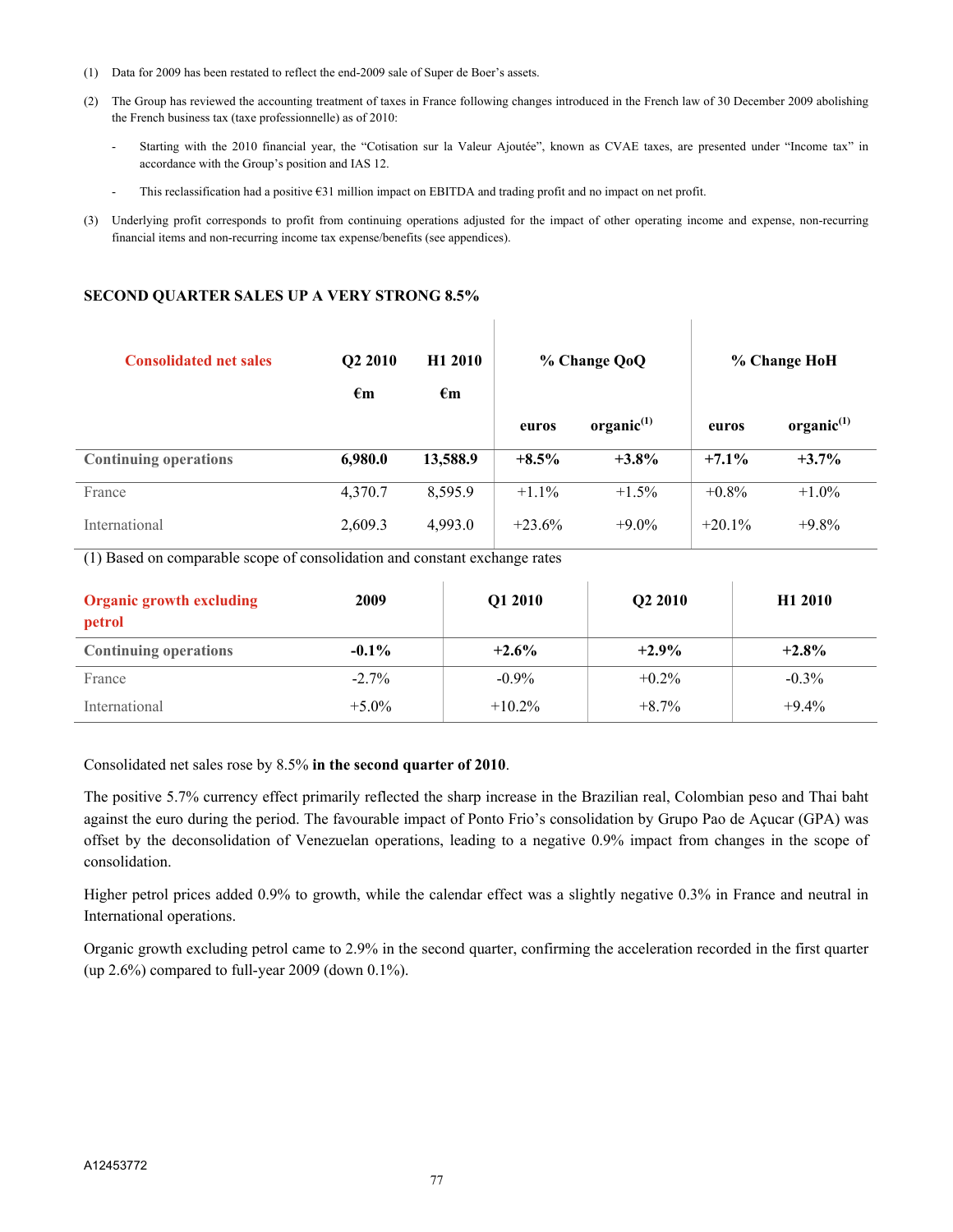## **FRANCE**

Sales in France rose 1.1% in the second quarter.

Organic sales excluding petrol were up 0.2%, an improvement over the 0.9% decrease reported in the first quarter of 2010. This result stems primarily from an upturn in same-store sales at Leader Price. All of the convenience formats (Franprix, Monoprix, Casino Supermarkets and Superettes) continued to perform well and Cdiscount recorded double-digit organic sales growth.

| In $\epsilon$ millions           | Q2<br>2009 | <b>O2 2010</b> | $\frac{0}{0}$<br>change | Organic<br>growth<br>excluding<br>petrol | H <sub>1</sub> 2009 | H1 2010 | $\frac{0}{0}$<br>change | Organic<br>growth<br>excluding<br>petrol |
|----------------------------------|------------|----------------|-------------------------|------------------------------------------|---------------------|---------|-------------------------|------------------------------------------|
| Net sales, France <sup>(1)</sup> | 4,321.2    | 4,370.7        | 1.1%                    | $0.2\%$                                  | 8,529.5             | 8,595.9 | $0.8\%$                 | $-0.3\%$                                 |
| <b>Franprix - Leader Price</b>   | 1,005.8    | 1,038.1        | 3.2%                    | $3.2\%$                                  | 2,017.7             | 2,015.0 | $-0.1\%$                | $-0.1\%$                                 |
| <b>Monoprix</b>                  | 451.0      | 469.6          | 4.1%                    | 4.1%                                     | 905.3               | 939.6   | 3.8%                    | 3.7%                                     |
| <b>Casino France</b>             | 2,864.3    | 2,863.0        | $0.0\%$                 | $-1.6%$                                  | 5,606.5             | 5,641.4 | $0.6\%$                 | $-1.1\%$                                 |
| Géant Casino HM                  | 1,329.6    | 1,301.8        | $-2.1\%$                | $-5.3\%$                                 | 2,587.7             | 2,548.8 | $-1.5\%$                | $-4.6%$                                  |
| Casino SM                        | 835.0      | 861.7          | 3.2%                    | $0.5\%$                                  | 1,605.1             | 1,660.4 | 3.4%                    | $0.9\%$                                  |
| Superettes                       | 376.6      | 370.3          | $-1.7\%$                | $-1.7%$                                  | 731.0               | 720.5   | $-1.4\%$                | $-1.4%$                                  |
| Other businesses                 | 323.1      | 329.2          | 1.9%                    | 7.2%                                     | 682.7               | 711.7   | 4.2%                    | 6.8%                                     |

(1) To align data more closely with the Group's organisation, Casino has changed its segment information in France, which is now presented according to three operating segments:

- Franprix-Leader Price
- **Monoprix**

Casino France. This segment primarily includes Casino's historical operations (Géant Casino hypermarkets, Casino supermarkets and Superettes) and other businesses (Cdiscount, Mercialys, Casino Restauration and Banque Casino).

|                           |                                      | Q <sub>2</sub> 2010 | H <sub>1</sub> 2010 |                  |  |
|---------------------------|--------------------------------------|---------------------|---------------------|------------------|--|
| <b>Same-store sales</b>   | Excluding petrol<br>Including petrol |                     | Including petrol    | Excluding petrol |  |
| Franprix                  | $+2.0\%$                             | $+2.0\%$            | $+1.3\%$            | $+1.3\%$         |  |
| Leader Price              | $-1.4\%$                             | $-1.4\%$            | $-6.1\%$            | $-6.1\%$         |  |
| Géant Casino hypermarkets | $-3.4\%$                             | $-6.9\%$            | $-2.5\%$            | $-5.8\%$         |  |
| Casino supermarkets       | $+2.0\%$                             | $-1.0\%$            | $+1.8\%$            | $-1.0\%$         |  |
| Monoprix                  | $+2.0\%$                             | $+1.9\%$            | $+2.2\%$            | $+2.1\%$         |  |

## **Franprix-Leader Price**

Same-store sales at **Leader Price** showed a significant improvement in the second quarter, declining by just 1.4% compared with 10.8% in the first three months of the year. The sales revitalisation initiatives deployed since the beginning of the year,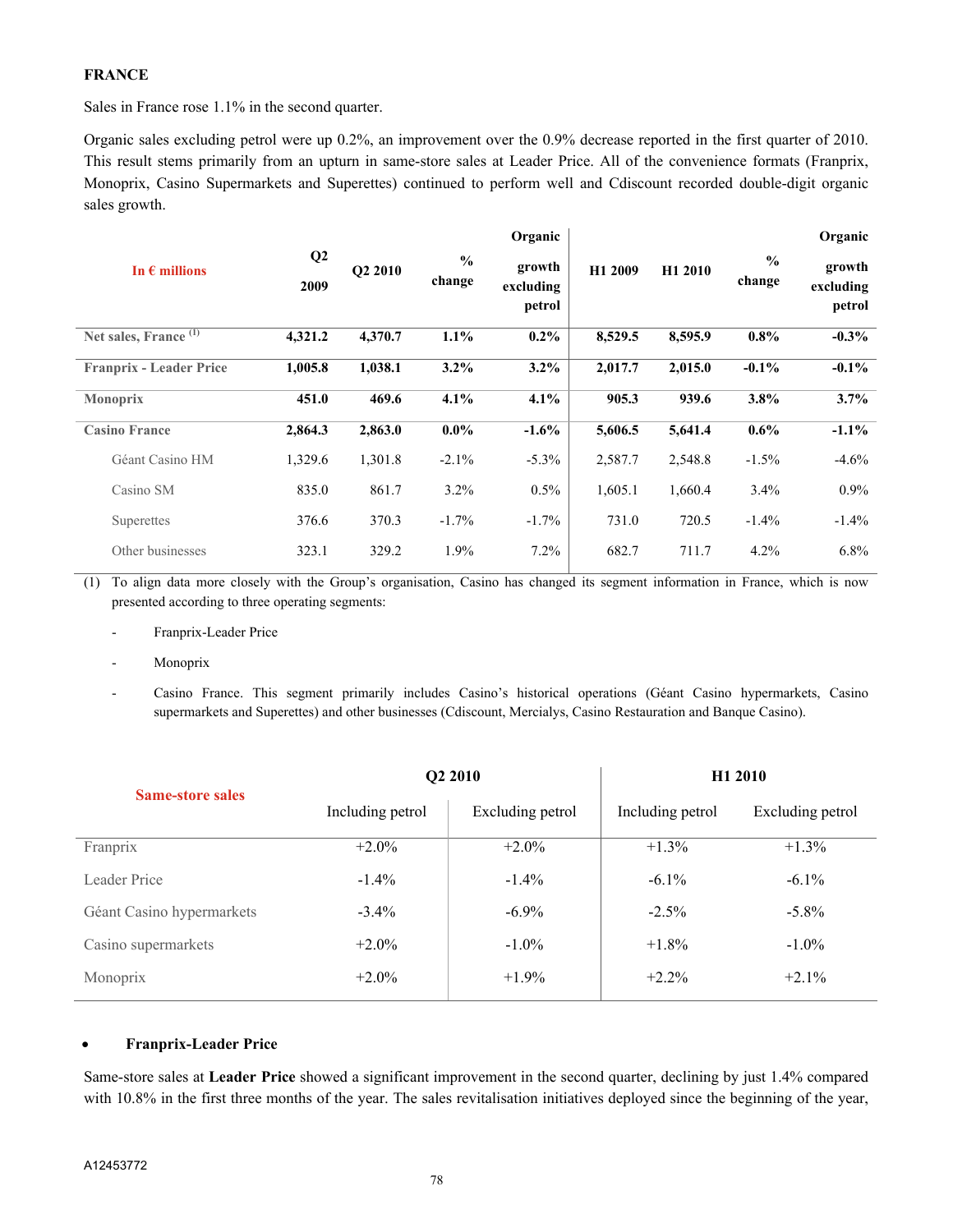such as price repositioning and stepped-up advertising, have generated positive momentum, as seen in the increase in footfalls and the improvement in average basket.

The banner has started to roll out its new store concept, with very satisfactory results. Since the beginning of the year, 31 stores have been renovated. Leader Price also pursued its expansion strategy, opening 18 stores since January, while rationalising its store base. The pace of expansion will accelerate in the second half, as will deployment of the new store concept.

**Franprix's** same-store sales rose 2.0% thanks to increases in footfalls and the average basket. The banner continued to implement its new concept, with 152 stores renovated at the end of the first half. The second quarter saw intense expansion, with 38 new store openings. In all, 53 new stores have opened since the beginning of the year. The contribution from new stores rose in the second quarter, leading to a more than 10% increase in banner sales during the period.

In all, **Franprix-Leader Price** sales rose by 3.2% during the second quarter.

## **Monoprix**

**Monoprix's** same-store sales excluding petrol increased by 1.9%. The banner gained market share in food and recorded a good performance in non-food, despite a later start to the summer sales season (30 June 2010 versus 24 June 2009). The new formats (Naturalia and Monop') showed good momentum. The banner also stepped up its sales initiatives, notably through its partnership with dunnhumby and deployment of a new cosmetics concept.

Monoprix's total sales rose 4.1%, reflecting sustained expansion in the second quarter. The banner opened five Citymarché stores, four Monop's and one Naturalia during the period.

# **Casino France**

**Géant Casino** sales fell back 6.9% on a same-store basis, excluding petrol. The average basket decreased by 2.0% and footfalls contracted by 5.0%.

Food sales were down 6.9%. The gradual reinvestment of purchasing gains between March and June helped strengthen the banner's price competitiveness, as reflected in a tangible improvement in price indices. By end-June, the IRI price indices were down 3 pts overall, and 2.4 pts in national brands.

On the non-food side, the banner continued to reposition the offer around the most promising categories, which delivered a good performance, particularly in small appliances. On the other hand, the banner continued to carefully scale back the less promising categories, like DVDs/games/videos and large appliances. Non-food sales declined by 6.8%, dampened by the later start of the summer sales.

**Casino Supermarkets'** same-store sales declined by 1.0% excluding petrol during the quarter. The banner opened four new stores during the second quarter, for a total of five since the beginning of the year. Total sales excluding petrol rose 0.5% over the period.

**Superette** sales decreased by 1.7%. Continued rationalisation of the store base led to 71 closures during the period. At the same time, expansion gained momentum, with the opening of 103 new units.

**The Other businesses** (Cdiscount, Mercialys, Casino Restauration and Banque Casino) posted sales up 7.2% on an organic basis, lifted by Cdiscount's double-digit sales growth.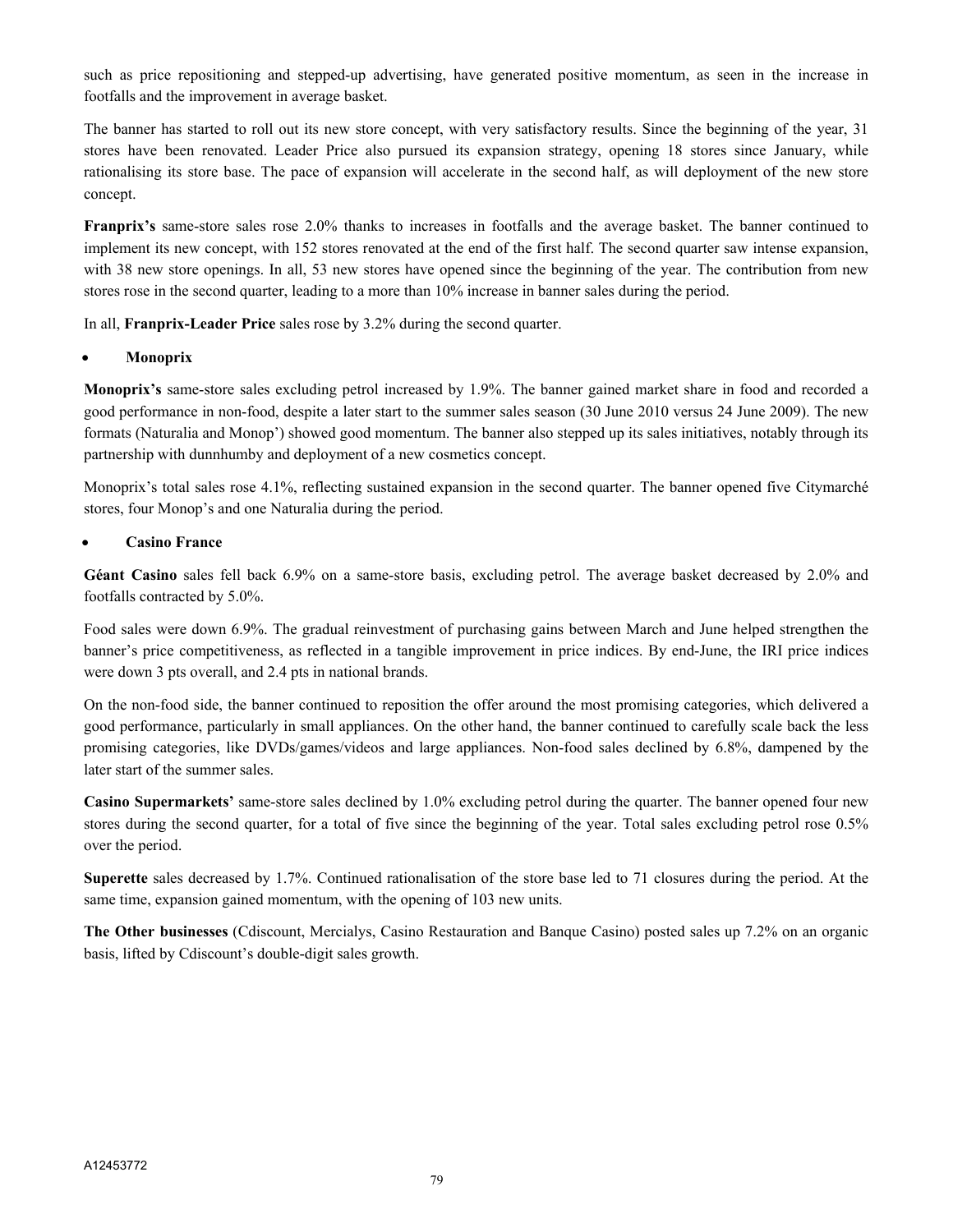## **INTERNATIONAL**

International sales rose by 23.6% during the second quarter.

The positive 17.2% currency effect primarily reflected the sharp increase in the Brazilian real, Colombian peso and Thai baht against the euro during the period. The favourable impact of Ponto Frio's consolidation by Grupo Pao de Açucar (GPA) was offset by the deconsolidation of Venezuelan operations, leading to a negative 2.6% impact from changes in the scope of consolidation.

Organic sales growth remained very strong, at 9.0%, impelled by sustained momentum in South America

(up 10.9%) and continued robust growth in Asia (up 5.4%).

|               |          | Q2 2010 |            |          | H <sub>1</sub> 2010 |            |  |
|---------------|----------|---------|------------|----------|---------------------|------------|--|
|               | Reported | Organic | Same-store | Reported | Organic             | Same-store |  |
| South America | 28.0%    | 10.9%   | $9.1\%$    | 24.8%    | $12.2\%$            | 9.8%       |  |
| Asia          | 17.8%    | $5.4\%$ | $4.6\%$    | 12.1%    | $6.4\%$             | $5.0\%$    |  |

## **South America**

Same store sales rose 9.1%, lifted by double-digit growth in Brazil and stepped-up momentum in Colombia.

In **Brazil**, GPA's same store sales increased by 11.3%\*. Sales were strong in both food and non-food items. Total sales rose by 39.4%\* on the consolidation of Ponto Frio, which again reported very strong growth with sales up 71.6%\* during the period. In particular, electronics sales were boosted by the 2010 World Cup.

In **Colombia**, Exito's same-store sales growth accelerated to 4.6%\* from 2.6%\* in the first quarter, reflecting the success of promotional campaigns and the development of the private label. Exito continued to expand, opening two new stores, and to rationalise its store base, with 12 conversions. Total sales in Colombia ended the quarter up 5.4%\*.

Performance in **Argentina** and **Uruguay** was satisfactory.

## **Asia**

Operations in Asia reported robust organic growth of 5.4%.

Big C in **Thailand** achieved satisfactory same-store sales growth despite the political unrest during the period, and opened two stores.

Operations in **Vietnam** again enjoyed strong sales growth, confirming the country's substantial growth potential.

## **Indian Ocean**

Same-store sales in the Indian Ocean increased by 3.9%, lifted by successful sales campaigns and the World Cup's favourable impact on non-food sales. Organic sales were up 4.7%.

<sup>\*</sup> Data published by the companies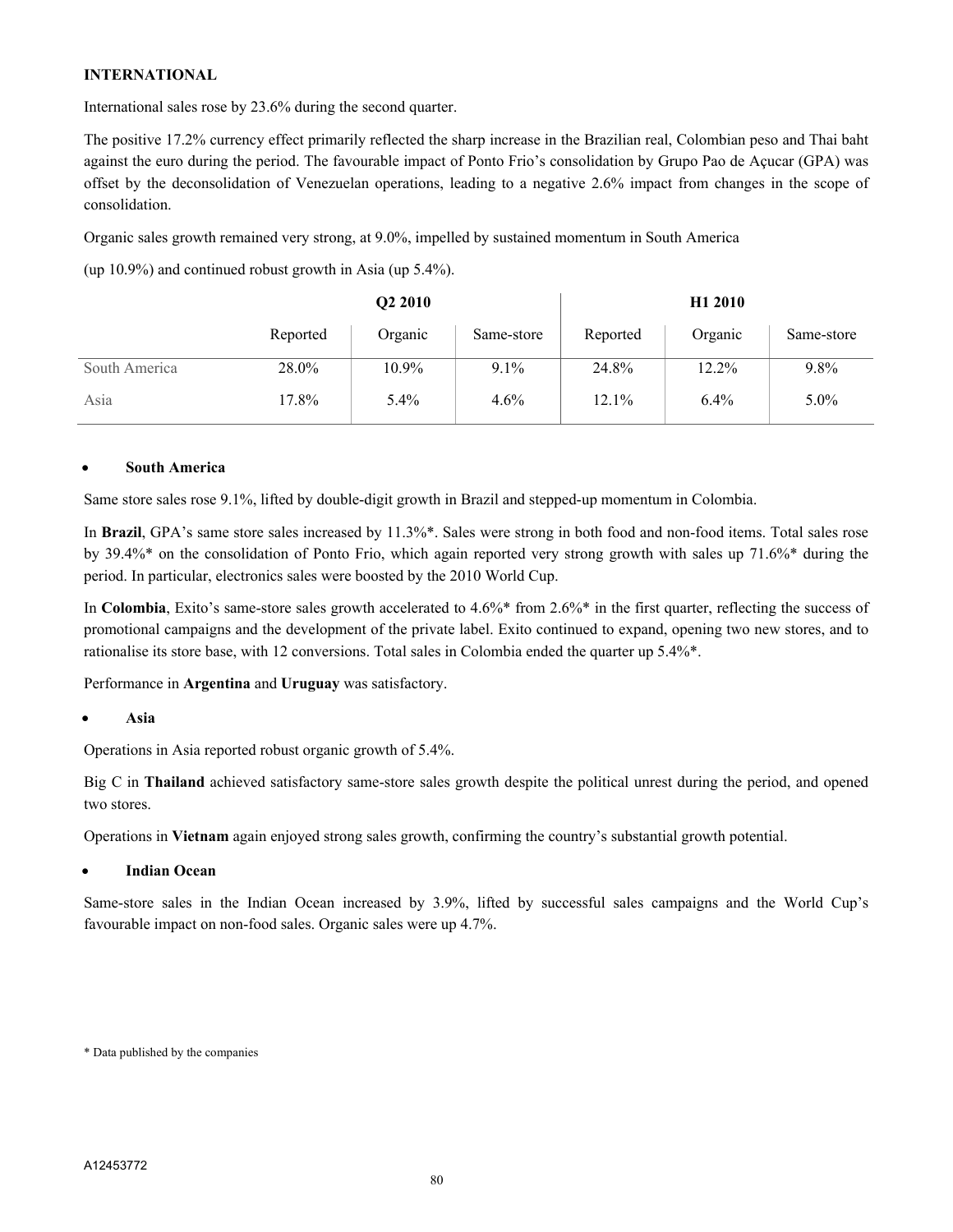#### **FIRST-HALF RESULTS**

**Sales rose by a strong 7.1%** in the first half of 2010.

The currency effect added 4.5%, while changes in the scope of consolidation had a negative 1.1% impact. Based on constant scope of consolidation and exchange rates, organic growth came to 3.7%, or 2.8% excluding petrol. This represents a noticeable improvement from 2009 (down 0.1% excluding petrol), both

in France (down 0.3% excluding petrol vs 2.7% in 2009) and in International markets (up 9.4% excluding petrol vs 5.0% in 2009).

**Trading profit** rose 12.0%, or 5.7% before the reclassification of the CVAE under income tax, lifted by vigorous growth in the international operations.

Trading profit in **France** came to €347 million after reclassification of the CVAE. Trading profit declined by 5.5% on an organic basis, due in particular to the sales revitalisation plans at Géant and Leader Price. Trading margin at Franprix-Leader Price was down 98 points on an organic basis. Monoprix's trading margin tangibly improved (up 32 points on an organic basis). Casino France's trading margin narrowed by 9 points due to a lower margin at Géant. Casino Supermarkets and the superettes enjoyed solid profitability, while Mercialys recorded double-digit trading profit growth.

Trading profit in the **international operations** rose 34.5% on a reported basis to €194 million and 18.6% on an organic basis. Trading margin increased by 30 points on an organic basis. In South America, trading margin improved by 25 points on an organic basis, reflecting solid margin in Brazil and noticeably improved margins in Colombia. In Asia, organic trading margin rose by 73 points thanks to a marked improvement at Big C in Thailand and significantly higher margins in Vietnam.

Other operating income and expense represented a net expense of €56 million, reflecting in particular restructuring provisions and expenses.

Finance costs declined to  $\epsilon$ 154 million from  $\epsilon$ 165 million in first-half 2009 due to a reduction in net debt.

Income tax expense came to  $E105$  million, representing a tax rate of 33.1%. Excluding non-recurring items and before reclassification of the CVAE under income tax, the tax rate came to 28.9% versus 29.9% in the year-earlier period.

Profit attributable to equity holders of the parent amounted to  $E$ 173 million.

**Underlying profit attributable to equity holders of the parent<sup>** $(1)$ **</sup> increased by 10.5% to**  $\epsilon$ **208 million.** 

Net debt stood at €5,368 million at 30 June 2010, down from €6,003 million a year earlier, and all debt ratios improved as well.

Two bond exchange offers carried out during the period, in an aggregate amount of around  $\epsilon$ 1.3 billion, have helped to noticeably improve the Group's debt profile and to increase the average bond debt maturity from 2.9 to 4.4 years.

<sup>(1)</sup> Underlying profit corresponds to profit from continuing operations adjusted for the impact of other operating income and expense, non-recurring financial items and non-recurring income tax expense/benefits (see appendices).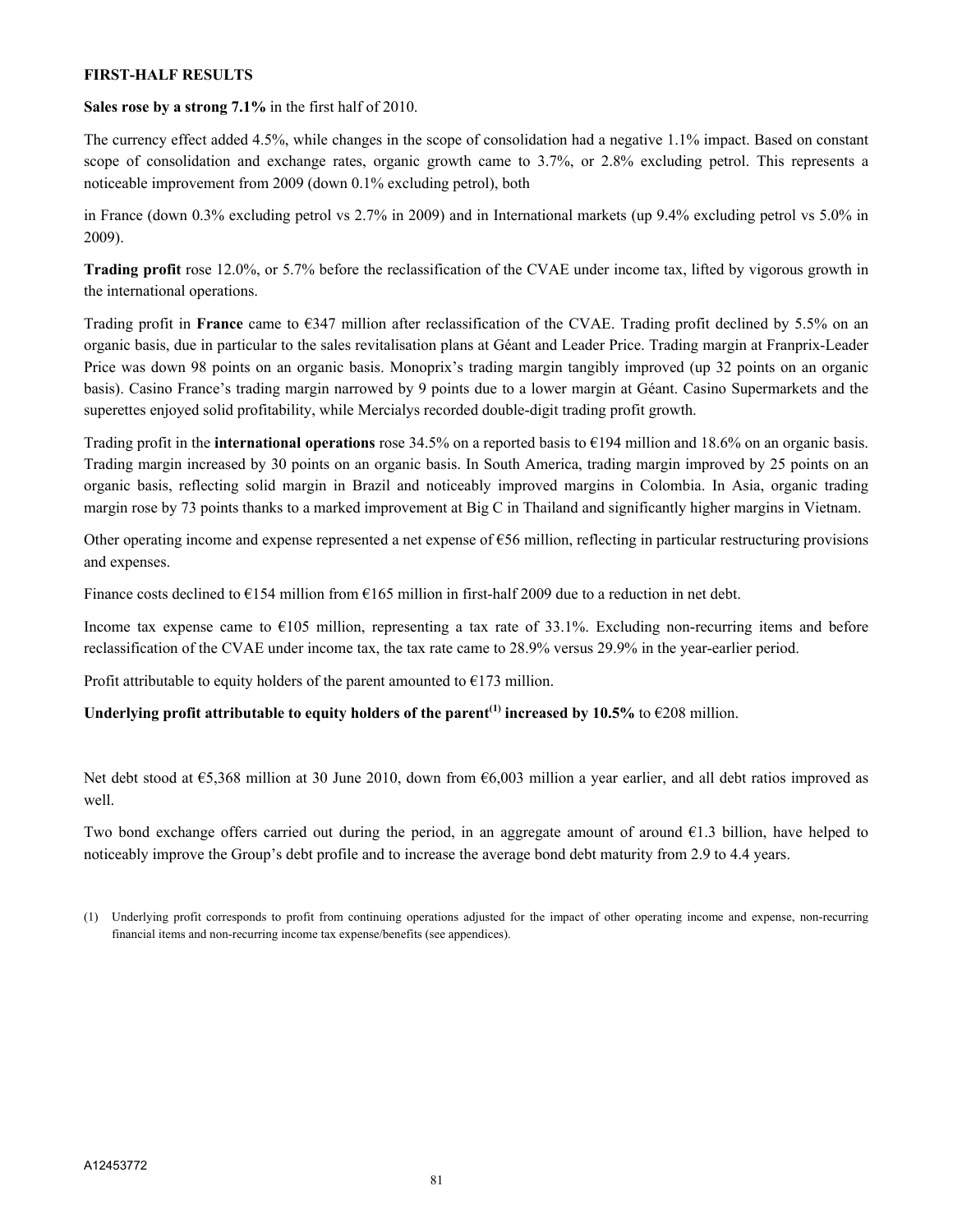### **OUTLOOK AND CONCLUSION**

The first-half results confirm the asset portfolio's effective positioning. The international operations recorded strong growth and significantly increased their contribution to trading profit. In France, the Group saw a return to sales growth thanks to a favourable format mix and sales revitalisation plans.

In France, Casino intends to strengthen market share by improving the banners' price competitiveness and speeding up the expansion of the convenience and discount formats.

Internationally, the quality of the Group's assets in high-potential countries is expected to drive strong and profitable business growth in 2010 and beyond.

The Groups reaffirms its objective of a net debt/EBITDA ratio of less than 2.2x at the end of 2010, notably by pursuing its  $\epsilon$ 1 billion asset disposal programme.

## *2010 Investor Calendar*

Wednesday, 13 October 2010 (after the close of trading): Third-quarter 2010 sales announcement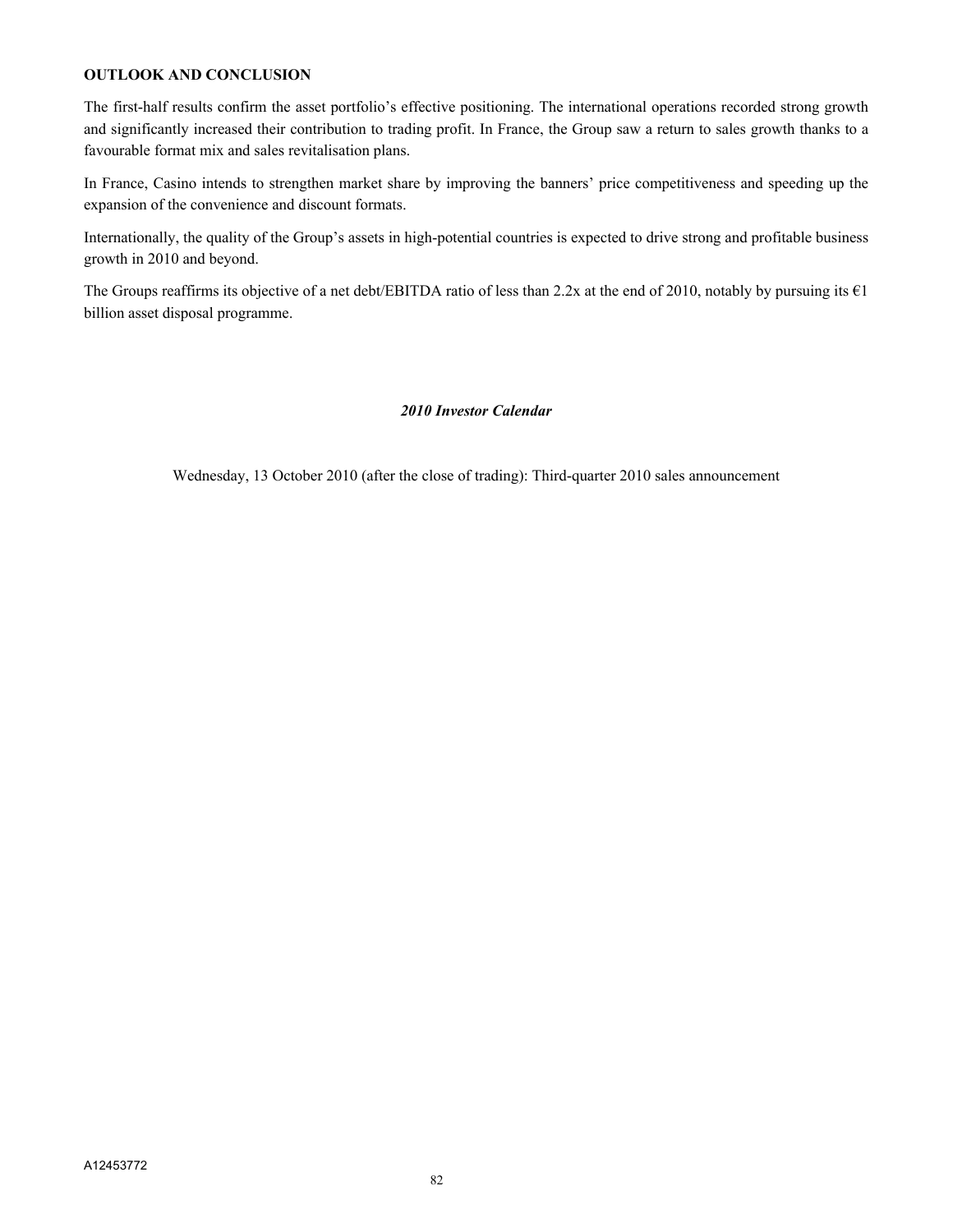#### **H1 2010 RESULTS**

(Financial statements reviewed by the auditors)

| Continuing operations $^{(1)}$ (in $\epsilon$ m)                                           | H1 2009      | H1 2010     | $\%$<br>change | <b>Organic</b><br>growth <sup>(2)</sup> |
|--------------------------------------------------------------------------------------------|--------------|-------------|----------------|-----------------------------------------|
| <b>Consolidated net sales</b>                                                              | 12,688       | 13,589      | $+7.1%$        | $+3.7%$                                 |
| - of which France                                                                          | 8,530        | 8,596       | $+0.8%$        | $+1.0%$                                 |
| - of which International                                                                   | 4,158        | 4,993       | $+20.1%$       | $+9.8%$                                 |
| EBITDA <sup>(4)</sup>                                                                      | 802          | $868^{(3)}$ | $+8.2%$        | $+0.4%$                                 |
| - of which France                                                                          | 549          | 554         | $+0.9%$        | $-3.8%$                                 |
| - of which International                                                                   | 253          | 314         | $+24.1%$       | $+10.0\%$                               |
| <b>Trading profit</b>                                                                      | 483          | $541^{(3)}$ | $+12.0%$       | $+1.5%$                                 |
| - of which France                                                                          | 338          | 347         | $+2.4%$        | $-5.5%$                                 |
| - of which International                                                                   | 145          | 194         | $+34.5%$       | $+18.6%$                                |
| Other operating income and expense, net                                                    | 11           | (56)        | n.s.           |                                         |
| Operating profit                                                                           | 494          | 485         | $-1.9%$        |                                         |
| Finance costs, net                                                                         | (165)        | (154)       |                |                                         |
| Other financial income and expense, net                                                    | (3)          | (15)        |                |                                         |
| Income tax expense                                                                         | (71)         | (105)       |                |                                         |
| Share of profits of associates                                                             | 3            | 10          |                |                                         |
| Profit from continuing operations,<br>attributable to equity holders of the parent         | 229          | 173         | $-24.4%$       |                                         |
| Profit (loss) from discontinued operations<br>attributable to equity holders of the parent | $\mathbf{0}$ | (7)         |                |                                         |
| Net profit attributable to equity holders of<br>the parent                                 | 230          | 166         | $-27.8%$       |                                         |
| <b>Underlying profit attributable to equity</b><br>holders of the parent <sup>(5)</sup>    | 188          | 208         | $+10.5%$       |                                         |

(1) Data for 2009 has been restated to reflect the end-2009 sale of Super de Boer's assets.

(2) Based on constant scope of consolidation and exchange rates, and excluding the impact of asset disposals to OPCI property funds and reclassification of the CVAE under income tax.

(3) Reclassification of the CVAE had a positive  $631$  million impact on EBITDA and trading profit ( $629.3$  million in France and  $61.3$  million in International operations) and no impact on net profit.

(4) EBITDA (Earnings before interest, taxes, depreciation and amortisation) = trading profit + depreciation and amortisation expense

(5) See appendix.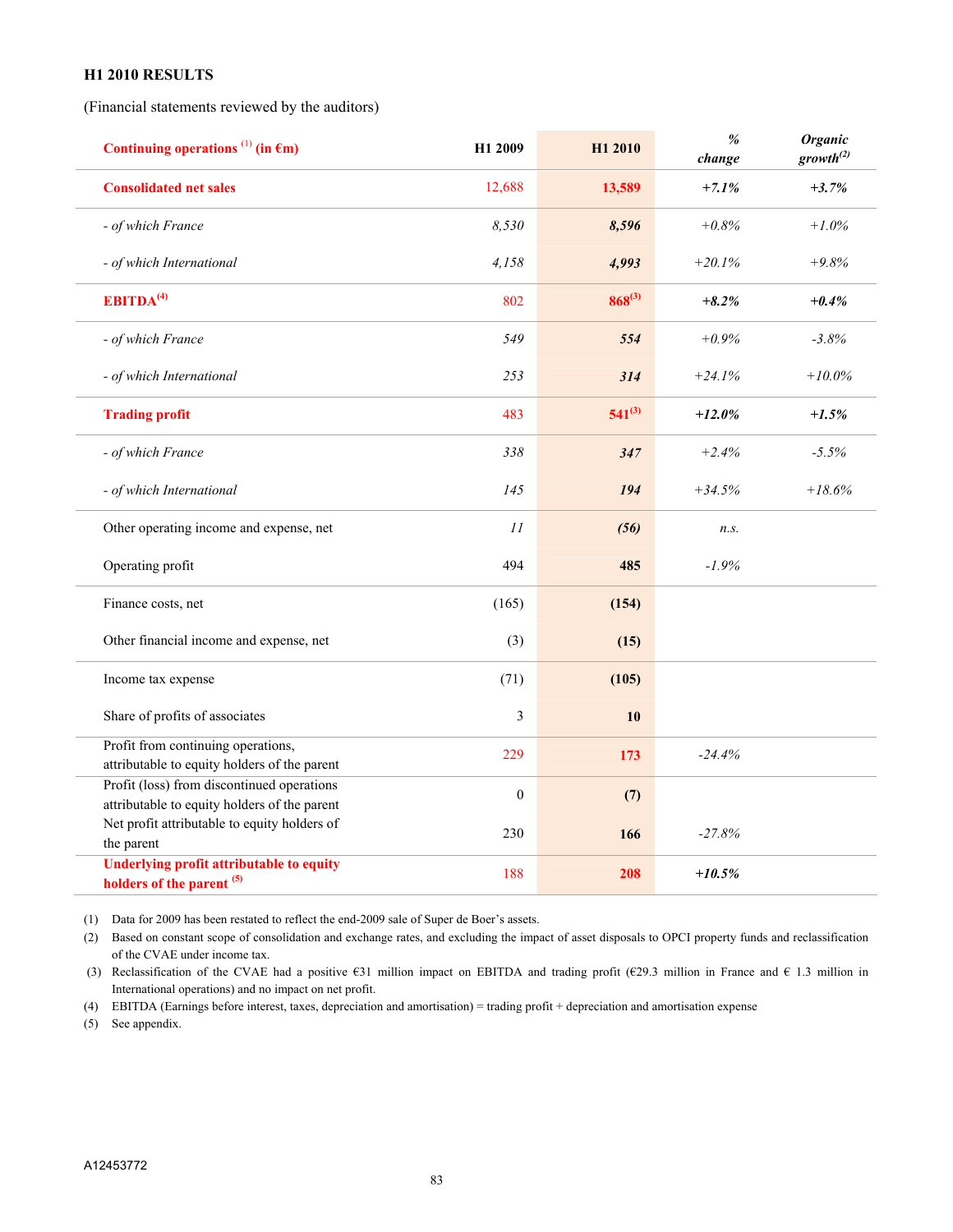# **APPENDICES**

# **Main changes in the scope of consolidation**

- Ponto Frio has been consolidated by the Grupo Pao de Açucar (GPA) sub-group since 1 July 2009.
- Operations in Venezuela have no longer been consolidated since 1 January 2010.

Consolidated net sales for second-quarter and first-half 2010

|                                 | Q2                   |                      | $%$ change      |                                     | H1                   |                      | $%$ change      |                                     |
|---------------------------------|----------------------|----------------------|-----------------|-------------------------------------|----------------------|----------------------|-----------------|-------------------------------------|
|                                 | 2009<br>$\epsilon$ m | 2010<br>$\epsilon$ m | <b>Reported</b> | At<br>constant<br>exchange<br>rates | 2009<br>$\epsilon$ m | 2010<br>$\epsilon$ m | <b>Reported</b> | At<br>constant<br>exchange<br>rates |
| <b>FRANCE</b><br>Of which:      | 4,321.2              | 4,370.7              | $+1.1%$         | $+1.1%$                             | 8,529.5              | 8,595.9              | $+0.8\%$        | $+0.8\%$                            |
| Franprix - Leader Price         | 1,005.8              | 1,038.1              | $+3.2\%$        | $+3.2\%$                            | 2,017.7              | 2,015.0              | $-0.1\%$        | $-0.1\%$                            |
| <b>Monoprix</b>                 | 451,0                | 469.6                | $+4.1%$         | $+4.1%$                             | 905.3                | 939.6                | $+3.8%$         | $+3.8\%$                            |
| <b>Casino France</b>            | 2,864.3              | 2,863.0              | $0.0\%$         | $0.0\%$                             | 5,606.5              | 5,641.4              | $+0.6%$         | $+0.6\%$                            |
| Géant Casino HM                 | 1,329.6              | 1,301.8861.7         | $-2.1%$         | $-2.1\%$                            | 2,587.7              | 2,548.8              | $-1.5%$         | $-1.5%$                             |
| Casino SM                       | 835.0                | 370.3                | $+3.2%$         | $+3.2%$                             | 1,605.1              | 1,660.4              | $+3.4%$         | $+3.4%$                             |
| Superettes                      | 376.6                | 329.2                | $-1.7%$         | $-1.7\%$                            | 731.0                | 720.5                | $-1.4%$         | $-1.4%$                             |
| Other segments                  | 323.1                |                      | $+1.9%$         | $+1.9%$                             | 682.7                | 711.7                | $+4.2%$         | $+4.2%$                             |
| <b>INTERNATIONAL</b>            | 2,110.3              | 2,609.3              | $+23.6%$        | $+6.4%$                             | 4,158.2              | 4,993.0              | $+20.1%$        | $+6.3\%$                            |
| Of which:                       |                      |                      |                 |                                     |                      |                      |                 |                                     |
| <b>South America</b>            | 1,468.0              | 1,878.3              | $+28.0\%$       | $+7.0\%$                            | 2,890.8              | 3,608.5              | $+24.8%$        | $+6.8\%$                            |
| Asia                            | 442.5                | 521.2                | $+17.8%$        | $+5.4\%$                            | 865.1                | 970.1                | $+12.1%$        | $+6.4\%$                            |
| Other segments                  | 199.9                | 209.8                | $+5.0\%$ .      | $+4.2%$                             | 402.3                | 414.4                | $+3.0\%$ .      | $+2.8%$                             |
| <b>NET SALES,</b>               |                      |                      |                 |                                     |                      |                      |                 |                                     |
| <b>CONTINUING</b>               | 6,431.5              | 6,980.0              | $+8.5%$         | $+2.9%$                             | 12,687.7             | 13,588.9             | $+7.1%$         | $+2.6%$                             |
| <b>OPERATIONS</b>               |                      |                      |                 |                                     |                      |                      |                 |                                     |
| <b>Net Sales Discontinued</b>   | 391.1                | 0.0                  |                 |                                     | 759.0                | 0.0                  |                 |                                     |
| <b>Operations (Netherlands)</b> |                      |                      | n.s.            | n.s.                                |                      |                      | n.s.            | n.s.                                |
| <b>Consolidated Net Sales</b>   | 6,822.6              | 6,980.0              | $+2.3%$         | $-3.0\%$                            | 13,446.7             | 13,588.9             | $+1.1%$         | $-3.2\%$                            |

| <b>Average exchange rates</b>  | Q1 2009 | O1 2010 | $%$ change | H1 2009 | H <sub>1</sub> 2010 | $%$ change |
|--------------------------------|---------|---------|------------|---------|---------------------|------------|
| Argentina (ARS / EUR)          | 0.217   | 0.188   | $-13.3\%$  | 0.207   | 0.195               | $-5.8\%$   |
| Uruguay (UYP / EUR)            | 0.033   | 0.037   | $+12.7\%$  | 0.032   | 0.038               | $20.1\%$   |
| Venezuela (VEF / EUR)          | 0.356   | n.a.    | n.a.       | 0.349   | n.a.                | n.a.       |
| Thailand (THB / EUR)           | 0.022   | 0.022   | $+1.0\%$   | 0.021   | 0.023               | $7.5\%$    |
| Vietnam (VND/EUR) $(x1000)$    | 0.045   | 0.040   | $-12.4\%$  | 0.044   | 0.041               | $-7.5\%$   |
| Colombia (COP / EUR) $(x1000)$ | 0.320   | 0.370   | $+15.8\%$  | 0.325   | 0.386               | $18.7\%$   |
| Brazil (BRL / EUR)             | 0.332   | 0.401   | $+20.9\%$  | 0.342   | 0.419               | 22.4%      |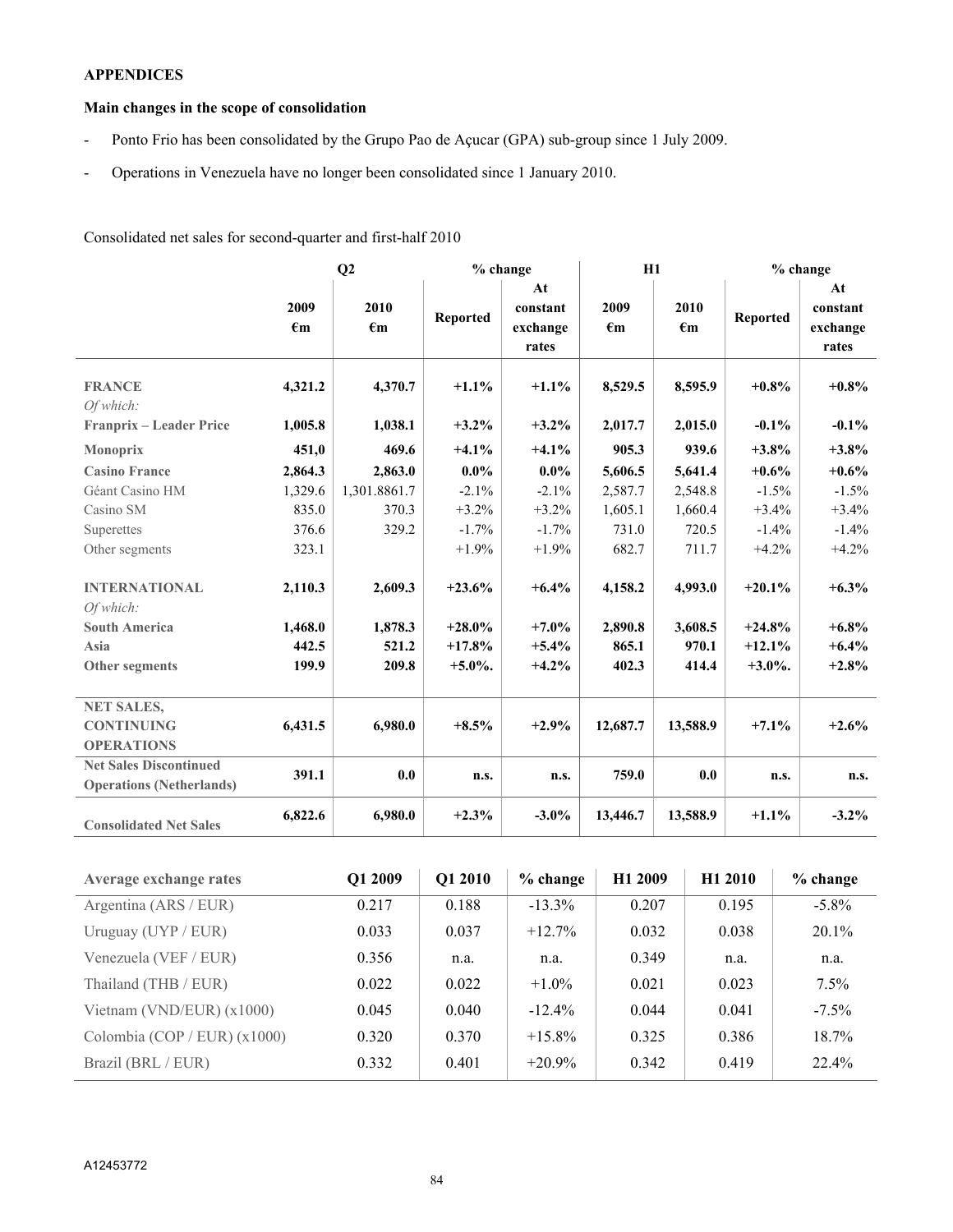#### **Underlying profit attributable to equity holders of the parent**

Underlying profit corresponds to profit from continuing operations adjusted for the impact of other operating income and expense (as defined in the "Significant Accounting Policies" section of the notes to the consolidated financial statements), non-recurring financial items and non-recurring income tax expense/benefits. Non-recurring financial items include fair value adjustments to certain financial instruments whose market value may be highly volatile. For example, fair value adjustments to financial instruments that do not qualify for hedge accounting and embedded derivatives indexed to the Casino share price are excluded from underlying profit. Non-recurring income tax expense/benefits correspond to tax effects related directly to the above adjustments and to direct non-recurring tax effects. In other words, the tax on underlying profit before tax is calculated at the standard average tax rate paid by the Group. Underlying profit is a measure of the Group's recurring profitability.

| In $\epsilon$ million                                  | H1 2009 | Adjustments | H1 2009<br>(underlying) | H1 2010 | Adjustments  | H1 2010<br>(underlying) |
|--------------------------------------------------------|---------|-------------|-------------------------|---------|--------------|-------------------------|
| <b>Trading profit</b>                                  | 483     |             | 483                     | 541     | 0            | 541                     |
| Other operating income and expense, net                | 11      | (11)        | $\mathbf 0$             | (56)    | 56           | $\bf{0}$                |
| <b>Operating profit</b>                                | 494     | (11)        | 483                     | 485     | 56           | 541                     |
| Finance costs, net (1)                                 | (165)   | 3           | (163)                   | (154)   | $\mathbf{0}$ | (154)                   |
| Other financial income and expense net (2)             | (3)     | 9           | 6                       | (15)    | 11           | (4)                     |
| Income tax expense <sup>(3)</sup>                      | (71)    | (26)        | (98)                    | (105)   | (28)         | (133)                   |
| Share of profit of associates                          | 3       |             | 3                       | 10      | 0            | 10                      |
| Profit from continuing operations                      | 258     | (26)        | 232                     | 222     | 39           | 261                     |
| Attributable to minority interests (4)                 | 29      | 16          | 45                      | 48      | 5            | 54                      |
|                                                        |         |             |                         |         |              |                         |
| <b>Attributable to equity holders</b><br>of the parent | 229     | (42)        | 188                     | 173     | 34           | 208                     |

(1) Finance costs, net are stated before changes in the fair value of the embedded derivative corresponding to the indexation clause on the bonds indexed to the Casino share price (expense of  $\epsilon$ 3 million in 2009 and  $\epsilon$ 0 million in 2010).

 (2) Other financial income and expense, net is stated before changes in the fair value of interest rate derivatives not qualifying for hedge accounting (representing an expense of €9 million in 2009 and of €0 million in 2010) and the impact of discounting deferred tax liabilities in Brazil (representing an expense of €11 million 2010).

(3) Income tax expense is stated before the tax effect of the above adjustments and non-recurring income tax expense/benefits (recognition of tax loss carryforwards, etc.). The tax on underlying profit before tax is calculated at the standard average tax rate paid by the Group.

(4) Minority interests are stated before the above adjustments and ,in 2009, before adjustment of profit for the period from 29 April 2008 to 31 December 2008 initially allocated to minority interests, in an amount of  $E17$  million.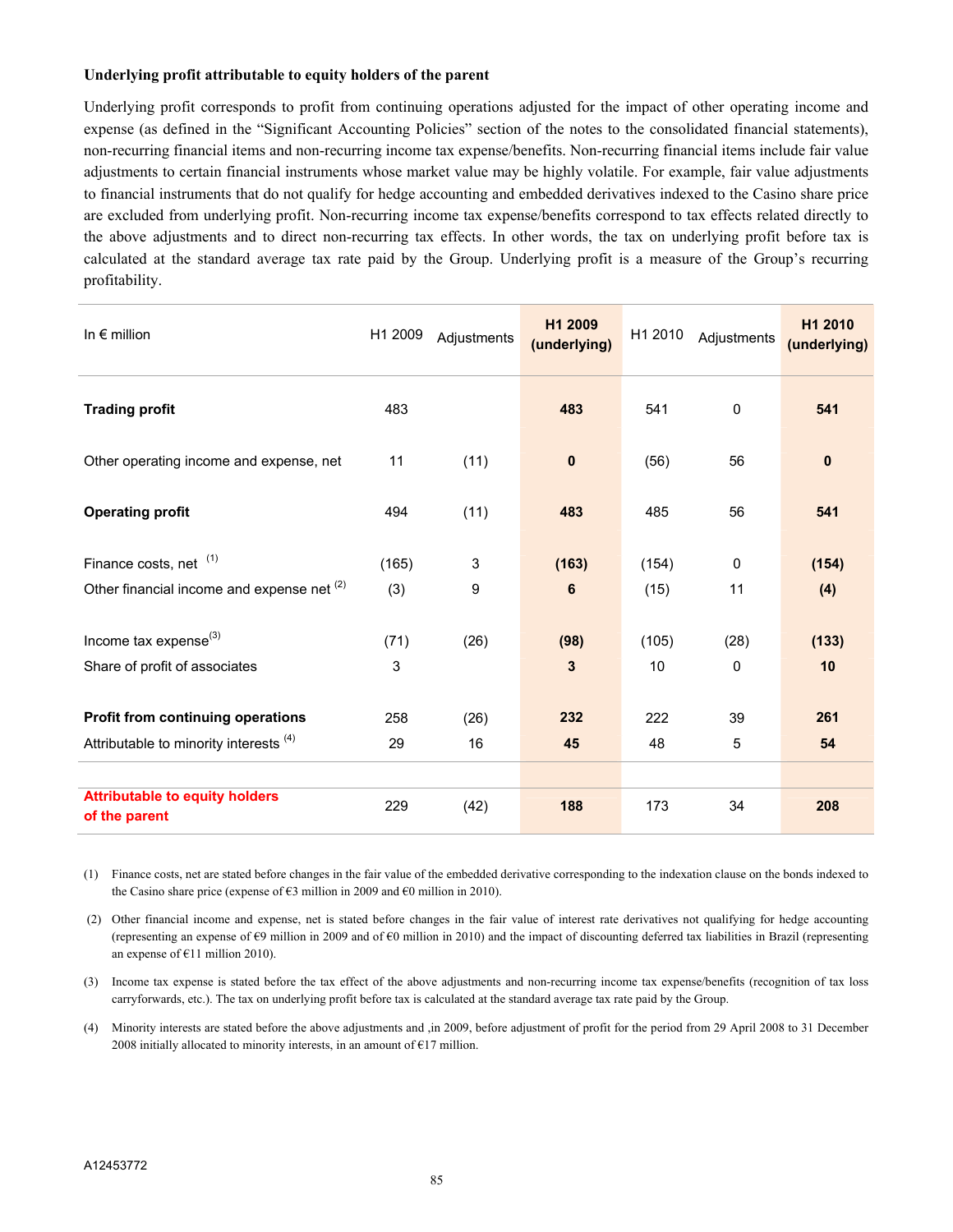## **Store network**

| <b>France</b>                                   | 31 Dec. 09     | <b>31 March 10</b> | <b>30 June 10</b> |
|-------------------------------------------------|----------------|--------------------|-------------------|
| <b>Géant Casino hypermarkets</b>                | 122            | 122                | 124               |
| Of which French affiliates                      | 5              | 5                  | 6                 |
| International Affiliates                        | 5              | 5                  | 5                 |
| French Franchises                               |                |                    | 1                 |
| + Service stations                              | 99             | 99                 | 99                |
| <b>Casino supermarkets</b>                      | 390            | 394                |                   |
| Of which French Franchise/Affiliates            | 53             | 54                 | 396               |
| International Franchise/Affiliates              | 21             | 24                 | 52<br>24          |
| + Service stations                              | 156            | 156                | 154               |
|                                                 |                |                    |                   |
| <b>Franprix supermarkets</b>                    | 789            | 798                | 832               |
| Of which Franchise outlets                      | 472            | 477                | 498               |
|                                                 |                |                    |                   |
| Monoprix-Prisunic supermarkets                  | 463            | 470                | 479               |
| Of which Naturalia                              | 41             | 43                 | 44                |
| Of which Franchise outlets/Affiliates           | 117            | 121                | 124               |
|                                                 |                |                    |                   |
| <b>Leader Price discount stores</b>             | 559            | 562                | 562               |
| Of which Franchise outlets                      | 266            | 278                | 280               |
| <b>TOTAL</b> supermarkets and discount stores   |                |                    |                   |
| Of which Franchise outlets/Store operated under | 2,201<br>929   | 2,224<br>954       | 2,269<br>978      |
| business leases                                 |                |                    |                   |
| <b>Petit Casino superettes</b>                  | 1,816          | 1,804              | 1,795             |
| Of which Franchises                             | 28             | 28                 | 28                |
|                                                 |                |                    |                   |
| <b>Eco Services superettes</b>                  | 3              | 3                  | $\boldsymbol{2}$  |
| Of which Franchises                             | $\overline{2}$ | $\overline{c}$     | 1                 |
|                                                 |                |                    |                   |
| Spar superettes                                 | 896            | 895                | 910               |
| Of which Franchises                             | 739            | 741                | 752               |
|                                                 |                |                    |                   |
| <b>Vival superettes</b>                         | 1,753          | 1,772              | 1,802             |
| Of which Franchises                             | 1,753          | 1,772              | 1,802             |
|                                                 |                |                    |                   |
| Casitalia et C'Asia superettes                  | 1              | 1                  | 1                 |
| <b>Other Franchise stores</b>                   |                |                    |                   |
|                                                 | 1,257          | 1,310              | 1,307             |
| Corners, Relay, Shell, Elf, Carmag              | 1,257          | 1,310              | 1,307             |
|                                                 |                |                    |                   |
| Wholesale activity                              | 1,025          | 1,020              | 928               |
| <b>TOTAL Convenience Stores</b>                 |                |                    |                   |
| Of which Franchises outlets/Stores opened under | 6,751          | 6,805              | 6,745             |
| business leases/wholesale activity              | 4,805          | 4,874              | 4,819             |
| <b>Other Affiliate stores</b>                   | 13             | 16                 | 18                |
| Of which French Affiliates                      | 13             | 15                 | 15                |
| <b>InternationalAffiliates</b>                  |                | 1                  | 3                 |
| <b>Other businesses</b>                         |                |                    |                   |
| Cafeterias                                      | 277            | 284                | 283               |
|                                                 | 277            | 284                | 283               |
| <b>TOTAL France</b>                             |                |                    |                   |
|                                                 | 9,364          | 9,451              | 9,439             |
| Hypermarkets (HM)                               | 122            | 122                | 124               |
| Supermarkets (SM)                               | 1,642          | 1,662              | 1,707             |
| Discount (DIS)                                  | 559            | 562                | 562               |
| Superettes and other stores                     | 6,764          | 6,821              | 6,763             |
| Other                                           | 277            | 284                | 283               |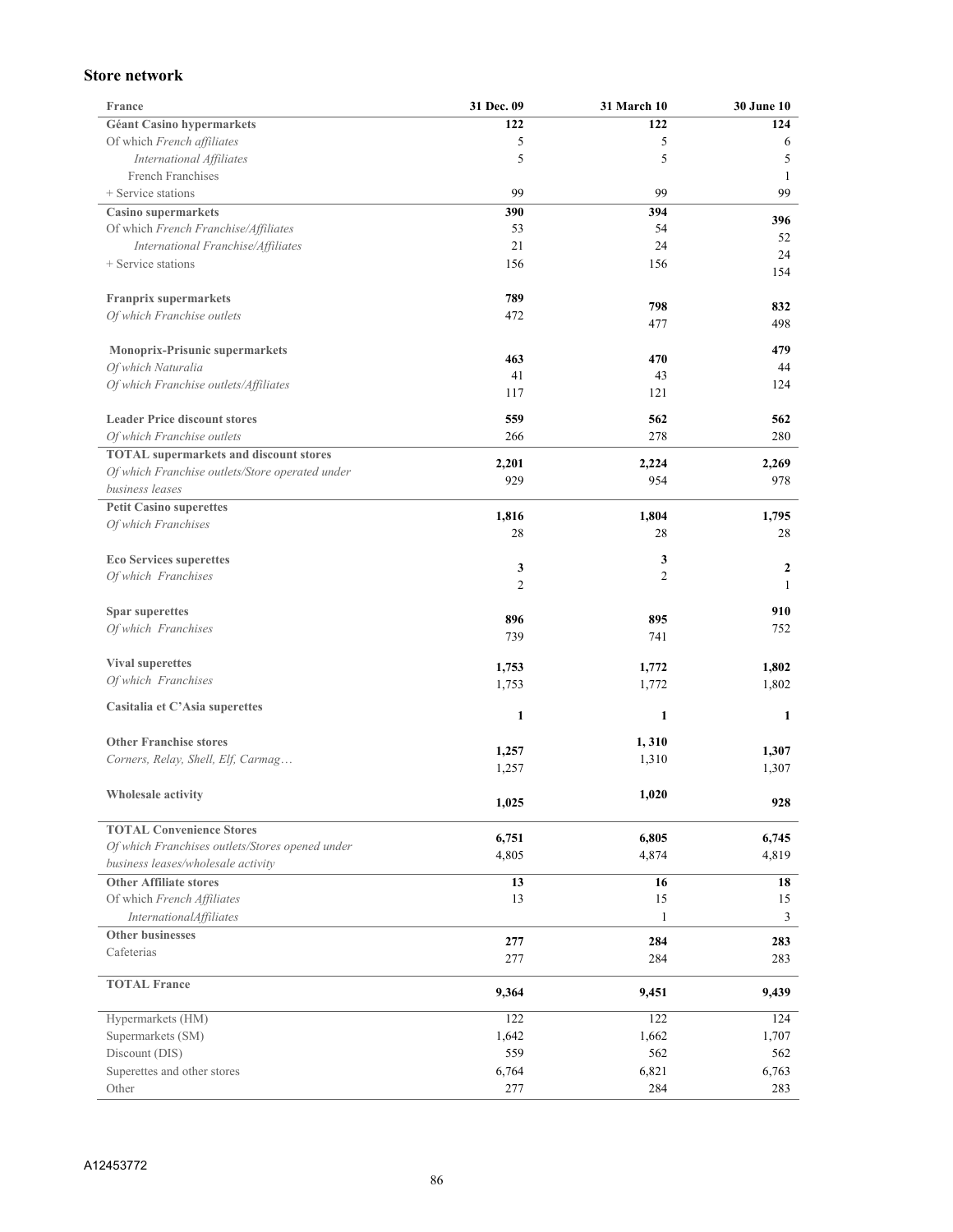| <b>International</b>                             | 31 Dec. 09  | <b>31 March 10</b> | <b>30 June 10</b> |
|--------------------------------------------------|-------------|--------------------|-------------------|
| <b>ARGENTINA</b>                                 | 49          | 22                 | 22                |
| Libertad hypermarkets                            | 15          | 14                 | 14                |
| Leader Price discount stores                     | 26          | $\boldsymbol{0}$   | $\bf{0}$          |
| Other businesses                                 | $\,$ 8 $\,$ | 8                  | $\,$ 8 $\,$       |
| <b>URUGUAY</b>                                   | 53          | 53                 | 53                |
| Géant hypermarkets                               | 1           | 1                  | -1                |
| Disco supermarkets                               | 28          | 28                 | 28                |
| Devoto supermarkets                              | 24          | 24                 | 24                |
| <b>VENEZUELA</b>                                 | 41          | $\pmb{0}$          | $\bf{0}$          |
| Exito hypermarkets                               | 6           | $\boldsymbol{0}$   | $\bf{0}$          |
| Cada supermarkets                                | 35          | $\boldsymbol{0}$   | $\bf{0}$          |
| <b>BRAZIL</b>                                    | 1,080       | 1,089              | 1,102             |
| Extra hypermarkets                               | 103         | 104                | 105               |
| Pão de Açucar supermarkets                       | 145         | 145                | 146               |
| Sendas supermarkets                              | 68          | 67                 | 67                |
| Extra Perto supermarkets                         | 13          | 13                 | 15                |
| CompreBem supermarkets                           | 157         | 155                | 153               |
| Assai discount stores                            | 40          | 42                 | 43                |
| Extra Facil supermarkets                         | 52          | 61                 | 69                |
| Eletro, Ponto Frio                               | 502         | 502                | 504               |
| Of which Ponto Frio                              | 455         | 455                | 457               |
|                                                  |             |                    |                   |
| <b>THAILAND</b>                                  | 97          | 97                 | 96                |
| Big C hypermarkets                               | 67          | 67                 | 67                |
| Big C supermarkets                               |             |                    | -1                |
| Mini Big C, Pure                                 | 30          | 30                 | 28                |
| <b>VIETNAM</b>                                   | 9           | 10                 | 10                |
| Big C hypermarkets                               | 9           | $10\,$             | 10                |
| <b>INDIAN OCEAN</b>                              | 50          | 49                 | 49                |
| Jumbo hypermarkets                               | 11          | 11                 | 11                |
| Score/Jumbo supermarkets                         | 21          | 21                 | $21\,$            |
| Cash and Carry supermarkets                      | 5           | 5                  | 5                 |
| Spar supermarkets                                | 6           | 6                  | 6                 |
| Other                                            | $\tau$      | 6                  | 6                 |
| <b>COLOMBIA</b>                                  | 260         | 260                | 261               |
| Exito hypermarkets                               | 89          | 89                 | $100\,$           |
| Pomona and Carulla supermarkets                  | 89          | 87                 | 82                |
| Bodega discount stores                           | 47          | 49                 | 51                |
| Ley, Q Precios, Merquefacil, Surtimax and others | 35          | 35                 | $28\,$            |
| TOTAL INTERNATIONAL                              | 1,639       | 1,580              | 1,593             |
| Hypermarkets (HM)                                | 301         | 296                | 308               |
| Supermarkets (SM)                                | 591         | 551                | 548               |
| Discount (DIS)                                   | 124         | 102                | 94                |
| Other businesses                                 | 623         | 631                | 643               |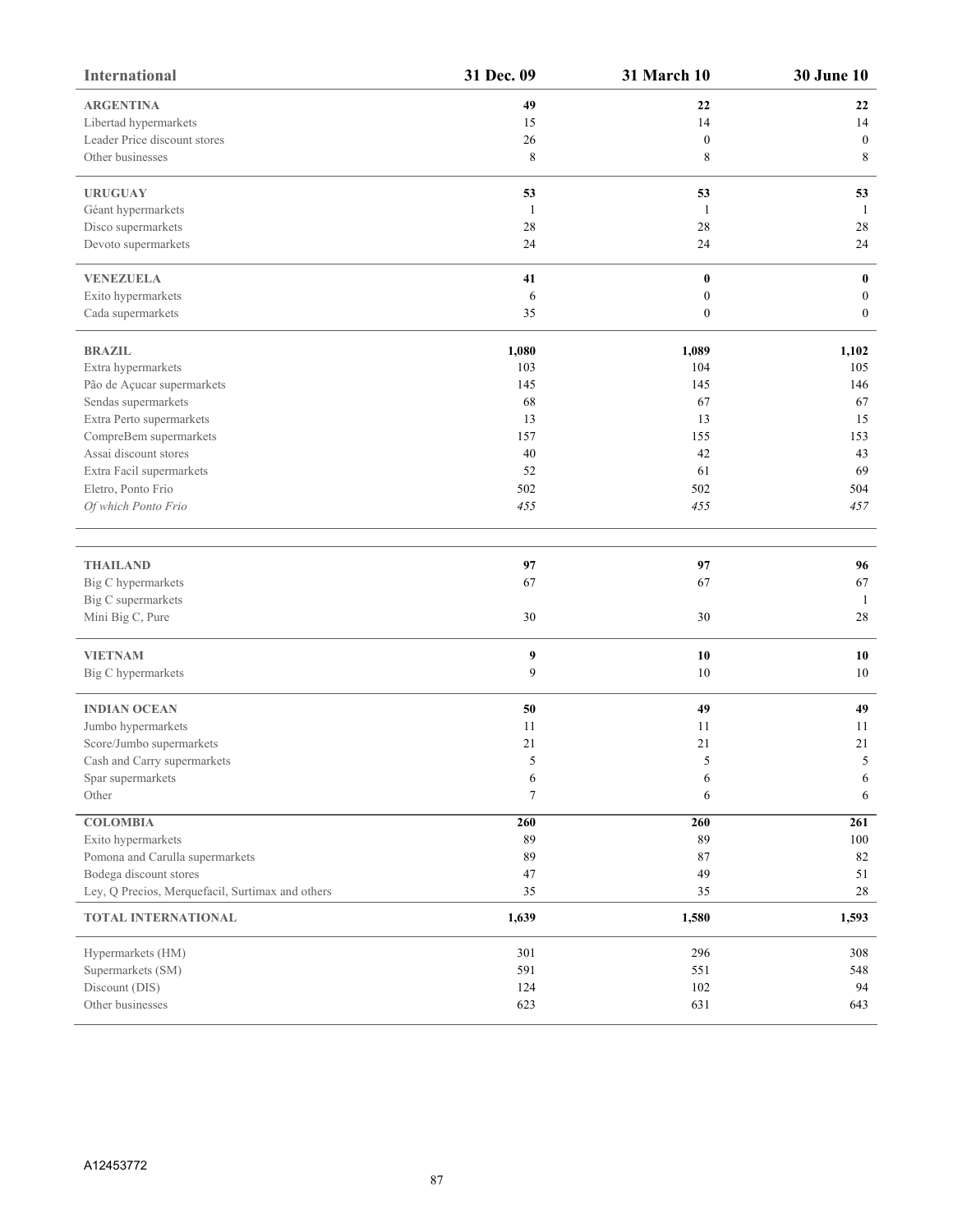#### **Sustained 6.5% growth in third-quarter 2010 sales**

**Ongoing faster organic growth of 3.4%** (excluding petrol)

Double-digit growth in international markets

Return to same-store growth for Leader Price

| <b>Consolidated net sales</b> | Q3 2010<br>€m | 9 months<br>2010<br>€m | % change QoQ    |                        |                 | % change 9Mo9M         |
|-------------------------------|---------------|------------------------|-----------------|------------------------|-----------------|------------------------|
|                               |               |                        | <b>Reported</b> | Organic <sup>(1)</sup> | <b>Reported</b> | Organic $\mathfrak{h}$ |
| <b>Continuing operations</b>  | 7,184.7       | 20,773.6               | $+6.5%$         | $+4.1%$                | $+6.9%$         | $+3.8%$                |
| France                        | 4,540.3       | 13,136.2               | $+1.1%$         | $+1.3%$                | $+0.9%$         | $+1.1%$                |
| International                 | 2,644.4       | 7,637.4                | $+17.0%$        | $+10.2%$               | $+19.0%$        | $+9.9%$                |

 *(1) Based on constant scope of consolidation and exchange rates.*

| Organic growth<br><b>Excluding petrol</b> | 2009    | Q1 2010  | Q2 2010 | Q3 2010  |
|-------------------------------------------|---------|----------|---------|----------|
| <b>Continuing operations</b>              | $-0.1%$ | $+2.6%$  | $+2.9%$ | $+3.4%$  |
| France                                    | $-2.7%$ | $-0.9%$  | $+0.2%$ | $+0.2%$  |
| International                             | $+5.0%$ | $+10.2%$ | $+8.7%$ | $+10.0%$ |

Consolidated net sales rose by a reported 6.5% in the **third quarter of 2010**.

Changes in scope of consolidation – mainly the deconsolidation of Venezuelan operations – had a 3.3% negative impact. The currency effect was a positive 5.7%, reflecting the sharp increase in the Brazilian real, Colombian peso and Thai baht against the euro.

Petrol sales had a 0.7% positive impact on growth for the period. The calendar effect was a slightly positive 0.4% in France and was neutral at a negative 0.1% internationally.

Excluding petrol, organic growth for the period came to 3.4%, confirming the faster pace of growth observed in the previous two quarters.

> \* \* \*

In France, sales were up 0.2% on an organic basis (excluding petrol).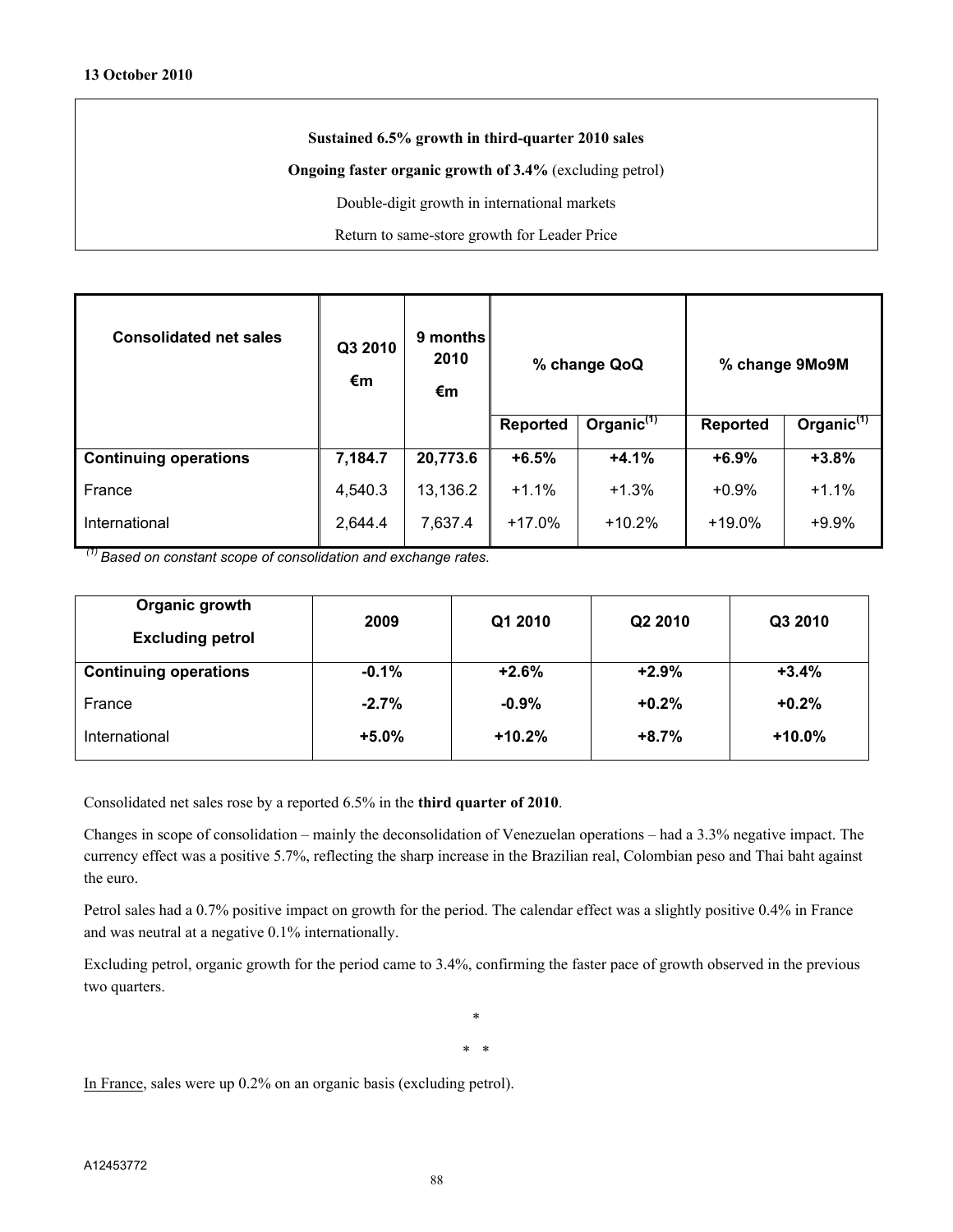- Same-store sales at Leader Price returned to growth, rising by 1.1% (vs 6.1% decline in the first half) thanks to the effectiveness of the banner's sales revitalisation programme.
- Franprix and Monoprix reported solid gains, with total sales up 4.2% and 5.9%, respectively. Casino Supermarkets and Superettes delivered satisfactory performances.
- Cdiscount enjoyed significantly faster organic growth of 18.1% during the period.
- Géant Casino's sales fell back 4.1% on a same-store basis (excluding petrol) while the decline in footfalls slowed to 2.8% from 5% in the first half.

International operations enjoyed double-digit organic growth, at 10.2%, reflecting strong momentum in the Group's key countries (Brazil, Colombia, Thailand and Vietnam) as well as the quality of its asset portfolio.

- South America continued to report very robust organic growth, at 12.8%, led by continued strong advances in samestore sales in Brazil (up 13,1%) and a very satisfactory performance in Colombia.
- In Asia, same-store sales rose 6.5% over the period. Big C in Thailand achieved solid same-store growth, while Vietnam continued to enjoy strong momentum.

Overall, international sales expanded by 17.0% over the period and represented 37% of the consolidated total.

Organic growth continued to gain momentum in the third quarter, confirming the effective positioning of the Group's asset portfolio, both in France and internationally.

Casino intends to strengthen market share in France by improving the banners' price competitiveness and speeding up the expansion of the convenience and discount networks.

Internationally, the quality of the Group's assets is expected to drive strong, profitable growth for 2010 and beyond.

The Group will pursue its €1 billion asset disposal programme and reaffirms its objective of a net debt/EBITDA ratio of less than 2.2x at year-end 2010.

# \* \* \*

## **FRANCE**

Sales in France rose 1.3% on an organic basis, with petrol sales adding 1.1% to growth.

| In $\epsilon$ millions       | Third quarter |         |                         | 9 months                                 |          |          |             |                                          |
|------------------------------|---------------|---------|-------------------------|------------------------------------------|----------|----------|-------------|------------------------------------------|
|                              | 2009          | 2010    | $\frac{0}{0}$<br>change | Organic<br>growth<br>excluding<br>petrol | 2009     | 2010     | %<br>change | Organic<br>growth<br>excluding<br>petrol |
|                              |               |         |                         |                                          |          |          |             |                                          |
| <b>Net sales, France</b>     | 4,489.3       | 4,540.3 | $+1.1%$                 | $+0.2%$                                  | 13,018.9 | 13,136.2 | $+0.9%$     | $-0.1%$                                  |
| <b>Franprix-Leader Price</b> | 965.1         | 933.0   | $-3.3%$                 | $-3.3%$                                  | 2,982.8  | 2,948.0  | $-1.2%$     | $-1.2%$                                  |
| <b>Monoprix</b>              | 421.3         | 446.3   | $+5.9%$                 | $+5,9%$                                  | 1,326.6  | 1,385.9  | $+4,5%$     | $+4,4%$                                  |
| <b>Casino France</b>         | 3,102.9       | 3,161.0 | $+1,9%$                 | $+0,5%$                                  | 8,709.4  | 8,802.3  | $+1,1%$     | $-0.5%$                                  |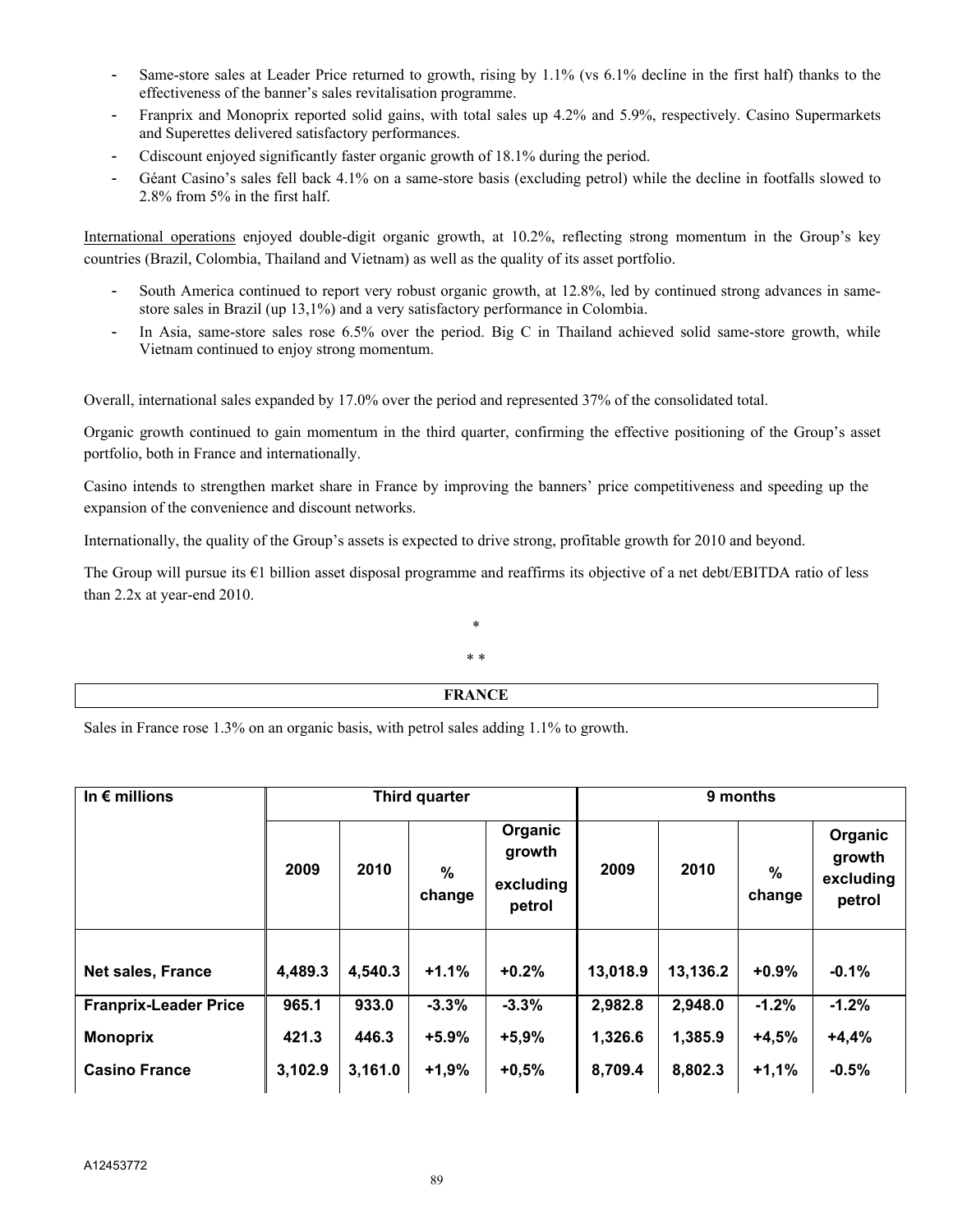| Géant Casino HM  | 1,444.4 | 1,440.7 | $-0.3%$ | $-2.8%$  | 4,032.1 | 3,989.5 | $-1.1%$ | $-4.0\%$ |
|------------------|---------|---------|---------|----------|---------|---------|---------|----------|
| Casino SM        | 910.1   | 943.4   | $+3.7%$ | $+1.9%$  | 2,515.2 | 2,603.8 | $+3.5%$ | $+1.2%$  |
| Superettes       | 424.8   | 426.8   | $+0.5%$ | $+0.5%$  | 1,155.8 | 1,147.3 | $-0.7%$ | $-0.7%$  |
| Other businesses | 323.6   | 350.1   | $+8.2%$ | $+12.1%$ | 1,006.3 | 1,061.8 | $+5.5%$ | $+10.3%$ |

|                           | Q3 2010                |                                   | 9 months 2010          |                                   |  |
|---------------------------|------------------------|-----------------------------------|------------------------|-----------------------------------|--|
| Same-store sales          | % change<br>(reported) | % change<br>(excluding<br>petrol) | % change<br>(reported) | % change<br>(excluding<br>petrol) |  |
| Franprix                  | $+0.1%$                | $+0.1%$                           | $+1.0%$                | $+1.0%$                           |  |
| Leader Price              | $+1.1%$                | $+1.1%$                           | $-3.9%$                | $-3.9%$                           |  |
| Géant Casino hypermarkets | $-1.3%$                | $-4.1%$                           | $-2.1%$                | $-5.2%$                           |  |
| Casino Supermarkets       | $+2.8%$                | $+0.9%$                           | $+2.1%$                | $-0.3%$                           |  |
| Monoprix                  | $+3.7%$                | $+3.7%$                           | $+2.7%$                | $+2.6%$                           |  |

## **Franprix-Leader Price**

Leader Price returned to same-store growth (up 1.1%), confirming the significant improvement in the sales trend observed in the second quarter. Growth was led by a tangible 2.1% increase in footfalls that attested to the effectiveness of sales initiatives implemented during the first half of the year, including measures to improve price competitiveness and stepped-up advertising. Marketing initiatives have been strengthened in the second half. Around 100 national brand products have been introduced in the integrated stores since the end of July and the assortment is being extended to include 250 national brand items, which will be available in all Leader Price stores from mid-October. The new store concept is being rolled out in line with the business plan, with 55 stores converted by end-September. In the first nine months of the year, 23 stores were opened and 18 were closed or rebannered.

**Franprix**'s same-store sales were stable, rising by 0.1% in the third quarter. The banner opened eight stores during the third quarter (bringing the total since January to 61) and continued to deploy the new store concept (with 152 stores converted in the first nine months of the year).

Total sales for Franprix/Leader Price contracted 3.3%, mainly as a result of the sharp drop in sales to Caillé group, which has been Leader Price's franchisee in Reunion since the third quarter of 2009.

## **Monoprix**

Monoprix reported a solid 3.7% increase in same-store sales, led by robust apparel sales and a good performance in food.

A new Citymarché store was opened during the period and expansion of the new store formats continued with the opening of five Monop stores and one Naturalia store, bringing the total number opened since January to 20.

Total sales rose by 5.9%, driven by the tangible contribution of store expansion to growth.

**Casino France**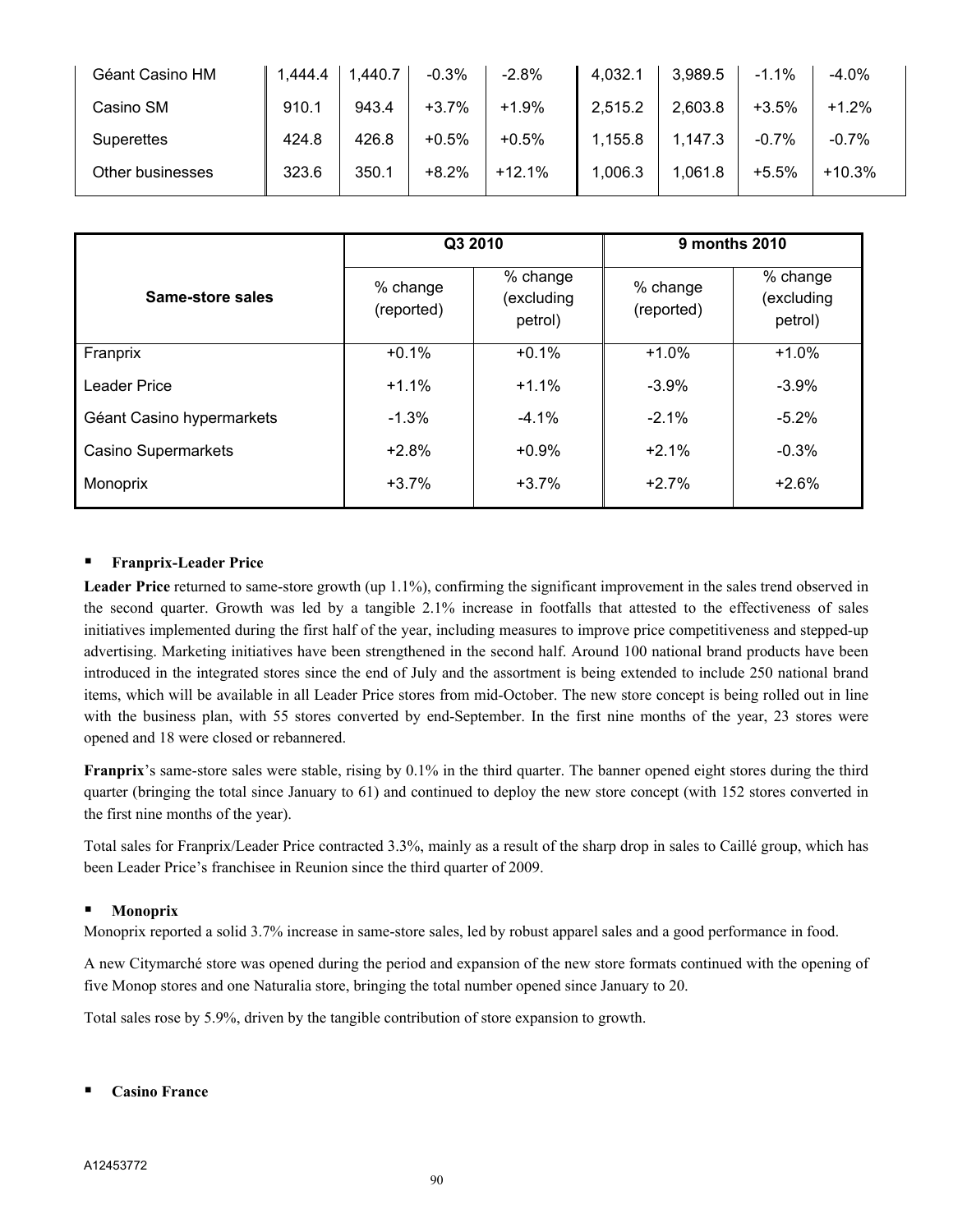**Géant Casino's** same-store sales contracted by 4.1%, excluding petrol. The decline in footfalls slowed to 2.8% in the third quarter from 5% in the second. The average basket was 1.2% lower.

Food sales were down 3.5%, versus 6.9% in the second quarter. Second-quarter price cuts led to a noticeable improvement in price competitiveness, with the banner's IRI index down 3 points at end-August. The banner will strengthen its competitiveness in the second half of the year by leveraging promotions and loyalty programmes.

On the non-food side, Géant Casino continued to reposition the offer around the most promising categories. As a result, sales in the apparel and home segments were virtually unchanged, while sales of less promising categories, such as DVDs/games/videos and large appliances continued to be carefully scaled back. Non-food sales were down 5.5%.

Excluding petrol, **Casino Supermarkets** reported a 0.9% increase in same-store sales in the third quarter, versus a 1.0% decline in the first half. Three new stores were opened during the period. Total sales excluding petrol rose by 1.9%.

**Superette** sales rose by 0.5%, reflecting the ramp-up of the expansion programme and the end of the store-base rationalisation programme. Sixty-three stores were opened during the period, bringing to 265 the total number opened since the beginning of the year.

The **Other businesses** reported 12.1% organic sales growth, led by the excellent performance of **Cdiscount**, which enjoyed third-quarter organic growth of 18.1%. Its additional sales largely offset the decline in Géant Casino's non-food sales.

The Group continued to promote synergies between Cdiscount and its store network. After developing a hypermarket pick-up service for Cdiscount purchases, the Group has started extending the service to Petit Casino superettes for parcels weighing under 30kg since the beginning of July. This initiative will be rolled out to all 1,900 integrated stores by the year-end and to the entire Superette network in first-half 2011.

> \* \* \*

## **INTERNATIONAL**

International sales increased by 17.0% over the period.

Changes in scope of consolidation had a 10.2% negative impact, mainly resulting from the 1 January 2010 deconsolidation of Venezuelan operations.

The currency effect was a positive 17.1%, due to the rise in the Brazilian real, Colombian peso and Thai baht against the euro.

Organic growth in international markets remained very high at 10.2%, led by very strong 12.8% growth in South America and a robust 6.2% increase in Asia.

| <b>Reported growth</b><br><b>Consolidated net</b> |          |                  | Organic growth |                  | Same-store growth |                  |
|---------------------------------------------------|----------|------------------|----------------|------------------|-------------------|------------------|
| sales                                             | Q3 2010  | 9 months<br>2010 | Q3 2010        | 9 months<br>2010 | Q3 2010           | 9 months<br>2010 |
| South America                                     | $+17.6%$ | $+22.2%$         | $+12.8%$       | $+12.4%$         | $+10.5%$          | $+10.0%$         |
| Asia                                              | $+23.6%$ | $+15.8%$         | $+6.2%$        | $+6.3%$          | $+6.5%$           | $+5.5%$          |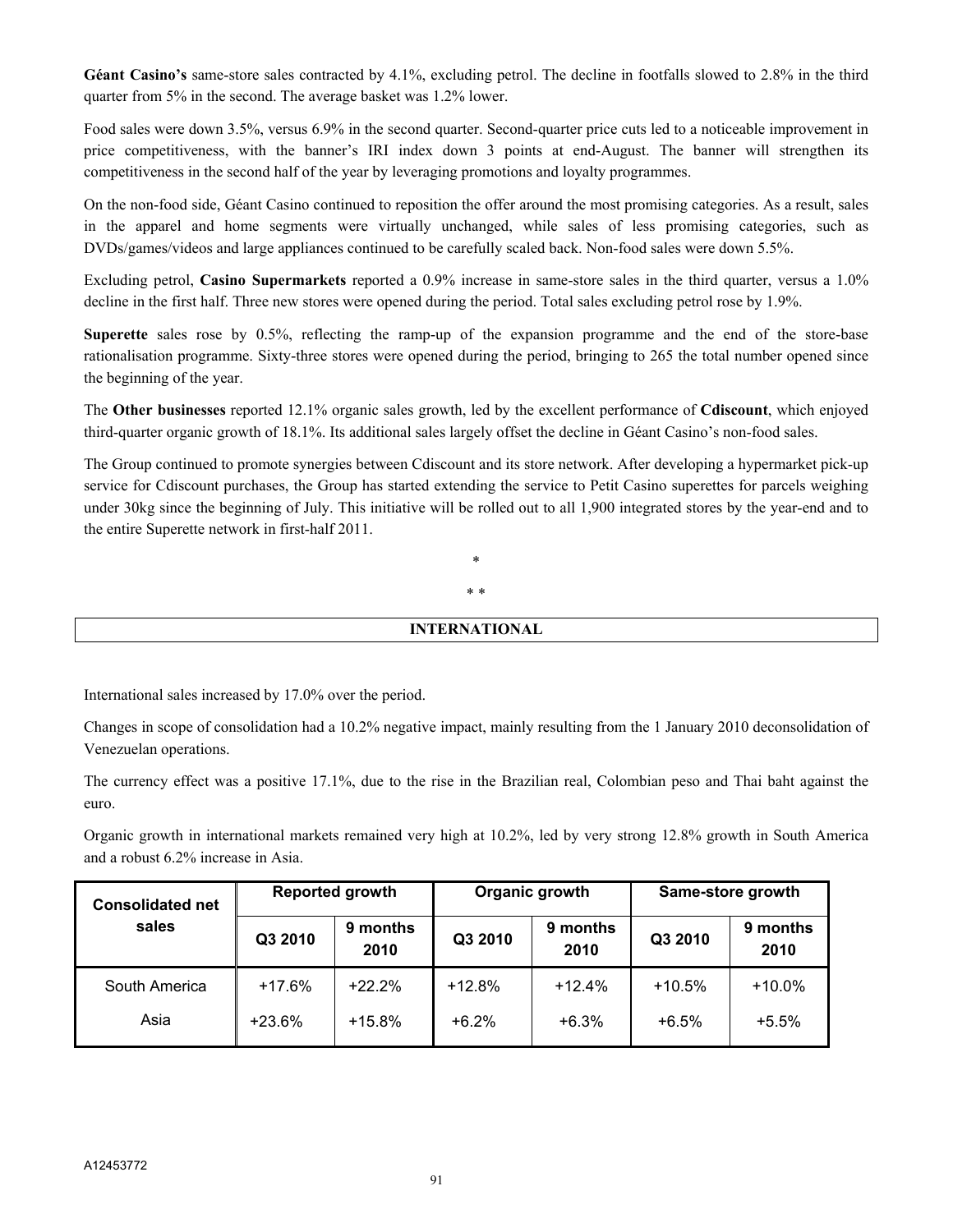In **South America**, same-store sales rose by 10.5%, lifted by sustained growth in Brazil and the ongoing improvement of business in Colombia.

- In **Brazil**, Grupo Pão de Açucar (GPA) reported same-store sales growth of 13.1%. Excluding Globex, GPA's samestore sales rose 7.8%, reflecting good performances in both food and non-food. Globex same-store sales increased by 28.5%. E-commerce sales grew at a very fast pace, above 60%. GPA total sales grew by  $16.9\%$ <sup>1</sup>.
- In **Colombia**, the improvement in same-store sales continued in the third quarter, with Exito reaping the benefits of successful hypermarket promotions. The banner opened two stores in the third quarter, bringing to four the total opened since the beginning of the year (of which 1 hypermarket), and stepped-up its programme of store conversions (with 23 completed to date).
- Growth in same-store sales was sustained in **Argentina** and **Uruguay**.

In **Asia**, organic growth remained robust at 6.2%, fuelled by the satisfactory same-store performance of Big C in Thailand and ongoing very strong growth in Vietnam. In Thailand, Big C pursued the development of its new formats, opening two Mini Big C stores and seven Pure stores during the period.

The pace of expansion will move up a gear in the fourth quarter with the opening of three hypermarkets in Thailand (four openings in 2010) and four in Vietnam, bringing the total number of hypermarkets to 14 in this country by end-2010.

In the Indian Ocean, sales were down 0.4% on an organic basis and down 0.8% on a same-store basis.

<sup>1</sup> *Data published by the company.*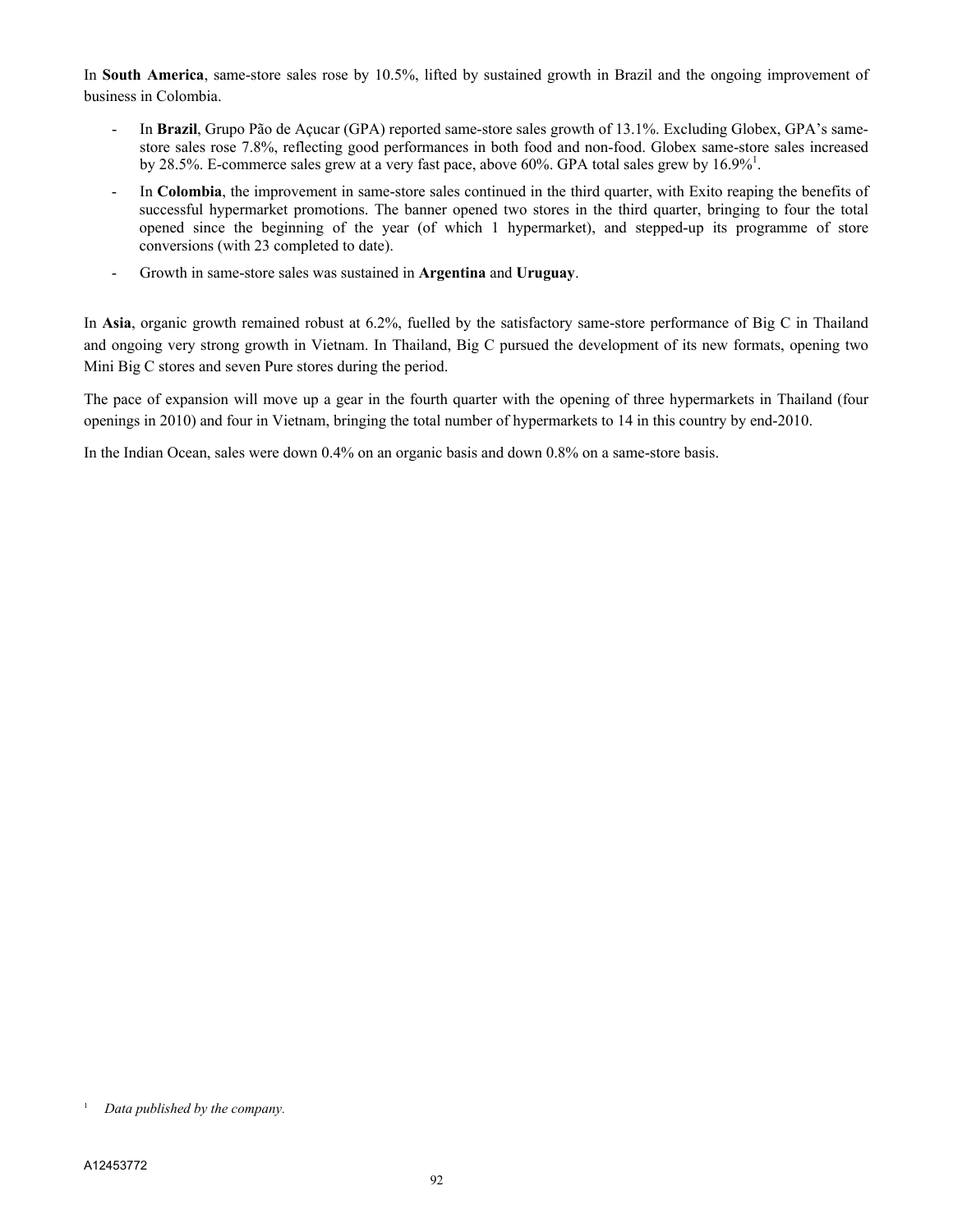# **Main changes in the scope of consolidation**

- Ponto Frio has been consolidated by the Grupo Pao de Açucar (GPA) sub-group since 1 July 2009.
- Operations in Venezuela have no longer been consolidated since 1 January 2010.

|                                                              | <b>Third quarter</b> |                  |                      | % change                            | 9 months            |                     | % change            |                                     |
|--------------------------------------------------------------|----------------------|------------------|----------------------|-------------------------------------|---------------------|---------------------|---------------------|-------------------------------------|
|                                                              | 2009<br>€m           | 2010<br>€m       | Reported             | At<br>constant<br>exchange<br>rates | 2009<br>€m          | 2010<br>€m          | Reported            | At<br>constant<br>exchange<br>rates |
| <b>FRANCE</b><br>Of which:<br><b>Franprix-Leader Price</b>   | 4,489.3<br>965.1     | 4,540.3<br>933.0 | $+1.1%$<br>$-3.3%$   | $+1.1%$<br>$-3.3%$                  | 13,018.9<br>2,982.8 | 13,136.2<br>2,948.0 | $+0.9%$<br>$-1.2%$  | $+0.9%$<br>$-1.2%$                  |
| <b>Monoprix</b>                                              | 421.3                | 446.3            | $+5.9%$              | $+5.9%$                             | 1,326.6             | 1,385.9             | $+4.5%$             | $+4.5%$                             |
| <b>Casino France</b>                                         | 3,102.9              | 3,161.0          | $+1.9%$              | $+1.9%$                             | 8,709.4             | 8,802.3             | $+1.1%$             | $+1.1%$                             |
| Géant Casino HM                                              | 1,444.4              | 1,440.7          | $-0.3%$              | $-0.3%$                             | 4,032.1             | 3,989.5             | $-1.1%$             | $-1.1%$                             |
| Casino SM                                                    | 910.1                | 943.4            | $+3.7%$              | $+3.7%$                             | 2,515.2             | 2,603.8             | $+3.5%$             | $+3.5%$                             |
| Superettes                                                   | 424.8                | 426.8            | $+0.5%$              | $+0.5%$                             | 1,155.8             | 1,147.3             | $-0.7%$             | $-0.7%$                             |
| Other segments                                               | 323.6                | 350.1            | $+8.2%$              | $+8.2%$                             | 1,006.3             | 1,061.8             | $+5.5%$             | $+5.5%$                             |
| <b>INTERNATIONAL</b>                                         | 2,259.6              | 2,644.4          | $+17.0%$             | 0.0%                                | 6,417.8             | 7,637.4             | +19.0%              | $+4.1%$                             |
| Of which:                                                    |                      |                  |                      |                                     |                     |                     |                     |                                     |
| <b>South America</b><br>Asia                                 | 1,653.7<br>397.6     | 1,944.6<br>491.6 | $+17.6%$<br>$+23.6%$ | $-1.4%$<br>$+6.2%$                  | 4,544.6             | 5,553.1<br>1,461.7  | $+22.2%$            | $+3.8%$<br>$+6.3%$                  |
| <b>Other segments</b>                                        | 208.2                | 208.2            | $+0.0%$              | $-0.8%$                             | 1,262.7<br>610.5    | 622.6               | $+15.8%$<br>$+2.0%$ | $+1.6%$                             |
|                                                              |                      |                  |                      |                                     |                     |                     |                     |                                     |
| <b>NET SALES -</b><br><b>CONTINUING</b><br><b>OPERATIONS</b> | 6,748.9              | 7,184.7          | $+6.5%$              | $+0.7%$                             | 19,436.6            | 20,773.6            | $+6.9%$             | $+1.9%$                             |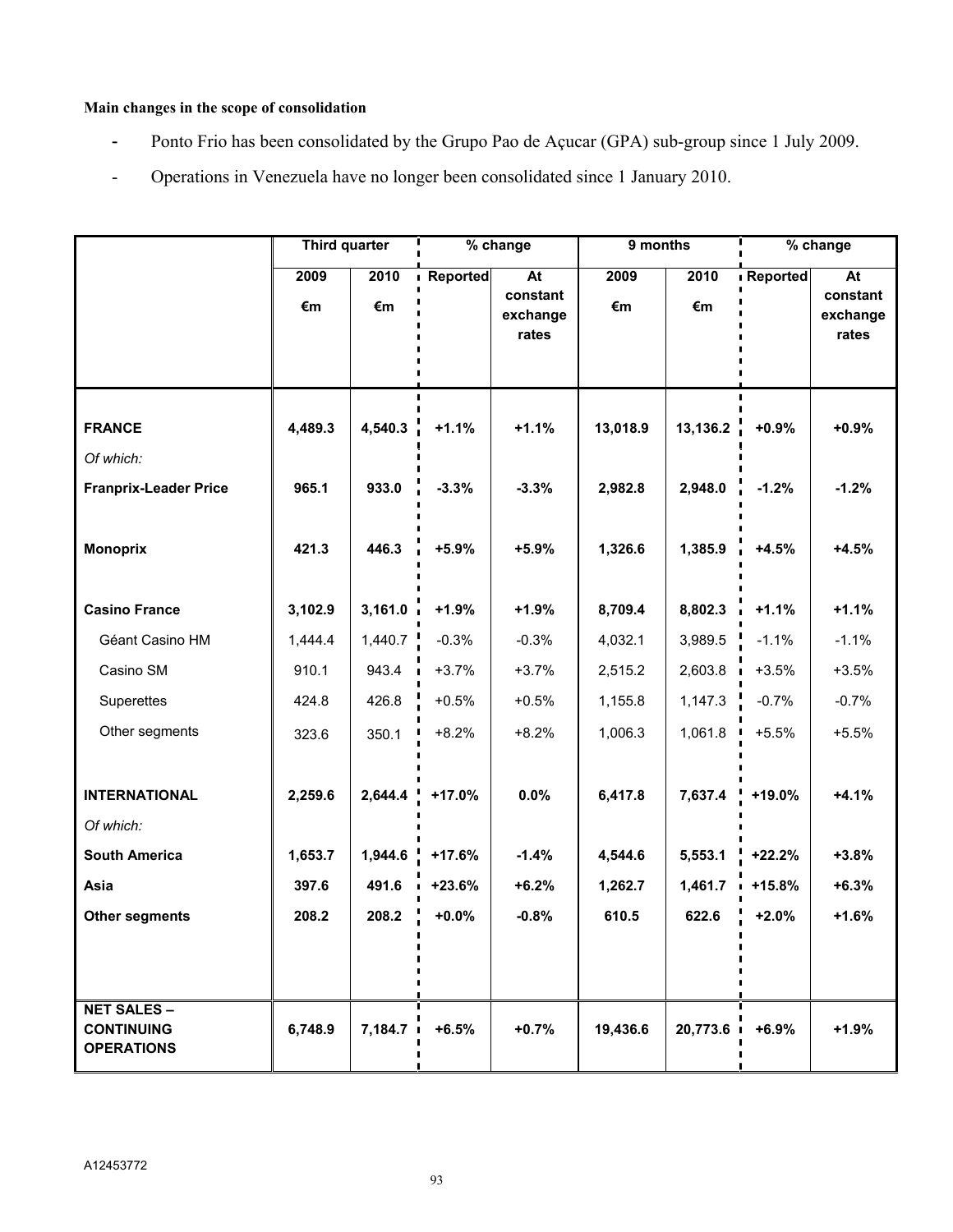|                               |                     |         |          | 9 months | 9 months |          |
|-------------------------------|---------------------|---------|----------|----------|----------|----------|
| Average exchange rates        | H <sub>1</sub> 2009 | H1 2010 | % change | 2009     | 2010     | % change |
| Argentina (ARS / EUR)         | 0.207               | 0.195   | $-5.8%$  | 0.198    | 0.195    | $-1.3%$  |
| Uruguay (UYP / EUR)           | 0.032               | 0.038   | 20.1%    | 0.031    | 0.038    | 20.8%    |
| Venezuela (VEF / EUR)         | 0.349               | n/a     | n/a      | 0.341    | n/a      | n/a      |
| Thailand (THB / EUR)          | 0.021               | 0.023   | 7.5%     | 0.021    | 0.024    | 11.2%    |
| Vietnam (VND / EUR) $(x1000)$ | 0.044               | 0.041   | $-7.5\%$ | 0.043    | 0.041    | $-4.9%$  |
| Colombia (COP / EUR) (x1000)  | 0.325               | 0.386   | 18.7%    | 0.332    | 0.397    | 19.6%    |
| Brazil (BRL / EUR)            | 0.342               | 0.419   | 22.4%    | 0.352    | 0.427    | 21.0%    |

# **Store network**

| France                                    | 31 Dec 2009 | 30 June 2010 | 30 Sept 2010   |
|-------------------------------------------|-------------|--------------|----------------|
| <b>Géant Casino hypermarkets</b>          | 122         | 124          | 125            |
| Of which French affiliates                | 5           | 6            | 6              |
| International Affiliates                  | 5           | 5            | 5              |
| <b>French Franchises</b>                  |             | 1            | $\overline{2}$ |
| + Service stations                        | 99          | 99           | 99             |
| <b>Casino supermarkets</b>                | 390         | 396          | 402            |
| Of which French Franchise Affiliates      | 53          | 52           | 53             |
| <b>International Franchise Affiliates</b> | 21          | 24           | 27             |
| + Service stations                        | 156         | 154          | 158            |
| <b>Franprix supermarkets</b>              | 789         | 832          | 838            |
| Of which Franchise outlets                | 472         | 498          | 497            |
| <b>Monoprix supermarkets</b>              | 463         | 479          | 485            |
| Of which Naturalia                        | 41          | 44           | 45             |
| Of which Franchise outlets/Affiliates     | 117         | 124          | 127            |
| <b>Leader Price discount stores</b>       | 559         | 562          | 564            |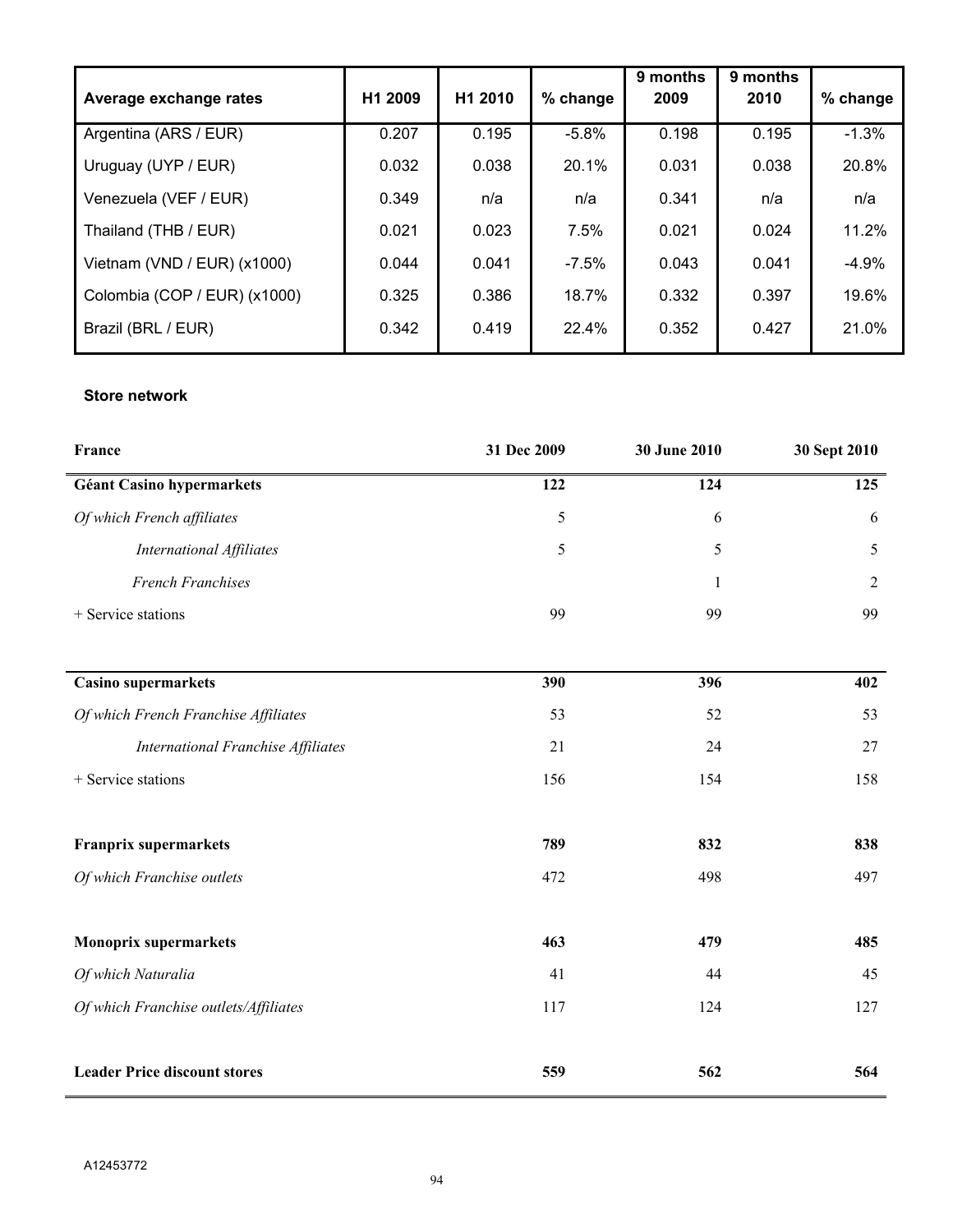| Of which Franchise outlets                                          | 266            | 280            | 281          |
|---------------------------------------------------------------------|----------------|----------------|--------------|
| <b>TOTAL</b> supermarkets and discount stores                       | 2,201          | 2,269          | 2,289        |
| Of which Franchise outlets/Stores operated under                    |                |                |              |
| business leases                                                     | 929            | 978            | 985          |
| <b>Petit Casino superettes</b>                                      | 1,816          | 1,795          | 1,796        |
| Of which Franchise outlets                                          | 28             | 28             | 28           |
| <b>Eco Services superettes</b>                                      | $\mathfrak{Z}$ | $\mathfrak{2}$ | 2            |
| Of which Franchises                                                 | $\overline{2}$ | $\mathbf{1}$   | $\mathbf{1}$ |
| <b>Spar superettes</b>                                              | 896            | 910            | 922          |
| Of which Franchise outlets                                          | 739            | 752            | 757          |
| <b>Vival superettes</b>                                             | 1,753          | 1,802          | 1,793        |
| Of which Franchise outlets                                          | 1,753          | 1,802          | 1,792        |
| Casitalia and C Asia superettes                                     | $\mathbf{1}$   | $\mathbf{1}$   | 1            |
| <b>Other Franchise stores</b>                                       | 1,257          | 1,307          | 1,310        |
| Corners, Relay, Shell, Elf, Carmag, other                           | 1,257          | 1,307          | 1,310        |
| <b>Wholesale outlets</b>                                            | 1,025          | 928            | 927          |
| <b>TOTAL CONVENIENCE STORES</b>                                     | 6,751          | 6,745          | 6,751        |
| Of which Franchise outlets/Stores operated under<br>business leases | 4,805          | 4,819          | 4,816        |
| Other affiliate stores                                              | 13             | 18             | 18           |
| Of which French affiliates                                          | 13             | 15             | 15           |
| <b>International Affiliates</b>                                     |                | 3              | 3            |
| <b>Other businesses</b>                                             | 277            | 283            | 287          |
| Casino Restauration                                                 | 277            | 283            | 287          |
| <b>TOTAL France</b>                                                 | 9,364          | 9,439          | 9,470        |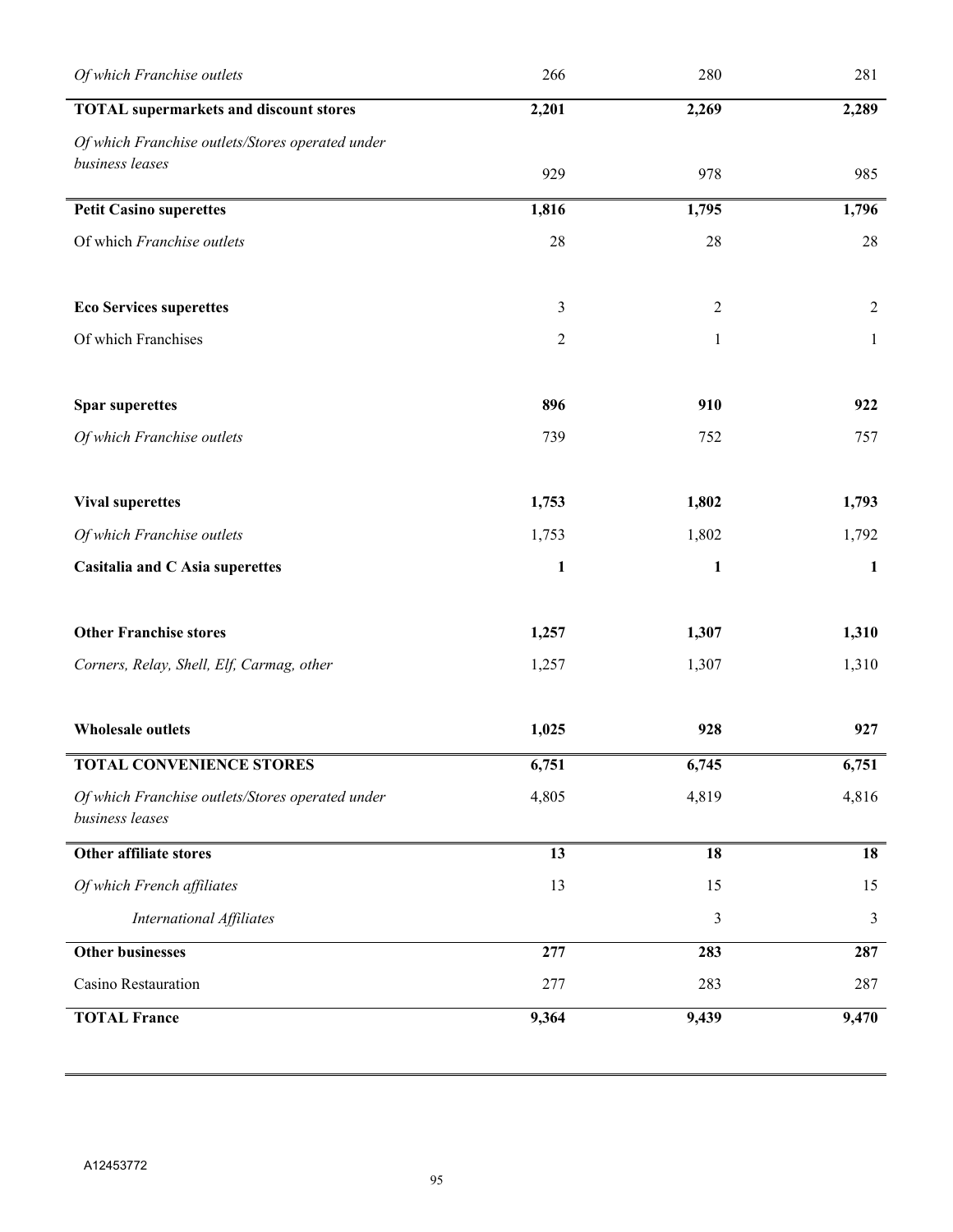| Hypermarkets                | 122   | 124   | 125   |
|-----------------------------|-------|-------|-------|
| Supermarkets                | 1,642 | 1,707 | 1,725 |
| Discount stores             | 559   | 562   | 564   |
| Superettes and other stores | 6,764 | 6,763 | 6,769 |
| Other                       | 277   | 283   | 287   |

| <b>International</b>                  | 31 Dec 2009     | 30 June 2010            | 30 Sept 2010     |
|---------------------------------------|-----------------|-------------------------|------------------|
| <b>ARGENTINA</b>                      | $\overline{49}$ | $\overline{22}$         | $\overline{22}$  |
| Libertad hypermarkets                 | 15              | 14                      | 14               |
| Leader Price discount stores          | 26              | $\boldsymbol{0}$        | $\boldsymbol{0}$ |
| Other businesses                      | 8               | $\,8\,$                 | 8                |
|                                       |                 |                         |                  |
| <b>URUGUAY</b>                        | $\overline{53}$ | $\overline{53}$         | $\overline{53}$  |
| Géant hypermarkets                    | $\mathbf{1}$    | $\mathbf{1}$            | $\mathbf{1}$     |
| Disco supermarkets                    | 28              | $28\,$                  | 28               |
| Devoto supermarkets                   | 24              | 24                      | 24               |
|                                       |                 |                         |                  |
| <b>VENEZUELA</b>                      | 41              | $\overline{\mathbf{0}}$ | $\mathbf{0}$     |
| Exito hypermarkets                    | 6               | $\boldsymbol{0}$        | $\boldsymbol{0}$ |
| Cada supermarkets                     | 35              | $\mathbf{0}$            | $\mathbf{0}$     |
|                                       |                 |                         |                  |
| <b>BRAZIL</b>                         | 1,080           | 1,102                   | 1,112            |
| Extra hypermarkets                    | 103             | 105                     | 105              |
| Päo de Açucar supermarkets            | 145             | 146                     | 146              |
| Sendas supermarkets                   | 68              | 67                      | 59               |
| Extra Perto supermarkets              | 13              | 15                      | 33               |
| CompreBem supermarkets                | 157             | 153                     | 143              |
| Assai discount stores                 | 40              | 43                      | 48               |
| Extra Facil convenience stores        | 52              | 69                      | 74               |
| Eletro, Ponto Frio (other businesses) | 502             | 504                     | 504              |
| Of which Ponto Frio                   | 455             | 457                     | 457              |

 $\overline{a}$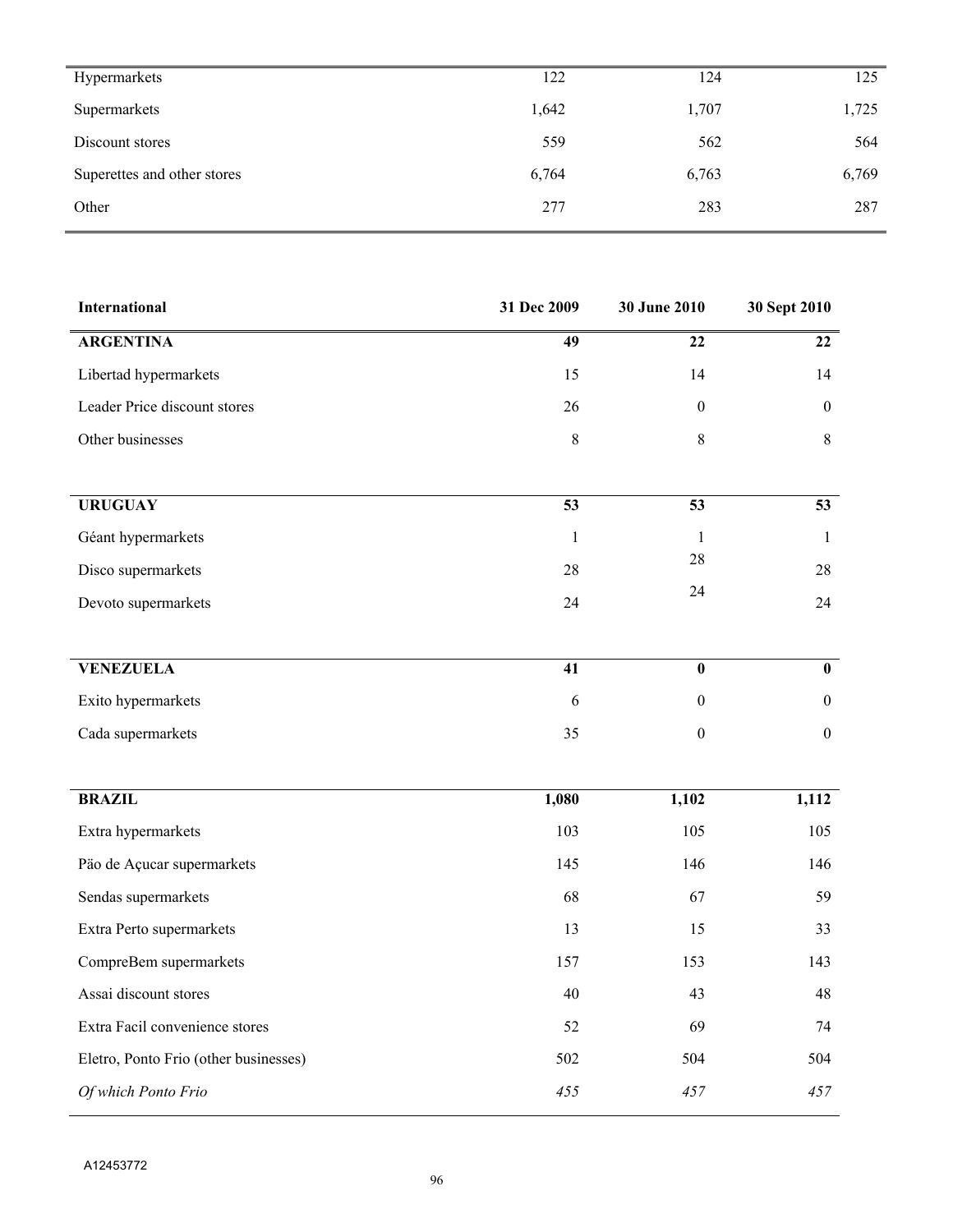| <b>THAILAND</b>                                   | 97               | 96           | 105             |
|---------------------------------------------------|------------------|--------------|-----------------|
| <b>Big C</b> hypermarkets                         | 67               | 67           | 67              |
| Big C supermarkets                                | $\mathbf{0}$     | $\mathbf{1}$ | $\mathbf{1}$    |
| Mini Big C convenience stores                     | 11               | 9            | 11              |
| Pure stores (other businesses)                    | 19               | 19           | 26              |
| <b>VIETNAM</b>                                    | $\boldsymbol{9}$ | 10           | 10              |
| <b>Big C</b> hypermarkets                         | 9                | 10           | 10              |
| <b>INDIAN OCEAN</b>                               | $\overline{50}$  | 49           | $\overline{49}$ |
| Jumbo hypermarkets                                | 11               | 11           | 11              |
| Score/Jumbo supermarkets                          | 21               | 21           | 21              |
| Cash and Carry supermarkets                       | 5                | 5            | 5               |
| Spar supermarkets                                 | 6                | 6            | 6               |
| Other businesses                                  | 7                | 6            | 6               |
| <b>COLOMBIA</b>                                   | 260              | 261          | 263             |
| Exito hypermarkets                                | 74               | 72           | 72              |
| Pomona, Carulla and Exito supermarkets            | 93               | 98           | 104             |
| Surtimax discount stores                          | 47               | 51           | 52              |
| Exito Express, Carulla Express convenience stores | 11               | 12           | 15              |
| Ley and others                                    | 35               | 28           | 20              |
|                                                   |                  |              |                 |
| TOTAL INTERNATIONAL                               | 1,639            | 1,593        | 1,614           |
| Hypermarkets                                      | 286              | 280          | 280             |
| Supermarkets                                      | 595              | 564          | 570             |

Discount stores

Convenience stores

Other businesses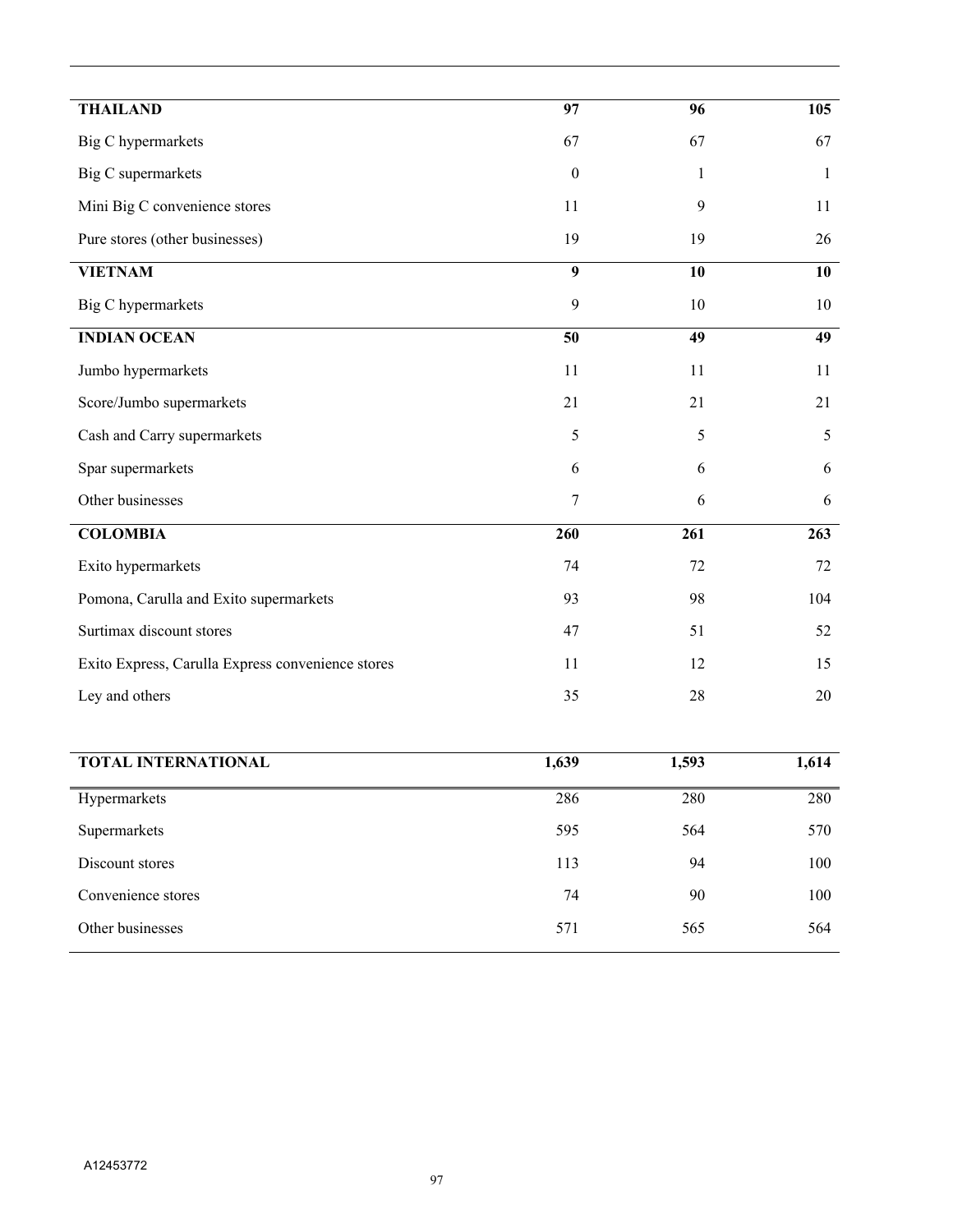# **TAXATION**

# **EU TAXATION**

*The following is a summary limited to certain tax considerations applicable under the laws of the European Union relating to the Notes that may be issued under the Programme. Each prospective holder or beneficial owner of Notes should consult its tax advisor as to the tax consequences of any investment in or ownership and disposition of the Notes.*

On 3 June 2003, the European Council of Economic and Finance Ministers adopted the Directive 2003/48/EC on the taxation of savings income (the "**Directive**"). Pursuant to the Directive and subject to a number of conditions being met, Member States are required, since 1 July 2005, to provide to the tax authorities of another Member State, *inter alia*, details of payments of interest within the meaning of the Directive (interest, premiums or other debt income) made by a paying agent located within its jurisdiction to, or for the benefit of, an individual resident in that other Member State (the "**Disclosure of Information Method**").

For these purposes, the term "paying agent" is defined widely and includes in particular any economic operator who is responsible for making interest payments, within the meaning of the Directive, for the immediate benefit of individuals.

However, throughout a transitional period, certain Member States (the Grand-Duchy of Luxembourg and Austria), instead of using the Disclosure of Information Method used by other Member States, unless the relevant beneficial owner of such payment elects for the Disclosure of Information Method, withhold an amount on interest payments. The rate of such withholding tax equals 20% increasing to 35% as from 1 July 2011 until the end of the transitional period.

Such transitional period will end at the end of the first full fiscal year following the later of (i) the date of entry into force of an agreement between the European Community, following a unanimous decision of the European Council, and the last of Switzerland, Liechtenstein, San Marino, Monaco and Andorra, providing for the exchange of information upon request as defined in the OECD Model Agreement on Exchange of Information on Tax Matters released on 18 April 2002 (the "**OECD Model Agreement**") with respect to interest payments within the meaning of the Directive, in addition to the simultaneous application by those same countries of a withholding tax on such payments at the rate applicable for the corresponding periods mentioned above and (ii) the date on which the European Council unanimously agrees that the United States of America is committed to exchange of information upon request as defined in the OECD Model Agreement with respect to interest payments within the meaning of the Directive.

A number of non-EU countries and dependent or associated territories have agreed to adopt similar measures (transitional withholding or exchange of information) with effect since 1 July 2005.

On 13 November 2008 the European Commission published a detailed proposal for amendments to the Savings Directive, which included a number of suggested changes. The European Parliament approved an amended version of this proposal on 24 April 2009. If any of these proposed changes are made in relation to the Savings Directive they may amend or broaden the scope of the requirements described above.

## **LUXEMBOURG - TAXATION**

*The following is a summary limited to certain tax considerations in Luxembourg relating to the Notes that may be issued under the Programme and specifically contains information on taxes on the income from the securities withheld at source. Each prospective holder or beneficial owner of Notes should consult its tax advisor as to the tax consequences of any investment in or ownership and disposition of the Notes.*

#### **Withholding tax**

Under Luxembourg tax law currently in effect and with the possible exception of interest paid to individual Noteholders and to certain residual entities (as described below) there is no Luxembourg withholding tax on payments of interest, including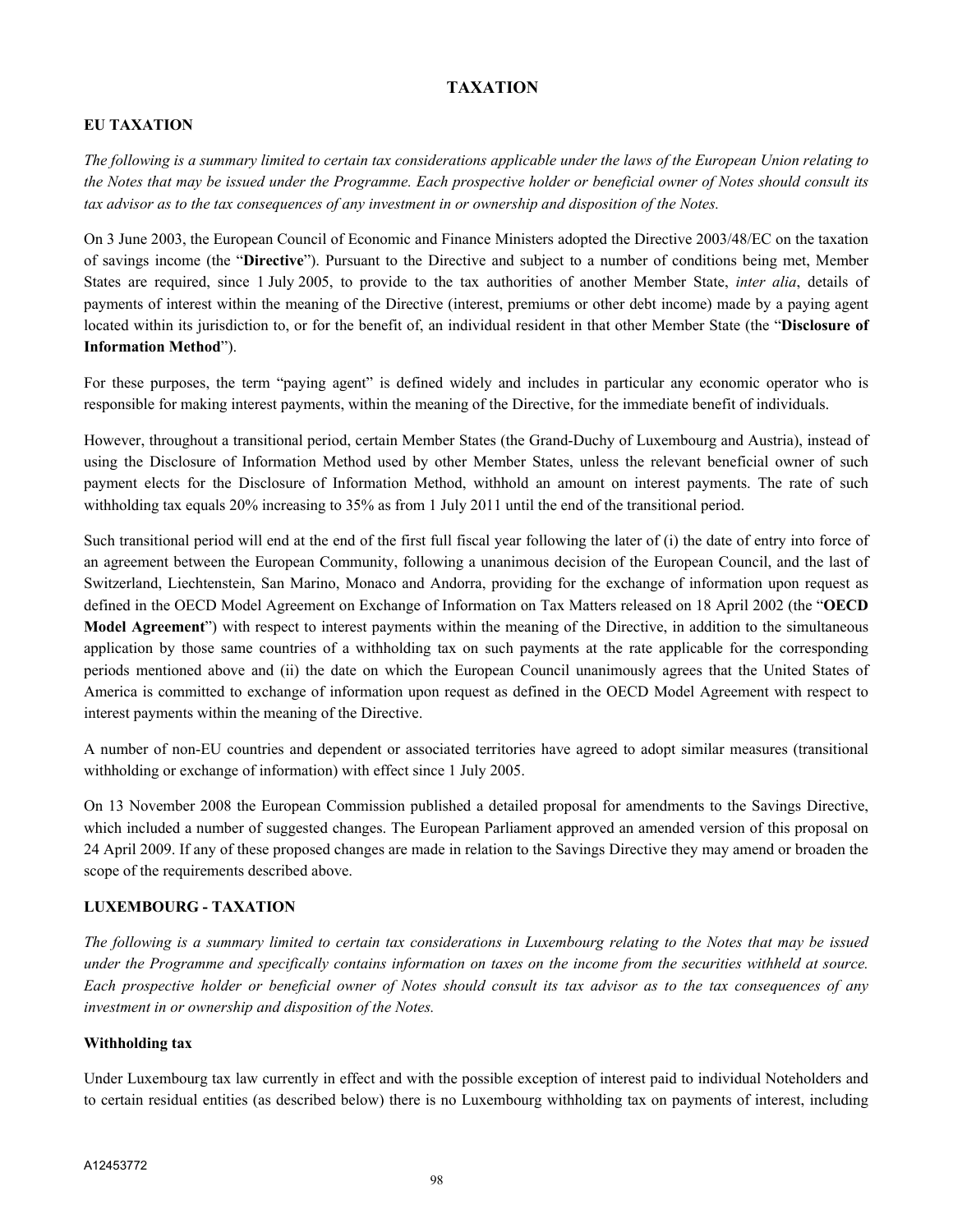accrued but unpaid interest. There is also no Luxembourg withholding tax, with the possible exception of payments made to individual Noteholders, and to certain residual entities (as described below) upon repayment of principal in case of reimbursement, redemption, repurchase or exchange of the Notes.

#### **Individuals**

#### *Luxembourg non-residents*

Under the Luxembourg laws dated 21 June 2005 implementing the Directive and several agreements concluded between Luxembourg and certain dependent or associated territories of the European Union ("**EU**"), a Luxembourg based paying agent (within the meaning of the Directive) is required since 1 July 2005 to withhold tax on interest and other similar income paid by it to (or under certain circumstances, to the benefit of) an individual resident in another Member State or in certain EU dependent or associated territories, unless the beneficiary of the interest payments elects for an exchange of information or for the tax certificate procedure. The same regime applies to payments of interest and other similar income made to certain so-called "residual entities" within the meaning of Article 4.2 of the Directive (i.e. an entity established in a Member State or in certain EU dependent or associated territories without legal personality (the Finnish and Swedish companies listed in Article 4.5 of the Directive are not considered as legal persons for this purpose), whose profits are not taxed under the general arrangements for the business taxation and that is not a UCITS recognised in accordance with Council Directive 85/611/EEC or a similar collective investment fund located in Jersey, Guernsey, the Isle of Man, the Turks and Caicos Islands, the Cayman Islands, Montserrat or the British Virgin Islands and that has not opted to be treated as a UCITS recognised in accordance with the Council Directive 85/611/EEC).

The withholding tax rate is 20 per cent. (as from 1 July 2008) increasing to 35 per cent. (as of 1 July 2011). The withholding tax system will only apply during a transitional period, the ending of which depends on the conclusion of certain agreements relating to information exchange with certain third countries.

## *Luxembourg residents*

A 10 per cent. withholding tax is levied on interest payments made by Luxembourg paying agents (defined in the same way as in the Directive) to Luxembourg individual residents or to certain residual entities (as described below) that secure interest payments on behalf of such individuals (unless such entities have opted either to be treated as UCITS recognised in accordance with the Council Directive 85/611/EC or for the exchange of information regime).

Only interest accrued after 1 July 2005 falls within the scope of the withholding tax. Interest income from current and sight accounts (*comptes courants et à vue*) provided that the remuneration on these accounts is not higher than 0.75 per cent. are exempt from the withholding tax. Furthermore, interest which is accrued once a year on savings accounts (short and long term) and which does not exceed Euro 250 per person and per paying agent is exempt from the withholding tax.

Pursuant to the Luxembourg law of 23 December 2005 as amended by the law of 17 July 2008, Luxembourg resident individuals, acting in the course of their private wealth, can opt to self-declare and pay a 10 per cent. tax on interest payments made after 31 December 2007 by paying agents (defined in the same way as in the Directive) located in a Member State of the EU other than Luxembourg, a Member State of the European Economic Area other than an EU Member State or in a State or territory which has concluded an international agreement directly related to the Directive.

The 10 per cent. withholding tax or the 10 per cent. self-declared tax represents the final tax liability for the Luxembourg individual resident taxpayers receiving the interest payment in the course of their private wealth.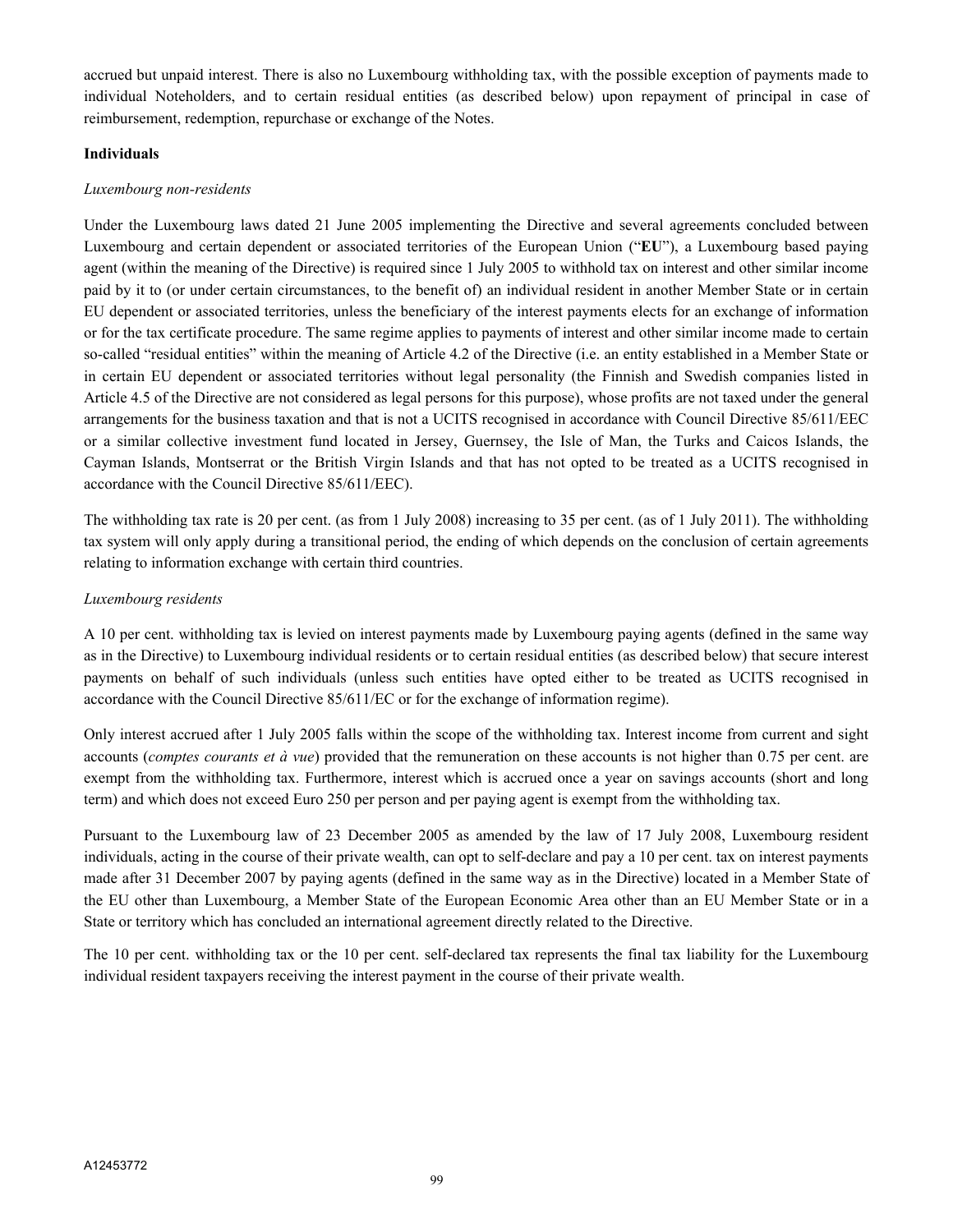## **Corporations**

There is no Luxembourg withholding tax for Luxembourg resident and non-resident corporations holders of the Notes on payments of interest (including accrued but unpaid interest).

# **FRANCE – TAXATION**

*The following is a summary limited to certain tax considerations in France relating to the Notes that may be issued under the Programme. Each prospective holder or beneficial owner of Notes should consult its tax advisor as to the tax consequences of any investment in or ownership and disposition of the Notes.*

The Directive was implemented into French law under Article 242 *ter* of the French *Code Général des Impôts*, which imposes on paying agents based in France an obligation to report to the French tax authorities certain information with respect to interest payments made to beneficial owners domiciled in another Member State, including, among other things, the identity and address of the beneficial owner and a detailed list of the different categories of interest paid to that beneficial owner.

## **Notes issued as from 1 March 2010**

Following the introduction of the French *loi de finances rectificative pour 2009 no. 3* (n° 2009-1674 dated 30 December 2009) (the "**Law**"), payments of interest and other revenues made by the Issuer with respect to Notes issued on or after 1 March 2010 (other than Notes (described below) which are assimilated (*assimilées*) and form a single series with Notes issued prior to 1 March 2010 having the benefit of Article 131 *quater* of the French *Code Général des Impôts*) will not be subject to the withholding tax set out under Article 125 A III of the French *Code Général des Impôts* unless such payments are made outside France in a non-cooperative State or territory (*Etat ou territoire non coopératif*) within the meaning of Article 238-0 A of the French *Code Général des Impôts* (a "**Non-Cooperative State**"). If such payments under the Notes are made in a Non-Cooperative State, a 50 % withholding tax will be applicable (subject to certain exceptions and to the more favourable provisions of any applicable double tax treaty) by virtue of Article 125 A III of the French *Code Général des Impôts*.

Furthermore, interest and other revenues on such Notes will no longer be deductible from the Issuer's taxable income, as from the fiscal years starting on or after 1 January 2011, if they are paid or accrued to persons domiciled or established in a Non-Cooperative State or paid in such a Non-Cooperative State. Under certain conditions, any such non-deductible interest and other revenues may be recharacterised as constructive dividends pursuant to Article 109 of the French *Code Général des Impôts*, in which case such non-deductible interest and other revenues may be subject to the withholding tax set out under Article 119 *bis* of the French *Code Général des Impôts*, at a rate of 25% or 50%.

Notwithstanding the foregoing, the Law provides that neither the 50% withholding tax nor the non-deductibility will apply in respect of a particular issue of Notes if the Issuer can prove that the principal purpose and effect of such issue of Notes was not that of allowing the payments of interest or other revenues to be made in a Non-Cooperative State (the "**Exception**"). Pursuant to the ruling (*rescrit*) 2010/11 (FP and FE) of the *Direction générale des impôts* dated 22 February 2010, an issue of Notes will benefit from the Exception without the Issuer having to provide any proof of the purpose and effect of such issue of Notes, if such Notes are:

(i) offered by means of a public offer within the meaning of Article L.411-1 of the French *Code monétaire et financier* or pursuant to an equivalent offer in a State other than a Non-cooperative State. For this purpose, an "equivalent offer" means any offer requiring the registration or submission of an offer document by or with a foreign securities market authority; or

(ii) admitted to trading on a regulated market or on a French or foreign multilateral securities trading system provided that such market or system is not located in a Non-Cooperative State, and the operation of such market is carried out by a market operator or an investment services provider, or by such other similar foreign entity, provided further that such market operator, investment services provider or entity is not located in a Non-Cooperative State; or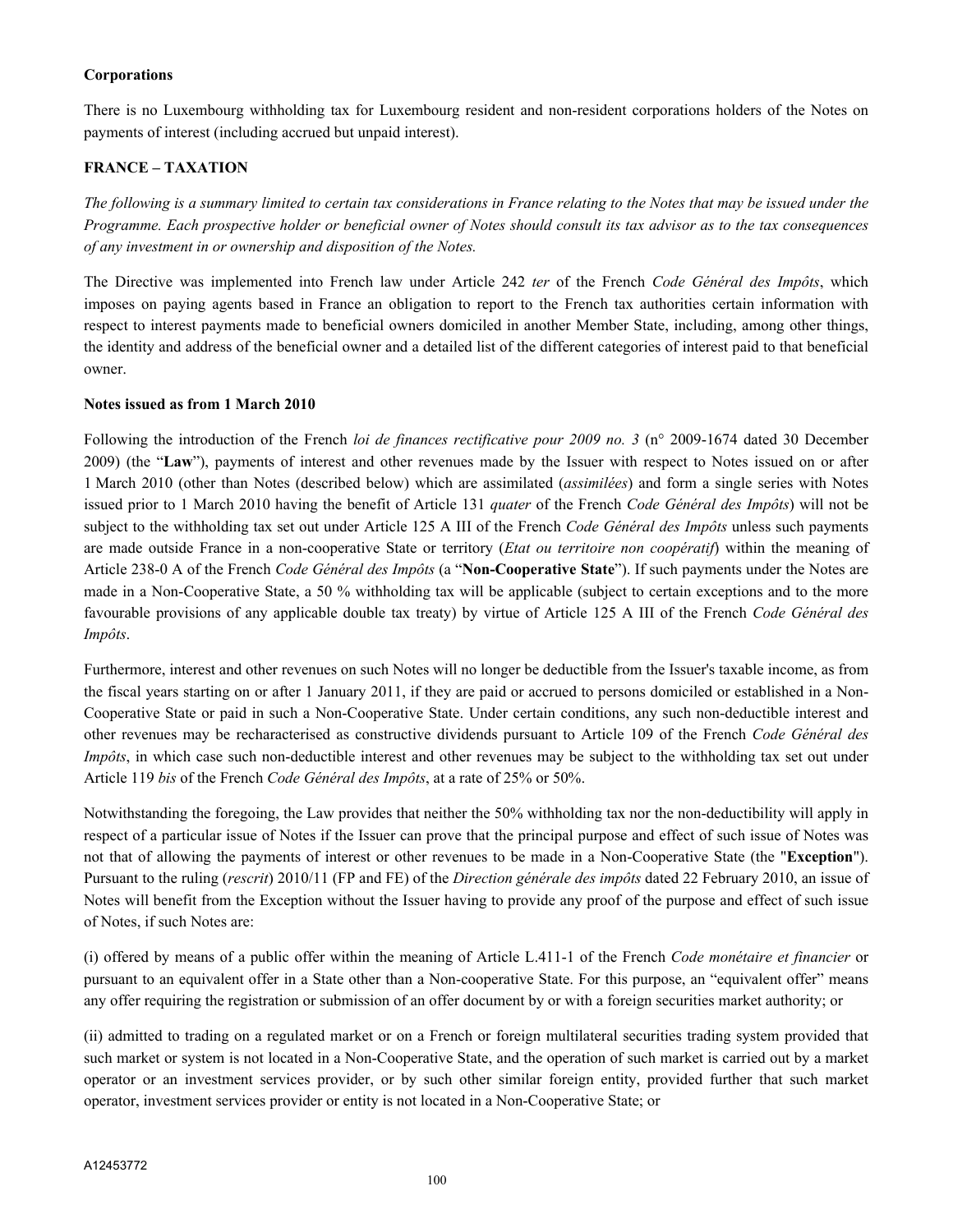(iii) admitted, at the time of their issue, to the clearing operations of a central depositary or of a securities clearing and delivery and payments systems operator within the meaning of Article L.561-2 of the French *Code monétaire et financier*, or of one or more similar foreign depositaries or operators provided that such depositary or operator is not located in a Non-Cooperative State be able to benefit from the Exception.

## **Notes issued before 1 March 2010 and Notes which are assimilated (***assimilées***) with Notes issued before 1 March 2010**

Payments of interest and other revenues with respect to (i) Notes issued (or deemed issued) outside France as provided under Article 131 *quater* of the French *Code Général des Impôts*, before 1 March 2010 and (ii) Notes which are assimilated (*assimilées*) and form a single series with such Notes, will continue to be exempt from the withholding tax set out under Article 125 A III of the French *Code Général des Impôts*.

Notes issued before 1 March 2010, whether denominated in Euro or in any other currency, and constituting *obligations* under French law, or *titres de créances négociables* within the meaning of rulings (*rescrits*) 2007/59 (FP) and 2009/23 (FP) of the *Direction générale des impôts* dated 8 January 2008 and 7 April 2009, respectively, or other debt securities issued under French or foreign law and considered by the French tax authorities as falling into similar categories, are deemed to be issued outside the Republic of France for the purpose of Article 131 *quater* of the French *Code Général des Impôts*, in accordance with Circular 5 I-11-98 of the *Direction générale des impôts* dated 30 September 1998 and the aforementioned rulings (*rescrits*) 2007/59 (FP) and 2009/23 (FP).

In addition, interest and other revenues paid by the Issuer on Notes issued before 1 March 2010 (or Notes issued after 1 March 2010 and which are to be assimilated (*assimilées*) and form a single series with such Notes) will not be subject to the withholding tax set out in Article 119 *bis* of the French *Code Général des Impôts* solely on account of their being paid in a Non-Cooperative State or accrued or paid to persons established or domiciled in a Non-Cooperative State.*See "Terms and Conditions of the Notes – Taxation".*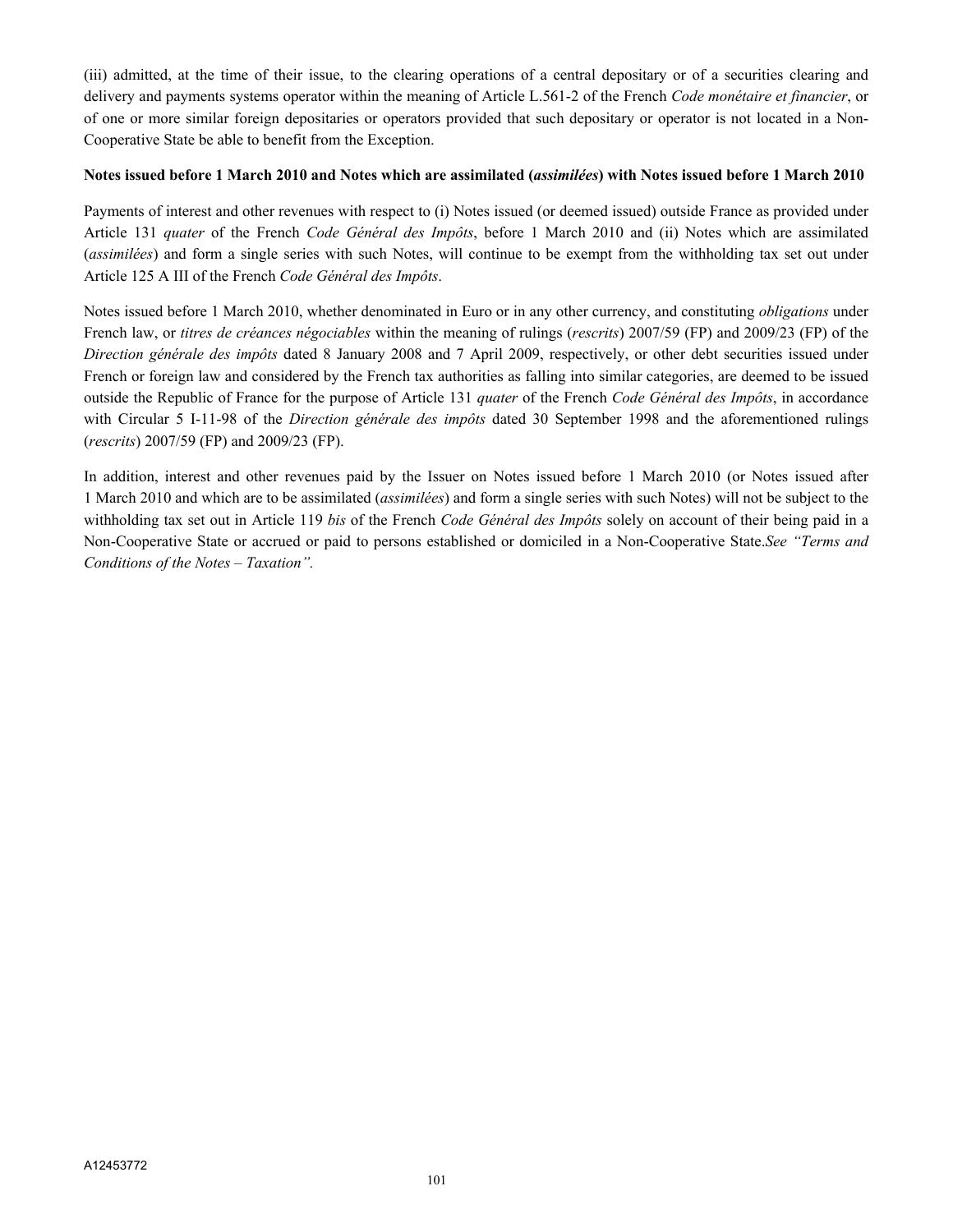# **SUBSCRIPTION AND SALE**

#### **Summary of the Amended and Restated Dealer Agreement**

Subject to the terms and on the conditions contained in an amended and restated dealer agreement dated 25 October 2010 (the "**Amended and Restated Dealer Agreement**") between the Issuer, the Permanent Dealers and the Arranger, the Notes will be offered on a continuous basis by the Issuer to the Permanent Dealers. However, the Issuer has reserved the right to sell Notes directly on its own behalf to Dealers that are not Permanent Dealers. The Notes may be resold at prevailing market prices, or at prices related thereto, at the time of such resale, as determined by the relevant Dealer. The Notes may also be sold by the Issuer through the Dealers, acting as agents of the Issuer. The Amended and Restated Dealer Agreement also provides for Notes to be issued in syndicated Tranches that are jointly and severally underwritten by two or more Dealers.

The Issuer will pay each relevant Dealer a commission as agreed between them in respect of Notes subscribed by it. The Issuer has agreed to reimburse the Arranger for their expenses incurred in connection with the Programme and the Dealers for certain of their activities in connection with the Programme. The commissions in respect of an issue of Notes on a syndicated basis will be stated in the relevant Final Terms.

The Issuer has agreed to indemnify the Dealers against certain liabilities in connection with the offer and sale of the Notes. The Dealers have agreed to indemnify the Issuer against certain liabilities in connection with the offer and sale of the Notes. The Amended and Restated Dealer Agreement entitles the Dealers to terminate any agreement that they make to subscribe Notes in certain circumstances prior to payment for such Notes being made to the Issuer.

## **Selling Restrictions**

## **Public Offer Selling Restrictions under the Prospectus Directive**

In relation to each Member State of the European Economic Area which has implemented the Directive 2003/71/EC (the "**Prospectus Directive**") (each, a "**Relevant Member State**"), each Dealer has represented and agreed, and each further Dealer appointed under the Programme will be required to represent and agree, that with effect from and including the date on which the Prospectus Directive is implemented in that Relevant Member State (the "**Relevant Implementation Date**"), it has not made and will not make an offer of Notes which are subject of the offering contemplated by this Base Prospectus as completed by the final terms in relation thereto to the public in that Relevant Member State except it may, with effect from and including the Relevant Implementation Date, make an offer:

- (i) if the final terms in relation to the Notes specify that an offer of those Notes may be made other than pursuant to Article 3(2) of the Prospectus Directive in that Relevant Member State (a "**Non-exempt Offer**"), following the date of publication of a prospectus in relation to those Notes which has been approved by the competent authority in that Relevant Member State or, where appropriate, approved in another Relevant Member State and notified to the competent authority in that Relevant Member State, provided that any such prospectus has subsequently been completed by the final terms contemplating such Non-exempt Offer, in accordance with the Prospectus Directive, in the period beginning and ending on the dates specified in such prospectus or final terms, as applicable;
- (ii) at any time to legal entities which are authorised or regulated to operate in the financial markets or, if not so authorised or regulated, whose corporate purpose is solely to invest in securities; or
- (iii) at any time to any legal entity which has two or more of (1) an average of at least 250 employees during the last financial year; (2) a total balance sheet of more than  $\epsilon$ 43,000,000 and (3) an annual turnover of more than €50,000,000, as shown in its last annual or consolidated accounts; or
- (iv) at any time in any other circumstances which do not require the publication by the Issuer of a prospectus pursuant to Article 3 of the Prospectus Directive,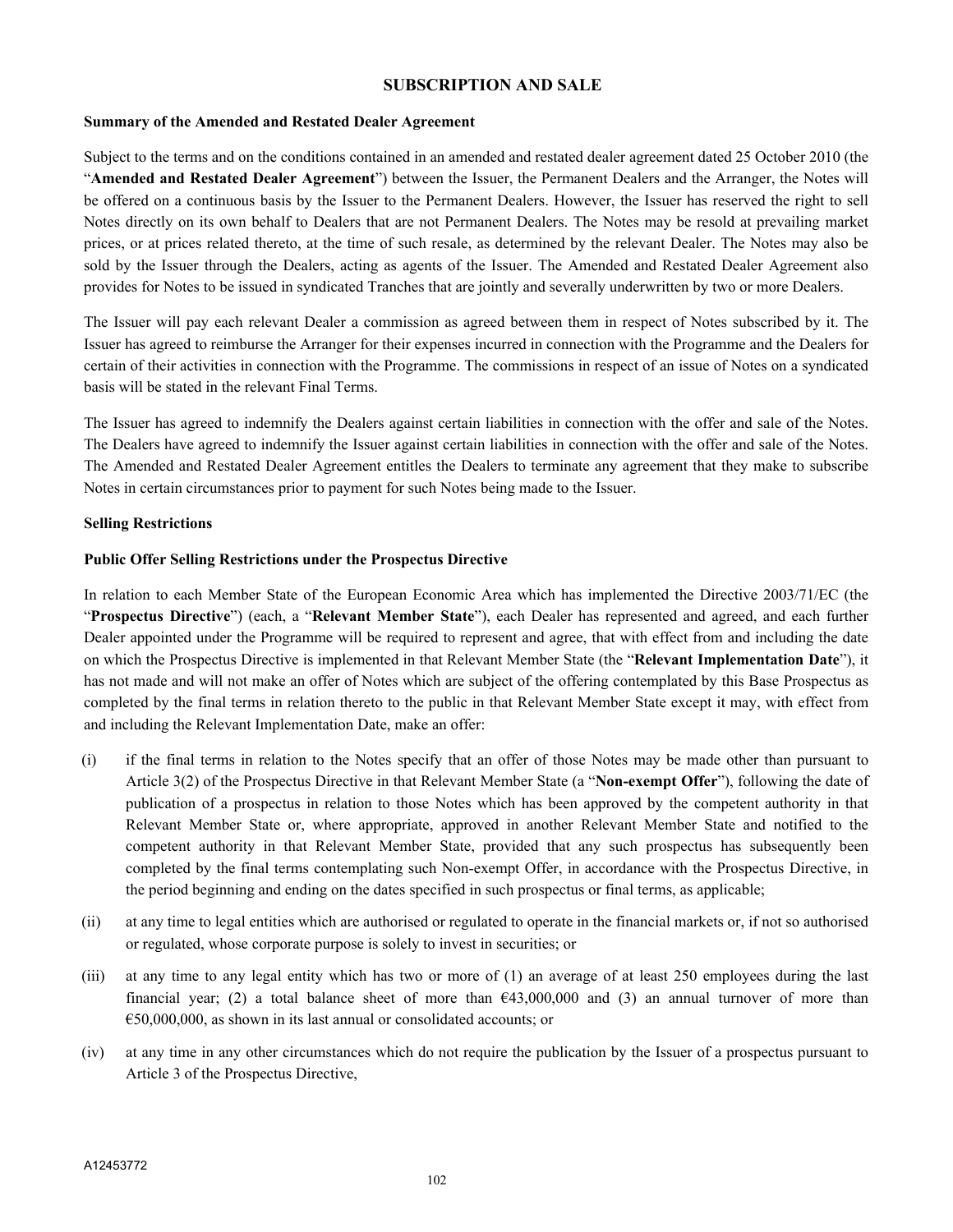provided that no such offer of Notes referred to in (ii) to (iv) above shall require the Issuer or any Dealer to publish a prospectus pursuant to Article 3 of the Prospectus Directive or supplement a prospectus pursuant to Article 16 of the Prospectus Directive.

For the purposes of this provision, the expression an "**offer of Notes to the public**" in relation to any Notes in any Relevant Member State means the communication in any form and by any means of sufficient information on the terms of the offer and the Notes to be offered so as to enable an investor to decide to purchase or subscribe the Notes, as the same may be varied in that Member State by any measure implementing the Prospectus Directive in that Member State and the expression Prospectus Directive includes any relevant implementing measure in each Relevant Member State.

## **France**

In respect of Notes which constitute *obligations* or *titres de créances négociables*, or other debt securities considered by the French tax authorities as falling into similar categories, each of the Dealers has represented and agreed that:

(i) Offer to the public in France

it has only made and will only make an offer of Notes to the public in France in the period beginning on the date of notification to the *Autorité des marchés financiers* of the approval of the prospectus relating to those Notes by the competent authority of another Member State of the European Economic Area, other than the AMF, which has implemented the EU Prospectus Directive 2003/71/EC, all in accordance with Articles L.412-1 and L.621-8 of the French *Code monétaire et financier* and the *Règlement général* of the AMF, and ending at the latest on the date which is 12 months after the date of the approval of the Base Prospectus; or

(ii) Private Placement in France

it has not offered or sold and will not offer or sell, directly or indirectly, any Notes to the public in France and it has not distributed or caused to be distributed and will not distribute or cause to be distributed to the public in France, the Base Prospectus, the relevant Final Terms or any other offering material relating to the Notes and such offers, sales and distributions have been and will be made in France only to (a) persons providing investment services relating to portfolio management for the account of third parties, and/or (b) qualified investors (*investisseurs qualifiés*), as defined in, and in accordance with, Articles L.411-1, L.411-2 and D.411-1 to D.411-3 of the French *Code monétaire et financier*.

If necessary the French selling restrictions will be amended or supplemented in the relevant Final Terms.

# **United States**

The Notes have not been and will not be registered under the U.S. Securities Act of 1933 as amended (the "**Securities Act**") and may not be offered or sold within the United States or to, or for the account or benefit of, U.S. persons except in certain transactions exempt from the registration requirements of the Securities Act. The terms "United States" and "U.S. persons" used in this paragraph have the meanings given to them by Regulation S under the Securities Act.

Materialised Bearer Notes having a maturity of more than one year are subject to U.S. tax law requirements and may not be offered, sold or delivered within the United States or its possessions or to a United States person, except in certain transactions permitted by U.S. tax regulations. The terms "United States" and "U.S. persons" used in this paragraph have the meanings given to them by the U.S. Internal Revenue Code and regulations thereunder.

Each Dealer has agreed that, except as permitted by the Amended and Restated Dealer Agreement, it will not offer, sell or deliver the Notes of any identifiable Tranche, (i) as part of their distribution at any time or (ii) otherwise until 40 days after completion of the distribution of such Tranche as determined, and certified to the Issuer, by the Fiscal Agent, or in the case of Notes issued on a syndicated basis, the Lead Manager, within the United States or to, or for the account or benefit of, U.S. persons, and it will have sent to each dealer to which it sells Notes during the distribution compliance period a confirmation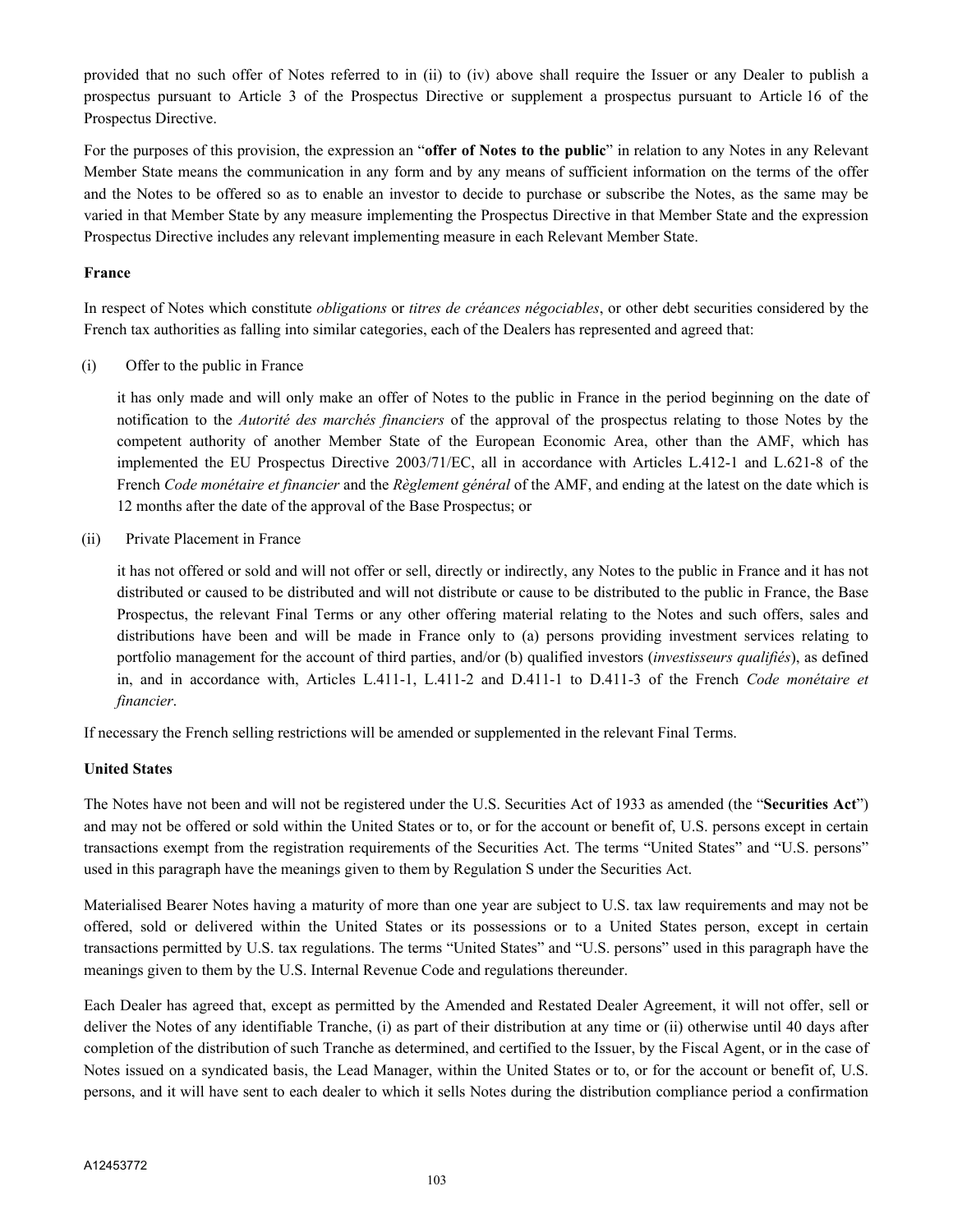or other notice setting forth the restrictions on offers and sales of the Notes within the United States or to, or for the account or benefit of, U.S. persons.

In addition, until 40 days after the commencement of the offering, an offer or sale of Notes within the United States by any dealer (whether or not participating in the offering) may violate the registration requirements of the Securities Act.

#### **United Kingdom**

Each Dealer has represented, warranted and agreed, and each further Dealer appointed under the Programme will be required to represent, warrant and agree, that:

- (i) in relation to Notes which have a maturity of one year or more, it has not offered or sold and, prior to the expiry of a period of six months from the issue date of such Notes, will not offer or sell any such Notes to persons in the United Kingdom except to persons whose ordinary activities involve them in acquiring, holding, managing or disposing of investments (as principal or agent) for the purposes of their businesses or otherwise in circumstances which have not resulted and will not result in an offer to the public in the United Kingdom within the meaning of the Public Offers of Securities Regulations 1995;
- (ii) in relation to any Notes which have a maturity of less than one year from the date of issue, (a) it is a person whose ordinary activities involve it in acquiring, holding managing or disposing of investments (as principal or agent) for the purposes of its business and (b) it has not offered or sold and will not offer or sell any Notes other than to persons whose ordinary activities involve them in acquiring, holding, managing or disposing of investments (as principal or agent) for the purposes of their businesses or who it is reasonable to expect will acquire, hold, manage or dispose investments (as principal or agent) for the purposes of their business where the issue of the Notes would otherwise constitute a contravention of section 19 of the Financial Services and Markets Act 2000 (the "**FSMA**") by the Issuer;
- (iii) it has only communicated or caused to be communicated and will only communicate or cause to be communicated any invitation or inducement to engage in investment activity (within the meaning of section 21 of the FSMA) received by it in connection with the issue or sale of any Notes in circumstances in which section 21 (1) of the FSMA does not apply to the Issuer; and
- (iv) it has complied and will comply with all applicable provisions of the FSMA with respect to anything done by it in relation to such Notes in, from or otherwise involving the United Kingdom.

#### **Japan**

The Notes have not been and will not be registered under the Financial Instruments and Exchange Act of Japan (the **"Financial Instruments and Exchange Act**"). Accordingly, each of the Dealers has represented and agreed that it has not, directly or indirectly, offered or sold and will not, directly or indirectly, offer or sell any Notes in Japan or to, or for the benefit of, a resident of Japan (which term as used herein means any person resident in Japan, including any corporation or other entity organised under the laws of Japan) or to others for re-offering or re-sale, directly or indirectly, in Japan or to, or for the benefit of, any resident of Japan except pursuant to an exemption from the registration requirements of, and otherwise in compliance with the Financial Instruments and Exchange Act and other relevant laws and regulations of Japan.

#### **General**

These selling restrictions may be modified by the agreement of the Issuer and the Dealers following a change in a relevant law, regulation or directive. Any such modification will be set out in the Final Terms issued in respect of the issue of Notes to which it relates or in a Supplement to this Base Prospectus.

No action has been taken in any jurisdiction that would permit an offer to the public of any of the Notes, or possession or distribution of the Base Prospectus or any other offering material or any Final Terms, in any country or jurisdiction where action for that purpose is required.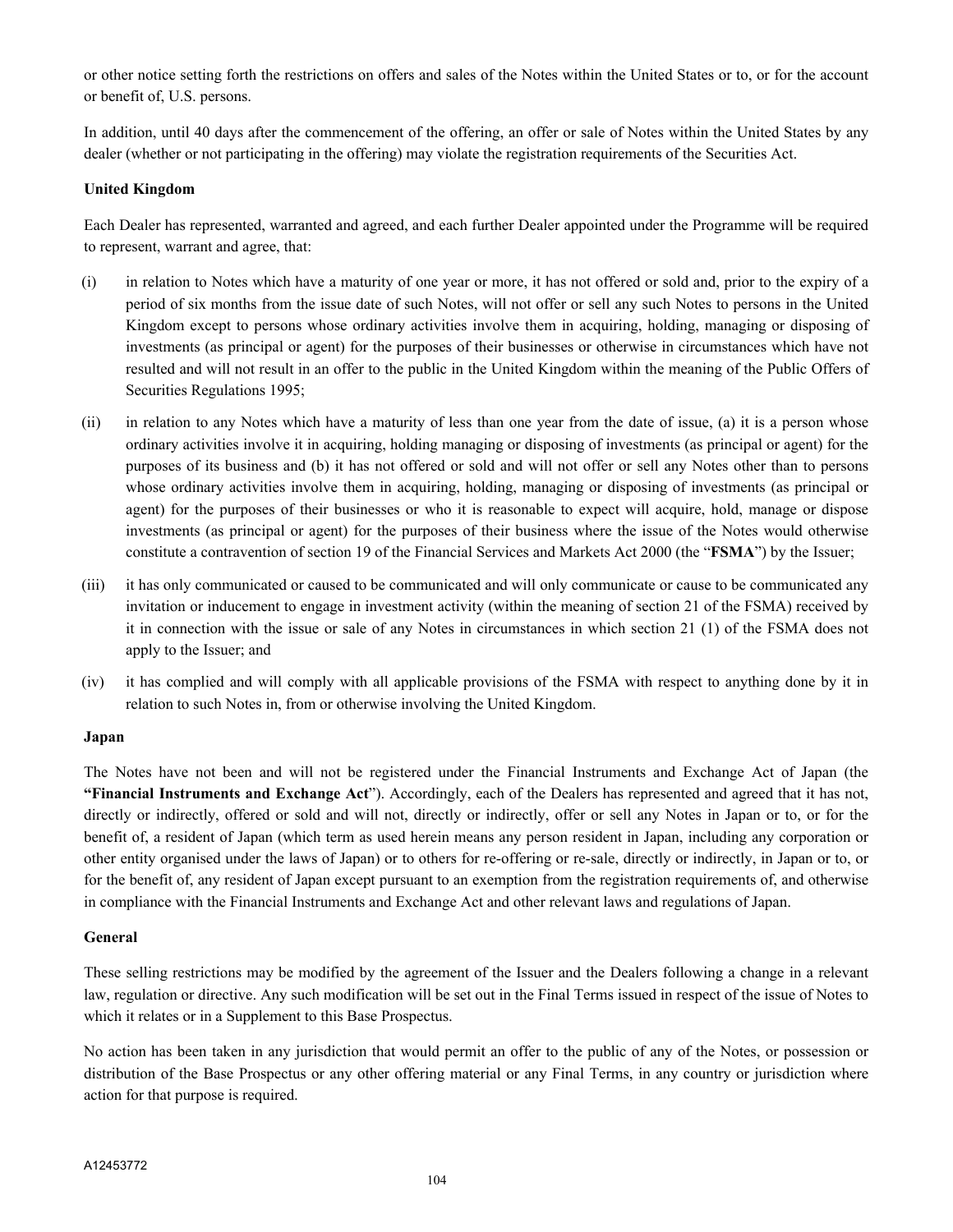Each Dealer has agreed that it will, to the best of its knowledge, comply with all relevant laws, regulations and directives in each jurisdiction in which it purchases, offers, sells or delivers Notes or has in its possession or distributes the Base Prospectus, any other offering material or any Final Terms and neither the Issuer nor any other Dealer shall have responsibility therefore.

Each of the Dealers and the Issuer has represented and agreed that Materialised Notes may only be issued outside France.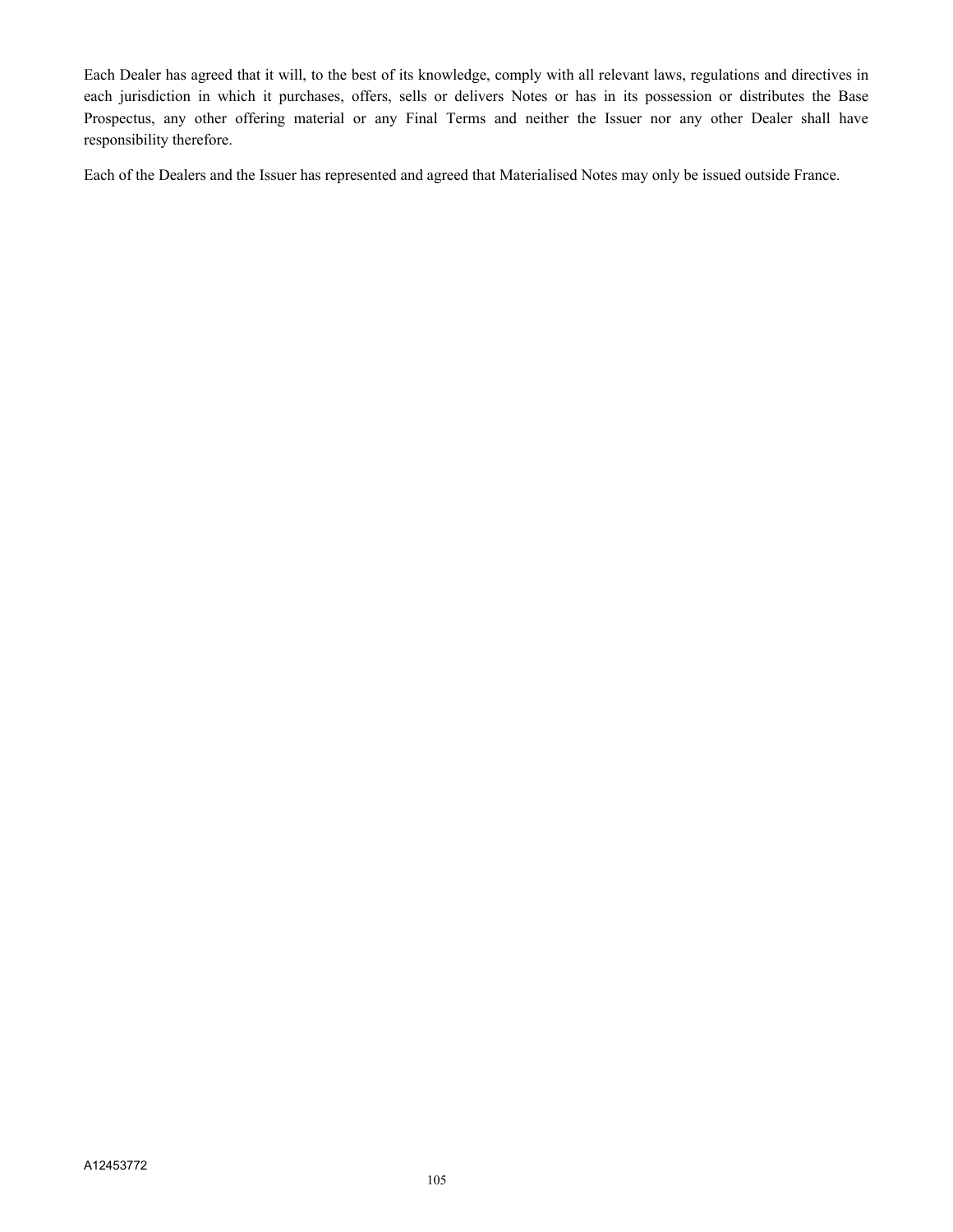# **FORM OF FINAL TERMS 1**

# **FORM OF FINAL TERMS FOR USE IN CONNECTION WITH ISSUES OF NOTES WITH A DENOMINATION OF LESS THAN €50,000 TO BE LISTED AND ADMITTED TO TRADING ON A REGULATED MARKET OR REGULATED MARKETS IN THE EUROPEAN ECONOMIC AREA**

#### **Final Terms dated [•]**

**[Logo, if document is printed]**

## **Casino Guichard-Perrachon**

Euro 8,000,000,000 Euro Medium Term Note Programme for the issue of Notes Due from one month from the date of original issue

# **SERIES NO: [•] TRANCHE NO: [•] [Brief description and Amount of Notes] Issued by: Casino Guichard-Perrachon (the "Issuer")**

#### **[Name(s) of Dealer(s)]**

**[**The Base Prospectus referred to below (as completed by these Final Terms) has been prepared on the basis that, except as provided in sub-paragraph (ii) below, any offer of Notes in any Member State of the European Economic Area which has implemented the Prospectus Directive (2003/71/EC) (each, a "**Relevant Member State**") will be made pursuant to an exemption under the Prospectus Directive, as implemented in that Relevant Member State, from the requirement to publish a prospectus for offers of the Notes. Accordingly any person making or intending to make an offer of the Notes may only do so in:

- (i) in circumstances in which no obligation arises for the Issuer or any Dealer to publish a prospectus pursuant to Article 3 of the Prospectus Directive or supplement a prospectus pursuant to Article 16 of the Prospectus Directive, in each case, in relation to such offer; or
- (ii) in those Public Offer Jurisdictions mentioned in Paragraph 38 of Part A below, provided such person is one of the persons mentioned in Paragraph 38 of Part A below and that such offer is made during the Offer Period specified for such purpose therein.

Neither the Issuer nor any Dealer has authorised, nor do they authorise, the making of any offer of Notes in any other circumstances**] [***Include this legend where a non-exempt offer of Notes is anticipated***]**.

**[**The Base Prospectus referred to below (as completed by these Final Terms) has been prepared on the basis that any offer of Notes in any Member State of the European Economic Area which has implemented the Prospectus Directive (2003/71/EC) (each, a "**Relevant Member State**") will be made pursuant to an exemption under the Prospectus Directive, as implemented in that Relevant Member State, from the requirement to publish a prospectus for offers of the Notes. Accordingly any person making or intending to make an offer in that Relevant Member State of the Notes may only do so in circumstances in which no obligation arises for the Issuer or any Dealer to publish a prospectus pursuant to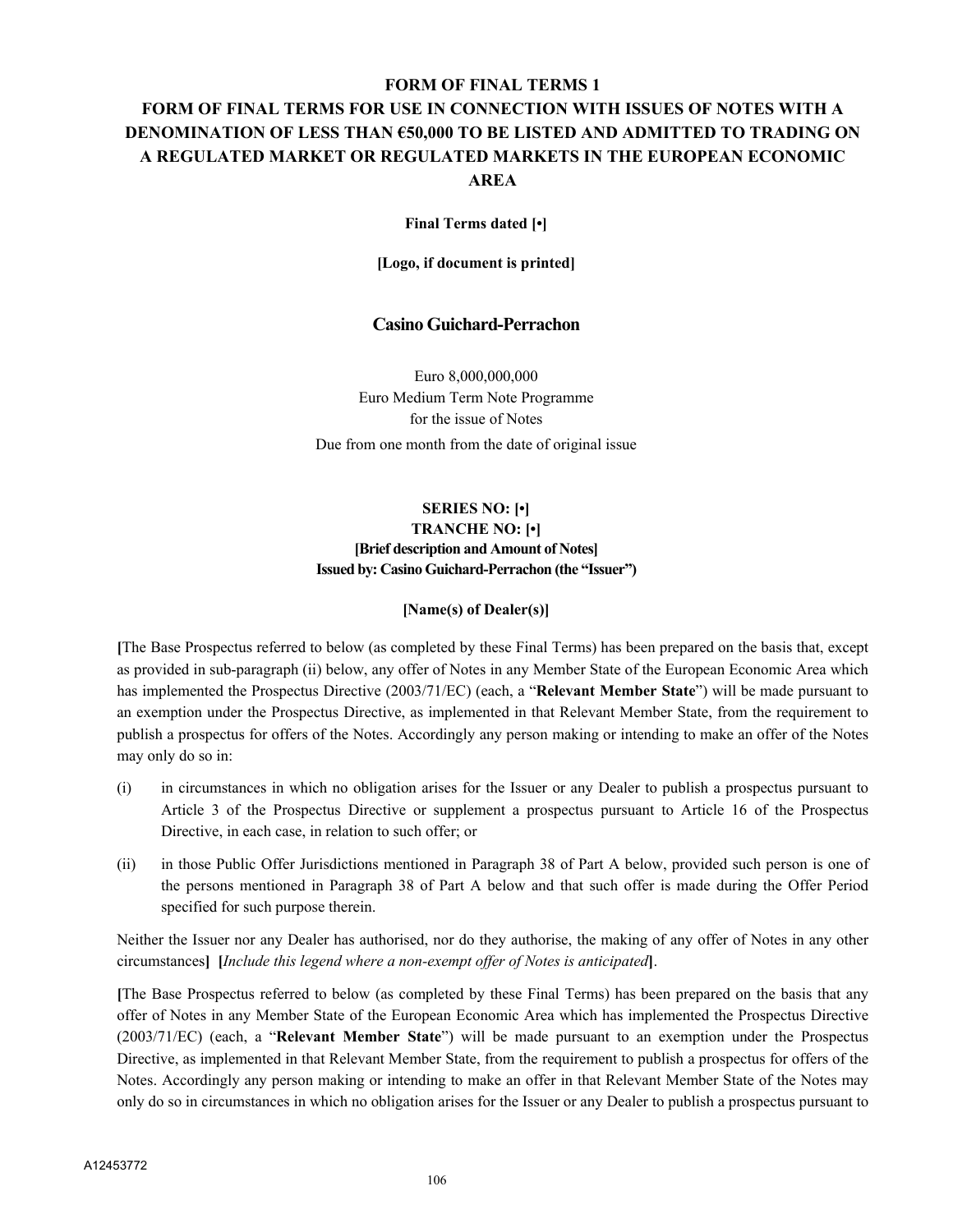Article 3 of the Prospectus Directive or supplement a prospectus pursuant to Article 16 of the Prospectus Directive, in each case, in relation to such offer. Neither the Issuer nor any Dealer has authorised, nor do they authorise, the making of any offer of Notes in any other circumstances**] [***Include this legend where an exempt offer of Notes is anticipated***]**.

#### **PART A – CONTRACTUAL TERMS**

Terms used herein shall be deemed to be defined as such for the purposes of the Conditions set forth in the Base Prospectus dated **[**current date**] [**and the supplement to the Base Prospectus dated **[•]]** which **[**together**]** constitute**[**s**]** a prospectus for the purposes of the Prospectus Directive (Directive 2003/71/EC) (the "**Prospectus Directive**"). This document constitutes the Final Terms of the Notes described herein for the purposes of Article 5.4 of the Prospectus Directive and must be read in conjunction with such Base Prospectus **[**as so supplemented**]**. Full information on the Issuer and the offer of the Notes is only available on the basis of the combination of these Final Terms and the Base Prospectus. The Base Prospectus **[**and the supplement to the Base Prospectus**] [**is**] [**are**]** available for viewing at the office of the Fiscal Agent or each of the Paying Agents and on the websites of (a) the Luxembourg Stock Exchange (www.bourse.lu) and (b) the Issuer (www.groupecasino.fr) and copies may be obtained from Casino Guichard-Perrachon, 1, Esplanade de France, 42000 Saint-Etienne, France. [In addition<sup>5</sup>, the Base Prospectus [and the supplement to the Base Prospectus] [is] [are] available for viewing [at/on] **[•]]**.

# *The following alternative language applies if the first tranche of an issue which is being increased was issued under [a Base Prospectus/an Offering Circular] with an earlier date.*

Terms used herein shall be deemed to be defined as such for the purposes of the Conditions (the "**Conditions**") set forth in the **[**Base Prospectus/Offering Circular**]** dated **[**original date**] [**and the supplement to the Base Prospectus dated **[•]]**. This document constitutes the Final Terms of the Notes described herein for the purposes of Article 5.4 of the Prospectus Directive (Directive 2003/71/EC) (the "**Prospectus Directive**") and must be read in conjunction with the Base Prospectus dated [current date] **[**and the supplement to the Base Prospectus dated **[•]]**, which **[**together**]** constitute**[**s**]** a prospectus for the purposes of the Prospectus Directive, save in respect of the Conditions which are extracted from the **[**Base Prospectus/Offering Circular**]** dated **[**original date**] [**and the supplement to the Base Prospectus/Offering Circular**]** dated **[•]]** and are attached hereto. Full information on the Issuer and the offer of the Notes is only available on the basis of the combination of these Final Terms and the **[**Base Prospectus/Offering Circular**]** dated **[**original date**]** and the Base Prospectus dated **[●] [**and the supplement to the Base Prospectus dated **[•]]**. The **[**Base Prospectus/Offering Circular**] [**and the supplement to the Base Prospectus<sup>[are]</sup> available for viewing at the office of the Fiscal Agent or each of the Paying Agents and on the websites of (a) the Luxembourg Stock Exchange (www.bourse.lu) and (b) the Issuer (www.groupe-casino.fr) and copies may be obtained from Casino Guichard-Perrachon, 1, Esplanade de France, 42000 Saint-Etienne, France. **[**In addition<sup>6</sup>, the Base Prospectus [and the supplement to the Base Prospectus] [is] [are] available for viewing [at/on] [•]].

*[Include whichever of the following apply or specify as "Not Applicable" (N/A). Note that the numbering should remain as set out below, even if "Not Applicable" is indicated for individual paragraphs or sub-paragraphs. Italics denote guidance for completing the Final Terms.]*

*[When adding any other final terms or information in these Final Terms consideration should be given as to whether such terms or information constitute a "significant new factor" and consequently triggers the need for a supplement to the Base Prospectus under Article 16 of the Prospectus Directive.]*

<sup>5</sup> if the Notes are admitted to trading on a regulated market other than the Luxembourg Stock Exchange.

<sup>6</sup> if the Notes are admitted to trading on a regulated market other than the Luxembourg Stock Exchange.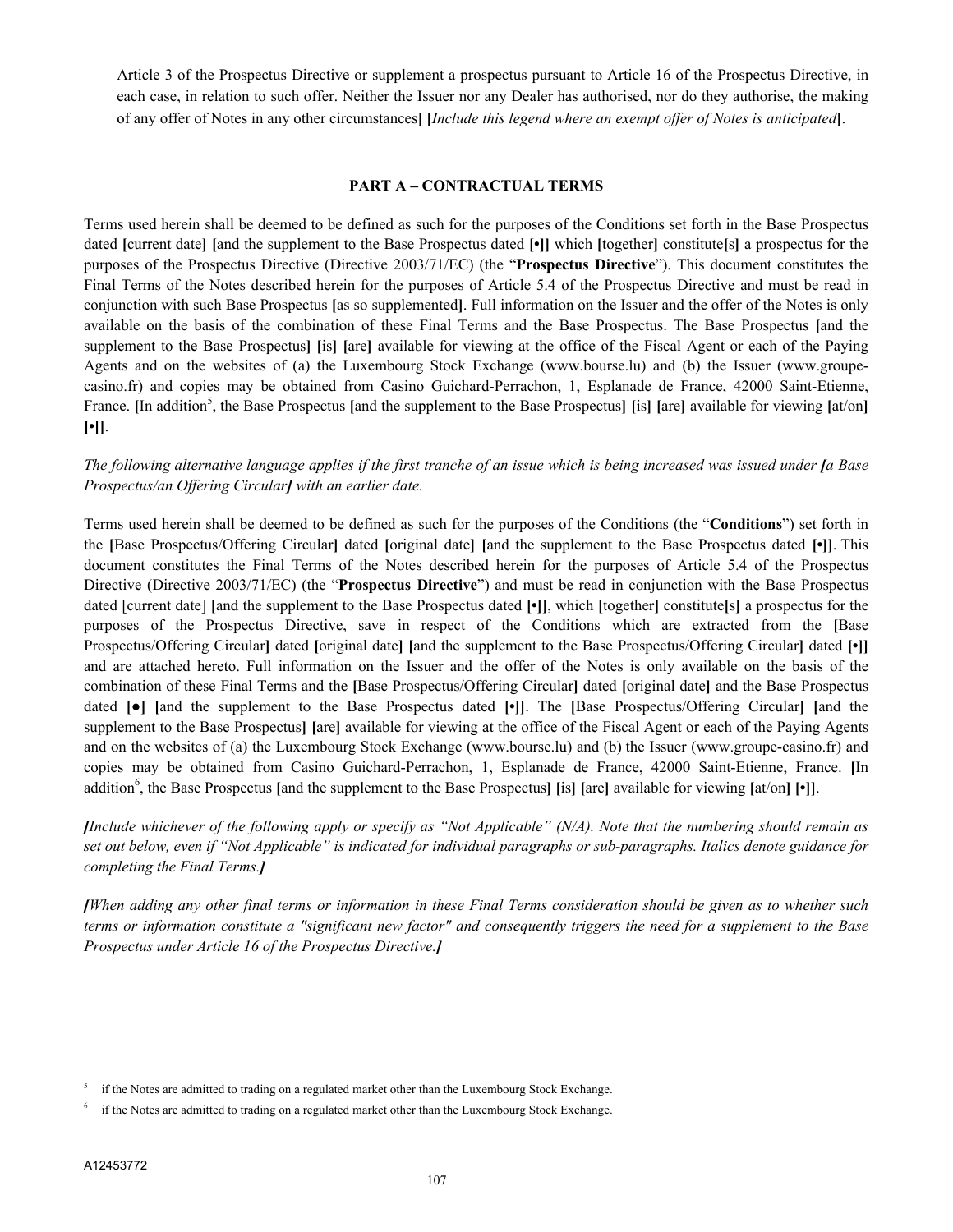| 1. | Issuer:                                                                                                                         | Casino Guichard-Perrachon                                                                                                                                                                          |
|----|---------------------------------------------------------------------------------------------------------------------------------|----------------------------------------------------------------------------------------------------------------------------------------------------------------------------------------------------|
| 2. | Series Number:<br>(i)                                                                                                           | $[\cdot]$                                                                                                                                                                                          |
|    | [Tranche Number:<br>(ii)                                                                                                        | $[\cdot]$                                                                                                                                                                                          |
|    | (If fungible with an existing Series,<br>details of that Series, including the<br>date on which the Notes become<br>fungible).] |                                                                                                                                                                                                    |
| 3. | Specified Currency or Currencies:                                                                                               | $[\cdot]$                                                                                                                                                                                          |
| 4. | Aggregate Nominal Amount:                                                                                                       |                                                                                                                                                                                                    |
|    | Series:<br>(i)                                                                                                                  | $[\cdot]$                                                                                                                                                                                          |
|    | Tranche:<br>(ii)                                                                                                                | $[\cdot]$                                                                                                                                                                                          |
| 5. | <b>Issue Price:</b>                                                                                                             | • per cent. of the Aggregate Nominal Amount [plus accrued interest from<br>[insert date] (in the case of fungible issues only, if applicable)]                                                     |
| 6. | Specified Denomination(s):                                                                                                      | $\left[\bullet\right]$ <sup>7</sup> (one denomination only for Dematerialised Notes)                                                                                                               |
| 7. | Issue Date:<br>(i)                                                                                                              | $[\cdot]$                                                                                                                                                                                          |
|    | (ii) Interest Commencement Date:                                                                                                | [Specify/Issue Date/Not Applicable]                                                                                                                                                                |
| 8. | <b>Maturity Date:</b>                                                                                                           | [specify date or (for Floating Rate Notes) Interest Payment Date falling in or<br>nearest to the relevant month and year]                                                                          |
| 9. | Interest Basis:                                                                                                                 | [• per cent. Fixed Rate]<br>[[specify reference rate] +/-[•] per cent. Floating Rate]<br>[Zero Coupon]<br>[Index Linked Interest]<br>[Other $(specify)$ ]<br>(further particulars specified below) |
|    | 10. Redemption/Payment Basis <sup>8</sup> :                                                                                     | [Redemption at par]<br>[Index Linked Redemption]<br>[Dual Currency]<br>[Partly Paid]<br>[Instalment]<br>[Other (specify)]                                                                          |
|    | 11. Change of Interest or<br>Redemption/Payment Basis:                                                                          | [Specify details of any provision for convertibility of Notes into another interest<br>or redemption/ payment basis]                                                                               |

<sup>&</sup>lt;sup>7</sup> Notes (including Notes denominated in sterling) in respect of which the issue proceeds are to be accepted by the Issuer in the United Kingdom or whose issue otherwise constitutes a contravention of section 19 of the FSMA and having a maturity of less than one year must have a minimum denomination of £100,000 (or its equivalent in other currencies).

<sup>8</sup> If the Final Redemption Amount is not 100% of the nominal value the Notes will constitute derivative securities for the purposes of the Prospectus Directive and the requirements of Annex 12 to the Prospectus Directive Regulation will apply. This pro forma final terms has been annotated to indicate where the key additional requirements of Annex 12 are dealt with.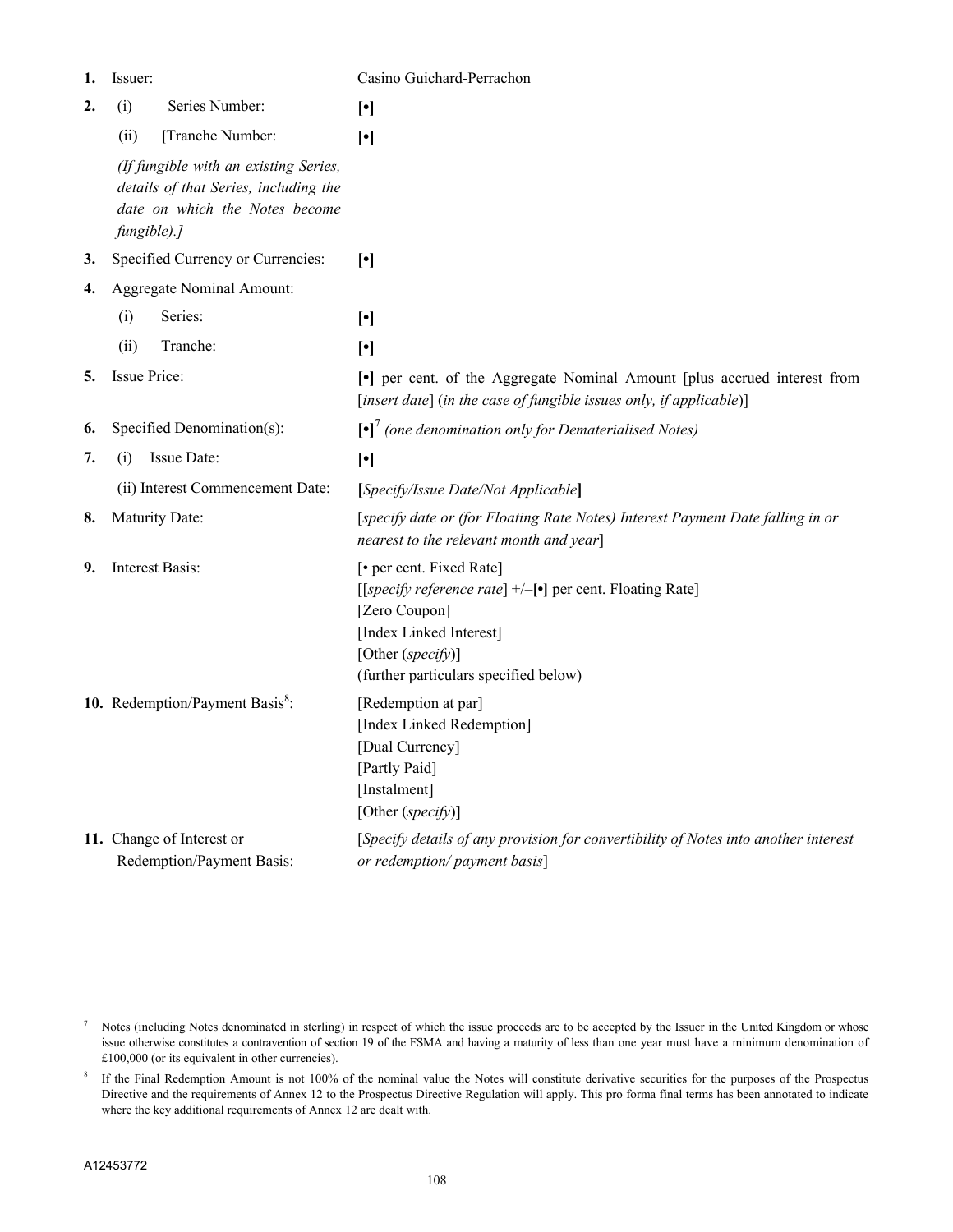| 12. Put/Call Options:                                                                        | [Investor Put]                                                                                                                                                                                                             |  |  |  |
|----------------------------------------------------------------------------------------------|----------------------------------------------------------------------------------------------------------------------------------------------------------------------------------------------------------------------------|--|--|--|
|                                                                                              | [Issuer Call]                                                                                                                                                                                                              |  |  |  |
|                                                                                              | [Change of Control Put]                                                                                                                                                                                                    |  |  |  |
|                                                                                              | [(further particulars specified below)]                                                                                                                                                                                    |  |  |  |
| Status of the Notes:<br>13.<br>(i)                                                           | [[Dated/Undated]Subordinated/Deeply Subordinated/Unsubordinated Notes]                                                                                                                                                     |  |  |  |
| Dates<br>of<br>the<br>corporate<br>(ii)<br>authorisations for issuance of<br>Notes obtained: | [decision of the <i>Conseil d'administration</i> of the Issuer dated [•] [and [•]<br>[function] dated $[\cdot]]^9$ /[decision of $[\cdot]$ [function] dated $[\cdot]]^{10}$                                                |  |  |  |
| 14. Method of distribution:                                                                  | [Syndicated/Non-syndicated]                                                                                                                                                                                                |  |  |  |
| PROVISIONS RELATING TO INTEREST (IF ANY) PAYABLE                                             |                                                                                                                                                                                                                            |  |  |  |
| 15. Fixed Rate Note Provisions                                                               | [Applicable/Not Applicable]<br>(If not applicable, delete the remaining sub-paragraphs of this paragraph)                                                                                                                  |  |  |  |
| (i)<br>$Rate[s]$ of Interest:                                                                | • per cent. per annum [payable [annually/semi-annually/quarterly/monthly] in<br>arrear]                                                                                                                                    |  |  |  |
| Interest Payment Date(s):<br>(ii)                                                            | [•] in each year [adjusted in accordance with [specify Business Day Convention<br>and any applicable Business Centre(s) for the definition of "Business Day"]/not<br>adjusted]                                             |  |  |  |
| (iii) Fixed Coupon Amount[(s)]:                                                              | [•] per [•] in Nominal Amount                                                                                                                                                                                              |  |  |  |
| (iv) Broken Amount(s):                                                                       | [Insert particulars of any initial or final broken interest amounts which do not<br>correspond with the Fixed Coupon Amount $[(s)]$                                                                                        |  |  |  |
| Day Count Fraction:<br>(v)                                                                   | [•] [30/360 / Actual/Actual (ICMA /ISDA)/ other]                                                                                                                                                                           |  |  |  |
| (vi) Determination Dates:                                                                    | • in each year (insert regular interest payment dates, ignoring issue date or<br>maturity date in the case of a long or short first or last coupon. N.B. only<br>relevant where Day Count Fraction is Actual/Actual (ICMA) |  |  |  |
| (vii) Other terms relating to the<br>method of calculating interest<br>for Fixed Rate Notes: | [Not Applicable/give details]                                                                                                                                                                                              |  |  |  |
| <b>16. Floating Rate Note Provisions</b>                                                     | [Applicable/Not Applicable]<br>(If not applicable, delete the remaining sub-paragraphs of this paragraph)                                                                                                                  |  |  |  |
| Interest Period(s)<br>(i)                                                                    | $[\cdot]$                                                                                                                                                                                                                  |  |  |  |
| Specified<br>Interest<br>(ii)<br>Payment<br>Dates:                                           | $[\cdot]$                                                                                                                                                                                                                  |  |  |  |
| (iii) First Interest Payment Date:                                                           | $[\cdot]$                                                                                                                                                                                                                  |  |  |  |
| Interest Period Date:<br>(iv)                                                                | [•] (not applicable unless different from Interest Payment Date)                                                                                                                                                           |  |  |  |
| <b>Business Day Convention:</b><br>(v)                                                       | [Following Business Day Convention/ Modified Following Business Day<br>Convention/ Preceding Business Day Convention/ other (give details)]                                                                                |  |  |  |

<sup>9</sup> Relevant for issues of Notes constituting *obligations* under French law

<sup>10</sup> Only relevant for issues of Notes not constituting *obligations* under French law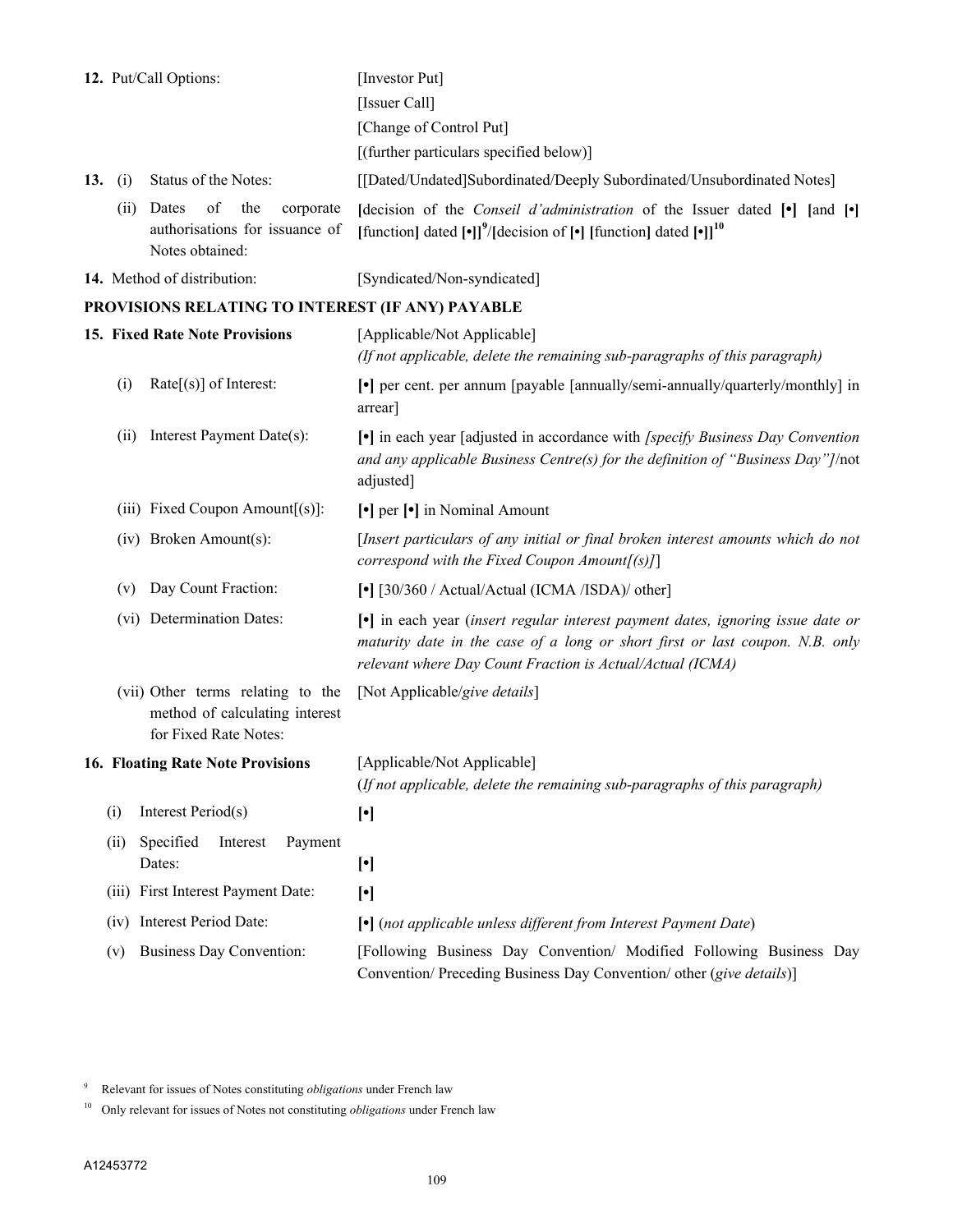|     | (vi) Business Centre(s) (Condition<br>$5(a)$ :                                                                                                                                                                              | $[\cdot]$                                                                                                                                                    |
|-----|-----------------------------------------------------------------------------------------------------------------------------------------------------------------------------------------------------------------------------|--------------------------------------------------------------------------------------------------------------------------------------------------------------|
|     | (vii) Manner in which the Rate(s) of                                                                                                                                                                                        | [Screen Rate                                                                                                                                                 |
|     | Interest is/are to be determined:                                                                                                                                                                                           | Determination/ISDA                                                                                                                                           |
|     |                                                                                                                                                                                                                             | Determination/other (give details)]                                                                                                                          |
|     | (viii) Party<br>responsible<br>for<br>the<br>Rate(s)<br>calculating<br>of<br>Interest and Interest Amount(s)<br>(if not the Calculation Agent):                                                                             | $\lbrack$                                                                                                                                                    |
|     | (ix) Screen Rate<br>Determination<br>(Condition $5(c)(iii)(B)$ ):                                                                                                                                                           |                                                                                                                                                              |
|     | - Reference Rate:                                                                                                                                                                                                           | $[\cdot]$                                                                                                                                                    |
|     | - Interest Determination<br>Date                                                                                                                                                                                            | [[•] [TARGET] Business Days in [specify city] for [specify currency] prior to<br>[the first day in each Interest Accrual Period/each Interest Payment Date]] |
| (x) | <b>ISDA</b><br>Determination<br>(Condition $5(c)(iii)(A)$ ):                                                                                                                                                                |                                                                                                                                                              |
|     | - Floating Rate Option:                                                                                                                                                                                                     | $[\cdot]$                                                                                                                                                    |
|     | - Designated Maturity:                                                                                                                                                                                                      | $[\cdot]$                                                                                                                                                    |
|     | - Reset Date:                                                                                                                                                                                                               | $[\cdot]$                                                                                                                                                    |
|     | - ISDA Definitions (if<br>different from those set out<br>in the Conditions):                                                                                                                                               | $[\cdot]$                                                                                                                                                    |
|     | $(xi)$ Margin $(s)$ :                                                                                                                                                                                                       | $[+/$ ] $[•]$ per cent. per annum                                                                                                                            |
|     | (xii) Minimum Rate of Interest:                                                                                                                                                                                             | $\lceil \cdot \rceil$ per cent. per annum                                                                                                                    |
|     | (xiii) Maximum Rate of Interest:                                                                                                                                                                                            | $\lceil \cdot \rceil$ per cent. per annum                                                                                                                    |
|     | (xiv) Day Count Fraction:                                                                                                                                                                                                   | $[\cdot]$                                                                                                                                                    |
|     | (xv) Fall back provisions, rounding<br>provisions, denominator and<br>any other terms relating to the<br>method of calculating interest<br>on Floating Rate Notes, if<br>different from those set out in<br>the Conditions: | $[\cdot]$                                                                                                                                                    |
|     | 17. Zero Coupon Note Provisions                                                                                                                                                                                             | [Applicable/Not Applicable]                                                                                                                                  |
|     |                                                                                                                                                                                                                             | (If not applicable, delete the remaining sub-paragraphs of this paragraph)                                                                                   |
| (i) | Amortisation Yield (Condition<br>$6(e)(i)$ :                                                                                                                                                                                | $\lceil \cdot \rceil$ per cent. per annum                                                                                                                    |
| (i) | Day Count Fraction (Condition                                                                                                                                                                                               |                                                                                                                                                              |
|     | $5(a)$ :                                                                                                                                                                                                                    | $[\cdot]$                                                                                                                                                    |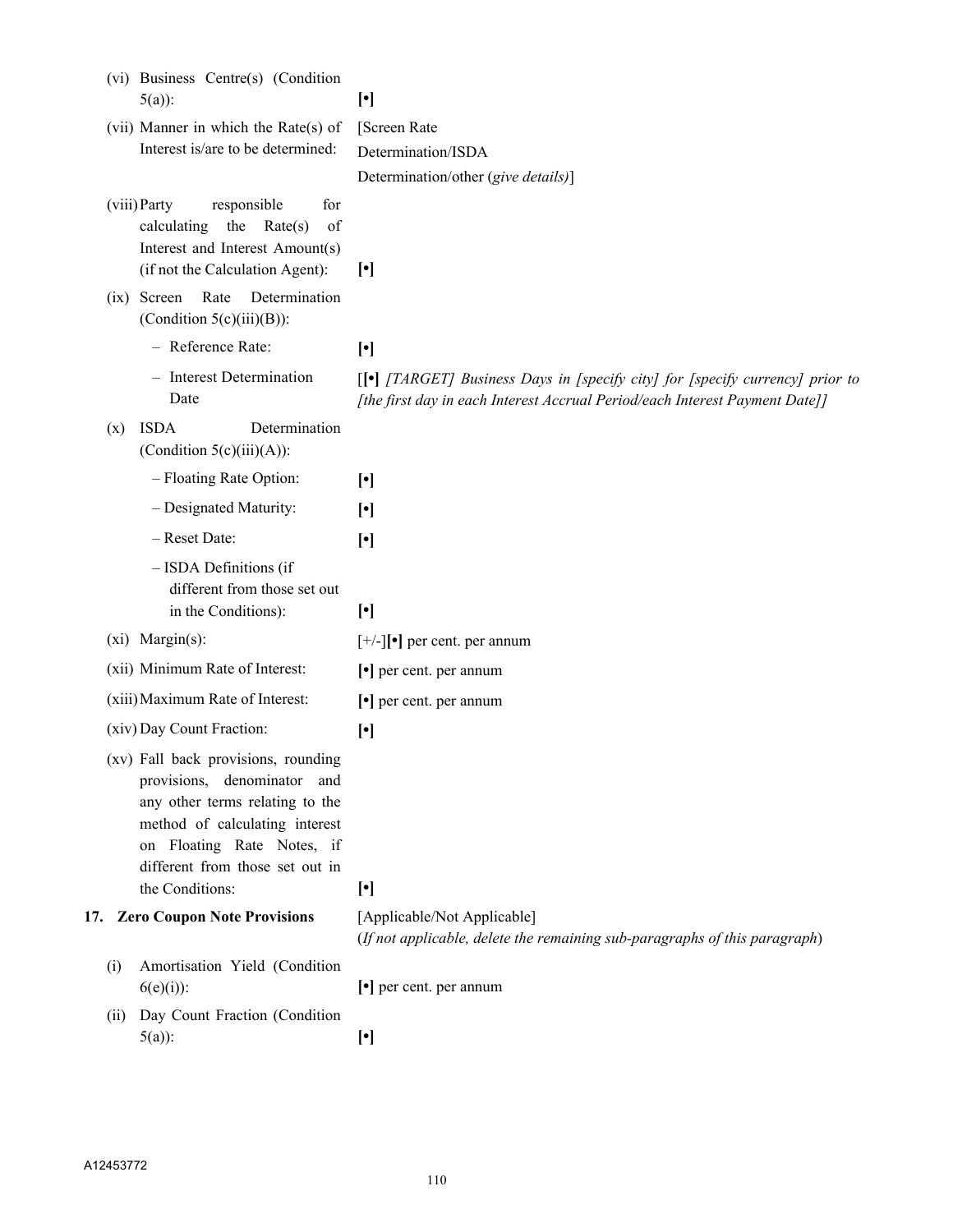| (iii) Any other formula/basis of<br>determining amount payable:                                                                                                                             | $[\cdot]$                                                                                                                                |  |  |
|---------------------------------------------------------------------------------------------------------------------------------------------------------------------------------------------|------------------------------------------------------------------------------------------------------------------------------------------|--|--|
| 18. Index-Linked Interest Note/other<br>variable-linked interest Note<br>Provisions <sup>1</sup> :                                                                                          | [Applicable/Not Applicable]<br>(If not applicable, delete the remaining sub-paragraphs of this paragraph)                                |  |  |
| Index/Formula/other variable:<br>(i)                                                                                                                                                        | [give or annex details]                                                                                                                  |  |  |
| Calculation Agent responsible<br>(ii)<br>for calculating the interest<br>due:                                                                                                               | $[\cdot]$                                                                                                                                |  |  |
| (iii) Provisions for determining<br>Coupon where calculated by<br>reference to Index and/or<br>Formula and/or other variable:                                                               | $[\cdot]$                                                                                                                                |  |  |
| (iv) Interest Determination<br>$Date(s)$ :                                                                                                                                                  | $[\cdot]$                                                                                                                                |  |  |
| Provisions for determining<br>(v)<br>Coupon where calculation by<br>reference to Index and/or<br>Formula and/or other variable<br>is impossible or impracticable<br>or otherwise disrupted: | $[\cdot]$<br>(Need to include a description of market disruption or settlement disruption<br>events and adjustment provisions)           |  |  |
| $(vi)$ Interest Period(s):                                                                                                                                                                  | $[\cdot]$                                                                                                                                |  |  |
| (vii) Specified Interest<br><b>Payment Dates:</b>                                                                                                                                           | $[\cdot]$                                                                                                                                |  |  |
| (viii) Business Day Convention:                                                                                                                                                             | [Following Business Day Convention/Modified Following Business Day<br>Convention/Preceding Business Day Convention/other (give details)] |  |  |
| (ix) Business Centre(s) (Condition<br>$5(a)$ :                                                                                                                                              | $[\cdot]$                                                                                                                                |  |  |
| Minimum Rate of Interest:<br>(x)                                                                                                                                                            | $\lceil \cdot \rceil$ per cent. per annum                                                                                                |  |  |
| (xi) Maximum Rate of Interest:                                                                                                                                                              | $\lceil \cdot \rceil$ per cent. per annum                                                                                                |  |  |
| (xii) Day Count Fraction<br>(Condition $5(a)$ ):                                                                                                                                            | $[\cdot]$                                                                                                                                |  |  |
| 19. Dual Currency Note Provisions <sup>2</sup>                                                                                                                                              | [Applicable/Not Applicable]<br>(If not applicable, delete the remaining sub-paragraphs of this paragraph)                                |  |  |
| Rate of Exchange/method of<br>(i)                                                                                                                                                           | [give details]                                                                                                                           |  |  |

<sup>&</sup>lt;sup>1</sup> If the Final Redemption Amount is not 100 per cent. of the nominal value the Notes will constitute derivative securities for the purposes of the Prospectus Directive and the requirements of Annex 12 to the Prospectus Directive Regulation will apply. This pro forma has been annotated to indicate where the key additional requirements of Annex 12 are dealt with.

<sup>2</sup> If the Final Redemption Amount is not 100 per cent. of the nominal value the Notes will constitute derivative securities for the purposes of the Prospectus Directive and the requirements of Annex 12 to the Prospectus Directive Regulation will apply. This pro forma has been annotated to indicate where the key additional requirements of Annex 12 are dealt with.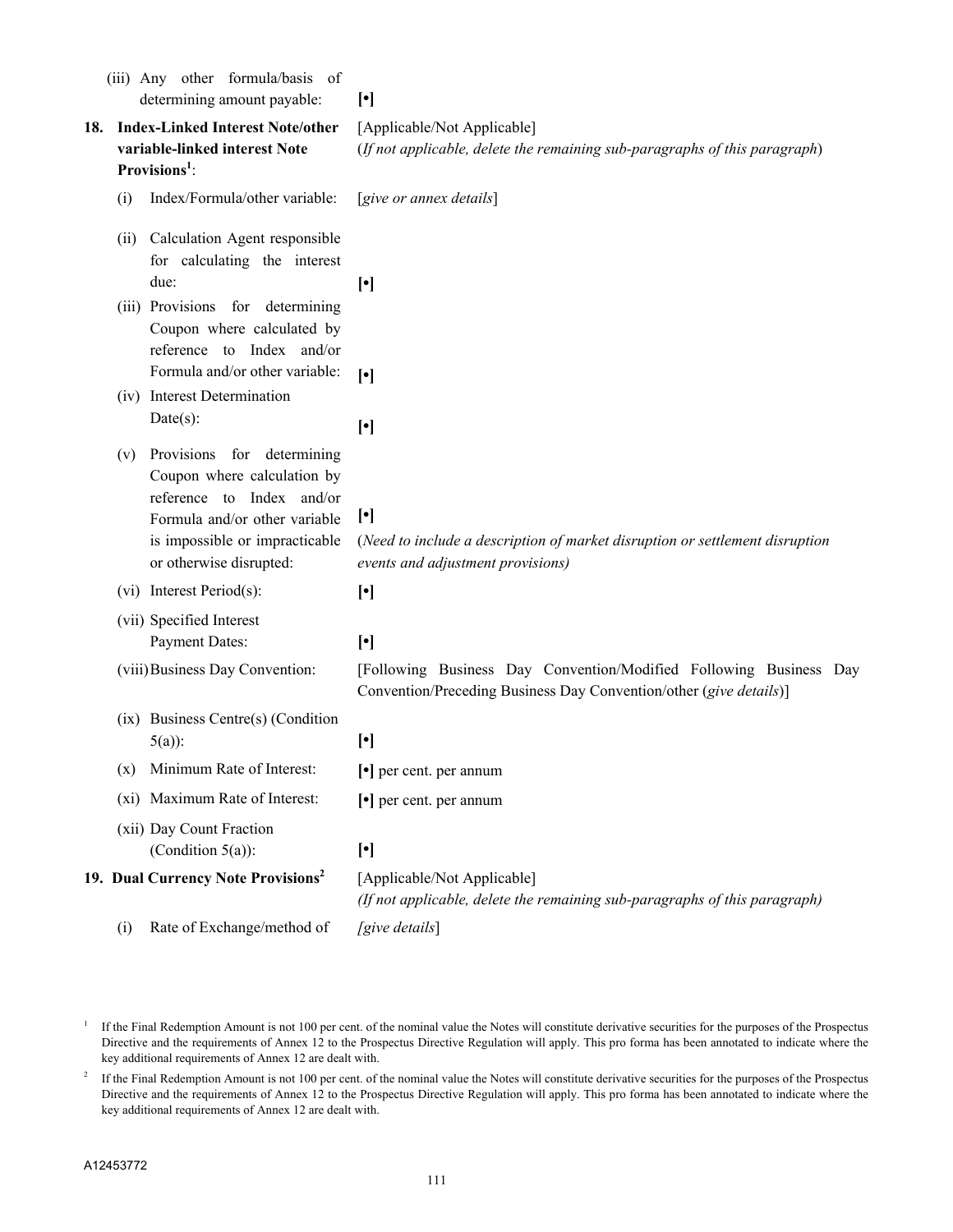calculating Rate of Exchange:

|                | (ii)  | Calculation Agent, if any,<br>responsible for calculating the<br>principal and/or interest due:                      | $[\cdot]$                                                                                                              |  |  |
|----------------|-------|----------------------------------------------------------------------------------------------------------------------|------------------------------------------------------------------------------------------------------------------------|--|--|
|                |       | (iii) Provisions applicable where<br>calculation by reference to<br>Rate of Exchange impossible<br>or impracticable: | [Need to include a description of market disruption or settlement disruption<br>events and adjustment provisions.]     |  |  |
|                |       | (iv) Person at whose<br>option<br>Specified Currency(ies) is/are<br>payable:                                         | $[\cdot]$                                                                                                              |  |  |
|                | (v)   | Day<br>Count<br>Fraction<br>(Condition $6(a)$ ):                                                                     | $[\cdot]$                                                                                                              |  |  |
|                |       | PROVISIONS RELATING TO REDEMPTION                                                                                    |                                                                                                                        |  |  |
|                |       | 20. Call Option                                                                                                      | [Applicable/Not Applicable]<br>(If not applicable, delete the remaining sub-paragraphs of this paragraph)              |  |  |
|                | (i)   | Optional Redemption Date(s):                                                                                         | $[\cdot]$                                                                                                              |  |  |
|                | (ii)  | Optional<br>Redemption<br>Amount(s) of each Note and<br>method, if any, of calculation<br>of such amount(s):         | •] per Note of [•] Specified Denomination                                                                              |  |  |
|                |       | (iii) If redeemable in part:                                                                                         |                                                                                                                        |  |  |
|                |       | Minimum Redemption<br>(a)<br>Amount to be redeemed:<br>(b) Maximum Redemption<br>Amount to be redeemed:              | $[\cdot]$                                                                                                              |  |  |
|                |       | $(iv)$ Notice period <sup>1</sup>                                                                                    | $[\cdot]$                                                                                                              |  |  |
| 21. Put Option |       |                                                                                                                      | $[\cdot]$<br>[Applicable/Not Applicable]<br>(If not applicable, delete the remaining sub-paragraphs of this paragraph) |  |  |
|                | (i)   | Optional Redemption Date(s):                                                                                         | $[\cdot]$                                                                                                              |  |  |
|                | (ii)  | Optional<br>Redemption<br>Amount(s) of each Note and<br>method, if any, of calculation of<br>such amount(s):         | • per Note of • Specified Denomination                                                                                 |  |  |
|                | (iii) | Notice period <sup>1</sup>                                                                                           | $[\cdot]$                                                                                                              |  |  |
|                |       |                                                                                                                      |                                                                                                                        |  |  |

<sup>&</sup>lt;sup>1</sup> If setting notice periods which are different to those provided in the conditions, the Issuer is advised to consider the practicalities of distribution of information through intermediaries, for example, clearing systems, as well as any other notice requirements which may apply, for example, as between the Issuer and its Fiscal Agent.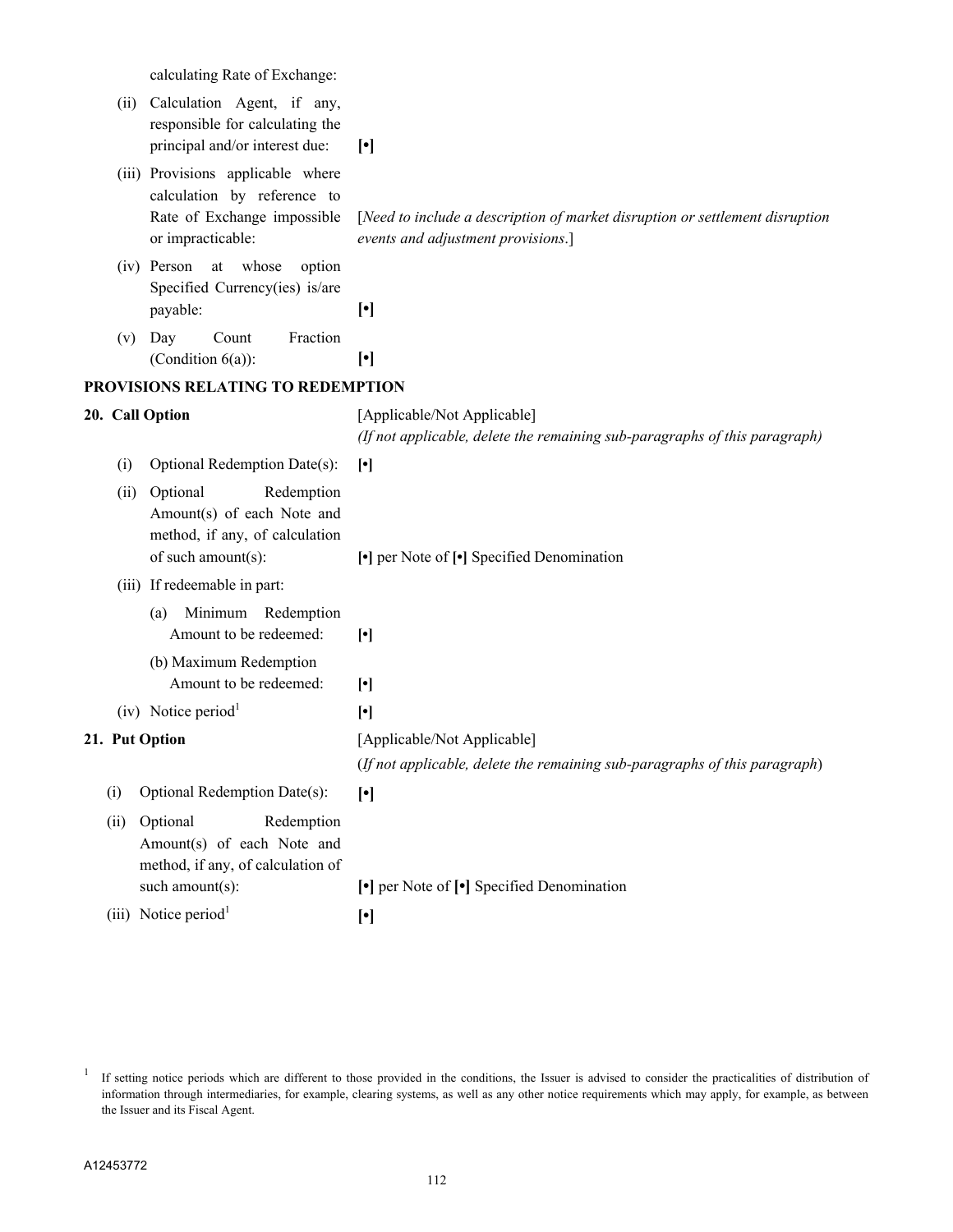A12453772

key additional requirements of Annex 12 are dealt with.

113

<sup>14</sup> If the Final Redemption Amount is not 100% of the nominal value the Notes will constitue derivative securities for the purposes of the Prospectus Directive and the requirements of Annex 12 to the Prospectus Directive Regulation will apply. This pro forma has been annotated to indicate where the

Redemption Amount: **[•]** (iii) Provisions for determining Final Redemption Amount where calculated by reference to Index and/or Formula and/or other variable: **[•]** (iv) Determination Date(s): **[•]** (v) Provisions for determining Final Redemption Amount where calculation by reference to Index and/or Formula and/or other variable is impossible or impracticable or otherwise disrupted: **[•]** (vi) Payment Date: **[•]** (vii) Minimum Final Redemption Amount to be redeemed: **[•]** per Specified Denomination (viii)Maximum Final Redemption Amount to be redeemed:  $\begin{bmatrix} \bullet \\ \end{bmatrix}$  per Specified Denomination **24. Early Redemption Amount** (i) Early Redemption Amount(s) of each Note payable on redemption for taxation reasons (Condition 6(f)), for illegality (Condition 6(g)) or on event of default (Condition 9) or other early redemption and/or the method of calculating the same (if required or if different from **[•]**

**22. Change of Control Put Option** [Applicable/Not Applicable]

# **23. Final Redemption Amount of**

In cases where the Final Redemption Amount is Index-Linked or other variable-linked:

- (i) Index/Formula/variable: [*give or annex details*]
- (ii) Calculation Agent responsible for calculating the Final

**each Note<sup>14</sup>** [[•] per Note of [•] Specified Denomination /other/see Appendix]

- 
-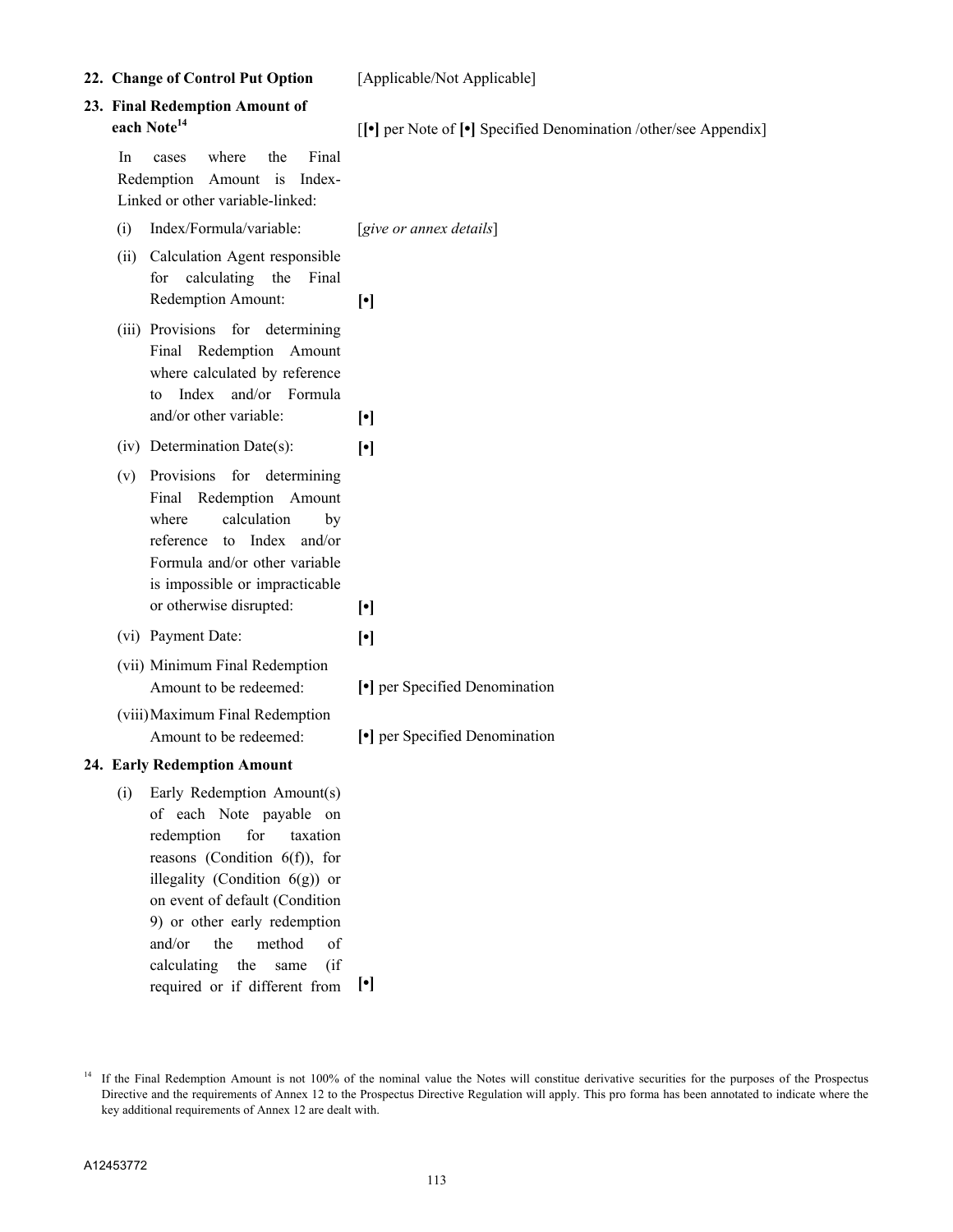that set out in the Conditions):

- (ii) Redemption for taxation reasons permitted on days others than Interest Payment Dates (Condition 6(f)): [Yes/No]
- (iii) Unmatured Coupons to become void upon early redemption (Materialised Bearer Notes only) (Condition 7(f)): [Yes/No/Not Applicable]

#### **GENERAL PROVISIONS APPLICABLE TO THE NOTES**

| 25. Form of Notes: |                                                                                                                                                                                                                                                                                                  | [Dematerialised Notes/Materialised Notes] (Materialised Notes are only in<br>bearer form) [Delete as appropriate]                                                                                                                 |  |  |
|--------------------|--------------------------------------------------------------------------------------------------------------------------------------------------------------------------------------------------------------------------------------------------------------------------------------------------|-----------------------------------------------------------------------------------------------------------------------------------------------------------------------------------------------------------------------------------|--|--|
|                    | of<br>Dematerialised<br>Form<br>(i)<br>Notes:                                                                                                                                                                                                                                                    | [Not Applicable/Bearer dematerialised form<br>(au porteur)/Registered<br>dematerialised form (au nominatif)]                                                                                                                      |  |  |
|                    | (ii) Registration Agent:                                                                                                                                                                                                                                                                         | [Not Applicable/if Applicable give name and details] (Note that a Registration<br>Agent must be appointed in relation to Registered Dematerialised Notes only)                                                                    |  |  |
|                    | (iii) Temporary Global<br>Certificate:                                                                                                                                                                                                                                                           | Temporary Global Certificate exchangeable for Definitive Materialised Bearer<br>Notes on [•] (the "Exchange Date"), being 40 days after the Issue Date<br>subject to postponement as provided in the Temporary Global Certificate |  |  |
|                    | (iv) Applicable TEFRA<br>exemption:                                                                                                                                                                                                                                                              | [C Rules/D Rules]<br>(Only applicable to Materialised Notes)<br>[Not Applicable/Give details].                                                                                                                                    |  |  |
|                    | 26. Financial Centre(s) or other special<br>provisions relating to Payment<br>Dates:                                                                                                                                                                                                             | [Not Applicable/give details.                                                                                                                                                                                                     |  |  |
|                    | for future Coupons<br>27. Talons<br>or<br>Receipts to be attached to Definitive<br>Notes (and dates on which such<br>Talons mature):                                                                                                                                                             | [Yes/No/Not Applicable. If yes, give details] (Only applicable to the<br>Materialised Notes).                                                                                                                                     |  |  |
|                    | 28. Details relating to Partly Paid Notes:<br>amount of each payment comprising<br>the Issue Price and date on which<br>each payment is to be made and<br>consequences (if any) of failure to<br>pay, including any right of the<br>Issuer to forfeit Notes and interest<br>due on late payment: | [Not Applicable/give details]                                                                                                                                                                                                     |  |  |
|                    | 29. Details relating to Instalment Notes:                                                                                                                                                                                                                                                        | [Not Applicable/give details]                                                                                                                                                                                                     |  |  |
|                    | Instalment Amount(s):<br>(i)                                                                                                                                                                                                                                                                     | $[\cdot]$                                                                                                                                                                                                                         |  |  |
|                    | Instalment Date(s):<br>(ii)                                                                                                                                                                                                                                                                      | $[\cdot]$                                                                                                                                                                                                                         |  |  |
|                    | (iii) Minimum Instalment                                                                                                                                                                                                                                                                         | $[\cdot]$                                                                                                                                                                                                                         |  |  |
|                    |                                                                                                                                                                                                                                                                                                  |                                                                                                                                                                                                                                   |  |  |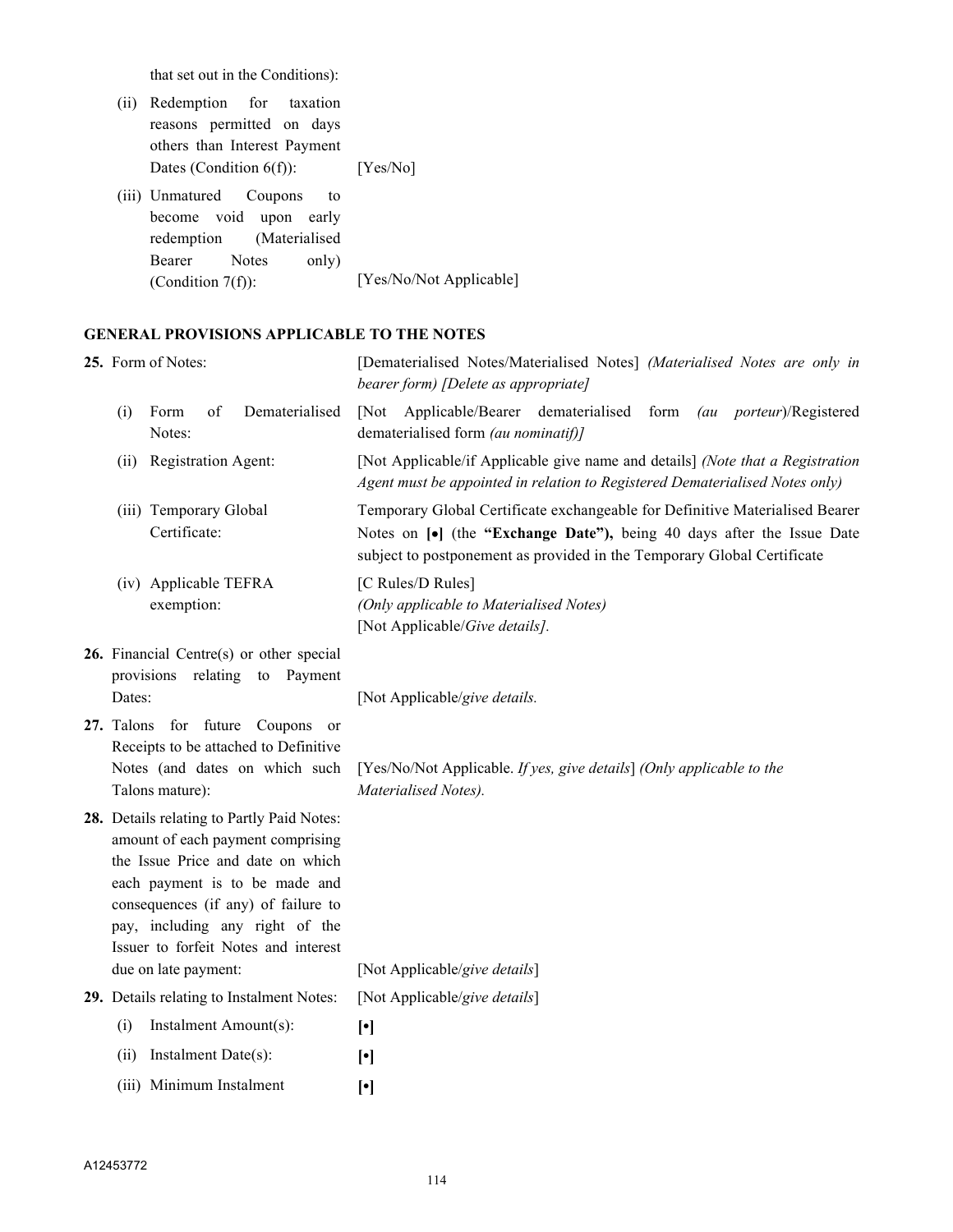Amount:

- (iv) Maximum Instalment Amount: **[•] 30.** Redenomination, renominalisation and reconventioning provisions: [Not Applicable/The provisions [in Condition 1(d)] [annexed to these Final Terms] apply] **31.** Consolidation provisions: [Not Applicable/The provisions [in Condition 14(b)] [annexed to these Final Terms] apply] **32.** Masse: [Applicable/Not Applicable/Condition 11 replaced by the full provisions of French *Code de commerce* relating to the Masse] *(Note that: (i) in respect of any Tranche of Notes issued outside France, Condition 11 may be waived, amended or supplemented, and (ii) in respect of any Tranche of Notes issued inside France, Condition 11 must be waived in its entirely and replaced by the provisions of French* Code de commerce *relating to the Masse. If Condition 11 (as it may be amended or supplemented) applies or if the full provisions of French*  Code de commerce *apply, insert details of Representative and Alternative Representative and remuneration, if any).* **33.** Other final terms: [Not Applicable/*give details*] *(When adding any other final terms consideration should be given as to whether such terms constitute a "significant new factor" and consequently triggers the need for a supplement to the Base Prospectus under Article 16 of the Prospectus Directive.)* **DISTRIBUTION 34.** (i) If syndicated, names and addresses of Managers and underwriting commitments: [Not Applicable/*give names, addresses and underwriting commitments*] *(Include names and addresses of entities agreeing to underwrite the issue on a firm commitment basis and names and addresses of the entities agreeing to place the issue without a firm commitment or on a "best efforts" basis if such entities are not the same as the Managers.)* (ii) Date of Subscription Agreement: **[•]** (iii) Stabilising Manager(s) (if any): [Not Applicable/*give name*] **35.** If non-syndicated, name and address of Dealer: [Not Applicable/*give name and address*] **36.** Total commission and concession: **[•]** per cent. of the Aggregate Nominal Amount
- **37.** Additional selling restrictions: [Not Applicable/*give details*]
- 

**[38.** Non-exempt Offer: **[[**Not Applicable**] [**An offer of the Notes may be made by the Managers **[**and **[***specify, if applicable***]]** other than pursuant to Article 3(2) of the Prospectus Directive in **[***specify relevant Member State(s) - which must be jurisdictions where the Prospectus and any supplements have been passported***]** ("**Public Offer Jurisdictions**") during the period from **[***specify date***]** until **[***specify date***]** ("**Offer Period**"). See further Paragraph 3 of Part B below.**]**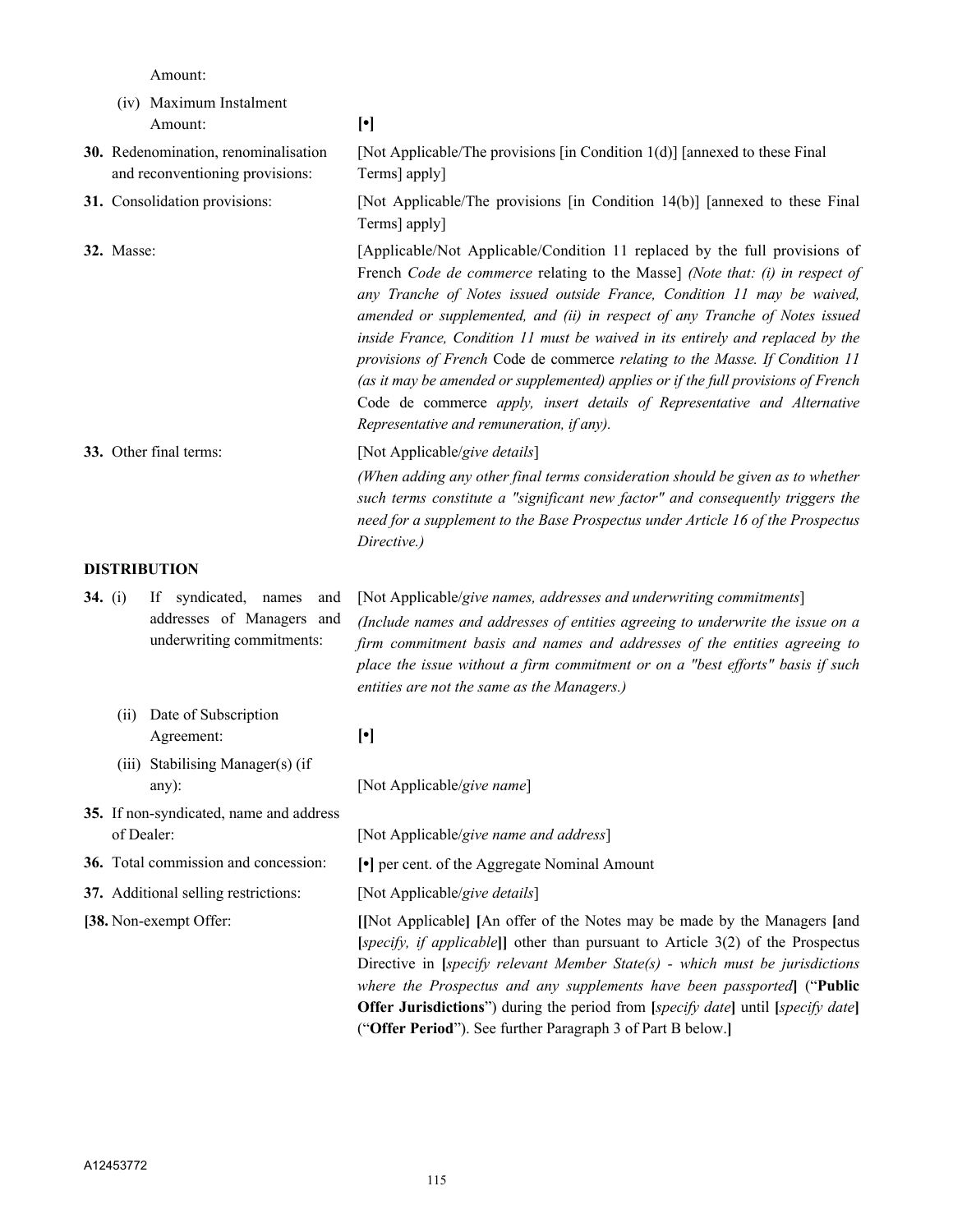#### **PURPOSE OF FINAL TERMS**

These Final Terms comprise the final terms required for issue **[**and**] [**public offer in the Public Offer Jurisdictions**] [**and**] [**admission to trading on **[***specify relevant regulated market***]** of the Notes described herein**]** pursuant to the Euro 8,000,000,000 Euro Medium Term Note Programme of the Issuer.

#### **RESPONSIBILITY**

The Issuer accepts responsibility for the information contained in these Final Terms. **[[•]** has been extracted from **[•]**. The Issuer confirms that such information has been accurately reproduced and that, so far as it is aware, and is able to ascertain from information published by **[•]**, no facts have been omitted which would render the reproduced inaccurate or misleading.**]**

Signed on behalf of Casino Guichard-Perrachon:

Duly represented by: ............................................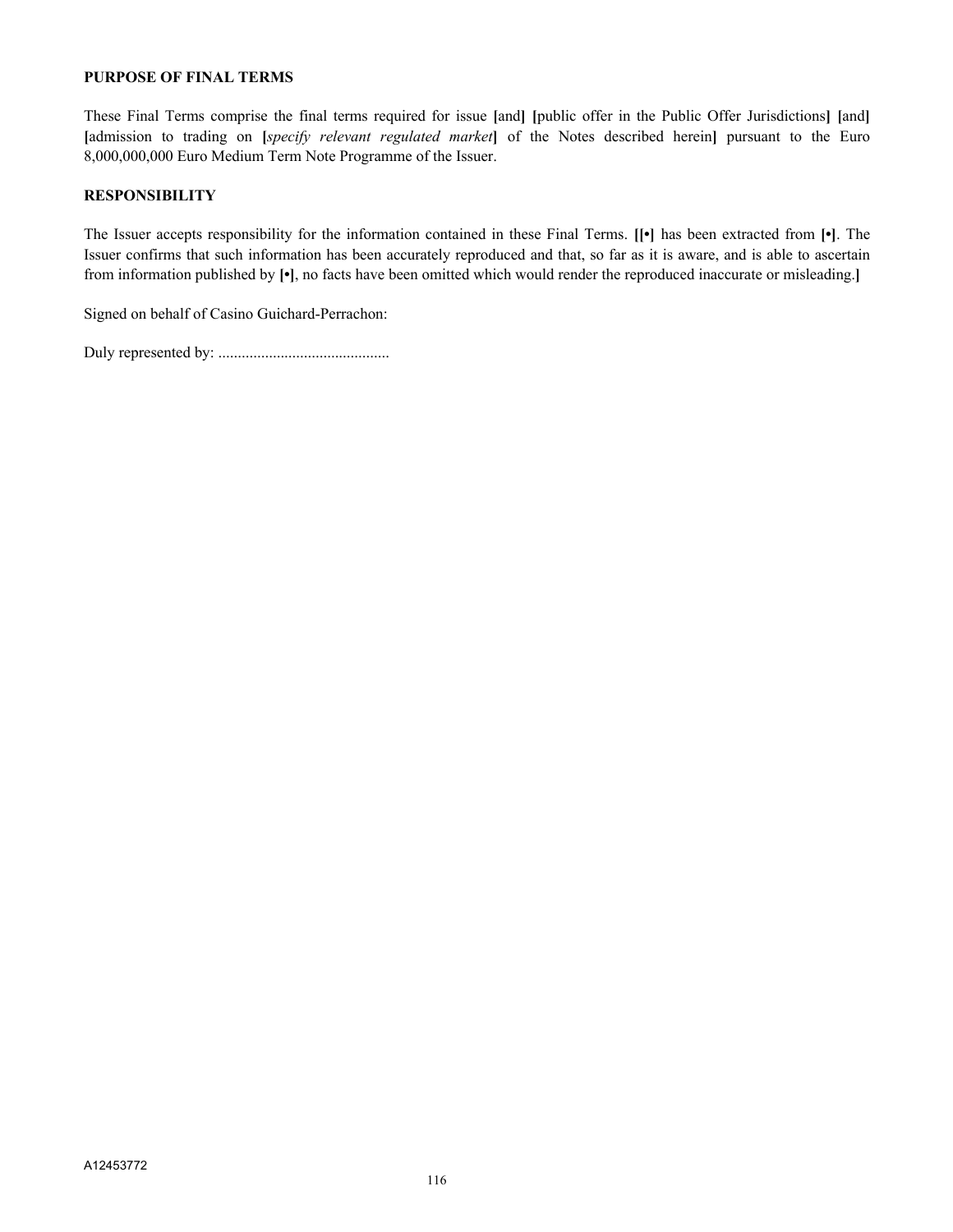#### **PART B – OTHER INFORMATION**

#### **1 RISK FACTORS**

*[[Insert any issue specific risk factors that are material to the Notes being offered and/or listed and admitted to trading in order to assess the market risk associated with these Notes, that may affect the Issuer's ability to fulfil its obligations under the Notes and which are not specifically described under "Risk Factors" in the Base Prospectus. If any such additional risk factors need to be included consideration should be given as to whether they constitute a "significant new factor" and consequently triggers the need for a supplement to the Base Prospectus under Article 16 of the Prospectus Directive.][Where the underlying is an index need to include the name of the index and a description if composed by the Issuer and if the index*  is not composed by the Issuer need to include details of where the information about the index can be obtained. Where the *underlying is not an index need to include equivalent information*.*] 15]*

#### **2 LISTING AND ADMISSION TO TRADING**

| Listing:<br>$\left( i\right)$                                                                                    | [official list of the Luxembourg Stock Exchange/other<br>(specify)/None]                                                                                                                                                                                                                                                                                                                                                                                                                                                                                                                                                                                                                          |
|------------------------------------------------------------------------------------------------------------------|---------------------------------------------------------------------------------------------------------------------------------------------------------------------------------------------------------------------------------------------------------------------------------------------------------------------------------------------------------------------------------------------------------------------------------------------------------------------------------------------------------------------------------------------------------------------------------------------------------------------------------------------------------------------------------------------------|
| Admission to trading:<br>(i)                                                                                     | [Application has been made for the Notes to be admitted<br>to trading on $\lceil \bullet \rceil$ with effect from $\lceil \bullet \rceil$ [Not Applicable.]<br>[Application has been made by the Issuer (or on its<br>behalf) for the Notes to be admitted to trading on [ <i>specify</i><br>relevant regulated market] with effect from [<br> . <br>[Application is expected to be made by the Issuer (or on<br>its behalf) for the Notes to be admitted to trading on [<br>specify relevant regulated market]] with effect from [<br>[11] [Not Applicable.]<br>(Where documenting a fungible issue need to indicate<br>that original securities are already listed and admitted to<br>trading.) |
| Offer Price:                                                                                                     | [Issue Price][ <i>specify</i> ]                                                                                                                                                                                                                                                                                                                                                                                                                                                                                                                                                                                                                                                                   |
| Conditions to which the offer is subject:                                                                        | [Not Applicable/give details]                                                                                                                                                                                                                                                                                                                                                                                                                                                                                                                                                                                                                                                                     |
| Description of the application process:                                                                          | [Not Applicable/give details]                                                                                                                                                                                                                                                                                                                                                                                                                                                                                                                                                                                                                                                                     |
| Description of possibility to reduce subscriptions and<br>manner for refunding excess amount paid by applicants: | [Not Applicable/give detail]                                                                                                                                                                                                                                                                                                                                                                                                                                                                                                                                                                                                                                                                      |

#### **[3 TERMS AND CONDITIONS OF THE OFFER**

|              |  |  | Details of the minimum and/or maximum amount of |  |                               |
|--------------|--|--|-------------------------------------------------|--|-------------------------------|
| application: |  |  |                                                 |  | [Not Applicable/give details] |

Details of the method and time limits for paying up and

<sup>&</sup>lt;sup>15</sup> Required for derivative securities to which Annex 12 to the Prospectus Directive Regulation applies. See footnote \*\* below.

<sup>\*\*</sup> If the Final Redemption Amount is not 100% of the nominal value the Notes will constitute derivative securities for the purposes of the Prospectus Directive and the requirements of Annex 12 to the Prospectus Directive Regulation will apply. This pro forma has been annotated to indicate where the key additional requirements of Annex 12 are dealt with.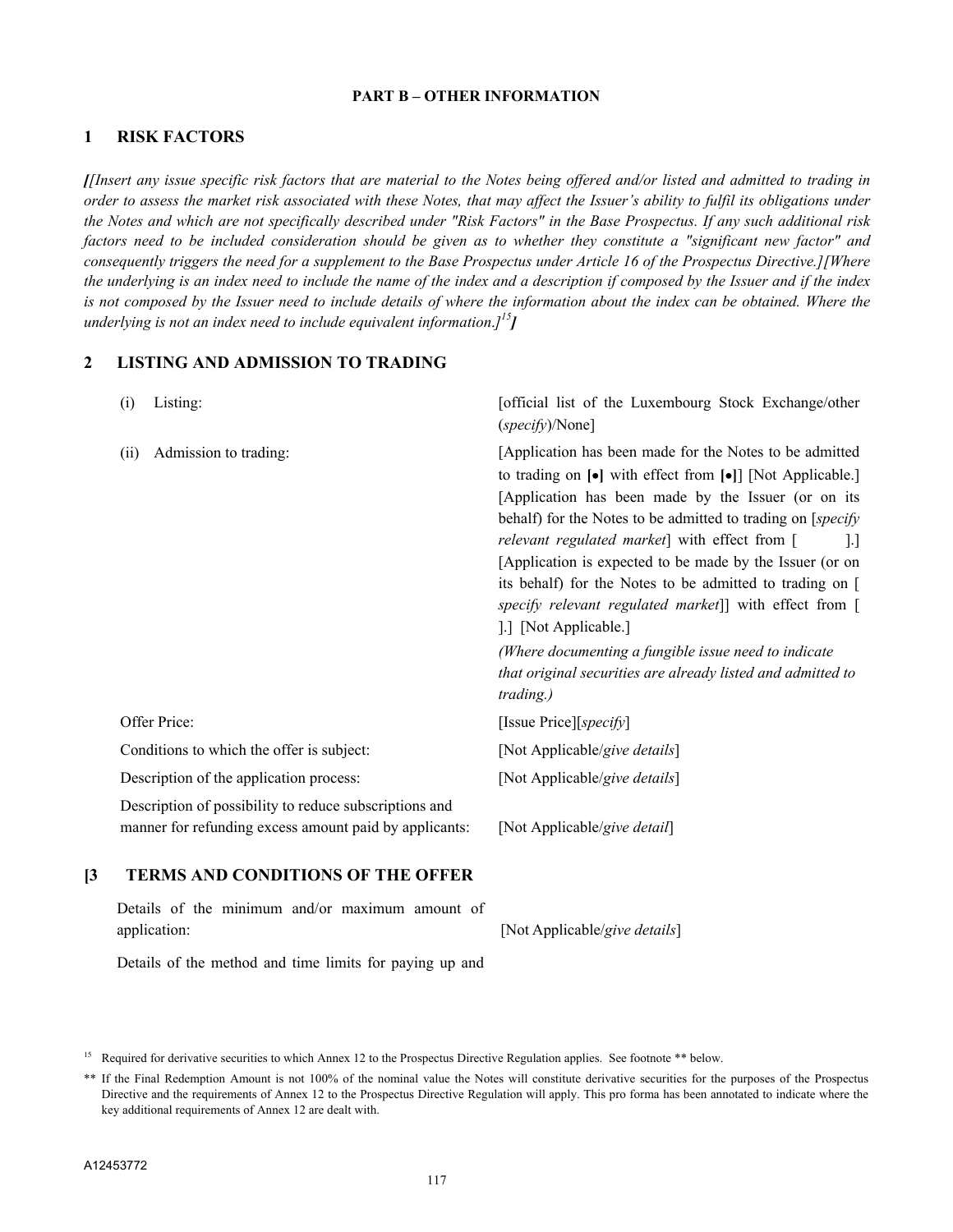|   | delivering the Notes:                                                                                                                                                            | [Not Applicable/give details] |
|---|----------------------------------------------------------------------------------------------------------------------------------------------------------------------------------|-------------------------------|
|   | Manner in and date on which results of the offer are to be<br>made public:                                                                                                       | [Not Applicable/give details] |
|   | Procedure for exercise of any right of pre-emption,<br>negotiability of subscription rights and treatment of [Not Applicable/give details]<br>subscription rights not exercised: |                               |
|   | Categories of potential investors to which the Notes are<br>offered and whether tranche(s) have been reserved for<br>certain countries:                                          | [Not Applicable/give details] |
|   | Process for notification to applicants of the amount<br>allotted and the indication whether dealing may begin<br>before notification is made:                                    | [Not Applicable/give details] |
|   | Amount of any expenses and taxes specifically charged to<br>the subscriber or purchaser:                                                                                         | [Not Applicable/give details] |
|   | Name(s) and address(es), to the extent known to the<br>Issuer, of the placers in the various countries where the<br>offer takes place:                                           | [None/give details]           |
| 4 | <b>RATINGS</b>                                                                                                                                                                   |                               |

Ratings: The Notes to be issued have been rated:

[S & P: **[•]**]

[Fitch: **[•]**]

[[Other]: **[•]**]

*[Need to include a brief explanation of the meaning of the ratings if this has previously been published by the rating provider.]*

(*The above disclosure should reflect the rating allocated to Notes of the type being issued under the Programme generally or, where the issue has been specifically rated, that rating.*)

#### **5 [NOTIFICATION**

The *Commission de surveillance du secteur financier* in Luxembourg [has been requested to provide/has provided *include first alternative for an issue which is contemporaneous with the establishment or update of the Programme and the second alternative for subsequent issues*] the *[include names of competent authorities of host Member States]* with a certificate of approval attesting that the Base Prospectus has been drawn up in accordance with the Prospectus Directive.]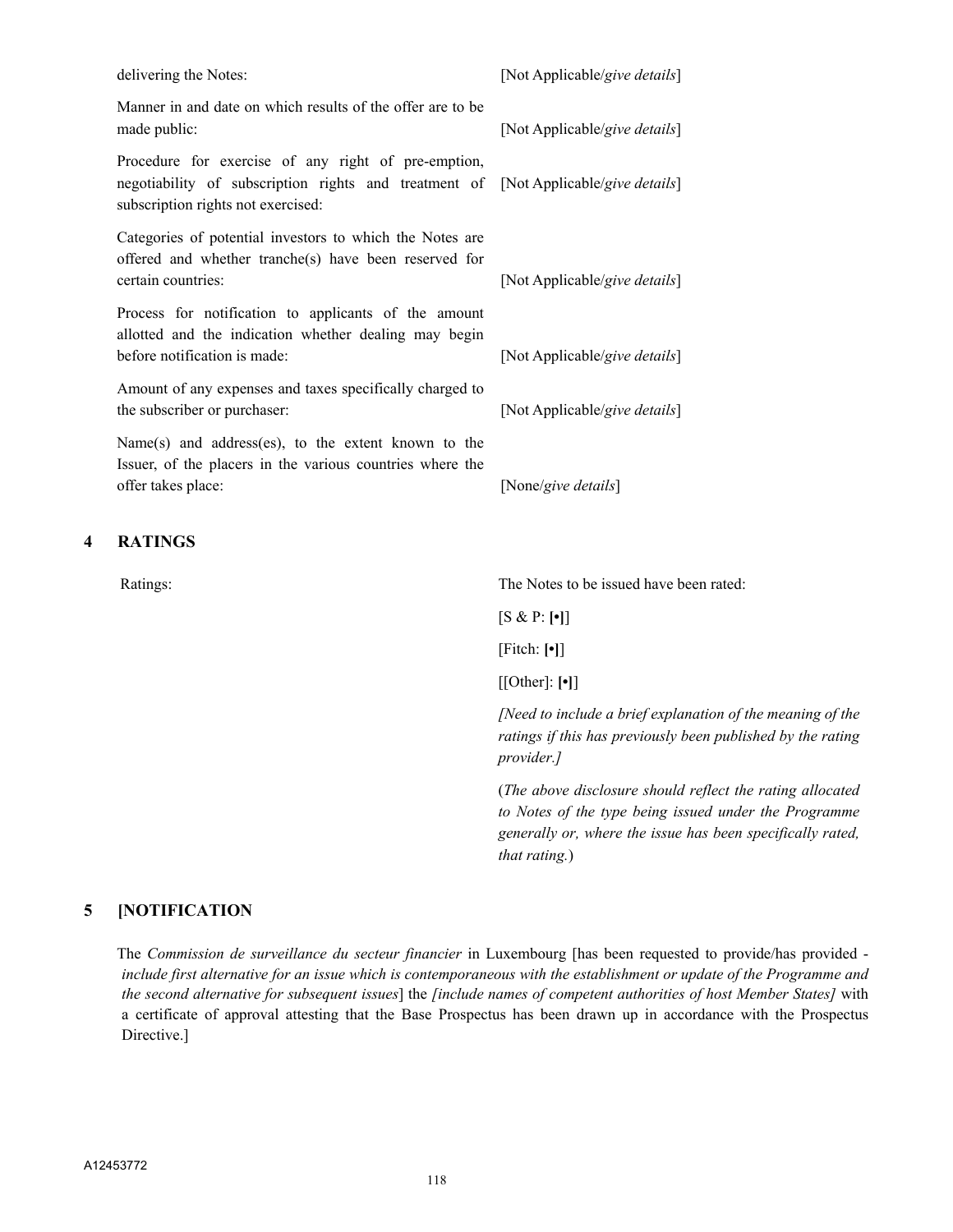#### **6 [INTERESTS OF NATURAL AND LEGAL PERSONS INVOLVED IN THE [ISSUE/OFFER]**

*Need to include a description of any interest, including conflicting ones, that is material to the issue/offer, detailing the persons involved and the nature of the interest. May be satisfied by the inclusion of the following statement:*

["Save as disclosed in ["Subscription and Sale"] so far as the Issuer is aware, no person involved in the offer of the Notes has an interest material to the offer." $|/|\bullet|$ ]

*[(When adding any other description, consideration should be given as to whether such matters described constitute "significant new factors" and consequently trigger the need for a supplement to the Prospectus under Article 16 of the Prospectus Directive.)]*

## **7 [THIRD PARTY INFORMATION AND STATEMENT BY EXPERTS AND DECLARATIONS OF ANY INTEREST**

**[***Where a statement or report attributed to a person as an expert is included in respect of the Issuer or the Notes, provide such person's name, business address, qualifications and material interest if any in the Issuer. If the report has been produced at the Issuer's request a statement to that effect that such statement or report is included, in the form and context in which it is included, with the consent of that person who has authorised the contents of that part in respect of the Issuer or the Notes.*

*Where information has been sourced from a third party, provide a confirmation that this information has been accurately reproduced and that as far as the Issuer is aware and is able to ascertain from information published by that third party, no facts have been omitted which would render the reproduced information inaccurate or misleading.*

*In addition, the Issuer shall identify the source(s) of the information.***]**

#### **8 REASONS FOR THE OFFER, ESTIMATED NET PROCEEDS AND TOTAL EXPENSES**

| $(i)$ Reasons for the offer:                                              | $\lceil \bullet \rceil$<br>(See "Use of Proceeds" wording in Base Prospectus $-$<br>if reasons for offer different from making profit and/or<br>hedging certain risks will need to include those<br>reasons here.)]                    |
|---------------------------------------------------------------------------|----------------------------------------------------------------------------------------------------------------------------------------------------------------------------------------------------------------------------------------|
| $[(ii)]$ Estimated net proceeds:                                          | ŀ۱<br>(If proceeds are intended for more than one use will<br>need to split out and present in order of priority. If<br>proceeds insufficient to fund all proposed uses state<br>amount and sources of other funding.)                 |
| [(iii)] Estimated total expenses relating to the<br>admission to trading: | [Include breakdown of expenses.]<br>$\lceil \cdot \rceil$<br>(If the Notes are derivative securities to which Annex<br>12 of the Prospectus Directive Regulation applies it is<br>only necessary to include disclosure of net proceeds |
|                                                                           | and total expenses at (ii) and (iii) above where<br>disclosure is included at (i) above.)                                                                                                                                              |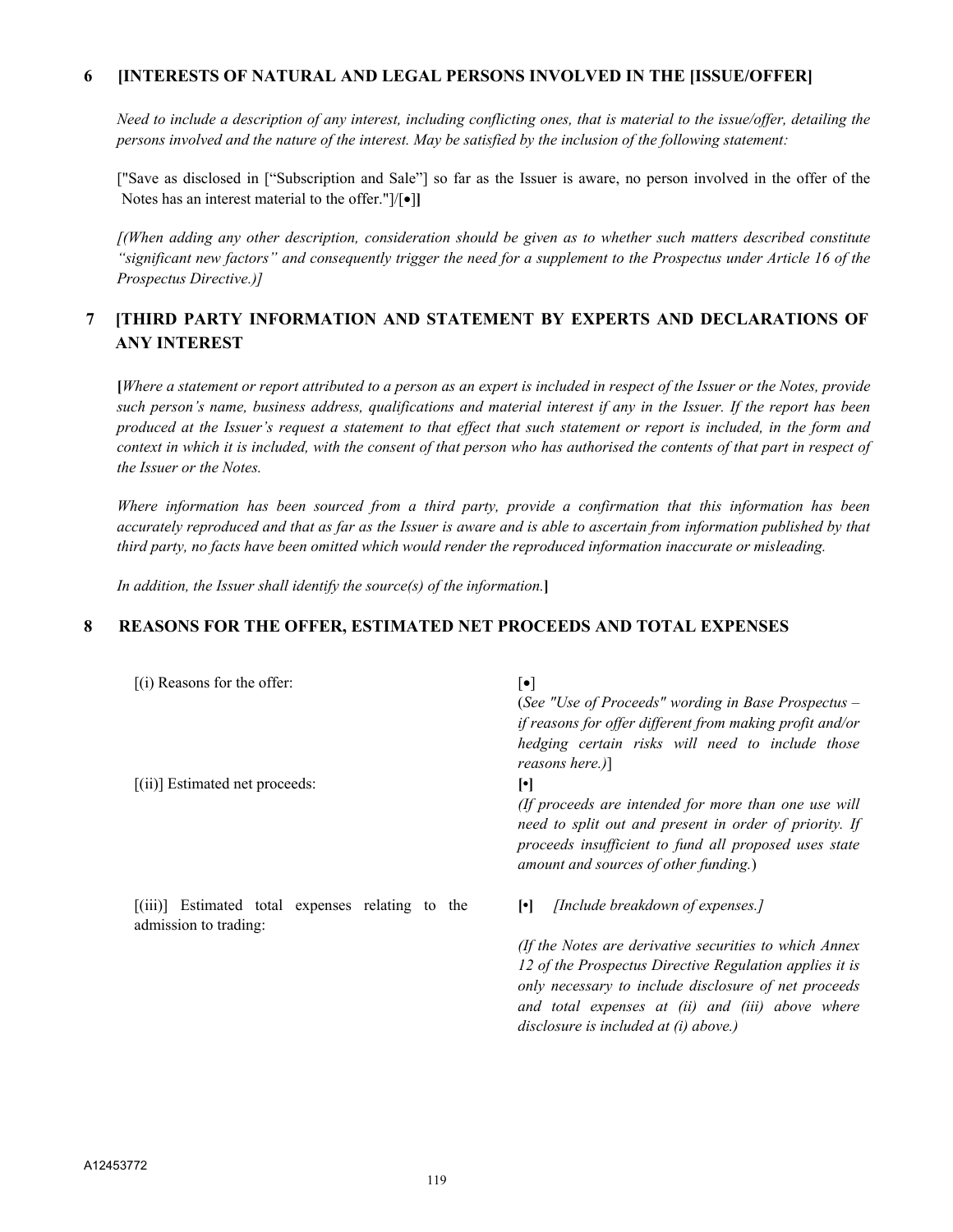#### **9 [***Fixed Rate Notes only* **– YIELD**

Indication of yield: **[•]**

Calculated as [*include details of method of calculation in summary form*] on the Issue Date.

As set out above, the yield is calculated at the Issue Date on the basis of the Issue Price. It is not an indication of future yield.**]**

#### **10 [Floating Rate Notes only - HISTORIC INTEREST RATES**

Details of historic [LIBOR/EURIBOR/other] rates can be obtained from [Telerate].]

## **11 [Index-Linked or other variable-linked Notes only – PERFORMANCE OF INDEX/FORMULA/other variable, EXPLANATION OF EFFECT ON VALUE OF INVESTMENT AND ASSOCIATED RISKS and other information concerning the underlying<sup>1</sup>**

*Need to include details of where past and future performance and volatility of the index/formula/other variable can be obtained and a clear and comprehensive explanation of how the value of the investment is affected by the underlying*  and the circumstances when the risks are most evident. [Where the underlying is an index need to include the name of *the index and a description if composed by the Issuer and if the index is not composed by the Issuer need to include details of where the information about the index can be obtained. Where the underlying is not an index need to include*  equivalent information. Include other information concerning the underlying required by Paragraph 4.2 of Annex 12 of *the Prospectus Directive Regulation.] ]*

*[(When completing this paragraph, consideration should be given as to whether such matters described constitute "significant new factors" and consequently trigger the need for a supplement to the Prospectus under Article 16 of the Prospectus Directive.)]*

*The Issuer [intends to provide post-issuance information [specify what information will be reported and where it can be obtained]] [does not intend to provide post-issuance information]\*..]*

## **12 [Dual Currency Notes only – PERFORMANCE OF RATE[S] OF EXCHANGE AND EXPLANATION OF EFFECT ON VALUE OF INVESTMENT<sup>2</sup>**

*Need to include details of where past and future performance and volatility of the relevant rate[s] can be obtained, the underlying on which it is based and of the method used to relate the two, a clear and comprehensive explanation of how* 

<sup>1</sup> For derivative securities to which Annex 12 to the Prospectus Directive Regulation applies, please complete instead paragraph 12 below relating to explanation of effect on value of investment, return on derivatives securities and information concerning the underlying.

Required for derivative securities to which Annex 12 to the Prospectus Directive Regulation applies. See footnote \*\* below.

<sup>\*\*</sup> If the Final Redemption Amount is less than 100% of the nominal value the Notes will be derivative securities for the purposes of the Prospectus Directive and the requirements of Annex 12 to the Prospectus Directive Regulation will apply. This pro forma has been annotated to indicate where the key additional requirements of Annex 12 are dealt with.

<sup>2</sup> For derivative securities to which Annex 12 to the Prospectus Directive Regulation applies, please complete instead paragraph 12 below relating to explanation of effect on value of investment, return on derivatives securities and information concerning the underlying.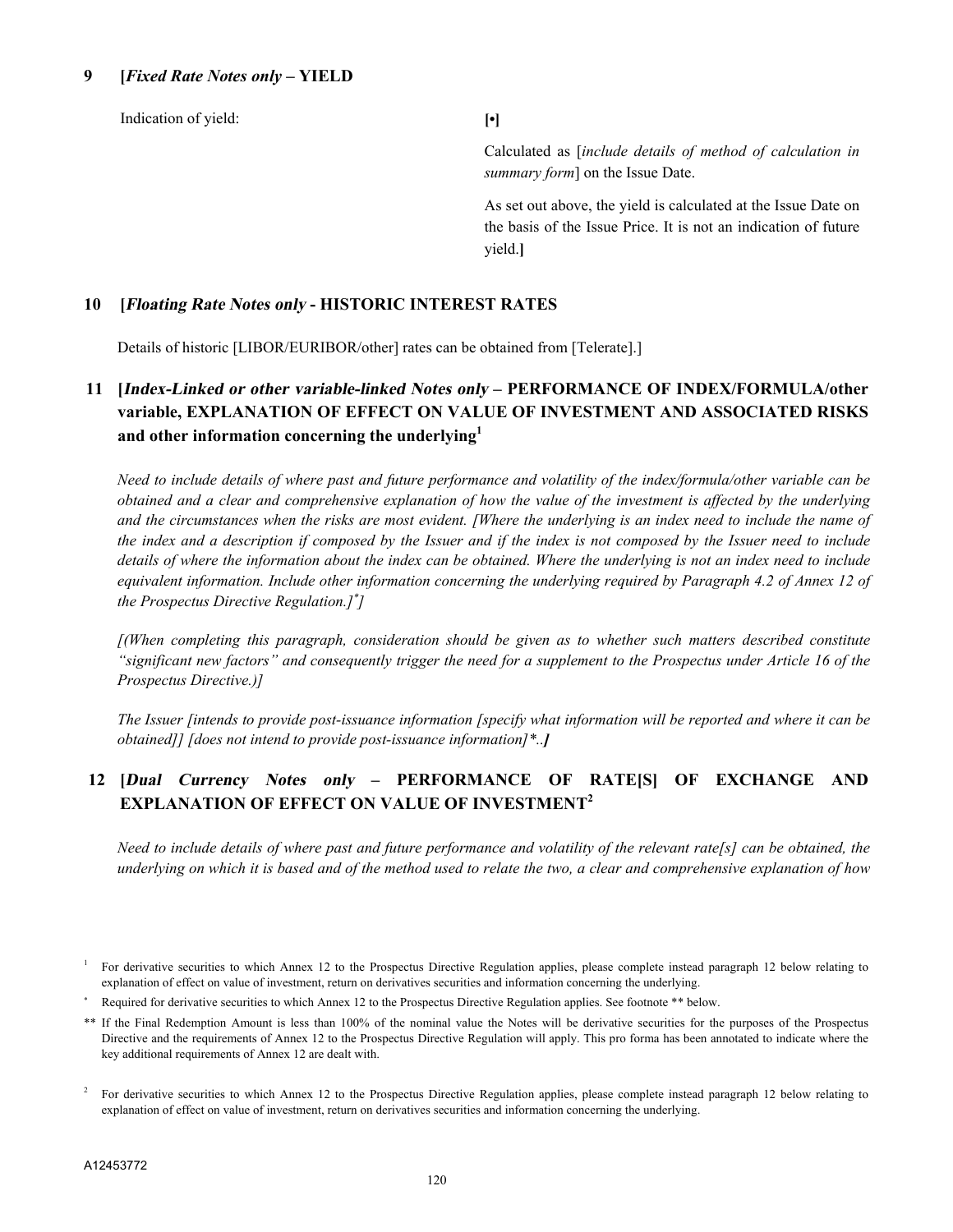*the value of the investment is affected by the underlying and the circumstances when the risks are most evident and any market disruption or settlement disruption events that affect the underlying. Include details of rules with relation to events concerning the underlying.]*

*[(When completing this paragraph, consideration should be given as to whether such matters described constitute "significant new factors" and consequently trigger the need for a supplement to the Prospectus under Article 16 of the Prospectus Directive.)]*

## **13 [Derivatives only** *–* **EXPLANATION OF EFFECT ON VALUE OF INVESTMENT, RETURN ON DERIVATIVES SECURITIES AND Information concerning the underlying<sup>1</sup>**

#### **EXPLANATION OF EFFECT ON VALUE OF INVESTMENT**

*Need to include a clear and comprehensive explanation of how the value of the investment is affected by the underlying and the circumstances when the risks are most evident.*

#### **RETURN ON DERIVATIVES SECURITIES**

| Return on derivative securities:                                                                                                                                            | [Description of how any return on derivative<br>securities takes place] |  |  |
|-----------------------------------------------------------------------------------------------------------------------------------------------------------------------------|-------------------------------------------------------------------------|--|--|
| Payment or delivery date:                                                                                                                                                   | $[\cdot]$                                                               |  |  |
| Method of calculation:                                                                                                                                                      | $[\cdot]$                                                               |  |  |
| <b>INFORMATION CONCERNING THE UNDERLYING</b><br>The exercise price or the final reference price of the underlying:                                                          | $[\cdot]$                                                               |  |  |
| A statement setting out the type of the underlying and details of<br>where information on the underlying can be obtained:                                                   |                                                                         |  |  |
| - an indication where information about the past and the further<br>performance of the underlying and its volatility can be obtained                                        | $[\cdot]$                                                               |  |  |
| - where the underlying is a security:                                                                                                                                       | [Applicable/Not Applicable]                                             |  |  |
| the name of the issuer of the security:<br>$\bullet$<br>the ISIN (International Security Identification Number)<br>$\bullet$<br>or other such security identification code: | $[\cdot]$<br>$[\cdot]$                                                  |  |  |
| - where the underlying is an index:                                                                                                                                         | [Applicable/Not Applicable]                                             |  |  |

<sup>1</sup> Required for derivative securities to which Annex 12 to the Prospectus Directive Regulation applies. See footnote \*\* below.

<sup>\*\*</sup> If the Final Redemption Amount is not 100% of the nominal value the Notes will constitute derivative securities for the purposes of the Prospectus Directive and the requirements of Annex 12 to the Prospectus Directive Regulation will apply. This pro forma has been annotated to indicate where the key additional requirements of Annex 12 are dealt with.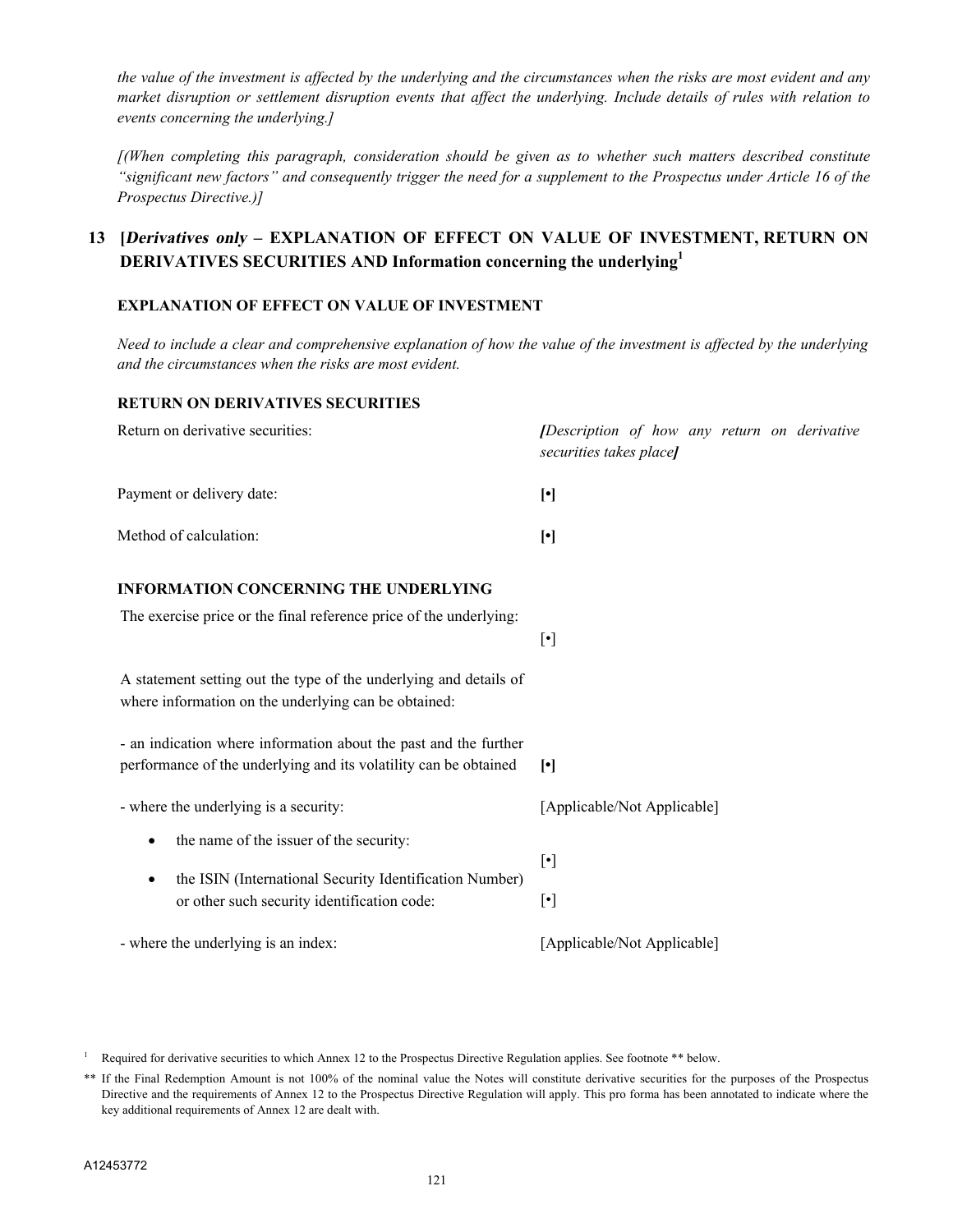| the name of the index and a description of the index if<br>$\bullet$<br>it is composed by the issuer. If the index is not                             |                             |
|-------------------------------------------------------------------------------------------------------------------------------------------------------|-----------------------------|
| composed by the issuer, where information about the<br>index can be obtained:                                                                         | $[\cdot]$                   |
| - where the underlying is an interest rate:                                                                                                           | [Applicable/Not Applicable] |
| a description of the interest rate:<br>$\bullet$                                                                                                      | $[\cdot]$                   |
| - others:                                                                                                                                             | [Applicable/Not Applicable] |
| where the underlying does not fall within the categories<br>$\bullet$<br>specified above the securities note shall contain<br>equivalent information: | $[\cdot]$                   |
| - where the underlying is a basket of underlyings:                                                                                                    | [Applicable/Not Applicable] |
| disclosure of the relevant weightings of each<br>$\bullet$<br>underlying in the basket:                                                               | $[\cdot]$                   |
| A description of any market disruption or settlement disruption<br>events that affect the underlying:                                                 | $[\cdot]$                   |
| Adjustment rules with relation to events concerning the<br>underlying:] 1                                                                             | $\lceil \cdot \rceil$       |

## **14 [Derivatives only** *–* **POST-ISSUANCE INFORMATION concerning the underlying<sup>2</sup>**

*Indicate whether or not the Issuer intends to provide post-issuance information concerning the underlying. If the Issuer intends to report such information, specify what information will be reported and where such information can be obtained.]*

#### **15 OPERATIONAL INFORMATION**

| ISIN Code:   | $\lceil \cdot \rceil$ |
|--------------|-----------------------|
| Common Code: | $\lceil \cdot \rceil$ |

Required for derivative securities to which Annex 12 to the Prospectus Directive Regulation applies. See footnote \*\* below.

\*\* If the Final Redemption Amount is not 100% of the nominal value the Notes will constitute derivative securities for the purposes of the Prospectus Directive and the requirements of Annex 12 to the Prospectus Directive Regulation will apply. This pro forma has been annotated to indicate where the key additional requirements of Annex 12 are dealt with.

- <sup>2</sup> Required for derivative securities to which Annex 12 to the Prospectus Directive Regulation applies. See footnote \*\* below.
- \*\* If the Final Redemption Amount is not 100% of the nominal value the Notes will constitute derivative securities for the purposes of the Prospectus Directive and the requirements of Annex 12 to the Prospectus Directive Regulation will apply. This pro forma has been annotated to indicate where the key additional requirements of Annex 12 are dealt with.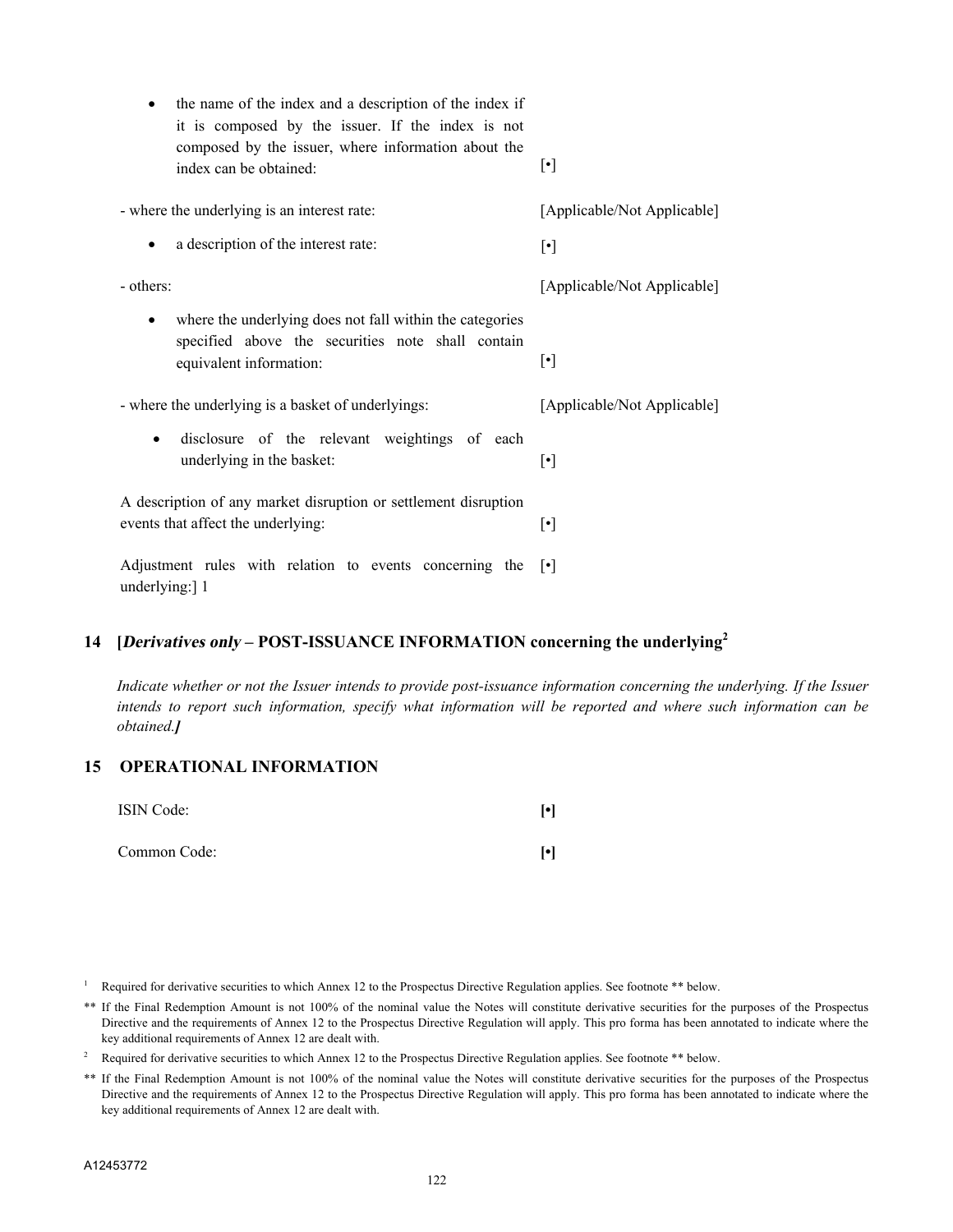#### Depositaries:

| (i)       | Euroclear France to act as Central Depositary                                                                                            | [Yes/No]                                    |
|-----------|------------------------------------------------------------------------------------------------------------------------------------------|---------------------------------------------|
| (ii)      | Common Depositary for Euroclear and Clearstream<br>Luxembourg                                                                            | [Yes/No]                                    |
|           | Any clearing system(s) other than Euroclear and Clearstream,<br>Luxembourg and the relevant identification number(s):                    | [Not Applicable/give name(s) and number(s)] |
| Delivery: |                                                                                                                                          | Delivery [against/free of] payment          |
|           | Names and addresses of additional Paying Agent(s) (if any):                                                                              | $\lceil \cdot \rceil$                       |
|           | The aggregate principal amount of Notes issued has been<br>translated into Euro at the rate of $\lceil \cdot \rceil$ producing a sum of: | $\lbrack \bullet \rbrack$                   |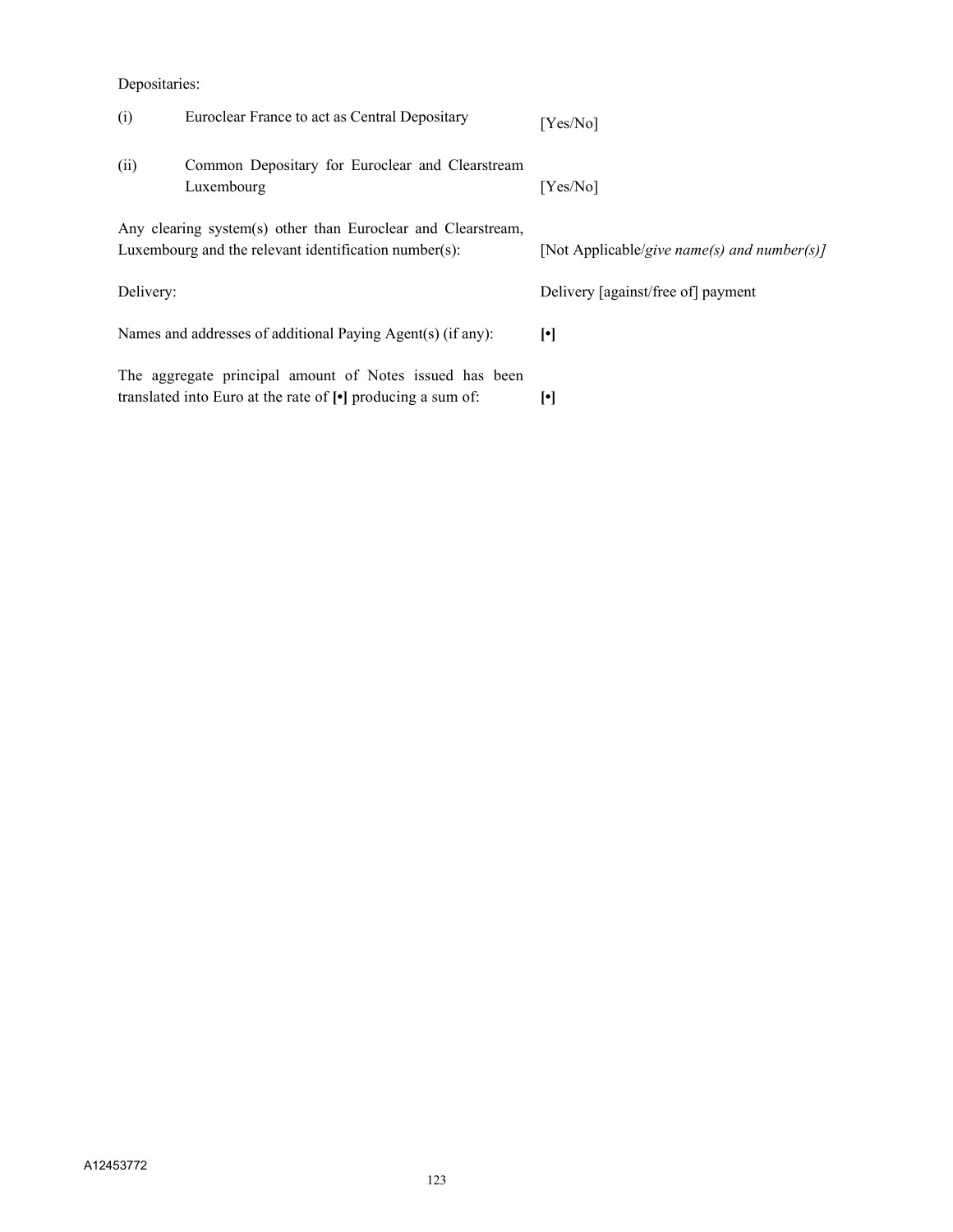## **FORM OF FINAL TERMS 2 FORM OF FINAL TERMS FOR USE IN CONNECTION WITH ISSUES OF NOTES WITH A DENOMINATION OF AT LEAST €50,000 TO BE LISTED AND ADMITTED TO TRADING ON A REGULATED MARKET**

**Final Terms dated [•]**

**[Logo, if document is printed]**

#### **Casino Guichard-Perrachon**

Euro 8,000,000,000 Euro Medium Term Note Programme for the issue of Notes Due from one month from the date of original issue

**SERIES NO: [•] TRANCHE NO: [•] [Brief description and Amount of Notes] Issued by: Casino Guichard-Perrachon (the "Issuer")**

**[Name(s) of Dealer(s)]**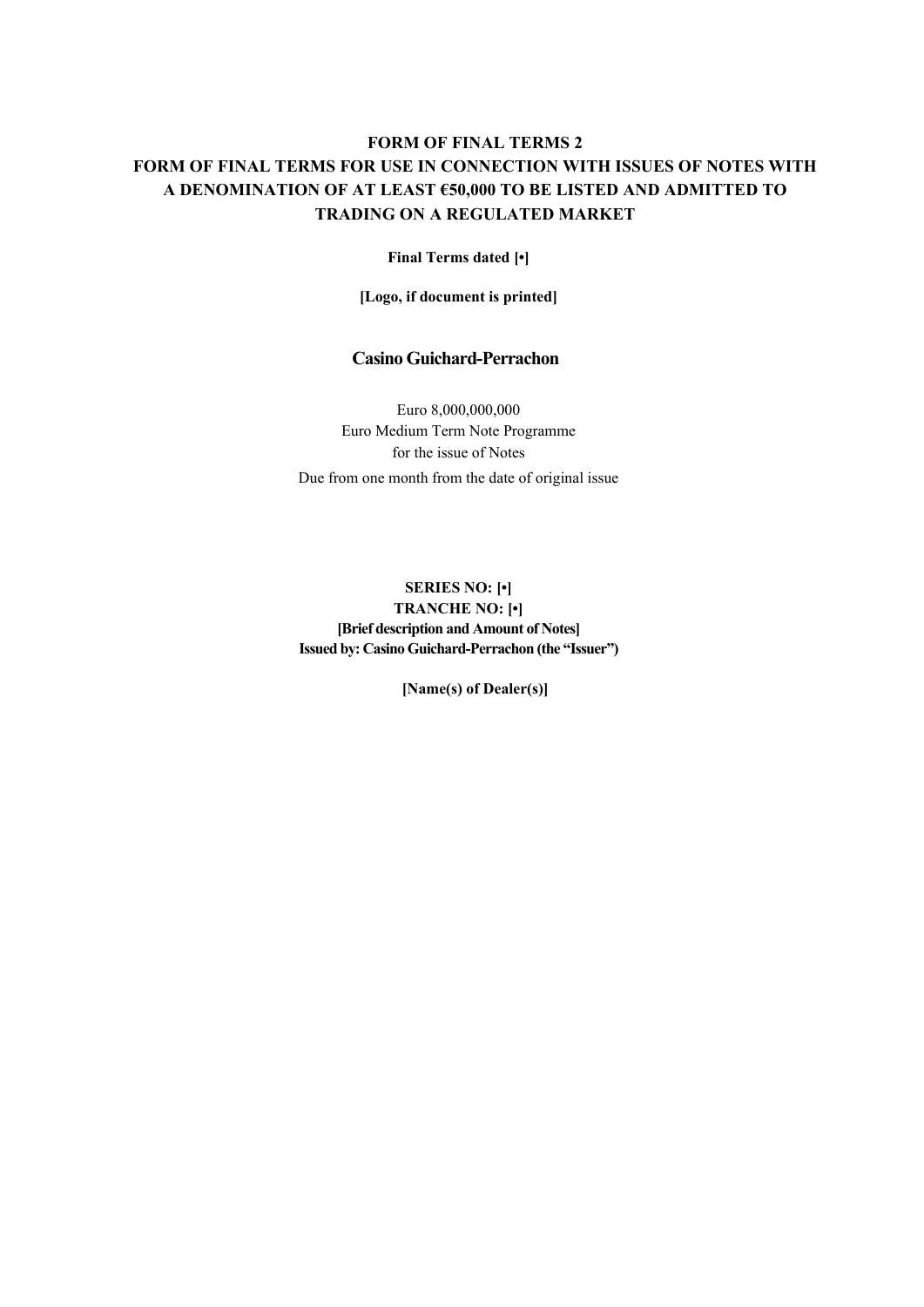#### **PART A – CONTRACTUAL TERMS**

Terms used herein shall be deemed to be defined as such for the purposes of the Conditions set forth in the Base Prospectus dated **[**current date**]** [and the supplement to the Base Prospectus dated **[•]]** which [together] constitute[s] a prospectus for the purposes of the Prospectus Directive (Directive 2003/71/EC) (the "**Prospectus Directive**"). This document constitutes the Final Terms of the Notes described herein for the purposes of Article 5.4 of the Prospectus Directive and must be read in conjunction with such Base Prospectus [as so supplemented]. Full information on the Issuer and the offer of the Notes is only available on the basis of the combination of these Final Terms and the Base Prospectus. The Base Prospectus [and the supplement to the Base Prospectus] [is] [are] available for viewing at the office of the Fiscal Agent or each of the Paying Agents and on the websites of (a) the Luxembourg Stock Exchange (www.bourse.lu) and (b) the Issuer (www.groupe-casino.fr) and copies may be obtained from Casino Guichard-Perrachon, 1, Esplanade de France, 42000 Saint-Etienne, France. [In addition<sup>21</sup>, the Base Prospectus **[**and the supplement to the Base Prospectus**] [**is**] [**are**]** available for viewing **[**at/on**] [•]]**.

*The following alternative language applies if the first tranche of an issue which is being increased was issued under [a Base Prospectus/an Offering Circular] with an earlier date.* 

Terms used herein shall be deemed to be defined as such for the purposes of the Conditions (the "**Conditions**") set forth in the **[**Base Prospectus/Offering Circular**]** dated [original date] [and the supplement to the Base Prospectus dated **[•]]**. This document constitutes the Final Terms of the Notes described herein for the purposes of Article 5.4 of the Prospectus Directive (Directive 2003/71/EC) (the "**Prospectus Directive**") and must be read in conjunction with the Base Prospectus dated [current date] [and the supplement to the Base Prospectus dated [•]], which [together] constitute[s] a prospectus for the purposes of the Prospectus Directive, save in respect of the Conditions which are extracted from the **[Base Prospectus/Offering Circular]** dated [original date] [and the supplement to the Base Prospectus/Offering Circular**]** dated **[•]]** and are attached hereto. Full information on the Issuer and the offer of the Notes is only available on the basis of the combination of these Final Terms and the **[**Base Prospectus/Offering Circular**]** dated [original date] and the Base Prospectus dated [current date] [and the supplement to the Base Prospectus dated **[•]]**.The **[**Base Prospectus/Offering Circular**]** [and the supplement to the Base Prospectus] [is] [are] available for viewing at the office of the Fiscal Agent or each of the Paying Agents and on the websites of (a) the Luxembourg Stock Exchange (www.bourse.lu) and (b) the Issuer (www.groupecasino.fr) and copies may be obtained from Casino Guichard-Perrachon, 1, Esplanade de France, 42000 Saint-Etienne, France. **In addition**<sup>22</sup>, the Base Prospectus [and the supplement to the Base Prospectus] [is] [are] available for viewing **[**at/on**] [•]]**.

*[Include whichever of the following apply or specify as "Not Applicable" (N/A). Note that the numbering should remain as set out below, even if "Not Applicable" is indicated for individual paragraphs or sub-paragraphs. Italics denote guidance for completing the Final Terms.]*

*[When adding any other final terms or information in these Final Terms consideration should be given as to whether such terms or information constitute a "significant new factor" and consequently triggers the need for a supplement to the Base Prospectus under Article 16 of the Prospectus Directive.]*

**1.** Issuer: Casino Guichard-Perrachon

**2.** (i) Series Number: **[•]**

<sup>&</sup>lt;sup>21</sup> if the Notes are admitted to trading on a regulated market other than the Luxembourg Stock Exchange.

<sup>&</sup>lt;sup>22</sup> if the Notes are admitted to trading on a regulated market other than the Luxembourg Stock Exchange.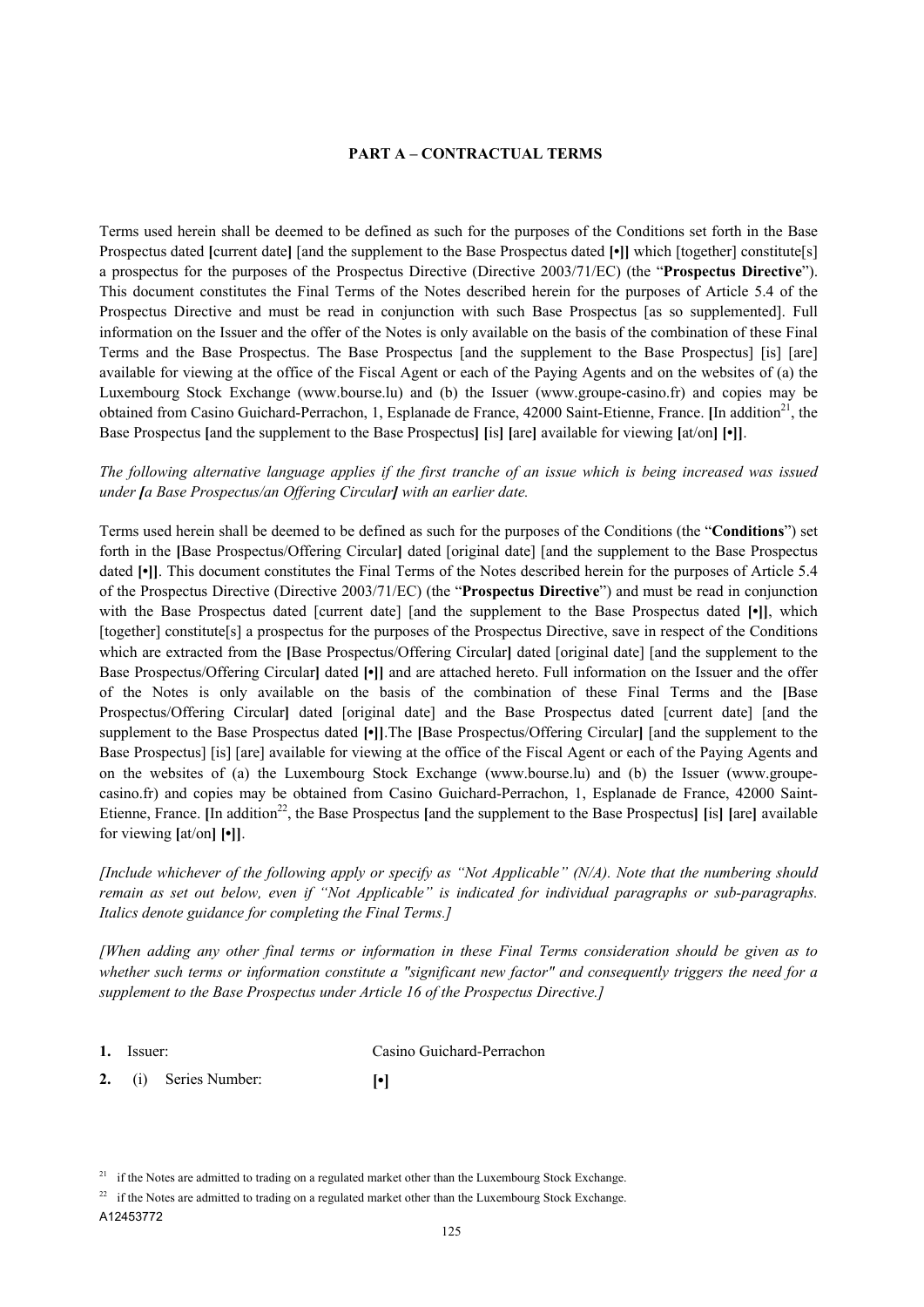|    | (ii)<br>[Tranche Number:                                                                                                        | $[\cdot]$                                                                                                                                                                       |
|----|---------------------------------------------------------------------------------------------------------------------------------|---------------------------------------------------------------------------------------------------------------------------------------------------------------------------------|
|    | (If fungible with an existing Series,<br>details of that Series, including the<br>date on which the Notes become<br>fungible).] |                                                                                                                                                                                 |
| 3. | Specified Currency or Currencies:                                                                                               | $\lceil \cdot \rceil$                                                                                                                                                           |
| 4. | Aggregate Nominal Amount of<br>Notes listed and admitted to trading:                                                            |                                                                                                                                                                                 |
|    | Series:<br>(i)                                                                                                                  | $[\cdot]$                                                                                                                                                                       |
|    | Tranche:<br>(ii)                                                                                                                | $[\cdot]$                                                                                                                                                                       |
| 5. | Issue Price:                                                                                                                    | • per cent. of the Aggregate Nominal Amount [plus]<br>accrued interest from [insert date] (in the case of fungible<br>issues only, <i>if applicable</i> )]                      |
| 6. | Specified Denomination(s):                                                                                                      | $\left[\bullet\right]^{23}$ (one denomination only for Dematerialised Notes)                                                                                                    |
| 7. | Issue Date:<br>(i)                                                                                                              | $[\cdot]$                                                                                                                                                                       |
|    | (ii) Interest Commencement Date:                                                                                                | [Specify/Issue Date/Not Applicable]                                                                                                                                             |
| 8. | Maturity Date:                                                                                                                  | [specify date or (for Floating Rate Notes) Interest Payment<br>Date falling in or nearest to the relevant month and year]                                                       |
| 9. | Interest Basis:                                                                                                                 | [• % Fixed Rate]<br>[[specify reference rate] +/-[•] % Floating Rate]<br>[Zero Coupon]<br>[Index Linked Interest]<br>[Other (specify)]<br>(further particulars specified below) |
|    | 10. Redemption/Payment Basis $^{24}$ :                                                                                          | [Redemption at par]<br>[Index Linked Redemption]<br>[Dual Currency]<br>[Partly Paid]<br>[Instalment]<br>[Other (specify)]                                                       |
|    | 11. Change of Interest or                                                                                                       | [Specify details of any                                                                                                                                                         |
|    | Redemption/Payment Basis:                                                                                                       | provision for convertibility of Notes into another interest or<br>redemption/payment basis]                                                                                     |
|    | 12. Put/Call Options:                                                                                                           | [Investor Put]                                                                                                                                                                  |
|    |                                                                                                                                 | [Issuer Call]                                                                                                                                                                   |
|    |                                                                                                                                 | [Change of Control Put]                                                                                                                                                         |

<sup>&</sup>lt;sup>23</sup> Notes (including Notes denominated in sterling) in respect of which the issue proceeds are to be accepted by the Issuer in the United Kingdom or whose issue otherwise constitutes a contravention of section 19 of the FSMA and having a maturity of less than one year must have a minimum denomination of £100,000 (or its equivalent in other currencies).

<sup>&</sup>lt;sup>24</sup> If the Final Redemption Amount is not 100% of the nominal value the Notes will constitute derivative securities for the purposes of the Prospectus Directive and the requirements of Annex 12 to the Prospectus Directive Regulation will apply. This pro forma has been annotated to indicate where the key additional requirements of Annex 12 are dealt with.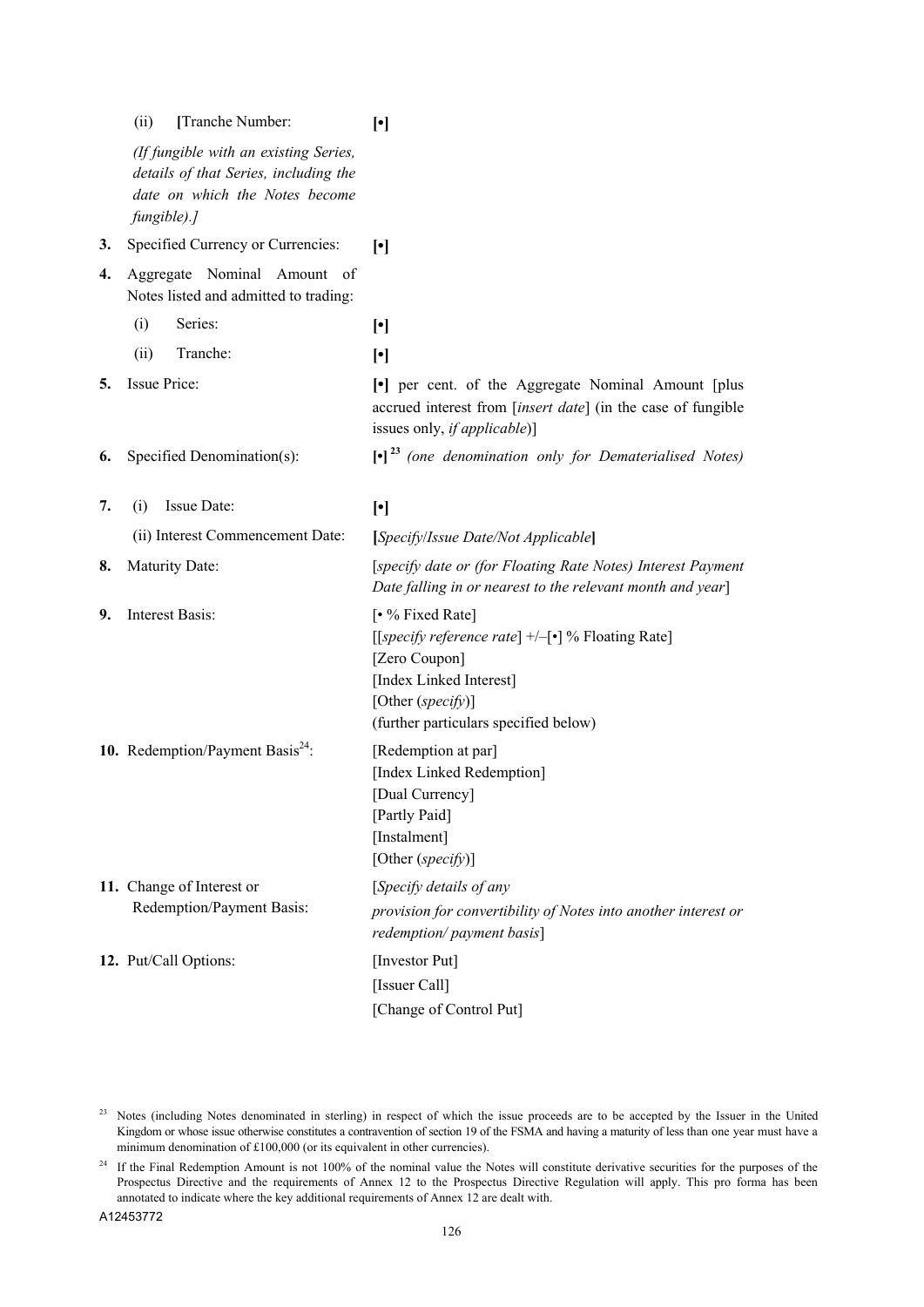|     |      |                                                                             | [(further particulars specified below)]                                                                                                                                                                                                                     |
|-----|------|-----------------------------------------------------------------------------|-------------------------------------------------------------------------------------------------------------------------------------------------------------------------------------------------------------------------------------------------------------|
| 13. | (i)  | Status of the Notes:                                                        | [[Dated/Undated] Subordinated/Deeply<br>Subordinated/Unsubordinated Notes]                                                                                                                                                                                  |
|     | (ii) | Dates of the corporate<br>authorisations for issuance of<br>Notes obtained: | Idecision of the <i>Conseil d'administration</i> of the Issuer<br>dated $\lceil \cdot \rceil$ [and $\lceil \cdot \rceil$ [function] dated $\lceil \cdot \rceil \rceil^{25}$ /[decision of $\lceil \cdot \rceil$ ]<br>[function] dated $[•]$ ] <sup>26</sup> |
|     |      | 14. Method of distribution:                                                 | [Syndicated/Non-syndicated]                                                                                                                                                                                                                                 |
|     |      | PROVISIONS RELATING TO INTEREST (IF ANY) PAYABLE                            |                                                                                                                                                                                                                                                             |
|     |      | <b>15. Fixed Rate Note Provisions</b>                                       | [Applicable/Not Applicable]<br>(If not applicable, delete the remaining sub-paragraphs of<br>this paragraph)                                                                                                                                                |
|     | (i)  | $Rate[s]$ of Interest:                                                      | $\left[ \cdot \right]$ per cent. per annum<br>[payable [annually/semi-<br>annually/quarterly/monthly] in arrear]                                                                                                                                            |
|     | (ii) | Interest Payment Date(s):                                                   | $\lceil \cdot \rceil$ in each year [adjusted in accordance with <i>[specify</i> ]<br>Business Day Convention and any applicable Business<br>Centre(s) for the definition of "Business Day"]/not<br>adjusted]                                                |
|     |      | (iii) Fixed Coupon Amount $[(s)]$ :                                         | [•] per [•] in Nominal Amount                                                                                                                                                                                                                               |
|     |      | (iv) Broken Amount(s):                                                      | [Insert particulars of any initial or final broken interest<br>amounts which do not correspond with the Fixed Coupon<br>Amount[s]]                                                                                                                          |
|     | (v)  | Day Count Fraction:                                                         | [ $\bullet$ ] [30/360 / Actual/Actual (ICMA/ISDA) / other]                                                                                                                                                                                                  |
|     |      | (vi) Determination Dates:                                                   | • in each year (insert regular interest payment dates,<br>ignoring issue date or maturity date in the case of a long or<br>short first or last coupon. N.B. only relevant where Day<br>Count Fraction is Actual/Actual ICMA)                                |
|     |      | (vii) Other terms relating to the<br>method of calculating interest         |                                                                                                                                                                                                                                                             |
|     |      | for Fixed Rate Notes:                                                       | [Not Applicable/give details]                                                                                                                                                                                                                               |
|     |      | <b>16. Floating Rate Note Provisions</b>                                    | [Applicable/Not Applicable]<br>(If not applicable, delete the remaining sub-paragraphs of<br>this paragraph)                                                                                                                                                |
|     | (i)  | Interest Period(s)                                                          | $[\cdot]$                                                                                                                                                                                                                                                   |
|     | (ii) | Specified<br>Payment<br>Interest<br>Dates:                                  | $[\cdot]$                                                                                                                                                                                                                                                   |
|     |      | (iii) First Interest Payment Date:                                          | $[\cdot]$                                                                                                                                                                                                                                                   |
|     |      | (iv) Interest Period Date:                                                  | • (not applicable unless different from Interest Payment<br>Date)                                                                                                                                                                                           |
|     | (v)  | <b>Business Day Convention:</b>                                             | [Following Business Day Convention/ Modified Following                                                                                                                                                                                                      |

<sup>25</sup> Relevant for issues of Notes constituting *obligations* under French law.

<sup>26</sup> Only relevant for issues of Notes not constituting *obligations* under French law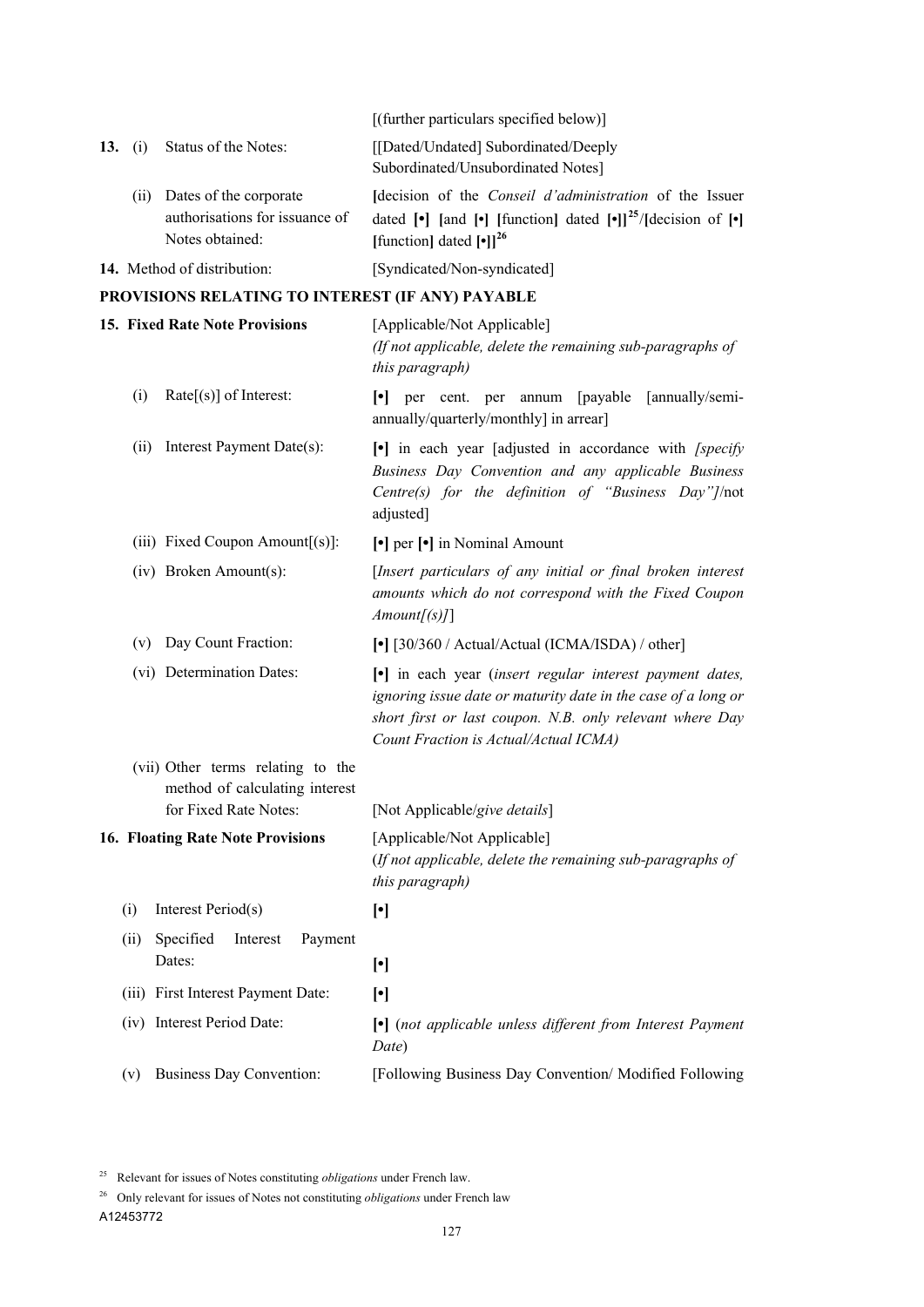|                                                                                                                                                                                                          | Business Day Convention/ Preceding Business<br>Day<br>Convention/ other (give details)]                                                                                           |
|----------------------------------------------------------------------------------------------------------------------------------------------------------------------------------------------------------|-----------------------------------------------------------------------------------------------------------------------------------------------------------------------------------|
| (vi) Business<br>Centre(s)<br>(Condition $5(a)$ ):                                                                                                                                                       | $[\cdot]$                                                                                                                                                                         |
| (vii) Manner in which the Rate(s) of                                                                                                                                                                     | [Screen Rate                                                                                                                                                                      |
| Interest is/are to be determined:                                                                                                                                                                        | DeterminationISDA                                                                                                                                                                 |
|                                                                                                                                                                                                          | Determination/other (give details)]                                                                                                                                               |
| for<br>(viii) Party<br>responsible<br>the<br>Rate(s)<br>of<br>calculating<br>Interest and Interest Amount(s)<br>(if not the Calculation Agent):                                                          | $\lceil \cdot \rceil$                                                                                                                                                             |
| Rate<br>Determination<br>Screen<br>(ix)<br>(Condition $5(c)(iii)B$ ):                                                                                                                                    |                                                                                                                                                                                   |
| Reference Rate:                                                                                                                                                                                          | $[\cdot]$                                                                                                                                                                         |
| <b>Interest Determination</b>                                                                                                                                                                            |                                                                                                                                                                                   |
| Date:                                                                                                                                                                                                    | $\Box$ [[ $\bullet$ ] [TARGET] Business Days in [specify city] for [specify]<br>currency] prior to [the first day in each Interest Accrual<br>Period/each Interest Payment Date]] |
| <b>ISDA</b><br>Determination<br>(x)<br>(Condition $5(c)(iii)(A)$ ):                                                                                                                                      |                                                                                                                                                                                   |
| Floating Rate Option:                                                                                                                                                                                    | $[\cdot]$                                                                                                                                                                         |
| Designated Maturity:                                                                                                                                                                                     | $\lceil \cdot \rceil$                                                                                                                                                             |
| Reset Date:                                                                                                                                                                                              | $\lceil \cdot \rceil$                                                                                                                                                             |
| ISDA Definitions<br>(i f)<br>different from those set<br>out in Conditions):                                                                                                                             | $[\cdot]$                                                                                                                                                                         |
| $(xi)$ Margin $(s)$ :                                                                                                                                                                                    | $[+/$ ] $\bullet$ ] per cent. per annum                                                                                                                                           |
| (xii) Minimum Rate of Interest:                                                                                                                                                                          | [•] per cent. per annum                                                                                                                                                           |
| (xiii) Maximum Rate of Interest:                                                                                                                                                                         | $\lceil \cdot \rceil$ per cent. per annum                                                                                                                                         |
| (xiv) Day Count Fraction:                                                                                                                                                                                | $[\cdot]$                                                                                                                                                                         |
| (xv) Fall back provisions, rounding<br>provisions, denominator and<br>any other terms relating to the<br>method of calculating interest<br>on Floating Rate Notes, if<br>different from those set out in |                                                                                                                                                                                   |
| the Conditions:                                                                                                                                                                                          | $[\cdot]$                                                                                                                                                                         |
| 17. Zero Coupon Note Provisions                                                                                                                                                                          | [Applicable/Not Applicable]<br>(If not applicable, delete the remaining sub-paragraphs of<br>this paragraph)                                                                      |
| Amortisation Yield<br>(i)<br>(Condition $6(e)(i)$ ):                                                                                                                                                     | $\lceil \cdot \rceil$ per cent. per annum                                                                                                                                         |
| Day Count Fraction<br>(ii)<br>(Condition $5(a)$ ):                                                                                                                                                       | $[\cdot]$                                                                                                                                                                         |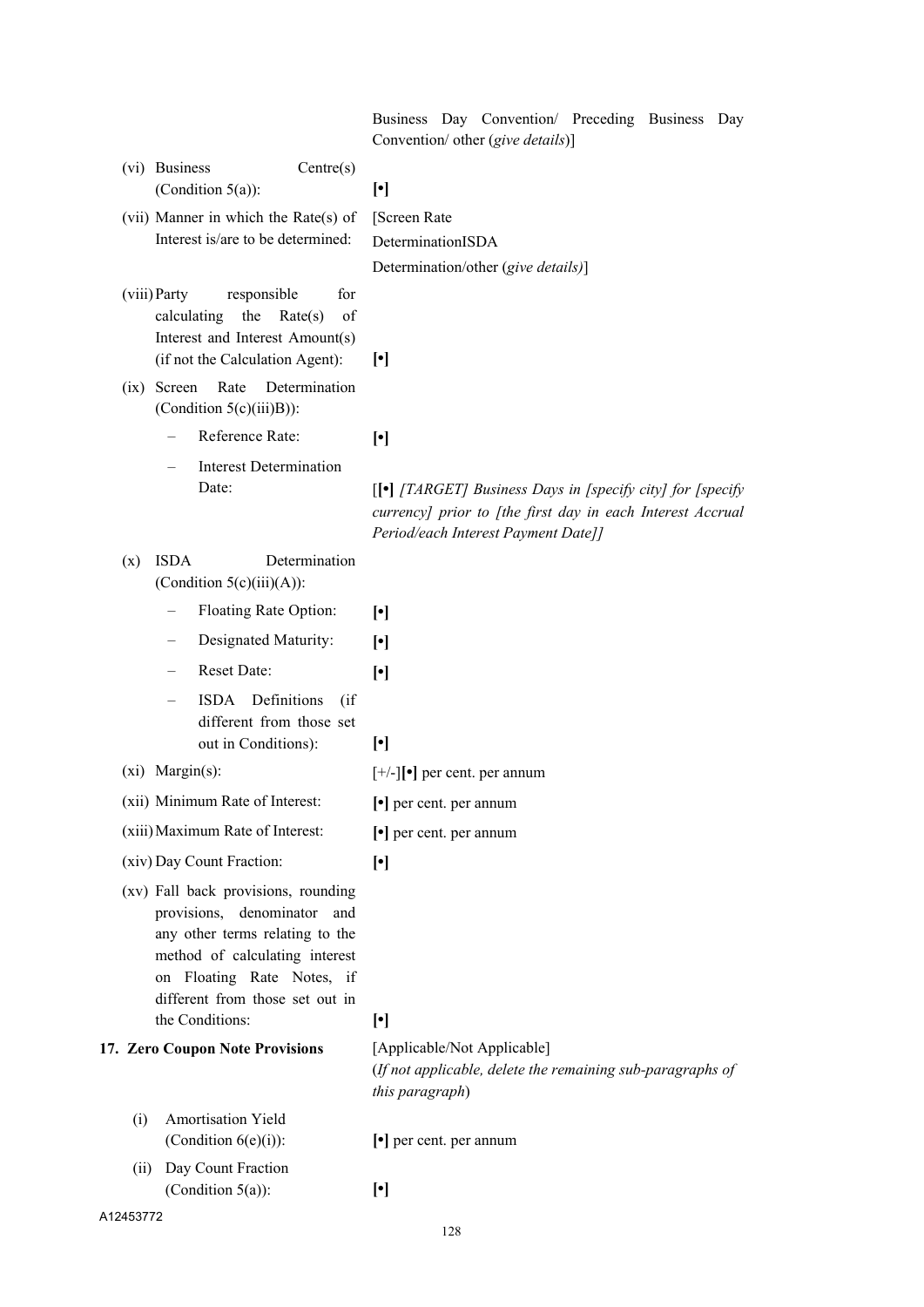|      | (iii) Any other formula/basis of<br>determining amount payable:                                                                                                                          | $\lceil \cdot \rceil$                                                                                                                                              |
|------|------------------------------------------------------------------------------------------------------------------------------------------------------------------------------------------|--------------------------------------------------------------------------------------------------------------------------------------------------------------------|
|      | 18. Index-Linked Interest Note/other<br>variable-linked<br>interest<br><b>Note</b><br>Provisions <sup>27</sup>                                                                           | [Applicable/Not Applicable]<br>(If not applicable, delete the remaining sub-paragraphs of<br>this paragraph)                                                       |
| (i)  | Index/Formula/other variable:                                                                                                                                                            | [give or annex details]                                                                                                                                            |
|      | (ii) Calculation Agent responsible<br>for calculating the interest<br>due:                                                                                                               | $[\cdot]$                                                                                                                                                          |
|      | (iii) Provisions for determining<br>Coupon where calculated by<br>reference to Index and/or<br>Formula and/or other variable:                                                            | $[\cdot]$                                                                                                                                                          |
|      | (iv) Interest<br>Determination<br>$Date(s)$ :                                                                                                                                            | $[\cdot]$                                                                                                                                                          |
|      | (v) Provisions for determining<br>Coupon where calculation by<br>reference to Index and/or<br>Formula and/or other variable<br>is impossible or impracticable<br>or otherwise disrupted: | $[\cdot]$<br>(Need to include a description of market disruption or<br>settlement disruption events and adjustment provisions)                                     |
|      | (vi) Interest Period(s):                                                                                                                                                                 | $[\cdot]$                                                                                                                                                          |
|      | (vii) Specified<br>Interest<br><b>Payment Dates:</b>                                                                                                                                     | $[\cdot]$                                                                                                                                                          |
|      | (viii) Business Day Convention:                                                                                                                                                          | [Following Business Day Convention/Modified Following<br>Day Convention/Preceding<br><b>Business</b><br><b>Business</b><br>Day<br>Convention/other (give details)] |
|      | (ix) Business Centre(s) (Condition<br>$5(a)$ :                                                                                                                                           | $[\cdot]$                                                                                                                                                          |
| (x)  | Minimum Rate of Interest:                                                                                                                                                                | $\lceil \cdot \rceil$ per cent. per annum                                                                                                                          |
|      | (xi) Maximum Rate of Interest:                                                                                                                                                           | $\lceil \cdot \rceil$ per cent. per annum                                                                                                                          |
|      | (xii) Day Count Fraction<br>(Condition $5(a)$ ):                                                                                                                                         | $[\cdot]$                                                                                                                                                          |
|      | 19. Dual Currency Note Provisions**                                                                                                                                                      | [Applicable/Not Applicable]<br>(If not applicable, delete the remaining sub-paragraphs of<br>this paragraph)                                                       |
| (i)  | Rate of Exchange/method of<br>calculating Rate of Exchange:                                                                                                                              | [give details]                                                                                                                                                     |
| (ii) | Calculation Agent, if any,<br>responsible for calculating the                                                                                                                            | $[\cdot]$                                                                                                                                                          |

<sup>&</sup>lt;sup>27</sup> If the Final Redemption Amount is not 100% of the nominal value the Notes will constitute derivative securities for the purposes of the Prospectus Directive and the requirements of Annex 12 to the Prospectus Directive Regulation will apply. This pro forma has been annotated to indicate where the key additional requirements of Annex 12 are dealt with.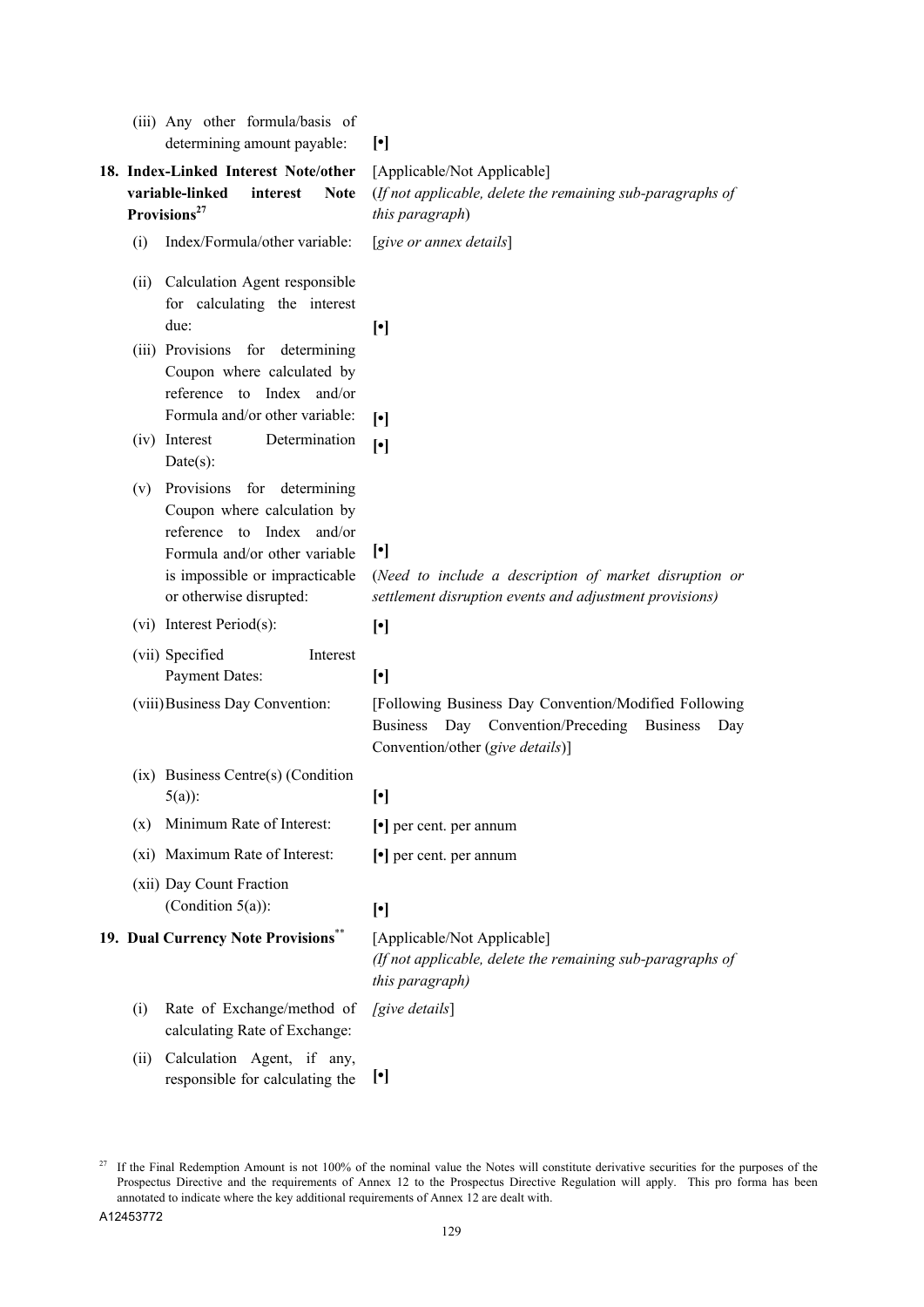principal and/or interest due:

|      | (iii) Provisions applicable where<br>calculation by reference to<br>Rate of Exchange impossible<br>or impracticable: | [Need to include a description of market disruption or<br>settlement disruption events and adjustment provisions.]                                                                                                                                                                                                                                                                                                                                                                                                                                                     |
|------|----------------------------------------------------------------------------------------------------------------------|------------------------------------------------------------------------------------------------------------------------------------------------------------------------------------------------------------------------------------------------------------------------------------------------------------------------------------------------------------------------------------------------------------------------------------------------------------------------------------------------------------------------------------------------------------------------|
|      | (iv) Person<br>whose<br>option<br>at<br>Specified Currency(ies) is/are<br>payable:                                   | $[\cdot]$                                                                                                                                                                                                                                                                                                                                                                                                                                                                                                                                                              |
|      | (v) Day Count Fraction<br>(Condition $6(a)$ ):                                                                       | $[\cdot]$                                                                                                                                                                                                                                                                                                                                                                                                                                                                                                                                                              |
|      | PROVISIONS RELATING TO REDEMPTION                                                                                    |                                                                                                                                                                                                                                                                                                                                                                                                                                                                                                                                                                        |
|      | 20. Call Option                                                                                                      | [Applicable/Not Applicable]<br>(If not applicable, delete the remaining sub-paragraphs of<br>this paragraph)                                                                                                                                                                                                                                                                                                                                                                                                                                                           |
| (i)  | Optional Redemption Date(s):                                                                                         | $[\cdot]$                                                                                                                                                                                                                                                                                                                                                                                                                                                                                                                                                              |
|      | (ii) Optional Redemption<br>Amount(s) of each Note and<br>method, if any, of calculation<br>of such amount(s):       | [•] per Note of [•] Specified Denomination                                                                                                                                                                                                                                                                                                                                                                                                                                                                                                                             |
|      | (iii) If redeemable in part:                                                                                         |                                                                                                                                                                                                                                                                                                                                                                                                                                                                                                                                                                        |
|      | Minimum<br>(a)<br>Redemption<br>Amount to be redeemed:                                                               | $[\cdot]$                                                                                                                                                                                                                                                                                                                                                                                                                                                                                                                                                              |
|      | (b) Maximum Redemption<br>Amount to be redeemed:                                                                     | $[\cdot]$                                                                                                                                                                                                                                                                                                                                                                                                                                                                                                                                                              |
|      | (iv) Notice period <sup>28</sup> :                                                                                   | $[\cdot] % \centering \includegraphics[width=0.9\columnwidth]{figures/fig_10.pdf} \caption{The average of the number of~\ref{fig:201} and the average of~\ref{fig:201} and the average of~\ref{fig:201} and the average of~\ref{fig:201} and the average of~\ref{fig:201} and the average of~\ref{fig:201} and the average of~\ref{fig:201} and the average of~\ref{fig:201} and the average of~\ref{fig:201} and the average of~\ref{fig:201} and the average of~\ref{fig:201} and the average of~\ref{fig:201} and the average of~\ref{fig:201} and the average of~$ |
|      | 21. Put Option                                                                                                       | [Applicable/Not Applicable]<br>(If not applicable, delete the remaining sub-paragraphs of                                                                                                                                                                                                                                                                                                                                                                                                                                                                              |
|      |                                                                                                                      | this paragraph)                                                                                                                                                                                                                                                                                                                                                                                                                                                                                                                                                        |
| (i)  | Optional Redemption Date(s):                                                                                         | $[\cdot]$                                                                                                                                                                                                                                                                                                                                                                                                                                                                                                                                                              |
| (ii) | (Optional<br>Redemption<br>Amount(s) of each Note and<br>method, if any, of calculation of                           |                                                                                                                                                                                                                                                                                                                                                                                                                                                                                                                                                                        |
|      | such amount(s):                                                                                                      | • per Note of [•] Specified Denomination                                                                                                                                                                                                                                                                                                                                                                                                                                                                                                                               |
|      | (iii) Notice period <sup>1</sup>                                                                                     | $[\cdot]$                                                                                                                                                                                                                                                                                                                                                                                                                                                                                                                                                              |
|      | 22. Change of Control Put Option                                                                                     | [Applicable/Not Applicable]                                                                                                                                                                                                                                                                                                                                                                                                                                                                                                                                            |
|      | 23. Final Redemption Amount of<br>each Note <sup>29</sup>                                                            | [[.] per Note of [.] Specified Denomination /other/see<br>Appendix]                                                                                                                                                                                                                                                                                                                                                                                                                                                                                                    |

<sup>&</sup>lt;sup>28</sup> If setting notice periods which are different to those provided in the conditions, the Issuer is advised to consider the practicalities of distribution of information through intermediaries, for example, clearing systems, as well as any other notice requirements which may apply, for example, as between the Issuer and its Fiscal Agent

<sup>29</sup> If the Final Redemption Amount is not 100% of the nominal value the Notes will constitute derivative securities for the purposes of the Prospectus Directive and the requirements of Annex 12 to the Prospectus Directive Regulation will apply. This pro forma has been annotated to indicate where the key additional requirements of Annex 12 are dealt with.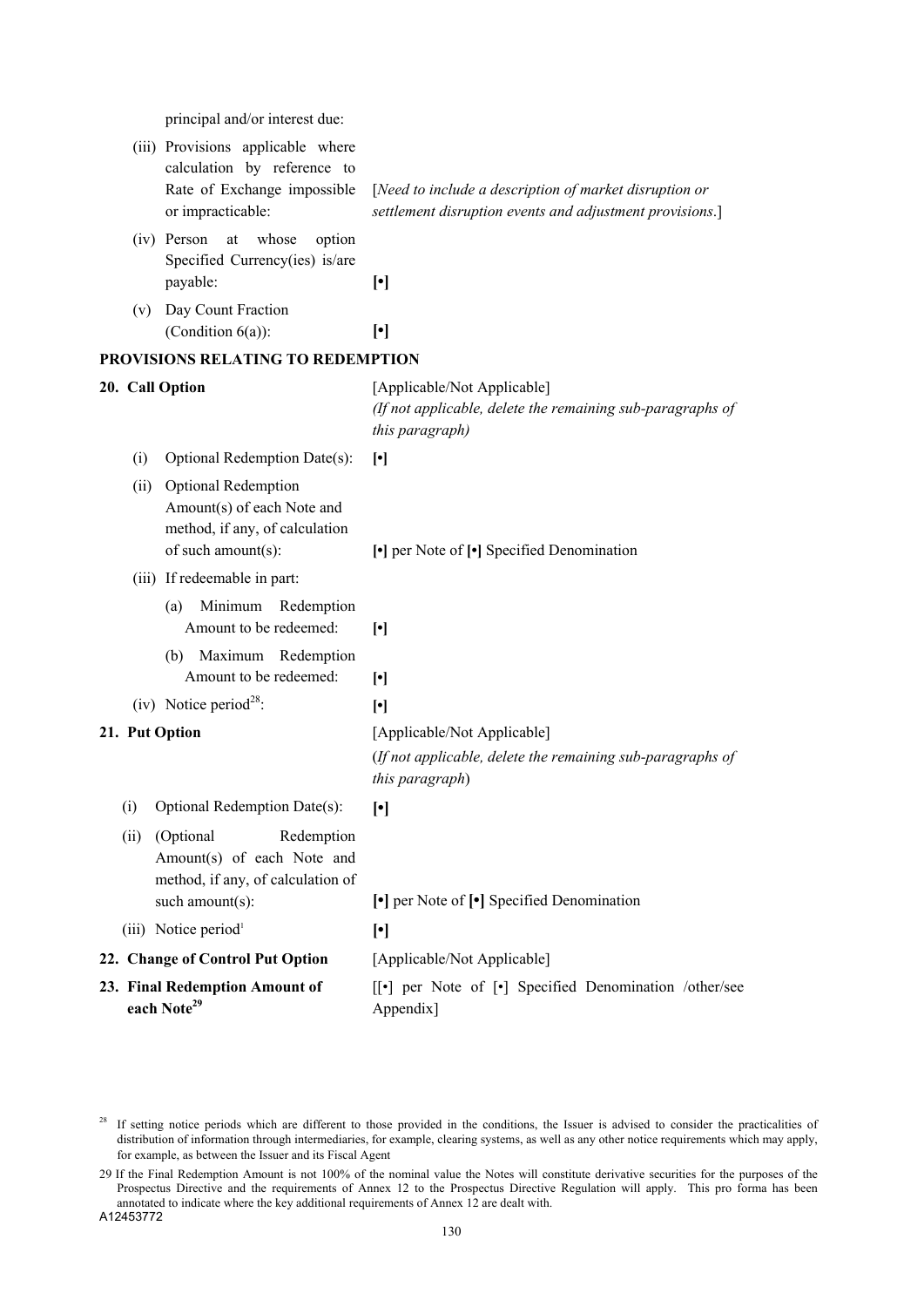| In   | Final<br>where<br>the<br>cases<br>Redemption Amount is<br>Index-<br>Linked or other variable-linked:                                                                                                                                                                                                                                                                        |                                |
|------|-----------------------------------------------------------------------------------------------------------------------------------------------------------------------------------------------------------------------------------------------------------------------------------------------------------------------------------------------------------------------------|--------------------------------|
| (i)  | Index/Formula/variable:                                                                                                                                                                                                                                                                                                                                                     | [give or annex details]        |
| (ii) | Calculation Agent responsible<br>calculating<br>the<br>Final<br>for<br>Redemption Amount:                                                                                                                                                                                                                                                                                   | $\lceil \cdot \rceil$          |
|      | (iii) Provisions<br>for determining<br>Final Redemption<br>Amount<br>where calculated by reference<br>and/or Formula<br>Index<br>to<br>and/or other variable:                                                                                                                                                                                                               | $\lceil \cdot \rceil$          |
|      | (iv) Determination Date(s):                                                                                                                                                                                                                                                                                                                                                 | $\lceil \cdot \rceil$          |
| (v)  | Provisions for determining<br>Final Redemption Amount<br>calculation<br>where<br>by<br>reference to<br>Index<br>and/or<br>Formula and/or other variable<br>is impossible or impracticable<br>or otherwise disrupted:                                                                                                                                                        | $\lceil \cdot \rceil$          |
|      | (vi) Payment Date:                                                                                                                                                                                                                                                                                                                                                          | $\lceil \cdot \rceil$          |
|      | (vii) Minimum Final Redemption<br>Amount to be redeemed:                                                                                                                                                                                                                                                                                                                    | [•] per Specified Denomination |
|      |                                                                                                                                                                                                                                                                                                                                                                             |                                |
|      | (viii) Maximum Final Redemption<br>Amount to be redeemed:                                                                                                                                                                                                                                                                                                                   | • per Specified Denomination   |
|      | 24. Early Redemption Amount                                                                                                                                                                                                                                                                                                                                                 |                                |
| (i)  | Early Redemption Amount(s)<br>of each Note payable on<br>redemption<br>for<br>taxation<br>reasons (Condition $6(f)$ ), for<br>illegality (Condition $6(g)$ ) or<br>on event of default (Condition<br>9) or other early redemption<br>the<br>method<br>and/or<br>of<br>calculating the<br>(i f)<br>same<br>required or if different from<br>that set out in the Conditions): | $\lceil \cdot \rceil$          |
| (ii) | Redemption<br>for<br>taxation<br>reasons permitted on days<br>others than Interest Payment<br>Dates (Condition $6(f)$ )                                                                                                                                                                                                                                                     | [Yes/No]                       |
|      | (iii) Unmatured<br>Coupons<br>to<br>void<br>upon<br>become<br>early<br>(Materialised<br>redemption<br><b>Notes</b><br>Bearer<br>only)<br>(Condition $7(f)$ )                                                                                                                                                                                                                | [Yes/No/Not Applicable]        |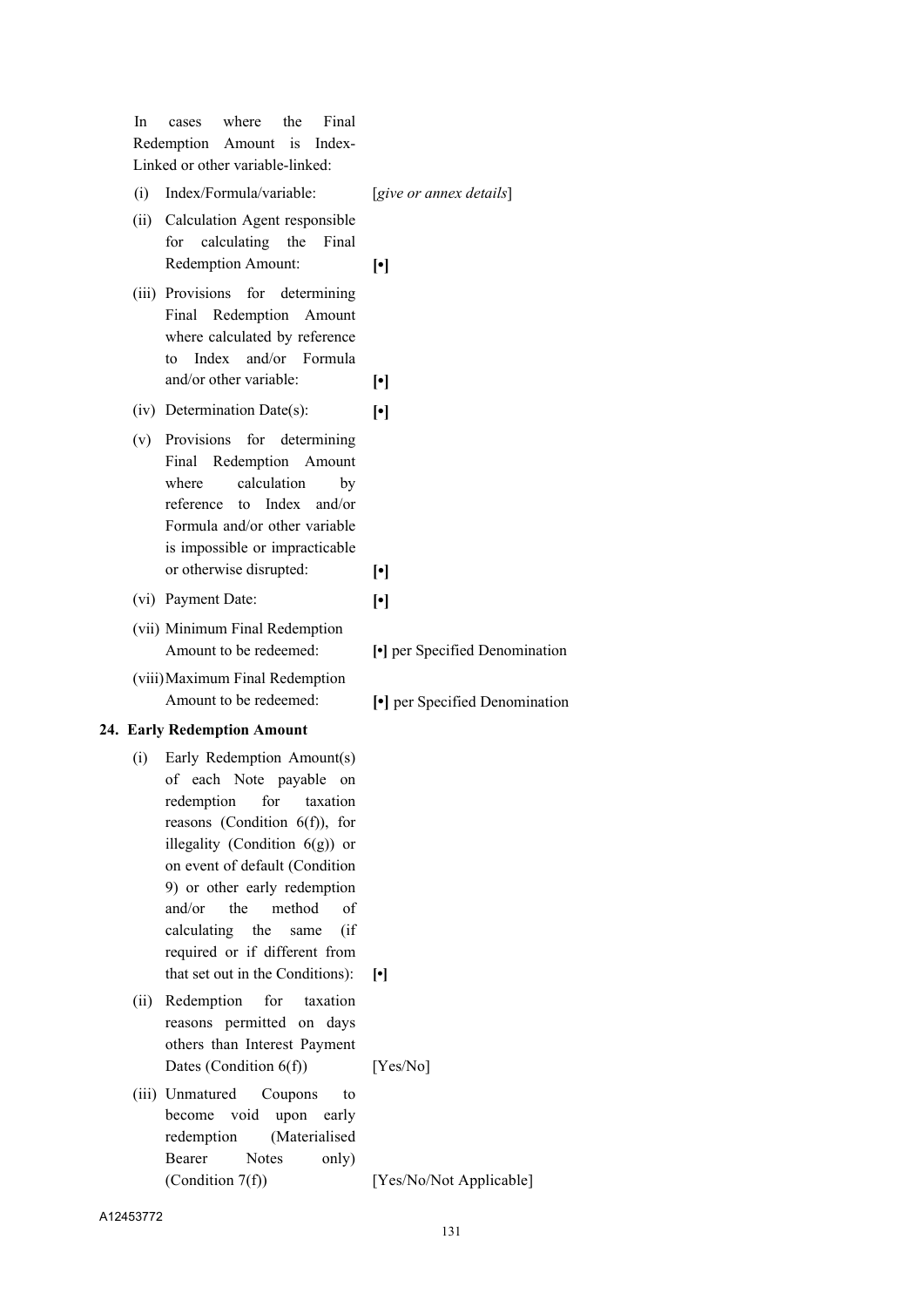## **GENERAL PROVISIONS APPLICABLE TO THE NOTES**

| 25. Form of Notes:                                                                                                                                                                            | [Dematerialised Notes/Materialised Notes] (Materialised<br>Notes are only in bearer form) [Delete as appropriate]                                                                                                                                                                                       |
|-----------------------------------------------------------------------------------------------------------------------------------------------------------------------------------------------|---------------------------------------------------------------------------------------------------------------------------------------------------------------------------------------------------------------------------------------------------------------------------------------------------------|
| of<br>Dematerialised<br>(i)<br>Form<br>Notes:                                                                                                                                                 | Applicable/Bearer<br>dematerialised<br>[Not]<br>form<br>(au<br>porteur)[/Registered dematerialised form (au nominatif)]]                                                                                                                                                                                |
| Registration Agent:<br>(ii)                                                                                                                                                                   | [Not Applicable/if Applicable give name and details]<br>(Note that a Registration Agent must be appointed in<br>relation to Registered Dematerialised Notes only)                                                                                                                                       |
| (iii) Temporary Global<br>Certificate:                                                                                                                                                        | Temporary Global Certificate exchangeable for Definitive<br>Materialised Bearer Notes on [•] (the "Exchange Date"),<br>being 40 days after the Issue Date<br>subject to<br>postponement as provided in the Temporary Global<br>Certificate                                                              |
| (iv) Applicable TEFRA<br>exemption:                                                                                                                                                           | [C Rules/D Rules/Not Applicable/Give details].<br>[Only applicable to Materialised Notes]                                                                                                                                                                                                               |
| 26. Financial Centre(s) or other special<br>relating<br>provisions<br>to<br>Payment<br>Dates:                                                                                                 | [Not Applicable/give details.]                                                                                                                                                                                                                                                                          |
| for future Coupons<br>27. Talons<br><sub>or</sub><br>Receipts to be attached to Definitive<br>Notes (and dates on which such<br>Talons mature):                                               | [Yes/No/Not Applicable. If yes, give details]<br>(Only<br>applicable to the Materialised Notes).                                                                                                                                                                                                        |
| 28. Details relating to Partly Paid Notes:<br>amount of each payment comprising<br>the Issue Price and date on which<br>each payment is to be made and<br>consequences (if any) of failure to |                                                                                                                                                                                                                                                                                                         |
| pay:                                                                                                                                                                                          | [Not Applicable/give details]                                                                                                                                                                                                                                                                           |
| 29. Details relating to Instalment Notes:<br>amount of each instalment, date on<br>which each payment is to be made:                                                                          | [Not Applicable/give details]                                                                                                                                                                                                                                                                           |
| Instalment Amount(s):<br>(i)                                                                                                                                                                  | $[\cdot]$                                                                                                                                                                                                                                                                                               |
| Instalment Date(s):<br>(ii)                                                                                                                                                                   | $[\cdot]$                                                                                                                                                                                                                                                                                               |
| (iii) Minimum Instalment Amount:                                                                                                                                                              | $[\cdot]$                                                                                                                                                                                                                                                                                               |
| (iv) Maximum Instalment Amount:                                                                                                                                                               | $[\cdot]$                                                                                                                                                                                                                                                                                               |
| 30. Redenomination,<br>renominalisation<br>and reconventioning provisions:                                                                                                                    | Applicable/The provisions $\begin{bmatrix} \text{in} \quad \text{Condition} \quad 1 \text{(d)} \end{bmatrix}$<br>$\sqrt{\text{Not}}$<br>[annexed to these Final Terms] apply]                                                                                                                           |
| 31. Consolidation provisions:                                                                                                                                                                 | [Not Applicable/The provisions [in Condition 14(b)]<br>[annexed to these Final Terms] apply]                                                                                                                                                                                                            |
| <b>32.</b> Masse:                                                                                                                                                                             | [Applicable/Not Applicable/Condition 11 replaced by the<br>full provisions of French Code de Commerce relating to<br>the Masse] (Note that: (i) in respect of any Tranche of Notes<br>issued outside France, Condition 11 may be waived,<br>amended or supplemented, and (ii) in respect of any Tranche |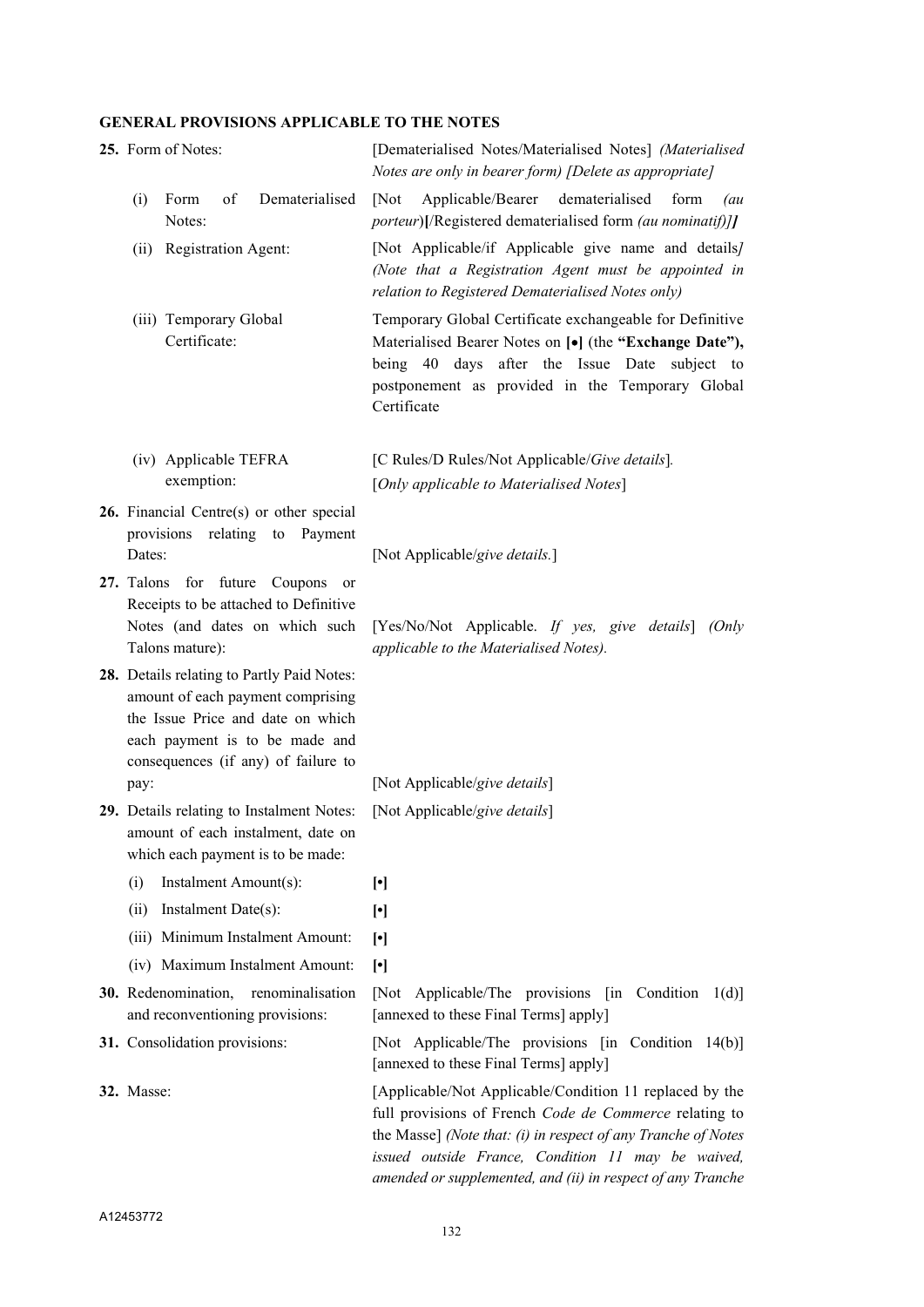|                                                  | of Notes issued inside France, Condition 11 must be waived<br>in its entirely and replaced by the provisions of French Code<br>de Commerce relating to the Masse. If Condition 11 (as it<br>may be amended or supplemented) applies or if the full<br>provisions of French Code de Commerce apply, insert<br>details of Representative and Alternative Representative and<br>remuneration, if any). |
|--------------------------------------------------|-----------------------------------------------------------------------------------------------------------------------------------------------------------------------------------------------------------------------------------------------------------------------------------------------------------------------------------------------------------------------------------------------------|
| 33. Other final terms:                           | [Not Applicable/give details]                                                                                                                                                                                                                                                                                                                                                                       |
|                                                  | (When adding any other final terms consideration should<br>be given as to whether such terms constitute a "significant"<br>new factor" and consequently triggers the need for a<br>supplement to the Base Prospectus under Article 16 of the<br><i>Prospectus Directive.)</i>                                                                                                                       |
| <b>DISTRIBUTION</b>                              |                                                                                                                                                                                                                                                                                                                                                                                                     |
| syndicated,<br>34.<br>- If<br>of<br>names<br>(1) |                                                                                                                                                                                                                                                                                                                                                                                                     |

|            | Managers:                               | [Not Applicable/give names]]           |
|------------|-----------------------------------------|----------------------------------------|
| (11)       | Stabilising Manager(s) (if<br>$any)$ :  | [Not Applicable/give name]             |
|            | 35. If non-syndicated, name and address |                                        |
| of Dealer: |                                         | [Not Applicable/give name and address] |
|            | 36. Additional selling restrictions:    | [Not Applicable/give details]          |

#### **PURPOSE OF FINAL TERMS**

These Final Terms comprise the final terms required for issue **[**and**] [**admission to trading on **[***specify relevant regulated market***]** of the Notes described herein**]** pursuant to the Euro 8,000,000,000 Euro Medium Term Note Programme of the Issuer.**]**

#### **RESPONSIBILITY**

The Issuer accepts responsibility for the information contained in these Final Terms**.[[•]** has been extracted from **[•]**. The Issuer confirms that such information has been accurately reproduced and that, so far as it is aware, and is able to ascertain from information published by **[•]**, no facts have been omitted which would render the reproduced inaccurate or misleading**.]**

Signed on behalf of Casino Guichard-Perrachon:

Duly represented by: ............................................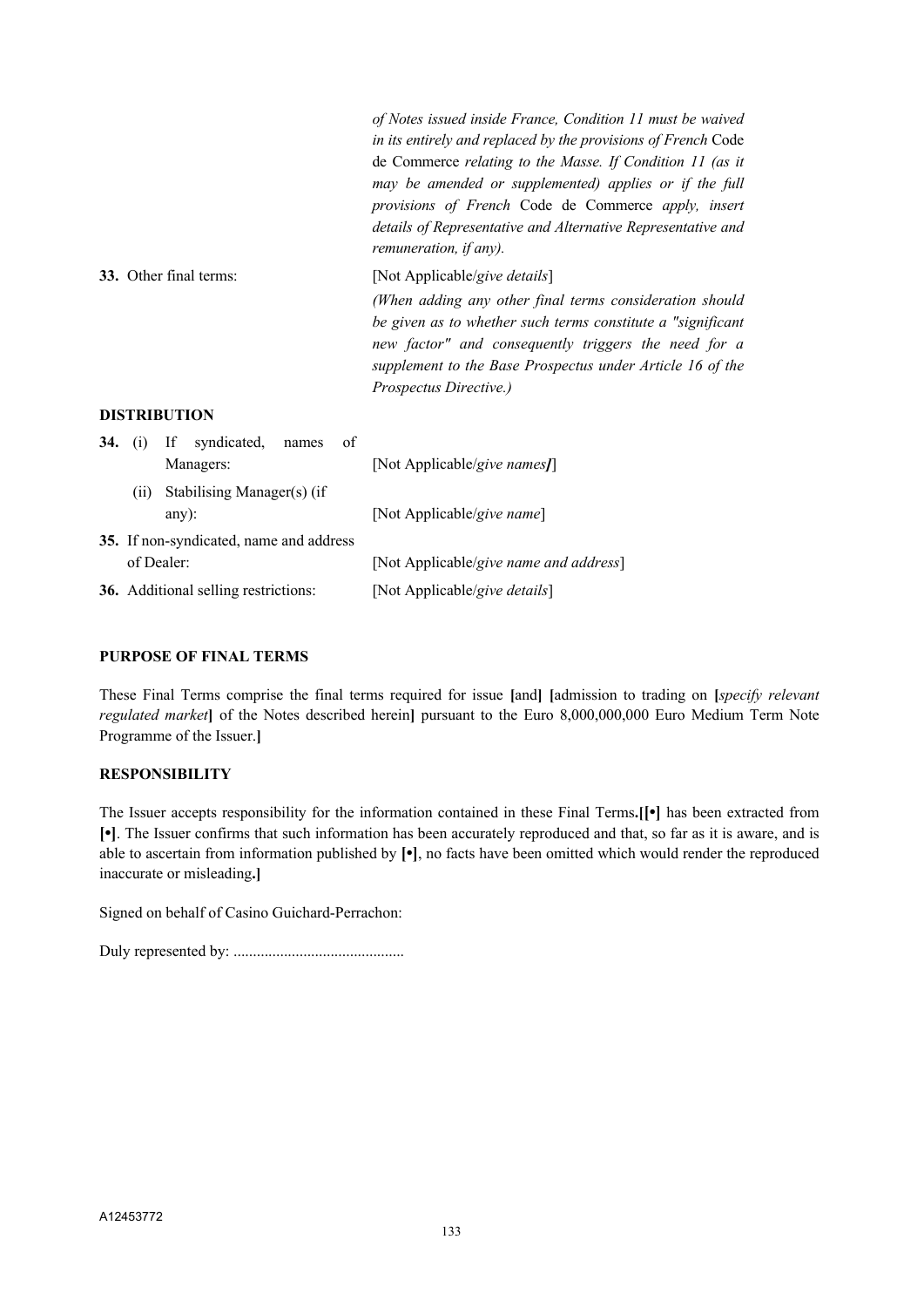#### **PART B – OTHER INFORMATION**

#### **1 RISK FACTORS**

*[[Insert any issue specific risk factors that are material to the Notes being offered and/or listed and admitted to trading in order to assess the market risk associated with these Notes, that may affect the Issuer's ability to fulfil its obligations under the Notes and which are not specifically described under "Risk Factors" in the Base Prospectus. If any such additional risk factors need to be included consideration should be given as to whether they constitute a "significant new factor" and consequently triggers the need for a supplement to the Base Prospectus under Article 16 of the Prospectus Directive.] [Where the underlying is an index need to include the name of the index and a description if composed by the Issuer and if the index is not composed by the Issuer need to include details of where the information about the index can be obtained. Where the underlying is not an index need to include equivalent information.]<sup>30</sup>]*

#### **2 LISTING AND ADMISSION TO TRADING**

| (i)  | Listing:              | [official list of the Luxembourg Stock Exchange/other<br>$(specify)/\text{None}$                                                                                                                                                                                                                                                                                                          |
|------|-----------------------|-------------------------------------------------------------------------------------------------------------------------------------------------------------------------------------------------------------------------------------------------------------------------------------------------------------------------------------------------------------------------------------------|
| (11) | Admission to trading: | [Application has been made by the Issuer (or on its behalf)<br>for the Notes to be admitted to trading on [specify relevant]<br><i>regulated market</i> ] with effect from [ ].] [Application is<br>expected to be made by the Issuer (or on its behalf) for the<br>Notes to be admitted to trading on [ <i>specify relevant</i><br><i>regulated market</i> ]] with effect from [<br>[Not |

Applicable.]

#### **3 RATINGS**

Ratings: The Notes to be issued have been rated:

[S & P: **[•]**] [Fitch: **[•]**] [[Other]: **[•]**]

(*The above disclosure should reflect the rating allocated to Notes of the type being issued under the Programme generally or, where the issue has been specifically rated, that rating.*)

#### **4 [NOTIFICATION**

The *Commission de surveillance du secteur financier* in Luxembourg [has been requested to provide/has provided - include first alternative for an issue which is contemporaneous with the establishment or update of the Programme and the second alternative for subsequent issues] the [include names of competent authorities

<sup>30</sup> Required for derivative securities to which Annex 12 to the Prospectus Directive Regulation applies. See footnote \*\* below.

<sup>\*\*</sup> If the Final Redemption Amount is not 100% of the nominal value the Notes will constitute derivative securities for the purposes of the Prospectus Directive and the requirements of Annex 12 to the Prospectus Directive Regulation will apply. This pro forma has been annotated to indicate where the key additional requirements of Annex 12 are dealt with.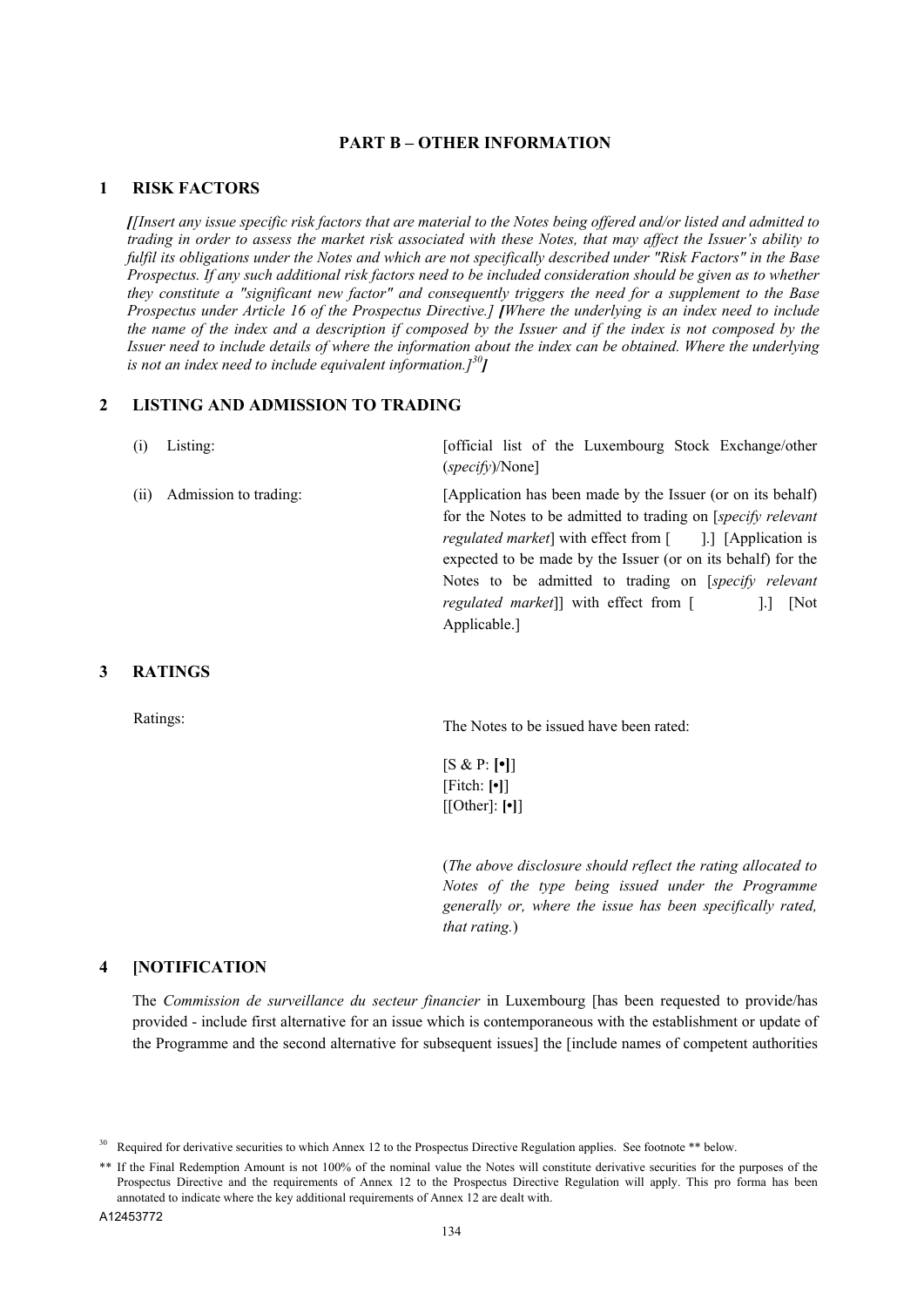of host Member States] with a certificate of approval attesting that the Base Prospectus has been drawn up in accordance with the Prospectus Directive.]

## **5 [INTERESTS OF NATURAL AND LEGAL PERSONS INVOLVED IN THE [ISSUE/OFFER]**

*Need to include a description of any interest, including conflicting ones, that is material to the issue/offer,*  detailing the persons involved and the nature of the interest. May be satisfied by the inclusion of the following *statement:*

["Save as disclosed in ["Subscription and Sale"] so far as the Issuer is aware, no person involved in the offer of the Notes has an interest material to the offer."]/[•]]

*[(When adding any other description, consideration should be given as to whether such matters described constitute "significant new factors" and consequently trigger the need for a supplement to the Prospectus under Article 16 of the Prospectus Directive.)]*

## **6 [THIRD PARTY INFORMATION AND STATEMENT BY EXPERTS AND DECLARATIONS OF ANY INTEREST**

*Where a statement or report attributed to a person as an expert is included in respect of the Issuer or the Notes, provide such person's name, business address, qualifications and material interest if any in the Issuer. If the report has been produced at the Issuer's request a statement to that effect that such statement or report is included, in the form and context in which it is included, with the consent of that person who has authorised the contents of that part in respect of the Issuer or the Notes.*

*Where information has been sourced from a third party, provide a confirmation that this information has been accurately reproduced and that as far as the Issuer is aware and is able to ascertain from information published by that third party, no facts have been omitted which would render the reproduced information inaccurate or misleading.*

*In addition, the Issuer shall identify the source(s) of the information.***]**

## **7 REASONS FOR THE OFFER, ESTIMATED NET PROCEEDS AND TOTAL EXPENSES<sup>31</sup>**

[(i) Reasons for the offer: **[]** (*See "Use of Proceeds" wording in Base Prospectus – if reasons for offer different from making profit and/or hedging certain risks will need to include those reasons here.)*] [(ii)] Estimated net proceeds: **[•]** *(If proceeds are intended for more than one use will need to split out and present in order of priority. If proceeds insufficient to fund all proposed uses state amount and sources of other funding.*)

<sup>&</sup>lt;sup>31</sup> Required for derivative securities to which Annex 12 to the Prospectus Directive Regulation applies. See footnote \*\* below.

<sup>\*\*</sup> If the Final Redemption Amount is not 100% of the nominal value the Notes will constitute derivative securities for the purposes of the Prospectus Directive and the requirements of Annex 12 to the Prospectus Directive Regulation will apply. This pro forma has been annotated to indicate where the key additional requirements of Annex 12 are dealt with.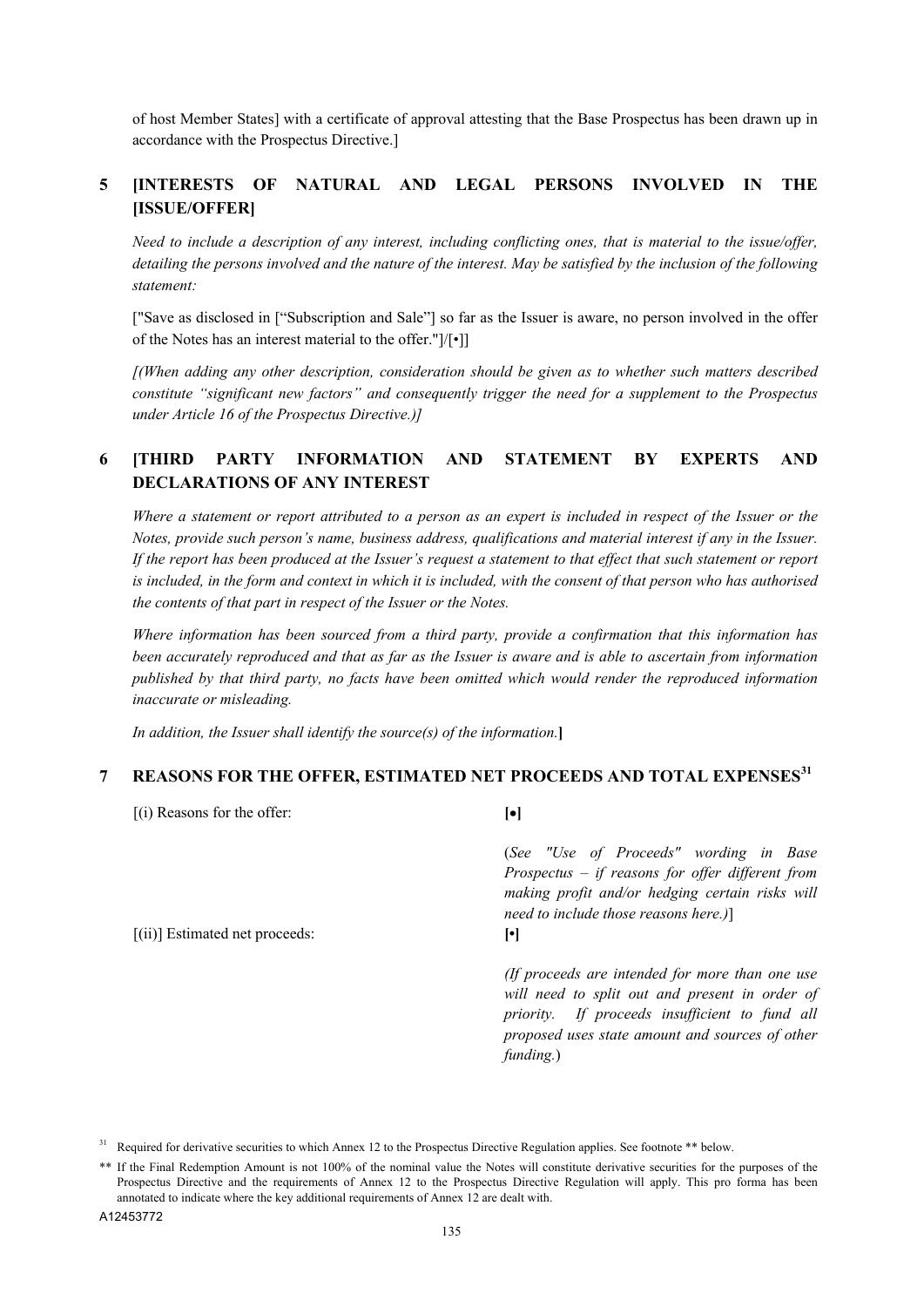[(iii)] Estimated total expenses relating to the admission to trading:

**[•]** *[Include breakdown of expenses.]*

*(Only necessary to include disclosure of net proceeds and total expenses at (ii) and (iii) above where disclosure is included at (i) above.)* 

#### **8 [***Fixed Rate Notes only* **– YIELD**

Indication of yield: **[•]**

The yield is calculated at the Issue Date on the basis of the Issue Price. It is not an indication of future yield.**]**

## **9 [***INDEX-LINKED OR OTHER VARIABLE-LINKED NOTES ONLY* **– PERFORMANCE OF INDEX/FORMULA/other variable, EXPLANATION OF EFFECT ON VALUE OF INVESTMENT AND ASSOCIATED RISKS and other information concerning the underlying<sup>32</sup>**

*Need to include details of where past and future performance and volatility of the index/formula/other variable can be obtained and a clear and comprehensive explanation of how the value of the investment is affected by the underlying and the circumstances when the risks are most evident. [Where the underlying is an*  index need to include the name of the index and a description if composed by the Issuer and if the index is not *composed by the Issuer need to include details of where the information about the index can be obtained. Where the underlying is not an index need to include equivalent information. Include other information concerning the underlying required by Paragraph 4.2 of Annex 12 of the Prospectus Directive Regulation.] ]*

*[(When completing this paragraph, consideration should be given as to whether such matters described constitute "significant new factors" and consequently trigger the need for a supplement to the Prospectus under Article 16 of the Prospectus Directive.)]*

*The Issuer [intends to provide post-issuance information [specify what information will be reported and where it can be obtained]] [does not intend to provide post-issuance information]\*.*

#### **10 [***DUAL CURRENCY NOTES ONLY* **– PERFORMANCE OF RATE[S] OF EXCHANGE\*\*\***

*Need to include details of where past and future performance and volatility of the relevant rate[s] can be obtained, the underlying on which it is based and of the method used to relate the two and any market disruption or settlement disruption events that affect the underlying. Include details of rules with relation to events concerning the underlying*.**]**

*[(When completing this paragraph, consideration should be given as to whether such matters described constitute "significant new factors" and consequently trigger the need for a supplement to the Prospectus under Article 16 of the Prospectus Directive.)]*

<sup>&</sup>lt;sup>32</sup> For derivative securities to which Annex 12 to the Prospectus Directive Regulation applies, please complete instead paragraph 11 below relating to explanation of effect on value of investment, return on derivatives securities and information concerning the underlying.

Required for derivative securities to which Annex 12 to the Prospectus Directive Regulation applies. See footnote \*\* below.

<sup>\*\*</sup> If the Final Redemption Amount is less than 100% of the nominal value the Notes will constitue derivative securities for the purposes of the Prospectus Directive and the requirements of Annex 12 to the Prospectus Directive Regulation will apply. This pro forma has been annotated to indicate where the key additional requirements of Annex 12 are dealt with.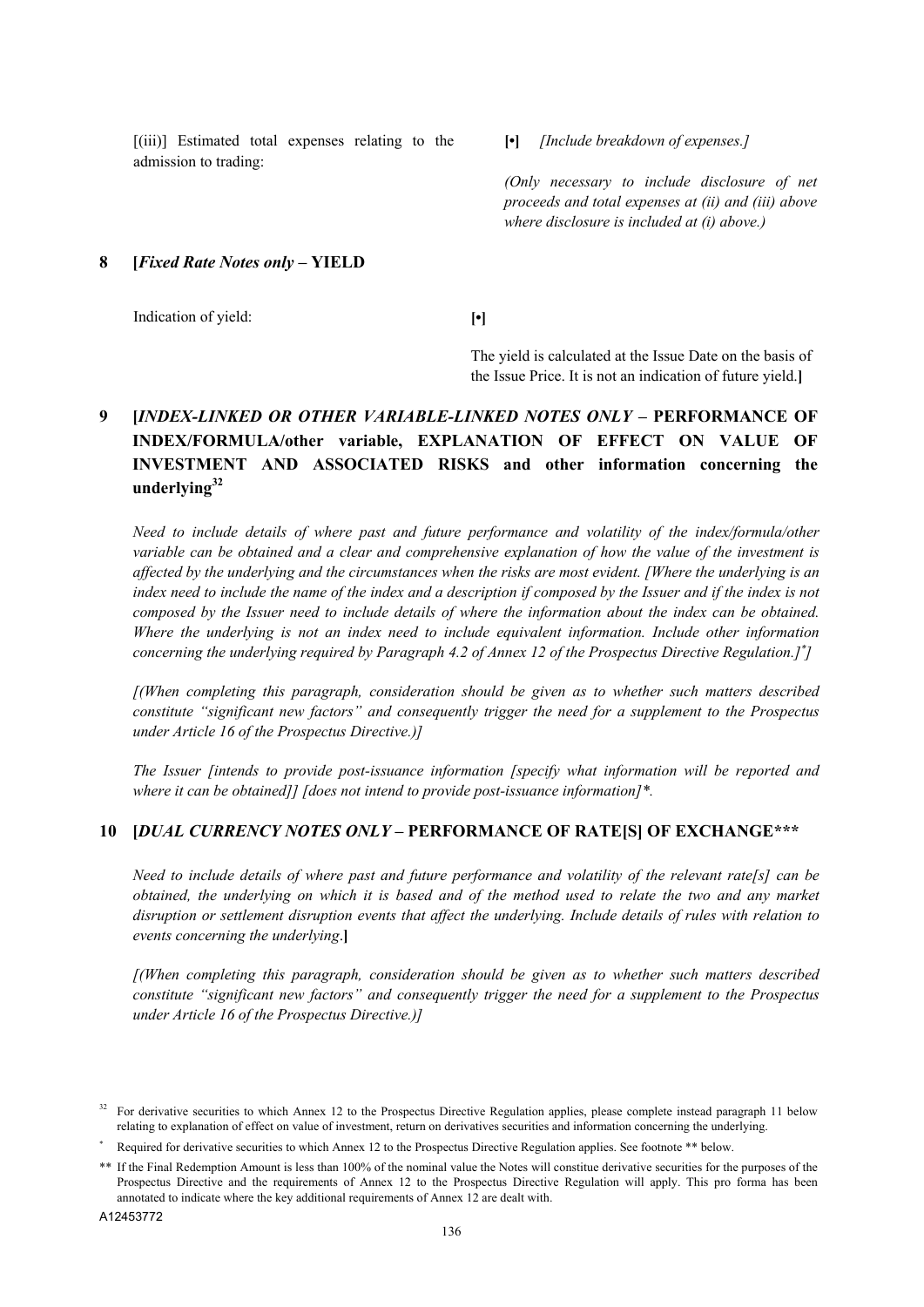## **11 [***DERIVATIVES ONLY –* **EXPLANATION OF EFFECT ON VALUE OF INVESTMENT, RETURN ON DERIVATIVES SECURITIES AND Information concerning the underlying<sup>33</sup>**

#### **EXPLANATION OF EFFECT ON VALUE OF INVESTMENT**

*Need to include a clear and comprehensive explanation of how the value of the investment is affected by the underlying and the circumstances when the risks are most evident.*

## **RETURN ON DERIVATIVES SECURITIES**

| [Description of how any return on derivative<br>securities takes place]                                                                                                                                                                                                                                                                                        |
|----------------------------------------------------------------------------------------------------------------------------------------------------------------------------------------------------------------------------------------------------------------------------------------------------------------------------------------------------------------|
| $[\cdot]$                                                                                                                                                                                                                                                                                                                                                      |
| $[\cdot]$                                                                                                                                                                                                                                                                                                                                                      |
| <b>INFORMATION CONCERNING THE UNDERLYING</b><br>$[\cdot] % \centering \includegraphics[width=0.9\columnwidth]{figures/fig_10.pdf} \caption{The graph $\mathcal{N}_1$ is a function of the number of~\textit{N}_1$ and the number of~\textit{N}_2$ is a function of the number of~\textit{N}_1$ (left) and the number of~\textit{N}_2$ (right).} \label{fig:1}$ |
|                                                                                                                                                                                                                                                                                                                                                                |
| $\left[\cdot\right]$                                                                                                                                                                                                                                                                                                                                           |
| [Applicable/Not Applicable]<br>$[\cdot] % \centering \includegraphics[width=0.9\columnwidth]{figures/fig_10.pdf} \caption{The average of the number of~\ref{fig:2016}}\label{fig:2} %$<br>$[\cdot]$                                                                                                                                                            |
| [Applicable/Not Applicable]                                                                                                                                                                                                                                                                                                                                    |
| $\lvert \cdot \rvert$                                                                                                                                                                                                                                                                                                                                          |
| [Applicable/Not Applicable]                                                                                                                                                                                                                                                                                                                                    |
| $[\cdot]$                                                                                                                                                                                                                                                                                                                                                      |
|                                                                                                                                                                                                                                                                                                                                                                |

<sup>&</sup>lt;sup>33</sup> Required for derivative securities to which Annex 12 to the Prospectus Directive Regulation applies. See footnote \*\* below.

<sup>\*\*</sup> If the Final Redemption Amount is not 100% of the nominal value the Notes will constitute derivative securities for the purposes of the Prospectus Directive and the requirements of Annex 12 to the Prospectus Directive Regulation will apply. This pro forma has been annotated to indicate where the key additional requirements of Annex 12 are dealt with.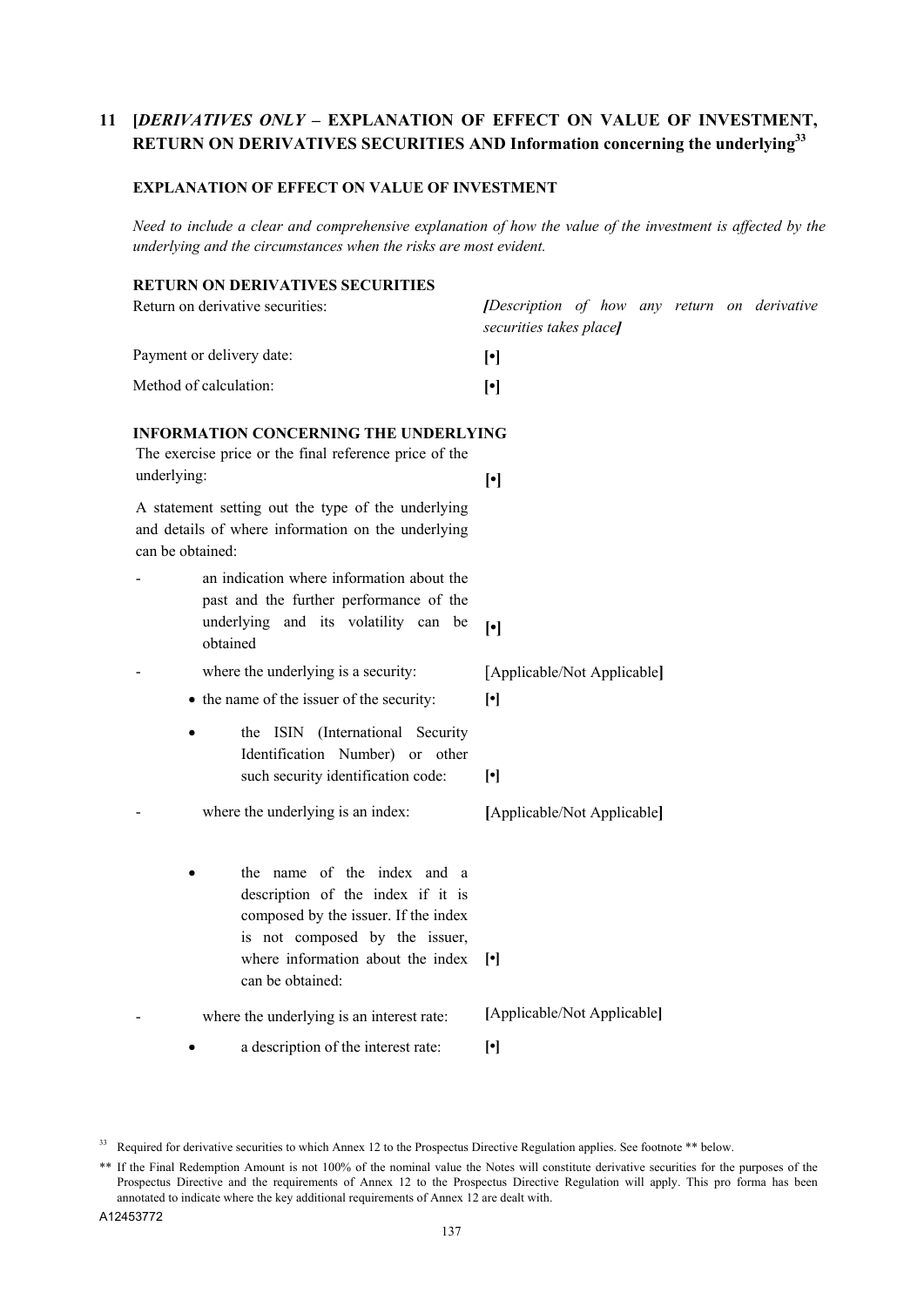| others:                                                                                                                                     | [Applicable/Not Applicable] |
|---------------------------------------------------------------------------------------------------------------------------------------------|-----------------------------|
| where the underlying does not fall<br>within the categories specified<br>above the securities note shall<br>contain equivalent information: | $\lvert \cdot \rvert$       |
| where the underlying is a basket of [Applicable/Not Applicable]<br>underlyings:                                                             |                             |
| disclosure of the relevant<br>$\bullet$<br>weightings of each underlying in [.]<br>the basket:                                              |                             |
| A description of any market disruption or settlement<br>disruption events that affect the underlying:                                       | ŀI                          |
| Adjustment rules with relation to events concerning<br>the underlying: $\int^{34}$                                                          | $[\cdot]$                   |

## **12 [***DERIVATIVES ONLY –* **POST-ISSUANCE INFORMATION concerning the underlying<sup>35</sup>**

*Indicate whether or not the Issuer intends to provide post-issuance information concerning the underlying. If the Issuer intends to report such information, specify what information will be reported and where such information can be obtained.]*

## **13 OPERATIONAL INFORMATION**

| <b>ISIN</b> Code:                                                                               | $\lbrack \bullet \rbrack$                                                     |
|-------------------------------------------------------------------------------------------------|-------------------------------------------------------------------------------|
| Common Code:                                                                                    | $\lceil \cdot \rceil$                                                         |
| Depositaries:                                                                                   |                                                                               |
| Euroclear France to act<br>(i)<br>as Central Depositary                                         | [Yes/No]                                                                      |
| Common Depositary for<br>(ii)<br>Euroclear<br>and<br>Clearstream<br>Luxembourg                  | [Yes/No]                                                                      |
| Euroclear<br>Clearstream,<br>and<br>Luxembourg and the relevant<br>$identification number(s)$ : | Any clearing system(s) other than [Not Applicable/give name(s) and number(s)] |
| Delivery:                                                                                       | Delivery [against/free of] payment                                            |

<sup>&</sup>lt;sup>34</sup> Required for derivative securities to which Annex 12 to the Prospectus Directive Regulation applies. See footnote \*\* below.

<sup>\*\*</sup> If the Final Redemption Amount is not 100% of the nominal value the Notes will constitute derivative securities for the purposes of the Prospectus Directive and the requirements of Annex 12 to the Prospectus Directive Regulation will apply. This pro forma has been annotated to indicate where the key additional requirements of Annex 12 are dealt with.

<sup>&</sup>lt;sup>35</sup> Required for derivative securities to which Annex 12 to the Prospectus Directive Regulation applies. See footnote \*\* below.

<sup>\*\*</sup> If the Final Redemption Amount is not 100% of the nominal value the Notes will constitute derivative securities for the purposes of the Prospectus Directive and the requirements of Annex 12 to the Prospectus Directive Regulation will apply. This pro forma has been annotated to indicate where the key additional requirements of Annex 12 are dealt with.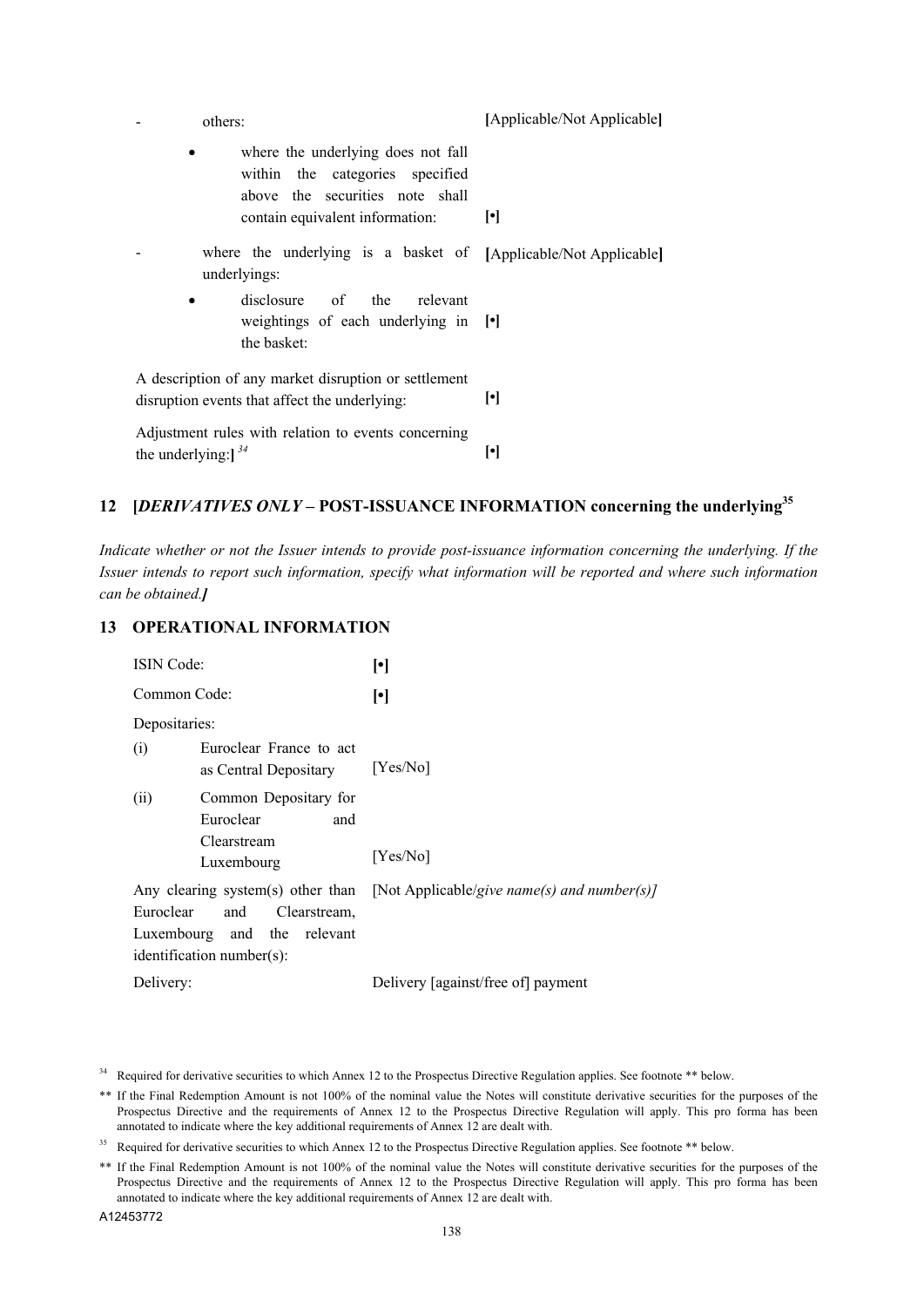Names and addresses of additional Paying Agent(s) (if any): **[•]** The aggregate principal amount of Notes issued has been translated into Euro at the rate of **[•]** producing a sum of: **[•]**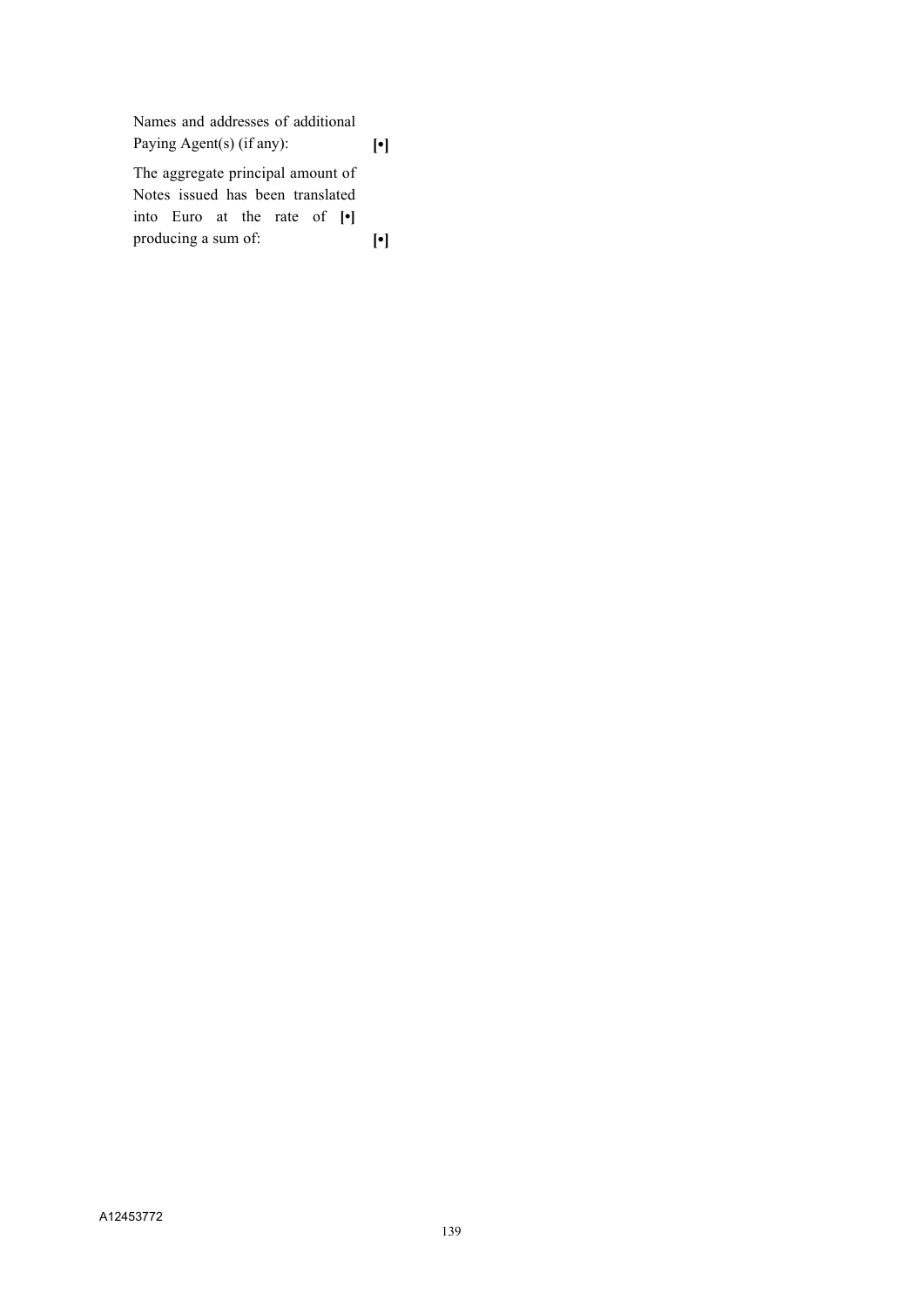#### **GENERAL INFORMATION**

- (1) Application has been made to list the Notes on the official list of the Luxembourg Stock Exchange and admit such Notes to trading on the Regulated Market of the Luxembourg Stock Exchange and/or on any other Regulated Market in a Member State of the EEA.
- (2) The Issuer has obtained all necessary corporate and other consents, approvals and authorisations in France in connection with the Programme. The establishment of the Programme was authorised by a decision of the *Directoire* of the Issuer made on 6 September 2000. The update of the Programme was authorised by a decision of the *Président-Directeur Général* of the Issuer made on 19 October 2010. Any drawdown of Notes under the Programme, to the extent that such Notes constitute *obligations*, requires the prior authorisation of the *Conseil d'administration* of the Issuer, which may delegate its powers to its *Président*-*Directeur Général*. For this purpose, the *Conseil d'administration* of the Issuer, on 29 April 2010, has authorised the *Président-Directeur Général* to issue *obligations* or other debt instruments up to an outstanding maximum aggregate amount of  $63,000,000,000$  which authority will, unless previously cancelled, expire on 29 April 2011. Any issue of Notes, to the extent that such Notes do not constitute *obligations*, will fall within the general powers of the *Président*-*Directeur Général* of the Issuer.
- (3) Except as disclosed in this Base Prospectus, there has been no significant change, nor any development reasonably likely to involve a significant change, in the financial or trading position or general affairs of the Issuer or the Group taken as a whole since 30 June 2010 that is material in the context of the issue of the Notes.

There has been no material adverse change in the prospects of the Issuer or the Group taken as a whole since 31 December 2009 that is material in the context of the issue of the Notes.

- (4) Except as disclosed in this Base Prospectus, neither the Issuer nor any member of the Group is or has been involved in any governmental, legal or arbitration proceedings (including any such proceedings that are pending or threatened of which the Issuer is aware during a period covering at least the previous 12 months which may have, or have had in the recent past, significant effects on the financial position or profitability of the Group.
- (5) Each Definitive Bearer Materialised Note, Receipt, Coupon and Talon will bear the following legend: "Any United States person who holds this obligation will be subject to limitations under the United States income tax laws, including the limitations provided in Sections  $165(i)$  and  $1287(a)$  of the Internal Revenue Code".
- (6) Notes have been accepted for clearance through the Euroclear and Clearstream, Luxembourg systems, which are entities in charge of keeping the records. The Common Code, the International Securities Identification Number (ISIN) and (where applicable) the identification number for any other relevant clearing system for each Series of Notes will be set out in the relevant Final Terms.

The address of Euroclear is 1 boulevard du Roi Albert II, 1210 Bruxelles, Belgium and the address of Clearstream, Luxembourg is 42 avenue John Fitzgerald Kennedy, L-1855 Luxembourg, Grand-Duchy of Luxembourg.

(7) Dematerialised Notes will be inscribed in the books of Euroclear France (acting as central depositary). Dematerialised Notes which are in registered form (*au nominatif*) are also inscribed either with the Issuer or with the registration agent.

The address of Euroclear France is 115 rue Réaumur, 75081 Paris Cedex 02, France.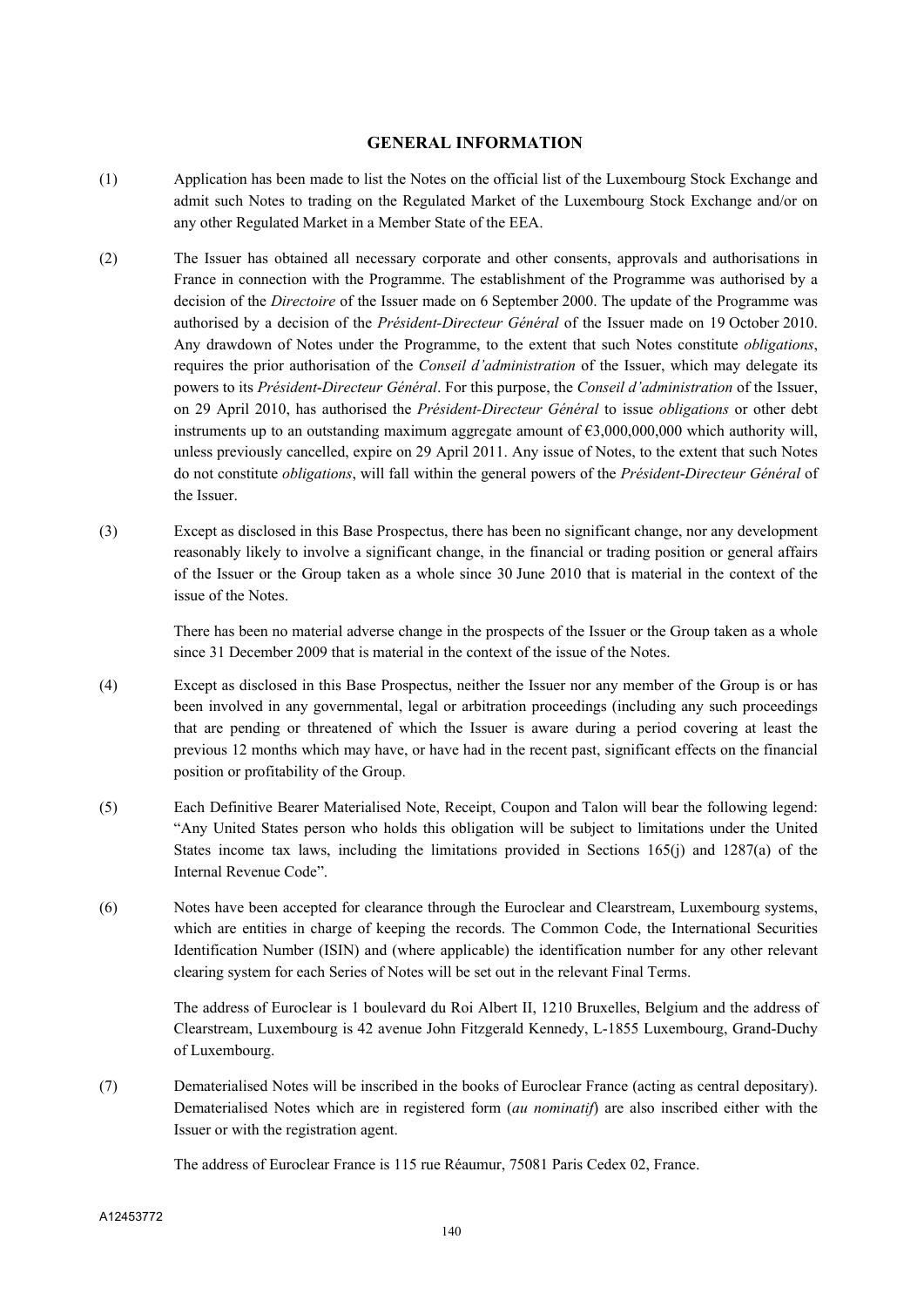- (8) For so long as Notes issued under the Programme are outstanding, the following documents will be available during usual business hours on any weekday (Saturdays and public holidays excepted), for inspection at the office of the Fiscal Agent or each of the Paying Agents:
	- (i) the *statuts* of the Issuer
	- (ii) the published annual report, audited non-consolidated and consolidated accounts of the Issuer for the two financial years ended 31 December 2008 and 2009 and non-audited nonconsolidated and consolidated accounts of the Issuer for the six-month period ended 30 June 2010
	- (iii) the Final Terms for Notes that are listed on the Luxembourg Stock Exchange or any other Regulated Market in the EEA
	- (iv) a copy of this Base Prospectus together with any Supplement to this Base Prospectus or further Base Prospectus
	- (v) all reports, letters and other documents, historical financial statements, valuations and statements prepared by any expert at the Issuer's request any part of which is included or referred to in this Base Prospectus.
- (9) For so long as Notes may be issued pursuant to this Base Prospectus, the following documents will be available on the websites of the Luxembourg Stock Exchange (www.bourse.lu) and in respect of (ii) below on the website of the Issuer (www.groupe-casino.fr):
	- (i) the Final Terms for Notes that are listed and admitted to trading on the Luxembourg Stock Exchange or any other Regulated Market in the EEA
	- (ii) this Base Prospectus, together with any supplement to this Base Prospectus or further Base Prospectus.
- (10) Copies of the latest annual report and non-consolidated and consolidated accounts of the Issuer (including any published semi-annual interim consolidated accounts) (in English and French) (in each case as soon as they are published) may be obtained, and copies of the Amended and Restated Agency Agreement will be available for collection, at the specified offices of each of the Paying Agents during normal business hours, so long as any of the Notes is outstanding.
- (11) In respect of derivatives securities as defined in Article 15.2 of Commission Regulation no.809/2004, the Final Terms will indicate whether or not the Issuer intends to provide post-issuance information concerning the underlying. If the Issuer intends to report such information, the Final Terms will specify what information will be reported and where such information can be obtained.
- (12) The Notes to be issued by each Issuer qualify under Category 2 for the purposes of Regulation S under the Securities Act ("**Regulation S**"). Materialised Notes will be issued in compliance with US Treas. Reg. §1.163-5(c)(2)(i)(D) (the "**D Rules**") unless (i) the relevant Final Terms states that such Materialised Notes are issued in compliance with US Treas. Reg. §1.163-5(c)(2)(i)(C) (the "**C Rules**"), or (ii) such Materialised Notes are issued other than in compliance with the D Rules or the C Rules but in circumstances in which the Notes will not constitute "registration required obligations" under the United States Tax Equity and Fiscal Responsibility Act of 1982 ("**TEFRA**"), which circumstances will be referred to in the relevant Final Terms as a transaction to which TEFRA is not applicable.

The TEFRA rules do not apply to any Dematerialised Notes

(13) Ernst & Young Audit at Tour Part Dieu, 129, rue Servient, 69326 Lyon Cedex 03, France, and Didier Kling & Associés, at 41, avenue de Friedland, 75008 Paris, France (both entities regulated by the *Haut* 

A12453772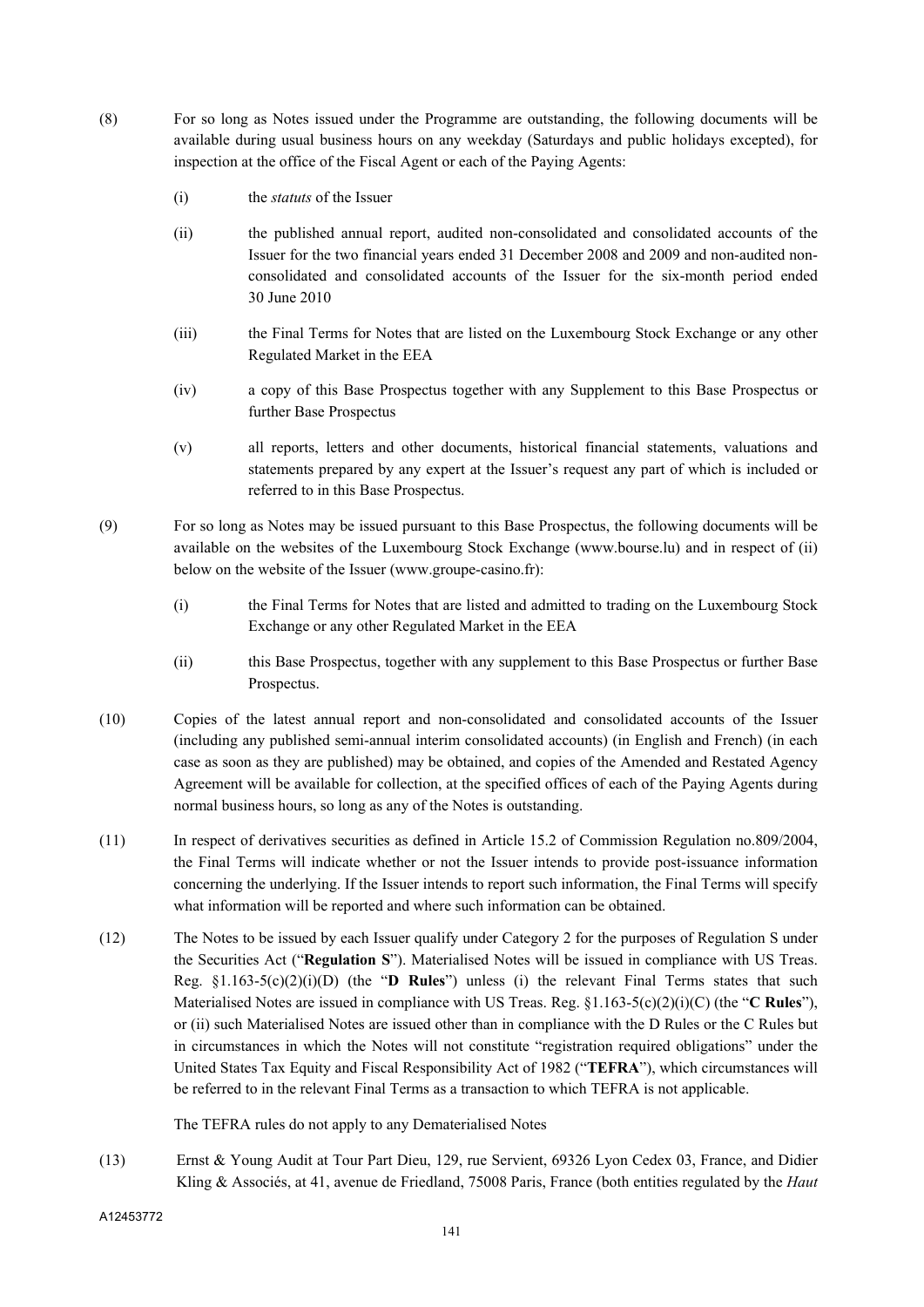*Conseil du Commissariat aux Comptes* and duly authorised as *Commissaires aux comptes*) have audited and rendered unqualified audit reports on the consolidated financial statements of the Issuer for the year ended 31 December 2008.

Ernst & Young Audit at Tour Part Dieu, 129, rue Servient, 69326 Lyon Cedex 03, France, and Didier Kling & Associés, at 41, avenue de Friedland, 75008 Paris, France (both entities regulated by the *Haut Conseil du Commissariat aux Comptes* and duly authorised as *Commissaires aux comptes*) have audited and rendered unqualified audit reports on the consolidated financial statements of the Issuer for the year ended 31 December 2009.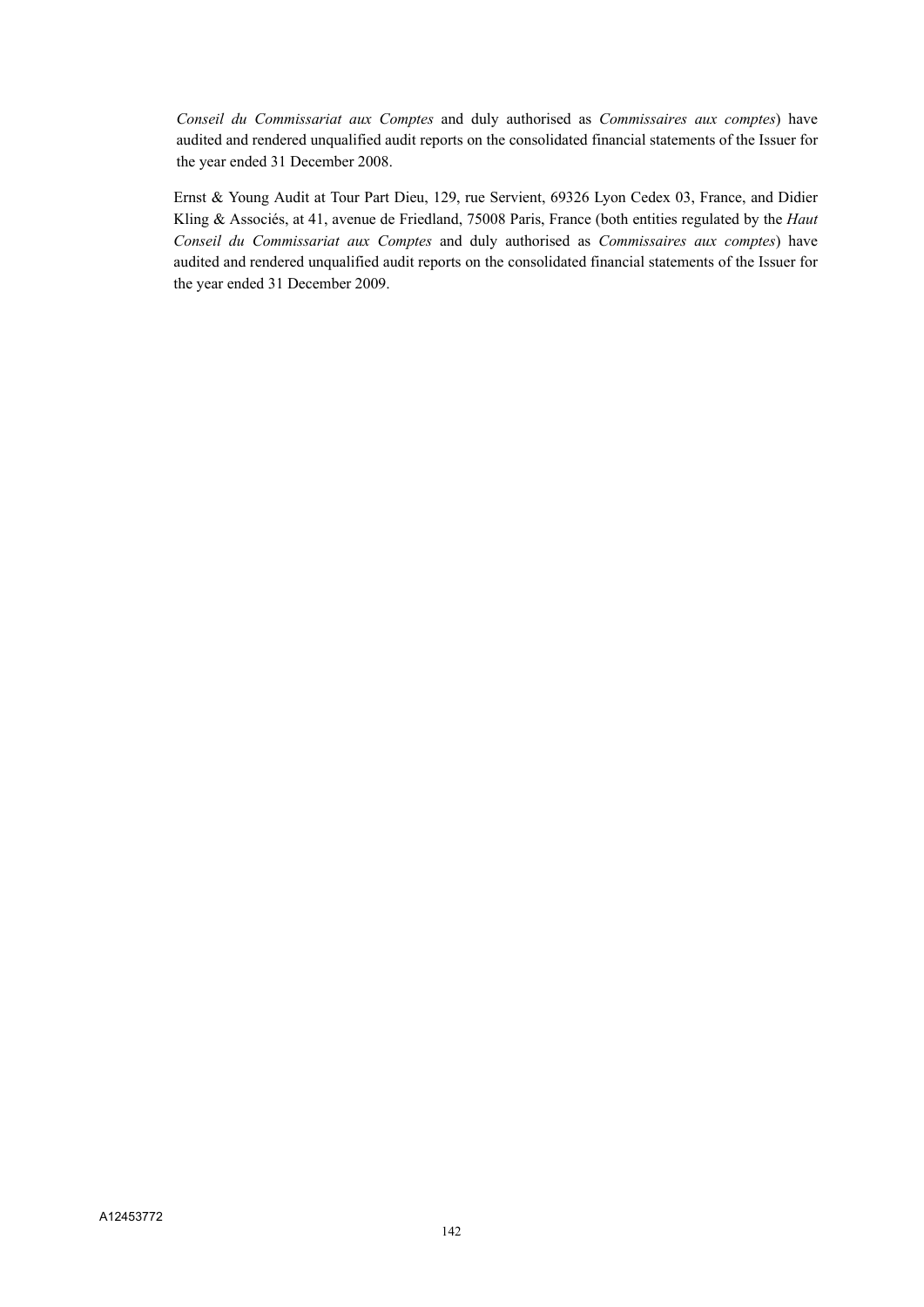#### **Registered Office of the Issuer**

#### **Casino Guichard-Perrachon**

1, Esplanade de France 42000 Saint-Etienne France

#### **Arranger**

#### **Deutsche Bank AG, Paris Branch** 3, avenue de Friedland 75008 Paris France

#### **Dealers**

**Banco Santander, S.A.** Ciudad Grupo Santander Avenida de Cantabria, s/n Edificio Encinar, first floor 28660 Boadilla de Monte (Madrid) Spain

## **Barclays Bank PLC**

5 The North Colonnade Canary Wharf London E14 4BB United Kingdom

#### **BNP PARIBAS**

10 Harewood Avenue London NW1 6AA United Kingdom

#### **Crédit Agricole Corporate and Investment Bank**

9, quai du Président Paul Doumer 92920 La Défense Paris Cedex France

#### **Deutsche Bank AG, London Branch**

Winchester House 1 Great Winchester Street London EC2N 2DB United Kingdom

#### **HSBC Bank plc**

8 Canada Square London E14 5HQ United Kingdom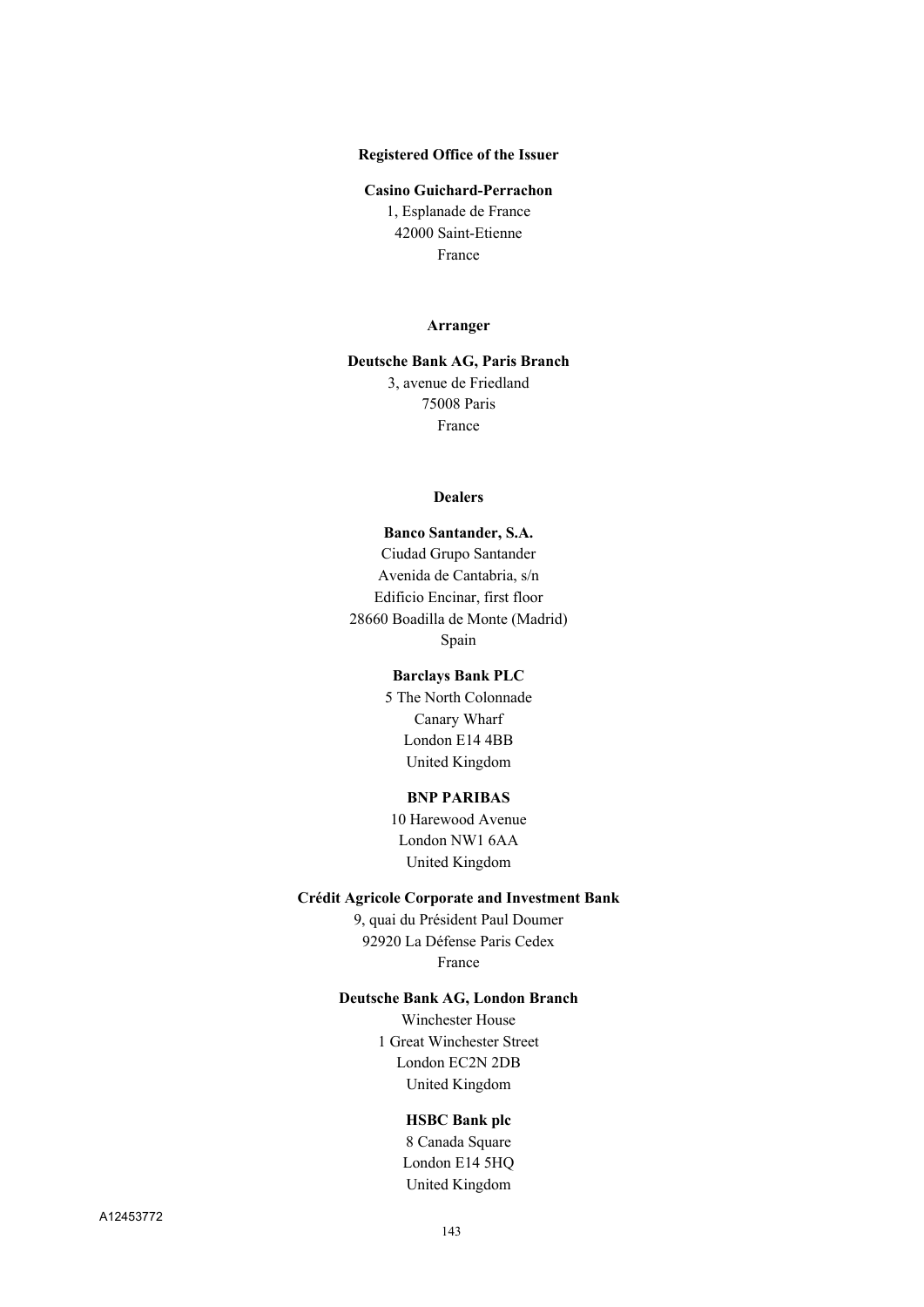#### **J.P. Morgan Securities Ltd.**

125 London Wall London EC2Y 5AJ United Kingdom

#### **Natixis**

30 avenue Pierre Mendès-France 75013 Paris France

### **Société Générale**

29, boulevard Haussmann 75009 Paris France

### **The Royal Bank of Scotland plc**

135 Bishopsgate London EC2M 3UR United Kingdom

# **Fiscal Agent, Principal Paying Agent, Redenomination Agent, Consolidation Agent and Calculation Agent**

### **Deutsche Bank AG, London Branch**

Winchester House 1 Great Winchester Street London EC2N 2DB United Kingdom

# **Paying Agents**

**Paris Paying Agent Deutsche Bank AG, Paris Branch** 3, avenue de Friedland 75008 Paris France

# **Luxembourg Paying Agent Deutsche Bank Luxembourg S.A.** 2, boulevard Konrad Adenauer

L-1115 Luxembourg Grand-Duchy of Luxembourg

#### **Listing Agent**

**Luxembourg Listing Agent Deutsche Bank Luxembourg S.A.** 2, boulevard Konrad Adenauer L-1115 Luxembourg Grand-Duchy of Luxembourg